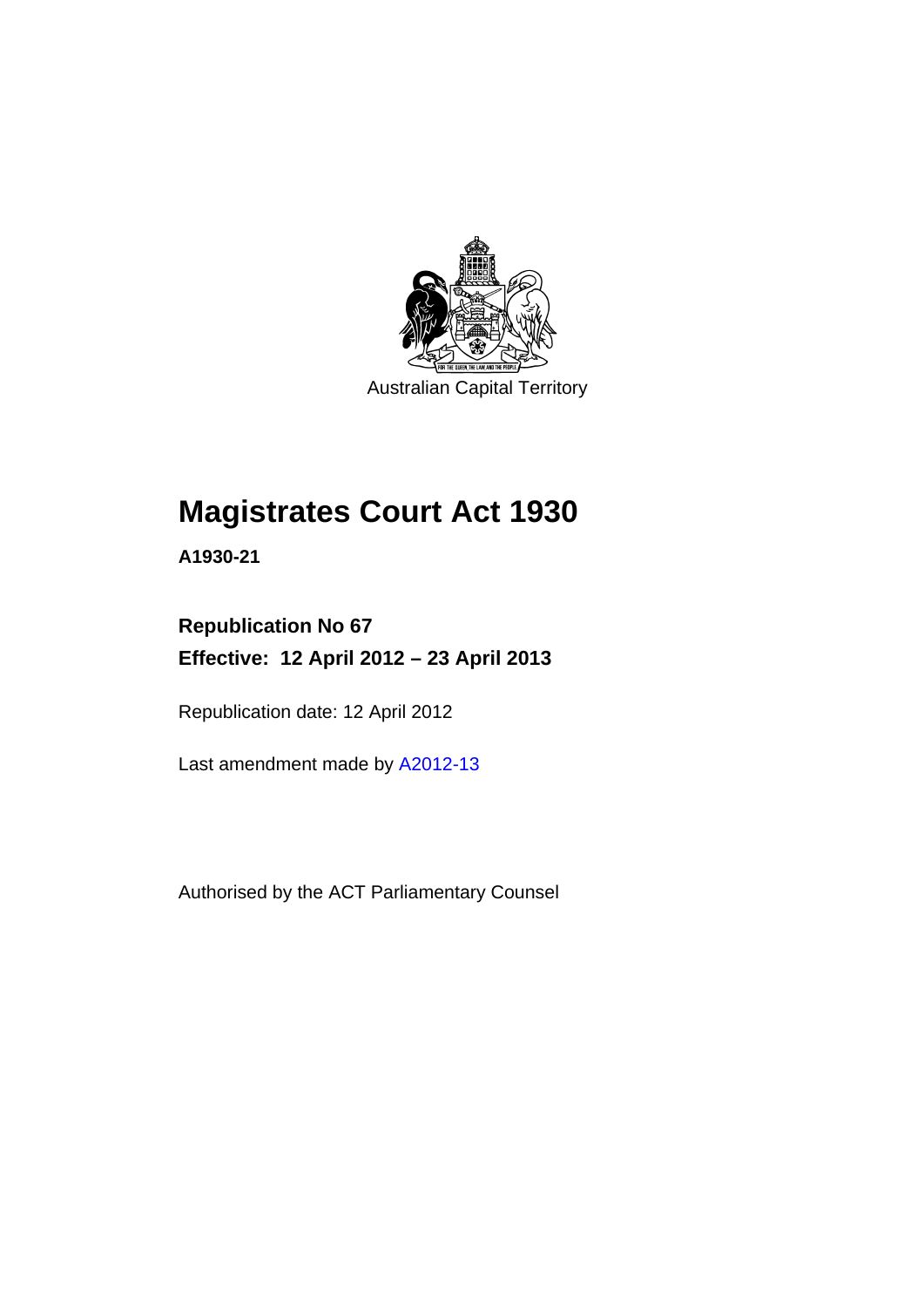#### **About this republication**

#### **The republished law**

This is a republication of the *Magistrates Court Act 1930* (including any amendment made under the *[Legislation Act 2001](http://www.legislation.act.gov.au/a/2001-14)*, part 11.3 (Editorial changes)) as in force on 12 April 2012*.* It also includes any commencement, amendment, repeal or expiry affecting this republished law to 12 April 2012.

The legislation history and amendment history of the republished law are set out in endnotes 3 and 4.

#### **Kinds of republications**

The Parliamentary Counsel's Office prepares 2 kinds of republications of ACT laws (see the ACT legislation register at [www.legislation.act.gov.au](http://www.legislation.act.gov.au/)):

- authorised republications to which the *[Legislation Act 2001](http://www.legislation.act.gov.au/a/2001-14)* applies
- unauthorised republications.

The status of this republication appears on the bottom of each page.

#### **Editorial changes**

The *[Legislation Act 2001](http://www.legislation.act.gov.au/a/2001-14)*, part 11.3 authorises the Parliamentary Counsel to make editorial amendments and other changes of a formal nature when preparing a law for republication. Editorial changes do not change the effect of the law, but have effect as if they had been made by an Act commencing on the republication date (see *[Legislation Act 2001](http://www.legislation.act.gov.au/a/2001-14)*, s 115 and s 117). The changes are made if the Parliamentary Counsel considers they are desirable to bring the law into line, or more closely into line, with current legislative drafting practice.

This republication includes amendments made under part 11.3 (see endnote 1).

#### **Uncommenced provisions and amendments**

If a provision of the republished law has not commenced, the symbol  $\mathbf{U}$  appears immediately before the provision heading. Any uncommenced amendments that affect this republished law are accessible on the ACT legislation register [\(www.legislation.act.gov.au\)](http://www.legislation.act.gov.au/). For more information, see the home page for this law on the register.

#### **Modifications**

If a provision of the republished law is affected by a current modification, the symbol  $\mathbf{M}$ appears immediately before the provision heading. The text of the modifying provision appears in the endnotes. For the legal status of modifications, see the *[Legislation Act 2001](http://www.legislation.act.gov.au/a/2001-14)*, section 95.

#### **Penalties**

At the republication date, the value of a penalty unit for an offence against this law is \$110 for an individual and \$550 for a corporation (see *[Legislation Act 2001](http://www.legislation.act.gov.au/a/2001-14)*, s 133).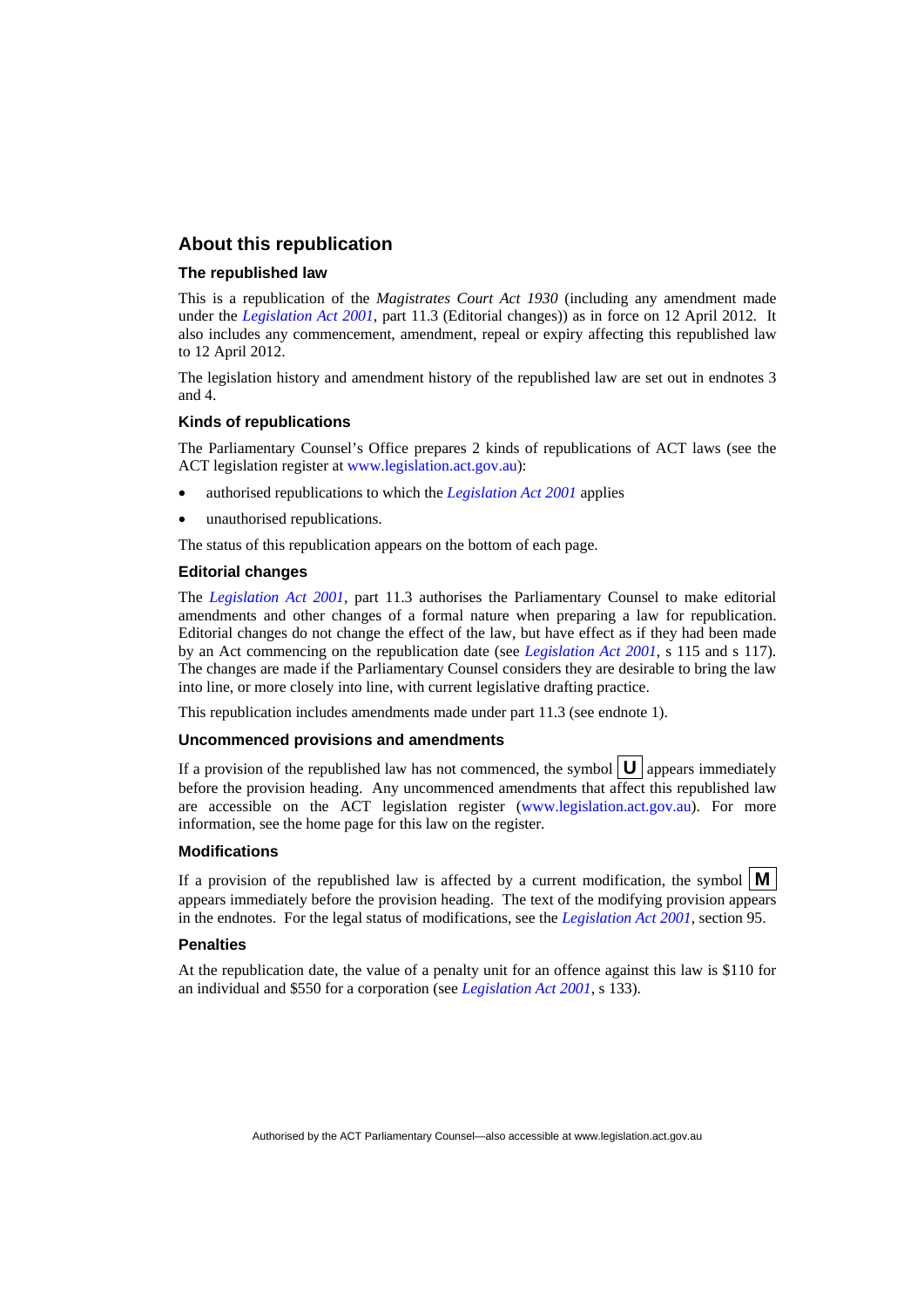

# **Magistrates Court Act 1930**

### **Contents**

|                  |                                          | Page           |
|------------------|------------------------------------------|----------------|
| <b>Chapter 1</b> | <b>Preliminary</b>                       |                |
| 1                | Name of Act                              | $\overline{2}$ |
| 2                | Dictionary                               | 2              |
| 3                | <b>Notes</b>                             | 2              |
|                  |                                          |                |
| <b>Chapter 2</b> | <b>Magistrates Court and magistrates</b> |                |
| <b>Part 2.1</b>  | The court                                |                |
| 4                | Constitution of court                    | 3              |
| 5                | Arrangement of court business            | 4              |
|                  |                                          |                |

Magistrates Court Act 1930 Effective: 12/04/12-23/04/13 contents 1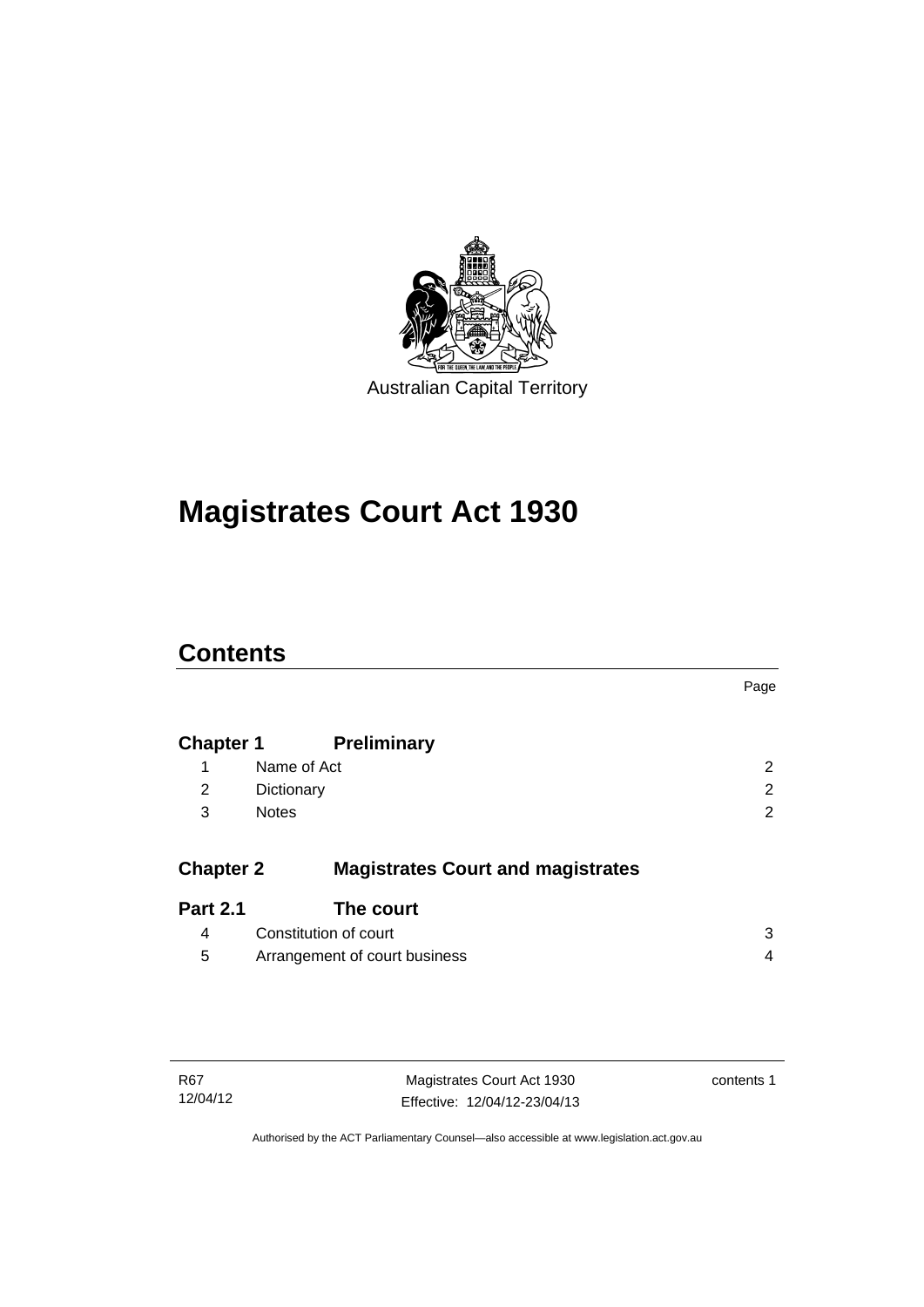#### **Contents**

|                                                             |                                                                        | Page           |
|-------------------------------------------------------------|------------------------------------------------------------------------|----------------|
| <b>Part 2.2</b>                                             | Appointment and jurisdiction of magistrates                            |                |
| Division 2.2.1                                              | Magistrates other than special magistrates                             |                |
| 6                                                           | Meaning of <i>magistrate</i> in div 2.2.1                              | 5              |
| 7                                                           | Appointment of Chief Magistrate and other magistrates                  | 5              |
| 7AA                                                         | Requirements of appointment-magistrates                                | 5              |
| 7A                                                          | Eligibility for appointment as magistrate                              | 6              |
| 7B                                                          | Seniority of magistrates                                               | 6              |
| 7C                                                          | Conditions of appointment of magistrates                               | 6              |
| 7D                                                          | Term of appointment of magistrates                                     | 6              |
| 7E                                                          | <b>Acting Chief Magistrate</b>                                         | 6              |
| 7F                                                          | Retirement                                                             | $\overline{7}$ |
| 7G                                                          | Magistrates not to do other work                                       | $\overline{7}$ |
| 7H                                                          | Rights of public servants                                              | 8              |
| Division 2.2.2                                              | <b>Special magistrates</b>                                             |                |
| 8                                                           | Appointment of special magistrates                                     | 8              |
| 8AA                                                         | Requirements of appointment-special magistrates                        | 8              |
| 8A                                                          | Term of appointment of special magistrates                             | 8              |
| 8B                                                          | Conditions of appointment of special magistrates                       | 9              |
| Division 2.2.3<br><b>Registrar and other court officers</b> |                                                                        |                |
| 9                                                           | Appointment of registrar etc                                           | 10             |
| <b>9A</b>                                                   | Staff assisting registrar                                              | 10             |
| 9B                                                          | Functions of registrar and deputy registrars                           | 10             |
| Division 2.2.3A                                             | Judicial officers exchange                                             |                |
| 9C                                                          | Definitions-div 2.2.3A                                                 | 11             |
| 9D                                                          | Establishment of judicial exchange arrangements                        | 11             |
| 9E                                                          | Transfer of judicial officer of another jurisdiction to ACT court      | 12             |
| 9F                                                          | Service in ACT court of judicial officer of another jurisdiction       | 13             |
| 9G                                                          | Service of ACT judicial officer in corresponding court                 | 13             |
| 9H                                                          | Judicial office not affected by appointment to another judicial office | 14             |
| 9 <sub>l</sub>                                              | Other arrangements not affected                                        | 15             |
| 9J                                                          | Amendment of sch 2                                                     | 15             |
| Division 2.2.4                                              | <b>Jurisdiction of magistrates</b>                                     |                |
| 10P                                                         | Oath etc of office                                                     | 15             |
| 11                                                          | Acts done beyond ACT                                                   | 15             |
| contents 2                                                  | Magistrates Court Act 1930                                             | R67            |
|                                                             | Effective: 12/04/12-23/04/13                                           | 12/04/12       |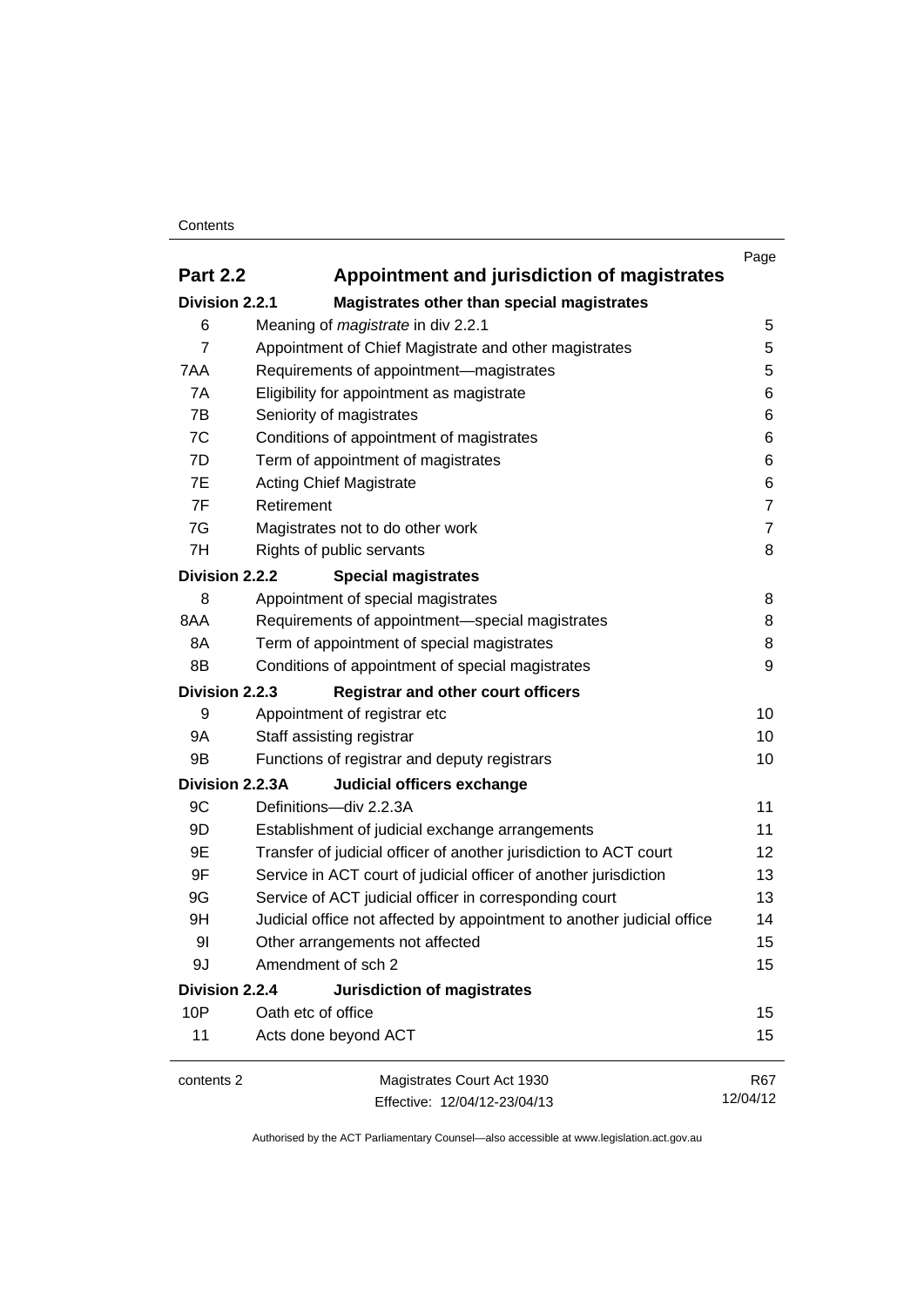| 12               |                                                                                                                                         | Page<br>16 |
|------------------|-----------------------------------------------------------------------------------------------------------------------------------------|------------|
| 13               | Acts by magistrate out of court etc<br>Making of enforcement order after case decided                                                   | 16         |
| 15               | Process not invalid only because of death of magistrate etc                                                                             | 16         |
| 16               | Order instead of mandamus order                                                                                                         | 17         |
| 17               | Magistrates may exercise functions of justices of peace                                                                                 | 17         |
| <b>Part 2.3</b>  | Protection of magistrates in execution of their                                                                                         |            |
|                  | office                                                                                                                                  |            |
| 17A              | Magistrate sued for act not within jurisdiction                                                                                         | 18         |
| 17C              | Committal or enforcement order by magistrate on order of court                                                                          | 19         |
| 17D              | No action for acts done under Supreme Court order                                                                                       | 19         |
| 17E              | No action if proceeding confirmed on appeal                                                                                             | 19         |
| 17F              | Actions in cases prohibited                                                                                                             | 19         |
| 17G              | Payment into court                                                                                                                      | 19         |
| 17H              | No action against magistrate for judicial acts in Magistrates Court                                                                     | 20         |
| 17 <sup>1</sup>  | Magistrate sued for acts within magistrate's jurisdiction only liable in<br>case of malice and absence of reasonable and probable cause | 20         |
| 17J              | Verdict for defendant                                                                                                                   | 21         |
| 17K              | Damages                                                                                                                                 | 21         |
|                  |                                                                                                                                         |            |
| <b>Chapter 3</b> | <b>Criminal proceedings</b>                                                                                                             |            |
| <b>Part 3.1</b>  | <b>Preliminary</b>                                                                                                                      |            |
| 18A              | Definitions for ch 3                                                                                                                    | 22         |
| <b>Part 3.2</b>  | <b>Criminal jurisdiction</b>                                                                                                            |            |
| 19               | Jurisdiction of court                                                                                                                   | 23         |
| 21               | Jurisdiction of court if defendant absent from ACT                                                                                      | 23         |
| 22               | Proceeding of court if it considers offence should be dealt with on<br>indictment                                                       | 23         |
| <b>Part 3.3</b>  | <b>Beginning criminal proceedings</b>                                                                                                   |            |
| Division 3.3.1   | Beginning criminal proceedings-general                                                                                                  |            |
| 25               | Informations                                                                                                                            | 24         |
|                  |                                                                                                                                         |            |
|                  |                                                                                                                                         |            |

| R67      | Magistrates Court Act 1930   | contents 3 |
|----------|------------------------------|------------|
| 12/04/12 | Effective: 12/04/12-23/04/13 |            |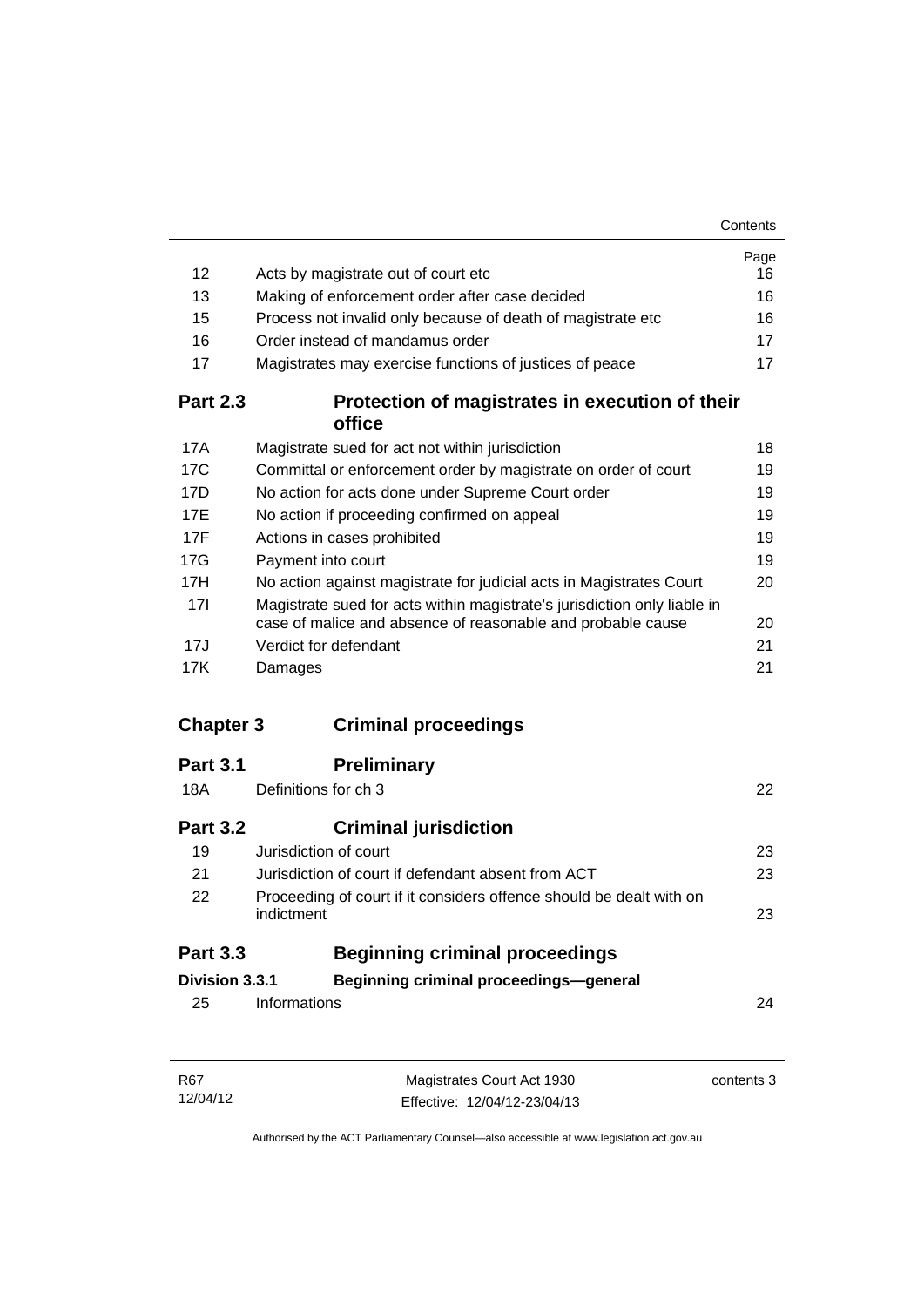#### **Contents**

| Division 3.3.2  | <b>Informations</b>                                                                | Page       |
|-----------------|------------------------------------------------------------------------------------|------------|
| 26              | Laying of informations                                                             | 24         |
| 27              | Description of people and property and of offences                                 | 24         |
| 28              | Power of court to amend information<br>Court may adjourn hearing if amendment made | 24<br>25   |
| 29              |                                                                                    |            |
| 30              | Form of information                                                                | 25         |
| Division 3.3.3  | <b>Summonses</b>                                                                   |            |
| 37              | When magistrate may issue summons                                                  | 25         |
| 38              | Form of summons                                                                    | 25         |
| 41              | Service of summons                                                                 | 26         |
| Division 3.3.3A | <b>Court attendance notices</b>                                                    |            |
| 41 A            | Definitions-div 3.3.3A                                                             | 26         |
| 41B             | Commencing criminal proceeding by court attendance notice                          | 27         |
| 41C             | Court attendance notice-service                                                    | 28         |
| 41D             | Court attendance notice-filing                                                     | 28         |
| 41E             | Court attendance notice—relationship to information and summons                    | 29         |
| Division 3.3.4  | <b>Warrants</b>                                                                    |            |
| 42              | Issue of warrant and summons                                                       | 29         |
| 43              | Procedure on filing indictment                                                     | 30         |
| 44              | Direction of warrant                                                               | 31         |
| 45              | Any police officer may execute warrant                                             | 31         |
| 47              | Form of arrest warrant                                                             | 31         |
| 48              | Warrant to be in force till executed                                               | 32         |
| 49              | Sunday warrants                                                                    | 32         |
| <b>Part 3.4</b> | <b>Hearing of criminal proceedings</b>                                             |            |
| Division 3.4.1  | Hearing of criminal proceedings-general                                            |            |
| 53              | Conduct of case generally                                                          | 33         |
| 54              | If both parties present in court to hear case                                      | 33         |
| Division 3.4.2  | <b>Warrants for witnesses</b>                                                      |            |
| 62              | Definitions-div 3.4.2                                                              | 34         |
| 63              | Warrant to bring witness to court                                                  | 34         |
| 64              | First instance warrant                                                             | 35         |
| 65              | Warrant remains in force until executed                                            | 36         |
| contents 4      | Magistrates Court Act 1930                                                         | <b>R67</b> |
|                 | Effective: 12/04/12-23/04/13                                                       | 12/04/12   |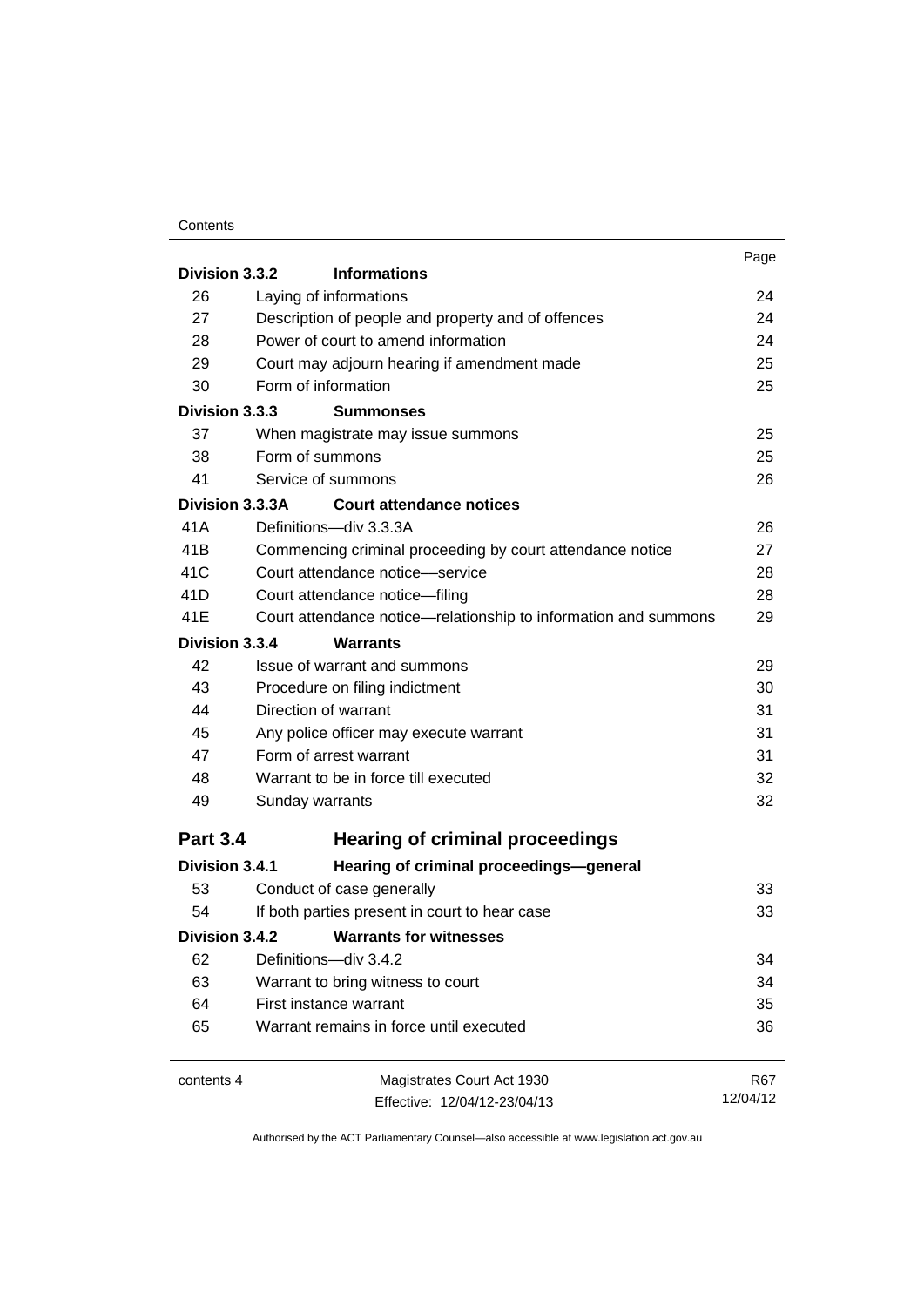| 66              | Executing a warrant                                                         | Page<br>36 |
|-----------------|-----------------------------------------------------------------------------|------------|
| 67              | Procedure after arrest                                                      | 37         |
| 68              | Orders following executed warrant                                           | 38         |
| Division 3.4.3  | Remand                                                                      |            |
| 70              | Remand of defendant                                                         | 39         |
| 72              | Bringing remanded defendant before court                                    | 40         |
| 72A             | Bail application hearings-audiovisual links                                 | 40         |
| 72B             | Defendant's appearance in non-bail proceedings—audiovisual links            | 40         |
| Division 3.4.4  | <b>Committal and recognisance</b>                                           |            |
| 73A             | Extended application of div 3.4.4                                           | 41         |
| 74              | Remand of defendant before decision                                         | 41         |
| 75              | Remand of witness or defendant after decision                               | 42         |
| 76              | Witnesses may be discharged on recognisance                                 | 42         |
| 77              | Recognisances                                                               | 42         |
| 78              | Issue of warrant for non-appearance                                         | 42         |
| 79              | Recognisances taken out of court                                            | 42         |
| 80              | Forfeited recognisances-how enforced                                        | 43         |
| Division 3.4.5  | Adjournment of criminal proceedings                                         |            |
| 83              | Magistrate may adjourn court generally                                      | 43         |
| 84              | Particular cases may be adjourned                                           | 43         |
| 85              | Proceeding if either party not present at adjourned hearing                 | 44         |
| 86              | Proceeding if both parties present at adjourned hearing                     | 44         |
| 87              | Witness to attend adjourned etc hearing                                     | 44         |
| 88              | Postponement of hearing                                                     | 45         |
| <b>Part 3.5</b> | <b>Proceedings for indictable offences</b>                                  |            |
| Division 3.5.2  | Indictable offences-beginning of proceedings                                |            |
| 89              | Indictable offences-issue of warrant for non-appearance                     | 46         |
| 89A             | Accused person may be excused from attendance before court                  | 47         |
| 90              | Committal proceedings-prosecution evidence to be given to accused<br>person | 48         |
| 90AA            | Written statements may be admitted in evidence                              | 49         |
| 90AB            | Witnesses generally not to be cross-examined at committal hearing           | 51         |
| 90ABA           | Attendance of accused not required if order made under s 89A                | 52         |
| R67             | Magistrates Court Act 1930                                                  | contents 5 |

Authorised by the ACT Parliamentary Counsel—also accessible at www.legislation.act.gov.au

Effective: 12/04/12-23/04/13

12/04/12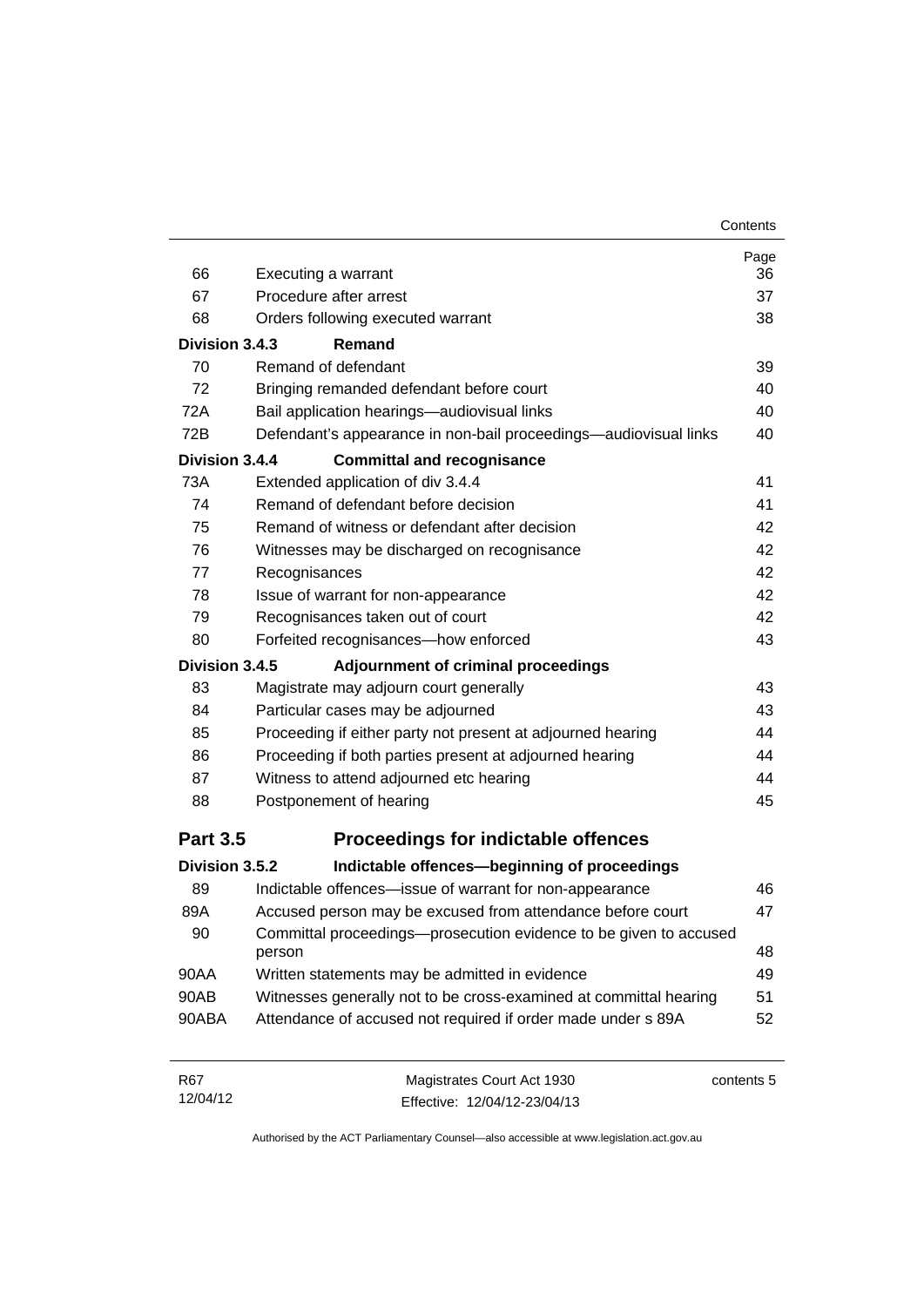| 90A             | Plea of guilty at committal hearing                           | Page<br>52 |
|-----------------|---------------------------------------------------------------|------------|
| 91              | Proceeding following prosecution evidence                     | 55         |
| 92A             | Committal for sentence for indictable offence tried summarily | 56         |
| 92B             | Depositions as evidence                                       | 57         |
| 93              | Admissions and confessions                                    | 57         |
|                 |                                                               |            |
| Division 3.5.3  | Indictable offences-proceedings after hearing of<br>evidence  |            |
| 94              | Discharge or committal for trial                              | 57         |
| 95              | Depositions of dead or absent people                          | 58         |
| 96              | Evidence for defence                                          | 59         |
| Division 3.5.4  | Indictable offences-costs                                     |            |
| 97              | Discontinued proceeding                                       | 59         |
| Division 3.5.5  | Indictable offences-witness recognisances                     |            |
| 103             | Recognisance of witnesses etc                                 | 59         |
| 104             | Signature of magistrate-notice to witnesses                   | 60         |
| 105             | Court may remand noncompliant witness                         | 60         |
| Division 3.5.6  | Indictable offences-other provisions                          |            |
| 105A            | Meaning of certified copy of depositions in div 3.5.6         | 61         |
| 106             | Giving depositions etc to director of public prosecutions     | 61         |
| 107             | Giving documents to proper officer of court                   | 61         |
| 108             | Accused person may obtain copies of depositions etc           | 62         |
| <b>Part 3.6</b> | Proceedings for offences punishable                           |            |
|                 | summarily                                                     |            |
| 108A            | Indictable offences dealt with summarily                      | 63         |
| 109             | Dismissal or adjournment in absence of informant              | 63         |
| 110             | Hearing in absence of defendant                               | 64         |
| 111             | Adjournment if defendant does not appear                      | 65         |
| 112             | Summary proceedings-issue of warrant for non-appearance at    |            |
|                 | adjourned or postponed hearing                                | 66         |
| 112A            | Court may direct defendant to appear                          | 66         |
| 113             | Proceeding at hearing on defendant's confession               | 67         |
| 114             | If defendant does not admit the case                          | 67         |
| 115             | Conduct of summary proceeding                                 | 68         |
|                 |                                                               |            |

contents 6 Magistrates Court Act 1930 Effective: 12/04/12-23/04/13

R67 12/04/12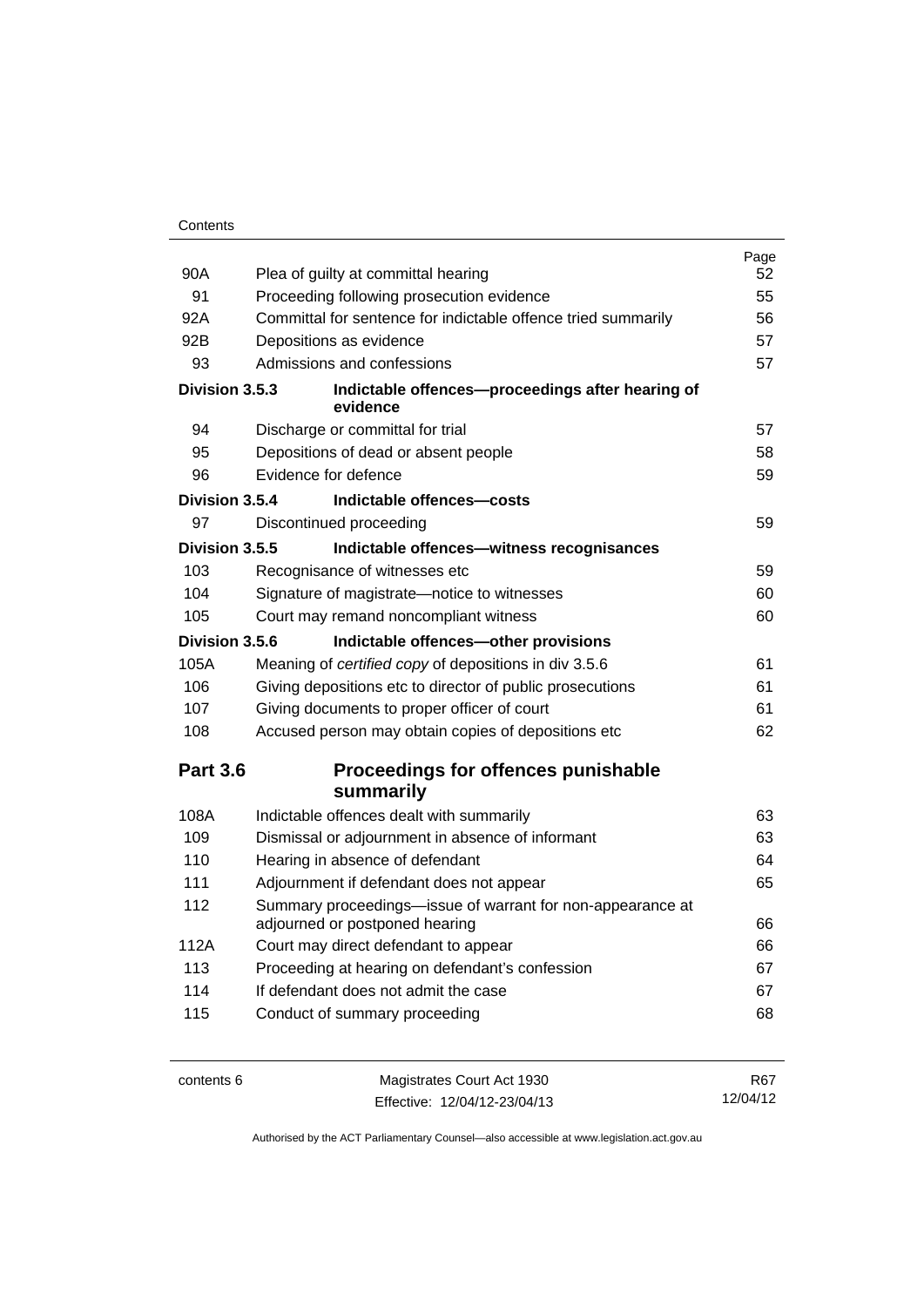| Contents |
|----------|
|----------|

|                 |                                                     | Page |
|-----------------|-----------------------------------------------------|------|
| <b>Part 3.7</b> | Service and pleading by post for certain            |      |
|                 | offences                                            |      |
| 116A            | Definitions for pt 3.7                              | 69   |
| 116AA           | Meaning of prescribed offence for pt 3.7            | 69   |
| 116B            | Service of summons for prescribed offence           | 70   |
| 116BA           | Giving of notice by registrar                       | 71   |
| 116C            | Proof of service                                    | 71   |
| 116D            | Pleas to prescribed offence                         | 72   |
| 116E            | Procedure if plea of guilty entered                 | 72   |
| 116F            | Procedure if notice of intention to defend given    | 73   |
| 116FA           | Procedure if defendant pleads not guilty            | 73   |
| 116G            | Procedure if defendant does not plead               | 73   |
| 116H            | Restricted penalties under pt 3.7                   | 74   |
| 116I            | Consequences of conviction in absence of defendant  | 75   |
| <b>Part 3.8</b> | Infringement notices for certain offences           |      |
| Division 3.8.1  | Preliminary                                         |      |
| 117             | Definitions for pt 3.8                              | 76   |
| 118             | Purpose and effect of pt 3.8                        | 77   |
| 119             | Regulations about infringement notice offences      | 78   |
| Division 3.8.2  | Infringement and reminder notices                   |      |
| 120             | Service of infringement notices                     | 79   |
| 121             | Contents of infringement notices                    | 79   |
| 122             | Additional information in infringement notices      | 80   |
| 123             | Time for payment of infringement notice penalty     | 82   |
| 124             | Extension of time to pay penalty                    | 82   |
| 125             | Effect of payment of infringement notice penalty    | 83   |
| 126             | Application for withdrawal of infringement notice   | 84   |
| 127             | Withdrawal of infringement notice                   | 84   |
| 128             | Guidelines about withdrawal of infringement notices | 85   |
| 129             | Reminder notices                                    | 85   |
| 130             | Contents of reminder notices                        | 86   |
| 131             | Additional information in reminder notices          | 87   |
|                 |                                                     |      |

| R67      | Magistrates Court Act 1930   | contents 7 |
|----------|------------------------------|------------|
| 12/04/12 | Effective: 12/04/12-23/04/13 |            |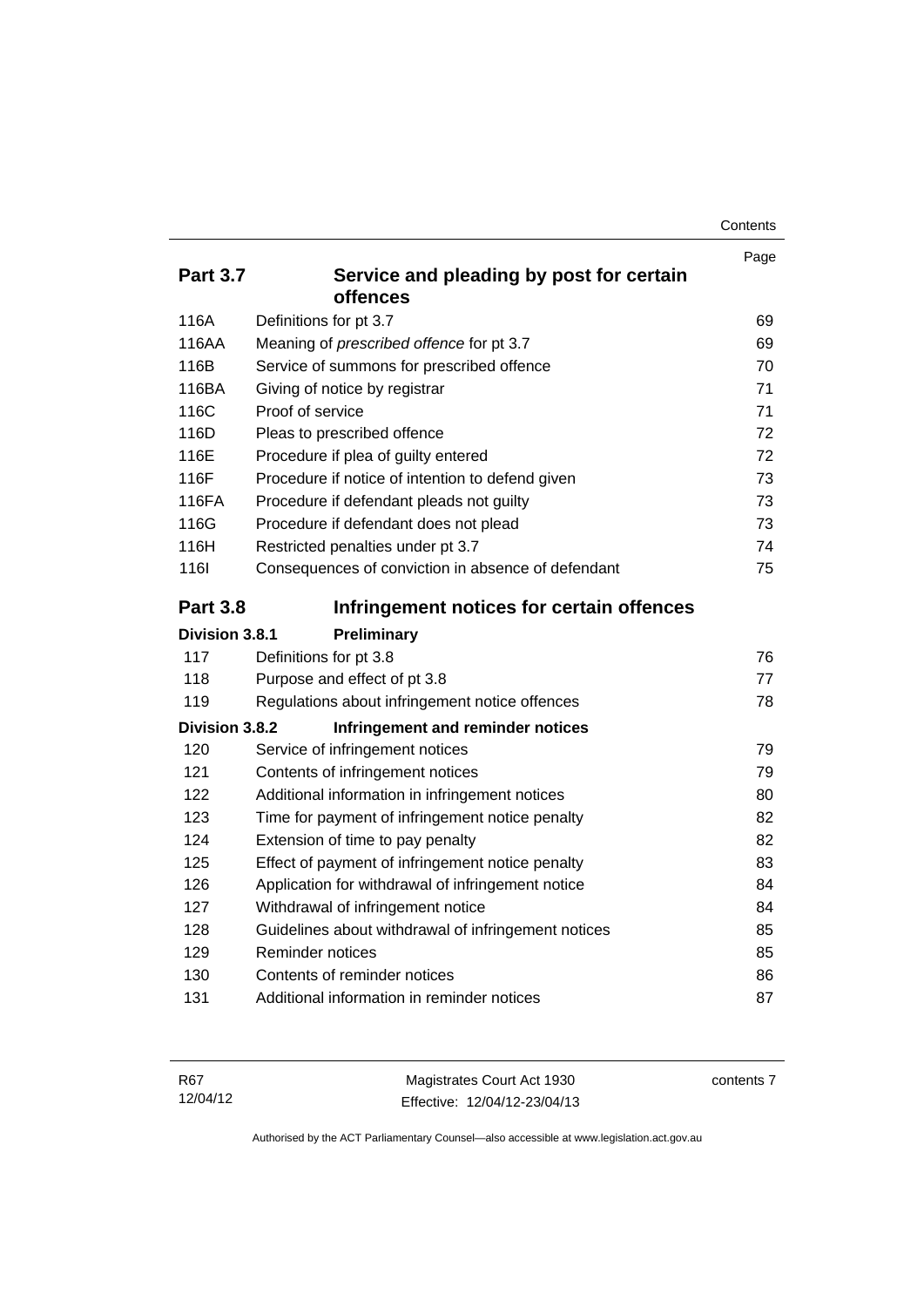#### **Contents**

| Division 3.8.3<br>Additional provisions for vehicle-related offences |                                                                                                                                                                                                      | Page       |
|----------------------------------------------------------------------|------------------------------------------------------------------------------------------------------------------------------------------------------------------------------------------------------|------------|
| 131A                                                                 |                                                                                                                                                                                                      | 88         |
|                                                                      | Meaning of <i>infringement notice</i>                                                                                                                                                                |            |
| 131B                                                                 | Service of infringement notice on responsible person for vehicles<br>Liability for vehicle-related offences<br>Illegal user declarations<br>Known offender declarations<br>Sold vehicle declarations | 88         |
| 131C                                                                 |                                                                                                                                                                                                      | 90         |
| 131D                                                                 |                                                                                                                                                                                                      | 91         |
| 131E                                                                 |                                                                                                                                                                                                      | 92         |
| 131F                                                                 |                                                                                                                                                                                                      | 94         |
| 131G                                                                 | Unknown offender declarations                                                                                                                                                                        | 96         |
| Division 3.8.4                                                       | Disputing liability for infringement notices                                                                                                                                                         |            |
| 132                                                                  | Disputing liability for infringement notice offence                                                                                                                                                  | 97         |
| 133                                                                  | Extension of time to dispute liability                                                                                                                                                               | 97         |
| 134                                                                  | Procedure if liability disputed                                                                                                                                                                      | 98         |
| Division 3.8.5                                                       | Infringement notices-other provisions                                                                                                                                                                |            |
| 134A                                                                 | Authorised people for infringement notice offences                                                                                                                                                   | 99         |
| 135                                                                  | Delegation of administering authority's functions                                                                                                                                                    | 100        |
| 136                                                                  | Evidentiary certificates                                                                                                                                                                             | 100        |
| <b>Part 3.9</b>                                                      | <b>Enforcement of criminal decisions</b>                                                                                                                                                             |            |
| Division 3.9.1                                                       | Enforcement of criminal decisions-general                                                                                                                                                            |            |
| 141                                                                  | Minute of decision and notice to defendant                                                                                                                                                           | 102        |
| 142                                                                  | Formal convictions and orders                                                                                                                                                                        | 103        |
| 143                                                                  | Consequences if information dismissed                                                                                                                                                                | 103        |
| 144                                                                  | Copies of informations and other documents                                                                                                                                                           | 103        |
| Division 3.9.3                                                       | Reciprocal enforcement of fines against bodies<br>corporate                                                                                                                                          |            |
| 166A                                                                 | Definitions for div 3.9.3                                                                                                                                                                            | 104        |
| 166B                                                                 | Declarations relating to reciprocating courts                                                                                                                                                        | 105        |
| 166C                                                                 | Enforcement of fine<br>Effect of enforcement by reciprocating court<br>Registrar to notify payment of territory fine                                                                                 | 105        |
| 166D                                                                 |                                                                                                                                                                                                      | 107        |
| 166E                                                                 |                                                                                                                                                                                                      | 107        |
| Division 3.9.4                                                       | Enforcement of criminal decisions-other provisions                                                                                                                                                   |            |
| 184                                                                  | Enforcement of costs against informant                                                                                                                                                               | 107        |
| 191                                                                  | Accounts to be kept of amounts received                                                                                                                                                              | 108        |
| 193                                                                  | Forfeited goods may be sold                                                                                                                                                                          | 108        |
| contents 8                                                           | Magistrates Court Act 1930                                                                                                                                                                           | <b>R67</b> |
|                                                                      | Effective: 12/04/12-23/04/13                                                                                                                                                                         | 12/04/12   |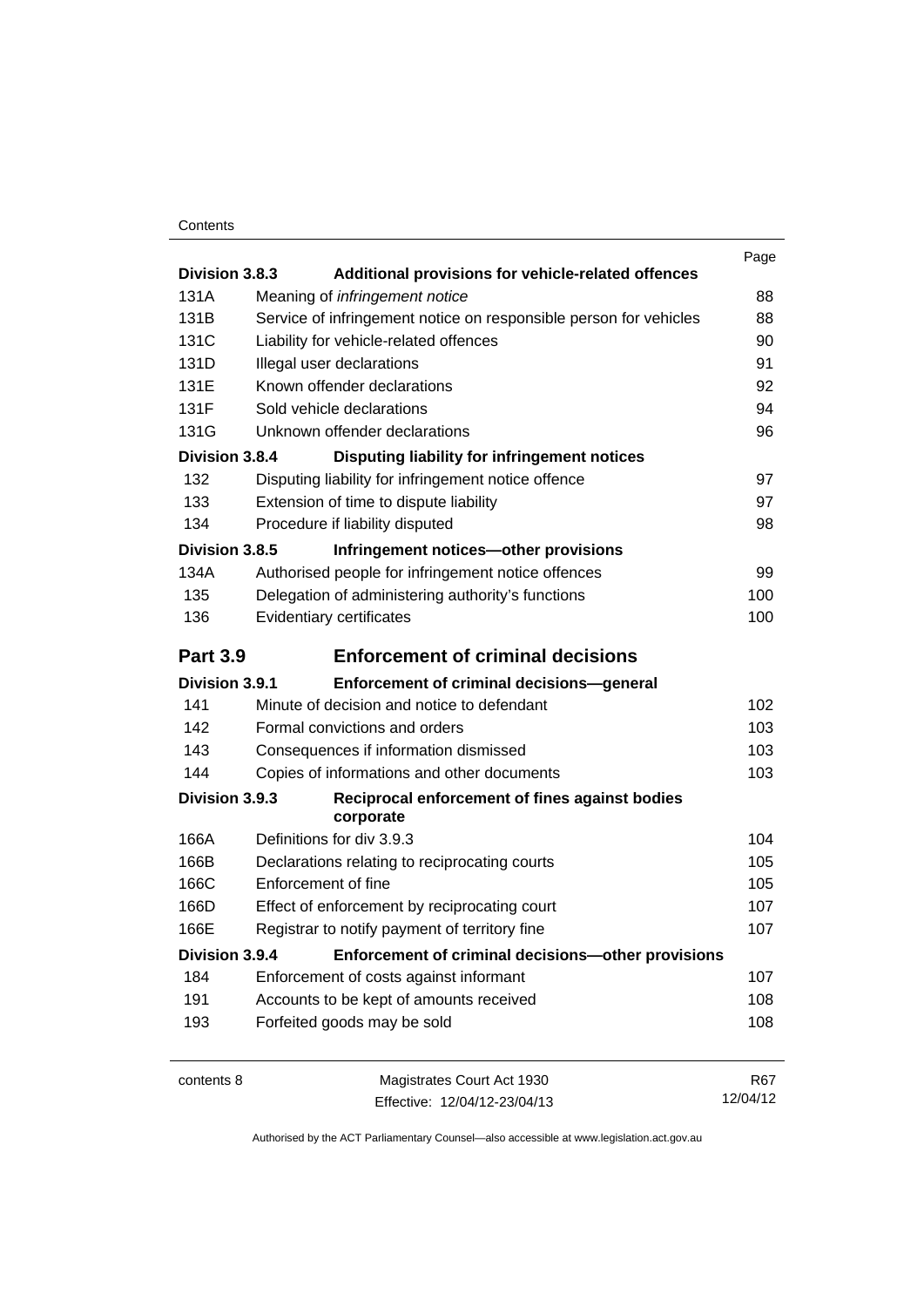| 194              | Enforcement order not void for form only               | Page<br>108 |
|------------------|--------------------------------------------------------|-------------|
| 195              | Convictions etc to be given to Supreme Court registrar | 108         |
| <b>Part 3.10</b> | <b>Criminal appeals</b>                                |             |
| Division 3.10.1  | <b>Criminal appeals-jurisdiction of Supreme Court</b>  |             |
| 207              | Jurisdiction of Supreme Court                          | 109         |
| Division 3.10.2  | <b>Appeals in criminal matters</b>                     |             |
| 208              | Appeals to which div 3.10.2 applies                    | 109         |
| 209              | Institution of appeal                                  | 111         |
| 210              | Substituted service of notice of appeal                | 111         |
| 214              | Appeals in cases other than civil cases                | 112         |
| 216              | Stay of execution pending appeal in certain cases      | 113         |
| 218              | Orders by Supreme Court on appeals                     | 113         |
| 219              | No right of appeal under div 3.10.2 if review appeal   | 114         |
| Division 3.10.2A | Reference appeals in criminal matters                  |             |
| 219A             | What is a reference appeal?                            | 114         |
| 219AB            | Reference appeal in relation to proceeding             | 114         |
| 219AC            | Who may be heard at reference appeal                   | 115         |
| 219AD            | Reference appeal decision does not affect verdict      | 115         |
| Division 3.10.3  | Review appeals in criminal matters                     |             |
| 219B             | Decisions subject to review appeal                     | 115         |
| 219C             | How review appeal is instituted                        | 117         |
| 219D             | Grounds for review                                     | 117         |
| 219E             | Report by Magistrate                                   | 118         |
| 219F             | Powers of Supreme Court                                | 118         |
| Division 3.10.4  | <b>Criminal appeals-other provisions</b>               |             |
| 222              | Control of Supreme Court over summary convictions      | 120         |
| 223              | Amendment of documents                                 | 121         |
| 224              | In cases of certiorari order                           | 121         |
| 225              | Notice dispensed with                                  | 122         |
| 226              | Power of court to admit to bail                        | 122         |
| 227              | Respecting the amendment of convictions etc            | 122         |
| 228              | No summons or information                              | 123         |
|                  | Distribution of penalty                                | 123         |

| R67      | Magistrates Court Act 1930   | contents 9 |
|----------|------------------------------|------------|
| 12/04/12 | Effective: 12/04/12-23/04/13 |            |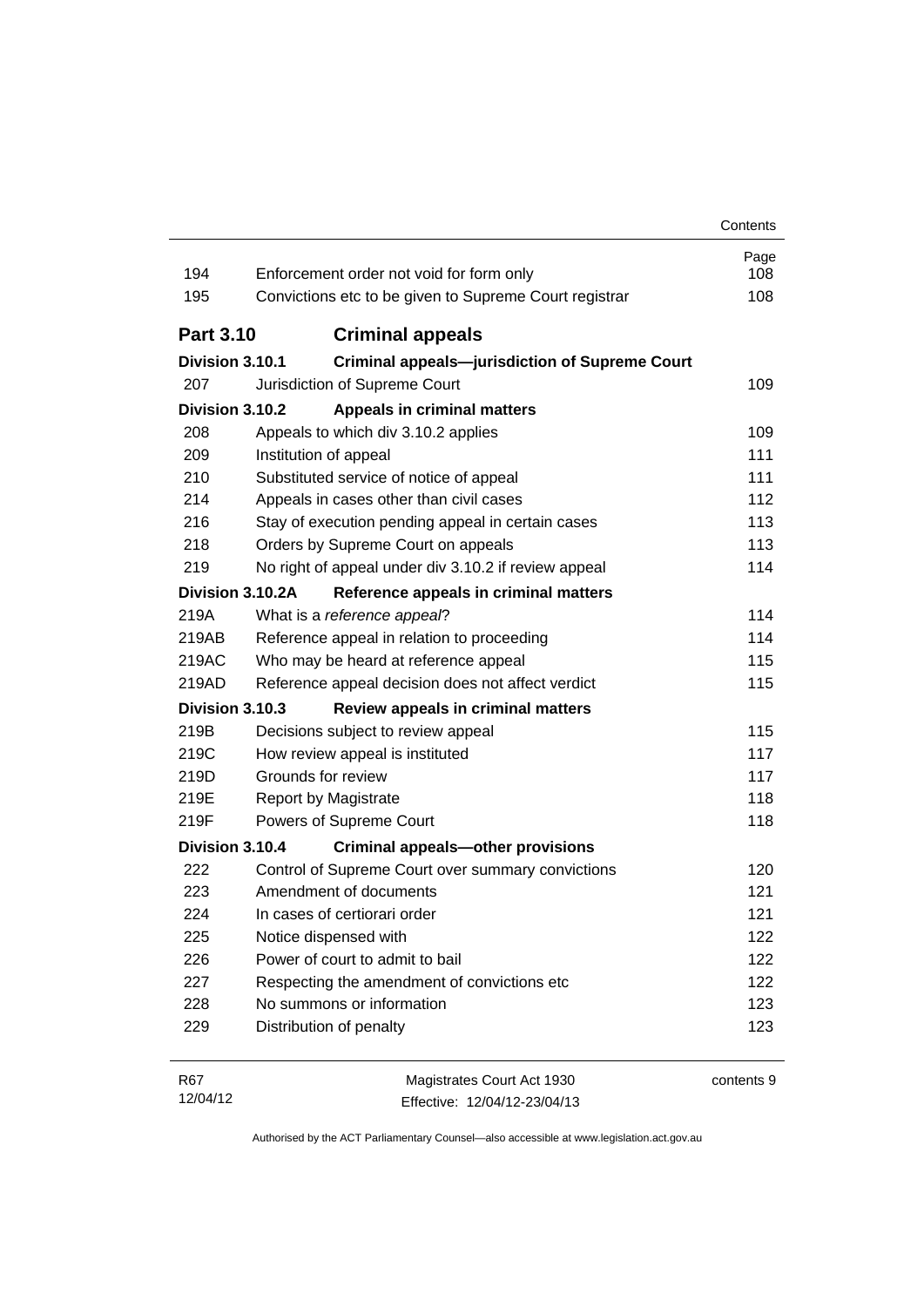#### **Contents**

|                  | <b>Costs in criminal matters</b>                                                            | Page |
|------------------|---------------------------------------------------------------------------------------------|------|
| <b>Part 3.11</b> | Costs in criminal matters                                                                   |      |
| 244              |                                                                                             | 124  |
| <b>Part 3.12</b> | <b>Securities in criminal matters</b>                                                       |      |
| 248              | Meaning of security-pt 3.12                                                                 | 125  |
| 249              | Securities taken under Act                                                                  | 125  |
| 250              | Recovery of amount due under security                                                       | 125  |
| 252              | Sums paid by surety may be recovered from principal                                         | 125  |
| 253              | Payment enforced by security                                                                | 126  |
| 254              | Enforcement of recognisance                                                                 | 126  |
| <b>Chapter 4</b> | <b>Civil proceedings</b>                                                                    |      |
| <b>Part 4.1</b>  | <b>Preliminary</b>                                                                          |      |
| 256              | Application of ch 4                                                                         | 128  |
| <b>Part 4.2</b>  | <b>Civil jurisdiction</b>                                                                   |      |
| 257              | Personal actions at law—amount or value                                                     | 129  |
| 258              | Power of court to grant relief                                                              | 129  |
| 259              | 130<br>Rules of equity to prevail                                                           |      |
| 260              | Nuisance                                                                                    | 130  |
| 261              | Disputed debts                                                                              | 131  |
| 262              | 131<br>Cause of action arising, or defendant resident, outside ACT                          |      |
| 263              | Requests under conventions relating to legal proceedings in civil and<br>commercial matters | 131  |
| 264              | Proceedings affecting title to land                                                         | 132  |
| 265              | Disputes under Residential Tenancies Act                                                    | 132  |
| 266              | Complaints under Utilities Act, pt 12                                                       | 132  |
| 266A             | Civil disputes under ACT Civil and Administrative Tribunal Act                              | 133  |
| 266B             | Enforcement of ACT Civil and Administrative Tribunal order-<br>representation               | 133  |
| <b>Part 4.3</b>  | <b>Case stated for Supreme Court</b>                                                        |      |
| 267              | Case stated                                                                                 | 135  |
|                  |                                                                                             |      |

contents 10 Magistrates Court Act 1930 Effective: 12/04/12-23/04/13 R67 12/04/12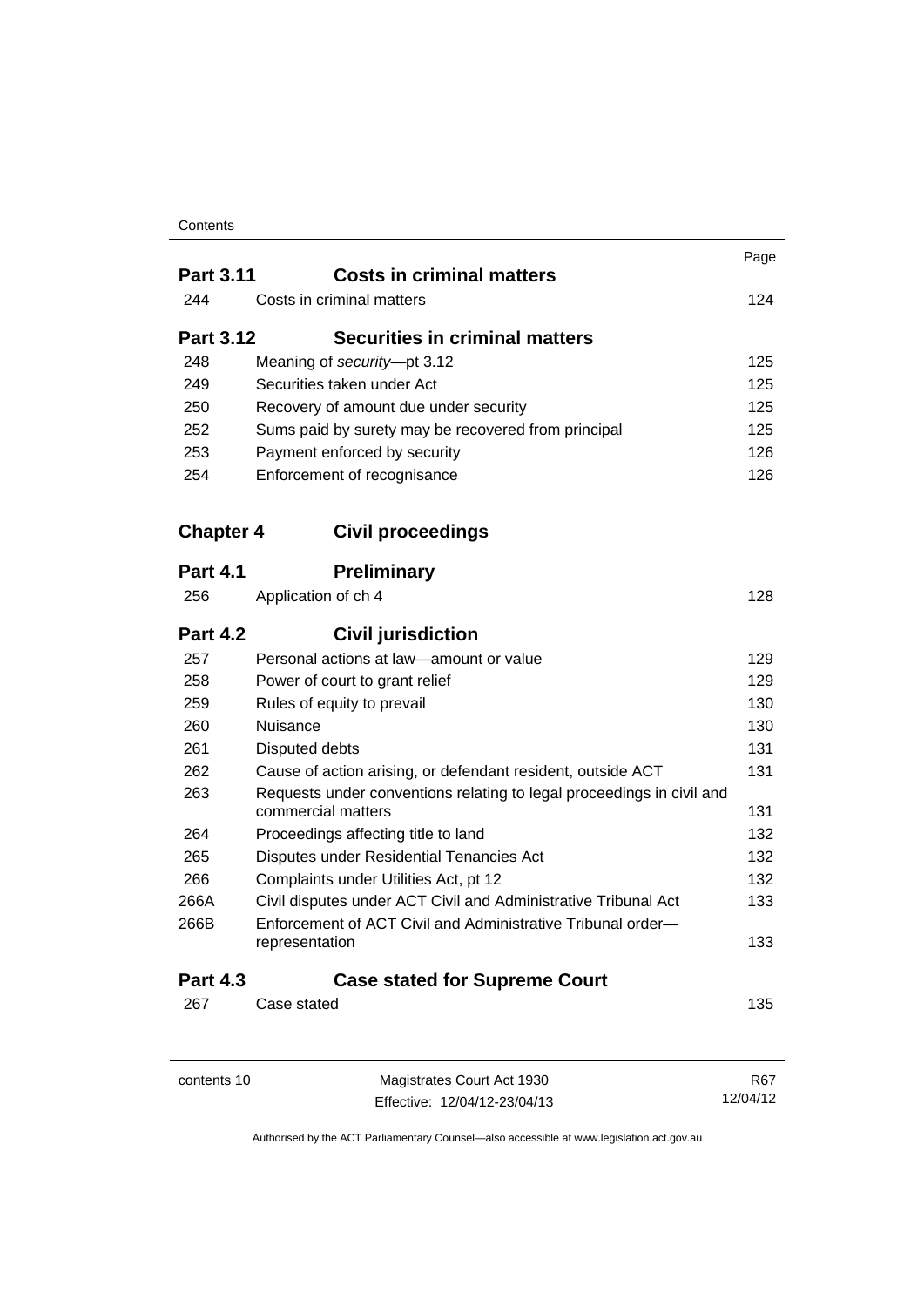| Contents |
|----------|
|----------|

| <b>Part 4.4</b>   | <b>Transfer of proceedings from or to Supreme</b><br>Court           | Page |
|-------------------|----------------------------------------------------------------------|------|
| 268               | Transfer of action from Supreme Court                                | 136  |
| 269               | Procedure on transfer of action from Supreme Court                   | 136  |
| 270               | Removal of proceedings into Supreme Court                            | 137  |
| 271               | Stay of proceedings                                                  | 137  |
| <b>Part 4.5</b>   | Civil appeals                                                        |      |
| 272               | Meaning of appeal-pt 4.5                                             | 138  |
| 273               | Jurisdiction                                                         | 138  |
| 274               | Cases in which appeal may be brought                                 | 138  |
| 276               | Evidence on appeal                                                   |      |
| <b>Chapter 4A</b> | <b>The Childrens Court</b>                                           |      |
| Part 4A.1         | <b>The Childrens Court</b>                                           |      |
| 287               | <b>Childrens Court</b>                                               | 140  |
| 288               | Jurisdiction of Childrens Court                                      | 140  |
| 289               | Proceedings where children jointly charged with adults               | 141  |
| 290               | Chief Magistrate to arrange business of Childrens Court              | 141  |
| 291               | Childrens Court Magistrate to hear all matters                       |      |
| <b>Part 4A.2</b>  | <b>Childrens Court Magistrate</b>                                    |      |
| 291A              | <b>Childrens Court Magistrate</b>                                    | 143  |
| 291B              | <b>Acting Childrens Court Magistrate</b>                             | 143  |
| 291C              | Assignment of other magistrates for Childrens Court matters          | 144  |
| 291D              | Completion of part-heard matters                                     | 145  |
| <b>Part 4A.3</b>  | <b>Criminal proceedings</b>                                          |      |
| 291E              | Procedures for hearing indictable offences                           | 146  |
| 291F              | Childrens Court may adjourn hearings to allow access to legal advice | 146  |
| 291G              | Childrens Court may send cases to Supreme Court for sentencing       | 147  |

contents 11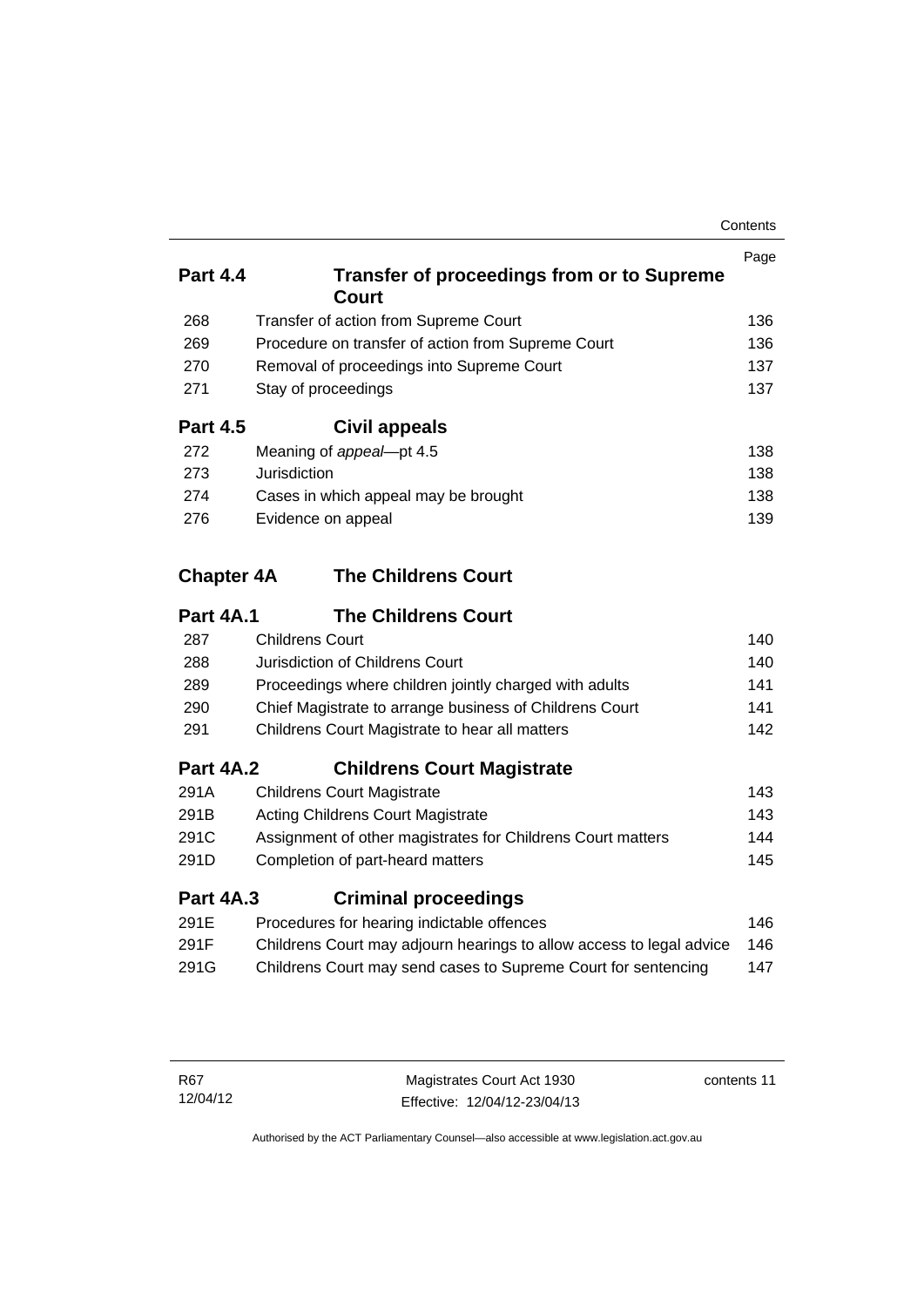#### **Contents**

| <b>Chapter 4B</b> | <b>The Family Violence Court</b>                                                          | Page       |
|-------------------|-------------------------------------------------------------------------------------------|------------|
| <b>Part 4B.1</b>  | <b>Preliminary</b>                                                                        |            |
| 291H              | Meaning of domestic violence offence                                                      | 148        |
| 2911              | Purpose-ch 4B                                                                             | 148        |
| <b>Part 4B.2</b>  | <b>The Family Violence Court</b>                                                          |            |
| 291J              | <b>Family Violence Court</b>                                                              | 149        |
| 291K              | Jurisdiction of Family Violence Court                                                     | 149        |
| <b>Chapter 4C</b> | <b>Galambany Court</b>                                                                    |            |
| 291L              | Definitions-ch 4C                                                                         | 150        |
| 291M              | <b>Galambany Court</b>                                                                    | 150        |
| 291N              | Directions about procedure for Galambany Court                                            | 150        |
| <b>Chapter 5</b>  | <b>Miscellaneous</b>                                                                      |            |
| <b>Part 5.1</b>   | <b>Offences</b>                                                                           |            |
| 292               | Failure to comply with order in nuisance action                                           | 151        |
| 298               | Prejudice to employee                                                                     | 151        |
| <b>Part 5.2</b>   | <b>Other</b>                                                                              |            |
| 307               | Contempt of court                                                                         | 152        |
| 308               | Magistrates Court's seal                                                                  | 152        |
| 309               | Directions about procedure                                                                | 153        |
| 310               | Hearings generally to be in public                                                        | 153        |
| 311               | Appearance by audiovisual or audio links etc<br>Failure to give evidence-committal<br>312 |            |
|                   |                                                                                           |            |
| 314               | Registrar to give directions for preparation of transcript                                | 156        |
| 315               | Applications for transcripts                                                              | 157        |
| 316               | Record of proceedings                                                                     | 159        |
| 317               | Record of proceedings and transcript                                                      | 160        |
| 318               | Person about to leave ACT may be ordered to be examined or<br>produce documents           | 162        |
| contents 12       | Magistrates Court Act 1930                                                                | <b>R67</b> |
|                   | Effective: 12/04/12-23/04/13                                                              | 12/04/12   |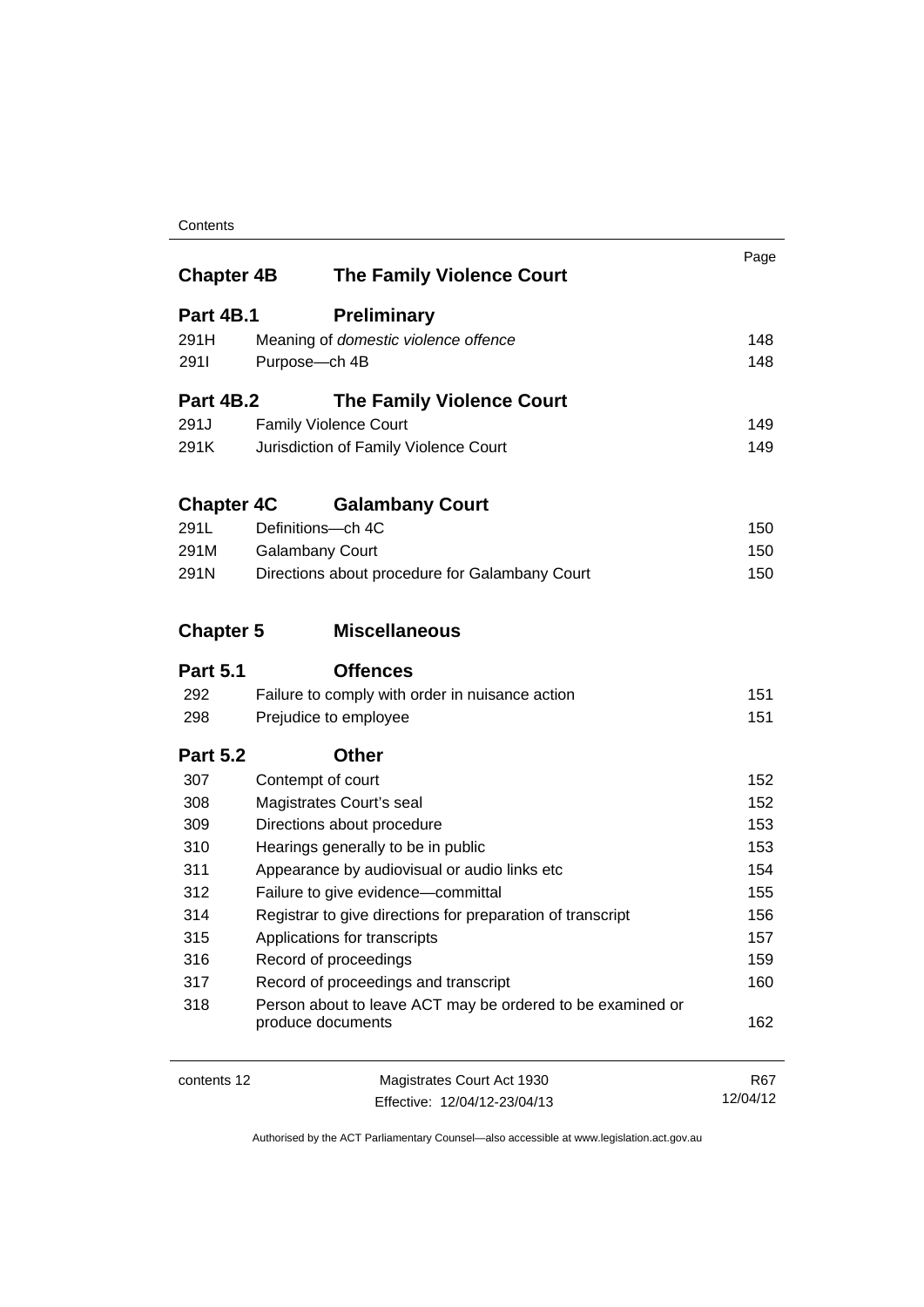|                   |                        |                                       | Contents    |
|-------------------|------------------------|---------------------------------------|-------------|
| 319               |                        | Witnesses' rights and liabilities     | Page<br>163 |
| 320               |                        | Depositions to be given to registrar  | 163         |
| 320A              |                        | Domestic violence offence information | 163         |
| 321               |                        | Regulation-making power               | 164         |
| <b>Schedule 1</b> |                        | Oath and affirmation of office        |             |
|                   |                        |                                       | 165         |
| <b>Schedule 2</b> |                        | <b>ACT and corresponding courts</b>   | 166         |
| <b>Dictionary</b> |                        |                                       | 167         |
| <b>Endnotes</b>   |                        |                                       |             |
| 1                 |                        | About the endnotes                    | 174         |
| 2                 |                        | Abbreviation key                      | 174         |
| 3                 |                        | Legislation history                   | 175         |
| 4                 |                        | Amendment history                     | 198         |
| 5                 | Earlier republications |                                       | 262         |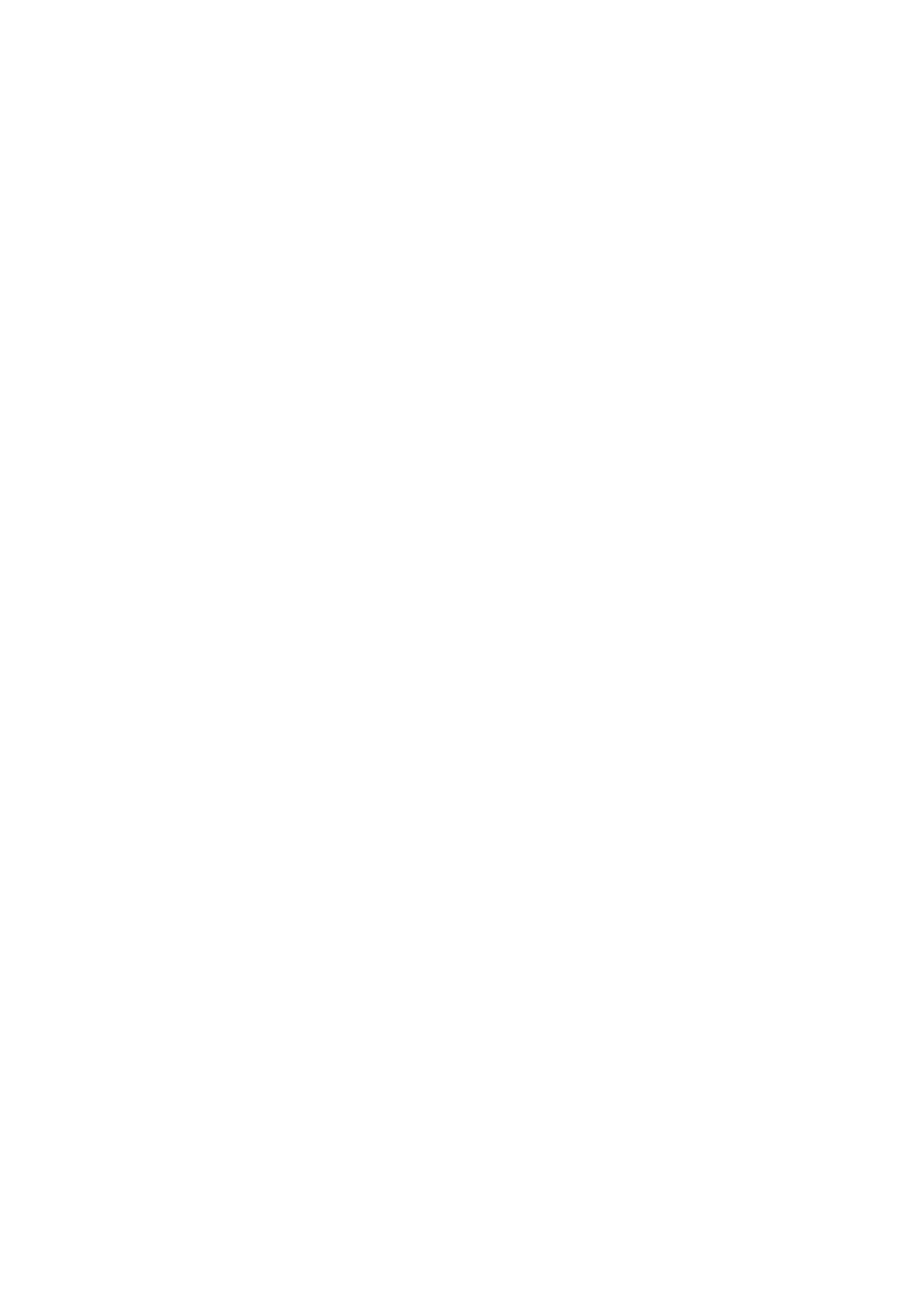

# **Magistrates Court Act 1930**

An Act to establish a Magistrates Court, to provide for the appointment of magistrates, and for other purposes

R67 12/04/12

l

Magistrates Court Act 1930 Effective: 12/04/12-23/04/13 page 1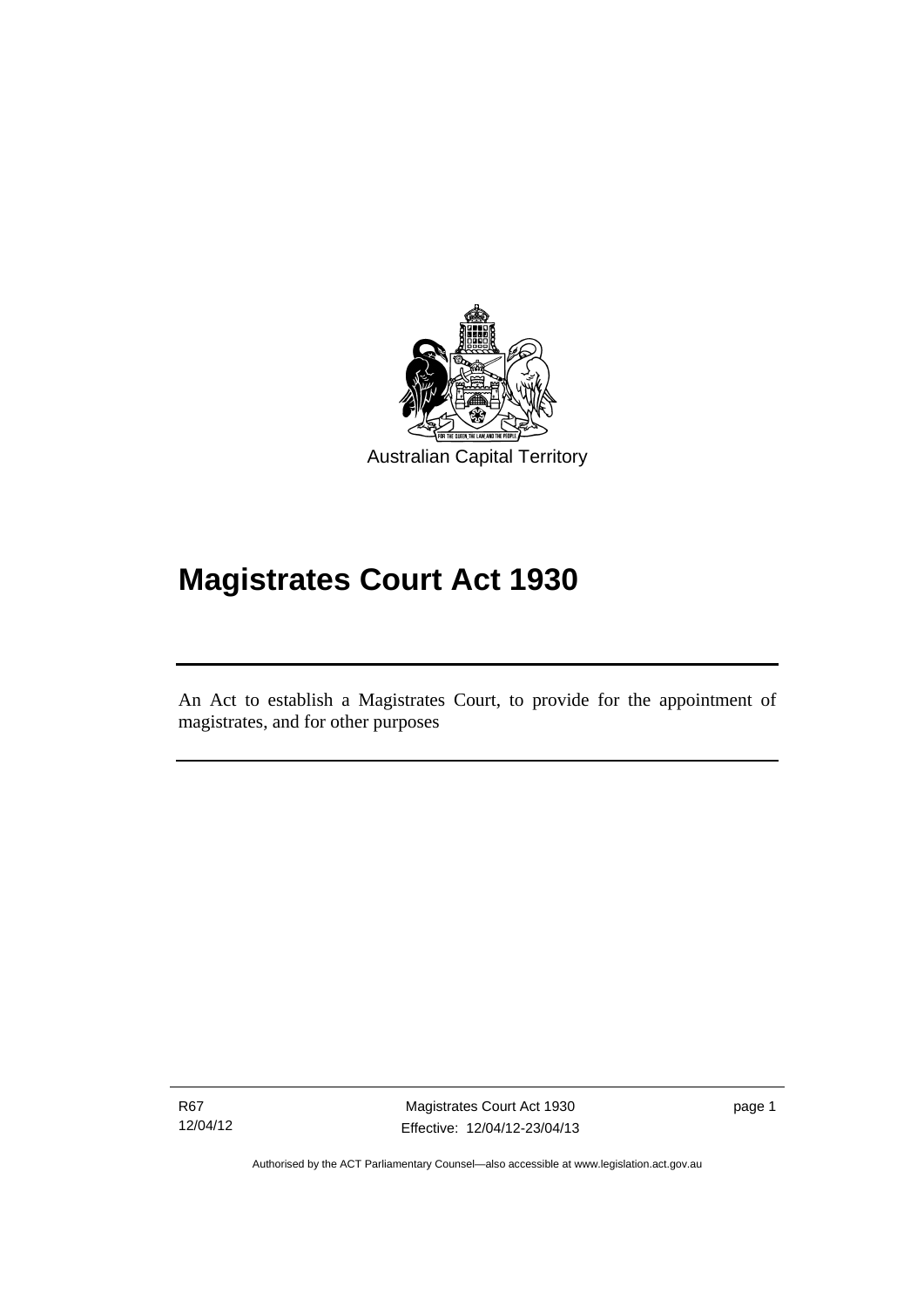Section 1

## <span id="page-17-0"></span>**Chapter 1** Preliminary

#### <span id="page-17-1"></span>**1 Name of Act**

This Act is the *Magistrates Court Act 1930*.

#### <span id="page-17-2"></span>**2 Dictionary**

The dictionary at the end of this Act is part of this Act.

*Note 1* The dictionary at the end of this Act defines certain terms used in this Act, and includes references (*signpost definitions*) to other terms defined elsewhere.

> For example, the signpost definition '*vehicle*, for part 3.8 (Infringement notices for certain offences)—see the *[Road Transport \(Vehicle](http://www.legislation.act.gov.au/a/1999-81)  [Registration\) Act 1999](http://www.legislation.act.gov.au/a/1999-81)*, dictionary.' means that the term 'vehicle' is defined in that dictionary and the definition applies to part 3.8.

*Note 2* A definition in the dictionary (including a signpost definition) applies to the entire Act unless the definition, or another provision of the Act, provides otherwise or the contrary intention otherwise appears (see [Legislation Act,](http://www.legislation.act.gov.au/a/2001-14) s  $155$  and s  $156$  (1)).

#### <span id="page-17-3"></span>**3 Notes**

A note included in this Act is explanatory and is not part of this Act.

*Note* See the [Legislation Act,](http://www.legislation.act.gov.au/a/2001-14) s 127 (1), (4) and (5) for the legal status of notes.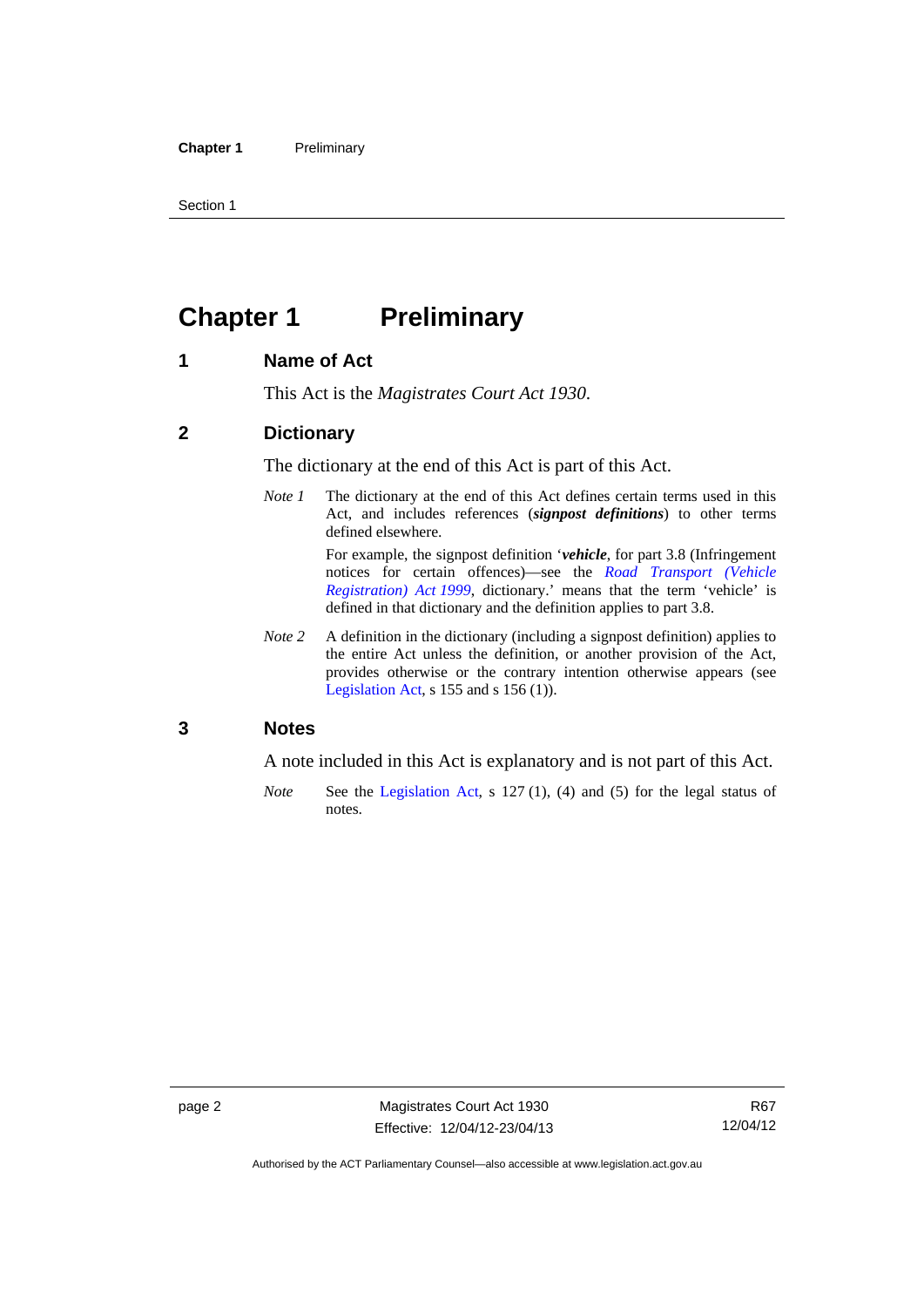## <span id="page-18-0"></span>**Chapter 2 Magistrates Court and magistrates**

### <span id="page-18-1"></span>**Part 2.1 The court**

#### <span id="page-18-2"></span>**4 Constitution of court**

- (1) The Magistrates Court is continued in existence.
- (2) The jurisdiction of the court may be exercised by a magistrate (other than a special magistrate) or by 1 or more special magistrates.
- (3) If 2 or more special magistrates are divided in opinion on a case, the case must be—
	- (a) if there is a majority—decided according to the decision of the majority; or
	- (b) if the court is equally divided in opinion—adjourned for hearing and decision by a magistrate (other than a special magistrate).
- (4) The rules may provide for the jurisdiction of the court otherwise exercisable by a magistrate to be exercised by the registrar, in the cases and subject to the conditions prescribed under the rules.
- (5) For the purposes of the exercise of jurisdiction given to the registrar under the rules, this Act has effect, subject to this section, as if the court consisted of the magistrates and the registrar.
- (6) In this section:

*registrar* includes deputy registrar.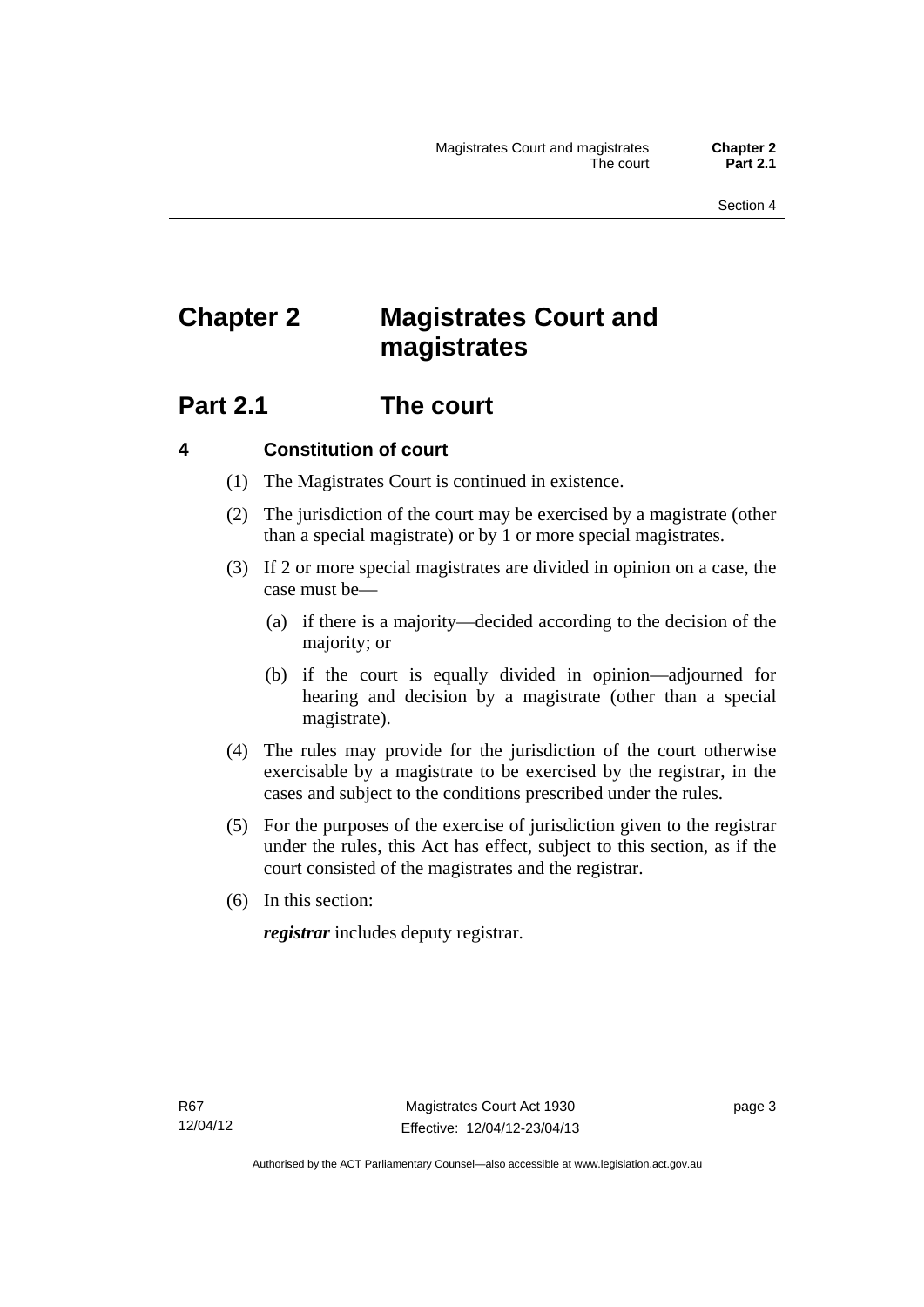Section 5

#### <span id="page-19-0"></span>**5 Arrangement of court business**

- (1) The Chief Magistrate is responsible for ensuring the orderly and prompt discharge of the Magistrates Court's business.
- (2) The Chief Magistrate may, subject to consultation with the magistrates that is appropriate and practicable, make arrangements about a magistrate who is to constitute the court in particular matters or classes of matters.
- (3) In this section:

*magistrate* includes special magistrate.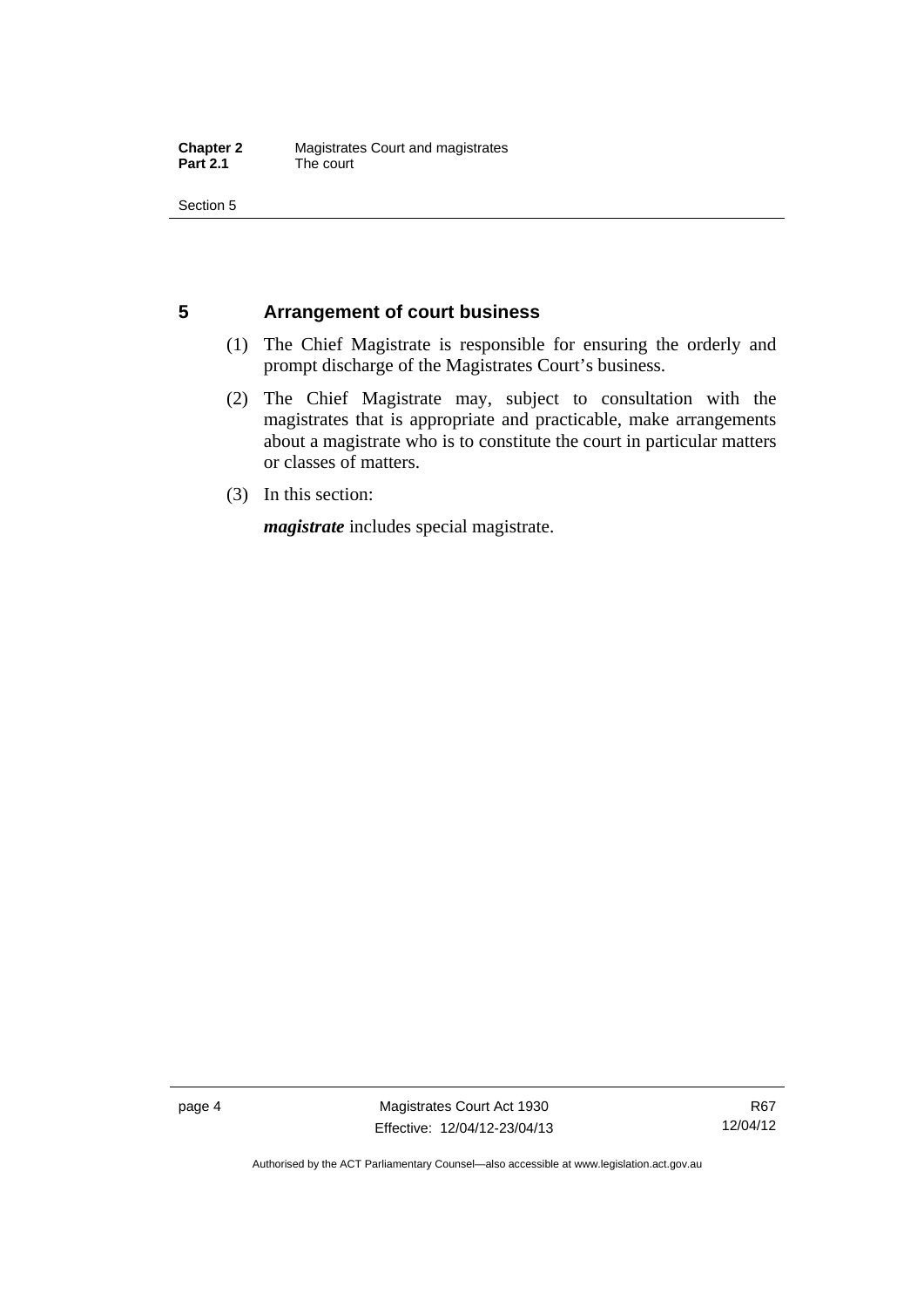### <span id="page-20-0"></span>**Part 2.2 Appointment and jurisdiction of magistrates**

### <span id="page-20-1"></span>**Division 2.2.1 Magistrates other than special magistrates**

<span id="page-20-2"></span>**6 Meaning of** *magistrate* **in div 2.2.1** 

In this division:

*magistrate* means—

- (a) the Chief Magistrate; or
- (b) a person who is appointed under section 7 as a magistrate.

#### <span id="page-20-3"></span>**7 Appointment of Chief Magistrate and other magistrates**

- (1) There is to be a Chief Magistrate and other magistrates.
- (2) The Chief Magistrate and other magistrates are appointed by the Executive.

 (3) If a magistrate is appointed as the Chief Magistrate, the person stops holding the position of magistrate.

#### <span id="page-20-4"></span>**7AA Requirements of appointment—magistrates**

- (1) The Executive must, in relation to the appointment of magistrates, determine—
	- (a) the criteria that apply to the selection of a person for appointment; and
	- (b) the process for selecting the person.
- (2) A determination is a notifiable instrument.

*Note* A notifiable instrument must be notified under the [Legislation Act](http://www.legislation.act.gov.au/a/2001-14).

page 5

*Note* For the making of appointments (including acting appointments), see the [Legislation Act,](http://www.legislation.act.gov.au/a/2001-14) pt 19.3.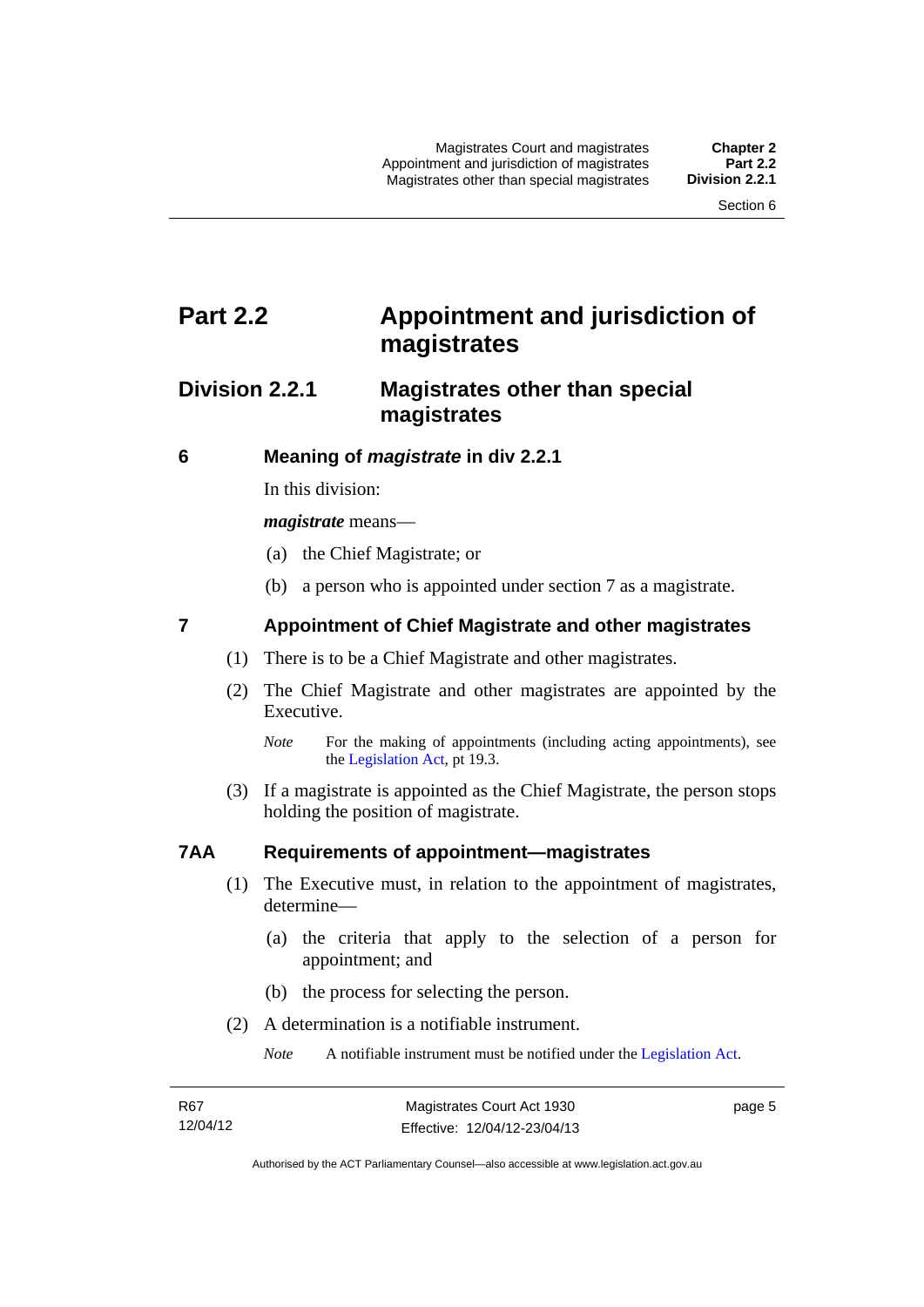#### <span id="page-21-0"></span>**7A Eligibility for appointment as magistrate**

A person is not eligible for appointment as a magistrate unless the person is a lawyer and has been a lawyer for at least 5 years.

#### <span id="page-21-1"></span>**7B Seniority of magistrates**

Magistrates other than the Chief Magistrate have seniority according to—

- (a) the dates their appointments took effect; or
- (b) if the appointments of 2 or more of them took effect on the same date—the precedence given to them by the instruments of their appointment.

#### <span id="page-21-2"></span>**7C Conditions of appointment of magistrates**

A magistrate holds the position on the conditions (if any) about matters not provided for under this Act or another territory law that are decided by the Executive.

#### <span id="page-21-3"></span>**7D Term of appointment of magistrates**

- (1) A magistrate is appointed for the term ending when the magistrate turns 65 years old.
	- *Note 1* The *[Judicial Commissions Act 1994](http://www.legislation.act.gov.au/a/1994-9)*, s 4 provides that a magistrate may only be removed from office in accordance with that Act.
	- *Note* 2 A magistrate's appointment also ends if the magistrate resigns (see [Legislation Act,](http://www.legislation.act.gov.au/a/2001-14) s 210).
- (2) A person who is at least 65 years old must not be appointed as a magistrate.

#### <span id="page-21-4"></span>**7E Acting Chief Magistrate**

- (1) The Executive may appoint a magistrate to act as Chief Magistrate.
	- *Note* See the [Legislation Act](http://www.legislation.act.gov.au/a/2001-14), s 209, div 19.3.2 and div 19.3.2A about acting appointments.

R67 12/04/12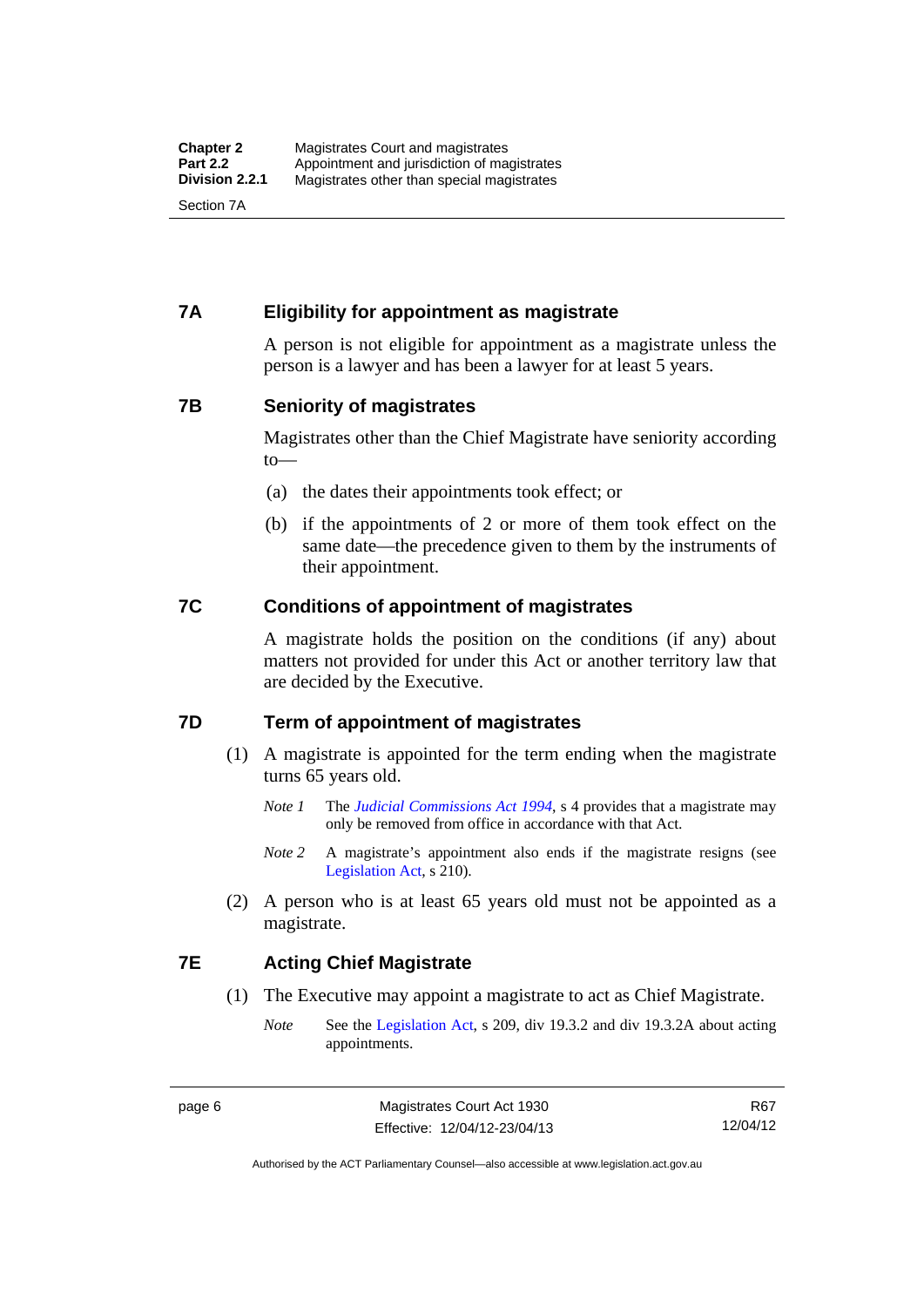(2) If no appointment is made under subsection (1), the senior magistrate who is in the ACT and is able and willing to act must act as Chief Magistrate.

#### <span id="page-22-0"></span>**7F Retirement**

- (1) This section applies if a magistrate is—
	- (a) an eligible employee for the *[Superannuation Act 1976](http://www.comlaw.gov.au/Details/C2013C00038)* (Cwlth); or
	- (b) a member of the superannuation scheme for the *[Superannuation Act 1990](http://www.comlaw.gov.au/Details/C2012C00825)* (Cwlth); or
	- (c) a member of any other superannuation scheme determined by the Attorney-General.
- (2) The Executive may retire the magistrate on the ground of invalidity with the magistrate's consent.
- (3) A determination under subsection (1) (c) is a notifiable instrument.

*Note* A notifiable instrument must be notified under the [Legislation Act](http://www.legislation.act.gov.au/a/2001-14).

#### <span id="page-22-1"></span>**7G Magistrates not to do other work**

- (1) A magistrate must not practise as a lawyer.
- (2) A magistrate must not, without the Attorney-General's written consent—
	- (a) engage in remunerative employment otherwise than in connection with duties as a magistrate; or
	- (b) accept appointment to another position under a law of the Territory, the Commonwealth, a State or another Territory.
- (3) The Attorney-General must consult with the Chief Magistrate before giving consent.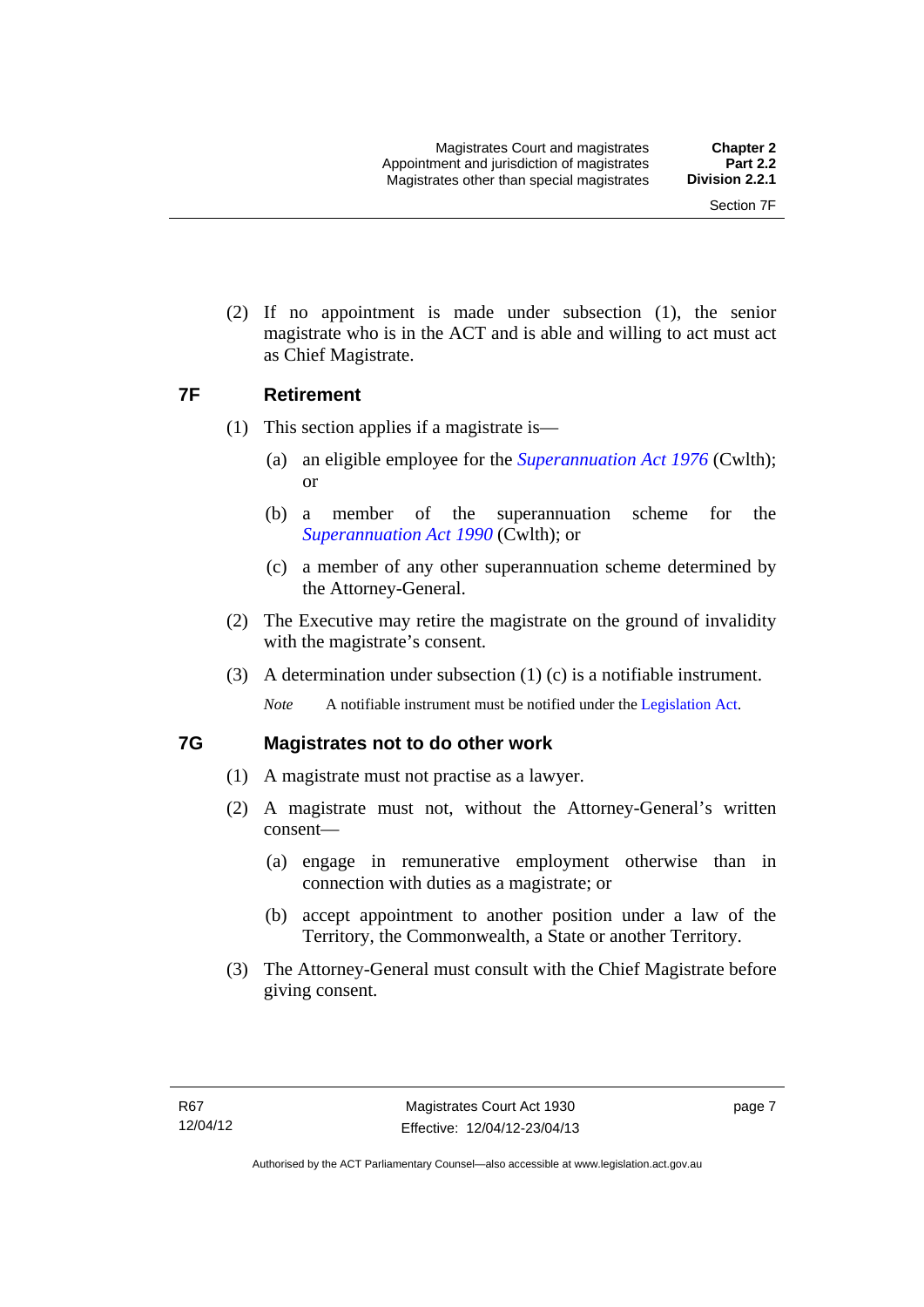#### <span id="page-23-0"></span>**7H Rights of public servants**

- (1) A magistrate who was a public servant or APS employee immediately before his or her appointment keeps his or her existing and accruing rights.
- (2) In this section:

*APS employee*—see the *[Public Service Act 1999](http://www.comlaw.gov.au/Details/C2012C00319)* (Cwlth), section 7.

### <span id="page-23-1"></span>**Division 2.2.2 Special magistrates**

#### <span id="page-23-2"></span>**8 Appointment of special magistrates**

The Executive may appoint special magistrates.

*Note* For the making of appointments (including acting appointments), see the [Legislation Act,](http://www.legislation.act.gov.au/a/2001-14) pt 19.3.

#### <span id="page-23-3"></span>**8AA Requirements of appointment—special magistrates**

- (1) The Executive must, in relation to the appointment of special magistrates, determine—
	- (a) the criteria that apply to the selection of a person for appointment; and
	- (b) the process for selecting the person.
- (2) A determination is a notifiable instrument.

*Note* A notifiable instrument must be notified under the [Legislation Act](http://www.legislation.act.gov.au/a/2001-14).

#### <span id="page-23-4"></span>**8A Term of appointment of special magistrates**

- (1) A special magistrate is appointed—
	- (a) for the term mentioned in the instrument of appointment; or
	- (b) if a term is not mentioned—for the term ending when the special magistrate turns 70 years old.

Authorised by the ACT Parliamentary Counsel—also accessible at www.legislation.act.gov.au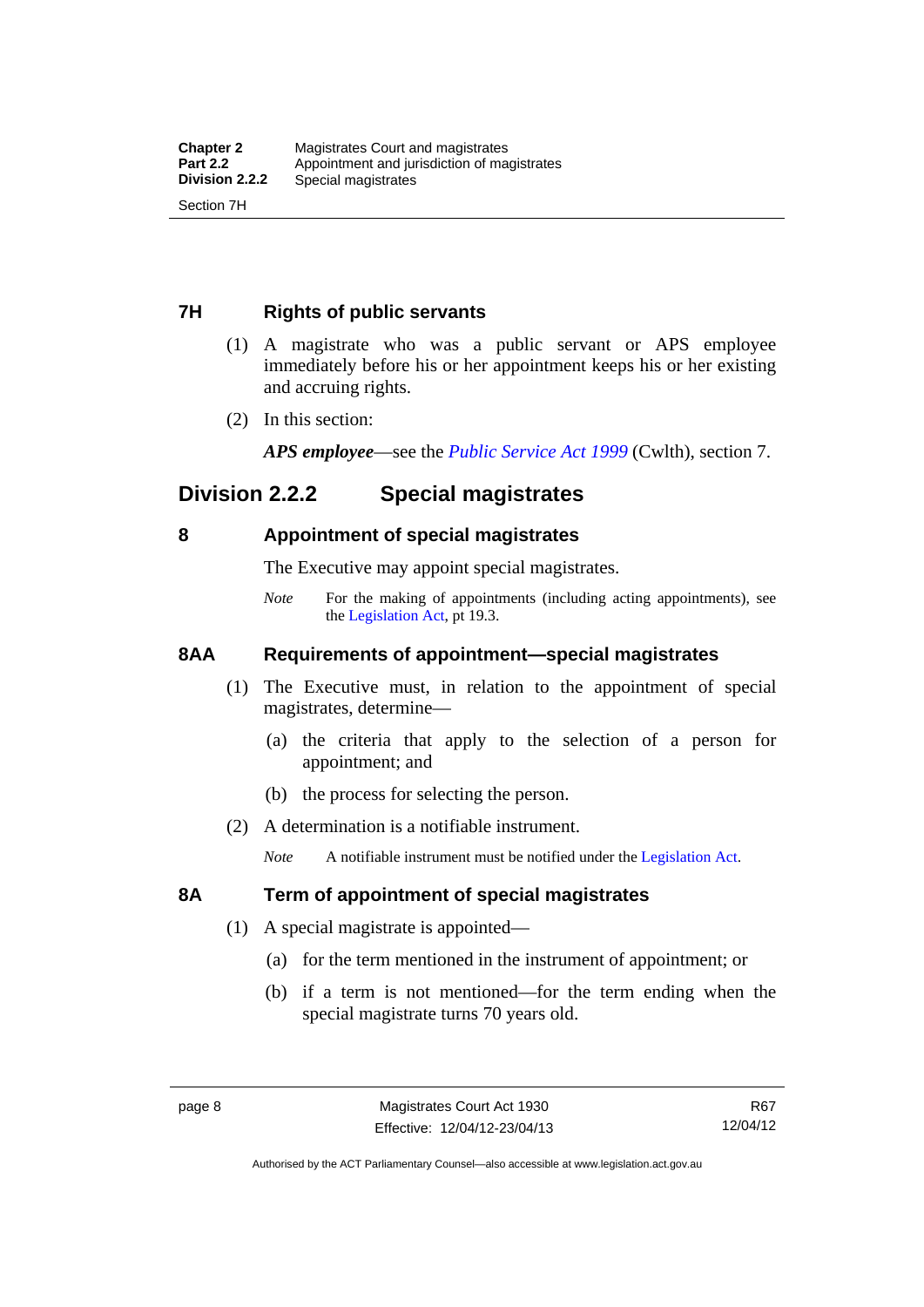- *Note 1* The *[Judicial Commissions Act 1994](http://www.legislation.act.gov.au/a/1994-9)*, s 4 provides that a magistrate may only be removed from office in accordance with that Act.
- *Note 2* A special magistrate's appointment also ends if the special magistrate resigns (see [Legislation Act](http://www.legislation.act.gov.au/a/2001-14), s 210).
- (2) A person who is at least 70 years old must not be appointed as a special magistrate.
- (3) A person must not be appointed as a special magistrate for a term that extends beyond the person's 70th birthday.

#### <span id="page-24-0"></span>**8B Conditions of appointment of special magistrates**

A special magistrate holds the position on the conditions (if any) about matters not provided for under this Act or another territory law that are decided by the Executive.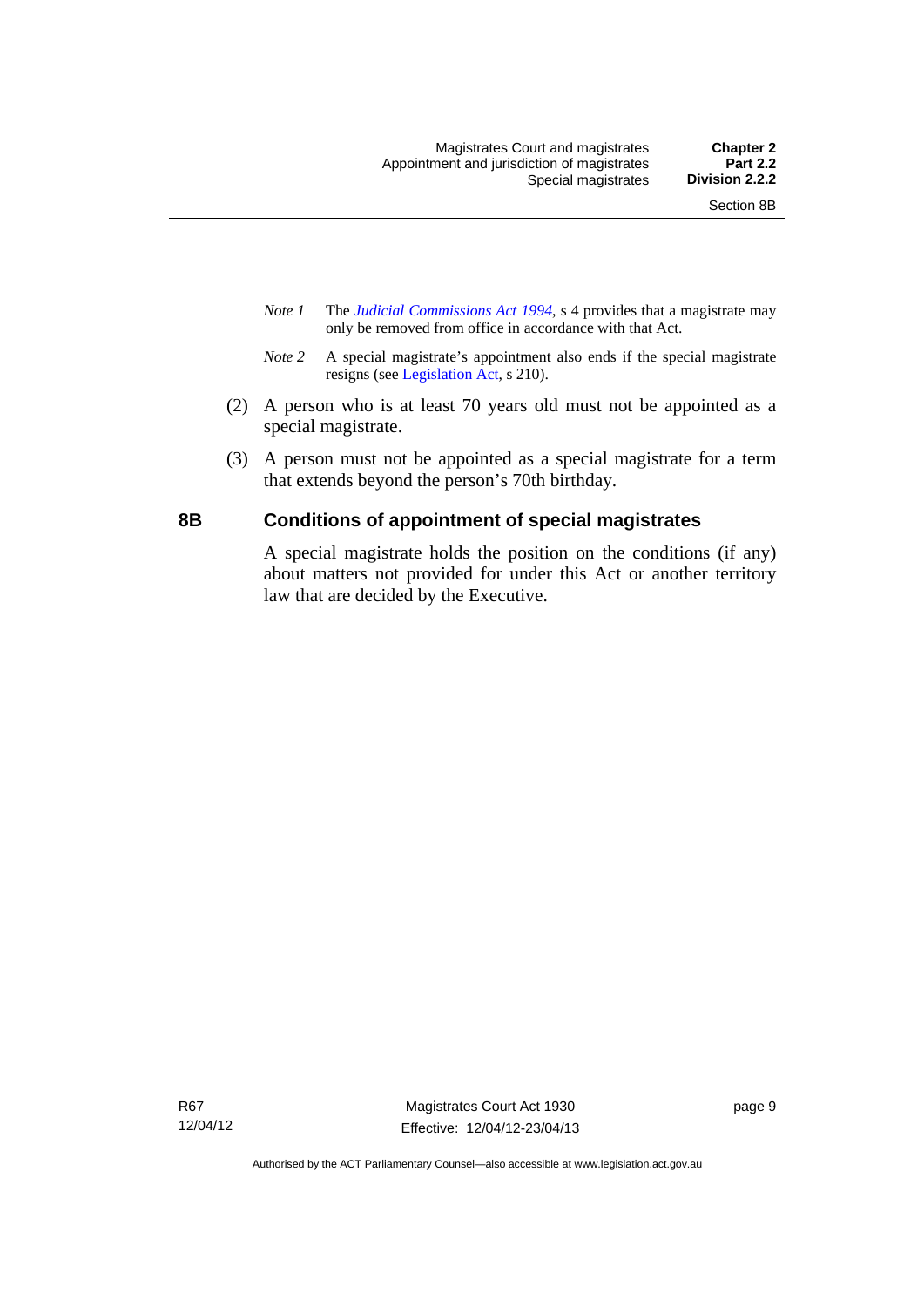### <span id="page-25-0"></span>**Division 2.2.3 Registrar and other court officers**

#### <span id="page-25-1"></span>**9 Appointment of registrar etc**

- (1) The Minister may appoint a registrar of the Magistrates Court.
	- *Note 1* For the making of appointments (including acting appointments), see the [Legislation Act,](http://www.legislation.act.gov.au/a/2001-14) pt 19.3.
	- *Note 2* In particular, an appointment may be made by naming a person or nominating the occupant of a position (see [Legislation Act](http://www.legislation.act.gov.au/a/2001-14), s 207).
- (2) The registrar may appoint the deputy registrars of the court, bailiffs and other officers that are required.
- (3) In subsection (2):

*registrar* does not include a deputy registrar.

#### <span id="page-25-2"></span>**9A Staff assisting registrar**

The staff assisting the registrar are to be employed under the *[Public](http://www.legislation.act.gov.au/a/1994-37)  [Sector Management Act 1994](http://www.legislation.act.gov.au/a/1994-37)*.

#### <span id="page-25-3"></span>**9B Functions of registrar and deputy registrars**

- (1) The registrar has power to administer oaths and may exercise the other functions given to the registrar under this Act, another territory law or an order of the court.
- (2) Subject to this Act and to any directions of the registrar, a deputy registrar may exercise the functions of the registrar under this Act or another territory law.
	- *Note* A reference to an Act includes a reference to the statutory instruments made or in force under the Act, including regulations and rules (see [Legislation Act,](http://www.legislation.act.gov.au/a/2001-14) s 104).
- (3) The exercise of a function by a deputy registrar does not affect the power of the registrar to exercise the function.

R67 12/04/12

Authorised by the ACT Parliamentary Counsel—also accessible at www.legislation.act.gov.au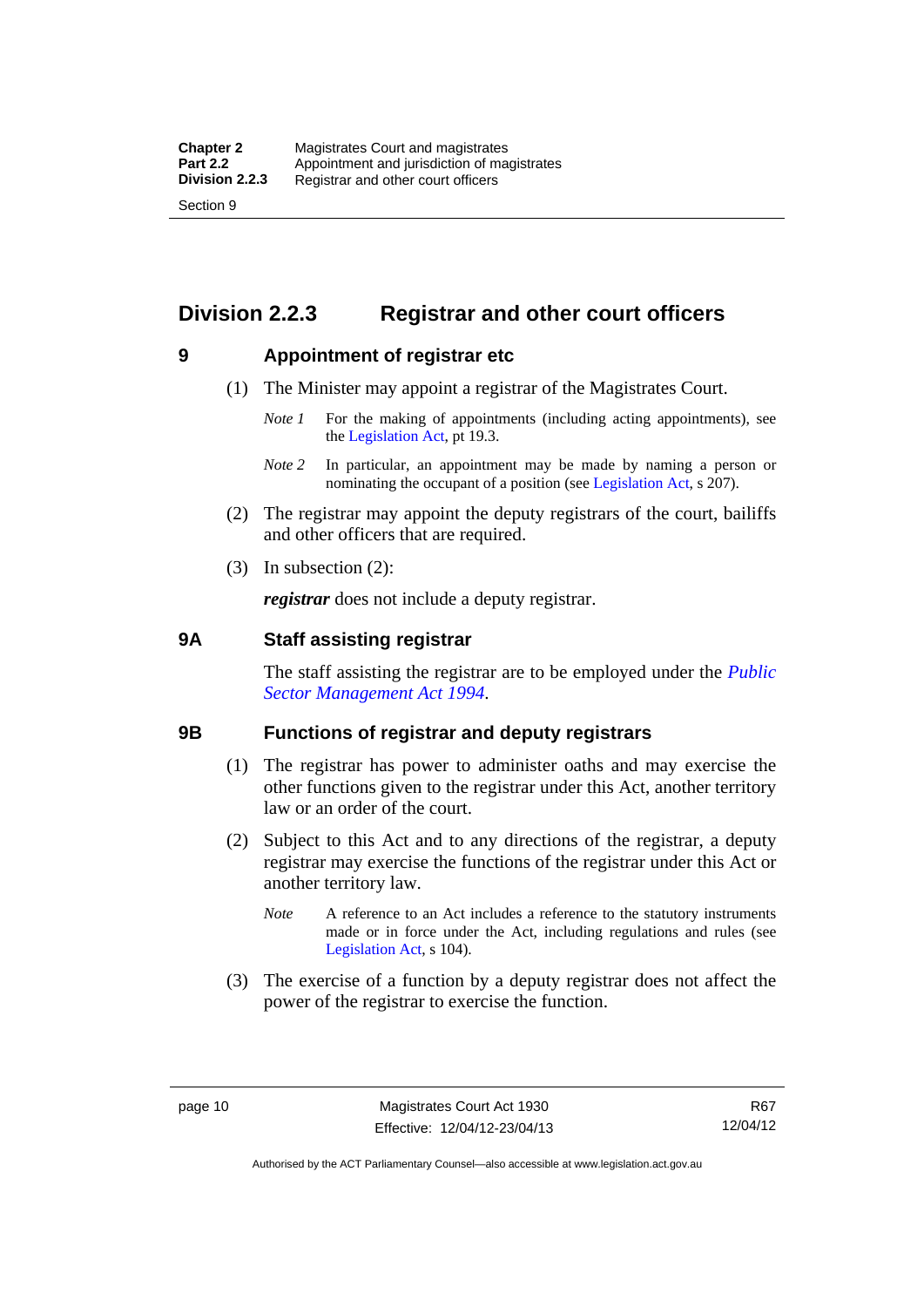### <span id="page-26-0"></span>**Division 2.2.3A Judicial officers exchange**

#### <span id="page-26-1"></span>**9C Definitions—div 2.2.3A**

In this division:

*ACT court* means a court of this jurisdiction mentioned in an item in schedule 2, column 2.

*corresponding court*, in relation to an ACT court mentioned in an item in schedule 2, column 2, means a court of another jurisdiction mentioned in the item, column 3.

*court* includes tribunal.

*judicial exchange arrangement* means an arrangement under section 9D.

*judicial officer* means a magistrate or other person who, whether alone or together with others, constitutes a court, but does not include a lay member of a court.

*participating jurisdiction* means the Commonwealth, a State or another country if under the law of that jurisdiction a judicial exchange arrangement may be entered into with the Attorney-General of this jurisdiction.

*Note State* includes the Northern Territory (see [Legislation Act](http://www.legislation.act.gov.au/a/2001-14), dict, pt 1).

*this jurisdiction* means the ACT.

#### <span id="page-26-2"></span>**9D Establishment of judicial exchange arrangements**

- (1) The Attorney-General of this jurisdiction may enter into an arrangement with the Attorney-General of a participating jurisdiction for the temporary transfer of judicial officers between ACT courts and corresponding courts.
- (2) An arrangement under this section cannot provide for the transfer of judicial officers to a federal court of the Commonwealth.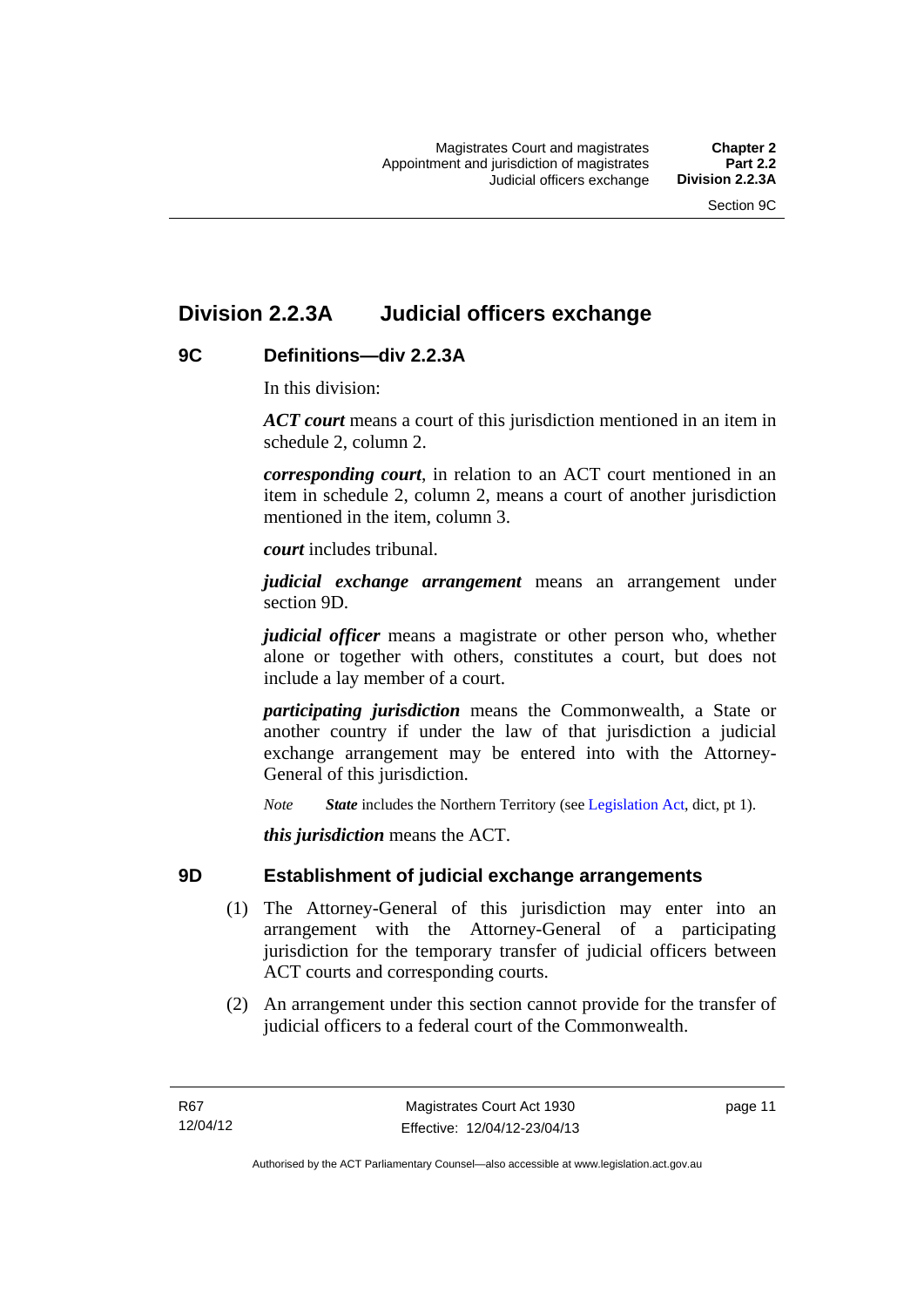- (3) Without limiting subsection (1), an arrangement under this section—
	- (a) may require transfers to a court to be subject to the prior approval of either or both of the following:
		- (i) the Attorney-General of this jurisdiction;
		- (ii) the Attorney-General of the participating jurisdiction; and
	- (b) may establish the manner and form in which a transfer to a court is to be made; and
	- (c) may determine the rank, title, status and precedence of a transferred judicial officer.

#### <span id="page-27-0"></span>**9E Transfer of judicial officer of another jurisdiction to ACT court**

- (1) This section applies if a judicial exchange arrangement provides for the transfer to an ACT court of a judicial officer of a corresponding court.
- (2) The chief magistrate may, in accordance with the judicial exchange arrangement and with the agreement of the senior judicial officer of the corresponding court, appoint a judicial officer of the corresponding court to act as a judicial officer of the ACT court.
- (3) The judicial officer of the corresponding court is qualified for appointment despite any law of this jurisdiction to the contrary.
- (4) The maximum term for which an appointment under this section may be made on any one occasion is 6 months.
- (5) However, an appointment under this section may not extend beyond the retirement age for judicial officers of the ACT court.
- (6) A judicial officer of a corresponding court may be appointed under this section to more than one ACT court.

Authorised by the ACT Parliamentary Counsel—also accessible at www.legislation.act.gov.au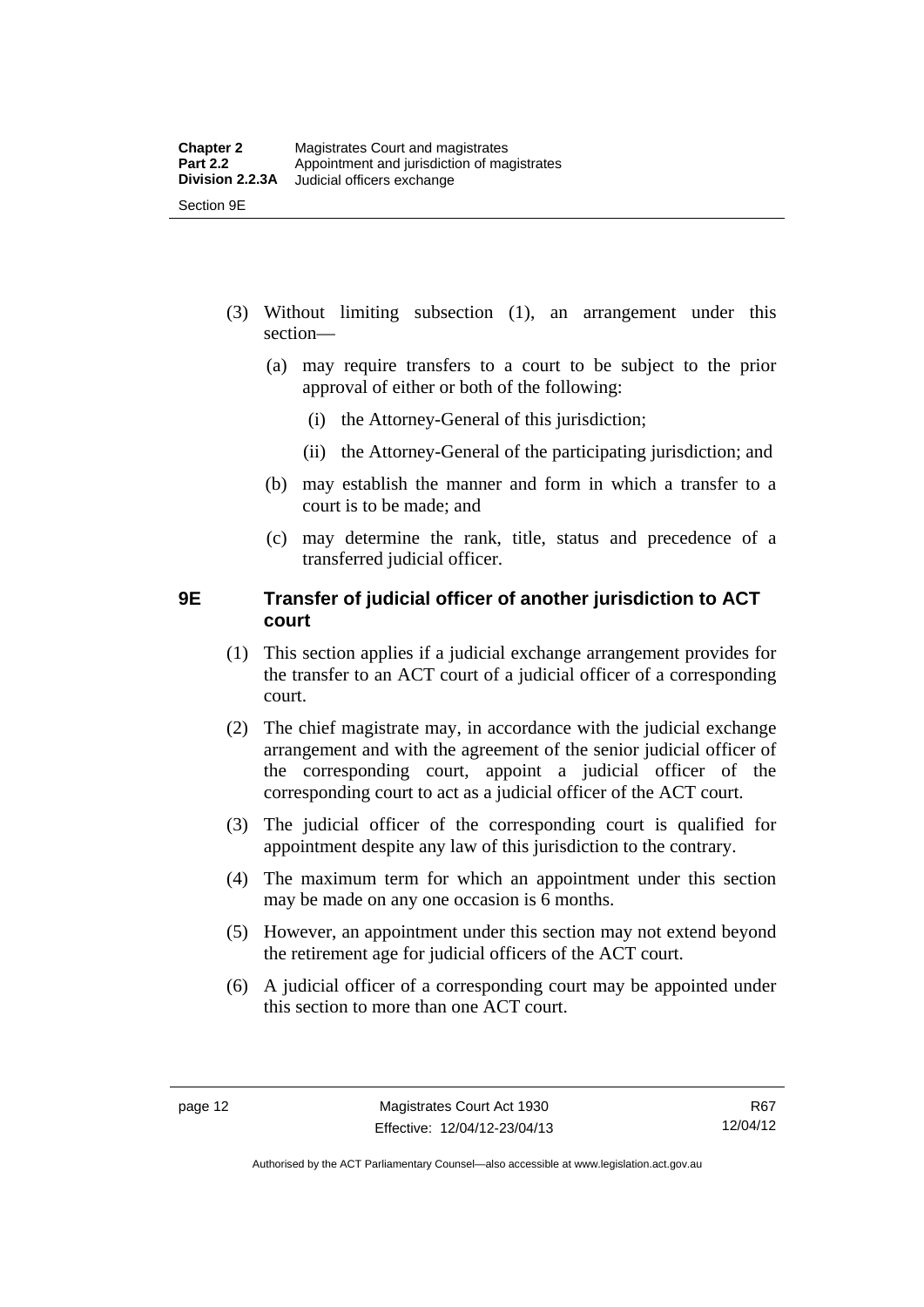(7) A judicial officer whose appointment under this section has ceased may complete or otherwise continue to deal with any matters relating to proceedings in the ACT court that have been heard, or partly heard, by the judicial officer before the appointment under this section ceased.

#### <span id="page-28-0"></span>**9F Service in ACT court of judicial officer of another jurisdiction**

- (1) This section applies to a judicial officer of a corresponding court who is appointed to act as a judicial officer of an ACT court in accordance with a judicial exchange arrangement.
- (2) While acting as a judicial officer of the ACT court, the judicial officer of the corresponding court has all the powers, authorities, privileges and immunities of, and is taken to be for all purposes, a judicial officer of the ACT court.
- (3) Despite subsection (2), territory laws concerning the following matters do not apply to the judicial officer of the corresponding court while acting as a judicial officer of the ACT court:
	- (a) the remuneration, allowances and other conditions of service of judicial officers;
	- (b) the pension or other superannuation entitlements of judicial officers and related provisions;
	- (c) the removal or suspension of judicial officers from office.

#### <span id="page-28-1"></span>**9G Service of ACT judicial officer in corresponding court**

- (1) This section applies to a judicial officer of an ACT court who is appointed to act as a judicial officer of a corresponding court in accordance with a judicial exchange arrangement.
- (2) The judicial officer's service as a judicial officer of the corresponding court is taken to be service as a judicial officer of the ACT court for the purposes of territory laws about—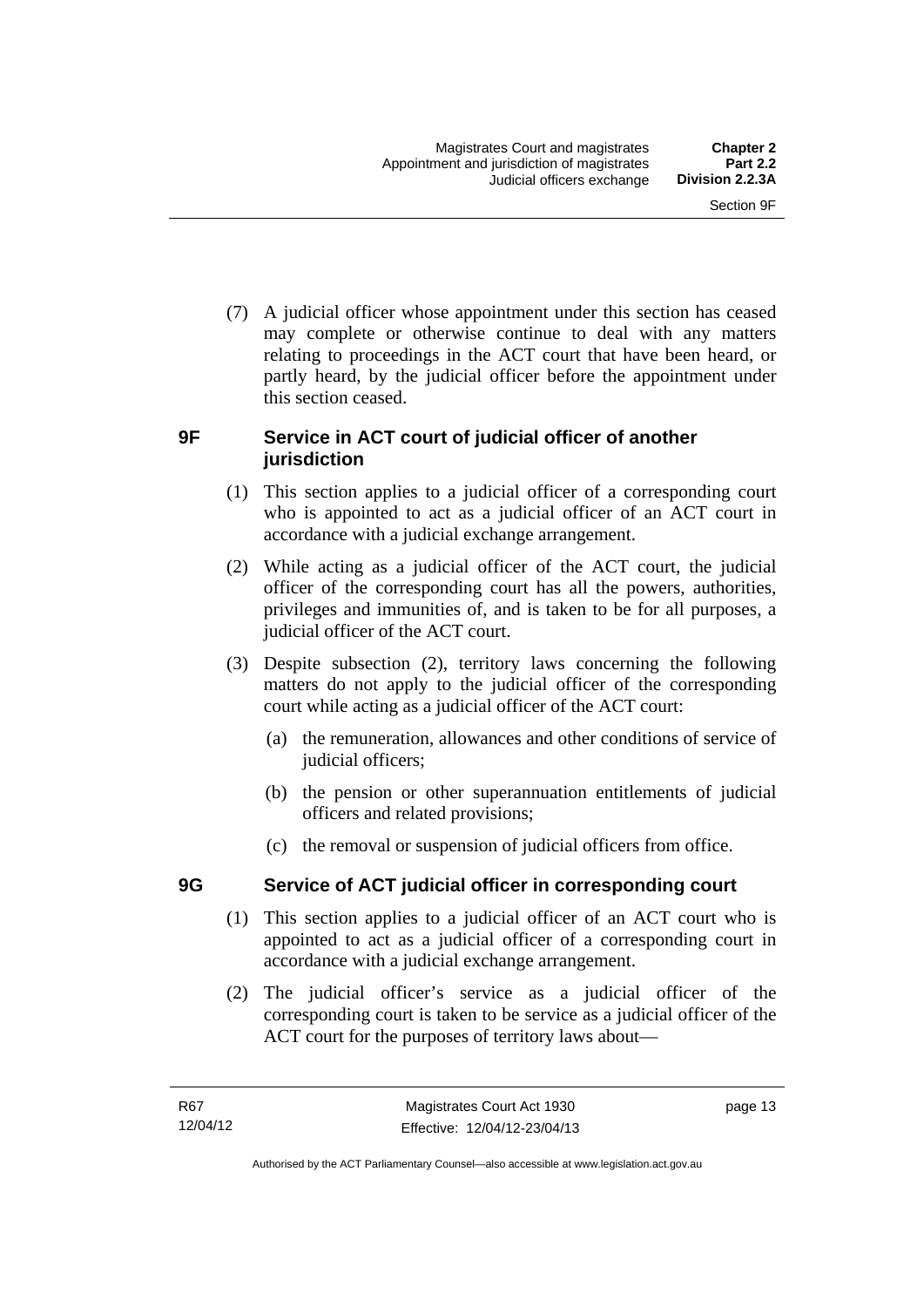- (a) the remuneration, allowances and other conditions of service of judicial officers; and
- (b) the pension or other superannuation entitlements of judicial officers and related provisions; and
- (c) the removal or suspension of judicial officers from office.

#### <span id="page-29-0"></span>**9H Judicial office not affected by appointment to another judicial office**

(1) In this section:

*court* includes a tribunal (however described) that exercises functions of a judicial nature or functions of a similar nature (such as conciliation functions, arbitration functions, disciplinary functions or administrative review functions).

*judicial office* extends to the office of any member of a court, but only if the holder of the office is required to be a judicial officer or have legal qualifications.

- (2) The doctrine of incompatibility of office—
	- (a) does not operate to prevent the holder of a judicial office (the *original office*) from being appointed to another judicial office (the *additional office*); and
	- (b) does not operate to effect or require the surrender or vacation of the original office as a result of the appointment to the additional office.
- (3) This section applies—
	- (a) even if the original office or the additional office is held on an acting or temporary basis; and
	- (b) even if the original office or the additional office is a judicial office of another jurisdiction (including, but not limited to, judicial offices to which appointments are made under section 9E); and

Authorised by the ACT Parliamentary Counsel—also accessible at www.legislation.act.gov.au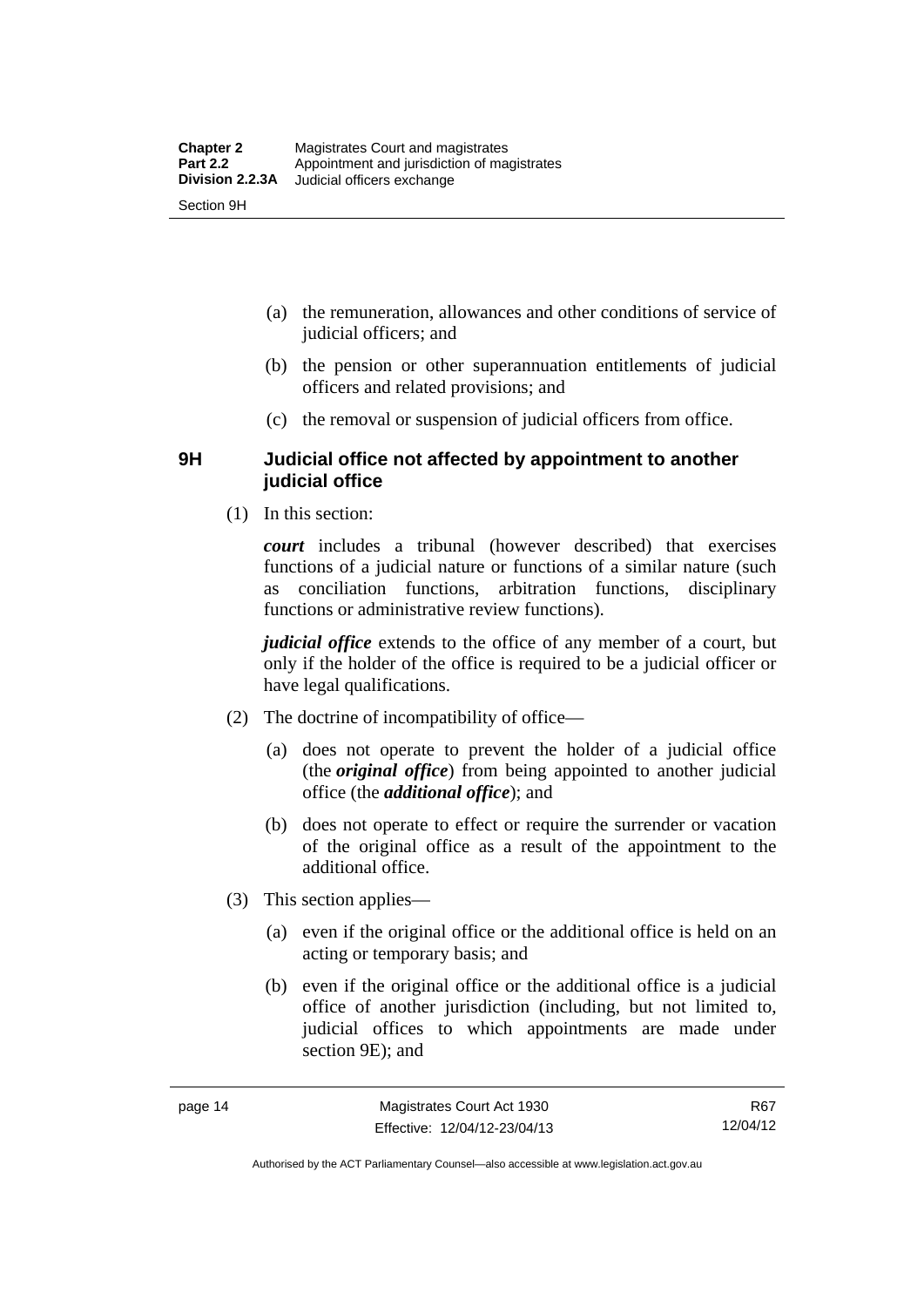- (c) even if an appeal lies from a decision of the court of one of the judicial offices to the court of the other judicial office; and
- (d) even if the courts of the judicial offices are not of the same status.

#### <span id="page-30-0"></span>**9I Other arrangements not affected**

This division does not limit or affect any other arrangements under which—

- (a) a judicial officer of another jurisdiction may be appointed or act as a judicial officer of this jurisdiction; or
- (b) a judicial officer of this jurisdiction may be appointed or act as a judicial officer of another jurisdiction.

#### <span id="page-30-1"></span>**9J Amendment of sch 2**

A regulation may amend schedule 2.

#### <span id="page-30-2"></span>**Division 2.2.4 Jurisdiction of magistrates**

#### <span id="page-30-3"></span>**10P Oath etc of office**

- (1) A person appointed as the Chief Magistrate, a magistrate or special magistrate must not exercise the functions given to a magistrate under any territory law unless the person has sworn an oath or made an affirmation in accordance with the form in schedule 1.
- (2) The oath must be sworn or affirmation made before the Chief **Justice**

#### <span id="page-30-4"></span>**11 Acts done beyond ACT**

(1) An act done by a magistrate, because of his or her office, outside the ACT for the purpose of authenticating the signature of a person to an instrument intended to take effect in the ACT is, unless the act is required by law to be done in the ACT, effective for any territory law.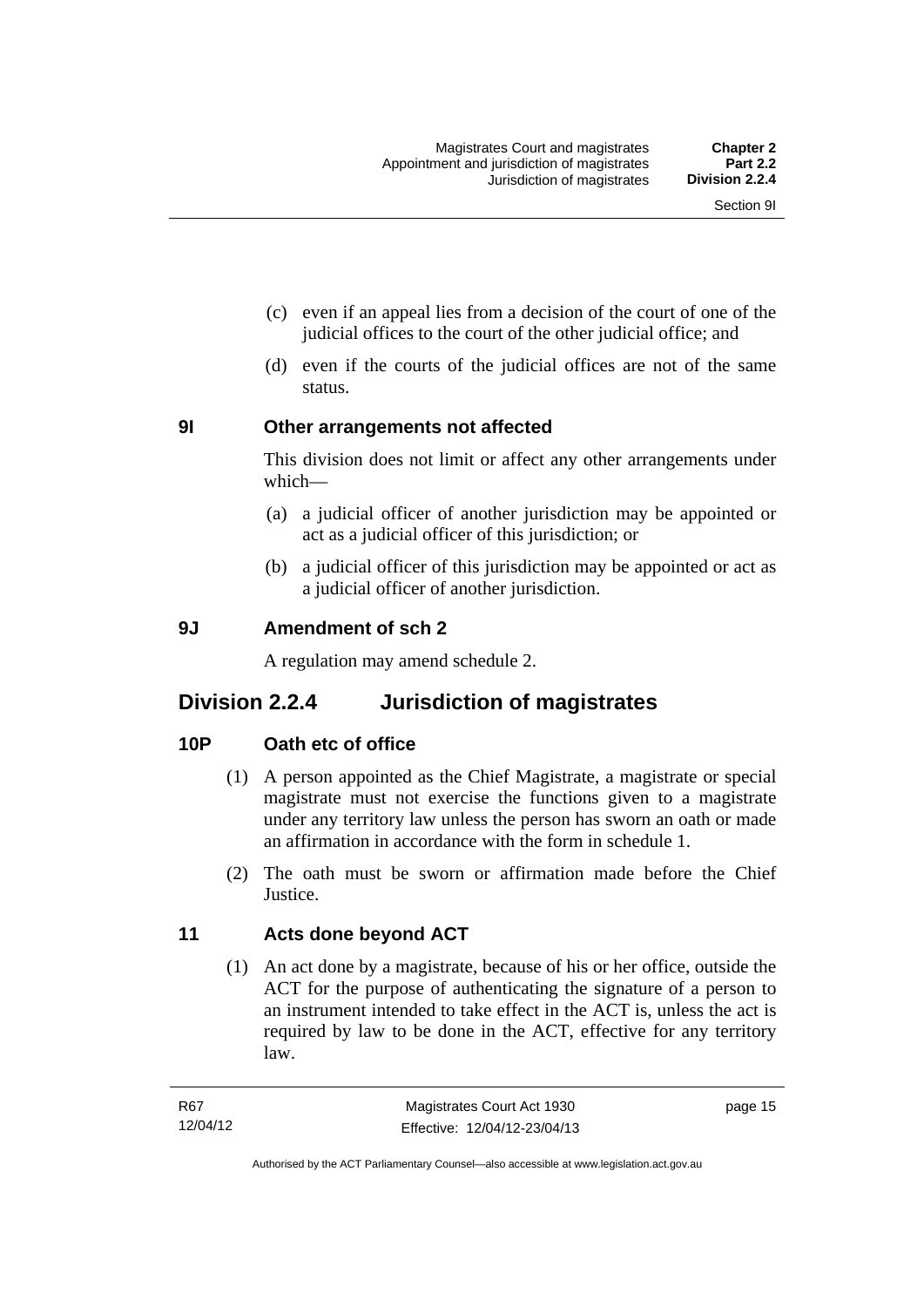(2) An oath or affirmation administered by a magistrate, because of his or her office, outside the ACT in any case in which an oath or affirmation may be administered by a magistrate is, unless the oath or affirmation is required by law to be administered in the ACT, effective for any territory law.

#### <span id="page-31-0"></span>**12 Acts by magistrate out of court etc**

- (1) Any magistrate out of court or the registrar may do all or any of the following:
	- (a) receive an information;
	- (b) issue a summons or warrant on an information;
	- (c) issue a summons or warrant to compel the attendance of a witness;
	- (d) do anything else that is necessary and preliminary to a hearing.
- (2) Without limiting subsection (1), if a law in force in the ACT provides that an information or complaint may be laid or made before, or a summons or warrant issued by, a court or justice of the peace, the information or complaint may be laid or made, and the summons or warrant may be issued, by a magistrate or the registrar.

#### <span id="page-31-1"></span>**13 Making of enforcement order after case decided**

After a case has been heard and decided, any magistrate or the registrar may make an enforcement order for the purposes of the case.

<span id="page-31-2"></span>**15 Process not invalid only because of death of magistrate etc** 

> A summons or warrant issued, or order made, by a magistrate or registrar is not invalid only because of the magistrate or registrar dying or otherwise ceasing to hold the position.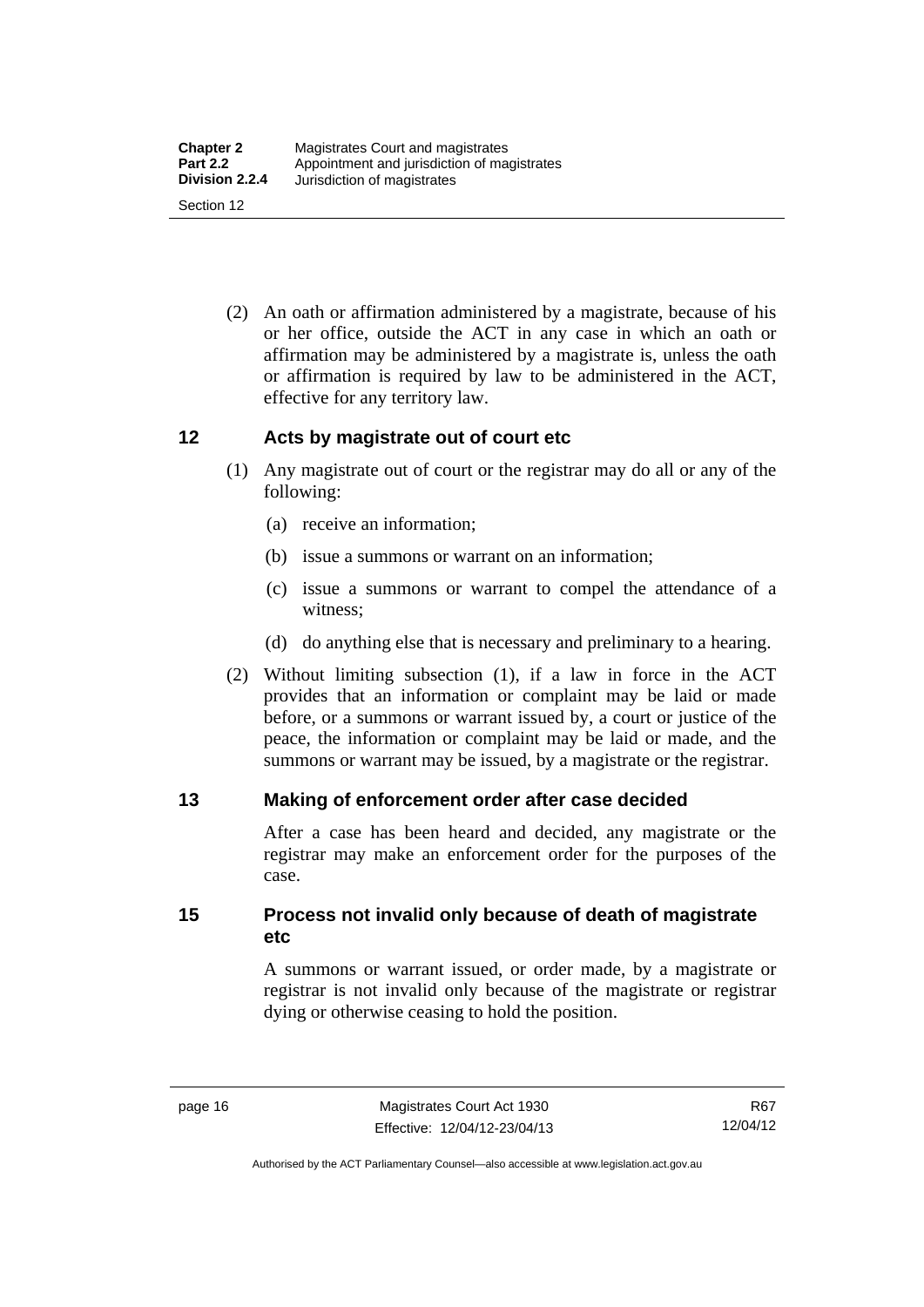#### <span id="page-32-0"></span>**16 Order instead of mandamus order**

- (1) If a magistrate or registrar refuses to do any act relating to the duties of his or her office as a magistrate or registrar, the party requiring the act to be done may apply to the Supreme Court for an order calling on the magistrate or registrar and also the party to be affected by the act to show cause why the act should not be done, and if good cause is not shown against it, the Supreme Court may make the order absolute, with or without payment of costs.
- (2) A magistrate or registrar on being served with an order absolute must obey the order, and do the act required by it to be done.

#### <span id="page-32-1"></span>**17 Magistrates may exercise functions of justices of peace**

If under any law in force in the ACT, anything is required or permitted to be done before, to or by a justice of the peace, it may be done before, to or by a magistrate.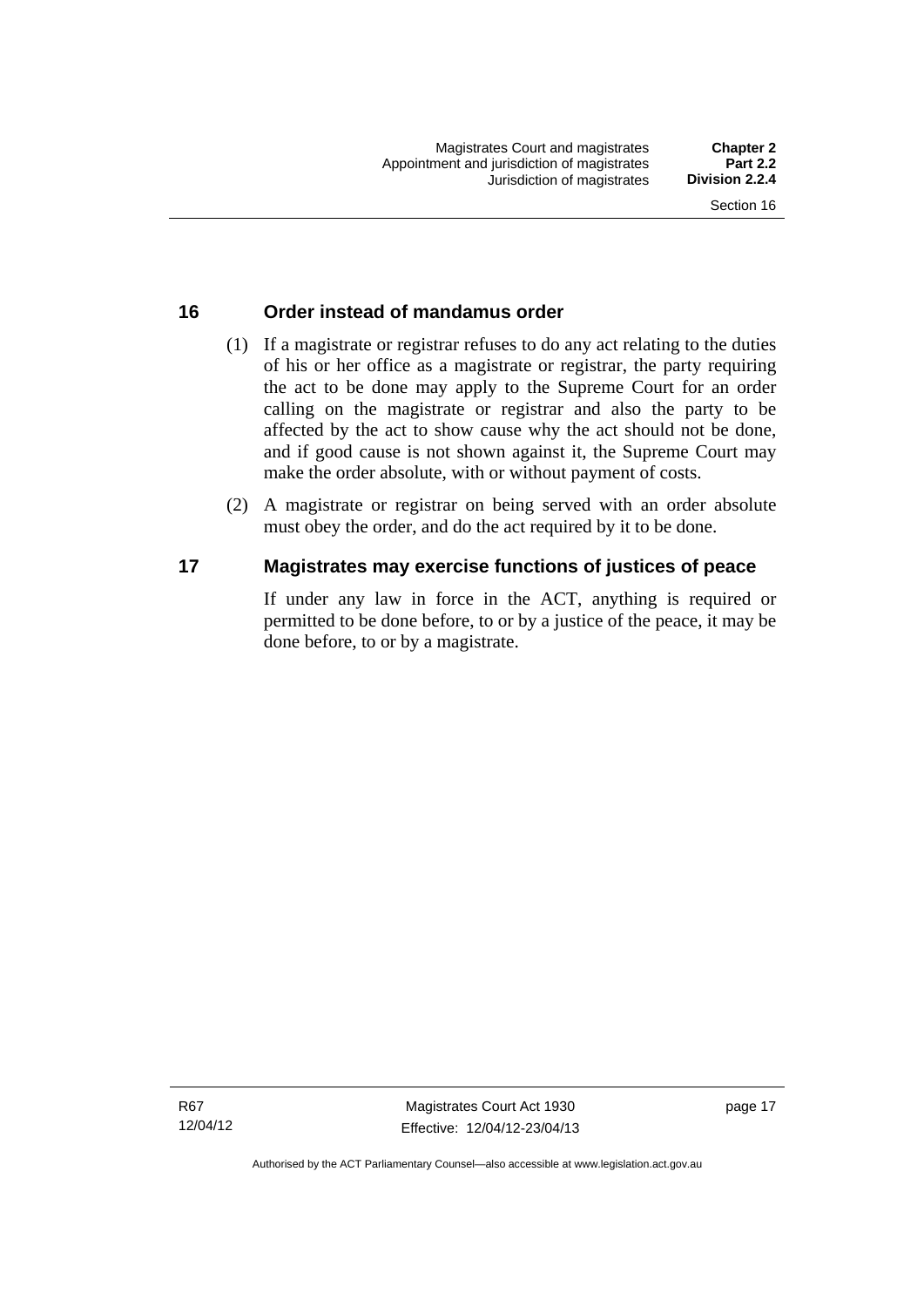### <span id="page-33-0"></span>**Part 2.3 Protection of magistrates in execution of their office**

#### <span id="page-33-1"></span>**17A Magistrate sued for act not within jurisdiction**

- (1) Any person injured by an act done by a magistrate in a matter in which by law the magistrate has no jurisdiction or in which the magistrate has exceeded his or her jurisdiction, or by an act done under any conviction or order made or warrant or writ issued by a magistrate in any such matter, may maintain in the Supreme Court an action against the magistrate without alleging in his or her statement of claim that the act complained of was done maliciously and without reasonable and probable cause.
- (2) No such action is maintainable for anything done under any such conviction or order until after the conviction or order has been quashed or set aside on appeal.
- (3) No such action is maintainable for anything done under any such warrant that was issued by the magistrate to procure the appearance of the person charged, and that has been followed by a conviction or order in the same matter, until after the conviction or order has been so quashed or set aside.
- (4) If the lastmentioned warrant has not been followed by a conviction or order, or if it is a warrant on an information of an alleged indictable offence, and if a summons was issued previously to the warrant being issued, and the summons was served on the person charged either personally or by leaving it for the person with someone at the person's last-known or usual home or business address, and the person did not appear according to the exigency of the summons, in that case no action is maintainable against the magistrate for anything done under the warrant.

R67 12/04/12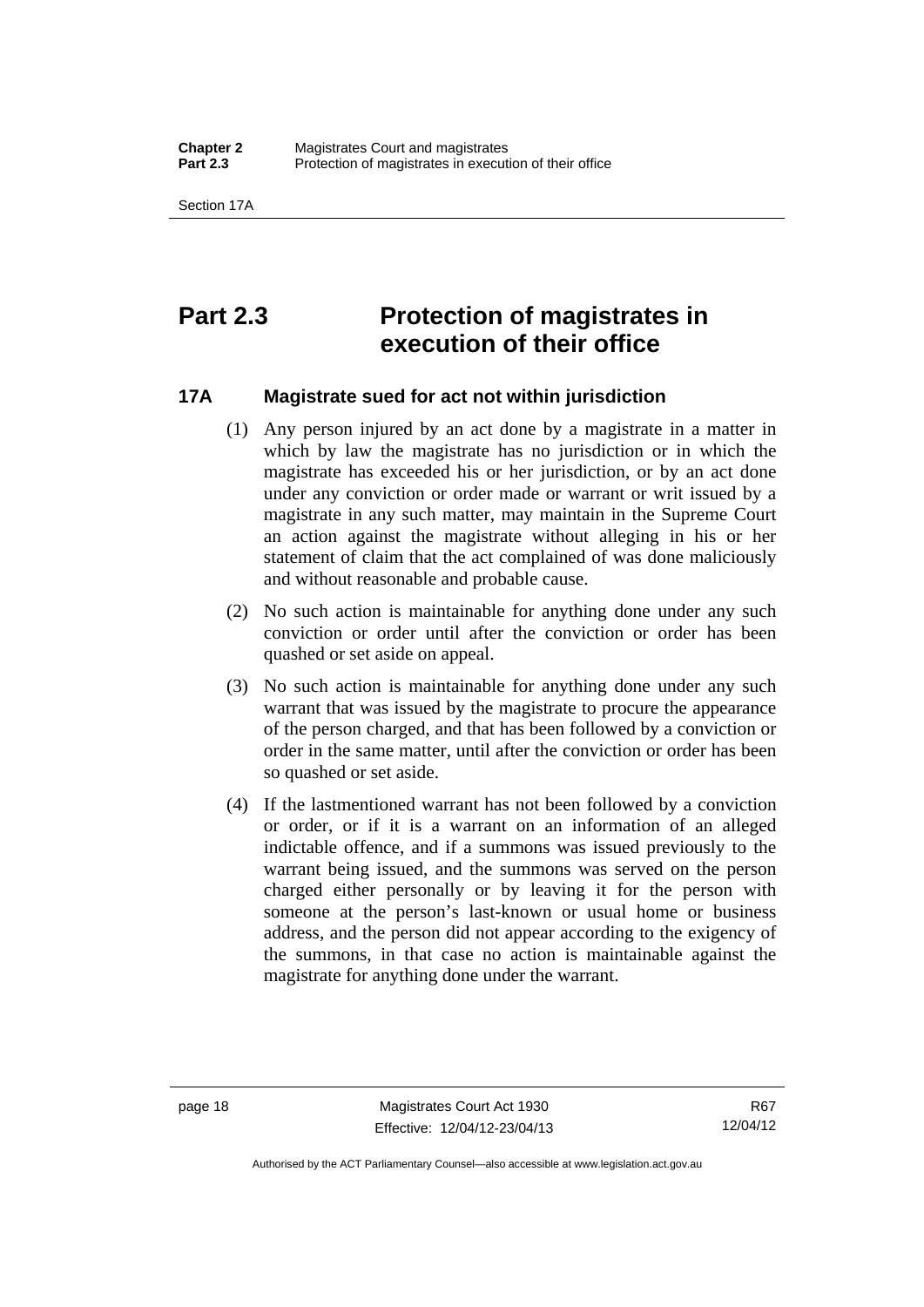#### <span id="page-34-0"></span>**17C Committal or enforcement order by magistrate on order of court**

If a conviction or order is made by the court and a committal order or enforcement order is made for the conviction or order by a magistrate bona fide and without collusion, an action in relation to any defect in the conviction or order or any want of jurisdiction in the court making the conviction or order is maintainable only against the magistrate constituting the court that made the conviction or order.

#### <span id="page-34-1"></span>**17D No action for acts done under Supreme Court order**

An action is not maintainable against a magistrate for doing an act if the magistrate does the act in accordance with a Supreme Court order.

#### <span id="page-34-2"></span>**17E No action if proceeding confirmed on appeal**

If a committal order or enforcement order is made by a magistrate on a conviction or order that, either before or after the making of the committal order or enforcement order, is confirmed on appeal, an action is not maintainable against the magistrate who made the committal order or enforcement order for anything done under it because of any defect in the conviction or order.

#### <span id="page-34-3"></span>**17F Actions in cases prohibited**

If any action, which by this Act is declared to be not maintainable, is brought against a magistrate, the Supreme Court, on application of the defendant, and on affidavit of the facts, may set aside or stay the proceeding with or without costs.

#### <span id="page-34-4"></span>**17G Payment into court**

(1) After an action under this part has been started but before the case has been heard, a defendant may pay into court the amount the defendant considers appropriate.

page 19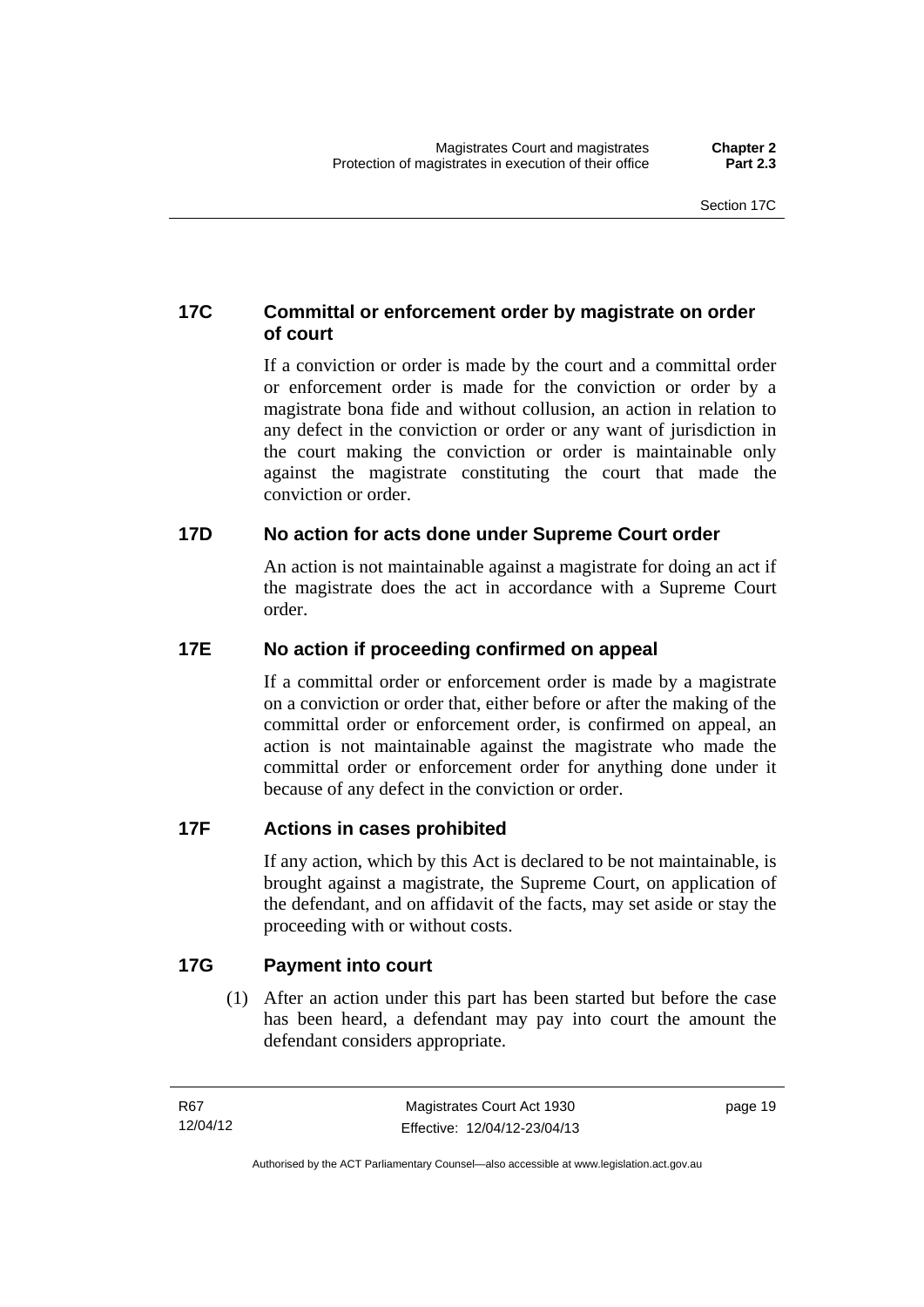Section 17H

- (2) Judgment must be given for the defendant if the Supreme Court at the trial considers that the plaintiff is not entitled to damages beyond the amount paid into court, and the amount paid into court, or the part of it that is enough to meet the defendant's costs, must be paid out of court to the defendant, and the rest (if any) must be paid to the plaintiff.
- (3) If the plaintiff accepts the amount paid into court in satisfaction of the plaintiff's damages in the action, the plaintiff may apply to the Supreme Court for an order for the payment of the amount out of court to the plaintiff, with or without costs.
- (4) If the Supreme Court makes the order, the action is decided and the order is a bar to any other action for the same cause.

#### <span id="page-35-0"></span>**17H No action against magistrate for judicial acts in Magistrates Court**

An action must not be brought in the Magistrates Court against a magistrate in relation to anything done by the magistrate in the execution of the magistrate's office.

#### <span id="page-35-1"></span>**17I Magistrate sued for acts within magistrate's jurisdiction only liable in case of malice and absence of reasonable and probable cause**

In an action against a magistrate for any act done by the magistrate in the execution of the magistrate's duty as a magistrate in relation to any matter within the magistrate's jurisdiction as a magistrate, it must be expressly alleged in the statement of claim that the act was done maliciously and without reasonable and probable cause, and if the allegations are denied, and at the trial of the action the plaintiff fails to prove them, judgment must be given for the defendant.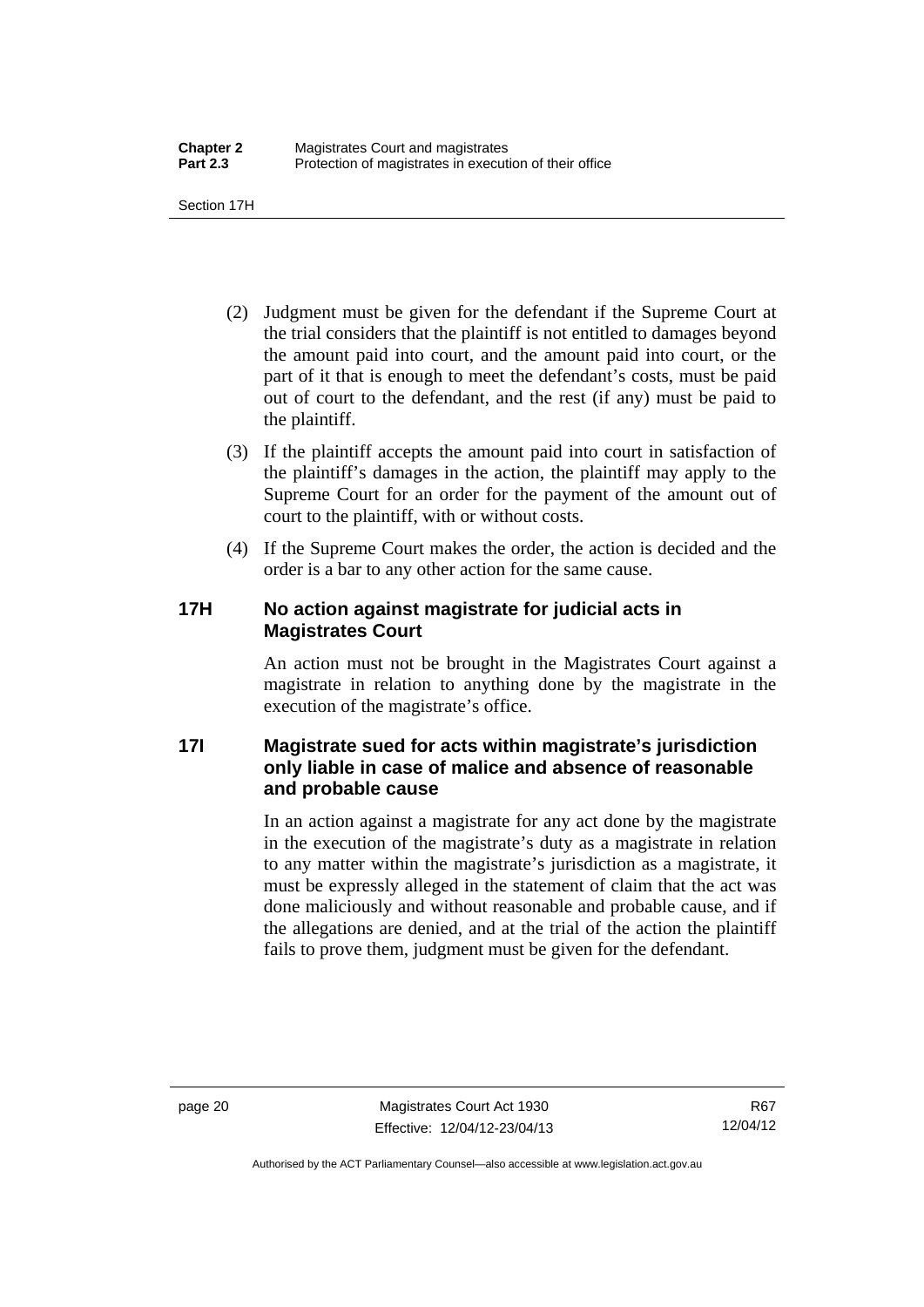# **17J Verdict for defendant**

If the plaintiff in an action against a magistrate does not prove the cause of action at the trial, judgment must be given for the defendant.

# **17K Damages**

 $If$ <sub>—</sub>

- (a) the plaintiff in an action against a magistrate is entitled to recover, and seeks to recover a penalty or other amount paid or raised as a result of a conviction, judgment or order or to recover damages for imprisonment; and
- (b) it is proved that the plaintiff was guilty of the offence or liable to pay the amount or, for imprisonment, did not undergo any greater punishment than could have been imposed for the offence of which the plaintiff was convicted;

the plaintiff is not entitled to recover the penalty or other amount paid or raised or, for imprisonment, damages greater than 1 cent, or any costs in the action.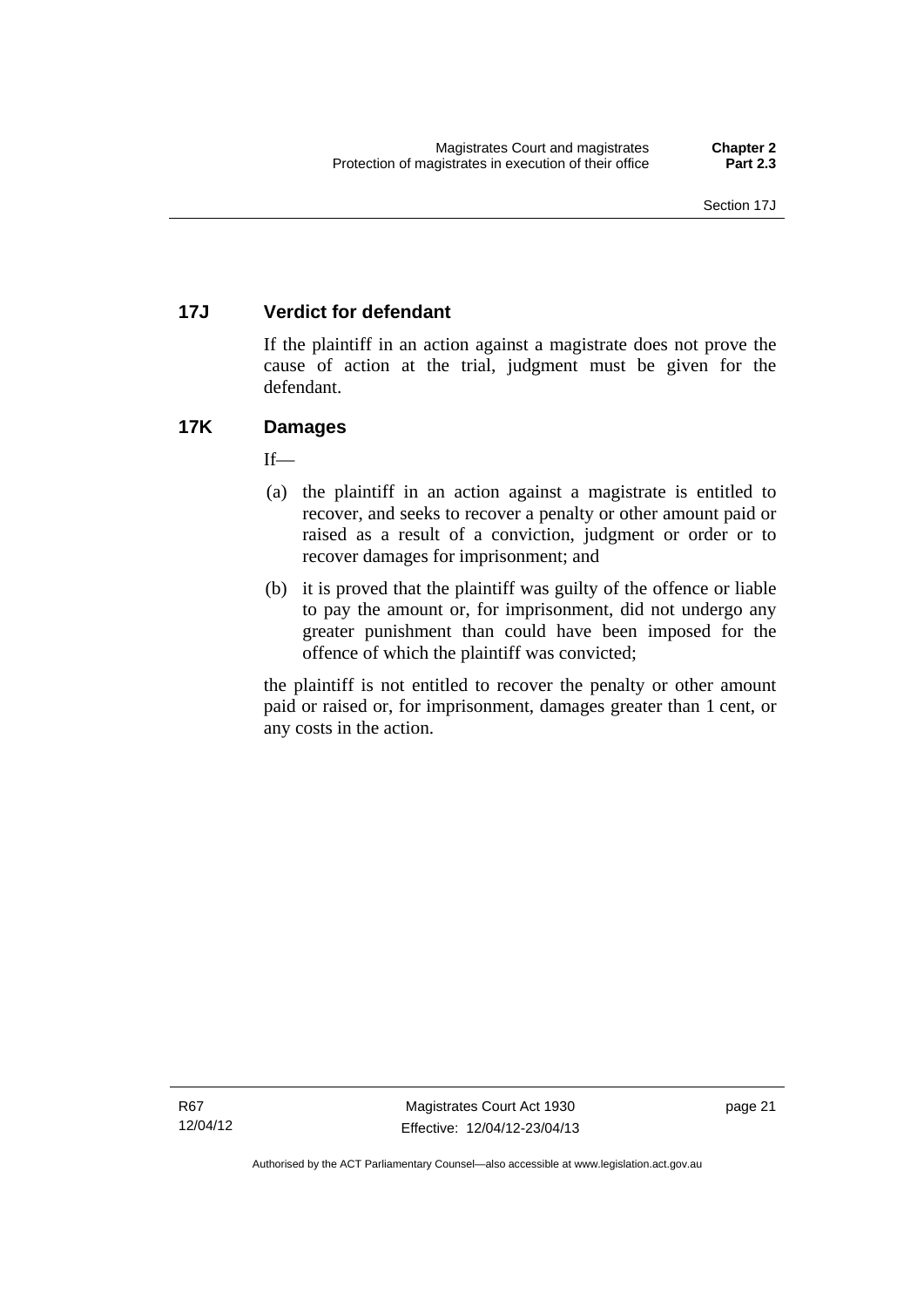**Chapter 3 Criminal proceedings**<br>**Part 3.1 Preliminary Preliminary** 

Section 18A

# **Chapter 3 Criminal proceedings**

# **Part 3.1 Preliminary**

# **18A Definitions for ch 3**

In this chapter:

*Crimes Act* means the *[Crimes Act 1900](http://www.legislation.act.gov.au/a/1900-40)*.

*decision* includes a committal for trial, admission to bail, and a conviction, order or other decision.

*defendant* means a person against whom an information is laid.

page 22 Magistrates Court Act 1930 Effective: 12/04/12-23/04/13

Authorised by the ACT Parliamentary Counsel—also accessible at www.legislation.act.gov.au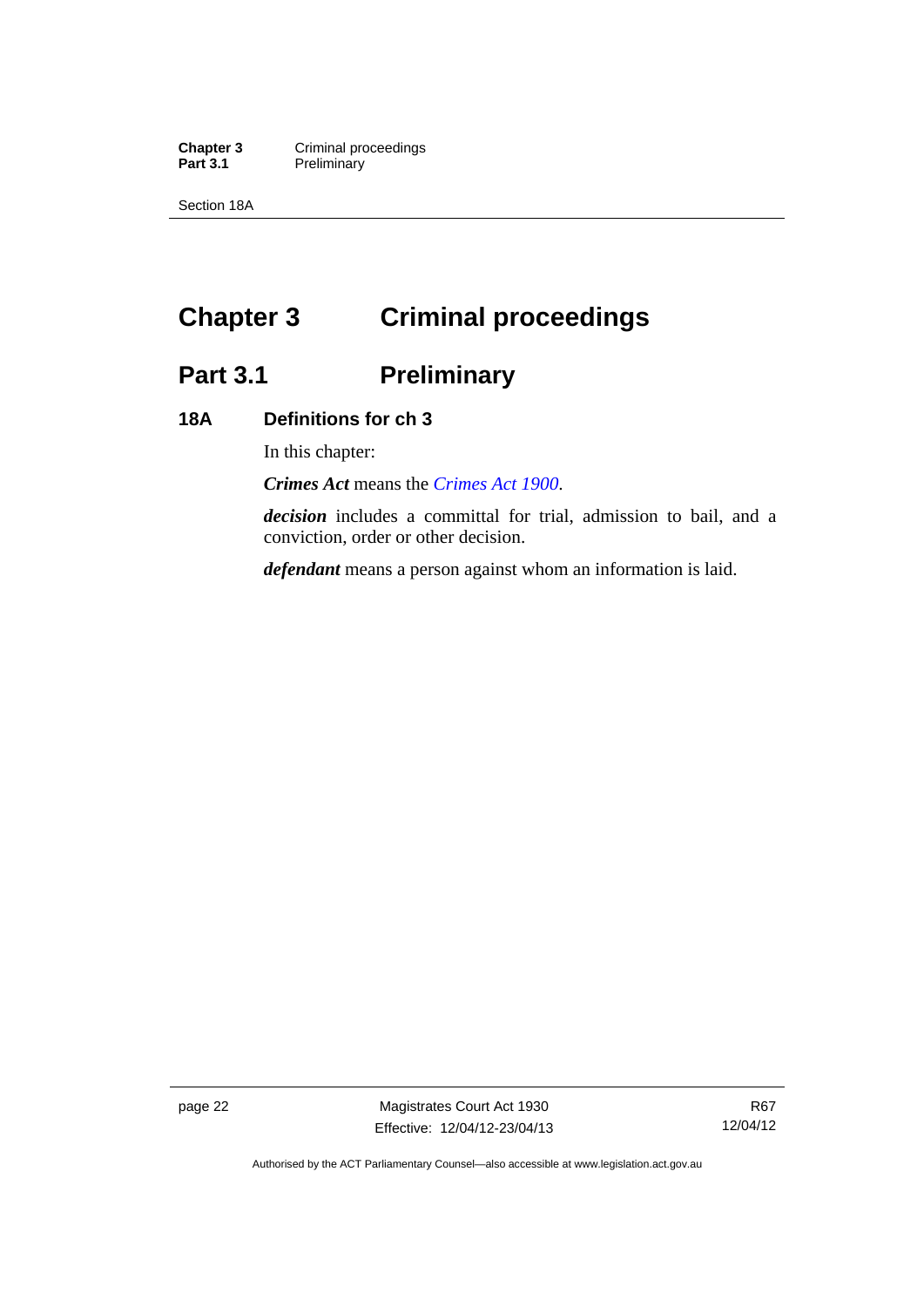# **Part 3.2 Criminal jurisdiction**

# **19 Jurisdiction of court**

If, by any law in force in the ACT, any offence is punishable on summary conviction or any person is made liable to a penalty or punishment or to pay an amount for any offence, act or omission, and no other provision is made for the trial of the person committing the offence, the matter may be heard and decided by the court in a summary way under the provisions of this Act.

# **21 Jurisdiction of court if defendant absent from ACT**

The court has jurisdiction even though the defendant is not in the ACT.

# **22 Proceeding of court if it considers offence should be dealt with on indictment**

If, for an information in relation to an offence that is punishable either summarily or on indictment it appears to the court, on the close of the case for the prosecution, that the offence ought to be dealt with on indictment, the court must abstain from adjudication on the information and must deal with the case for the purpose of committal for trial only.

R67 12/04/12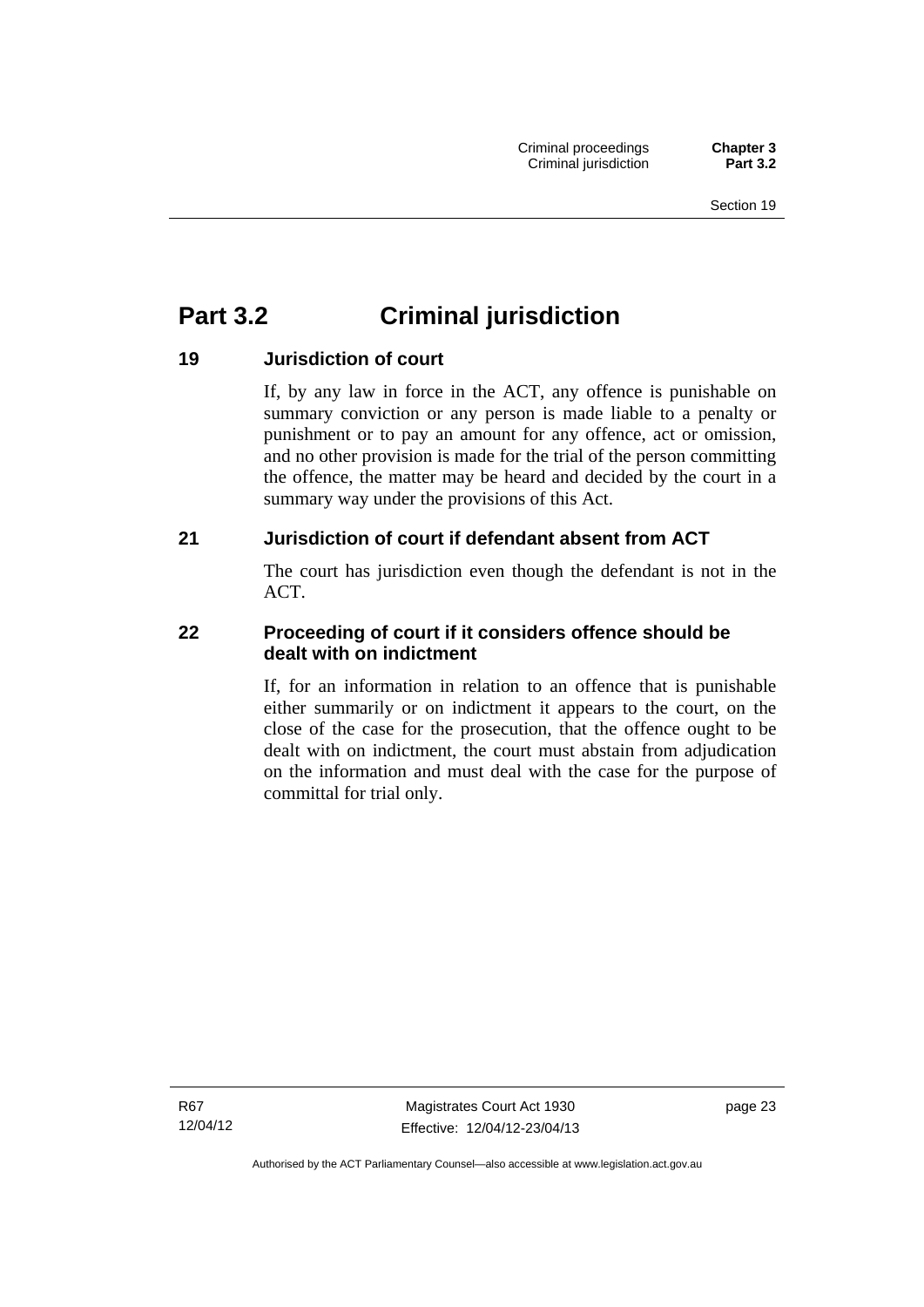# **Part 3.3 Beginning criminal proceedings**

# **Division 3.3.1 Beginning criminal proceedings general**

# **25 Informations**

A proceeding may be started in the court by information laid by the informant or by a lawyer or anyone else representing the informant.

# **Division 3.3.2 Informations**

# **26 Laying of informations**

An information may be laid before a magistrate in any case where a person has committed or is suspected of having committed, in the ACT, an indictable offence or an offence that may be dealt with summarily as provided in section 19.

# **27 Description of people and property and of offences**

- (1) Such description of people or things as would be sufficient in an indictment is sufficient in informations.
- (2) The description of any offence in the words of the Act, ordinance, law, order, by-law, regulation, or other instrument creating the offence, or in similar words, is sufficient in law.

# **28 Power of court to amend information**

(1) If at the hearing of any information or summons any objection is taken to an alleged defect in it in substance or form or if objection is taken to any variance between the information or summons and the evidence adduced at the hearing of it, the court may make any amendment in the information or summons that appears to it to be desirable or to be necessary to enable the real question in dispute to be decided.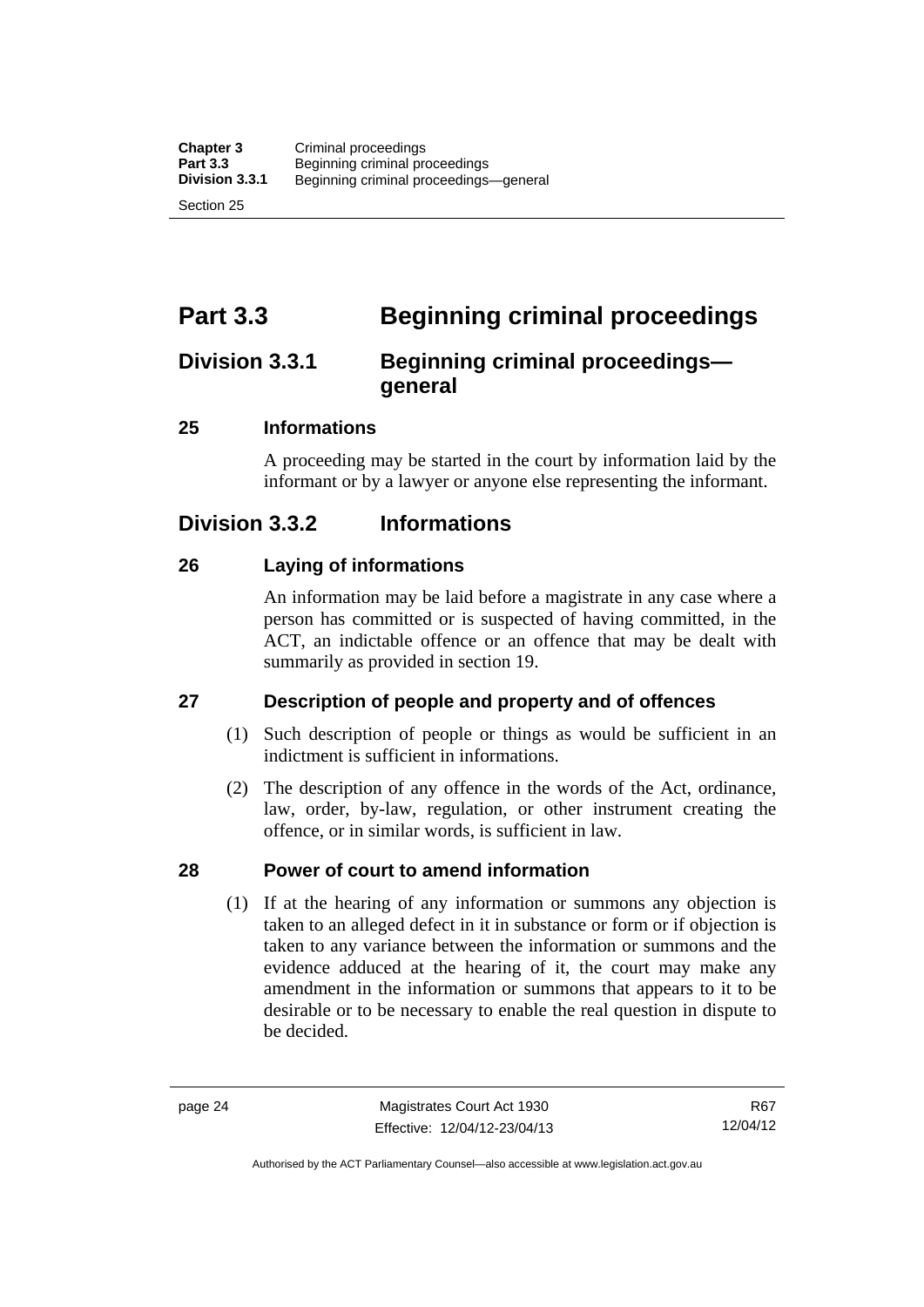(2) The court must not make an amendment under subsection (1) if it considers that the amendment cannot be made without injustice to the defendant.

# **29 Court may adjourn hearing if amendment made**

If in any case where an amendment in an information or summons has been made under section 28 the court considers that the defendant has been misled by the form in which the information or summons has been made out, it may adjourn the hearing of the case for the period it considers appropriate and may make any order about the costs of the adjournment it considers appropriate.

# **30 Form of information**

- (1) If a warrant is intended to be issued in the first instance against the person charged, the information must be in writing and on oath.
- (2) The oath may be made by the informant or someone else.
- (3) If a summons instead of a warrant is intended to be issued in the first instance against the person charged, the information may be made orally and without oath.
- (4) Subsection (3) applies whether or not the law under which the information is laid requires it to be in writing.

# **Division 3.3.3 Summonses**

## **37 When magistrate may issue summons**

If an information is laid before a magistrate, the magistrate may issue a summons.

# **38 Form of summons**

A summons issued in the case of an information must be directed to the defendant, and must state shortly the matter of the information and require the defendant to appear at a certain time and place

page 25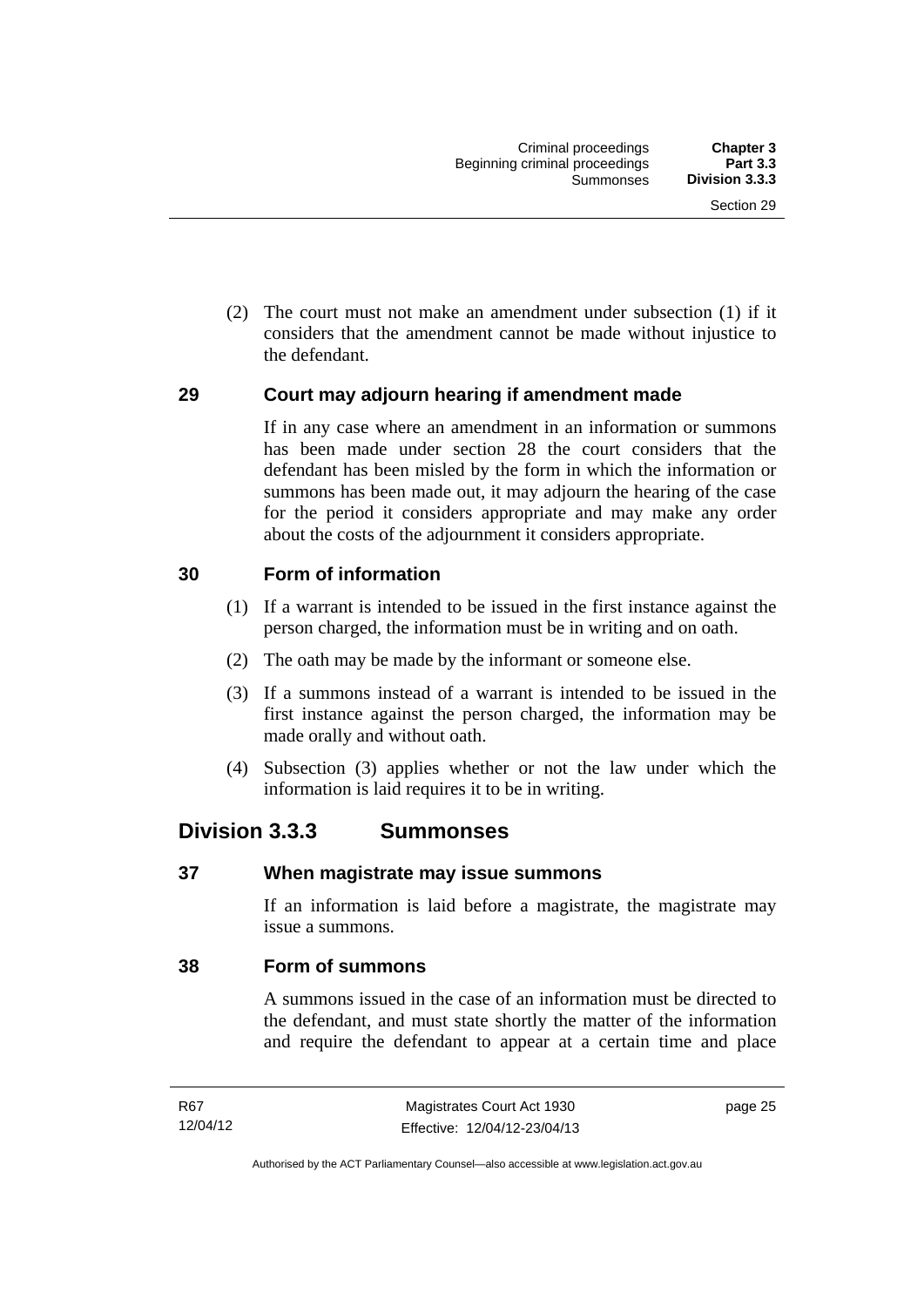before the court, to answer to the information and to be further dealt with according to law.

## **41 Service of summons**

- (1) A summons issued in relation to an information may be served on the person to whom it is directed by—
	- (a) giving a copy of the summons to the person; or
	- (b) leaving a copy of the summons at the last-known or usual home or business address of the person with someone who appears to be at least 16 years old and to live or be employed at the address.
- (2) Service of a summons under subsection (1) must be effected at least 72 hours before the time appointed in the summons for the hearing of the information.
- (3) If it appears to the court or a magistrate or the registrar, by statement on oath or by affidavit, that from any cause service in accordance with subsections (1) and (2) cannot be effected, the court or magistrate or the registrar may extend the time for hearing.
- (4) Service of a summons in accordance with this section may be proved by the oath of the person who served it or by affidavit or otherwise.

# **Division 3.3.3A Court attendance notices**

## **41A Definitions—div 3.3.3A**

In this division:

*authorised person* means—

- (a) a police officer; or
- (b) a person prescribed by regulation.

*court attendance notice*—see section 41B.

R67 12/04/12

Authorised by the ACT Parliamentary Counsel—also accessible at www.legislation.act.gov.au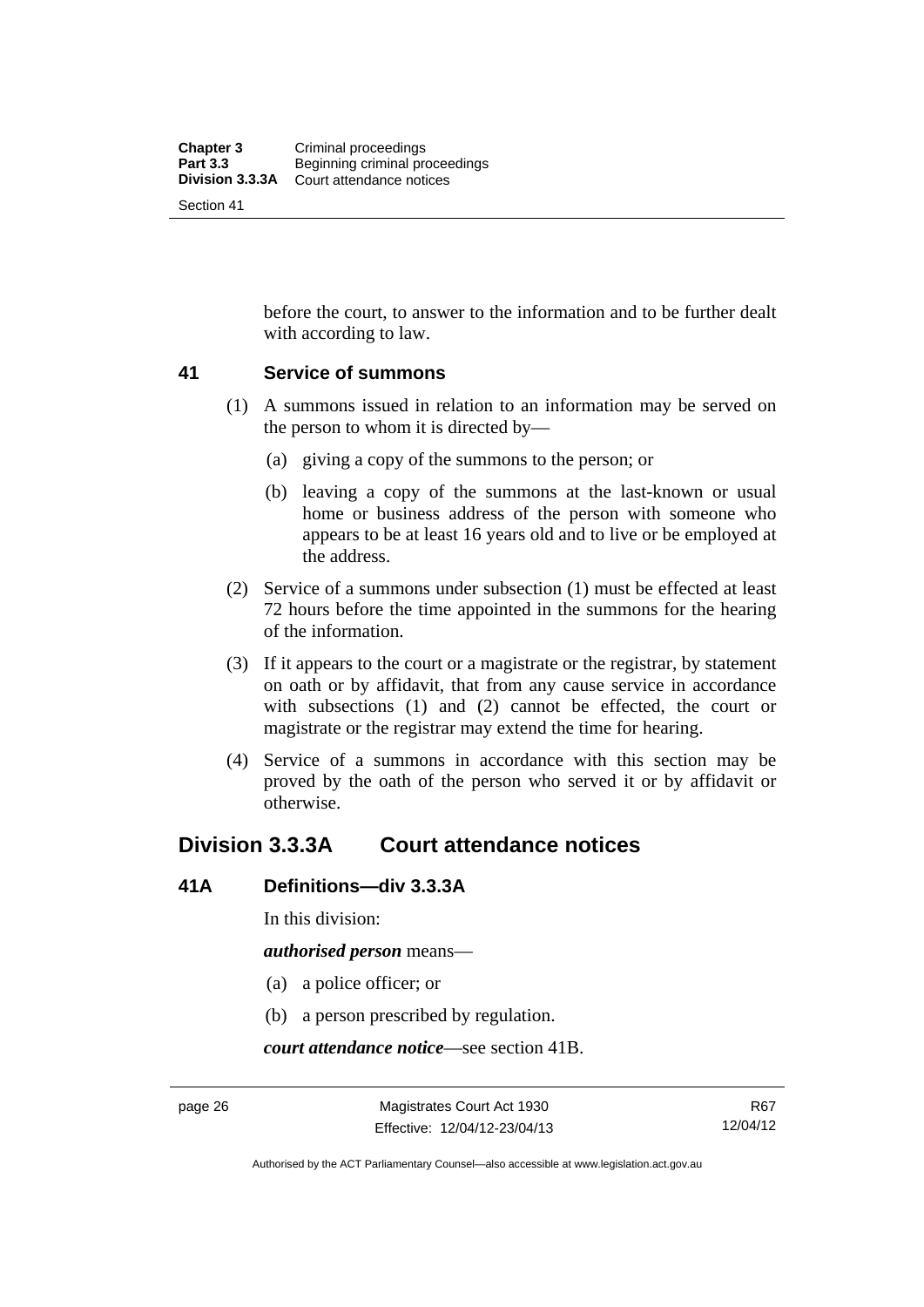# **41B Commencing criminal proceeding by court attendance notice**

- (1) A proceeding for an alleged offence may be commenced by serving and filing a notice (a *court attendance notice*) under this division.
- (2) A court attendance notice served on a person must––
	- (a) state the name of the person; and
	- (b) describe the offence to which it relates; and
	- (c) briefly state the particulars of the offence; and
	- (d) state the name of the authorised person serving the notice; and
	- (e) unless a warrant is issued for the arrest of the person or the person is refused bail—
		- (i) require the person to appear before a magistrate at a stated date, time and place; and
		- (ii) state that failure to appear may result in the person's arrest or in the proceeding being dealt with in the person's absence; and
	- (f) if the person consents to appear before a magistrate at the stated date and time—include a statement, signed by the person, that the person consents to appear at the stated date and time.
	- *Note* If a form is approved under the *[Court Procedures Act 2004](http://www.legislation.act.gov.au/a/2004-59)* for this provision, the form must be used.
- (3) It is sufficient to describe an offence in the notice in the way the offence is described in the law that creates the offence.
- (4) The date stated for the person to appear before a magistrate must be—
	- (a) at least 14 days after the day the notice is served; or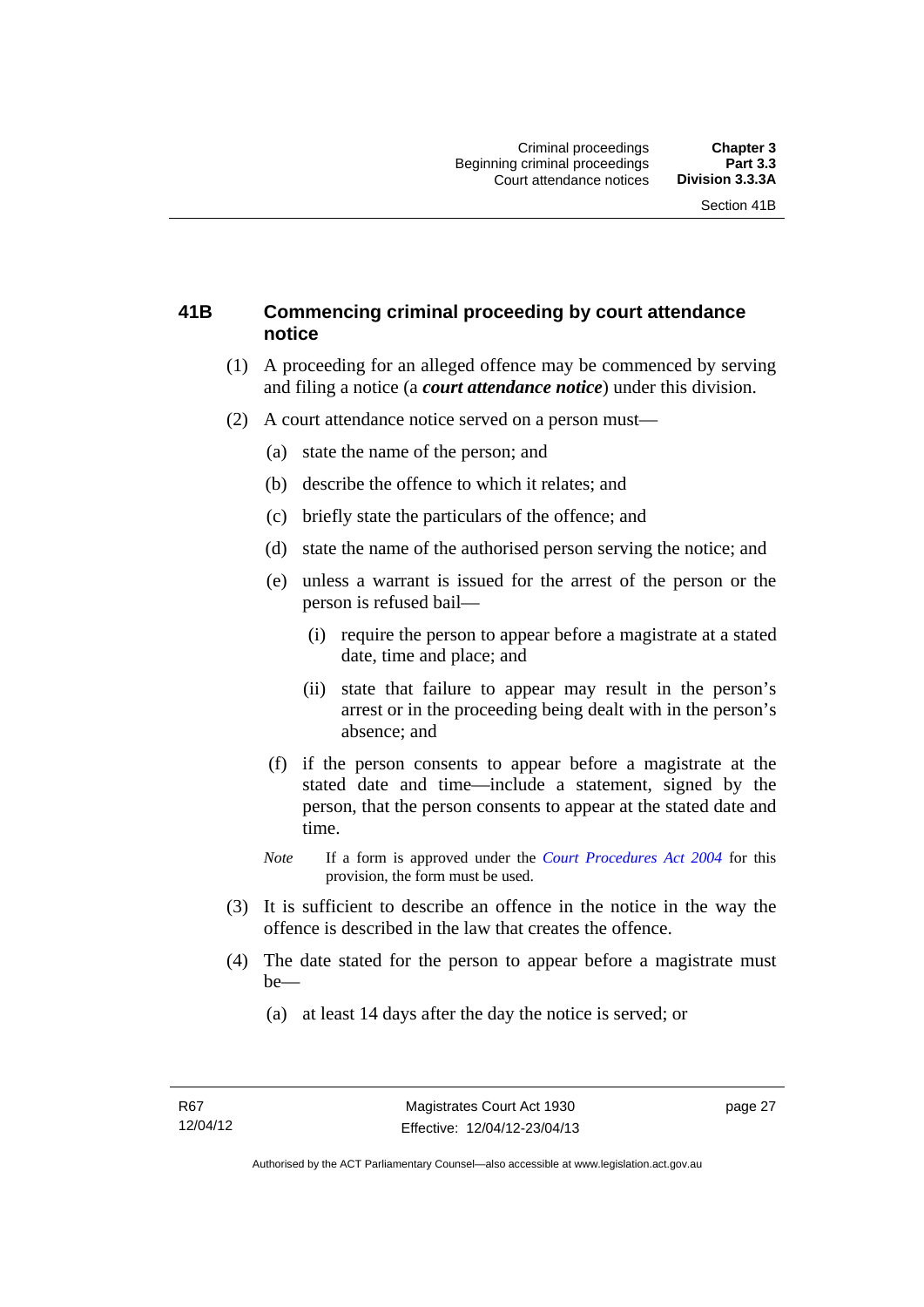- (b) if the notice contains a consent signed by the person to appear before a magistrate at an earlier date available to a Magistrate—the date as stated in the notice.
- (5) The rules may prescribe additional matters that must be included in a court attendance notice.

## **41C Court attendance notice––service**

- (1) If an authorised person suspects, on reasonable grounds, that a person has committed an offence, the authorised person may serve a court attendance notice on the person.
- (2) The notice must be served personally by the authorised person.
- (3) The *[Court Procedures Rules 2006](http://www.legislation.act.gov.au/sl/2006-29),* part 6.8 (Service) apply to the service of a court attendance notice as if—
	- (a) the notice were a document in the proceeding for the offence to which it relates; and
	- (b) the copy of the notice served were a stamped copy.
- (4) However, the *[Court Procedures Rules 2006,](http://www.legislation.act.gov.au/sl/2006-29)* division 6.8.3 (Service—Magistrates Court) does not apply to service of a court attendance notice.

# **41D Court attendance notice—filing**

- (1) A copy of a court attendance notice served on a person must be filed—
	- (a) not less than 14 days before the day stated in the notice for the person to appear before a magistrate; or
	- (b) if the notice contains a consent signed by the person to appear before a magistrate at a date earlier than 14 days after service of the notice—as soon as practicable.

Authorised by the ACT Parliamentary Counsel—also accessible at www.legislation.act.gov.au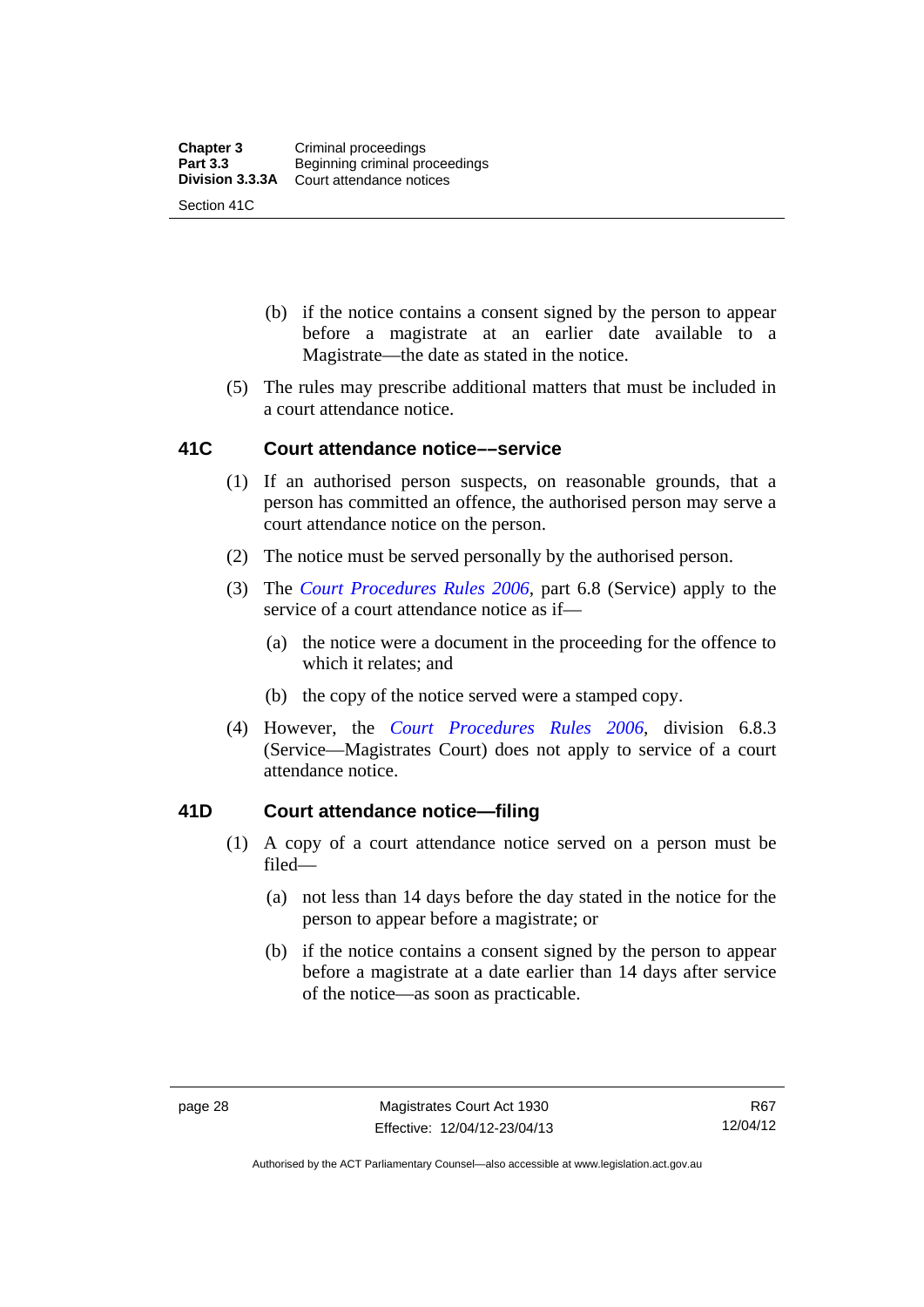(2) If a warrant is intended to be issued in the first instance against the person, the notice must be filed with a sworn statement about the particulars of the offence stated in the notice.

# **41E Court attendance notice—relationship to information and summons**

- (1) This division is additional to, and does not limit, any other provision of a Territory law about an information or summons in relation to a criminal proceeding.
- (2) A court attendance notice served under this division is taken, for all purposes, to be a summons served under division 3.3.3.
- (3) A court attendance notice filed under this division is taken, for all purposes, to be an information laid under division 3.3.2.
- (4) For subsections (2) and (3), a provision mentioned in subsection (1) applies, with any necessary changes and any changes prescribed by regulation—
	- (a) in relation to a court attendance notice served under this division—as if it were a summons issued under division 3.3.3; and
	- (b) in relation to a court attendance notice filed under this division—as if it were an information laid under division 3.3.2.

# **Division 3.3.4 Warrants**

# **42 Issue of warrant and summons**

- (1) This section applies if—
	- (a) an information is laid before a magistrate under division 3.3.2 against a person for an offence; and
	- (b) the information is substantiated by the oath of the informant or a witness; and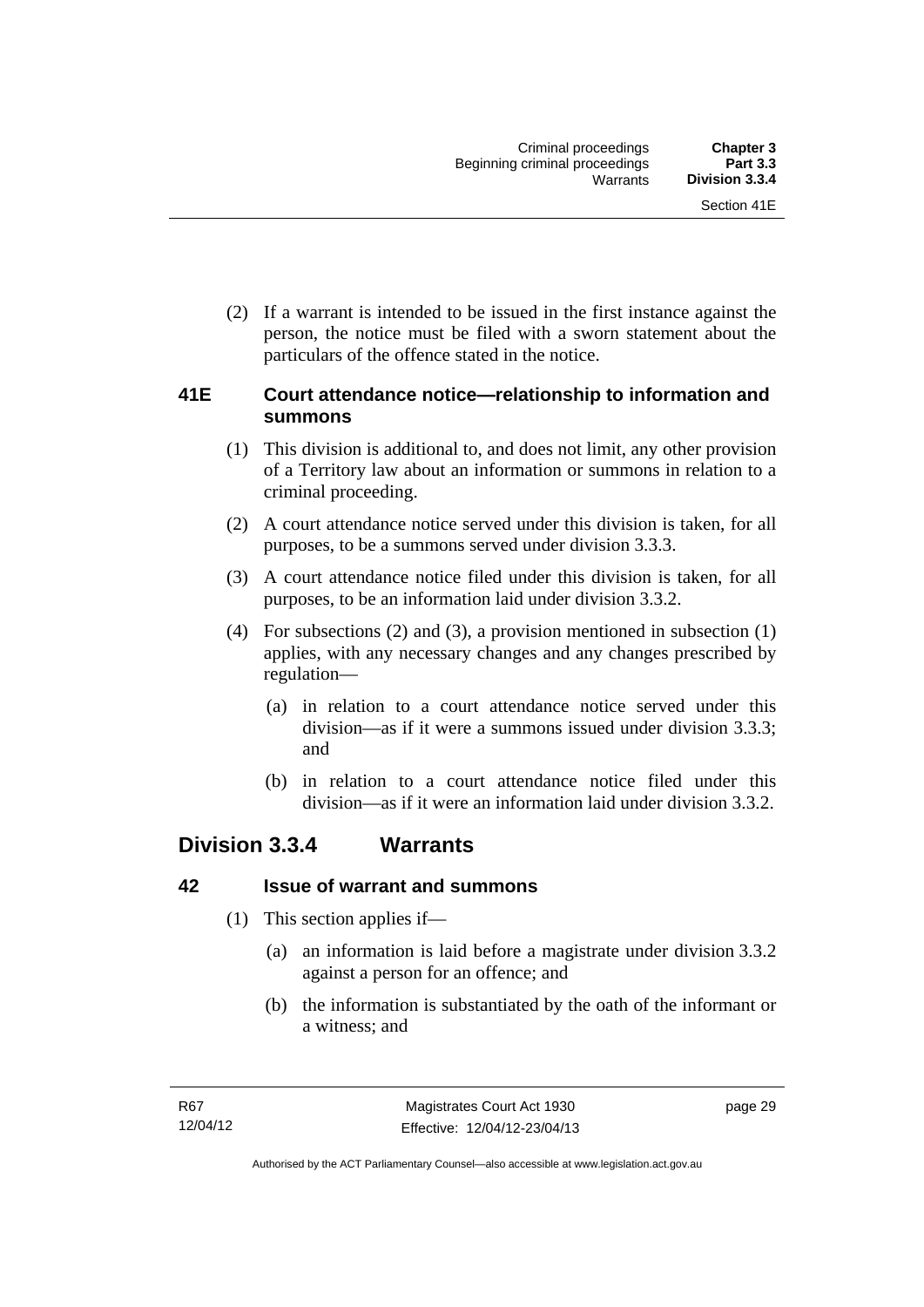- (c) the person is not in custody.
- (2) The magistrate may issue a warrant for the person's arrest, and for bringing the person before the court to answer to the information and to be further dealt with according to law.
- (3) However, the magistrate may issue a summons instead of the warrant if the magistrate considers it appropriate.
- (4) The issue of the summons does not prevent a magistrate from issuing a warrant at any time before or after the time mentioned in the summons for the person's appearance.
- (5) However, subsection (4) does not authorise the issue of a warrant to bring the person before the court to answer to the information if a summons has been served on the person for the offence in accordance with section 116B (Service of summons for prescribed offence).

#### **43 Procedure on filing indictment**

- (1) If an indictment in relation to an offence committed in the ACT has been filed in the Supreme Court by the Attorney-General, Attorney-General of the Commonwealth or other officer, authority or person duly appointed in that behalf against any person then at large, whether on bail or not, the registrar of the Supreme Court must at any time after the end of the then sittings of the court if the person so indicted has not already appeared and pleaded to the indictment, on application by or on behalf of the prosecutor, grant to the prosecutor or person applying on the prosecutor's behalf a certificate that the indictment has been filed.
- (2) On production of the certificate to a magistrate, the magistrate must—
	- (a) if the person indicted is, at the time of both the application for and the production of the certificate, detained at a correctional centre (including a NSW correctional centre) for any other offence—on proof on oath that the person is the person

R67 12/04/12

Authorised by the ACT Parliamentary Counsel—also accessible at www.legislation.act.gov.au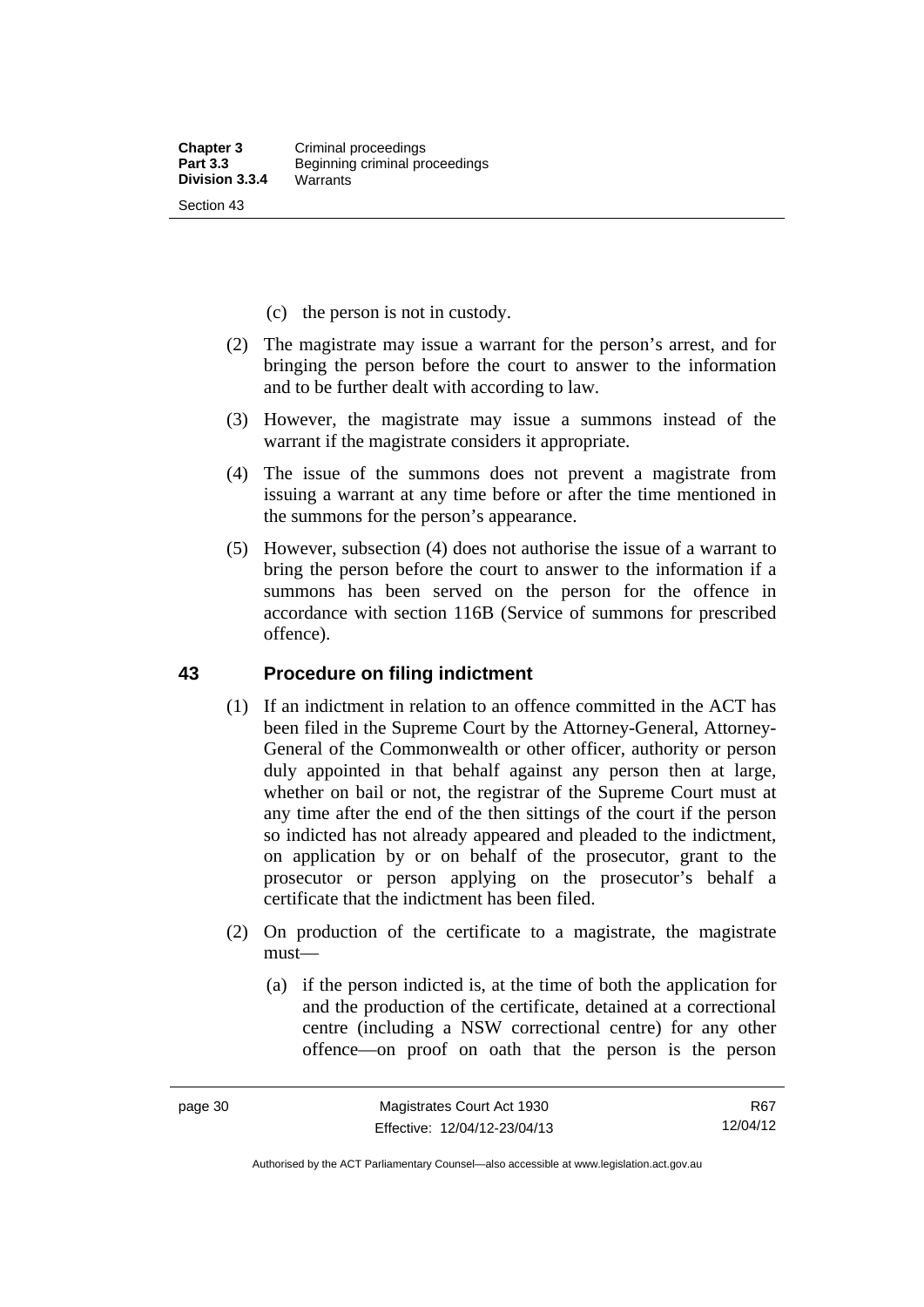charged in the indictment, issue a warrant directing the person in charge of the correctional centre to detain the person until, by a habeas corpus order or another order, the person is removed from custody for the purpose of being tried on the indictment, or until the person is otherwise removed or discharged out of custody by due course of law; and

 (b) in any other case—issue a warrant to apprehend the person so indicted and to cause the person to be brought before the court to be dealt with according to law and the court when any person apprehended under any such warrant is brought before it must on proof on oath that the person is the person charged and named in the indictment, and without further inquiry commit the person for trial or admit the person to bail in accordance with the *[Bail Act 1992](http://www.legislation.act.gov.au/a/1992-8)*.

# **44 Direction of warrant**

A warrant to apprehend a defendant that the defendant may answer to an information may be directed either to any police officer by name or generally to all police officers within the ACT, without naming them, or to both.

# **45 Any police officer may execute warrant**

If a warrant is directed to all police officers, any police officer may execute the warrant as if it were directed specially to the police officer by name.

# **47 Form of arrest warrant**

A warrant issued on an information must—

- (a) briefly state the offence or matter of the information; and
- (b) name or otherwise describe the person against whom it is issued; and
- (c) order the police officers to whom it is directed to—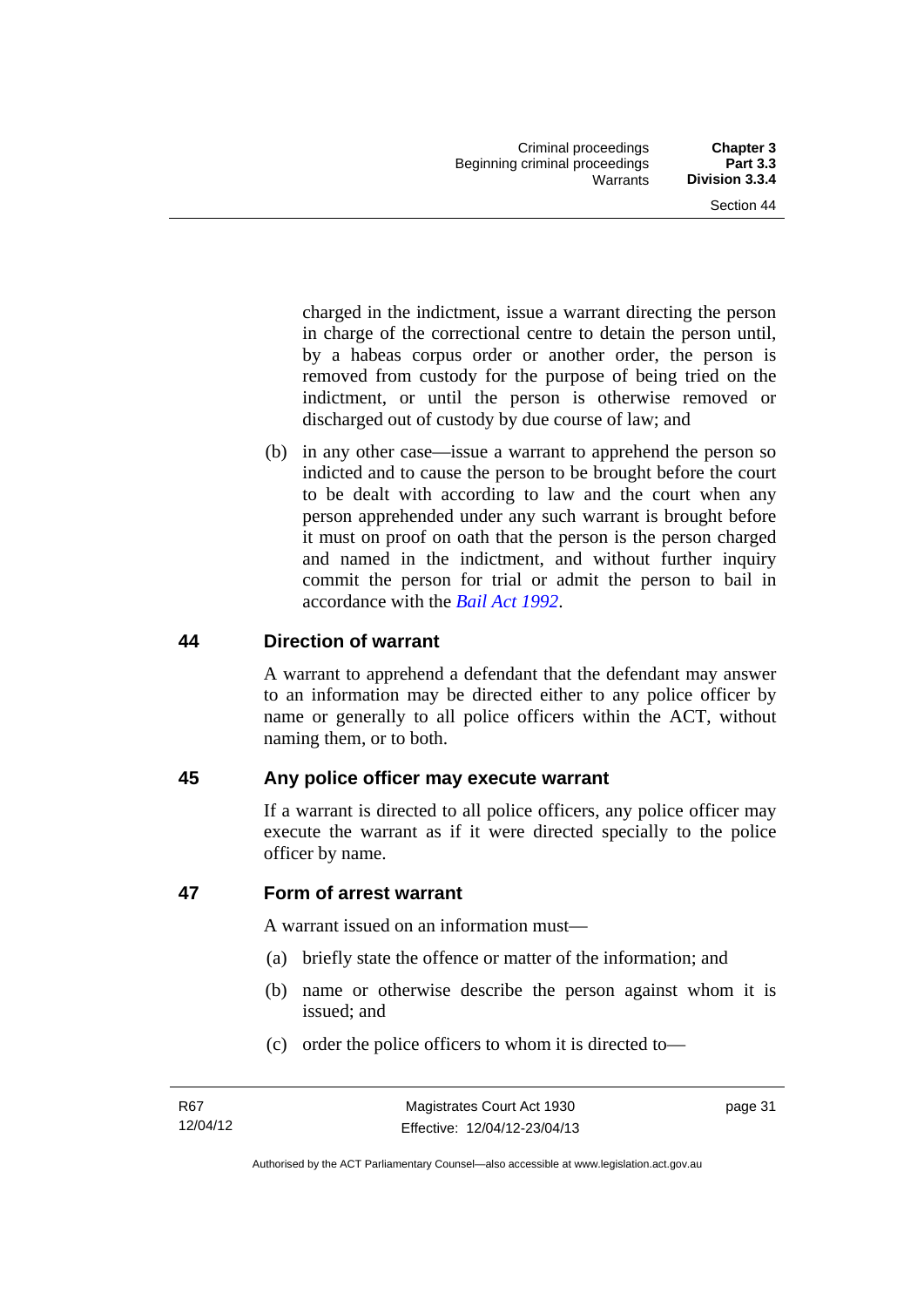- (i) arrest the person; and
- (ii) bring the person before the court to answer the information and to be further dealt with according to law.

### **48 Warrant to be in force till executed**

A warrant need not be returnable at any particular time, but may remain in force until executed.

### **49 Sunday warrants**

A magistrate may issue a warrant on an information of an indictable offence, or a search warrant, on a Sunday as on any other day.

page 32 Magistrates Court Act 1930 Effective: 12/04/12-23/04/13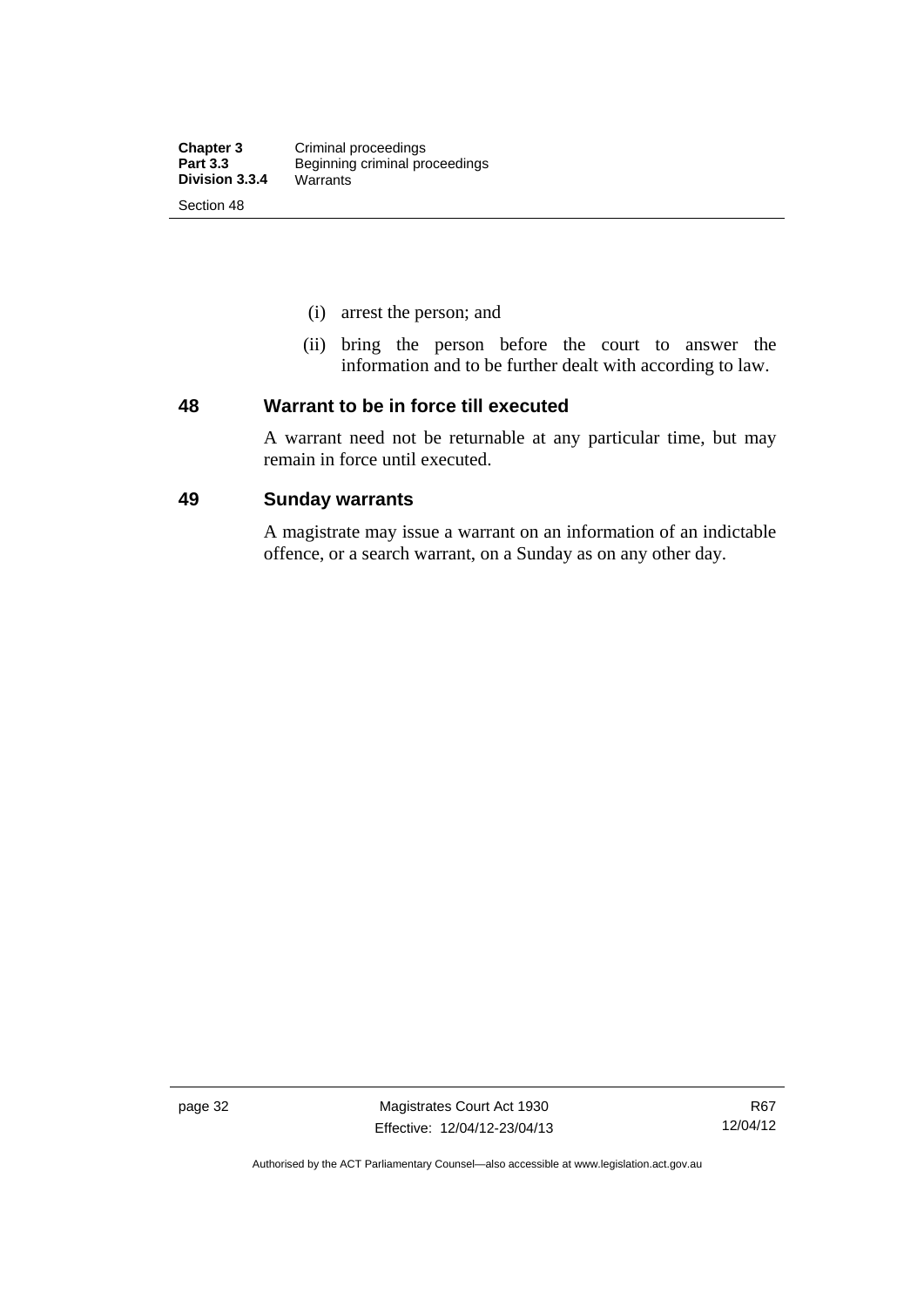# **Part 3.4 Hearing of criminal proceedings**

# **Division 3.4.1 Hearing of criminal proceedings general**

# **53 Conduct of case generally**

- (1) The informant may—
	- (a) conduct his or her case personally or by a lawyer; and
	- (b) examine and cross-examine the witnesses giving evidence for or against the informant; and
	- (c) if the defendant gives any evidence or examines any witness about anything other than general character—call and examine witnesses in reply.
- (2) The defendant may—
	- (a) fully answer and defend personally or by a lawyer; and
	- (b) give evidence; and
	- (c) examine and cross-examine the witnesses giving evidence for or against the defendant.

## **54 If both parties present in court to hear case**

The court must hear and decide an information if both parties to the information appear personally or by lawyers or anyone else appearing for them.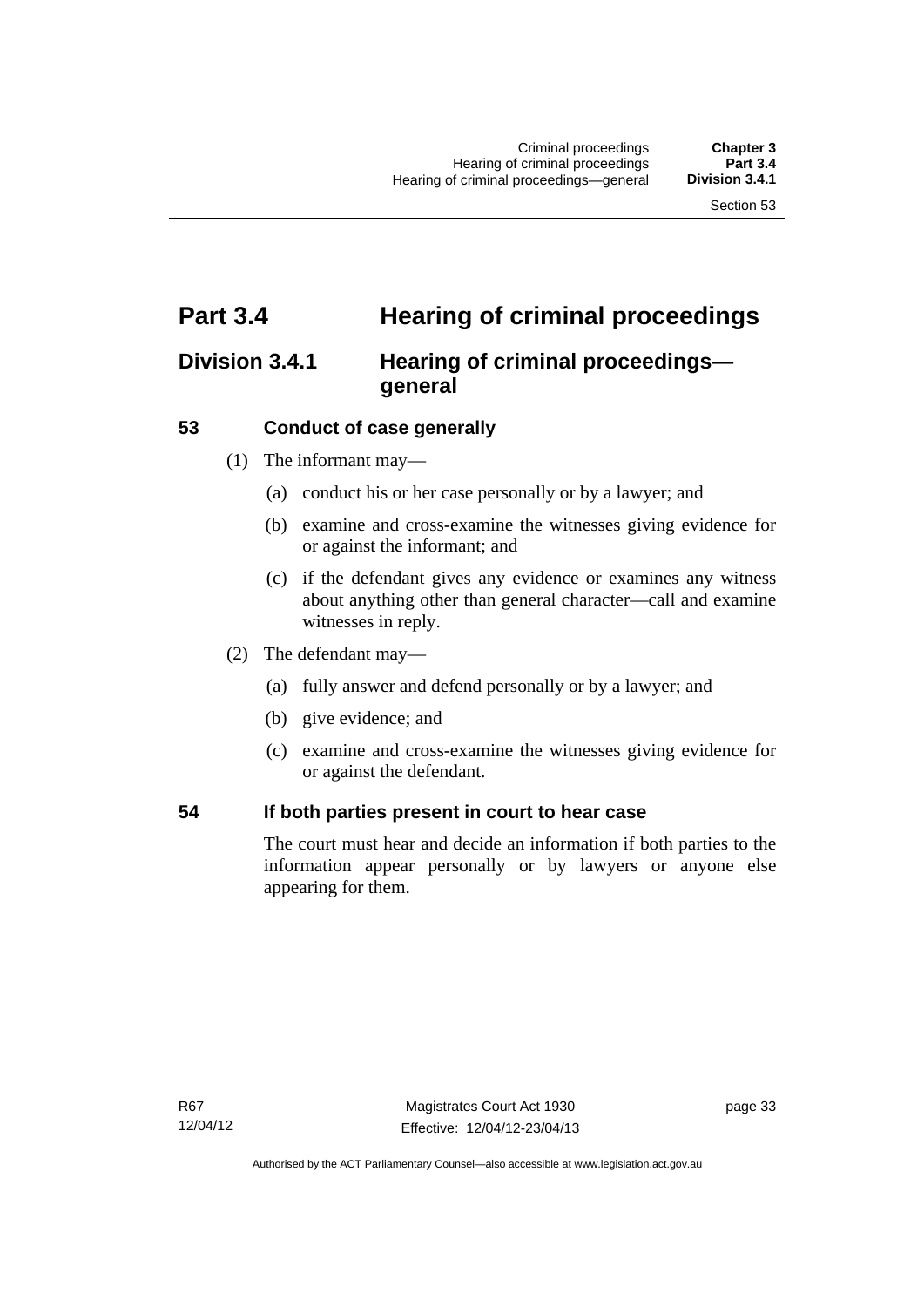# **Division 3.4.2 Warrants for witnesses**

# **62 Definitions—div 3.4.2**

In this division:

*prescribed period* means 18 hours from the time a person is arrested under a warrant.

*reporting officer* means the police officer mentioned in section 67 (2) (b).

*warrant* means a warrant under this division.

### **63 Warrant to bring witness to court**

- (1) The court may issue a warrant for the arrest of a person who is a witness in a hearing if the person—
	- (a) was informed of the time and place of the hearing; and
	- (b) was required to attend to give evidence at the hearing in accordance with—
		- (i) a subpoena served on the person; or
		- (ii) an order of the court; or
		- (iii) an undertaking given to the court by the person; and
	- (c) failed to attend the hearing as required; and
	- (d) did not provide the court with a reasonable explanation for not attending.
- (2) A warrant must not be issued under subsection (1) unless—
	- (a) the court is satisfied that the party calling the person as a witness in the proceeding has taken reasonably practicable steps to contact the person; and
	- (b) it is in the interests of justice to issue the warrant.

Authorised by the ACT Parliamentary Counsel—also accessible at www.legislation.act.gov.au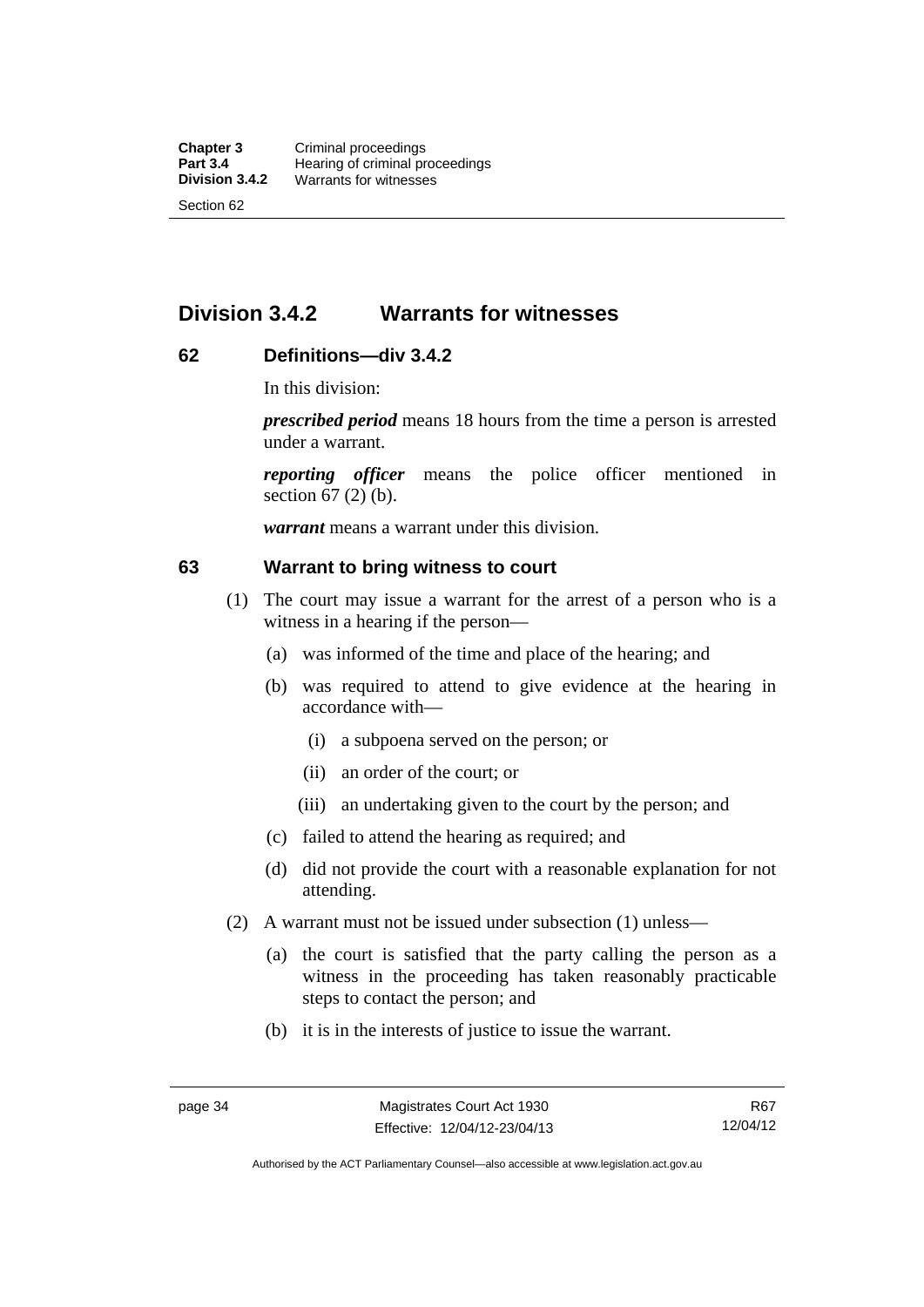- (3) In deciding whether it is in the interests of justice to issue a warrant, the court must consider the following:
	- (a) the importance of the evidence the person is expected to give;
	- (b) whether the evidence could be obtained by other means;
	- (c) the nature of the matter being heard;
	- (d) the degree of urgency to resolve the matter;
	- (e) the likelihood that the issue of a warrant would secure the person's attendance at the hearing;
	- (f) if the court has been contacted by the person, or the party calling the person as a witness in the proceeding has contacted the person—
		- (i) the reason (if any) given by the person for not attending as required; and
		- (ii) the impact of using a warrant for the arrest of the person.

#### **64 First instance warrant**

- (1) The court may, instead of issuing a subpoena for the attendance of a witness in a hearing, issue a warrant in the first instance for the arrest of the person if it is—
	- (a) unlikely that the person will attend the hearing to give evidence unless the person is compelled to do so; and
	- (b) in the interests of justice to do so.
- (2) In deciding whether it is in the interests of justice to issue a warrant, the court must consider the following:
	- (a) the importance of the evidence the person is expected to give;
	- (b) whether the evidence could be obtained by other means;
	- (c) the nature of the matter being heard;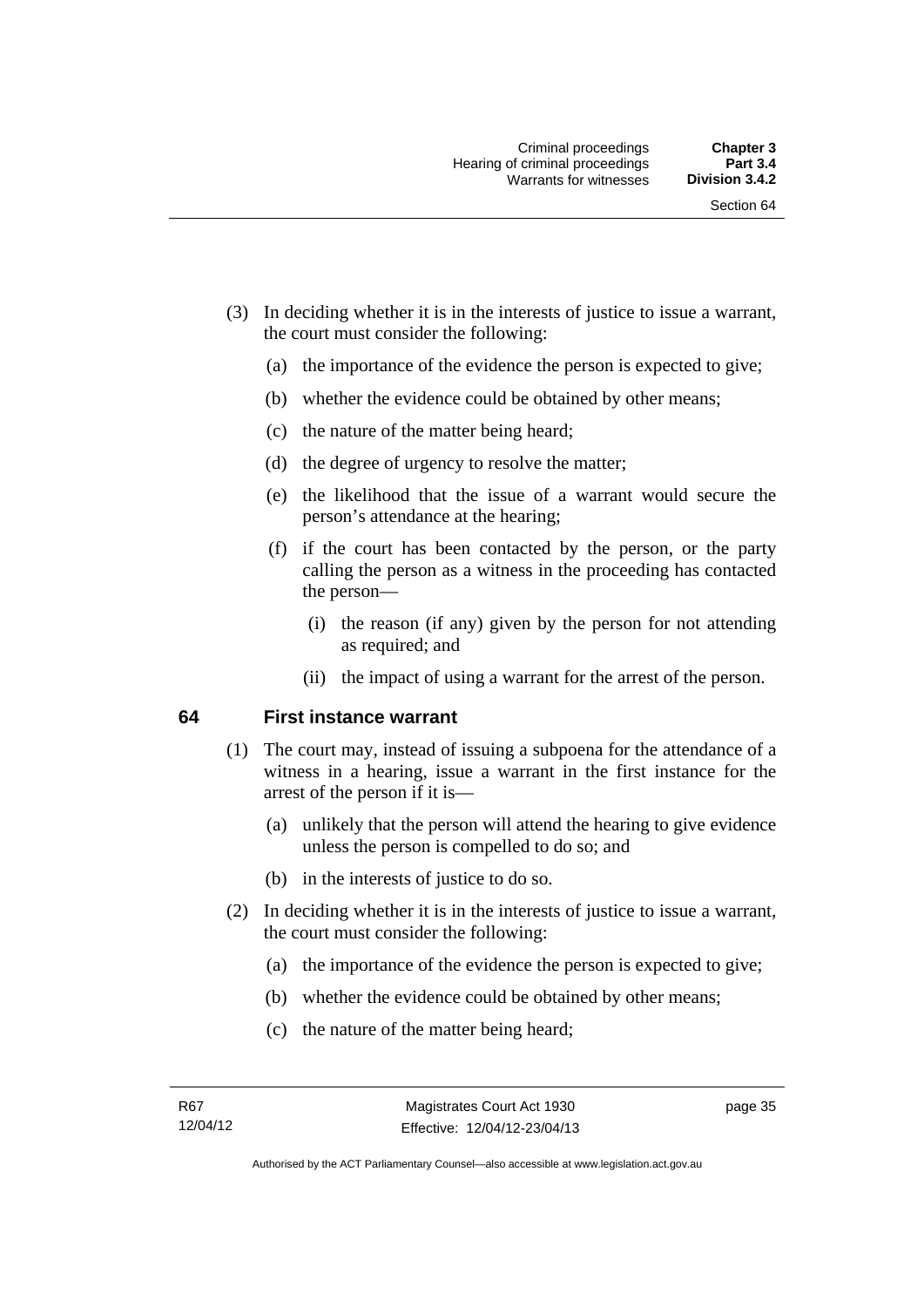- (d) the degree of urgency to resolve the matter;
- (e) the likelihood that the issue of a warrant would secure the person's attendance at the hearing;
- (f) the impact of using a warrant for the arrest of the person.

#### **65 Warrant remains in force until executed**

A warrant remains in force until whichever of the following happens first:

- (a) the warrant is executed;
- (b) the court revokes the warrant.

#### **66 Executing a warrant**

- (1) A warrant authorises a police officer (an *executing officer*) to—
	- (a) arrest the person named in the warrant; and
	- (b) bring the person before the court.
- (2) If an executing officer believes on reasonable grounds that the person named in the warrant is on any premises, the officer is authorised to enter the premises, using not more than necessary and reasonable force in the circumstances, to execute the warrant.
- (3) However, an executing officer is not authorised to enter a dwelling house to execute the warrant before 6 am or after 9 pm on any day, unless the officer believes on reasonable grounds that it would not be practicable to arrest the person at the dwelling house, or another location, at any other time.
- (4) An executing officer—
	- (a) must use not more force than is necessary to arrest the person and remove the person to the place stated in the warrant; and
	- (b) must, before removing the person, explain to the person the purpose of the warrant; and

R67 12/04/12

Authorised by the ACT Parliamentary Counsel—also accessible at www.legislation.act.gov.au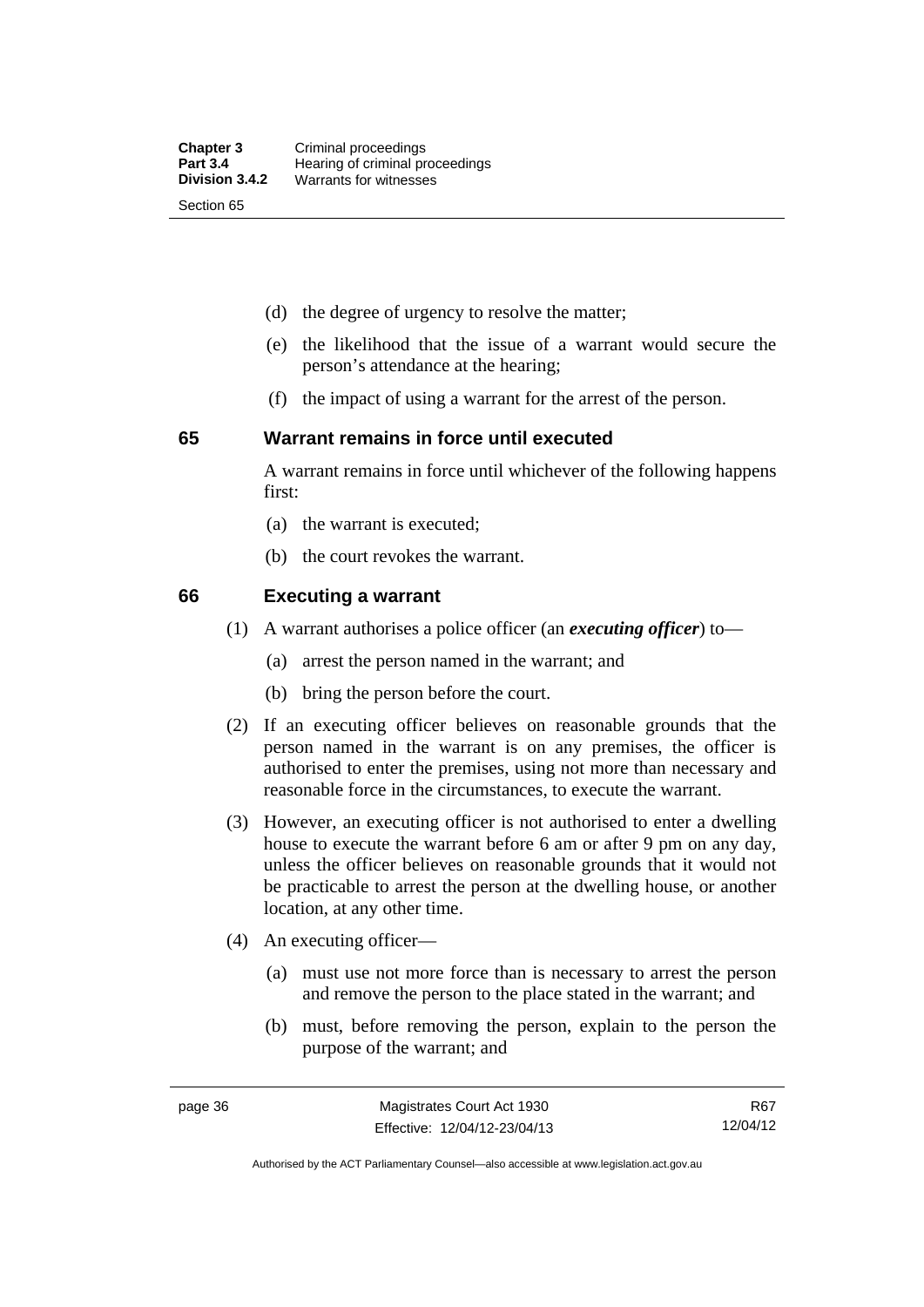- (c) must tell the person of his or her right to contact a lawyer, and allow the person to contact a lawyer if the person wishes to do so; and
- (d) if a person is under a legal disability—must inform a parent or guardian of the person of the arrest.
- (5) In this section:

*dwelling house* includes a conveyance, and a room in a hotel, motel, boarding house or club, where people ordinarily sleep at night.

# **67 Procedure after arrest**

- (1) A person who is arrested under a warrant must be brought before the court—
	- (a) as soon as practicable after the person is arrested; and
	- (b) within the prescribed period; and
	- (c) in accordance with this section.
- (2) A person must be brought before the court by a police officer—
	- (a) if the court is sitting at the time the officer is able to bring the person before the court—in person; or
	- (b) if the court is not sitting at the time the officer is able to bring the person before the court—by telephone call made by the officer to a magistrate to report the execution of the warrant to the court.
- (3) A person brought before the court must be dealt with in accordance with section 68.
- (4) A person arrested under a warrant—
	- (a) may be detained by a police officer for not longer than the prescribed period for the officer to comply with subsection (2); and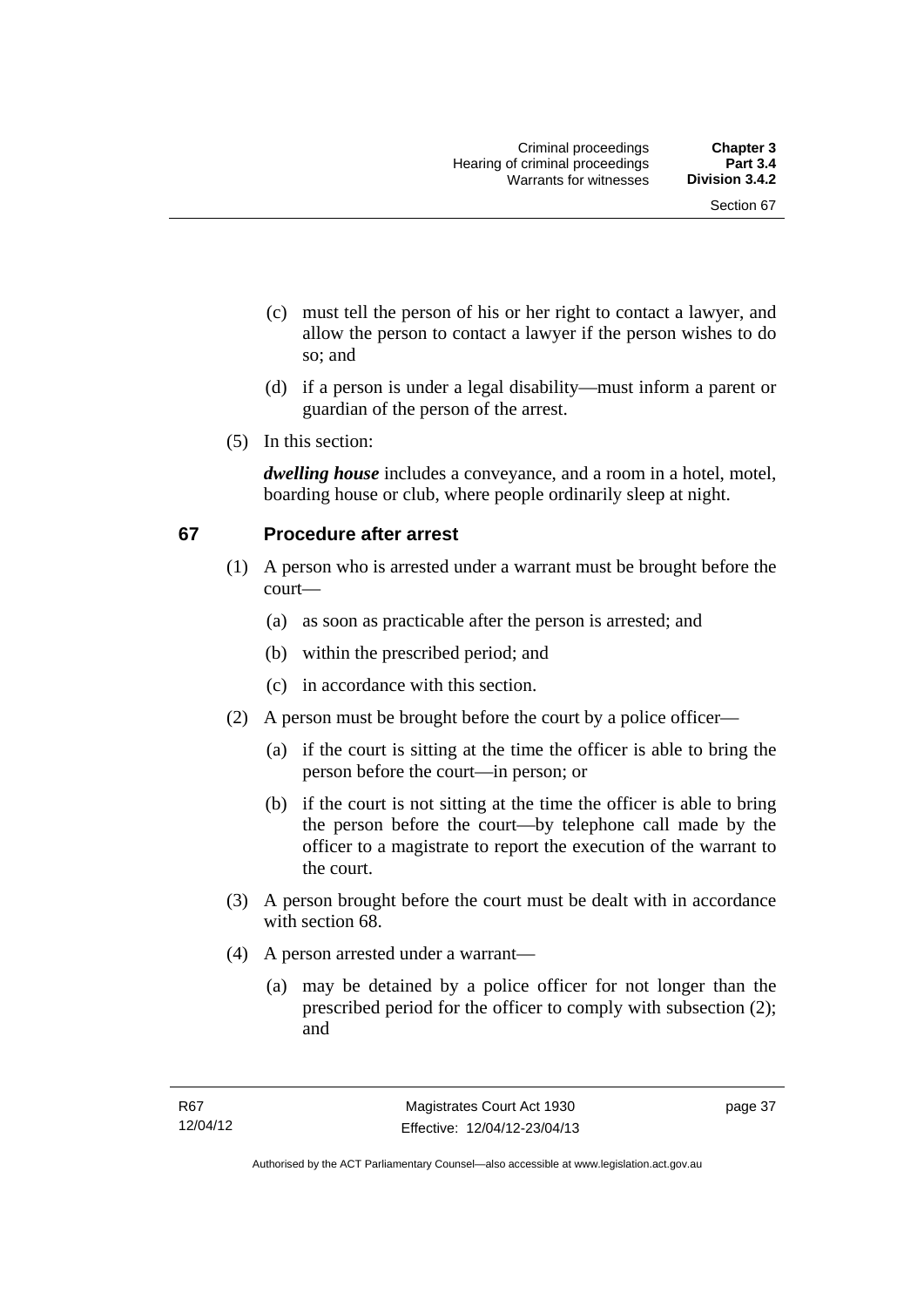(b) must be released if the officer cannot comply with that subsection within the prescribed period.

# **68 Orders following executed warrant**

- (1) The court may order that the person—
	- (a) be remanded in custody until the date, time and place specified in the order; or
	- (b) be released on a recognisance, signed by the person, in which the person agrees to appear before the court on a day and at a time and place specified by the court—
		- (i) in the recognisance; and
		- (ii) in any subsequent notice given or sent to the person by the court; or
	- (c) be released unconditionally.
- (2) If the court makes any orders in relation to a person under this section, the person must be given written notice of the orders by—
	- (a) if the court is sitting when the order is made—the court; or
	- (b) if the court is not sitting when the order is made—the reporting officer.
- (3) Any single period of remand ordered under this section must not be longer than—
	- (a) 28 days; or
	- (b) if the person chooses to be remanded for a longer period without review—a longer period that the court considers reasonable.
- (4) Division 3.4.4 applies to a recognisance under this section.

Authorised by the ACT Parliamentary Counsel—also accessible at www.legislation.act.gov.au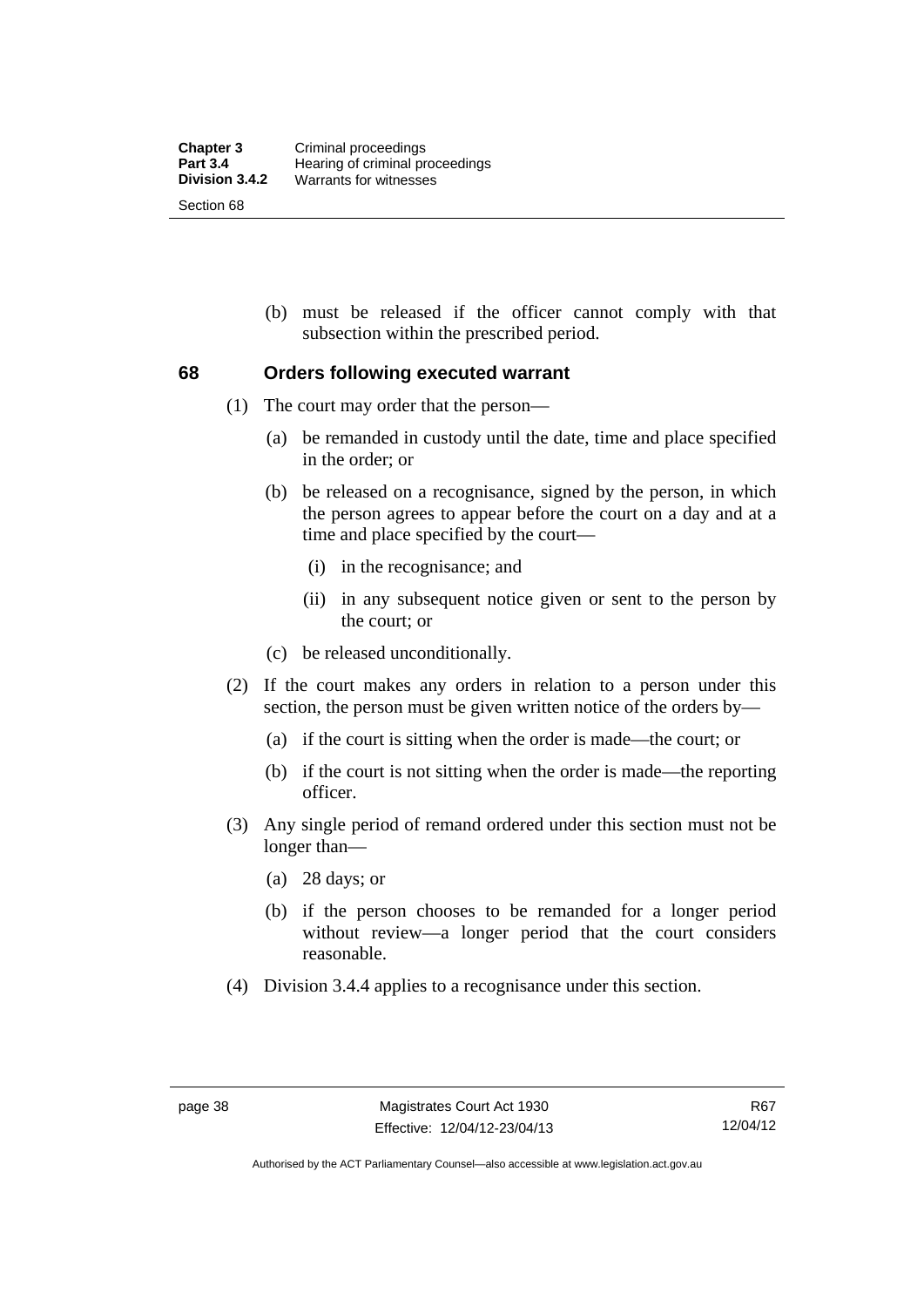# **Division 3.4.3 Remand**

# **70 Remand of defendant**

- (1) This section applies if the court considers it is necessary or desirable to adjourn the hearing of a proceeding for an indictable offence—
	- (a) because of the absence of witnesses; or
	- (b) for any other reasonable cause.
- (2) The court may—
	- (a) adjourn the hearing; and
	- (b) order the remand of the defendant into custody for a stated period; and
	- (c) order the director-general to arrange for the defendant to be brought before the court at a stated time and place for the hearing.
	- *Note 1* The court must issue a warrant for the remand of the defendant in the director-general's custody (see *[Crimes \(Sentence Administration\)](http://www.legislation.act.gov.au/a/2005-59)  [Act 2005](http://www.legislation.act.gov.au/a/2005-59)*, s 17).
	- *Note 2* The *[Crimes \(Sentence Administration\) Act 2005](http://www.legislation.act.gov.au/a/2005-59)*, pt 3.2 provides for the director-general to have custody of the defendant during the remand.
- (3) If the period of remand is not longer than 3 days, the order may be made orally.
- (4) Any single period of remand under this section must be no longer than—
	- (a) 28 days; or
	- (b) if the defendant chooses to be remanded for a longer period without review—a longer period that the court considers reasonable.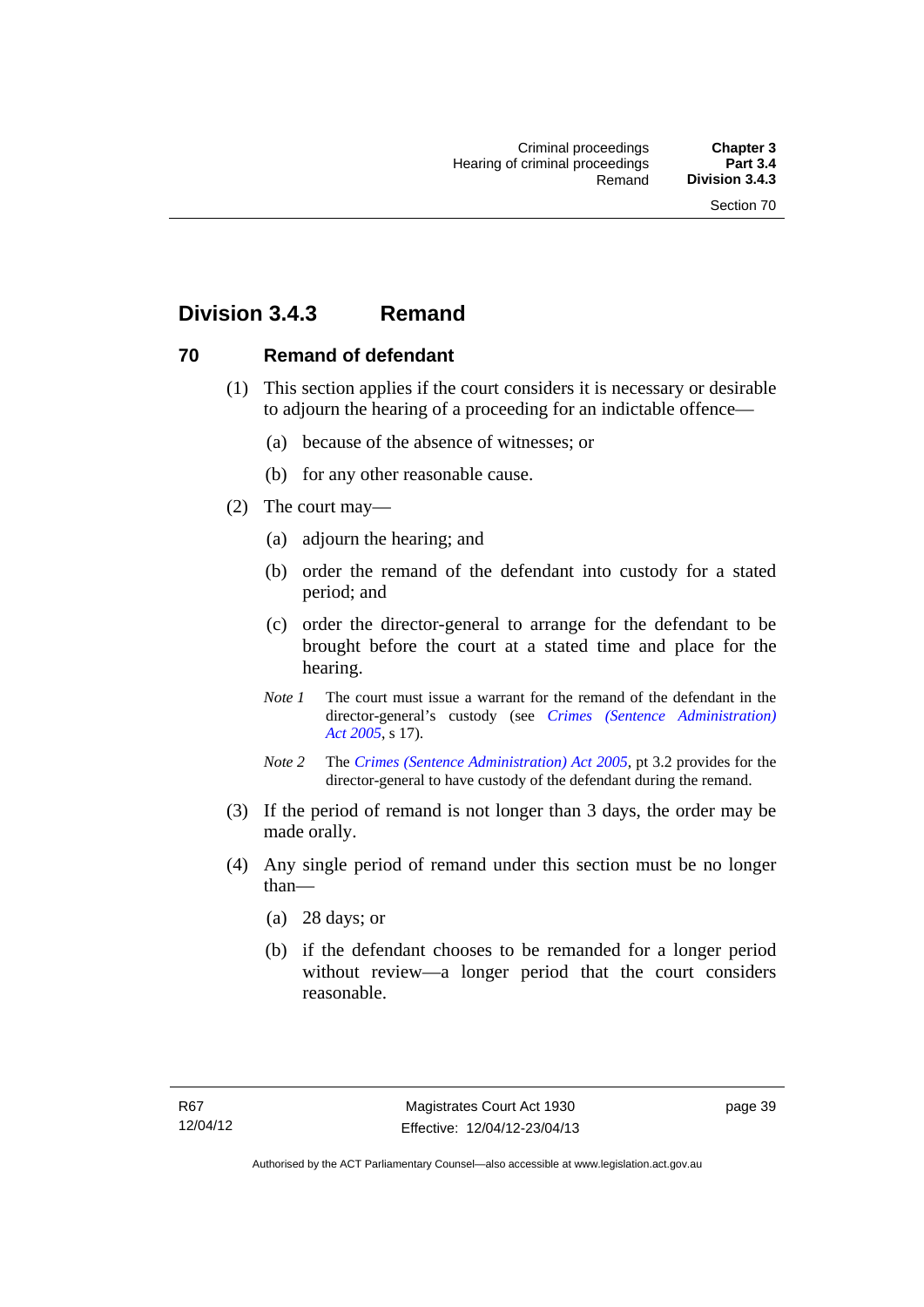# **72 Bringing remanded defendant before court**

The court may order that a defendant remanded under section 70 be brought before the court at any time during the period for which the defendant was remanded.

*Note* The *[Crimes \(Sentence Administration\) Act 2005](http://www.legislation.act.gov.au/a/2005-59)*, pt 3.2 and pt 3.3 provide for the director-general to have custody of the defendant during the remand and to bring the defendant before the court as ordered by the court.

# **72A Bail application hearings—audiovisual links**

- (1) This section applies if—
	- (a) a person in custody is entitled to appear, or is required to appear or be brought, before the court for the hearing of an application for bail; and
	- (b) the hearing could be conducted using an audiovisual link between the court and the place of custody.
- (2) Unless the court directs otherwise, the hearing must be conducted using the audiovisual link.
- (3) The court may amend or revoke a direction under subsection (2)—
	- (a) at any time; and
	- (b) on its own initiative or on application by a party to the bail proceeding.
- (4) In this section:

*audiovisual link*—see the *[Evidence \(Miscellaneous Provisions\)](http://www.legislation.act.gov.au/a/1991-34)  [Act 1991](http://www.legislation.act.gov.au/a/1991-34)*, dictionary.

# **72B Defendant's appearance in non-bail proceedings audiovisual links**

(1) This section applies if the court gives a direction under the *[Evidence](http://www.legislation.act.gov.au/a/1991-34)  [\(Miscellaneous Provisions\) Act 1991](http://www.legislation.act.gov.au/a/1991-34)*, section 20 (1) (Territory

R67 12/04/12

Authorised by the ACT Parliamentary Counsel—also accessible at www.legislation.act.gov.au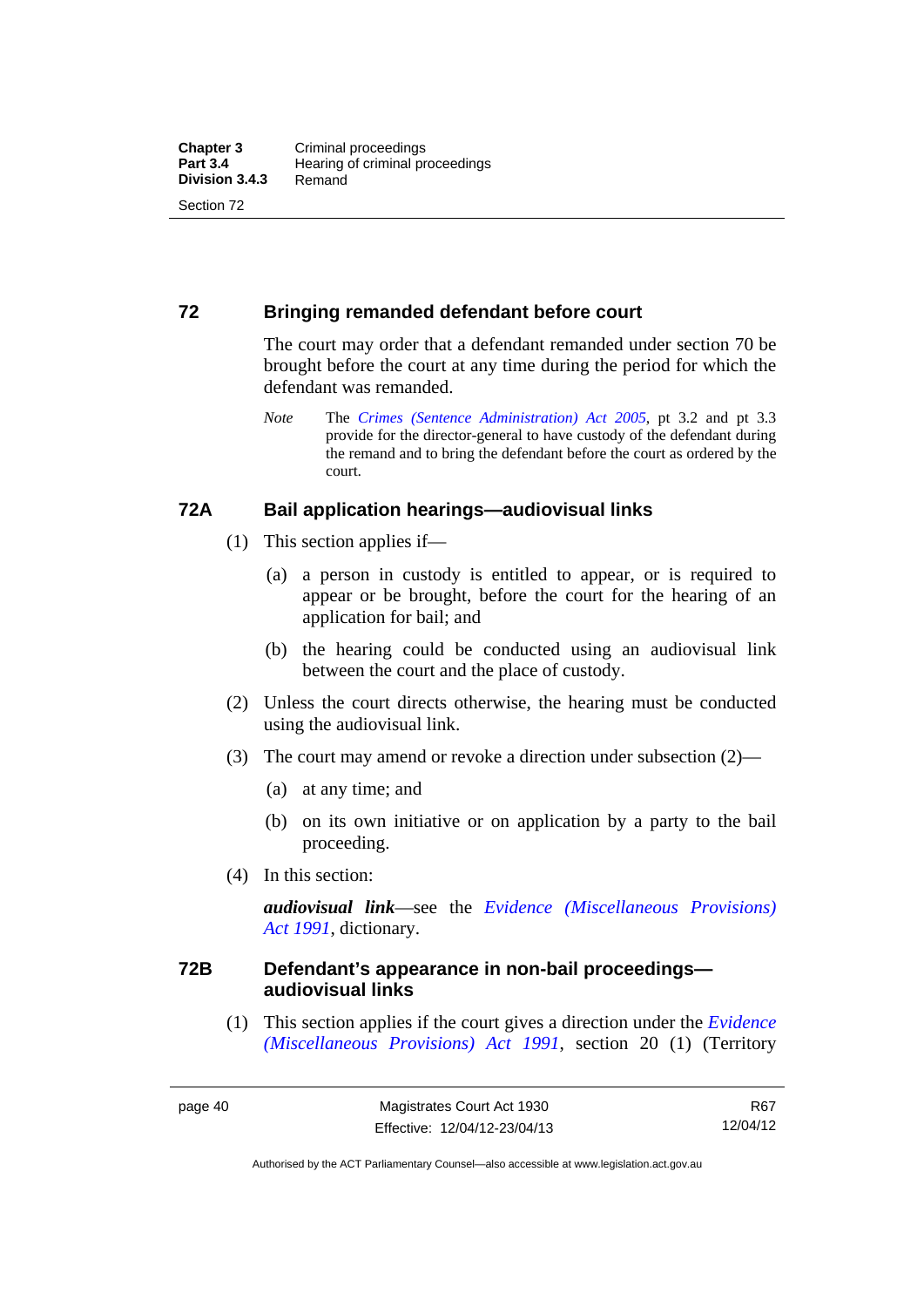courts may take evidence and submissions from participating States) or section 32 (1) (Territory courts may take evidence and submissions from place other than participating State) in relation to any part of a proceeding in relation to a defendant remanded under—

- (a) section 70 (Remand of defendant); or
- (b) section 72 (Bringing remanded defendant before court).
- (2) The director-general must make arrangements to ensure that the evidence can be taken, or the submission made, in accordance with the court's direction.

# **Division 3.4.4 Committal and recognisance**

## **73A Extended application of div 3.4.4**

- (1) This division applies in relation to a person for whom a warrant prescribed under the rules has been issued under the rules as if all necessary changes, and any changes prescribed under the rules, were made.
- (2) This section does not limit any other application of this division.

## **74 Remand of defendant before decision**

The court may, at any time before the court gives its decision in a case, order that the defendant be remanded in custody.

- *Note 1* If the court remands the defendant in custody, it must issue a warrant for the defendant's remand in the director-general's custody (see *[Crimes](http://www.legislation.act.gov.au/a/2005-59)  [\(Sentence Administration\) Act 2005](http://www.legislation.act.gov.au/a/2005-59)*, s 17).
- *Note 2* The *[Crimes \(Sentence Administration\) Act 2005](http://www.legislation.act.gov.au/a/2005-59)*, pt 3.2 provides for the director-general to have custody of the defendant during the remand.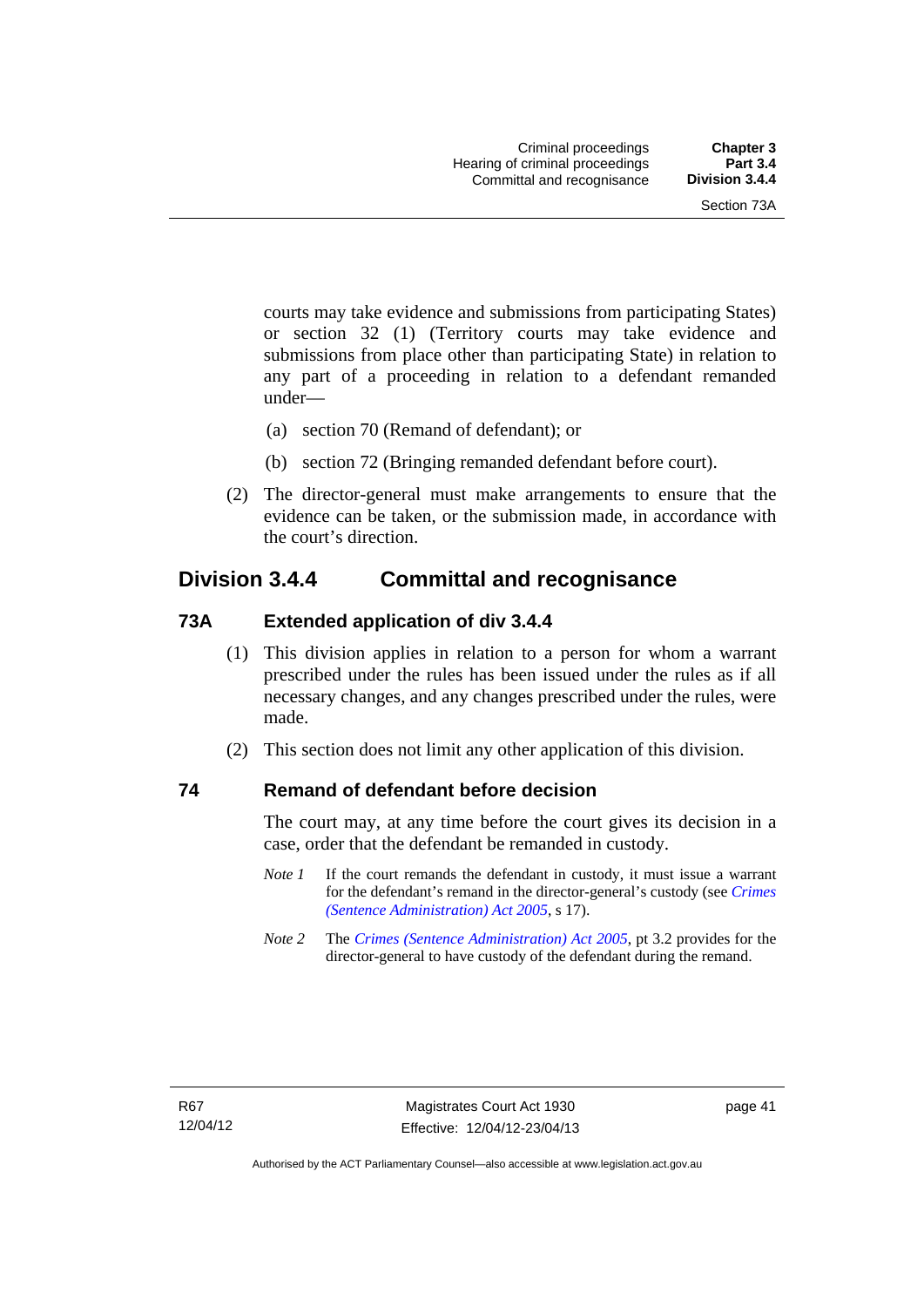# **75 Remand of witness or defendant after decision**

- (1) If the court commits a witness or a person sought to be made a witness, it must order that the witness or person be remanded in custody.
- (2) If the court commits a defendant, it must order that the defendant be remanded in custody.

## **76 Witnesses may be discharged on recognisance**

A witness, other than a witness committed under section 312 (Failure to give evidence—committal), or person sought to be made a witness may be discharged on recognisance.

## **77 Recognisances**

If the court is authorised to discharge the witness, or person sought to be made a witness, on recognisance, it may order his or her discharge on his or her entering into a recognisance, with or without a surety or sureties at its discretion, conditioned for his or her appearance at the time and place to which the hearing is adjourned, or that is named in the recognisance.

## **78 Issue of warrant for non-appearance**

If the witness, or person sought to be made a witness, does not appear at the time and place mentioned in the recognisance, the court may adjourn the hearing, and may issue a warrant for his or her apprehension in accordance with division 3.3.4 (Warrants).

## **79 Recognisances taken out of court**

- (1) A recognisance under this Act need not be entered into before the court, but may be entered into by the parties before—
	- (a) a magistrate; or
	- (b) the registrar; or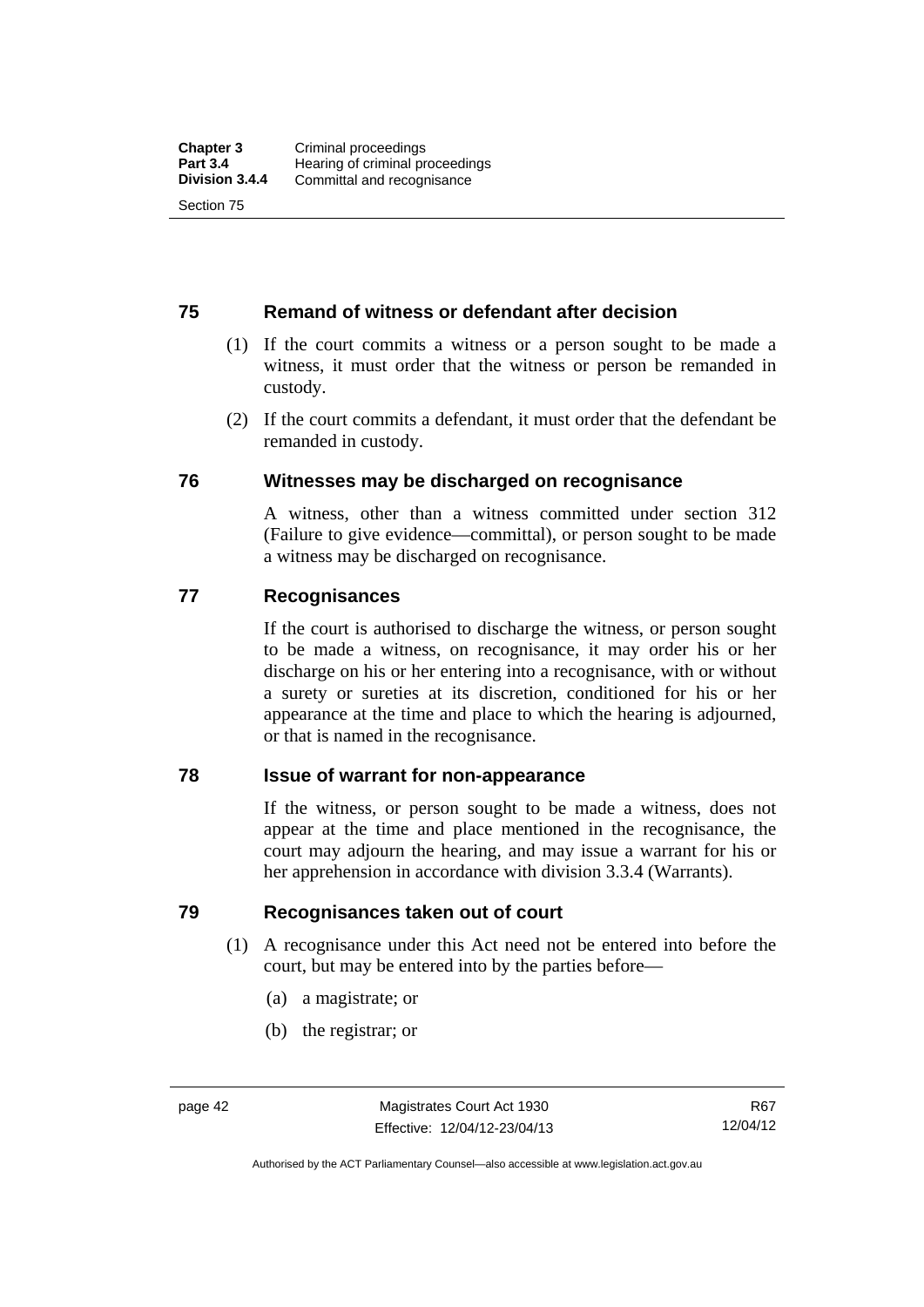- (c) a police officer in charge of a police station; or
- (d) if a party is at a correctional centre—the person in charge of the centre.
- (2) The provisions of this Act in relation to recognisances taken before the court apply in relation to the recognisance as if it had been entered into before the court.

### **80 Forfeited recognisances—how enforced**

If the conditions, or any of them, in a recognisance entered by a witness or a person sought to be made a witness are not complied with, any magistrate may certify on the back of the recognisance in what respect the conditions have not been observed, and give it to the proper officer, to be proceeded on in a similar way as other recognisances, and that certificate is taken to be deemed sufficient prima facie evidence of the recognisance having been forfeited.

# **Division 3.4.5 Adjournment of criminal proceedings**

## **83 Magistrate may adjourn court generally**

If all the cases have not been heard and decided at any sitting of the court, the magistrate may adjourn the cases remaining unheard or undecided, either to the next day appointed for the holding of the court or to the other time the magistrate considers appropriate.

## **84 Particular cases may be adjourned**

- (1) Before or during the hearing or further hearing of an information, the magistrate may adjourn the hearing or further hearing.
- (2) The magistrate may, by order, release the defendant (whether or not on bail) or remand the defendant in custody.
	- *Note 1* The court must issue a warrant for the defendant's remand in the director-general's custody (see *[Crimes \(Sentence Administration\)](http://www.legislation.act.gov.au/a/2005-59)  [Act 2005](http://www.legislation.act.gov.au/a/2005-59)*, s 17).

page 43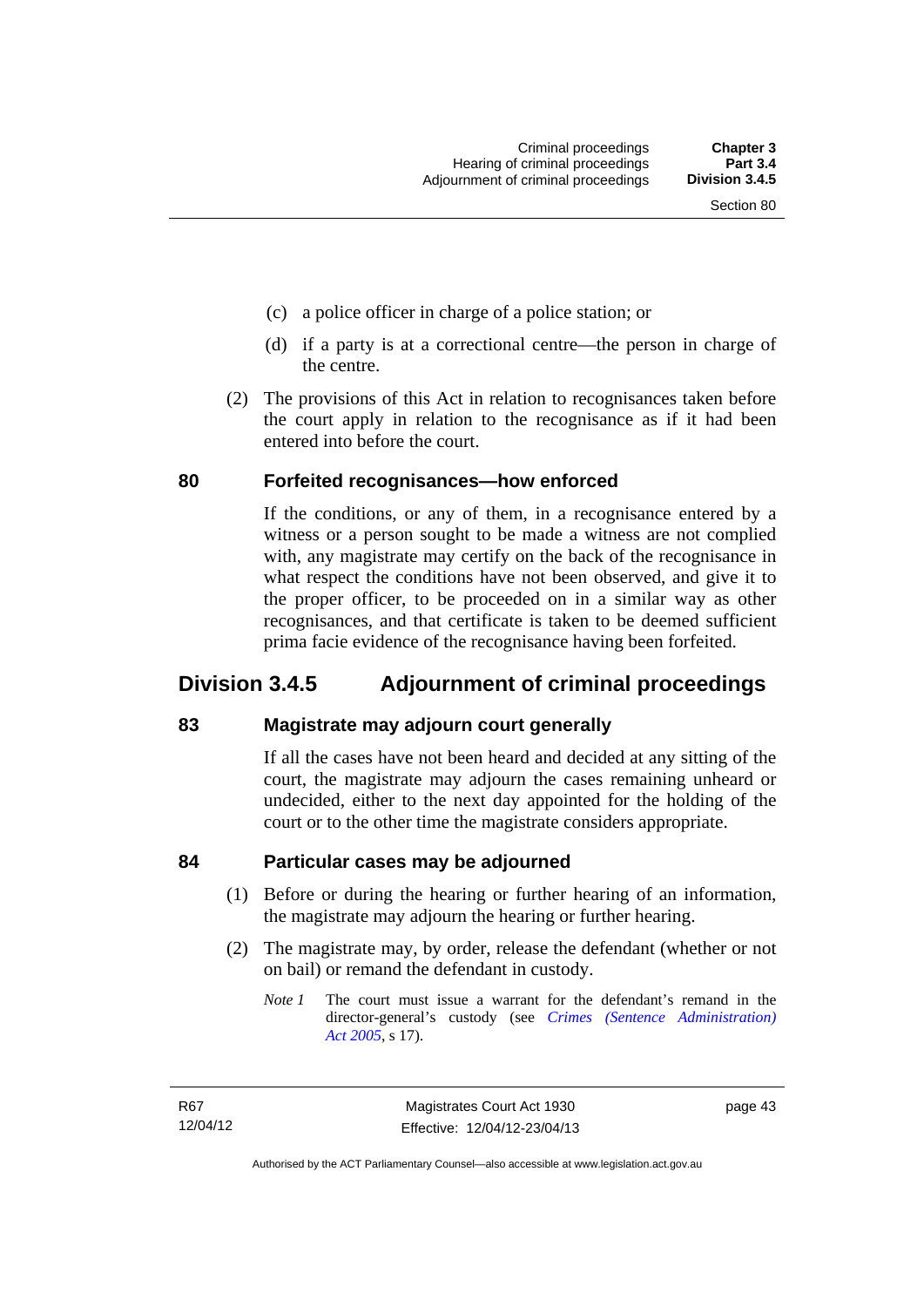*Note 2* The *[Crimes \(Sentence Administration\) Act 2005](http://www.legislation.act.gov.au/a/2005-59)*, pt 3.2 provides for the director-general to have custody of the defendant during the remand.

# **85 Proceeding if either party not present at adjourned hearing**

- (1) This section applies if either or both of the parties do not appear personally or by lawyers or anyone else appearing for them at the time and place to which the hearing or further hearing is adjourned.
- (2) The court may—
	- (a) go ahead with the hearing or further hearing as if the party or parties were present; or
	- (b) if the informant does not appear—dismiss the information, with or without costs as the court considers just.

# **86 Proceeding if both parties present at adjourned hearing**

- (1) This section applies if the parties appear personally or by lawyers or anyone else appearing for them at the time and place to which the hearing or further hearing is adjourned.
- (2) The court may go ahead with the hearing or further hearing.

# **87 Witness to attend adjourned etc hearing**

- (1) This section applies to a person who is required by summons to attend a hearing to give evidence or produce a document if the hearing is adjourned or postponed.
- (2) The person must attend at the time and place to which the hearing is adjourned or postponed without the issue or service of a further summons.
- (3) However, the person is entitled to additional expenses for attending.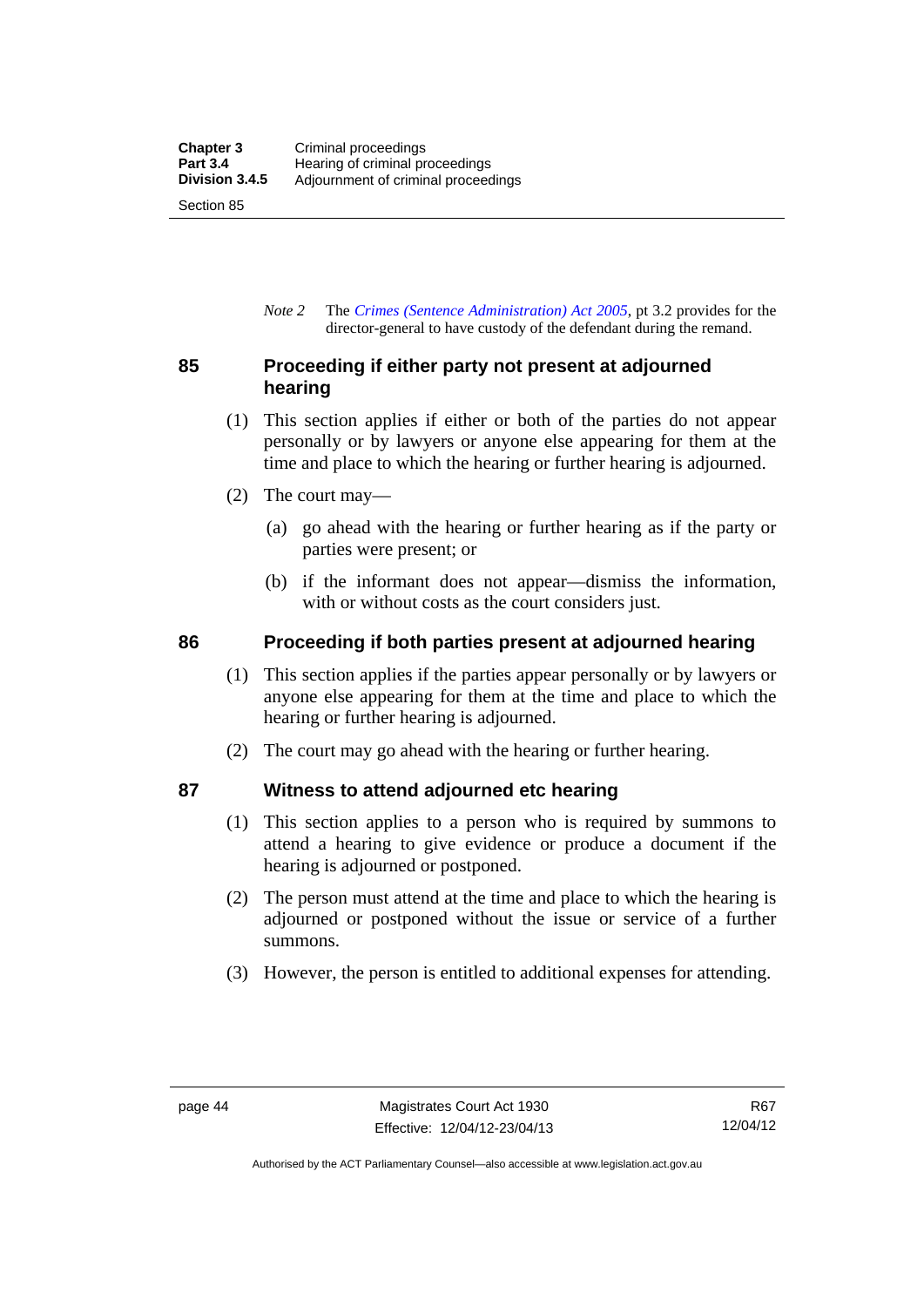## **88 Postponement of hearing**

If, on the return of any summons or at any adjournment of the hearing or at the time to which the hearing is postponed, a magistrate is not present, the registrar may, and after the lapse of an hour, at the request of the informant, must, postpone the hearing until the next day when a court will be held at the place mentioned in the summons or to which the case has been so adjourned.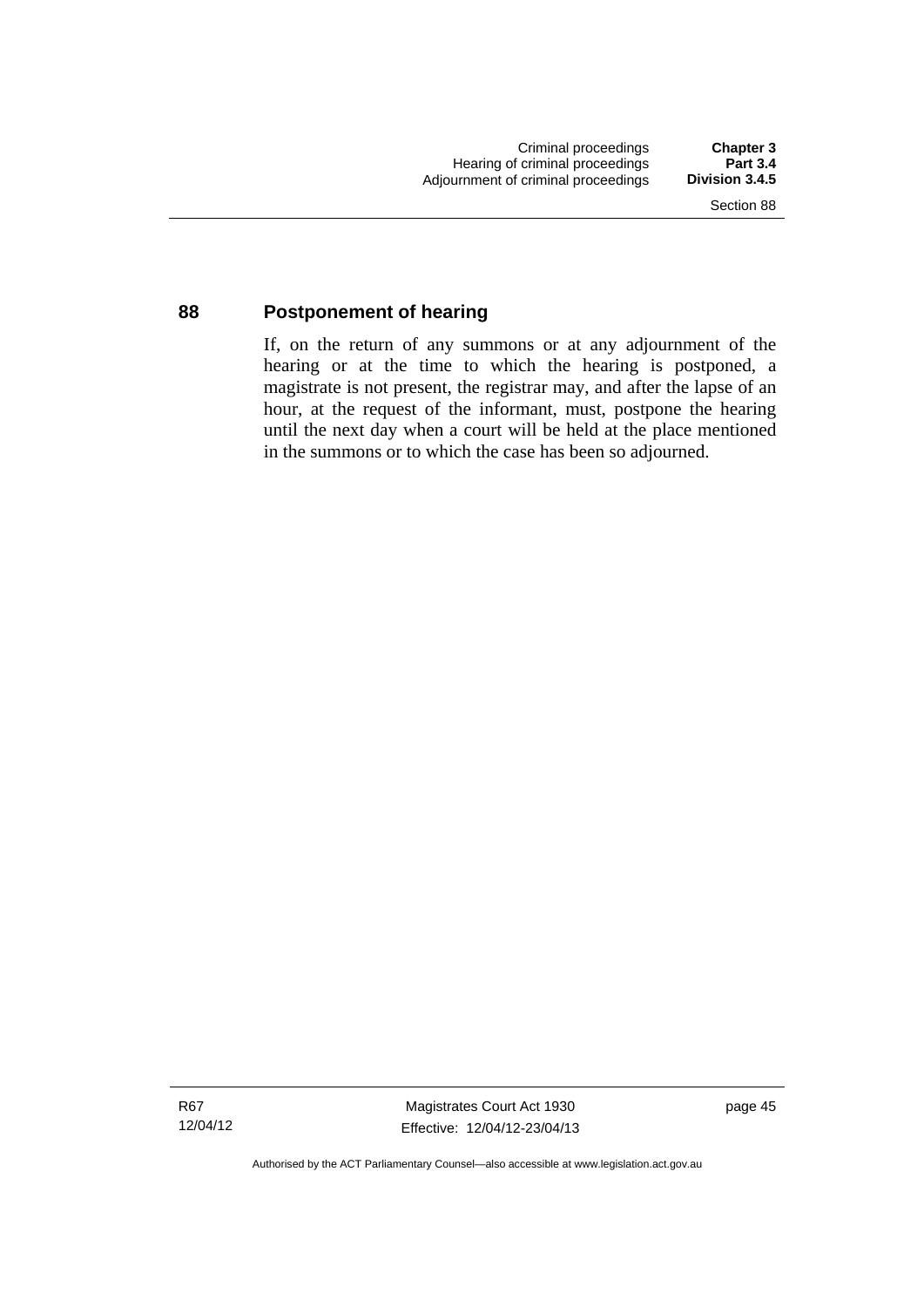# **Part 3.5 Proceedings for indictable offences**

# **Division 3.5.2 Indictable offences—beginning of proceedings**

# **89 Indictable offences—issue of warrant for non-appearance**

- (1) This section applies if—
	- (a) a person is alleged by an information to have committed an indictable offence; and
	- (b) a summons is issued against the person; and
	- (c) the person does not appear before the court at the time and place mentioned in the summons; and
	- (d) the court is satisfied, on oath, that the summons was properly served on the person a reasonable time before the time mentioned in the summons for the appearance; and
	- (e) the information is substantiated by the oath of the informant or a witness.
- (2) This section also applies if—
	- (a) subsection (1) (a), (b) and (e) apply in relation to a person; and
	- (b) the person appears before the court for the hearing of the information for the offence; and
	- (c) the court adjourns or postpones the hearing or further hearing; and
	- (d) the person is told of the time and place of the adjourned or postponed hearing or further hearing; and
	- (e) the person does not appear before the court at the adjourned or postponed hearing or further hearing.

Authorised by the ACT Parliamentary Counsel—also accessible at www.legislation.act.gov.au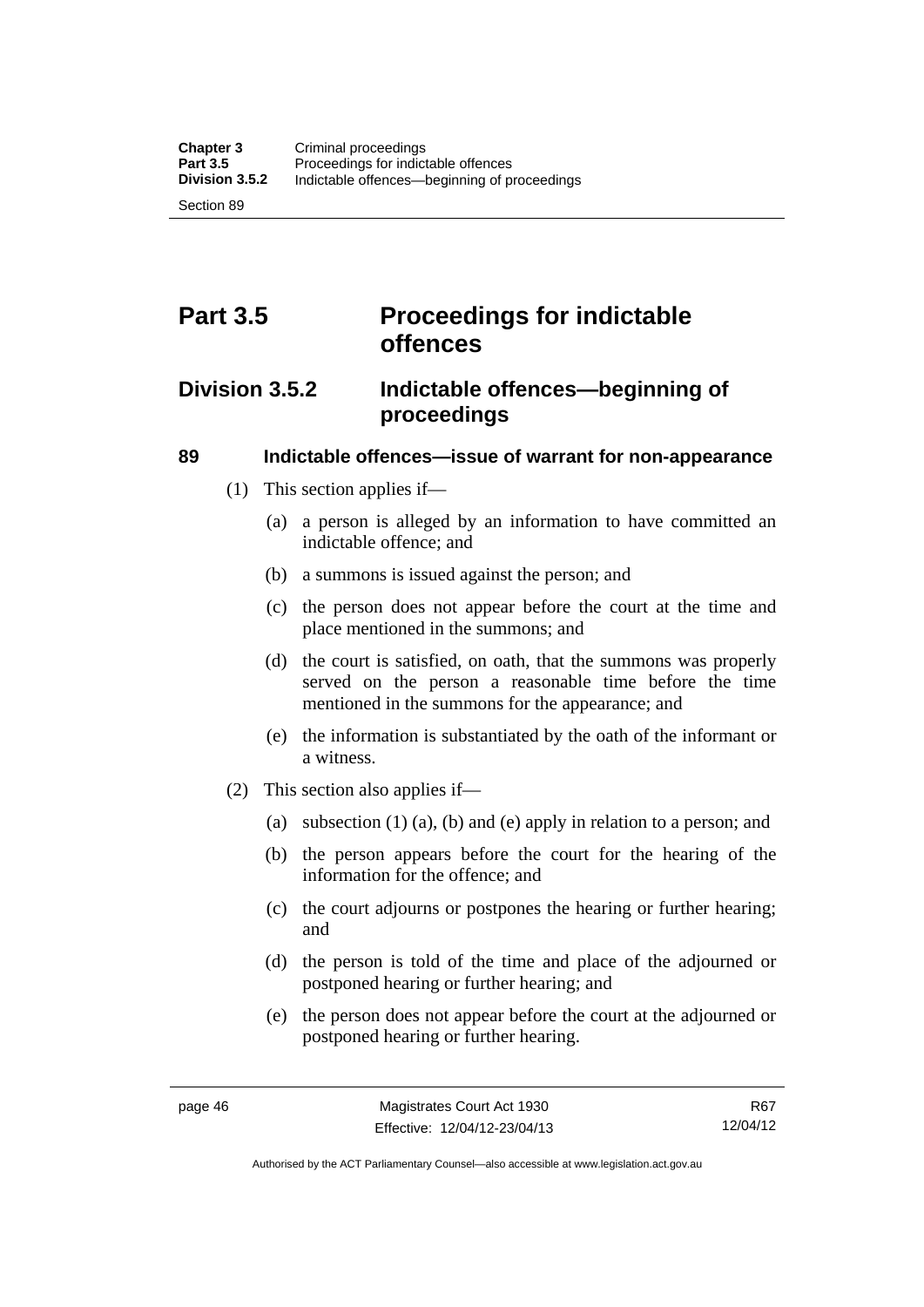- (3) The court may issue a warrant for the person's arrest and for bringing the person before the court to answer to the information and to be further dealt with according to law.
- (4) This section does not apply if an order has been made under section 89A (1) excusing the person from attending before the court.

### **89A Accused person may be excused from attendance before court**

- $(1)$  If—
	- (a) an information for an indictable offence has been laid; and
	- (b) a summons has been issued against the person named in the information;

the court may, on an application made by or on behalf of the person, by order excuse the person from attendance before the court to answer the information or for any other purpose in connection with the proceeding begun by the information.

- (2) An order under subsection (1) may be made—
	- (a) at any time after the issue of the summons and before the completion of the taking of evidence for the prosecution; and
	- (b) whether or not any evidence has been taken in the proceeding; and
	- (c) whether or not the applicant for the order is before the court or has attended before the court in relation to the proceeding.
- (3) The court must not make an order under subsection (1) unless the court has been informed, by or on behalf of the applicant, that the applicant is represented by a lawyer for the purposes of the proceeding.
- (4) The court may, at any time during a proceeding begun by an information for an indictable offence, direct the informant to give to a person in relation to whom an order has been made under

page 47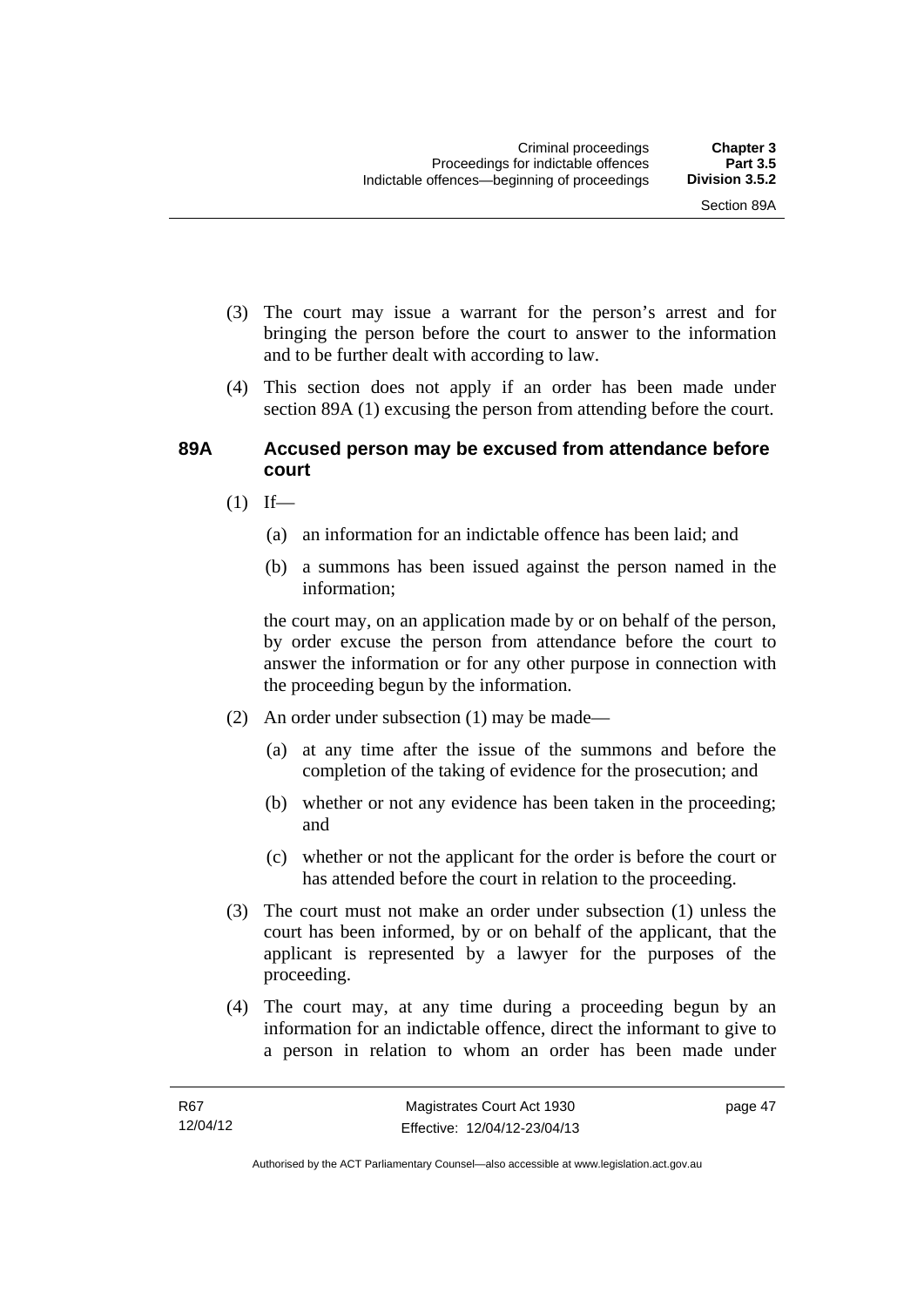subsection (1) written notice requiring the person to attend before the court, for the purposes of the proceeding, at the time and place specified by the court.

- $(5)$  If—
	- (a) a person has been excused, under subsection (1), from attendance before the court; and
	- (b) all the evidence for the prosecution has been taken;

the court must direct the informant to give to the person a written notice requiring the person to attend, at the time and place specified by the court, to be dealt with in accordance with section 91.

- (6) A notice under subsection (4) or (5) may be given to a person by—
	- (a) giving a copy of the notice to the person; or
	- (b) leaving a copy of the notice at the last-known or usual home or business address of the person with someone who appears to be at least 16 years old and to live or be employed at the address.
- (7) The giving of a notice under subsection (4) or (5) may be proved in the same way as the service of a summons.
- (8) If an accused person does not attend before the court in accordance with a notice under subsection (4) or (5), the court may issue a warrant for the arrest of the person and for bringing the person before the court at the time and place specified in the warrant.

# **90 Committal proceedings—prosecution evidence to be given to accused person**

- (1) This section applies if a person (the *accused person*) is charged with an indictable offence and a committal hearing is to be held in relation to the charge.
- (2) Within the period, prescribed under the rules, before the date set for the committal hearing, the informant must serve the following documents on the accused person:

R67 12/04/12

Authorised by the ACT Parliamentary Counsel—also accessible at www.legislation.act.gov.au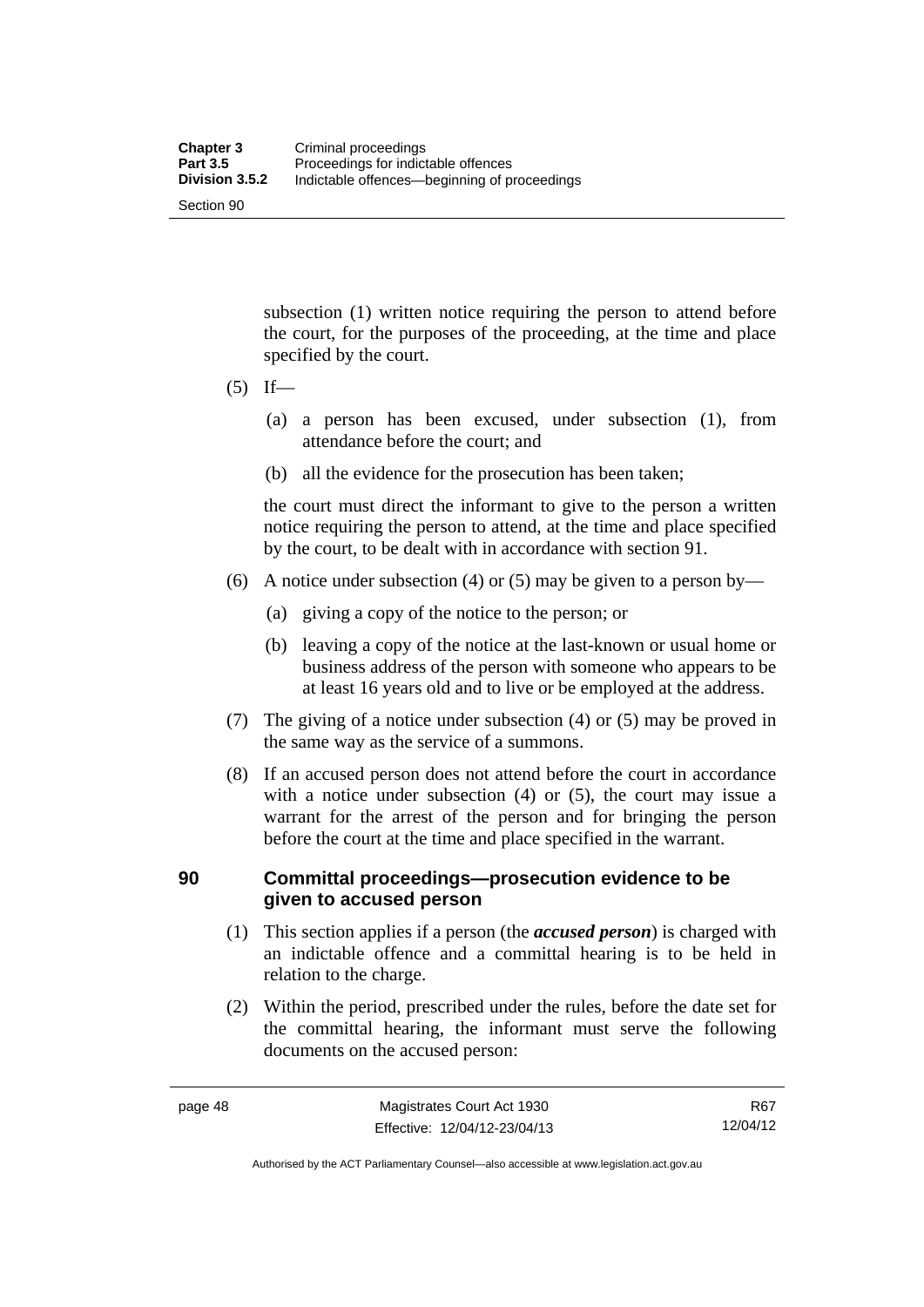Section 90AA

- (a) a copy of the written statements that the informant proposes to tender at the hearing;
- (b) for each exhibit identified in the statements—a copy of the exhibit or a notice relating to inspection of it.
- (3) A copy of the documents served must be filed in the court within the period prescribed under the rules.
- (4) Before the committal hearing, the accused person or the person's lawyer may ask the informant to allow the accused person or the person's lawyer to—
	- (a) inspect the exhibits mentioned in the notice (if any) served on the accused person under subsection (2) (b); and
	- (b) if a statement is in the form of a transcript of a recording as mentioned in section 90AA (4)—listen to or view the recording.
- (5) The informant must comply with a request under subsection (4).
- (6) Subsection (4) (b) does not entitle the accused person or the person's lawyer to be given or make a copy of the recording.

# **90AA Written statements may be admitted in evidence**

- (1) If the informant has served a copy of a written statement on the accused person in accordance with section 90, the court at the committal hearing must (subject to subsection (3)) admit the statement (and any exhibit identified in it) as evidence of the matters in it.
- (2) The statement is the deposition of the person who made it if admitted into evidence.
- (3) Subject to subsection (4), a written statement must not be admitted in evidence by the court unless—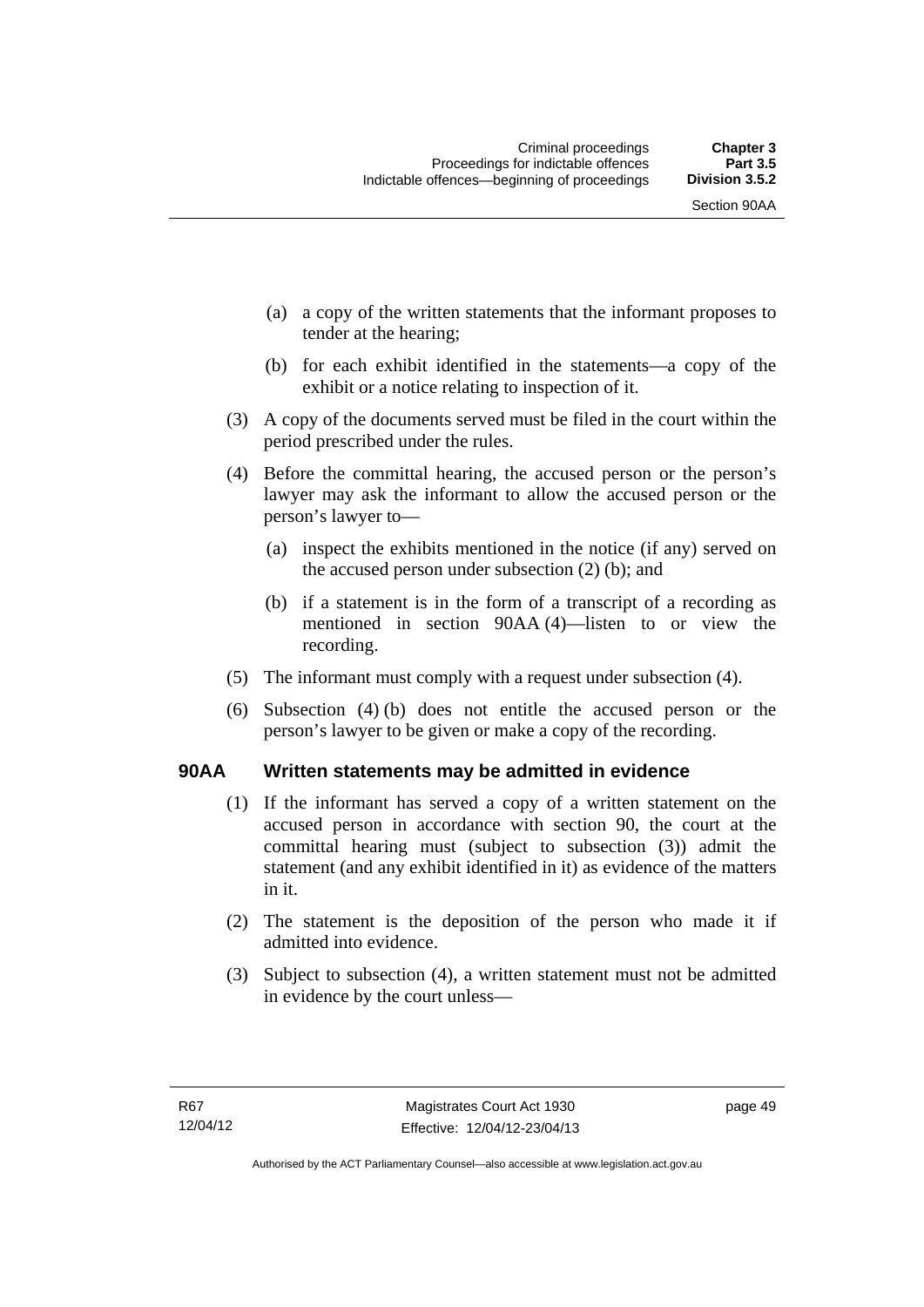it:

Section 90AA

(a) it contains the following endorsement by the person who made

'This statement made by me accurately sets out the evidence that I would be prepared, if necessary, to give in court as a witness. The statement is true to the best of my knowledge and belief and I make it knowing that, if it is tendered in evidence, I will be liable to prosecution if I have wilfully stated in it anything that I know to be false or do not believe to be true.'; and

- (b) it contains a statement that, before the person signed it, the person who made it read the statement or had it read to the person.
- (4) A written statement that is in the form of a transcript of a recording made by a police officer may be admitted in evidence by the court if—
	- (a) the transcript is of a recording of an interview with a person during which the person was questioned by the police officer in connection with the investigation of an offence the subject of the proceeding; and
	- (b) a police officer certifies that the statement is an accurate transcript of the recording.
- (5) If it appears to the court that any part of a written statement tendered in evidence under this section is inadmissible according to the rules of evidence, the court may, if the statement is otherwise admissible under this section, admit that statement, but, if it does so, must identify the part that is inadmissible and must, with reference to that part, write on the statement the words 'ruled inadmissible' or words to that effect.
- (6) A prosecution witness may give evidence-in-chief in person at a committal hearing only with the court's leave.

R67 12/04/12

Authorised by the ACT Parliamentary Counsel—also accessible at www.legislation.act.gov.au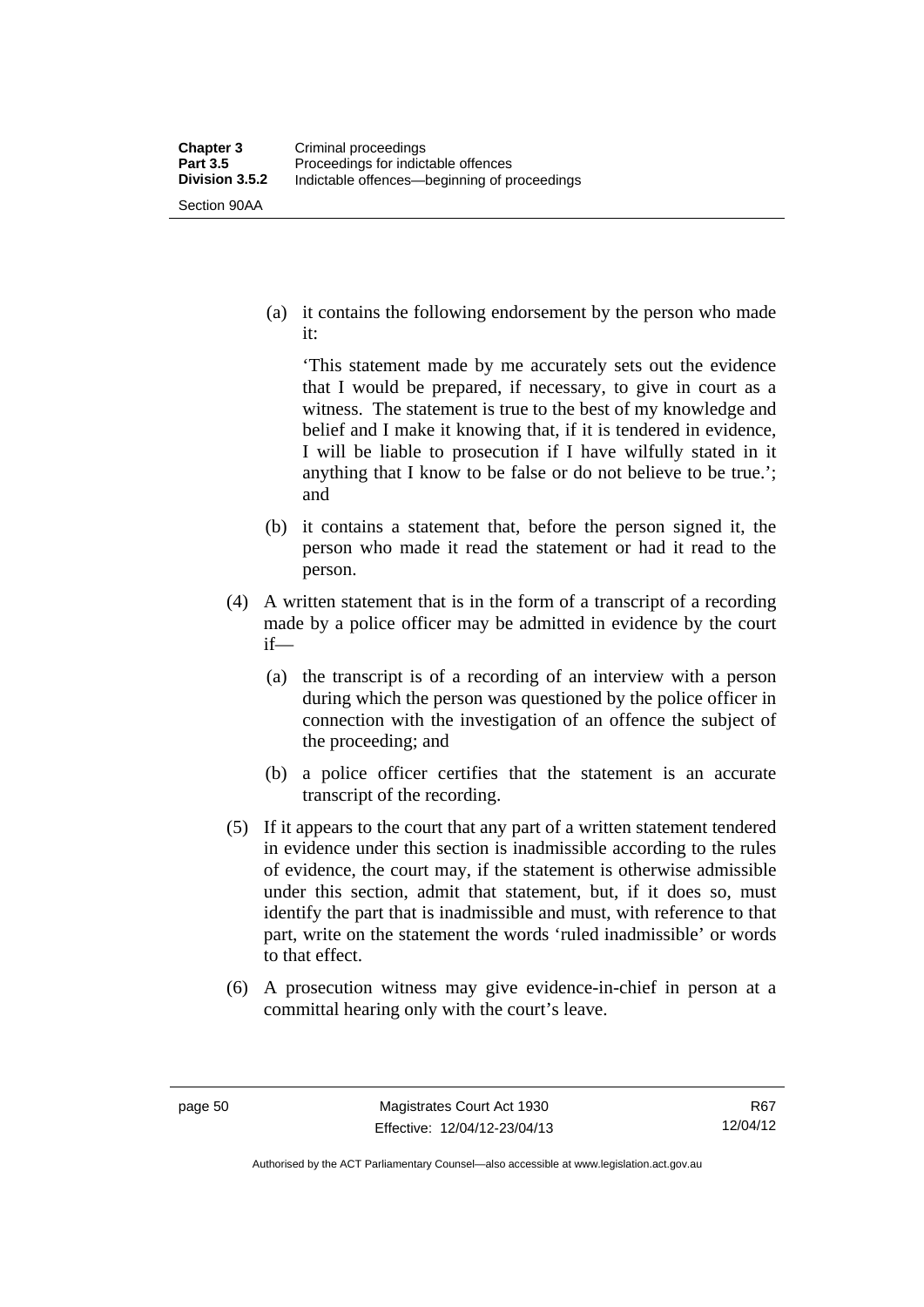- (7) The court may give leave only—
	- (a) on application by the prosecution; and
	- (b) if it considers that the interests of justice cannot adequately be satisfied if the witness's evidence-in-chief is not given in person at the hearing.
- (8) However, a person must not be required to attend and give evidence at a committal hearing in relation to a sexual offence (whether or not the hearing also relates to another offence) if the person is a complainant in relation to the sexual offence.
- (9) In this section:

*sexual offence* means an offence against the *[Crimes Act 1900](http://www.legislation.act.gov.au/a/1900-40)*, part 3 (Sexual Offences), part 4 (Female genital mutilation) or part 5 (Sexual servitude).

# **90AB Witnesses generally not to be cross-examined at committal hearing**

- (1) A witness must not be cross-examined at a committal hearing if—
	- (a) the hearing relates to a sexual offence (whether or not it relates also to another offence); and
	- (b) the witness is a complainant in relation to the sexual offence.
- (2) A witness (other than a witness mentioned in subsection (1)) must not be cross-examined at a committal hearing unless, on application by the party seeking to cross-examine the witness, the court is satisfied that—
	- (a) the party has—
		- (i) identified an issue to which the proposed questioning relates; and
		- (ii) provided a reason why the evidence of the witness is relevant to the issue; and

page 51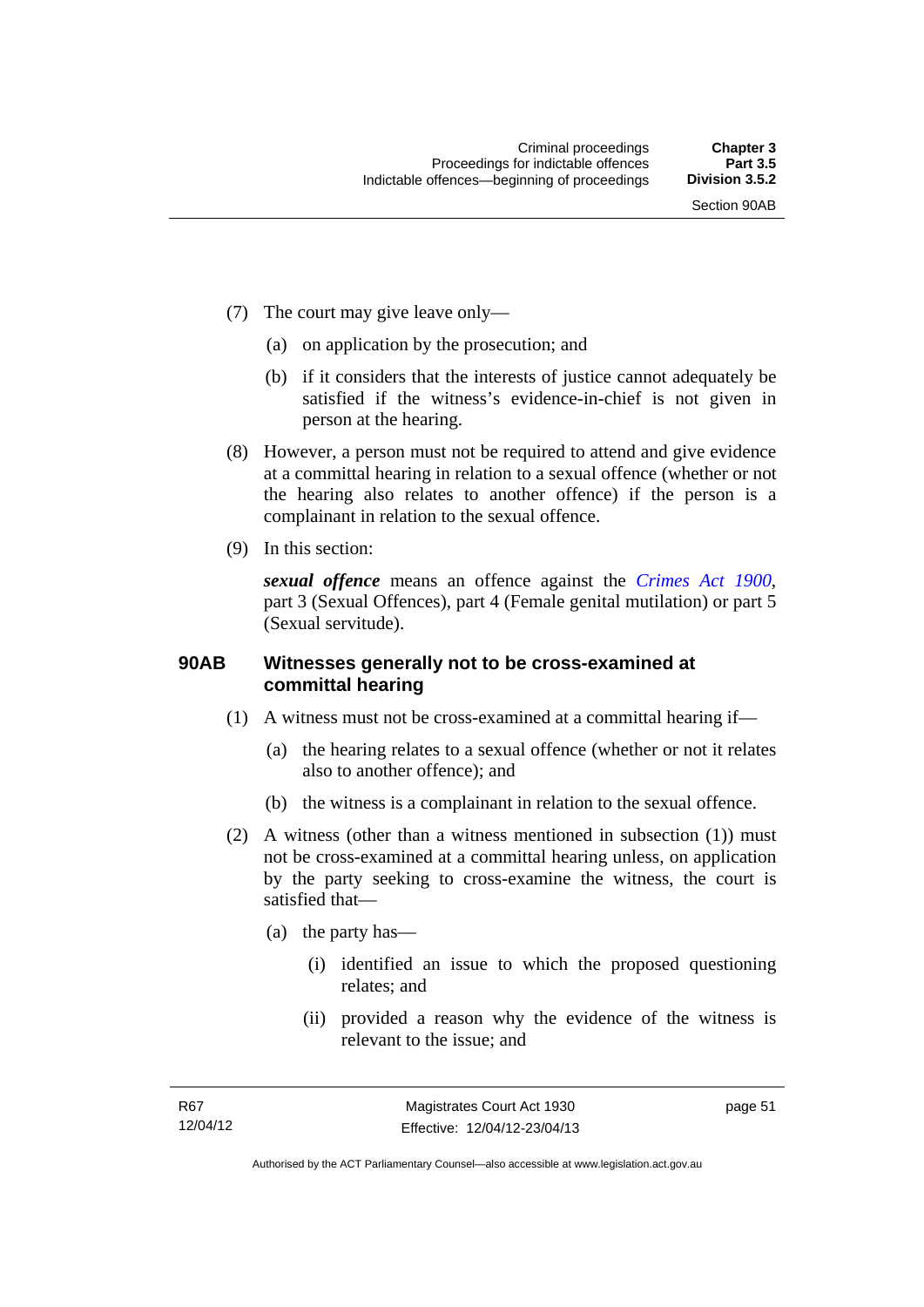(iii) explained why the evidence disclosed by the prosecution does not address the issue; and

- (iv) identified to the court the purpose and general nature of the questions to be put to the witness to address the issue; and
- (b) the interests of justice cannot adequately be satisfied by leaving cross-examination of the witness about the issue to the trial.
- (3) In this section:

*sexual offence* means an offence against the *[Crimes Act 1900](http://www.legislation.act.gov.au/a/1900-40)*, part 3 (Sexual offences), part 4 (Female genital mutilation) or part 5 (Sexual servitude).

# **90ABA Attendance of accused not required if order made under s 89A**

The accused person is not required to be present at the committal hearing if the person is excused from attending the hearing under section 89A.

# **90A Plea of guilty at committal hearing**

- (1) This section does not apply in relation to a person charged with an indictable offence punishable by imprisonment for life.
- (2) Subsections (3), (4), (5) and (6) do not apply in relation to a person charged with an offence in relation to which the [Crimes Act](http://www.legislation.act.gov.au/a/1900-40/default.asp), section 374 or section 375 applies.
- (3) A person (the *accused person*) who is before the court charged with an indictable offence may at any stage of the proceeding plead guilty to the charge.
- (4) The court may accept or reject the plea but the rejection of the plea at any stage of the proceeding does not prevent the accused person from pleading guilty under this section at a later stage of the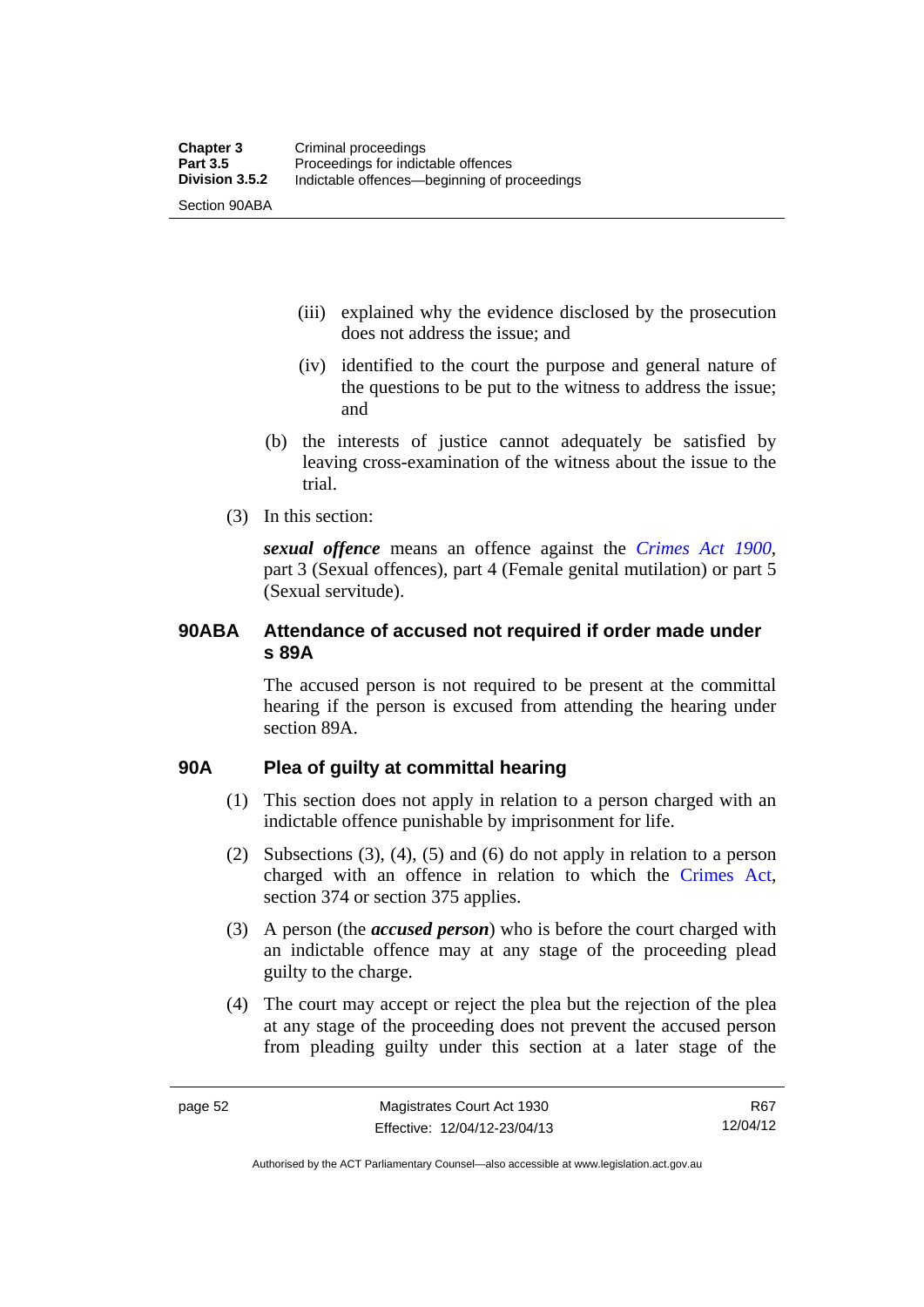proceeding and the court may accept or reject the plea at that later stage.

- (5) If the court rejects the plea, the proceeding before the court must continue as if the plea had not been made.
- $(6)$  If—
	- (a) the court accepts the plea; and
	- (b) any of the following subparagraphs applies to the offence:
		- (i) the offence is under a law in force in the ACT punishable either on indictment or summary conviction;
		- (ii) the offence may be dealt with summarily without the accused person's consent;
		- (iii) the offence may be dealt with summarily if the accused person consents and the accused person consents to it being dealt with summarily;
		- (iv) the offence may be dealt with summarily if the prosecutor requests and the prosecutor requests that it be dealt with summarily; and
	- (c) it appears to the court that it is proper to deal with the case summarily;

the court may, without hearing further evidence, sentence or otherwise deal with the accused person and finally dispose of the charge and all incidental matters.

- $(7)$  If—
	- (a) the court accepts the plea; and
	- (b) any of the following subparagraphs applies to the offence:
		- (i) it does not appear to the court that it is proper to deal with the case summarily;
		- (ii) the offence is punishable only on indictment;

page 53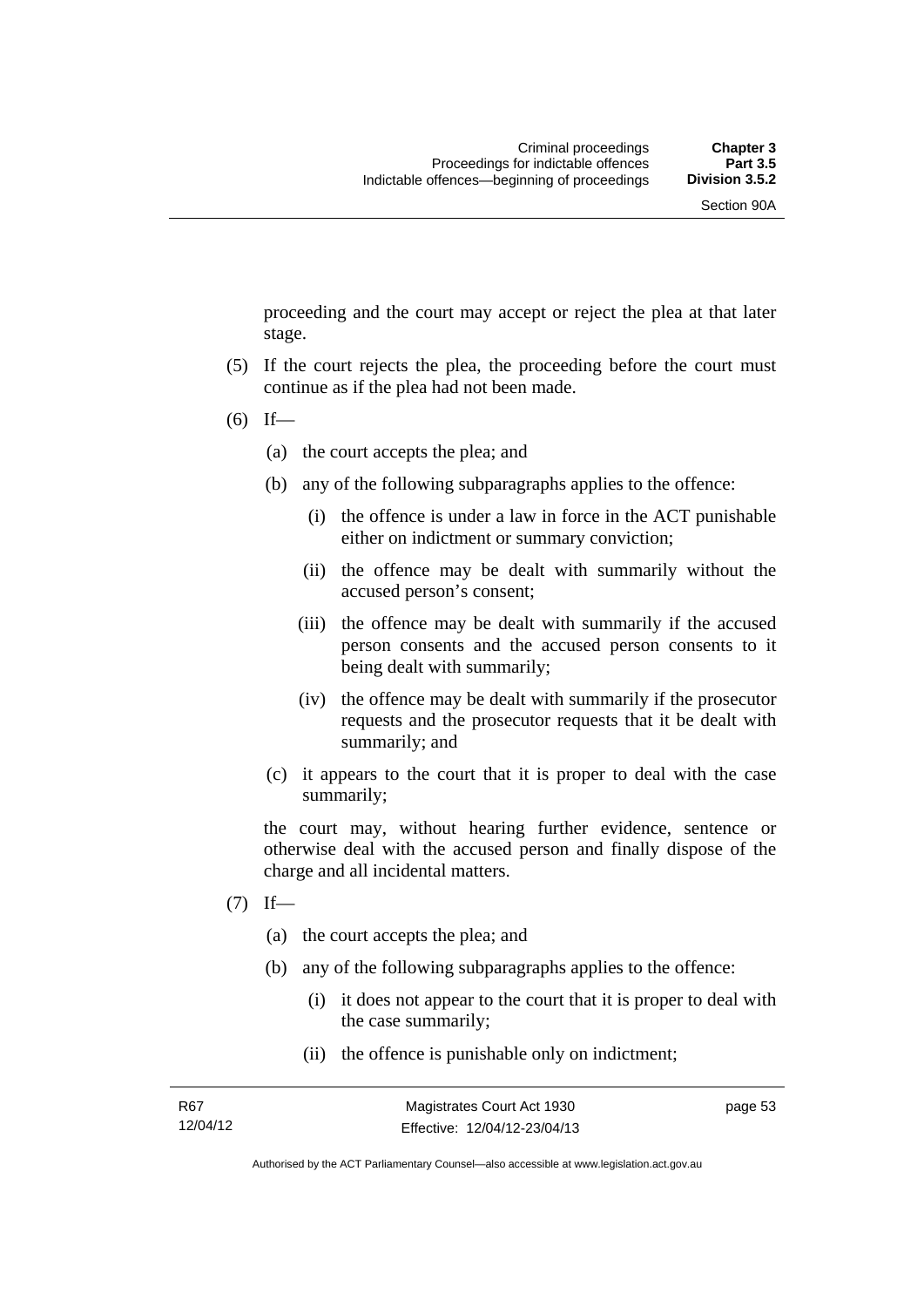- (iii) the offence may be dealt with summarily if the accused person consents, but the accused person does not consent to it being dealt with summarily;
- (iv) the offence may be dealt with summarily if the prosecutor requests, but the prosecutor does not request that it be dealt with summarily;
- (v) this subsection applies to the accused person under the [Crimes Act,](http://www.legislation.act.gov.au/a/1900-40/default.asp) section 374 or section 375;

the Magistrates Court must commit the accused person to the sittings of the Supreme Court that the Supreme Court directs and the Supreme Court must deal with the accused person in accordance with subsections (8) to (13).

- (8) A committal under subsection (7) is taken, for all purposes relating to the venue or change of venue of a proceeding consequent on the committal, to be a committal for trial.
- (9) The Supreme Court may order that the proceeding before the Magistrates Court where the accused person pleaded guilty be continued at a time and place stated in the order.
- (10) The Supreme Court must make an order under subsection (9) if—
	- (a) it appears to the Supreme Court from the information or evidence given to or before it that the facts in relation to which the accused person was charged before the Magistrates Court do not support the charge to which the accused person pleaded guilty; or
	- (b) the accused person or a lawyer representing the accused person or informant asks that the order be made.
- (11) Except if an order is made under subsection (9), the Supreme Court has the same powers of sentencing or otherwise dealing with the accused person and of finally disposing of the charge and of all incidental matters as it would have had if the accused person, on arraignment at any sittings of the court, had pleaded guilty to the

R67 12/04/12

Authorised by the ACT Parliamentary Counsel—also accessible at www.legislation.act.gov.au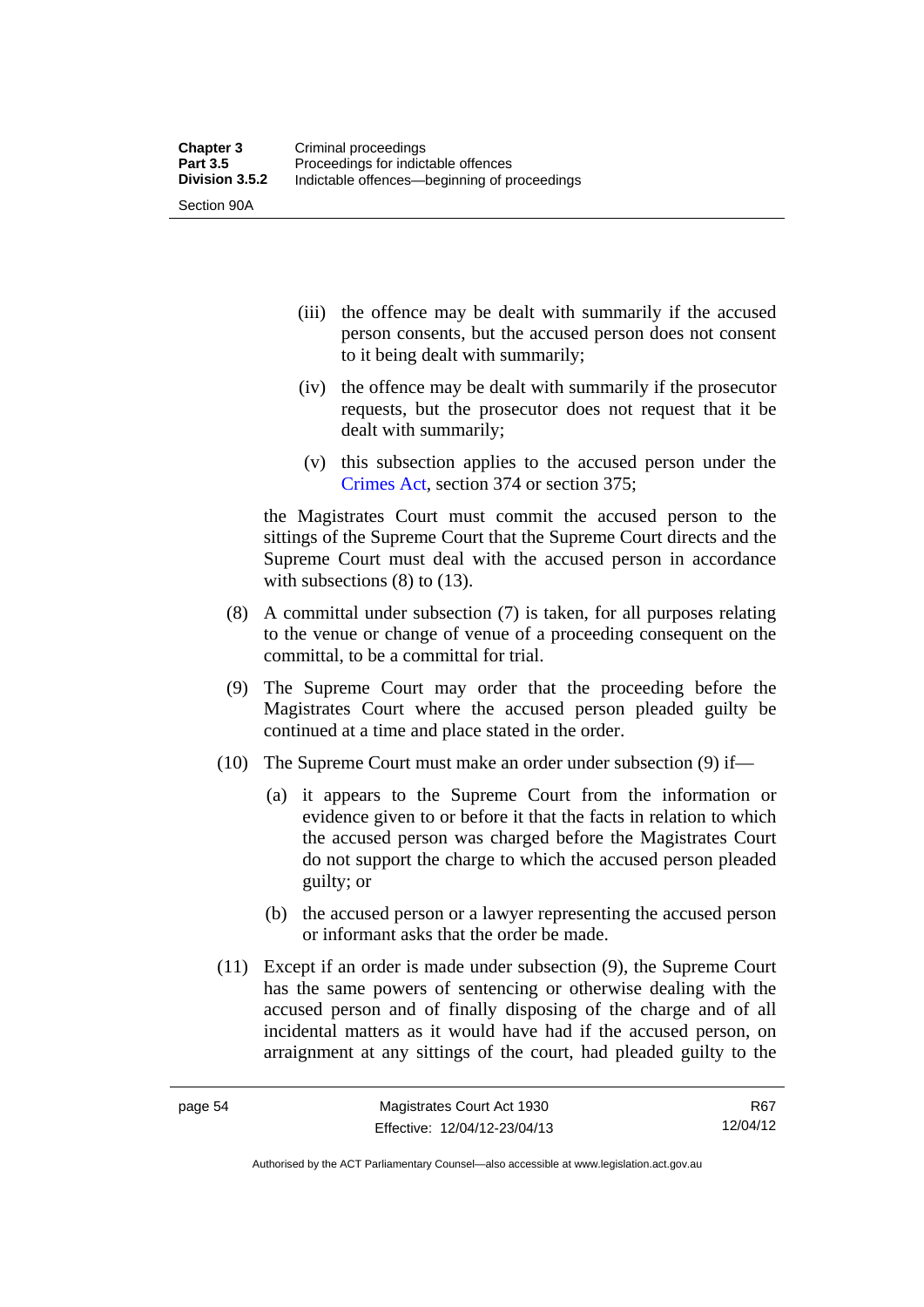offence charged on an indictment filed by the Attorney-General or the Attorney-General of the Commonwealth.

- (12) The procedure relating to committal for trial applies, as nearly as may be, to a committal under subsection (7) and bail may be granted as on a committal for trial, but a person must not be bound over to give evidence on a committal under that subsection unless the court otherwise orders.
- (13) If an order is made by the Supreme Court under subsection (9) that the proceeding before a court where an accused person pleaded guilty be continued at a time and place stated in the order—
	- (a) the proceeding must be continued in all respects as if the accused person had not pleaded guilty and as if the proceeding had been adjourned by the court to the time and place so stated; and
	- (b) the Supreme Court may exercise any power that the Magistrates Court might have exercised under division 3.4.3 (Remand) if the order had been an order made by the Magistrates Court adjourning the proceeding to the stated time and place, and that division applies in relation to the accused person.

## **91 Proceeding following prosecution evidence**

 (1) When all the evidence offered by the prosecution in relation to the indictable offence with which the accused person is charged has been taken, the court must charge the accused person with the offence and must say to the accused person these words, or words to the like effect:

'Do you wish to say anything in answer to the charge? You are not obliged to say anything unless you desire to do so; but whatever you say may be given in evidence against you on your trial. You are clearly to understand that you have nothing to hope from any promise or favour, and nothing to fear from any threat that may have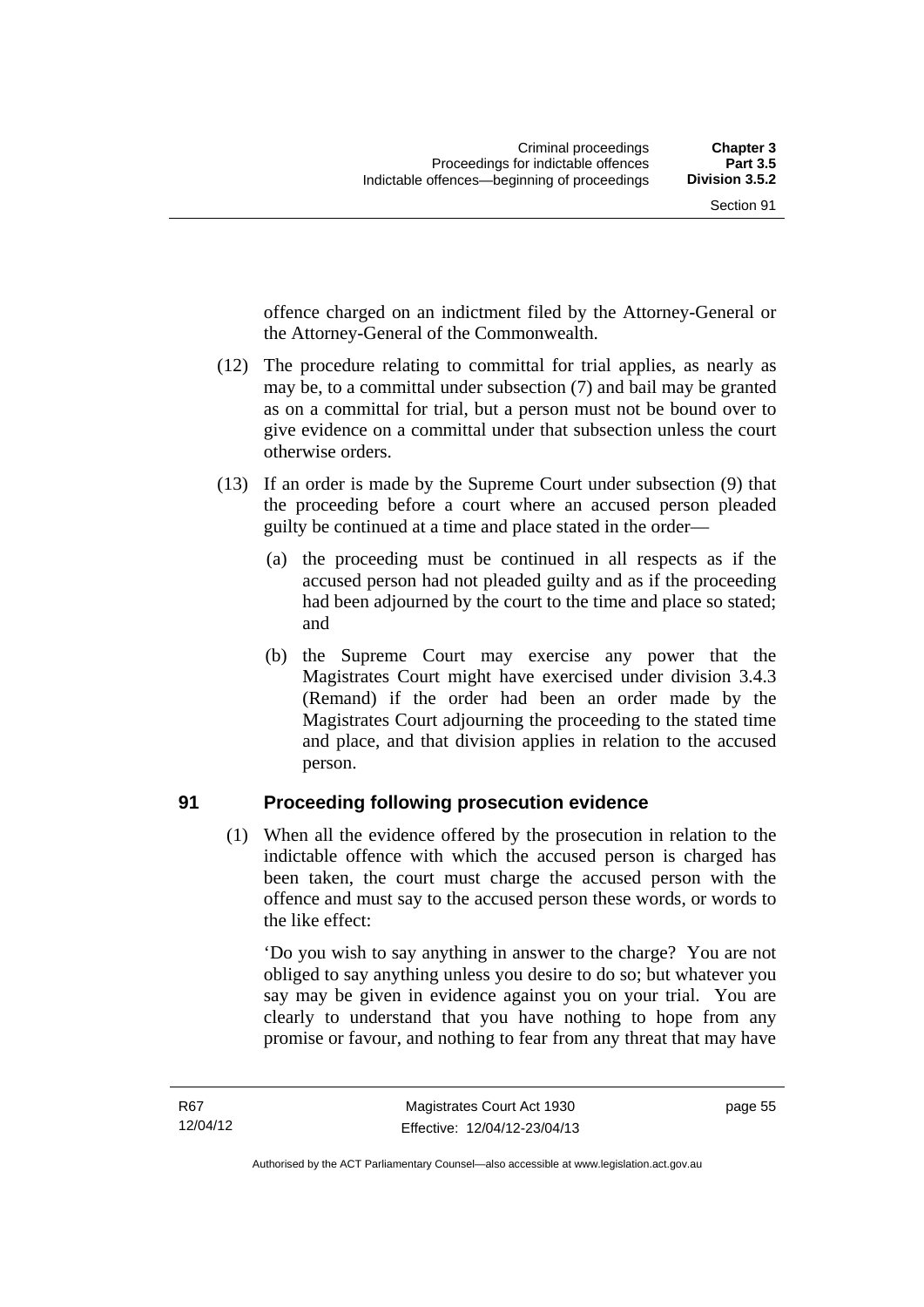Section 92A

been held out to you to induce you to make any admission or confession of your guilt; but whatever you now say may be given in evidence against you on your trial, notwithstanding any such promise or threat.'.

- (2) Subsection (1) does not apply in relation to a person charged with an indictable offence if the court has decided to dispose of the case summarily under a law in force in the ACT.
- (3) If the court commits the accused person for trial before the Supreme Court, any statement made by the person in reply to the question mentioned in subsection (1) is, on the trial of the accused person, admissible as evidence.
- (4) Whether or not the accused person makes a statement in reply to the question mentioned in subsection (1), the magistrate must ask the person if the person wishes to give evidence himself or herself or to call any witnesses on his or her behalf and, if the accused person or any other person then gives evidence, the prosecutor is at liberty to cross-examine the witness and to adduce evidence in reply.

# **92A Committal for sentence for indictable offence tried summarily**

- (1) On the summary conviction of a person charged with an indictable offence, the court may, if it appears to it that because of the character and antecedents of the person it is desirable that sentence be passed on the person by the Supreme Court, commit the person for sentence to the sittings of the Supreme Court that the court directs.
- (2) If the court commits a person for sentence under subsection (1), the court must deal with the person in the same way as a person who is committed for trial under section 94 (b).
- (3) The Supreme Court has the same powers of sentencing or otherwise dealing with a person committed for sentence under this section as it would have had if the person had been convicted in that court.

R67 12/04/12

Authorised by the ACT Parliamentary Counsel—also accessible at www.legislation.act.gov.au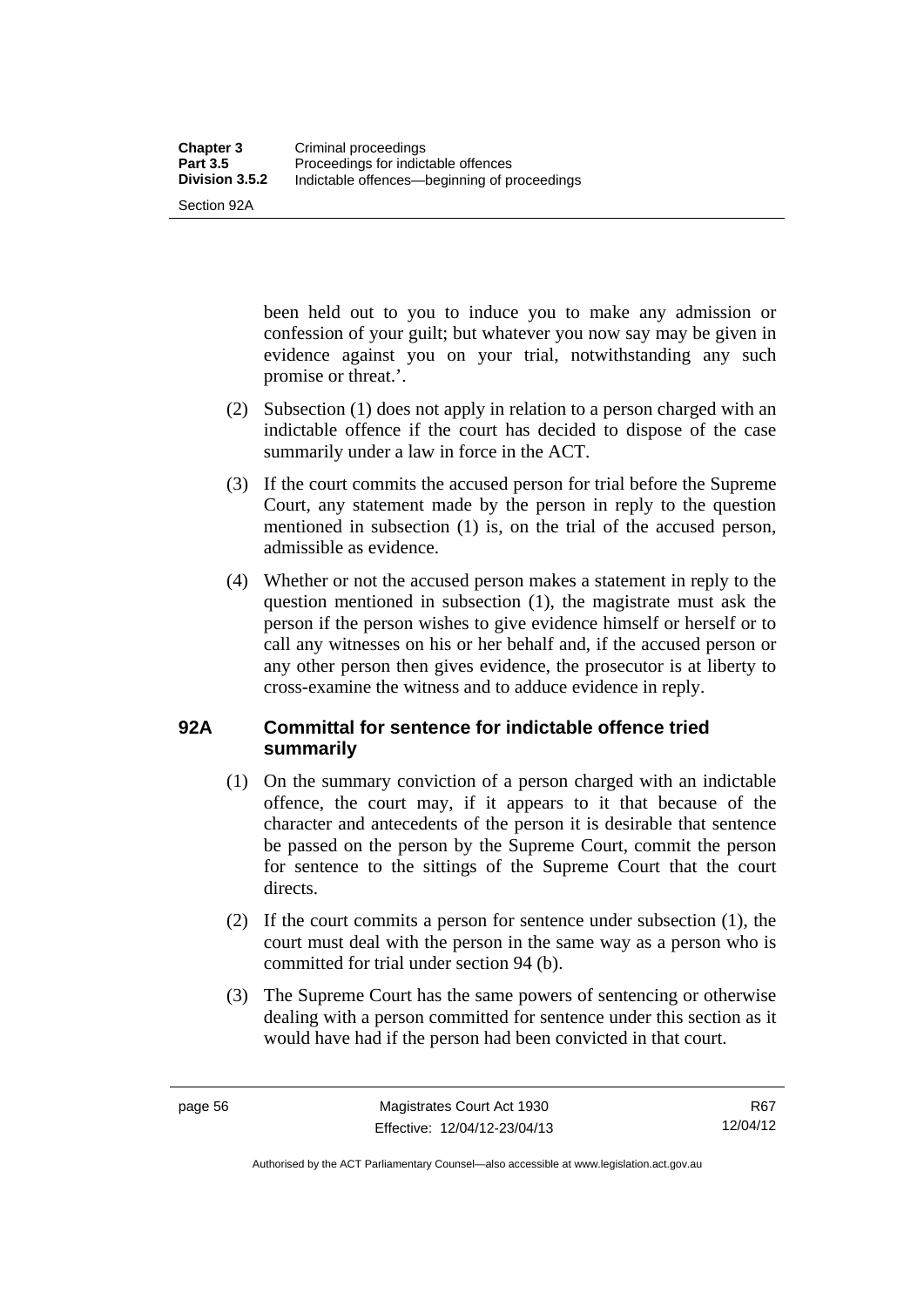(4) This section does not apply to the summary conviction of a person charged with an indictable offence if the case was dealt with summarily under the [Crimes Act,](http://www.legislation.act.gov.au/a/1900-40/default.asp) section 374 (Summary disposal of certain cases at prosecutor's election).

#### **92B Depositions as evidence**

 $If$ —

- (a) a person is charged with an indictable offence; and
- (b) the person has not admitted the truth of the charge; and
- (c) the court has decided to dispose of the case summarily under a law in force in the ACT;

the depositions of the witnesses who gave evidence for the prosecution at the preliminary hearing are taken to be evidence given on the hearing of the charge and the witnesses, or any of them, must, if so required by the prosecutor or the defendant, be called or recalled for examination or cross-examination.

# **93 Admissions and confessions**

This Act does not prevent the prosecutor in any case from giving in evidence any admission or confession or other statement of the defendant made at any time if it is admissible as evidence against the defendant.

# **Division 3.5.3 Indictable offences—proceedings after hearing of evidence**

# **94 Discharge or committal for trial**

When all the evidence for the prosecution and the defence have been taken in relation to the indictable offence with which the accused person is charged, the court must—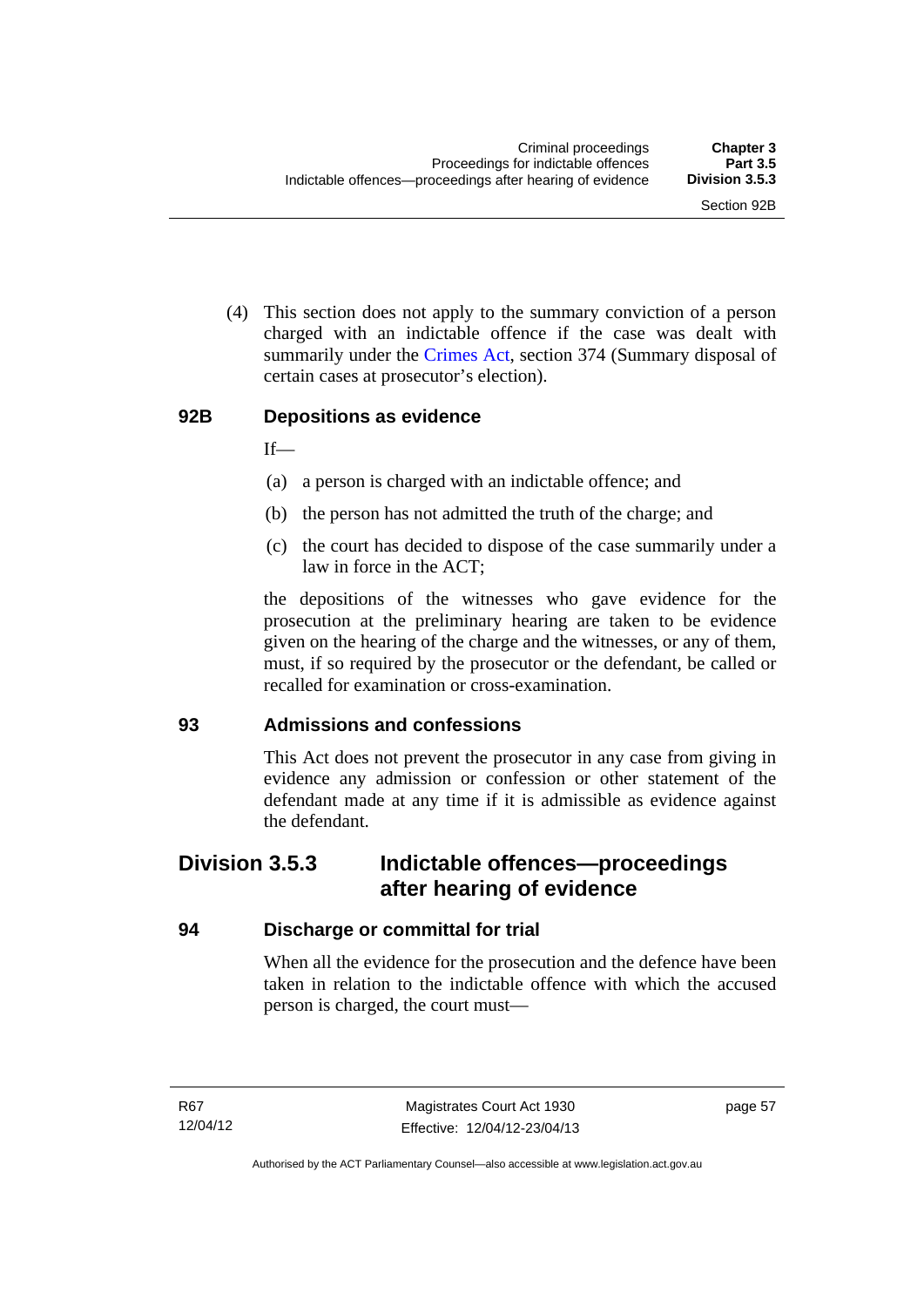- (a) if the court is satisfied, having regard to all the evidence before it, that there is no reasonable prospect that the person would be found guilty of an indictable offence—if the person is in custody in relation to the offence, immediately order that the person be released from custody in relation to the offence; or
- (b) if the court is not satisfied as mentioned in paragraph (a) commit the person for trial.
- *Note 1* For the meaning of *commit* a person for trial, see the [Legislation Act,](http://www.legislation.act.gov.au/a/2001-14) dict, pt 1.
- *Note 2* The court must issue a warrant for the remand of the defendant in the director-general's custody (see *[Crimes \(Sentence Administration\)](http://www.legislation.act.gov.au/a/2005-59)  [Act 2005](http://www.legislation.act.gov.au/a/2005-59)*, s 17).

# **95 Depositions of dead or absent people**

If, on the trial of a person who has previously been charged before the court with an indictable offence and committed for trial, it is proved—

- (a) that a witness whose depositions were taken at the hearing of the charge before the magistrate is dead or so ill as not to be able to travel or to give evidence, or is absent from Australia; and
- (b) that the depositions of the witness were taken in the presence of the accused person; and
- (c) that the accused person or a lawyer representing the accused person had a full opportunity of cross-examining the witness;

the depositions are admissible as evidence—

 (d) if taken in the way specified in section 316 (3)—be read as evidence at the trial of the accused person without further proof unless it is proved that the magistrate by whom the depositions purport to have been signed did not in fact sign them; or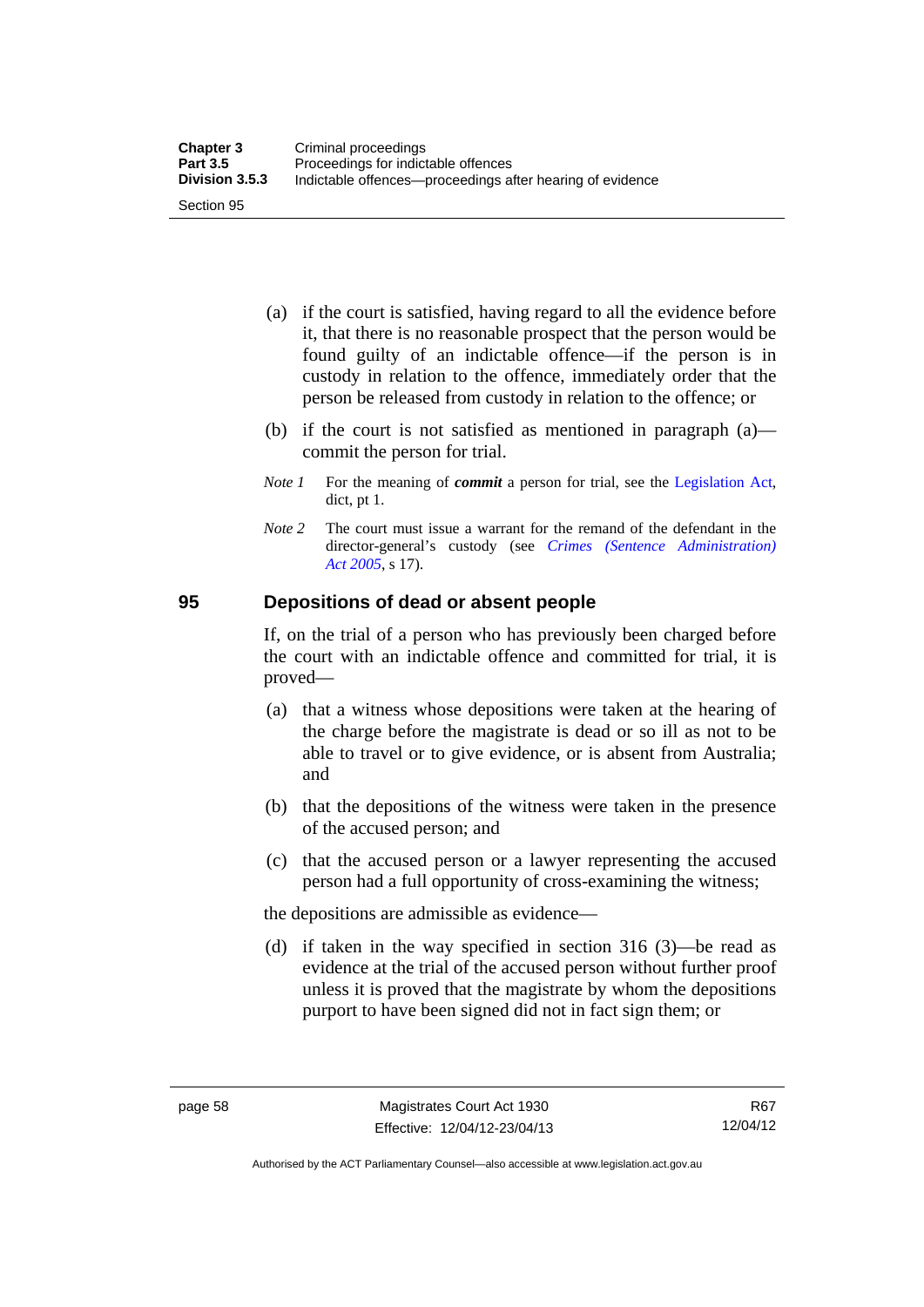(e) if recorded by 1 of the ways specified in section 316 (2)—be read as evidence at the trial of the accused person if it is proved that the record is a correct record of the depositions and that the transcript is a correct transcript of that record.

#### **96 Evidence for defence**

If a person is charged with an indictable offence as such, the court is bound to hear any evidence tendered on the person's behalf tending to show that the defendant is not guilty of the offence with which the defendant is charged.

# **Division 3.5.4 Indictable offences—costs**

# **97 Discontinued proceeding**

If—

- (a) in a proceeding under this part, the court is of the opinion, having regard to all the evidence before it, that there is no reasonable prospect that the person would be convicted of an indictable offence; or
- (b) a proceeding under this part is discontinued for any other reason;

the court may order that the informant pay to the defendant the costs the court considers just.

# **Division 3.5.5 Indictable offences—witness recognisances**

# **103 Recognisance of witnesses etc**

 (1) The court may bind by recognisance every person whose written statement was admitted in evidence under section 90AA, or who was examined before it, to appear at the court at which the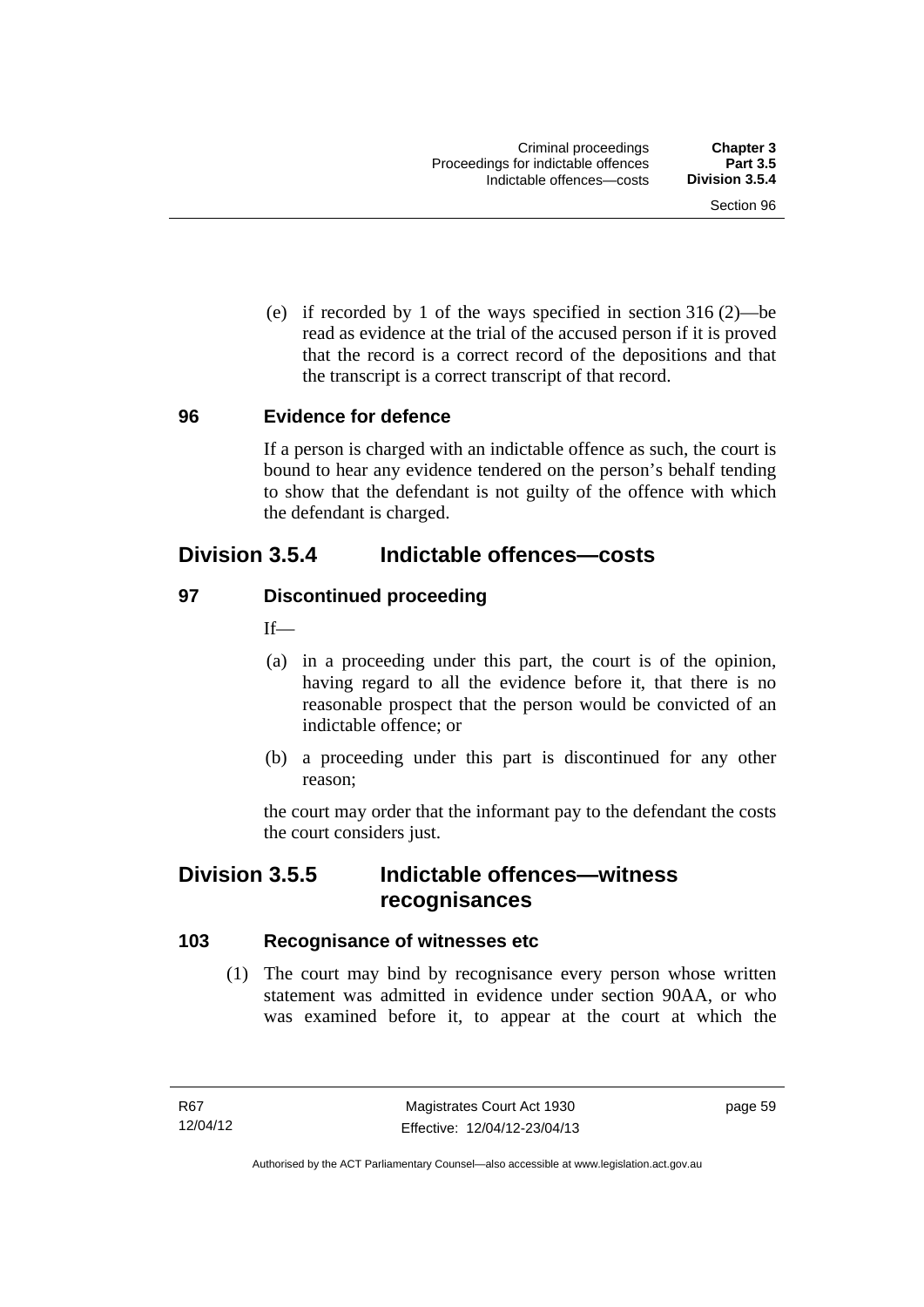defendant is to be tried, and then and there to give evidence against the defendant.

 (2) The recognisance must particularly specify the profession, trade, or calling of every person who enters into it, together with the person's full name and place of residence.

# **104 Signature of magistrate—notice to witnesses**

Every such recognisance must be duly acknowledged by every person who enters into it, and must be subscribed by the magistrate before whom it is acknowledged, and a notice of it signed by the magistrate must at the same time be given to every person bound by it.

# **105 Court may remand noncompliant witness**

(1) If a witness fails to enter into a recognisance, the court may order the remand of the witness in custody until after the defendant's trial, unless the witness enters into the recognisance before a magistrate.

- (2) If the witness is remanded under this section, a magistrate may order the director-general to release the witness from custody in accordance with the order if—
	- (a) the defendant is not committed for trial for the offence with which the defendant is charged; or
	- (b) the relevant officer declines to file an information against the defendant for the offence; or
	- (c) the witness enters into the recognisance before a magistrate.

*Note* The *[Crimes \(Sentence Administration\) Act 2005](http://www.legislation.act.gov.au/a/2005-59)*, pt 3.2 provides for the director-general to have custody of the defendant during the remand.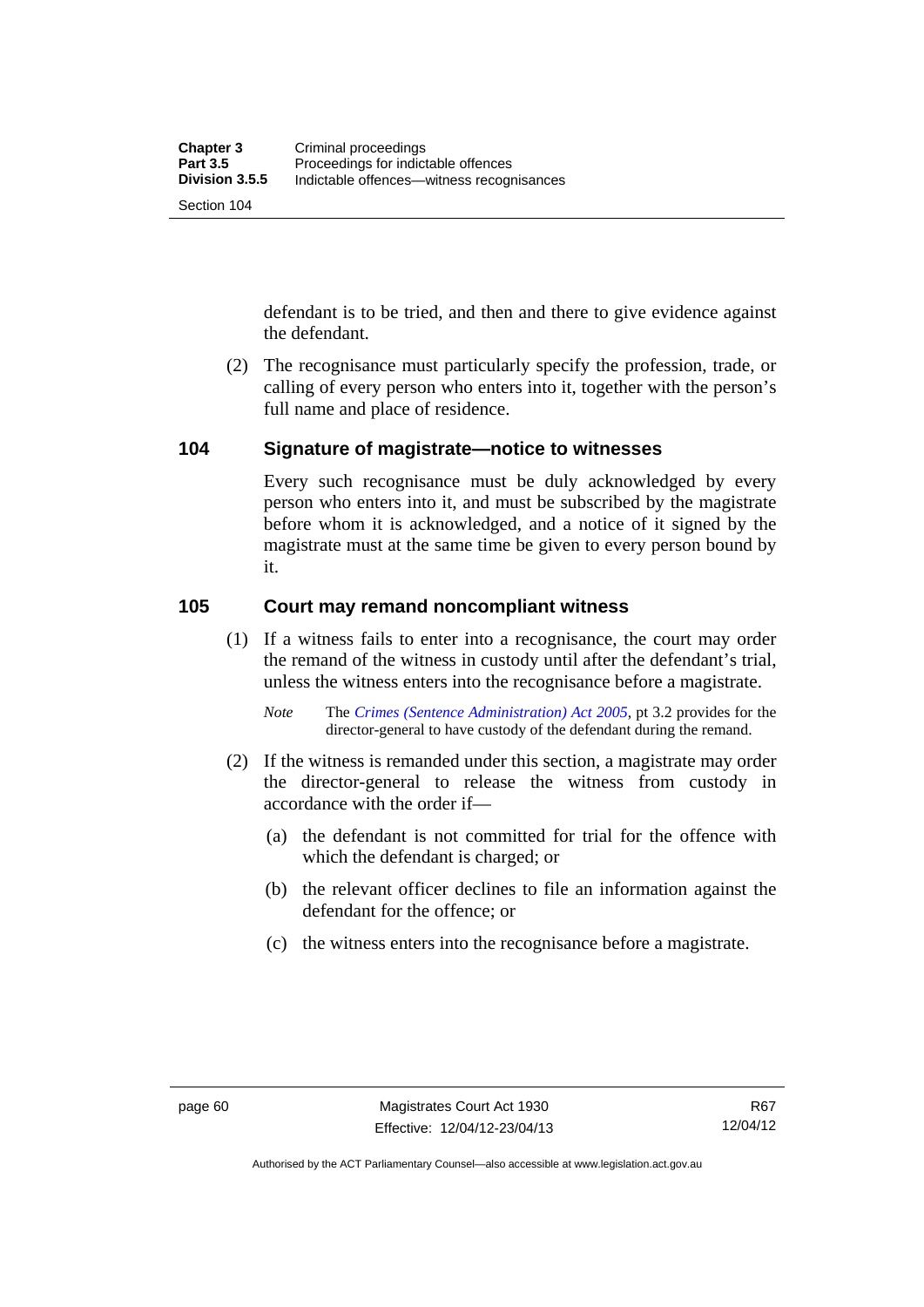# **Division 3.5.6 Indictable offences—other provisions**

# **105A Meaning of** *certified copy* **of depositions in div 3.5.6**

In this division:

*certified copy*, of depositions, means—

- (a) if a record of the deposition was made in accordance with section 316 (2)—a transcript of the record certified in accordance with section 314 (2); or
- (b) if the depositions were taken down in writing and signed in accordance with section 316 (3)—the depositions as taken down and signed.

# **106 Giving depositions etc to director of public prosecutions**

- (1) If a defendant is committed for trial or for sentence, the court must as soon as possible after the conclusion of the case before it, give to the director of public prosecutions or a person authorised by the director of public prosecutions all informations, examinations, depositions, statements, bail undertakings and other documents sworn taken or acknowledged in the case.
- (2) In this section:

*depositions* means a certified copy of depositions.

*statement* includes a certified copy of the statement (if any) made by a defendant in reply to the question mentioned in section 91 (1).

# **107 Giving documents to proper officer of court**

(1) After being given the documents and before the day of trial, the director of public prosecutions or a person authorised by the director of public prosecutions has and is subject to the same duties and liabilities in relation to the documents on a certiorari order directed to him or her as the court would have had and been subject to on a certiorari order to it if the documents had not been given.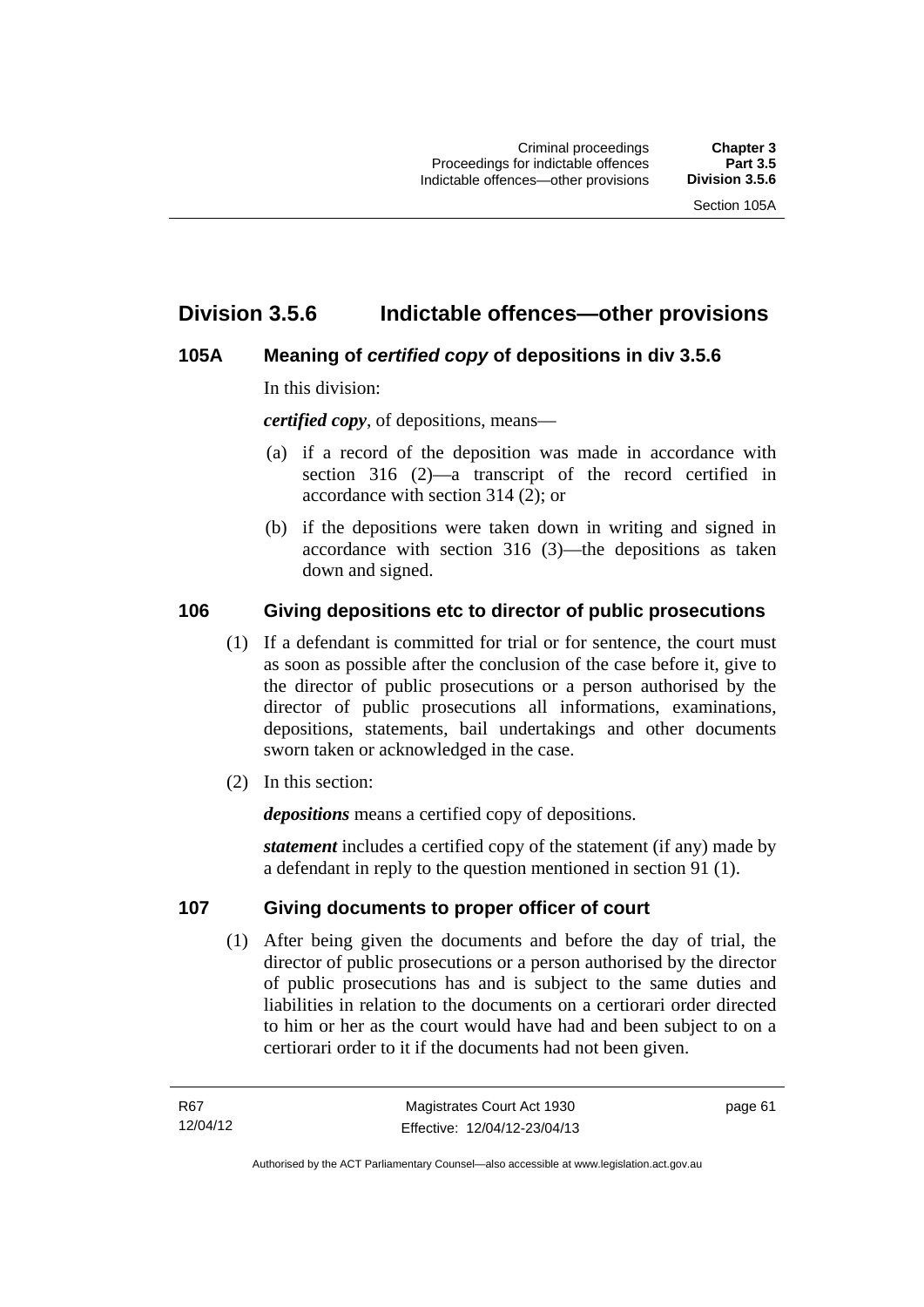(2) The director of public prosecutions, a person authorised by the director of public prosecutions, the person representing the director of public prosecutions or the person representing the informant, must, at any time after the opening of the Supreme Court at the sitting at which the trial is to be had, give the documents or any of them to the proper officer of the Supreme Court, if the presiding judge so directs.

# **108 Accused person may obtain copies of depositions etc**

- (1) This section applies if—
	- (a) a person is charged with an indictable offence; and
	- (b) the Magistrates Court commits the person for trial before the Supreme Court.
- (2) At any time before the person's trial before the Supreme Court starts, the person may apply to the registrar—
	- (a) for certified copies of depositions in the case; and
	- (b) for the evidence given on the cross-examination or the examination of any witnesses in the case.
- (3) The registrar must give the person the certified copies of depositions and the evidence applied for under subsection (2).
- (4) If the person is in custody, the person having the custody of the person must give any application under subsection (2) to the registrar.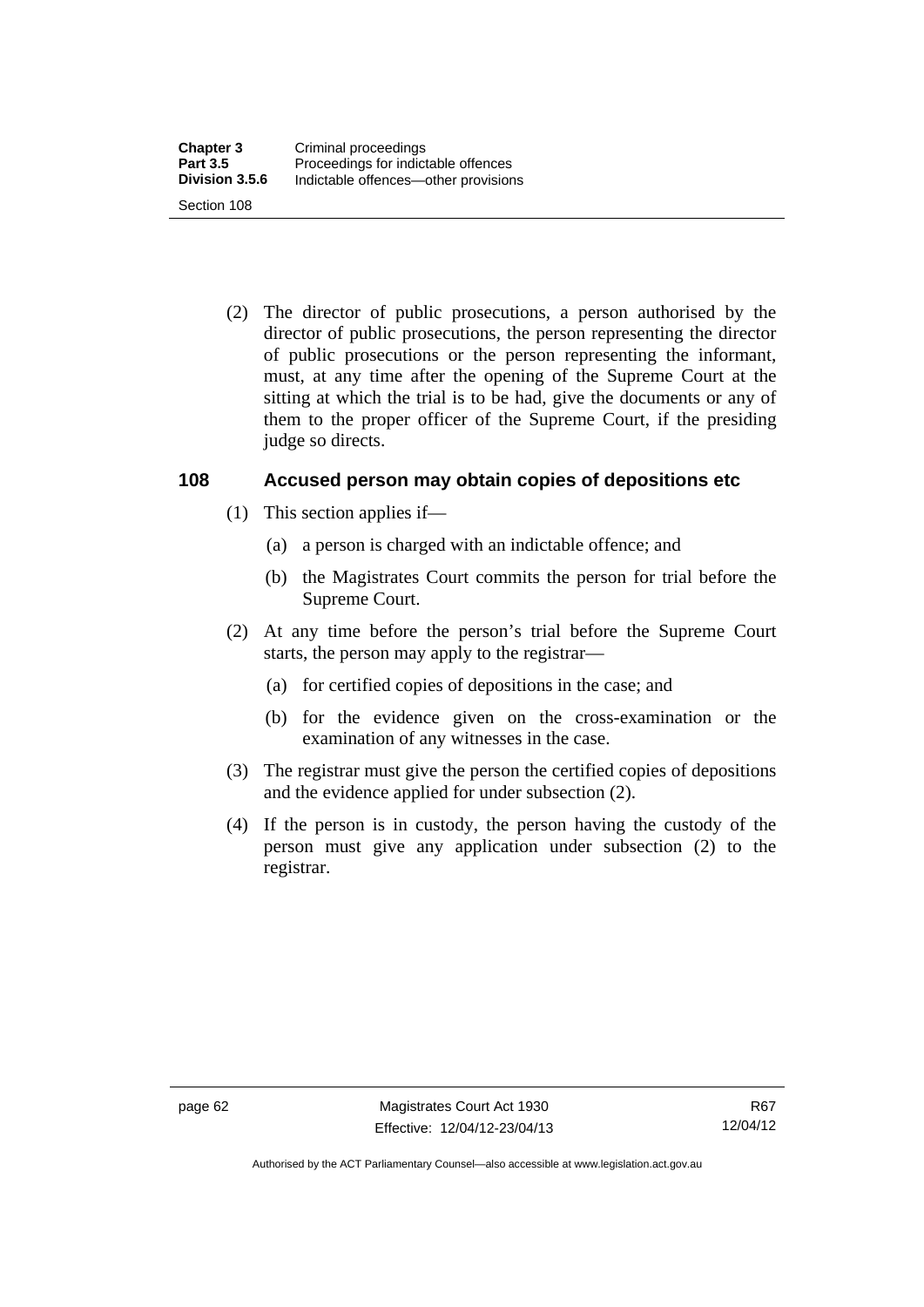# **Part 3.6 Proceedings for offences punishable summarily**

# **108A Indictable offences dealt with summarily**

If—

- (a) a person is charged with an indictable offence; and
- (b) the court has decided to dispose of the case summarily under a law in force in the ACT;

this part applies, so far as it is applicable, to the summary disposal of the case.

# **109 Dismissal or adjournment in absence of informant**

- $(1)$  If—
	- (a) the defendant appears (whether voluntarily, in accordance with a summons or under a warrant) at the time and place for the hearing of an information in relation to an offence punishable summarily; and
	- (b) the informant, having been notified of the time and place for the hearing, does not appear either personally or by a lawyer appearing for the informant;

the court must, subject to subsection (2), dismiss the information.

 (2) The court may, if it considers it is appropriate to do so, adjourn to another day the hearing of an information that would otherwise be dismissed under subsection (1).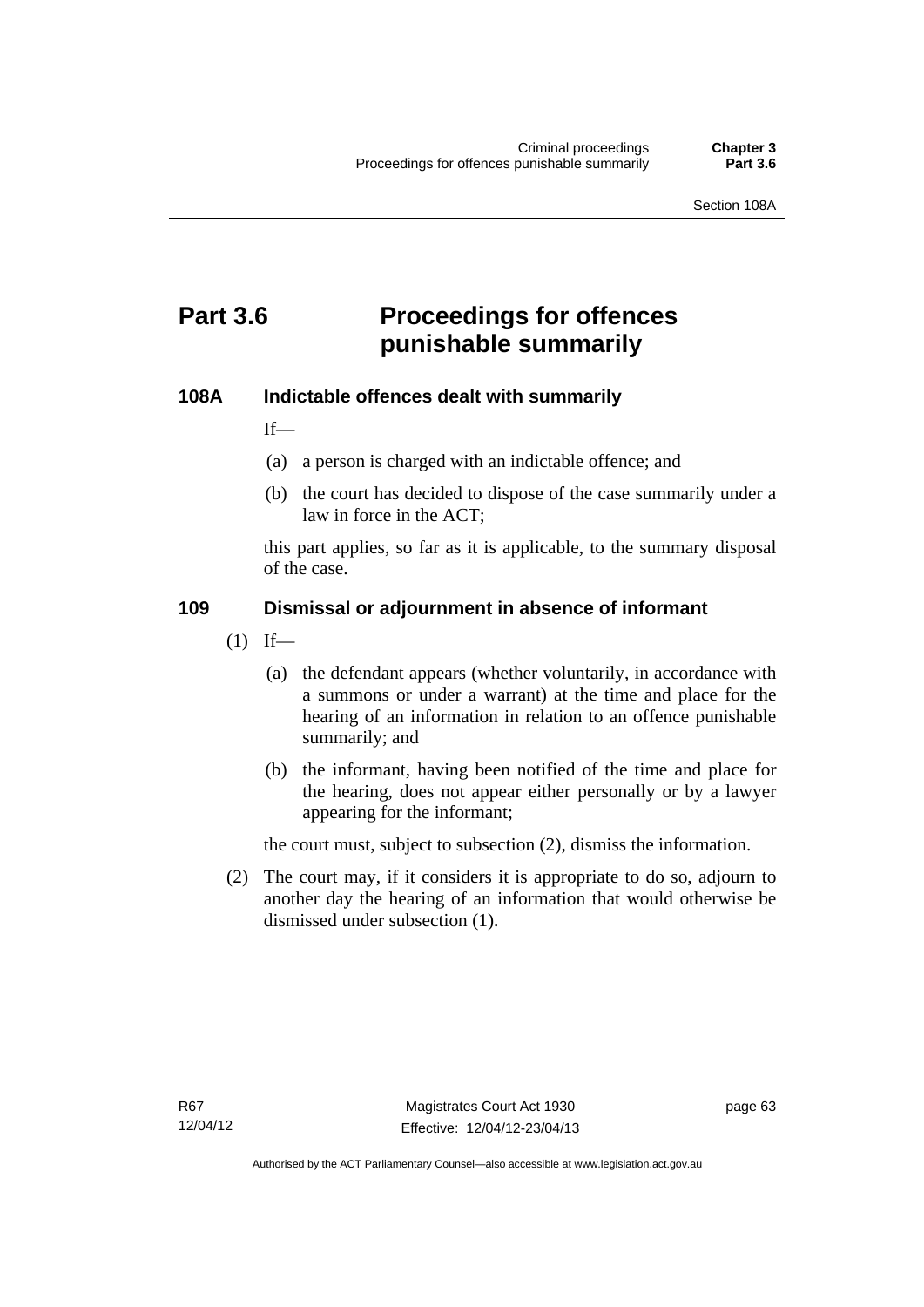Section 110

# **110 Hearing in absence of defendant**

- (1) If a summons has been served in accordance with section 41 and the defendant does not appear when called, the court may either—
	- (a) proceed to hear and decide the case in the absence of the defendant; or
	- (b) on oath being made before it, substantiating the matter of the information to its satisfaction, issue a warrant for the arrest of the defendant and to bring the defendant before the court to answer to the information and be further dealt with according to law.
- (2) If the court proceeds under subsection  $(1)$   $(a)$ 
	- (a) the evidence of the informant or another person may be given orally; or
	- (b) a written statement made by the informant or another person may be admitted as evidence of the matters contained in it.
- (3) A written statement admitted in evidence constitutes the depositions of the person who made the statement.
- (4) A written statement must not be admitted in evidence unless it is sworn before—
	- (a) a lawyer; or
	- (b) a justice of the peace; or
	- (c) the registrar; or
	- (d) a person prescribed by regulation or rule.
- (5) If the court admits a written statement in evidence it may, on its own initiative, adjourn the hearing of the information and require the person who made the statement to attend before the court to give evidence.

Authorised by the ACT Parliamentary Counsel—also accessible at www.legislation.act.gov.au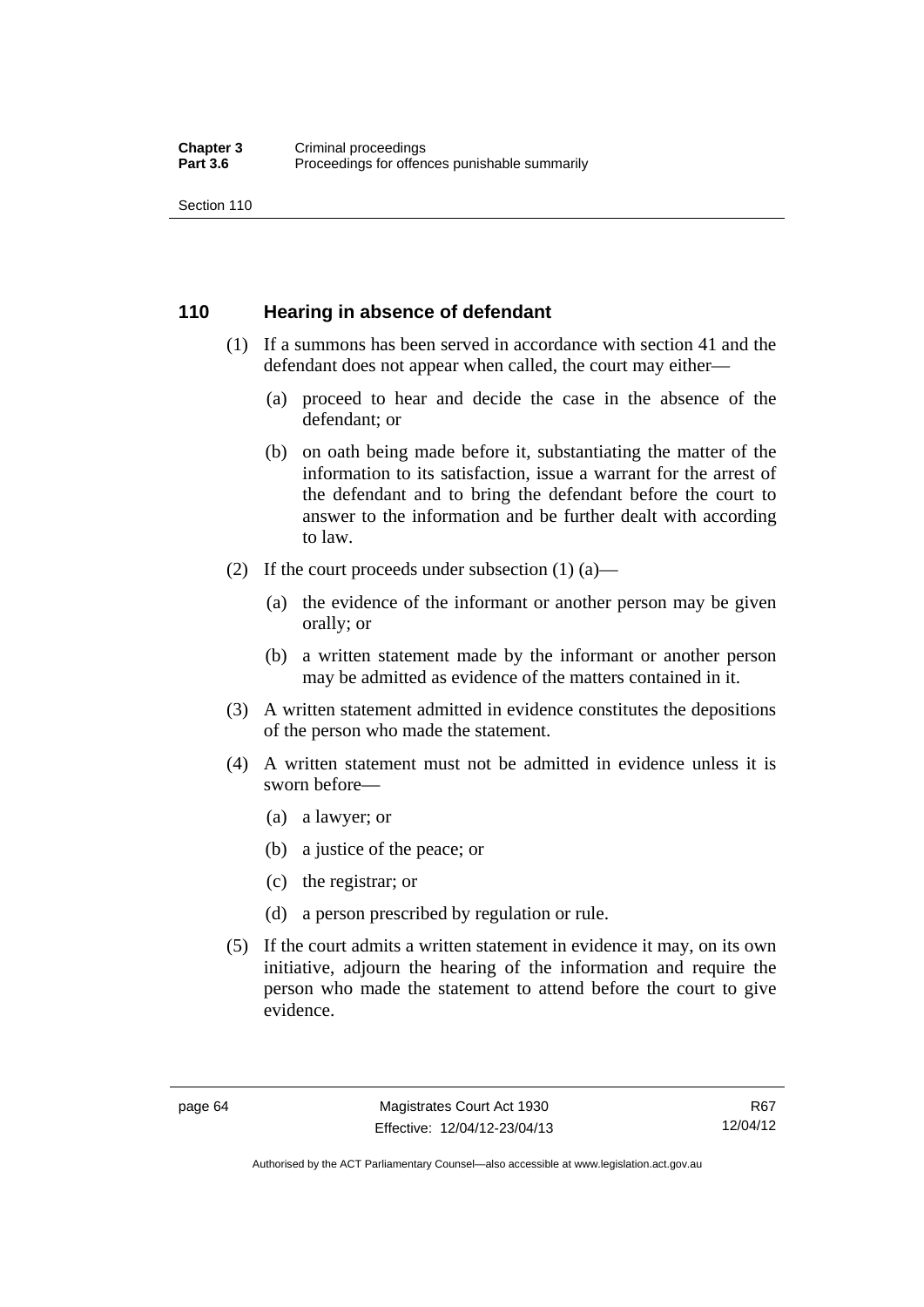- (6) Although a part of a written statement tendered in evidence under this section is inadmissible according to the rules of evidence, the statement is nevertheless admissible under this section as evidence of the matters contained in the remainder of that statement, but, if the court admits such a statement, the court must identify the part that is inadmissible and must, with reference to that part, write on the statement 'ruled inadmissible' or words to that effect.
- (7) The court must not sentence a defendant to imprisonment for an offence if the court has heard and decided the case under subsection (1) (a) in the absence of the defendant.
- (8) The court must set aside an order made in hearing and deciding a case under subsection (1) (a) if—
	- (a) the defendant applies under the rules to have the order set aside; and
	- (b) the court is satisfied on reasonable grounds that the defendant—
		- (i) did not know the hearing date; or
		- (ii) did not understand that the court could proceed to hear and decide the case in the defendant's absence if the defendant failed to appear; or
		- (iii) otherwise had a reasonable excuse for failing to appear.

# **111 Adjournment if defendant does not appear**

- (1) This section applies if—
	- (a) the defendant does not appear before the court for the hearing of the information; and
	- (b) the court has issued a warrant for the defendant's arrest.
- (2) The court must adjourn the hearing until the defendant is arrested.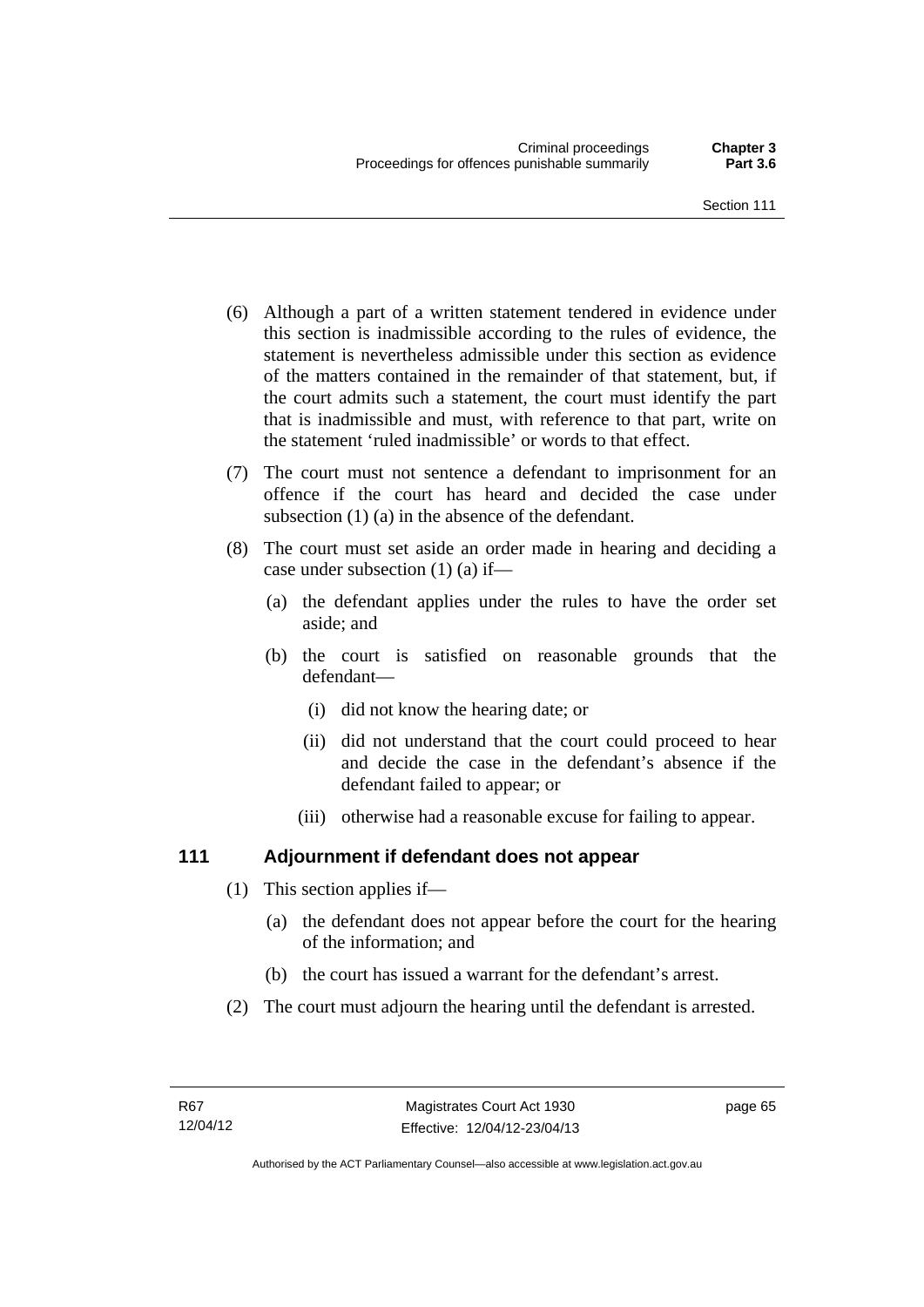Section 112

- (3) If the defendant is arrested under the warrant, the defendant must be detained in custody until the defendant can be brought before the court at a time and place fixed by the court.
- (4) The court must give the informant notice of the time and place fixed.

# **112 Summary proceedings—issue of warrant for nonappearance at adjourned or postponed hearing**

- (1) This section applies if—
	- (a) a defendant appears before the court for the hearing of an information for an offence; and
	- (b) the information is substantiated by the oath of the informant or a witness; and
	- (c) the court adjourns or postpones the hearing or further hearing; and
	- (d) the defendant is told of the time and place of the adjourned or postponed hearing or further hearing; and
	- (e) the defendant does not appear before the court at the adjourned or postponed hearing or further hearing.
- (2) The court may issue a warrant for the arrest of the defendant and to bring the defendant before the court at the adjourned or postponed hearing or further hearing.

# **112A Court may direct defendant to appear**

- (1) This section applies if—
	- (a) a summons is served on a defendant in relation to an information for an offence; and
	- (b) in accordance with the summons—the defendant appears before the court represented by a lawyer; and

Authorised by the ACT Parliamentary Counsel—also accessible at www.legislation.act.gov.au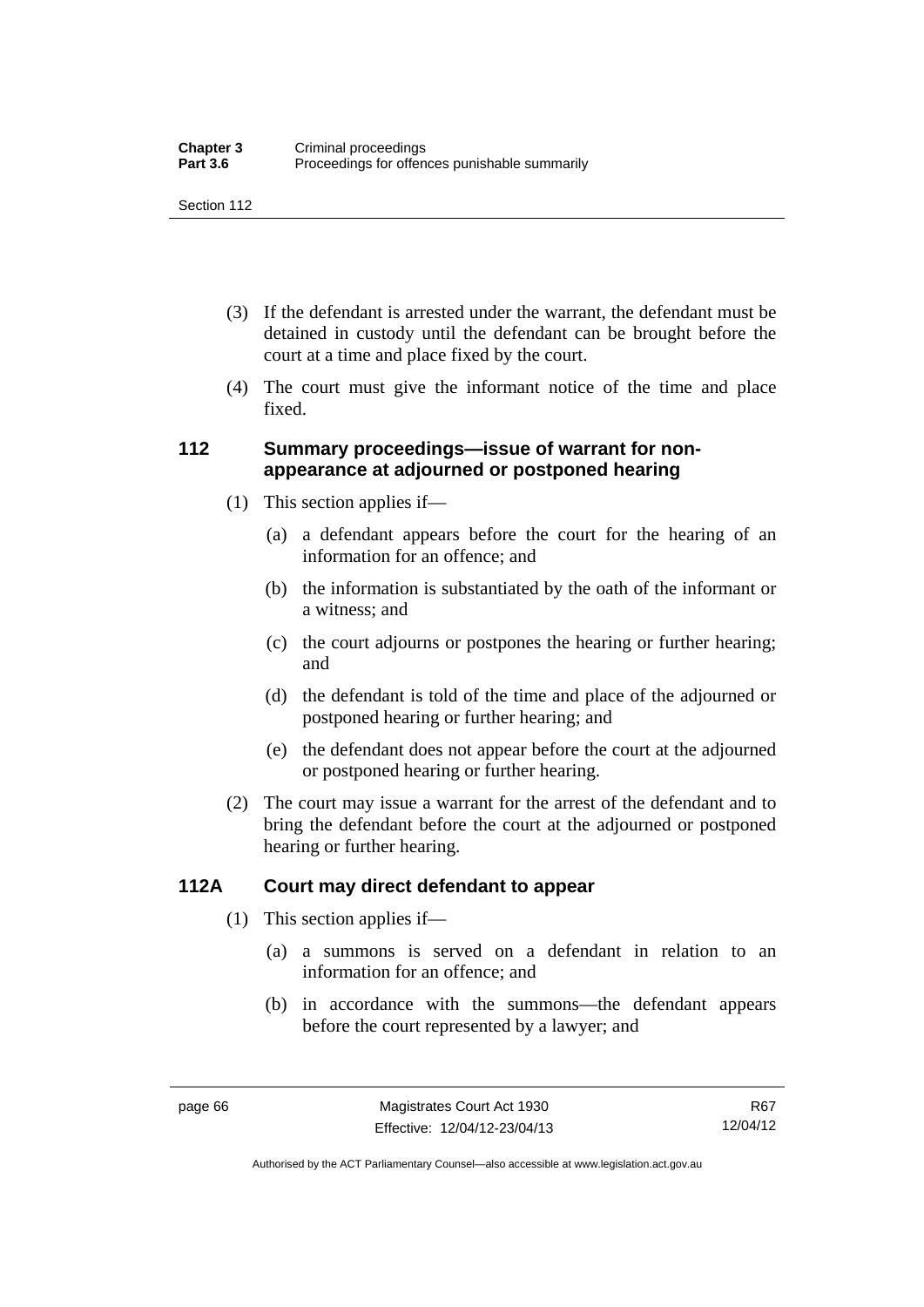- (c) the defendant does not appear personally for the hearing; and
- (d) the information is substantiated by the oath of the informant or a witness.
- (2) The court may at any time during the hearing—
	- (a) adjourn the hearing; and
	- (b) direct the defendant by written notice to attend personally before the court for any matter related to the hearing, at the time and place specified by the court.
- (3) A notice under subsection (2) must be served in the same way as the service of a summons under section 41.
- (4) If the defendant does not appear before the court in accordance with a notice under subsection (2), the court may issue a warrant for the arrest of the defendant and to bring the defendant before the court.

# **113 Proceeding at hearing on defendant's confession**

If the defendant is present at the hearing, the substance of the information must be stated to the defendant, and the defendant must be asked if the defendant has any cause to show why the defendant should not be convicted or why an order should not be made against the defendant, and if the defendant has no cause to show, the court may convict the defendant, or make an order against the defendant accordingly.

# **114 If defendant does not admit the case**

- (1) This section applies if the defendant does not admit the truth of the information.
- (2) The court must hear—
	- (a) the informant and the informant's witnesses (if any); and
	- (b) if the defendant wants to give evidence—the defendant; and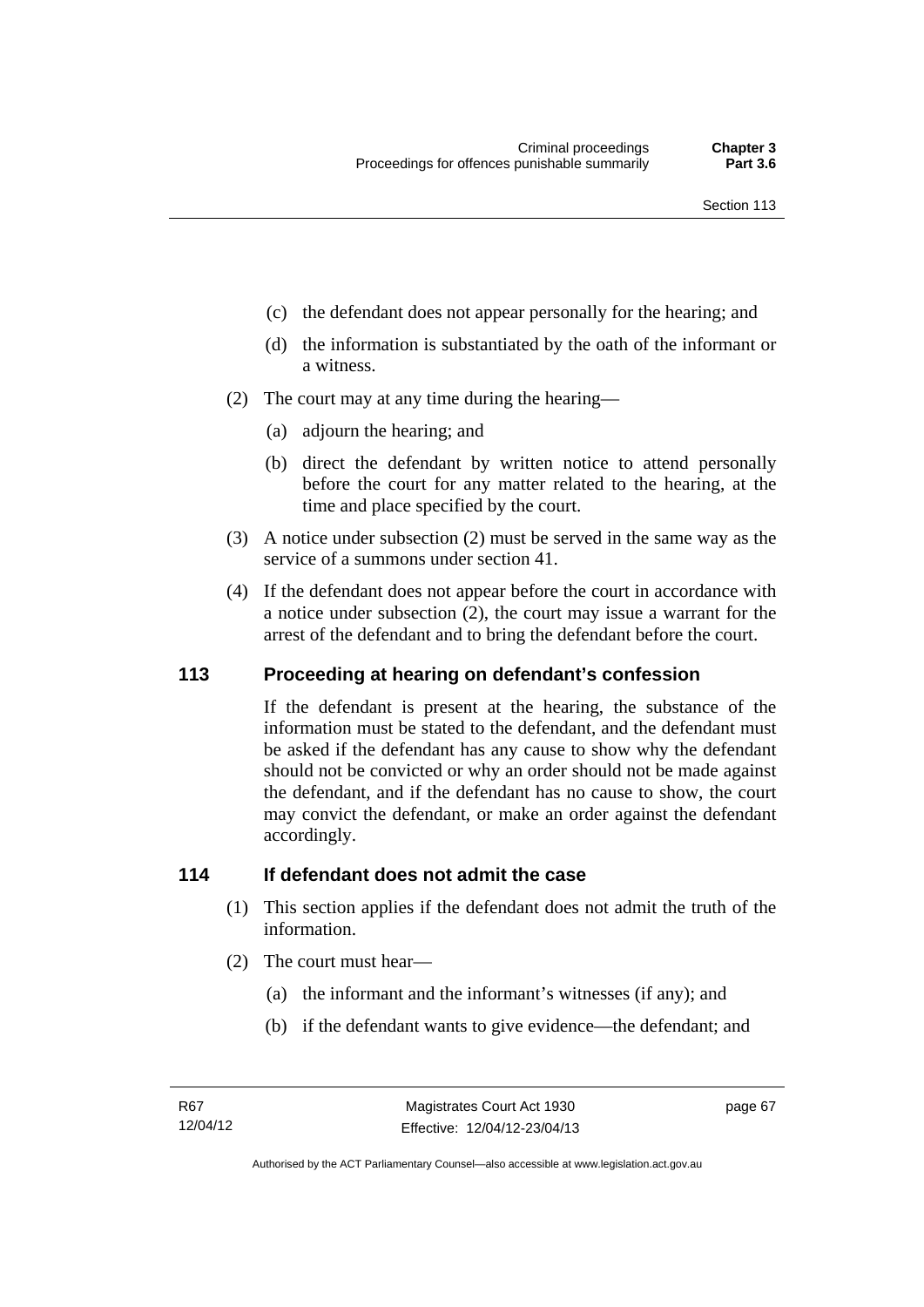Section 115

- (c) the defendant's witnesses (if any); and
- (d) if the defendant has given evidence other than about the defendant's general character—the informant's witnesses in reply (if any).
- (3) Having heard each party and the evidence, the court must decide the information and do 1 of the following as justice requires:
	- (a) convict the defendant;
	- (b) make an order on the defendant;
	- (c) dismiss the information.

# **115 Conduct of summary proceeding**

- (1) The defendant or a lawyer representing the defendant may address the court after all the evidence for the informant and the evidence (if any) for the defendant and for the informant in reply has been given.
- (2) The informant or a lawyer representing the informant may make a closing address.

Authorised by the ACT Parliamentary Counsel—also accessible at www.legislation.act.gov.au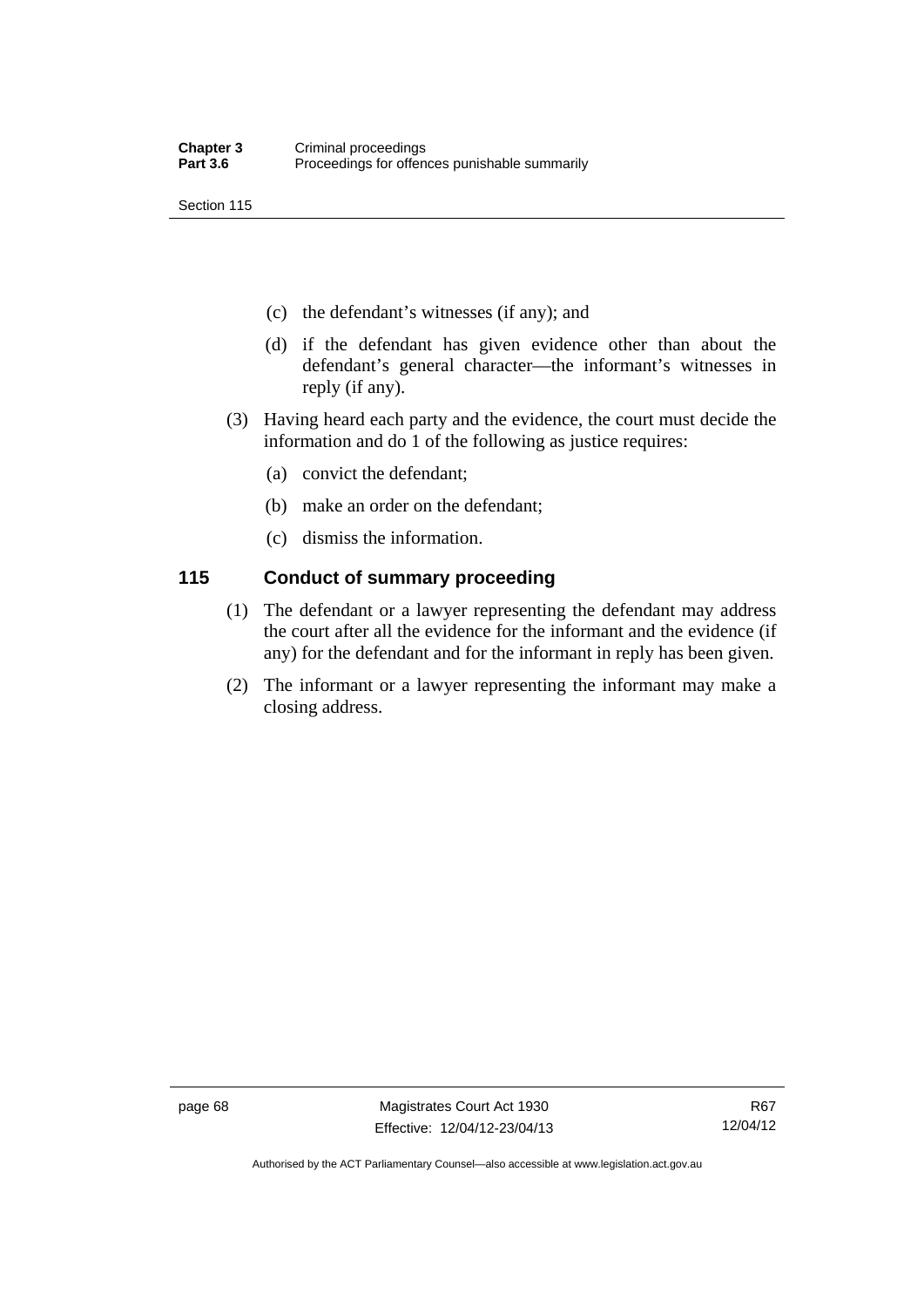# Part 3.7 Service and pleading by post for **certain offences**

# **116A Definitions for pt 3.7**

(1) In this part:

*defendant* means a person who has been properly served with a summons in accordance with section 116B.

*law in force in the ACT* includes a statute of the Australian National University about parking or traffic.

 (2) For this part (other than section 116B (2)), a *notice to defendant form*, *notice of intention to defend form* and *plea of guilty form* includes a copy of the form printed on the back of a copy of a summons.

# **116AA Meaning of** *prescribed offence* **for pt 3.7**

- (1) For this part, an offence against a law in force in the ACT is a *prescribed offence* in relation to a person if—
	- (a) for an offence against the road transport legislation—the maximum fine that can be imposed on the person for the offence is 30 penalty units; or
	- (b) for any other offence—the maximum fine that can be imposed on the person for the offence is 10 penalty units.
- (2) In this section:

#### *road transport legislation* means the following:

- (a) the *[Road Transport \(Driver Licensing\) Act 1999](http://www.legislation.act.gov.au/a/1999-78)*;
- (b) the *[Road Transport \(General\) Act 1999](http://www.legislation.act.gov.au/a/1999-77)*;
- (c) the *[Road Transport \(Mass, Dimensions and Loading\)](http://www.legislation.act.gov.au/a/2009-22)  [Act 2009](http://www.legislation.act.gov.au/a/2009-22)*;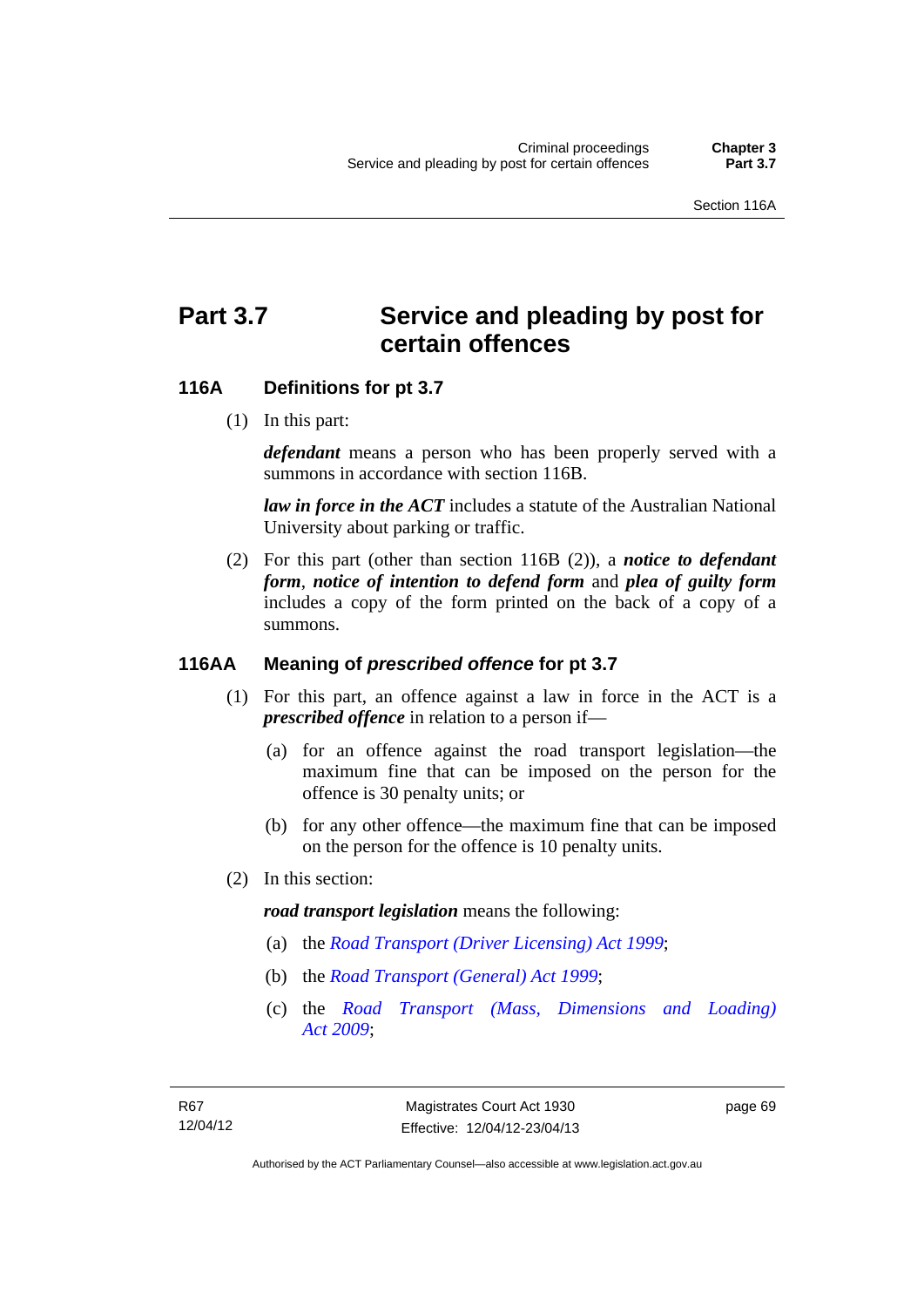Section 116B

- (d) the *[Road Transport \(Public Passenger Services\) Act 2001](http://www.legislation.act.gov.au/a/2001-62)*;
- (e) the *[Road Transport \(Safety and Traffic Management\)](http://www.legislation.act.gov.au/a/1999-80)  [Act 1999](http://www.legislation.act.gov.au/a/1999-80)*;
- (f) the *[Road Transport \(Vehicle Registration\) Act 1999](http://www.legislation.act.gov.au/a/1999-81)*;
- (g) any other Act or any regulation prescribed by regulation.
- *Note* A reference to an Act includes a reference to the statutory instruments made or in force under the Act, including any regulation (see [Legislation Act,](http://www.legislation.act.gov.au/a/2001-14) s 104).

#### **116B Service of summons for prescribed offence**

- (1) A summons for a person in relation to a prescribed offence may be served on the person—
	- (a) by giving 2 copies of the summons to the person; or
	- (b) by sending 2 copies of the summons by prepaid post, addressed to the person, at the person's last-known home or business address; or
	- (c) by leaving 2 copies of the summons at the person's last-known home or business address with someone who appears to be at least 16 years old and to live or be employed at the address.
- (2) One copy of a summons in relation to a prescribed offence served in accordance with this section must have the notice to defendant form printed on the back of it, and the other copy of that summons so served must have the notice of intention to defend form and the plea of guilty form printed on the back of it.
- (3) Service of a summons on a person in relation to a prescribed offence in a way mentioned in subsection (1) (a) or (c) must be made not less than 14 days before the day the person is required by the summons to appear before the court.
- (4) If a summons in relation to a prescribed offence is served in accordance with this section in the way mentioned in subsection (1)

R67 12/04/12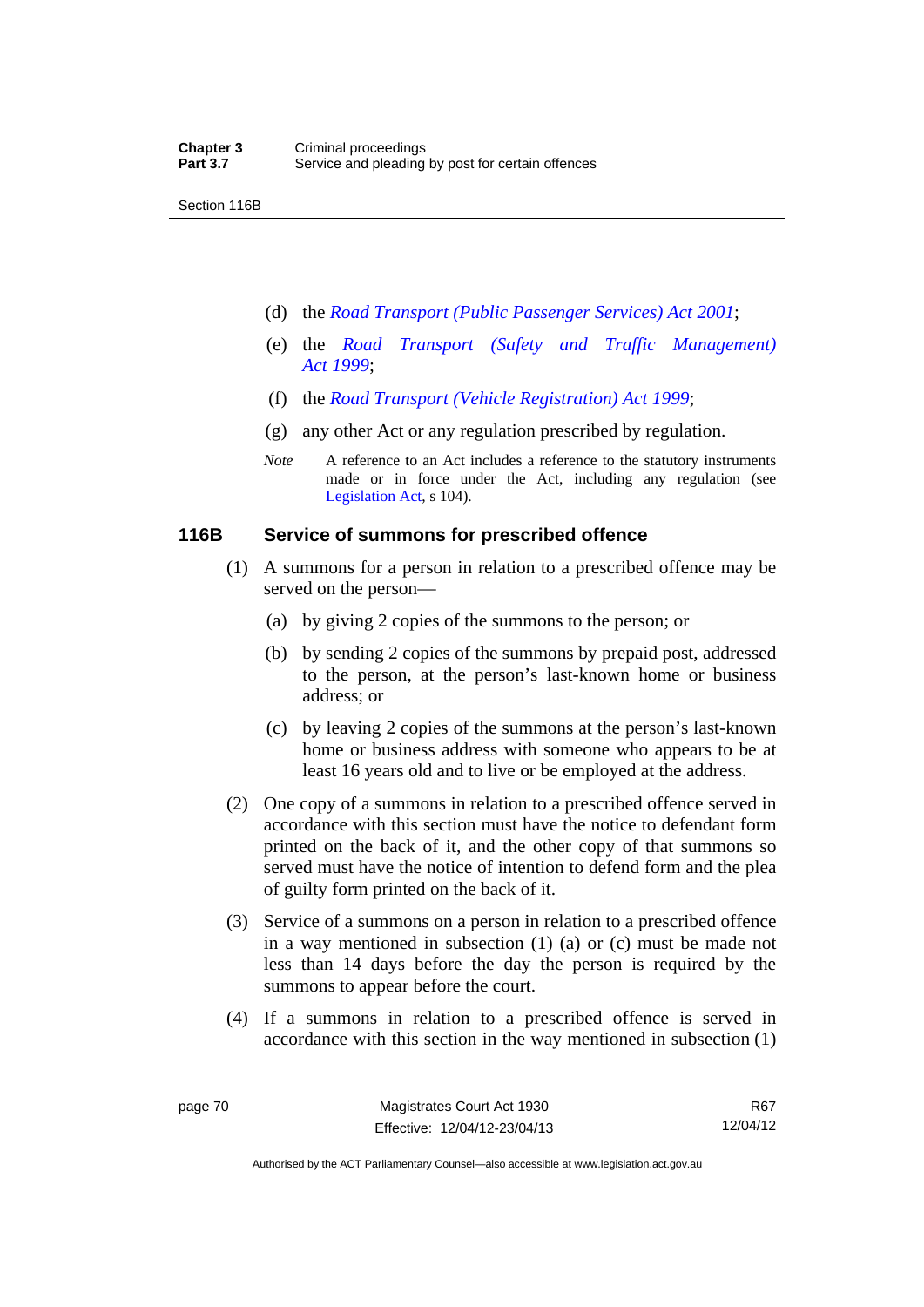(b), the 2 copies of the summons must be sent by post not less than 21 days before the day when the person to whom it is directed is required by the summons to appear before the court.

*Note* If a form is approved under the *[Court Procedures Act 2004](http://www.legislation.act.gov.au/a/2004-59)* for this provision, the form must be used.

# **116BA Giving of notice by registrar**

If the registrar is required to give notice to a person under this part, the notice may be given by sending the notice by prepaid post, addressed to the person, at the person's last-known home or business address.

#### **116C Proof of service**

- (1) Service of a summons or notice for this part may be proved by the oath of the person who served it, by affidavit or otherwise.
- (2) For this part, if—
	- (a) a summons has been served in accordance with section 116B; and
	- (b) a copy of the summons is returned to the registrar with the notice of intention to defend form or the plea of guilty form completed;

the defendant is taken, unless the contrary is proved, to have completed and signed the form so completed and to have returned the form to the registrar.

- (3) The plea of guilty form must be signed in the presence of 1 of the following people:
	- (a) the registrar;
	- (b) a lawyer;
	- (c) a justice of the peace;
	- (d) a person prescribed by regulation or rule.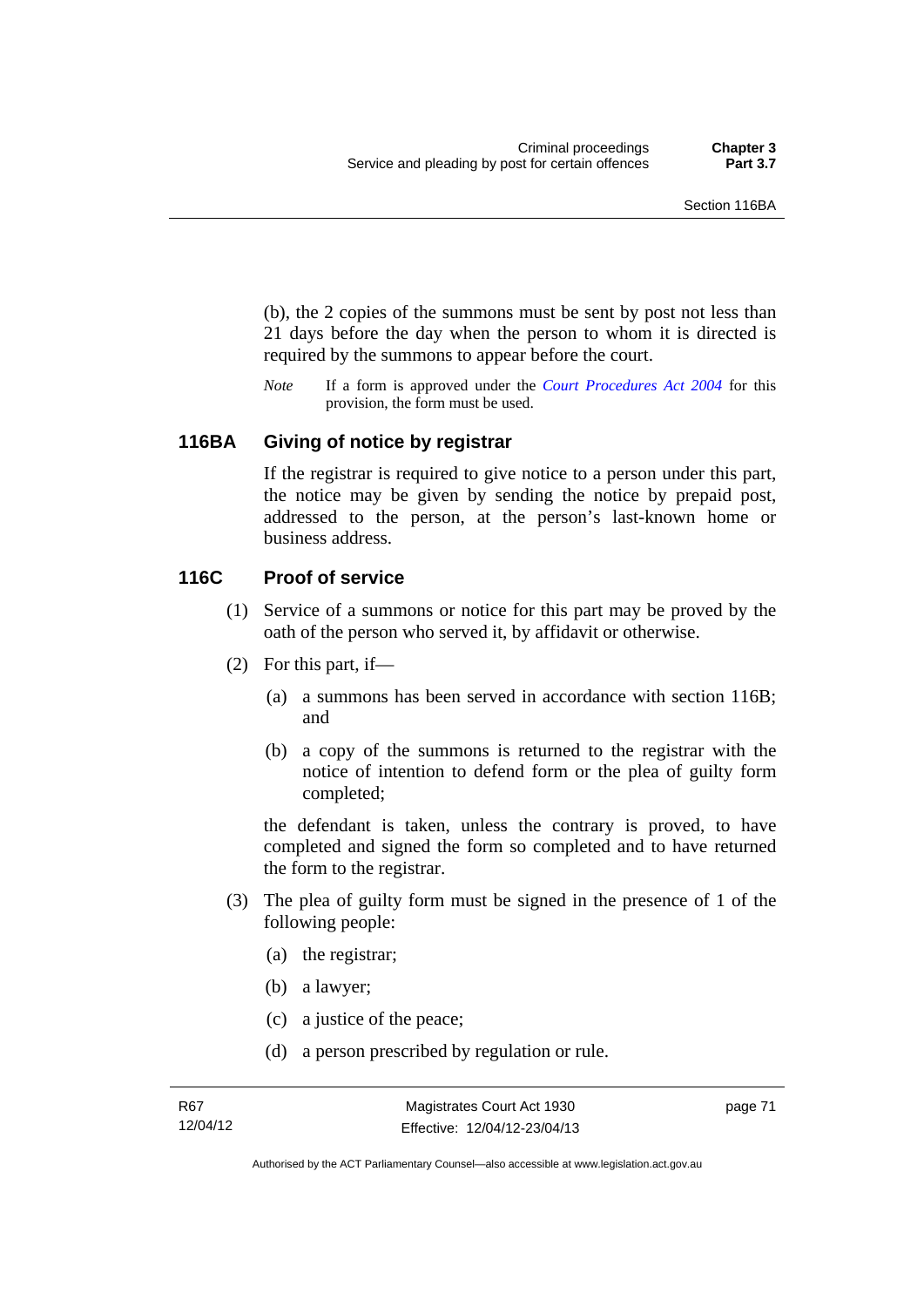Section 116D

# **116D Pleas to prescribed offence**

A defendant may—

- (a) without prejudice to any other means of pleading guilty, enter a plea of guilty by completing the plea of guilty form and returning the form, whether by post or otherwise, to the registrar; or
- (b) give notice of his or her intention to defend by completing the notice of intention to defend form and returning the form, whether by post or otherwise, to the registrar.

# **116E Procedure if plea of guilty entered**

- $(1)$  If—
	- (a) a defendant enters a plea of guilty in accordance with section 116D; and
	- (b) the defendant—
		- (i) does not appear at the hearing; or
		- (ii) appears but does not withdraw his or her plea of guilty; and
	- (c) the court accepts the plea of guilty;

the court must record a plea of guilty and decide the proceeding accordingly.

- (2) The court, in deciding a proceeding under subsection (1), must have regard to any matter drawn to its attention in the plea of guilty and give the matter the weight it considers appropriate.
- (3) If the court declines to accept a plea of guilty entered in accordance with section 116D—
	- (a) the court must adjourn the hearing and fix a time and place for the hearing of the proceeding; and

R67 12/04/12

Authorised by the ACT Parliamentary Counsel—also accessible at www.legislation.act.gov.au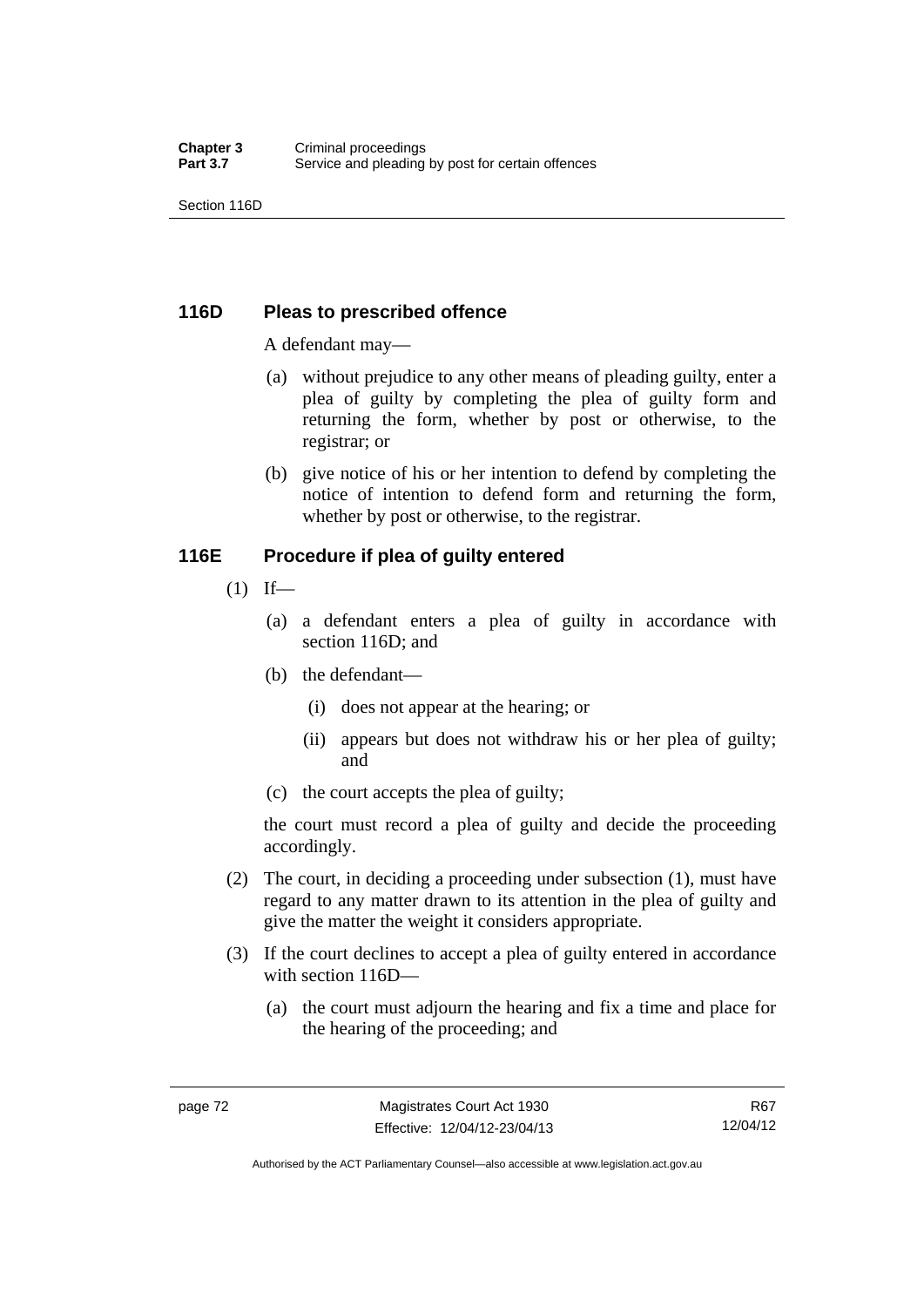- (b) if the defendant is not before the court—the registrar must give to the defendant notice of the time and place fixed.
- (4) If a defendant does not appear at the time and place fixed under subsection (3), the court may hear and decide the proceeding in the absence of the defendant.

# **116F Procedure if notice of intention to defend given**

If a defendant returns the notice of intention to defend form to the registrar before the day when the defendant is required by the summons to appear before the court—

- (a) the court must fix a time and place for the hearing of the proceeding; and
- (b) the registrar must give to the defendant notice of the time and place fixed.

# **116FA Procedure if defendant pleads not guilty**

If the defendant appears before the court at the time and place at which the defendant is required by the summons to appear and pleads not guilty, the court must adjourn the hearing, fix a time and place for the hearing of the proceeding and inform the defendant of the time and place fixed.

# **116G Procedure if defendant does not plead**

If—

- (a) a summons has been served in accordance with section 116B; and
- (b) either—
	- (i) the defendant does not enter a plea of guilty in accordance with section 116D or return the notice of intention to defend form to the registrar before the day when the defendant is required by the summons to appear before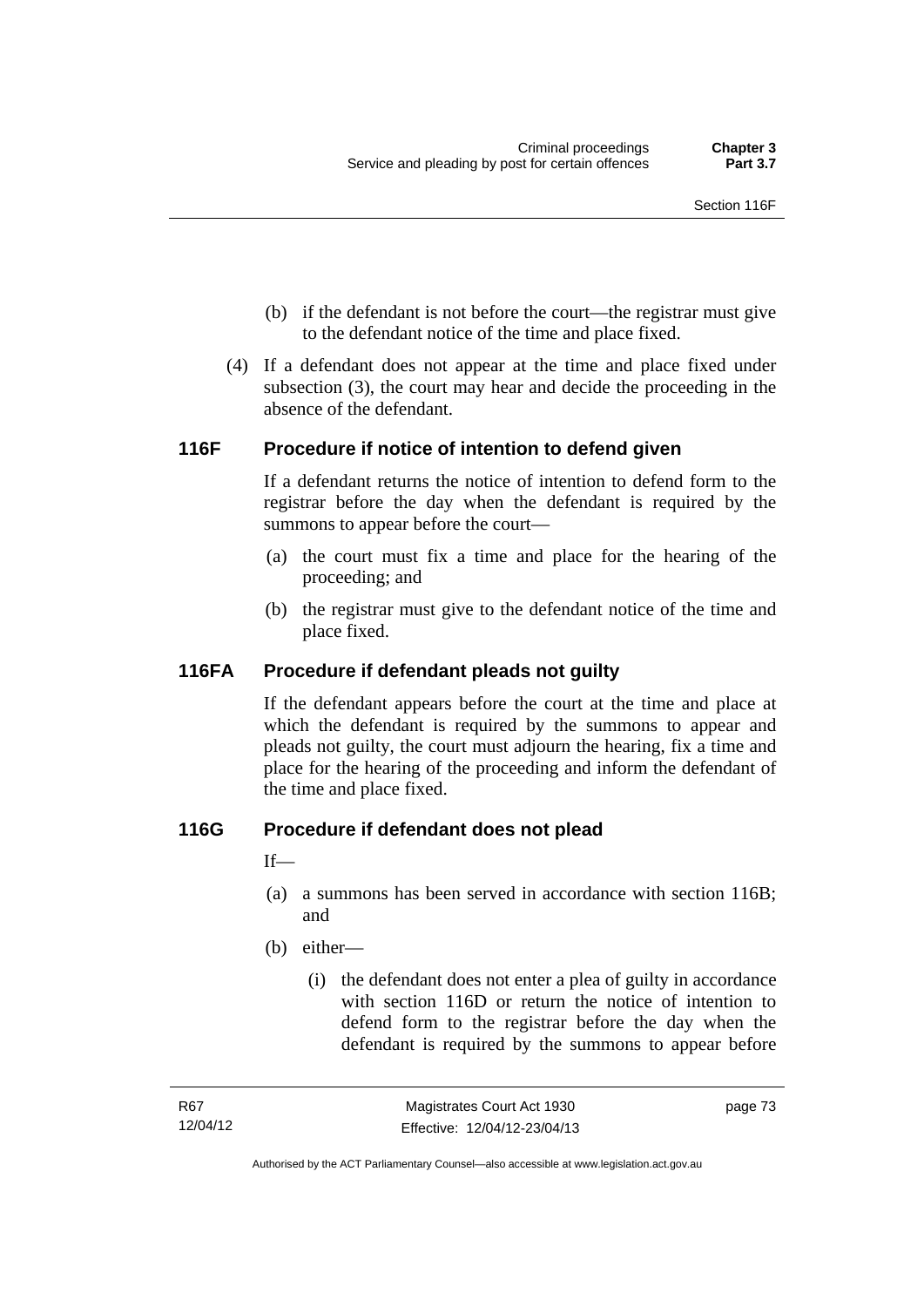Section 116H

the court, and does not appear before the court at the time and place specified in the summons; or

- (ii) the defendant does not appear before the court at the time and place specified in the notice given to the defendant in accordance with section 116F or fixed by the court in accordance with section 116FA; and
- (c) the court is satisfied—
	- (i) that the matters alleged in the summons are reasonably sufficient to inform the defendant of the offence alleged against the defendant; and
	- (ii) that the matters alleged in the summons constitute the offence charged in the summons;

the court may convict the defendant of the offence charged in the summons.

# **116H Restricted penalties under pt 3.7**

- (1) Subject to subsection (3), if—
	- (a) a defendant is convicted under this part of an offence against a law mentioned in a paragraph of section 116AA (1); and
	- (b) at the time that the defendant is sentenced, the defendant is not before the court or is not represented before the court by a lawyer;

the only penalty that the court may impose is a fine of an amount not exceeding the amount mentioned in that paragraph.

- $(2)$  If—
	- (a) the court convicts a defendant of an offence against a law mentioned in a paragraph of section 116AA (1); and
	- (b) the law provides in effect that a penalty other than a fine may be imposed on the defendant; and

Authorised by the ACT Parliamentary Counsel—also accessible at www.legislation.act.gov.au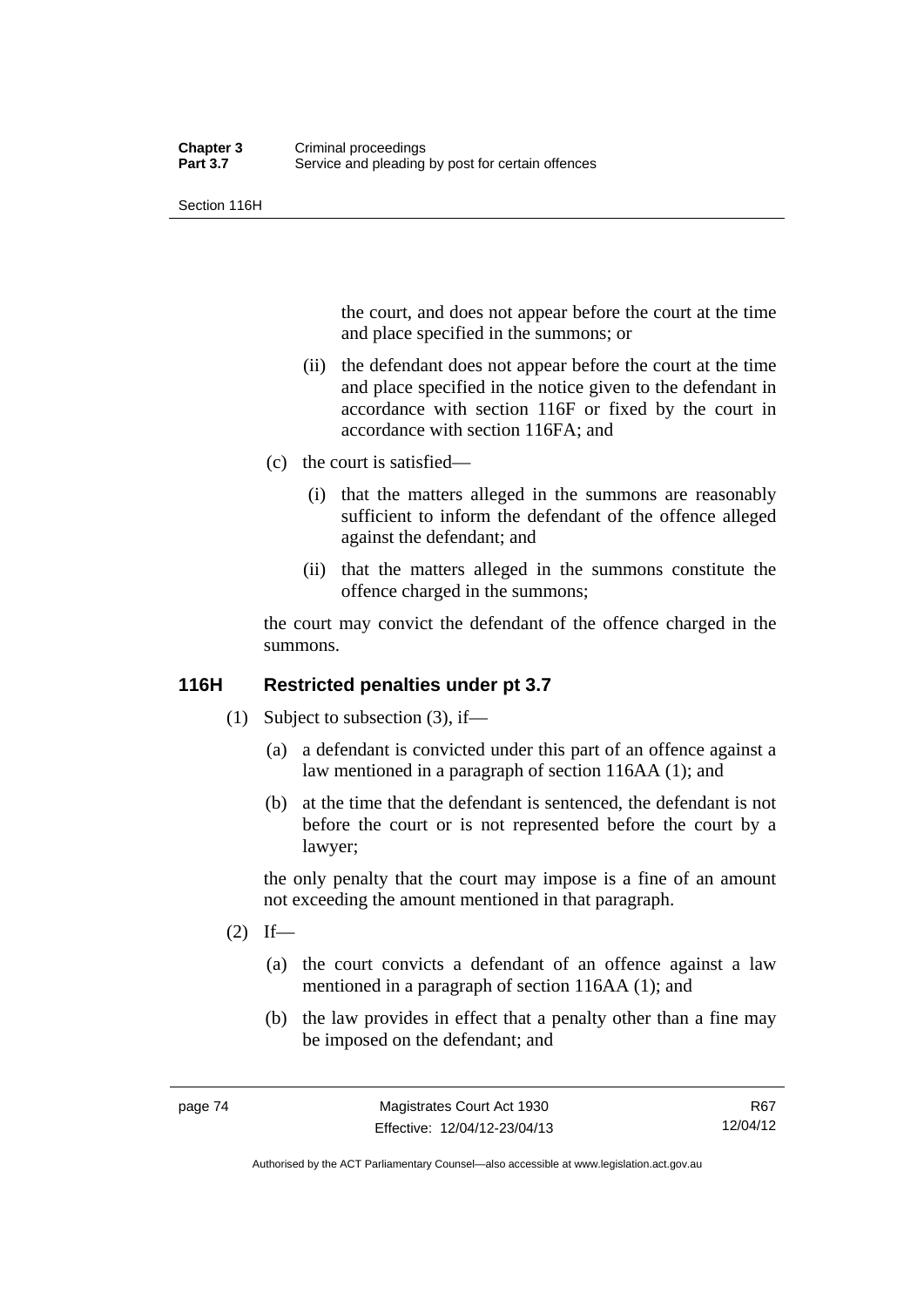- (c) when the defendant is sentenced, the defendant is not before the court or is not represented before the court by a lawyer; and
- (d) the court considers that a penalty other than a fine may be appropriate;

the court must adjourn the hearing and fix a time and place for sentence.

- (3) The registrar must give the defendant notice of the time and place fixed.
- (4) If a defendant convicted of an offence against a law mentioned in a paragraph of section 116AA (1) does not appear at the time and place fixed under subsection (2), the court, in the absence of the defendant, may impose on the defendant any penalty that is applicable under that law.

# **116I Consequences of conviction in absence of defendant**

If a defendant is, in his or her absence, convicted of an offence, the registrar must give to the defendant written notice of—

- (a) the conviction and order of the court; and
- (b) the penalty (if any) imposed by the court, and the way in which and the time by which the penalty is required to be discharged; and
- (c) unless the proceeding is decided in accordance with section 116E (1), the defendant's right to apply for the setting aside of the conviction or order in accordance with the rules.
- *Note* If the defendant is liable to pay a fine, the notice must contain a penalty notice for the fine (see *[Crimes \(Sentence Administration\) Act 2005](http://www.legislation.act.gov.au/a/2005-59)*, s 116C (Registrar to send penalty notice)).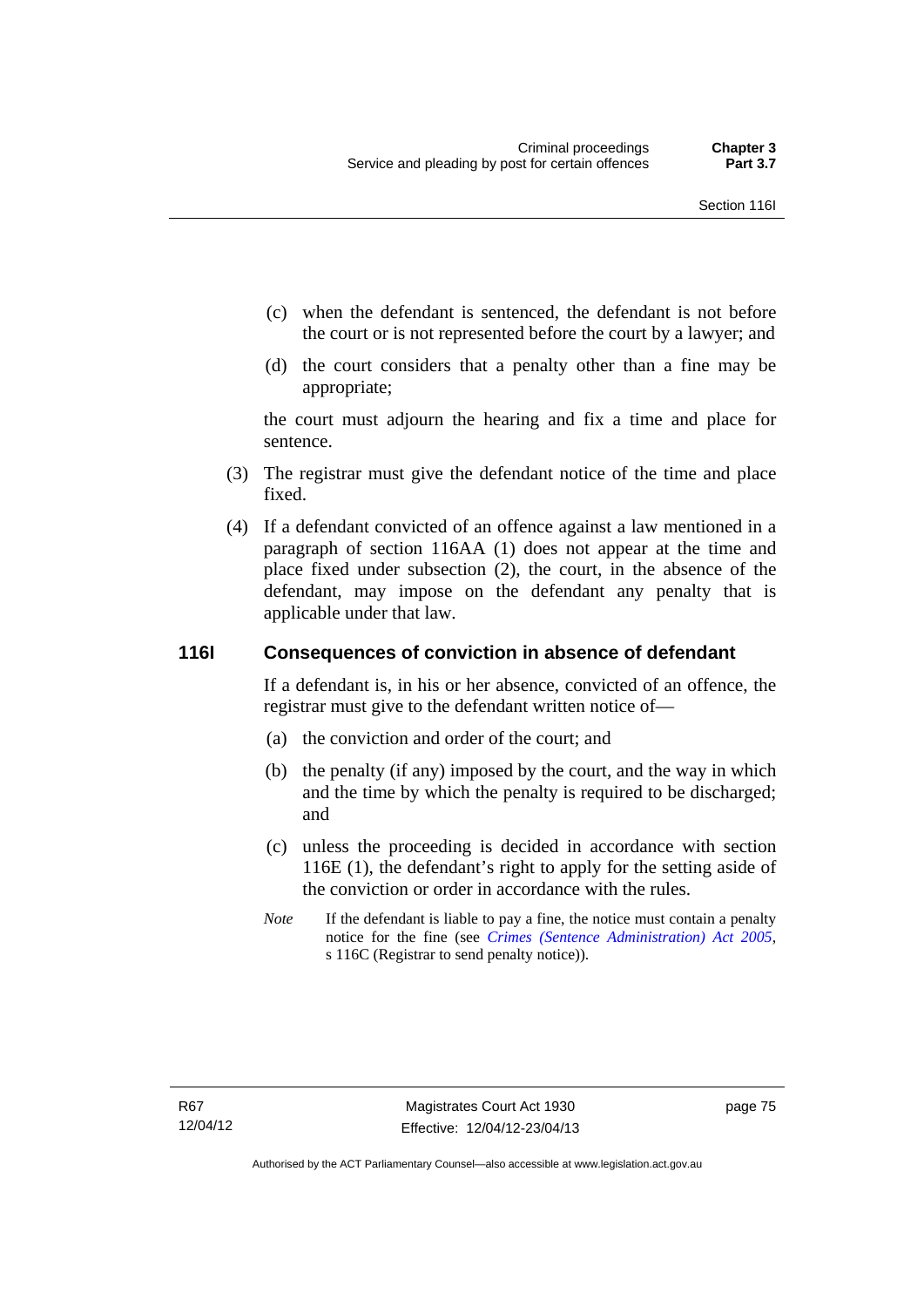# **Part 3.8 Infringement notices for certain offences**

# **Division 3.8.1 Preliminary**

# **117 Definitions for pt 3.8**

In this part:

*administering authority*, for an infringement notice offence, means the entity that, under the regulations, is the administering authority for the offence.

*another jurisdiction* means a jurisdiction other than the ACT.

*authorised person*—see section 134A (3).

*date of service*, of an infringement notice or reminder notice that has been, or is to be, served on a person, means the date the notice is served on the person.

*driver*, of a vehicle, means the person who is driving the vehicle.

*illegal user declaration*—see section 131D.

*infringement notice* means a notice under section 120 (Service of infringement notices).

*infringement notice offence* means an offence declared under the regulations to be an offence to which this part applies.

*infringement notice penalty*, for a person for an infringement notice offence, means—

- (a) the amount prescribed by regulation as the penalty payable by the person for the offence under an infringement notice for the offence; or
- (b) if a reminder notice has also been served on the person for the offence—the total of the amount mentioned in paragraph (a)

Authorised by the ACT Parliamentary Counsel—also accessible at www.legislation.act.gov.au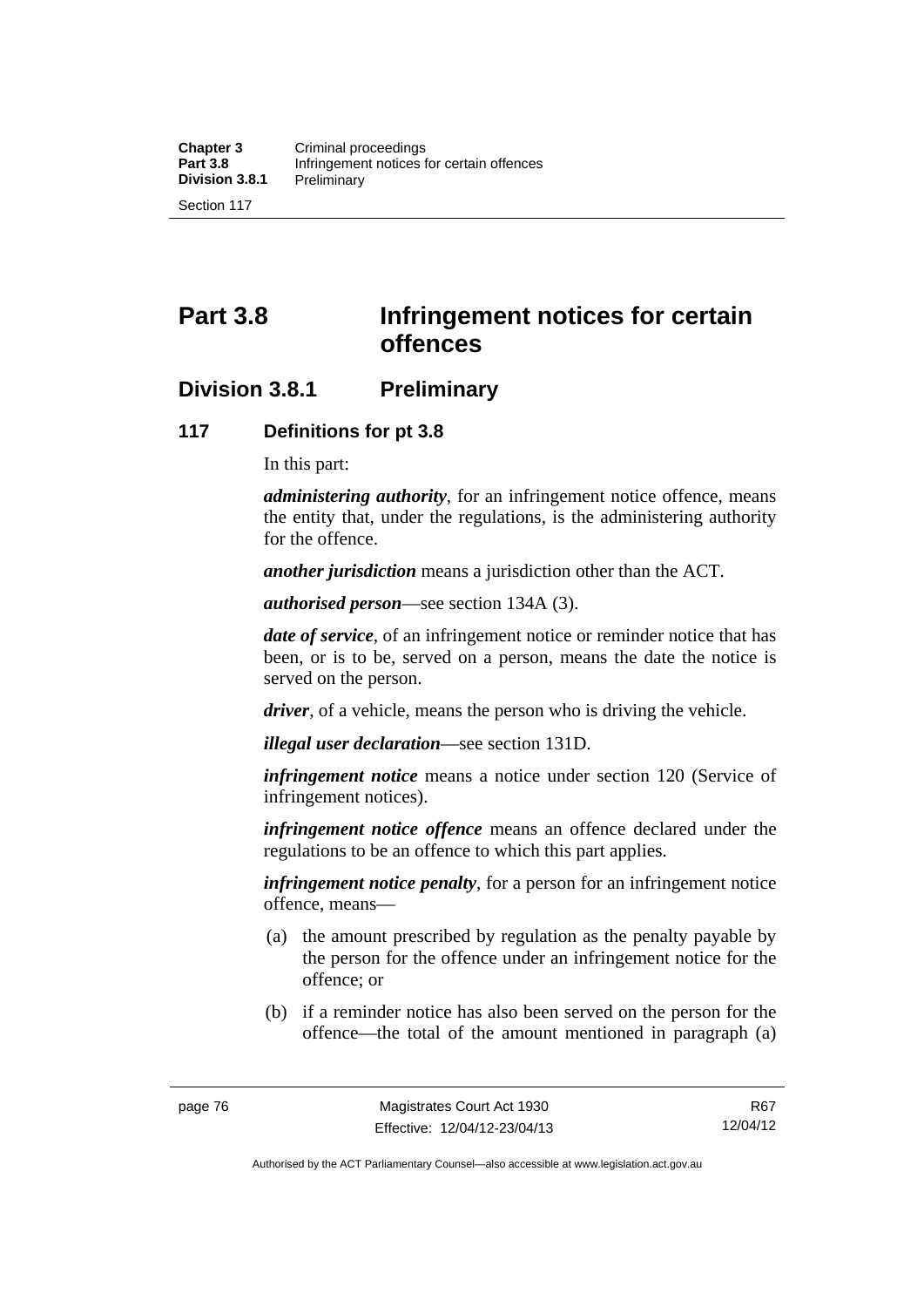and the amount prescribed by regulation as the amount payable by the person for the cost of serving the reminder notice.

*known offender declaration*—see section 131E.

*registered*, for a vehicle, means registered under the *[Road Transport](http://www.legislation.act.gov.au/a/1999-81)  [\(Vehicle Registration\) Act 1999](http://www.legislation.act.gov.au/a/1999-81)*.

*reminder notice* means a notice under section 129 (Reminder notices).

*responsible person*, for a vehicle—see the *[Road Transport](http://www.legislation.act.gov.au/a/1999-77)  [\(General\) Act 1999](http://www.legislation.act.gov.au/a/1999-77)*, section 10 and section 11.

*sold vehicle declaration*—see section 131F.

*unknown offender declaration*—see section 131G.

*vehicle*—see the *[Road Transport \(Vehicle Registration\) Act 1999](http://www.legislation.act.gov.au/a/1999-81)*, dictionary.

*vehicle-related offence* means an infringement notice offence that—

- (a) involves a vehicle; and
- (b) is declared by regulation to be an offence to which division 3.8.3 applies.

# **118 Purpose and effect of pt 3.8**

- (1) The purpose of this part is to create a system of infringement notices for certain offences as an alternative to prosecution.
- (2) This part does not—
	- (a) require an infringement or reminder notice to be served on a person; or
	- (b) affect the liability of a person to be prosecuted for an offence if—
		- (i) an infringement or reminder notice is not served on the person for the offence; or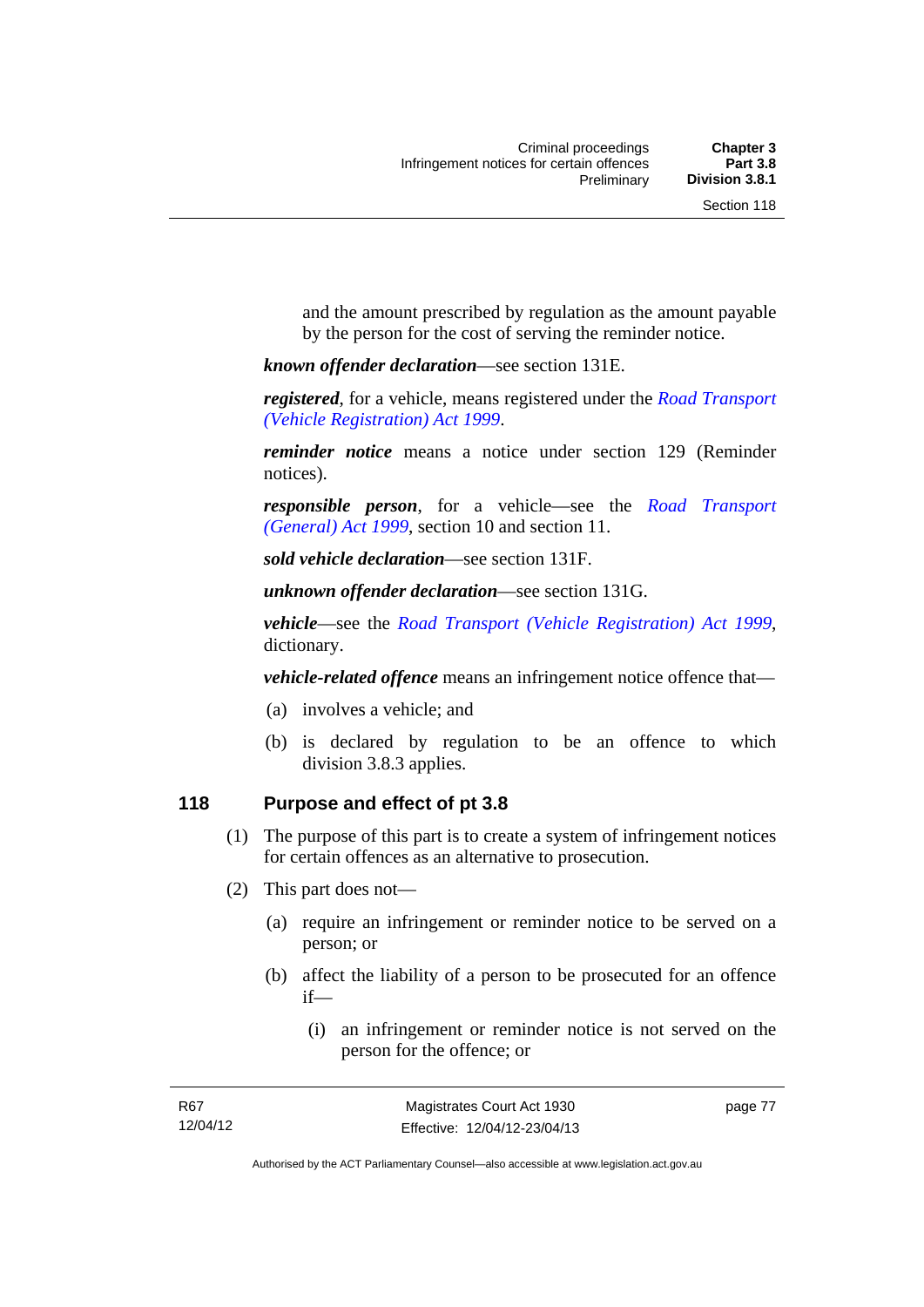- (ii) the person does not comply with an infringement or reminder notice served on the person for the offence; or
- (iii) an infringement notice served on the person for the offence is withdrawn; or
- (c) prevent the service of 2 or more infringement notices on a person for an offence; or
- (d) limit or otherwise affect the penalty that may be imposed by a court on a person for an offence.

# **119 Regulations about infringement notice offences**

- (1) A regulation may prescribe an offence for the definition of *infringement notice offence* in section 117 by—
	- (a) stating the offence; or
	- (b) referring to the provision creating the offence; or
	- (c) providing that all offences, or all offences except for stated offences, against an Act or subordinate law are infringement notice offences.
- (2) Subsection (1) does not limit the way that a regulation may prescribe an offence for that definition.
- (3) A regulation may, for the definition of infringement notice penalty in section 117, prescribe—
	- (a) an amount as the penalty payable by anyone for an offence if it is dealt with under this part; or
	- (b) different amounts as the penalties payable for different offences if they are dealt with under this part; or
	- (c) different amounts as the penalties payable for the same kind of offence committed by different people or in different circumstances if the offence is dealt with under this part.

Authorised by the ACT Parliamentary Counsel—also accessible at www.legislation.act.gov.au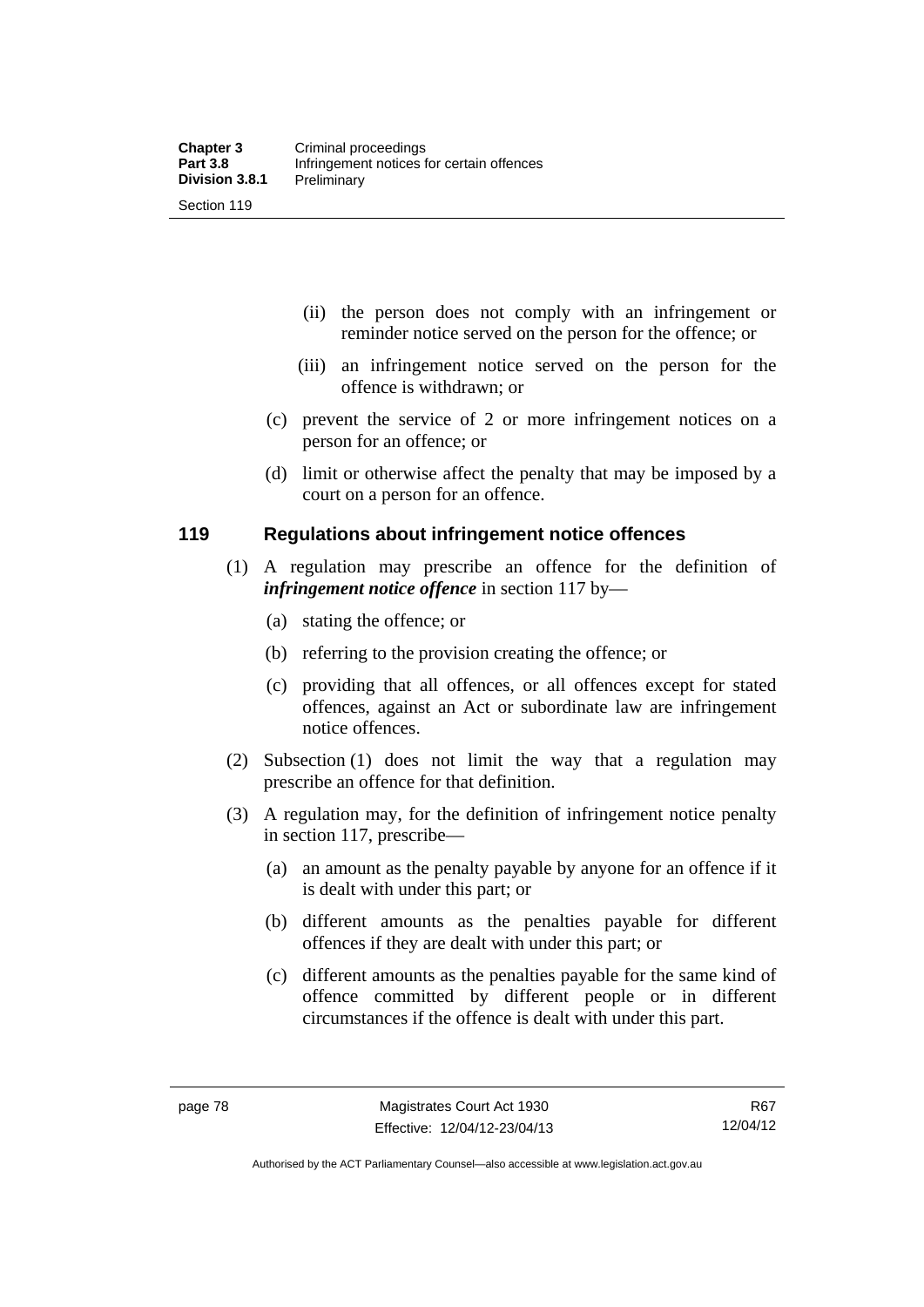- (4) However, an infringement notice penalty prescribed for a person for an offence must not exceed the maximum fine that could be imposed by a court on the person for the offence.
- (5) Subsection (3) does not limit the way that a regulation may prescribe an amount for that definition.

# **Division 3.8.2 Infringement and reminder notices**

# **120 Service of infringement notices**

- (1) If an authorised person believes, on reasonable grounds, that a person has committed an infringement notice offence, the authorised person may serve a notice (an *infringement notice*) on the person for the offence.
- (2) A regulation may make provision in relation to when an authorised person is, or is not, taken to have reasonable grounds for a belief mentioned in subsection (1).
- (3) To remove any doubt, an authorised person may not serve an infringement notice on a person under this section for an offence after the end of the time within which a prosecution may be brought for the offence.
- (4) This section does not prevent an infringement notice for a vehiclerelated offence being served on a person under section 131B (Service of infringement notice on responsible person for vehicle).

# **121 Contents of infringement notices**

- (1) An infringement notice served on a person by an authorised person for an infringement notice offence must—
	- (a) be identified by a unique number; and
	- (b) state the date of service of the notice; and
	- (c) state—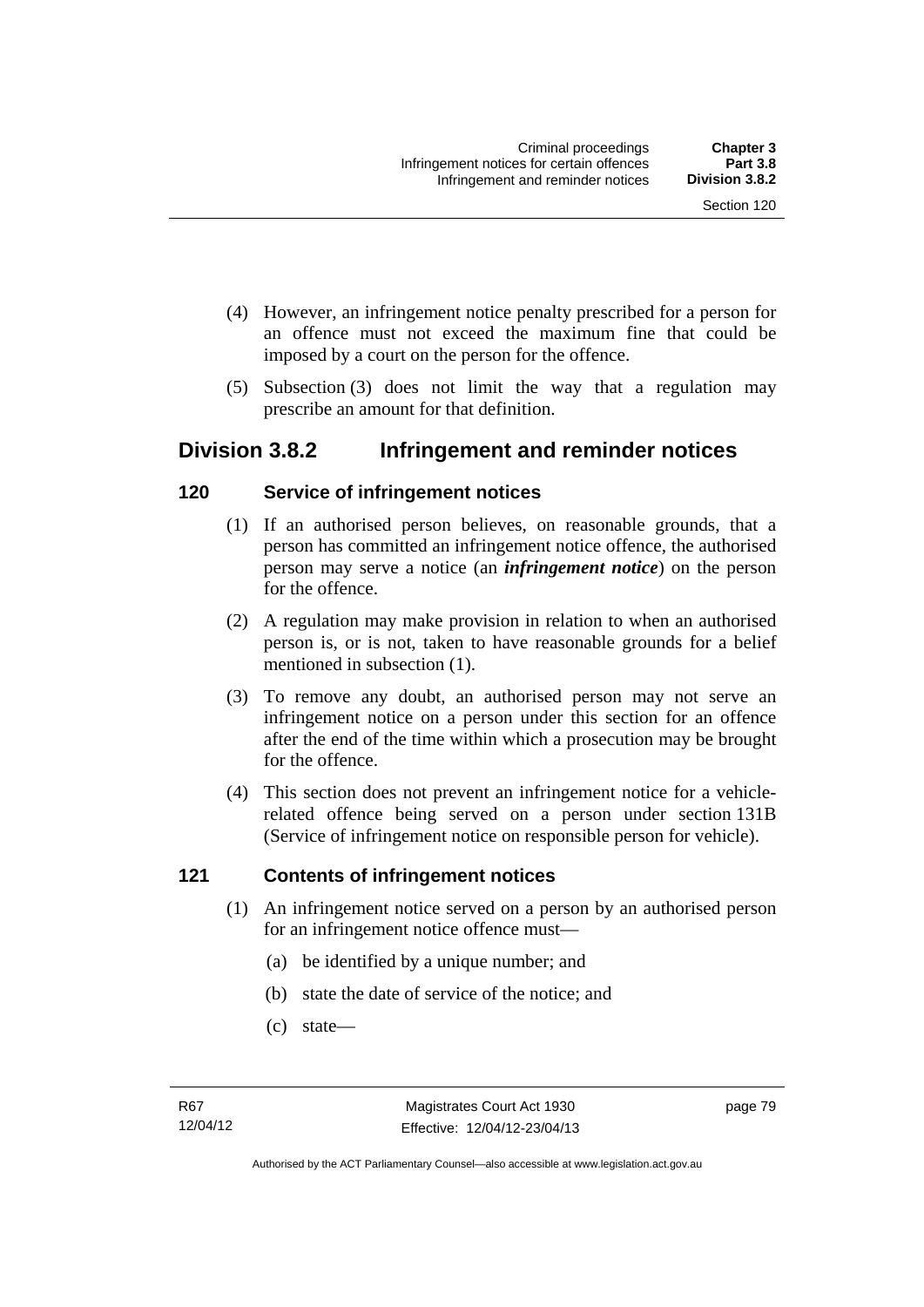(i) the full name, or surname and initials, and address of the person on whom the notice is served; or

- (ii) the particulars that are, under the regulations, identifying particulars for the person; and
- (d) give brief details of the offence, including the Act or subordinate law, and the provision of it, contravened by the person, and—
	- (i) if the offence took place over a period—the period, or approximate period, when the offence was committed; or
	- (ii) in any other case—the place where the offence was committed and the date and approximate time of the offence; and
- (e) state the infringement notice penalty payable by the person for the offence; and
- (f) contain the information required by section 122 (Additional information in infringement notices); and
- (g) identify the authorised person in accordance with the regulations; and
- (h) include any other information required by regulation and any additional information that the administering authority considers appropriate.
- (2) A regulation may provide that subsection (1) (c) does not apply to an infringement notice.

# **122 Additional information in infringement notices**

- (1) The infringement notice must also tell the person on whom it is served that—
	- (a) the person may pay the infringement notice penalty for the offence or dispute liability for the offence within 28 days after

Authorised by the ACT Parliamentary Counsel—also accessible at www.legislation.act.gov.au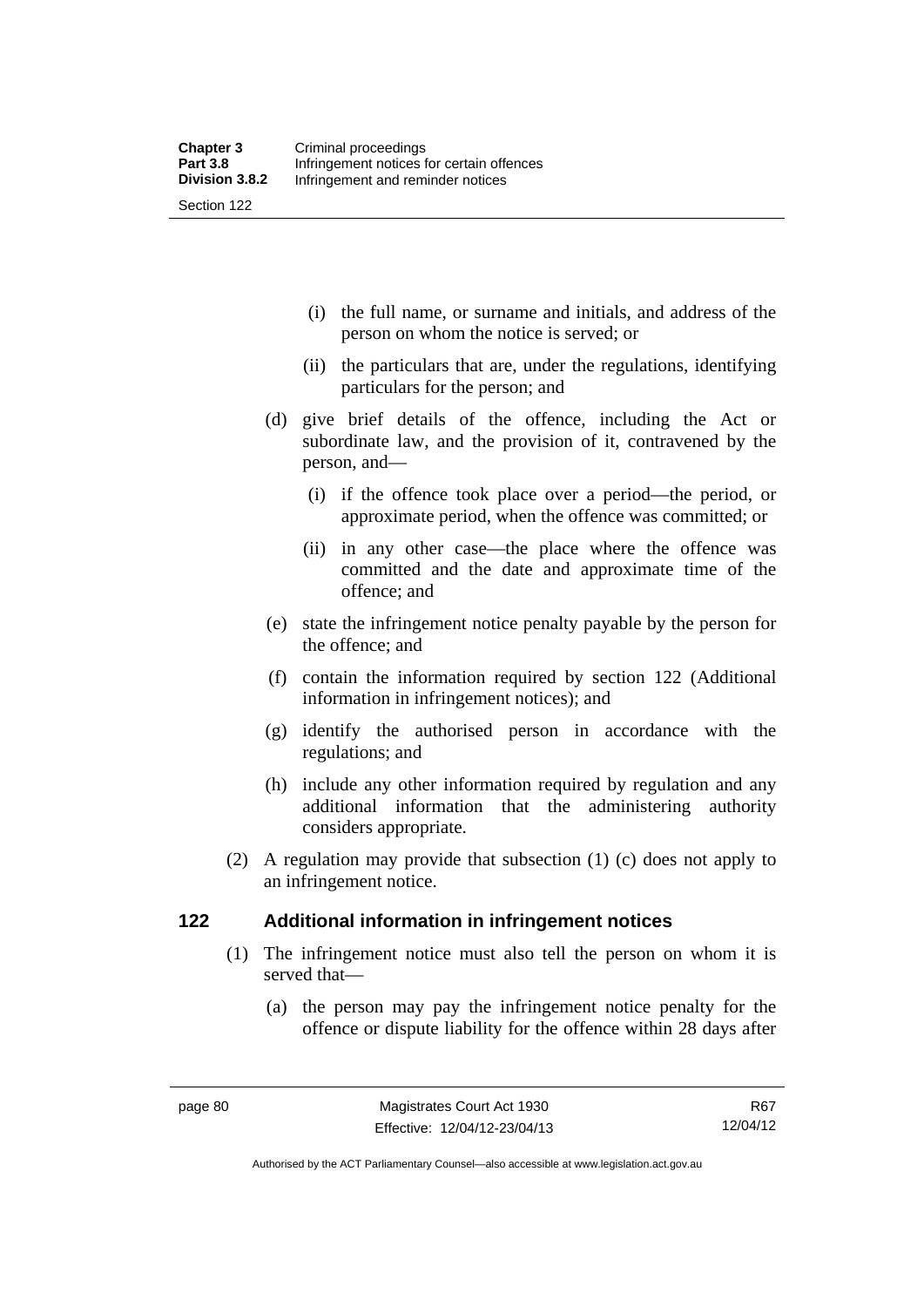the day when the notice is served on the person (the *date of service* of the notice); and

- (b) the person may apply to the administering authority for additional time in which to pay the penalty or dispute liability for the offence; and
- (c) the notice may be withdrawn before or after the penalty is paid; and
- (d) if the person pays the penalty within the 28 days (or any additional time allowed by the administering authority), then, unless the infringement notice is withdrawn and any penalty refunded—
	- (i) any liability of the person for the offence is discharged; and
	- (ii) the person will not be prosecuted in court for the offence; and
	- (iii) the person will not be taken to have been convicted of the offence; and
- (e) if the person wishes to dispute liability for the offence, the issue may be referred to the Magistrates Court; and
- (f) if the Magistrates Court finds against the person or the person is prosecuted in court for the offence, the person may be convicted of the offence and ordered to pay a penalty and costs, and be subject to other court orders; and
- (g) if the person does not pay the infringement notice penalty, or disputes liability for the offence, within the 28 days (or any additional time allowed by the administering authority), a reminder notice may be served on the person for the offence or the person may be prosecuted in court for the offence; and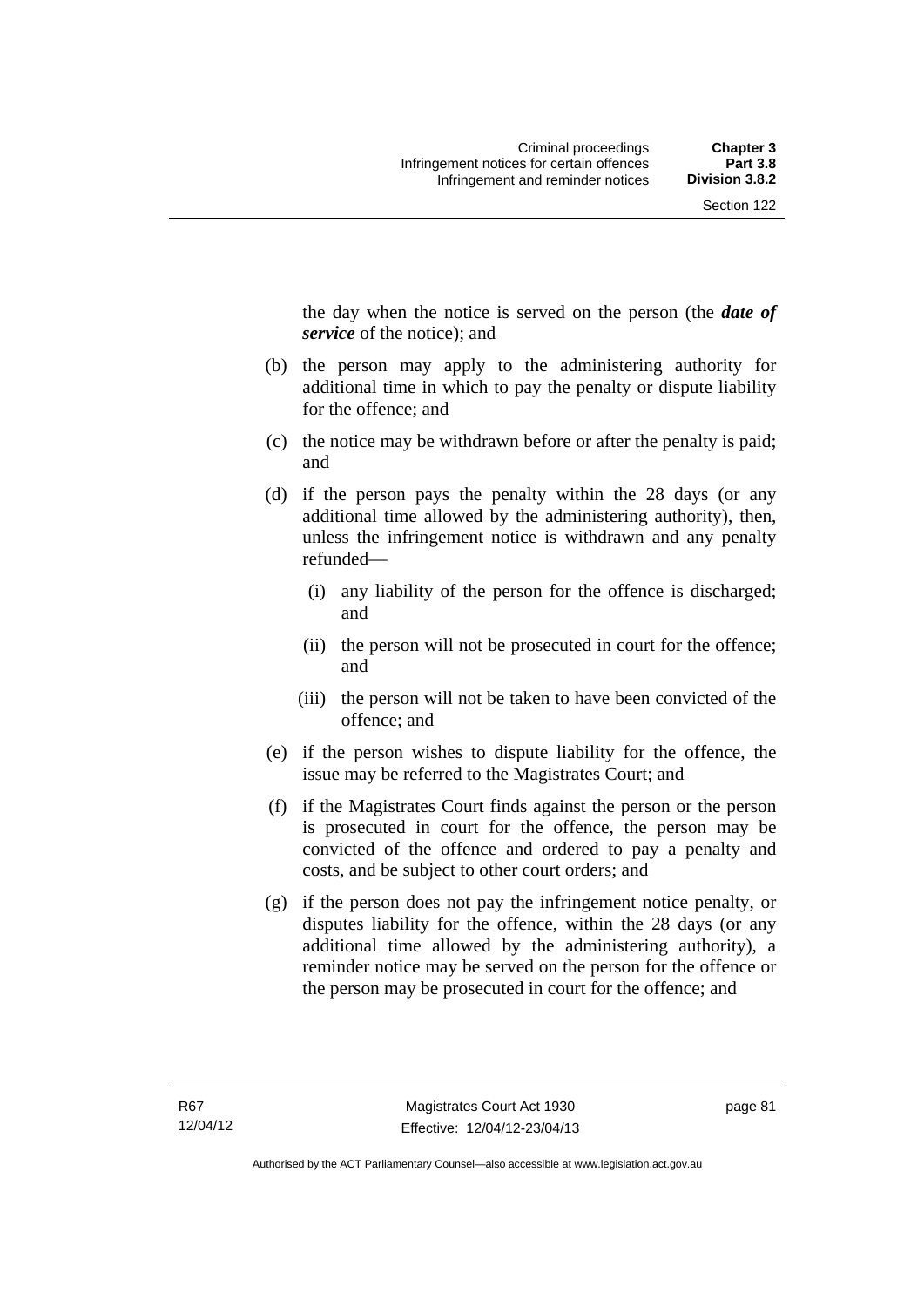- (h) if a reminder notice is served on the person, the infringement notice penalty is increased by the amount payable by the person for the cost of serving the reminder notice.
- (2) In addition, the infringement notice must—
	- (a) explain how the person may pay the infringement notice penalty or dispute liability for the offence; and
	- (b) explain how the person may apply for additional time to pay the infringement notice penalty or dispute liability for the offence.

# **123 Time for payment of infringement notice penalty**

The infringement notice penalty payable by a person under an infringement notice or reminder notice is payable—

- (a) within 28 days after the date of service of the notice; or
- (b) if the person applies to the administering authority within the 28 days for additional time to pay and the additional time is allowed—within the additional time allowed by the administering authority; or
- (c) if the person applies to the administering authority within the 28 days for additional time to pay and the application is refused—within 7 days after the day the person is told of the refusal or 28 days after the date of service of the notice, whichever is later.

# **124 Extension of time to pay penalty**

- (1) The person on whom an infringement notice or reminder notice is served may apply, in writing, to the administering authority, within 28 days after the date of service of the notice, for a stated additional time (of not longer than 6 months) in which to pay the infringement notice penalty.
- (2) The administering authority must—

R67 12/04/12

Authorised by the ACT Parliamentary Counsel—also accessible at www.legislation.act.gov.au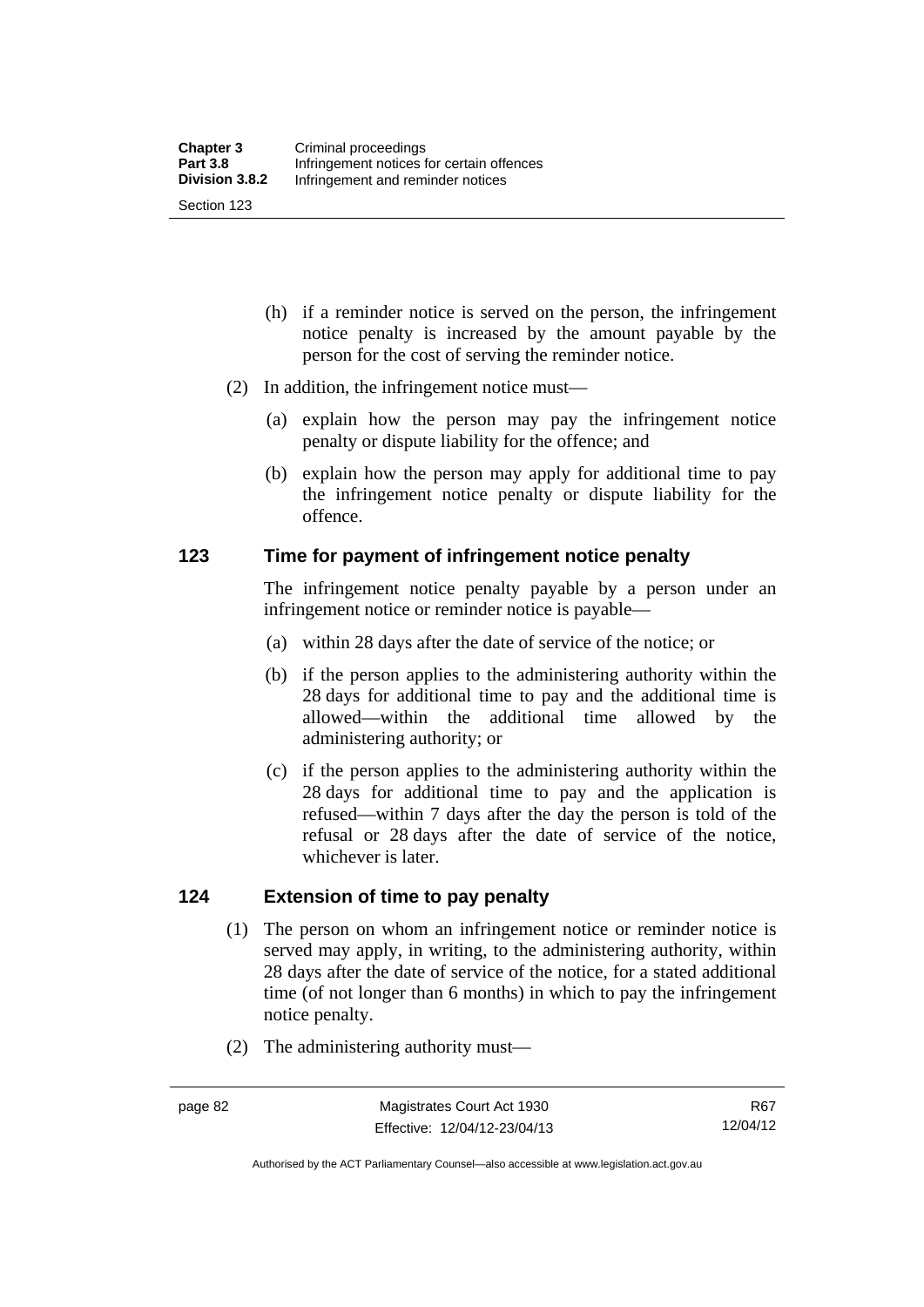- (a) allow or refuse to allow the additional time; and
- (b) tell the person in writing of the decision and, if the decision is a refusal, the reasons for it.

# **125 Effect of payment of infringement notice penalty**

- (1) This section applies if—
	- (a) an infringement notice has been served on a person for an infringement notice offence; and
	- (b) the person pays the infringement notice penalty for the offence in accordance with this part; and
	- (c) when the payment is made, the infringement notice had not been withdrawn and an information had not been laid in the Magistrates Court against the person for the offence.
	- *Note* Section 127 (Withdrawal of infringement notice) provides for the withdrawal at any time of an infringement notice that has been served on a person. If s 125 applied to the infringement notice offence, it ceases to apply, and is taken never to have applied, on the withdrawal of the notice (see s  $127(4)$ ).
- (2) If this section applies—
	- (a) any liability of the person for the offence is discharged; and
	- (b) the person must not be prosecuted in a court for the offence; and
	- (c) the person is not taken to have been convicted of the offence.
- (3) If 2 or more infringement notices were served on the person for the offence, then, unless all the infringement notices have been withdrawn, subsection (2) applies to the person in relation to the offence if the person pays, in accordance with this part, the infringement notice penalty in relation to any of the notices (together with any costs and disbursements payable under this part in relation to the notice).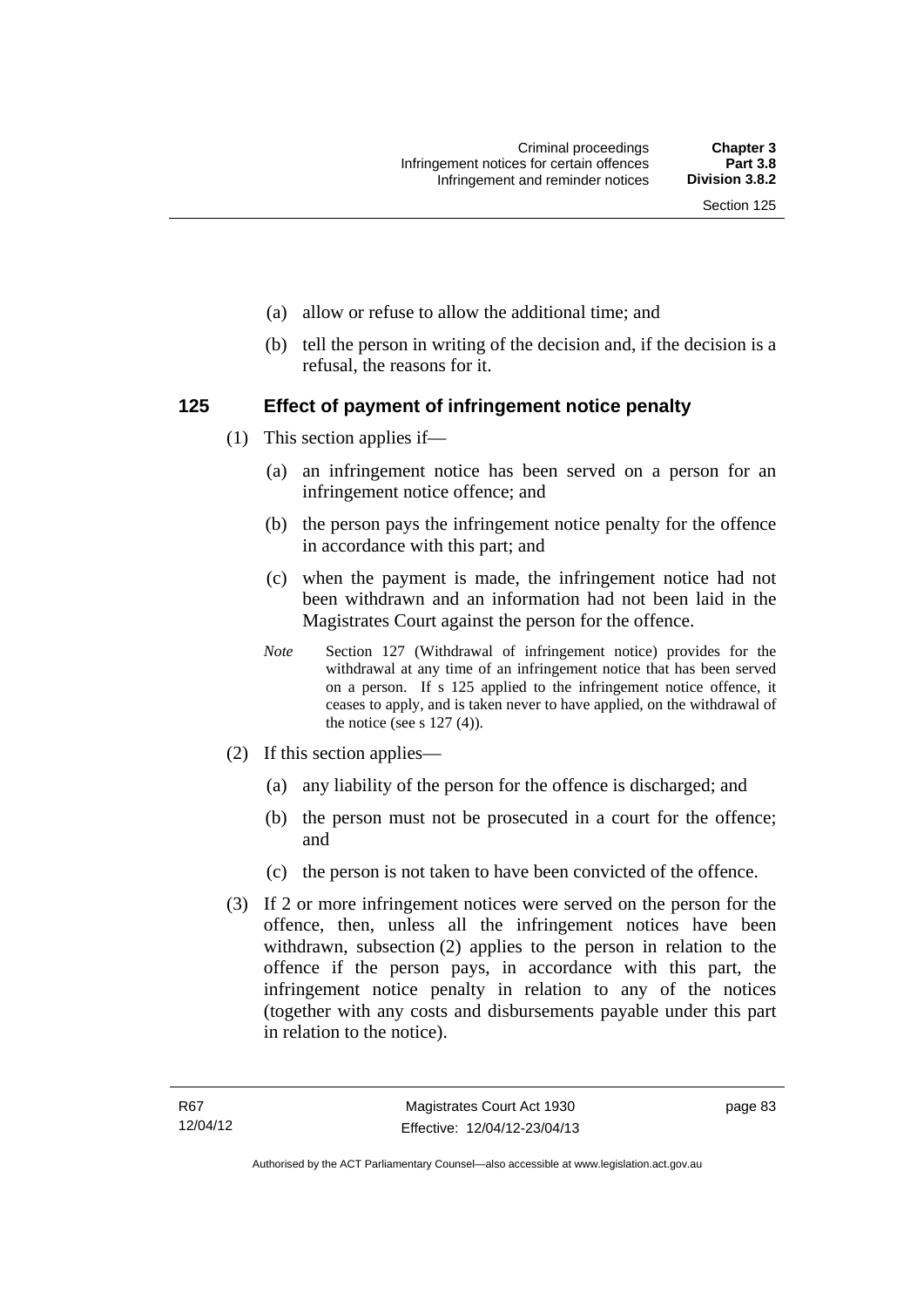# **126 Application for withdrawal of infringement notice**

- (1) The person on whom an infringement notice for an infringement notice offence is served may apply to the administering authority, in writing, for the withdrawal of the notice within 28 days after the day when the infringement notice, or a reminder notice for the offence, is served on the person (or any additional time allowed by the administering authority).
- (2) The administering authority must—
	- (a) withdraw the notice or refuse to withdraw the notice; and
	- (b) tell the person in writing of the decision and, if the decision is a refusal, the reasons for it.

#### **127 Withdrawal of infringement notice**

- (1) This section applies to an infringement notice that has been served on a person for an infringement notice offence.
- (2) The administering authority may, by notice served on the person, withdraw the infringement notice, whether or not—
	- (a) the person has made an application for the withdrawal of the infringement notice; or
	- (b) the infringement notice penalty (or part of it) has been paid for the offence; or
	- (c) the person has disputed liability for the infringement notice offence.
- (3) The notice must—
	- (a) include the number of the infringement notice and the date of service of the infringement notice; and
	- (b) tell the person that the infringement notice is withdrawn and, in general terms, about subsection (4).
- (4) On service of the notice—

R67 12/04/12

Authorised by the ACT Parliamentary Counsel—also accessible at www.legislation.act.gov.au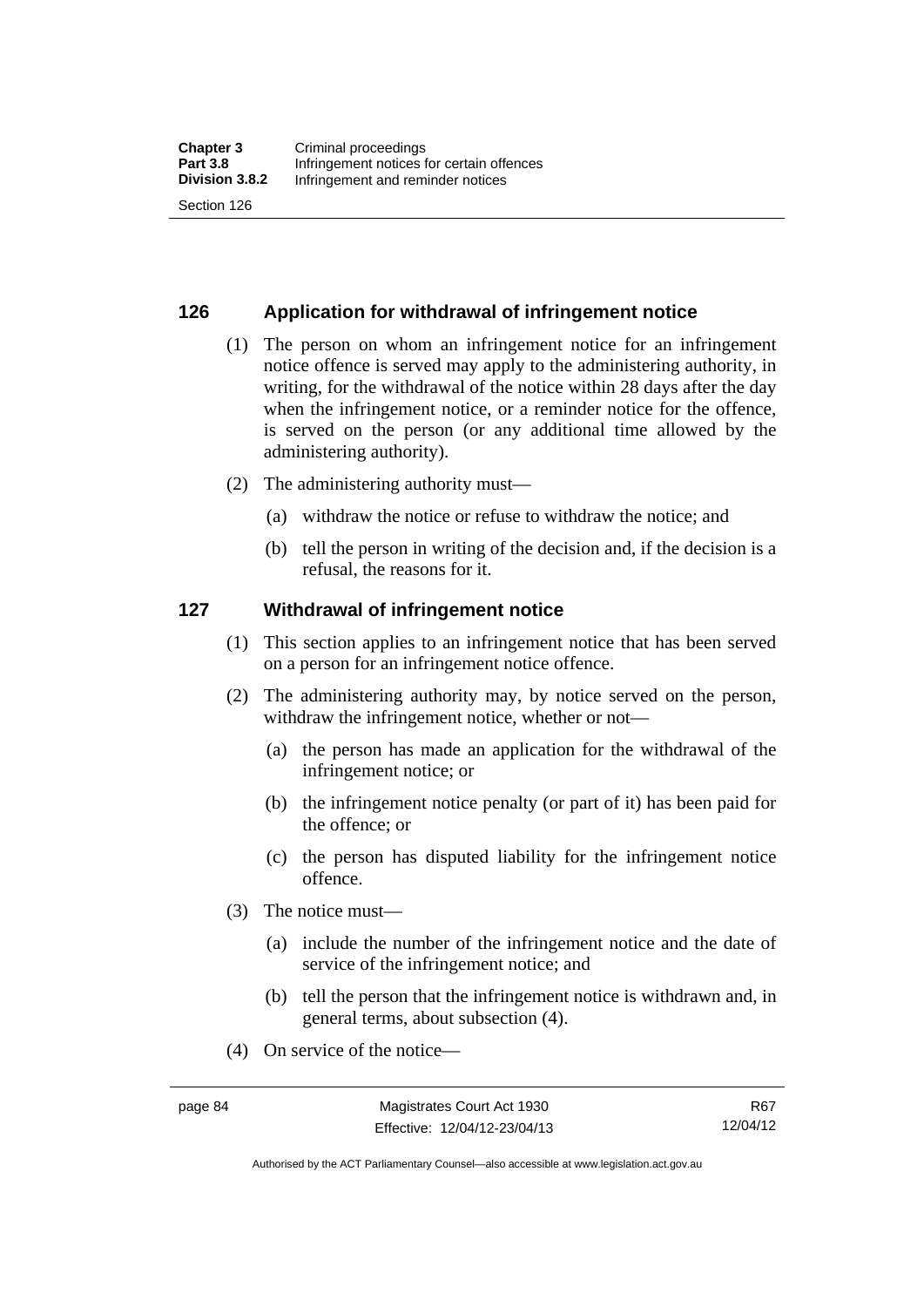- (a) this part ceases to apply to the infringement notice; and
- (b) if the infringement notice penalty (or part of it) has been paid—the amount paid must be repaid by the administering authority; and
- (c) if section 125 (Effect of payment of infringement notice penalty) applies to the offence—the section ceases to apply, and is taken never to have applied, to the offence; and
- (d) a proceeding for the offence may be taken in a court against anyone (including the person) as if the infringement notice had not been served on the person.

# **128 Guidelines about withdrawal of infringement notices**

- (1) The Minister may issue guidelines about the exercise of an administering authority's functions under section 126 (Application for withdrawal of infringement notice), section 127 (Withdrawal of infringement notice) or section 133 (Extension of time to dispute liability).
- (2) The administering authority for an infringement notice offence must comply with any guidelines applying to the offence.
- (3) A guideline is a disallowable instrument.
	- *Note* A disallowable instrument must be notified, and presented to the Legislative Assembly, under the [Legislation Act](http://www.legislation.act.gov.au/a/2001-14)*.*

#### **129 Reminder notices**

An authorised person may serve a notice (a *reminder notice*) on a person if—

- (a) an infringement notice has been served on the person for an infringement notice offence; and
- (b) the infringement notice has not been withdrawn; and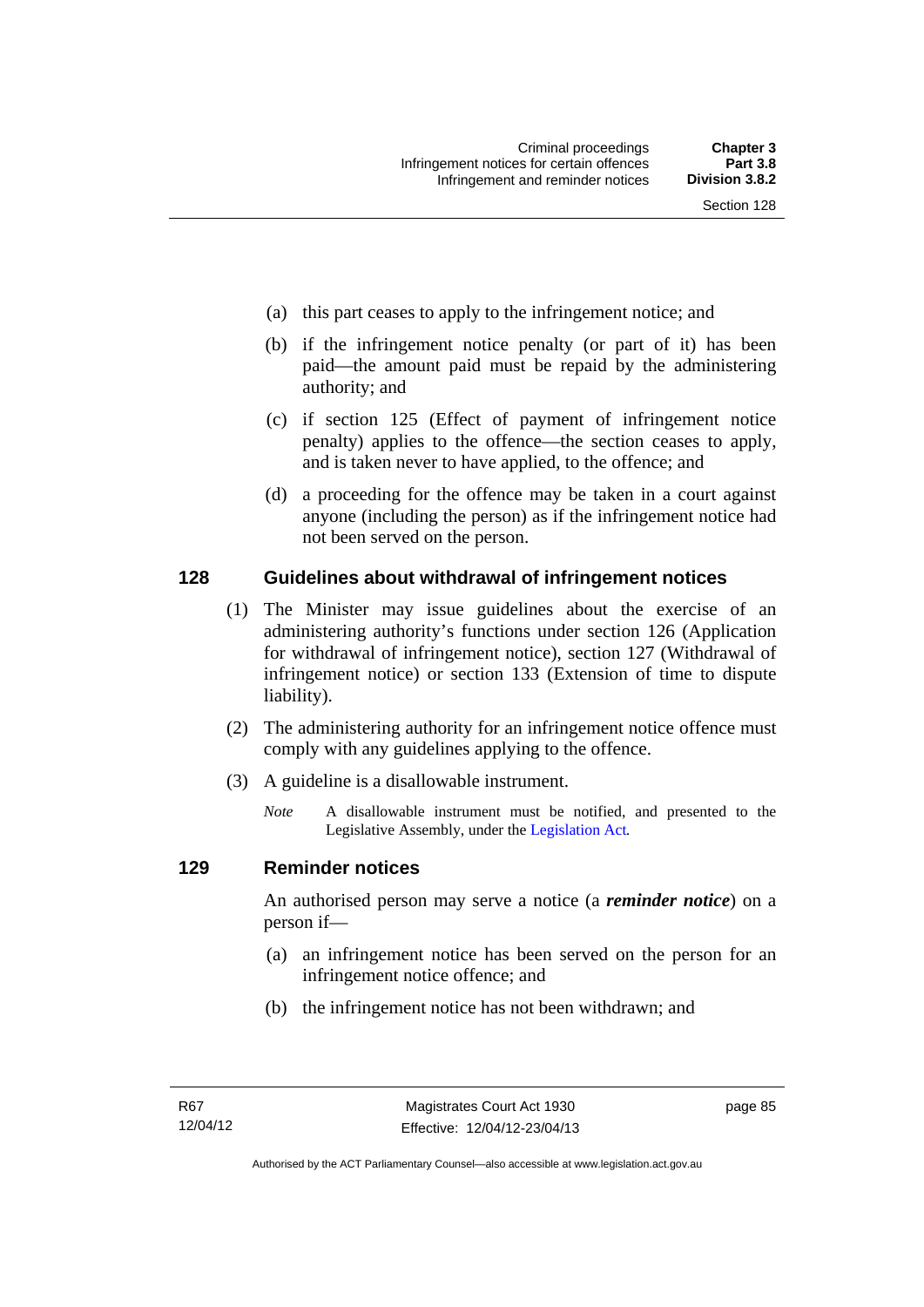- (c) the infringement notice penalty has not been paid to the administering authority within the time for payment under this part; and
- (d) written notice disputing liability has not been given to the administering authority in accordance with this part; and
- (e) a reminder notice has not previously been served on the person for the offence.

# **130 Contents of reminder notices**

A reminder notice served on a person by an authorised person for an infringement notice offence must—

- (a) be identified by a unique number; and
- (b) include the following information:
	- (i) the Act or subordinate law, and the provision of it, contravened by the person;
	- (ii) the number of the infringement notice served on the person for the offence;
	- (iii) the date of service of the infringement notice; and
- (c) state the date of service of the reminder notice; and
- (d) state the infringement notice penalty that is now payable by the person for the offence; and
- (e) contain the information required by section 131 (Additional information in reminder notices); and
- (f) identify the authorised person in accordance with the regulations; and
- (g) include any other information required by regulation and any additional information that the administering authority considers appropriate.

Authorised by the ACT Parliamentary Counsel—also accessible at www.legislation.act.gov.au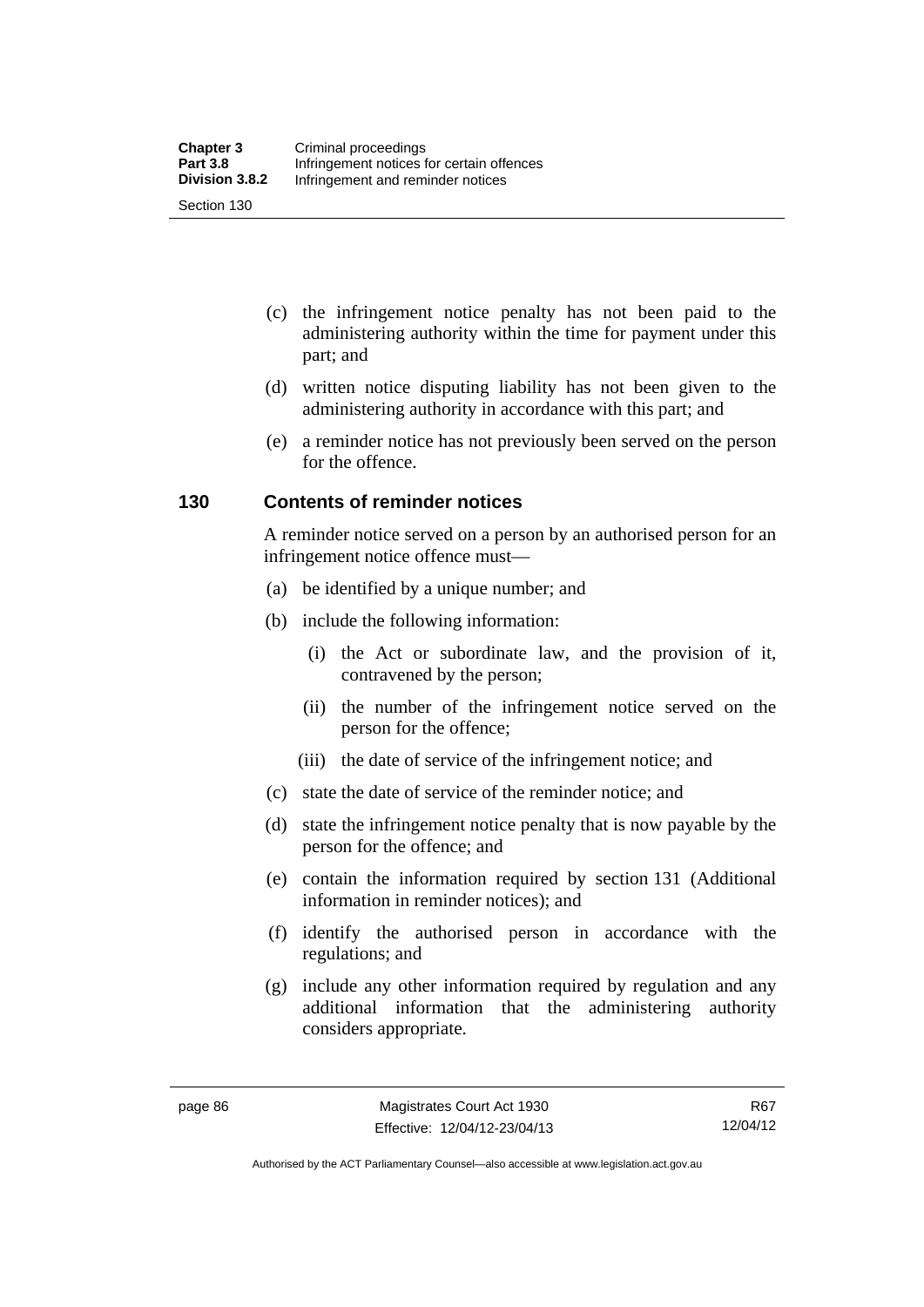# **131 Additional information in reminder notices**

- (1) The reminder notice must also tell the person on whom it is served that—
	- (a) the infringement notice penalty for the offence has not been paid; and
	- (b) the infringement notice has not been withdrawn; and
	- (c) written notice disputing liability has not been received by the administering authority from the person for the offence; and
	- (d) the infringement notice penalty for the offence has been increased by the amount payable by the person for the cost of serving the reminder notice; and
	- (e) the person may pay the infringement notice penalty that is now payable by the person for the offence or dispute liability for the offence within 28 days after the day when the reminder notice is served on the person (the *date of service* of the notice); and
	- (f) the person may apply to the administering authority for additional time in which to pay the penalty or dispute liability for the offence; and
	- (g) the infringement notice may be withdrawn before or after the penalty is paid; and
	- (h) if the person pays the penalty within the 28 days (or any additional time allowed by the administering authority), then, unless the infringement notice is withdrawn and any penalty refunded—
		- (i) any liability of the person for the offence is discharged; and
		- (ii) the person will not be prosecuted in court for the offence; and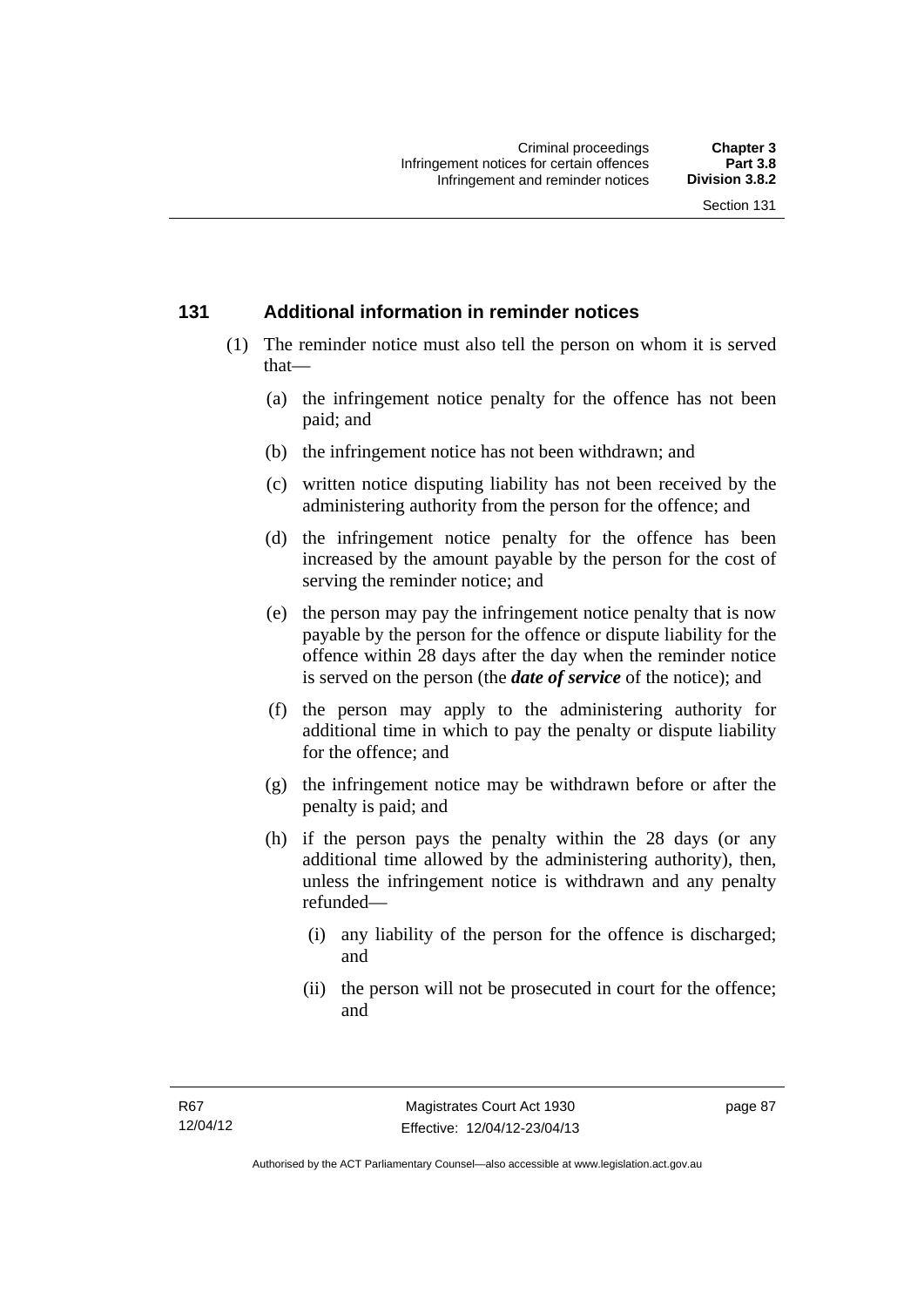- (iii) the person will not be taken to have been convicted of the offence; and
- (i) if the person wishes to dispute liability for the offence, the issue may be referred to the Magistrates Court; and
- (j) if the Magistrates Court finds against the person or the person is prosecuted in court for the offence, the person may be convicted of the offence and ordered to pay a penalty and costs, and be subject to other court orders; and
- (k) if the person does not pay the infringement notice penalty, or dispute liability for the offence, within the 28 days (or any additional time allowed by the administering authority), the person may be prosecuted in court for the offence.
- (2) In addition, the reminder notice must—
	- (a) explain how the person may pay the infringement notice penalty or dispute liability for the offence; and
	- (b) explain how the person may apply for additional time to pay the infringement notice penalty or dispute liability for the offence.

# **Division 3.8.3 Additional provisions for vehiclerelated offences**

# **131A Meaning of** *infringement notice*

In this division:

*infringement notice* means an infringement notice for a vehicle-related offence.

# **131B Service of infringement notice on responsible person for vehicles**

(1) This section applies if an authorised person believes, on reasonable grounds, that a vehicle-related offence has been committed.

R67 12/04/12

Authorised by the ACT Parliamentary Counsel—also accessible at www.legislation.act.gov.au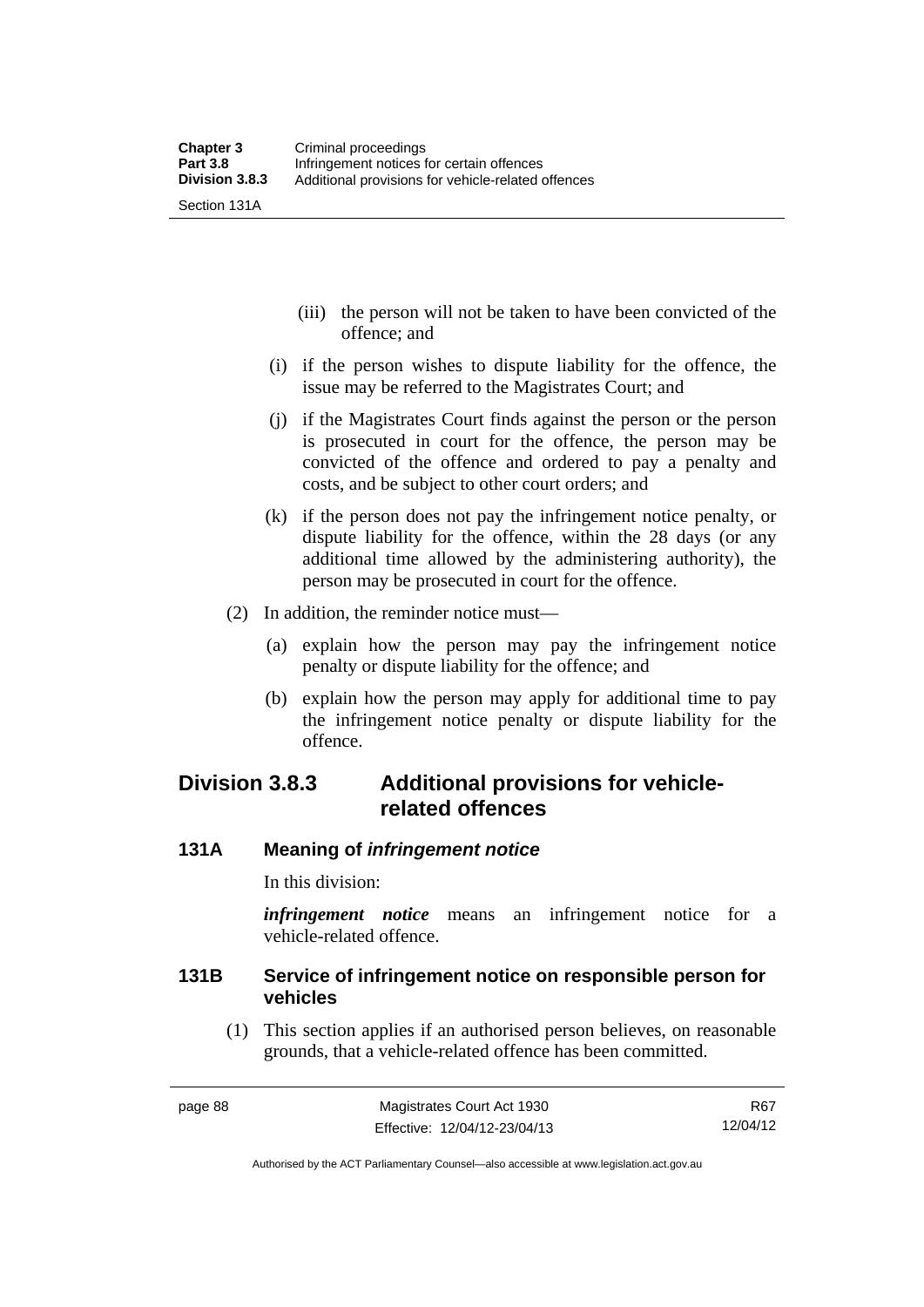- (2) The authorised person may serve an infringement notice for the offence on—
	- (a) the responsible person for the vehicle at the time of the offence; or
	- (b) if there is more than 1 responsible person for the vehicle at that time—each or any of them.
	- *Note 1* For how documents may be served, see the [Legislation Act,](http://www.legislation.act.gov.au/a/2001-14) pt 19.5
	- *Note 2* Subsections (3) and (4) provide additional ways for serving infringement notices (see [Legislation Act,](http://www.legislation.act.gov.au/a/2001-14) s 251 (1)).
- (3) If the infringement notice is to be served on a person under this section by post and the vehicle is registered under a law of another jurisdiction corresponding to the *[Road Transport \(Vehicle](http://www.legislation.act.gov.au/a/1999-81)  [Registration\) Act 1999](http://www.legislation.act.gov.au/a/1999-81)*, the notice may be served by sending it by prepaid post, addressed to the person, to the latest address of the person in the registration records kept under that law.
- (4) An infringement notice for a vehicle-related offence may be served by securely placing or attaching the notice, addressed to the responsible person (without further description), on or to the vehicle in a conspicuous position.
- (5) If an infringement notice is served in the way mentioned in subsection (4), it is taken to have been served, on the day that it is placed on or attached to the vehicle, on—
	- (a) the responsible person for the vehicle; or
	- (b) if there is more than 1 responsible person for the vehicle at that time—each of them.
- (6) A person must not remove, deface or interfere with an infringement notice placed on, or attached to, a vehicle unless the person is the driver of the vehicle or the responsible person (or a responsible person) for the vehicle.

Maximum penalty: 20 penalty units.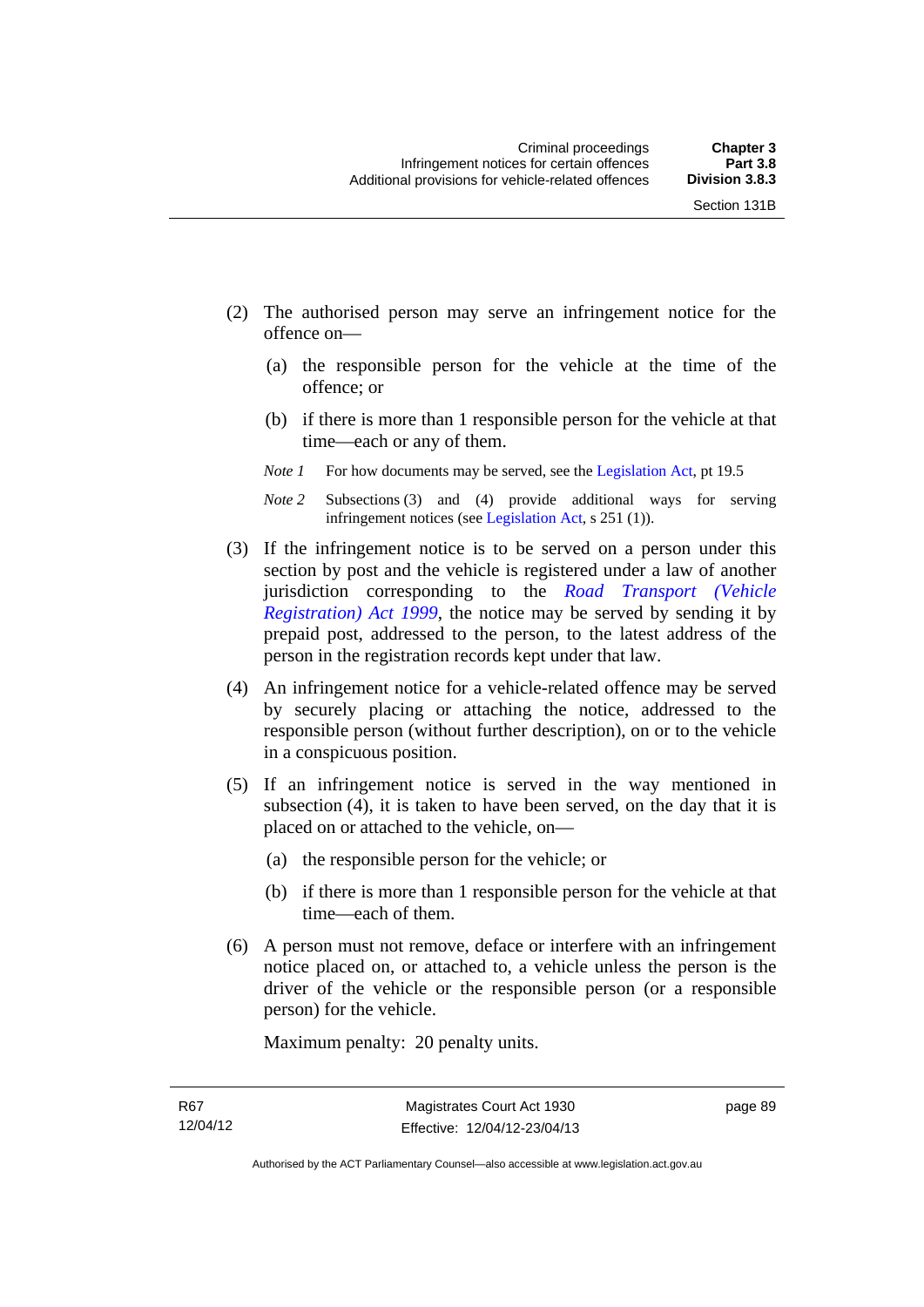- (7) A regulation may provide that an infringement notice for a vehiclerelated offence may only be served on a person under this section within the prescribed period after the day the offence was committed.
- (8) To remove any doubt, an authorised person may not serve an infringement notice on a person under this section for an offence after—
	- (a) if a regulation under subsection (7) prescribes a period for the offence—the end of the prescribed period; or
	- (b) in any other case—the end of the time within which a prosecution may be brought against the person for the offence.
- (9) This section does not prevent an infringement notice for a vehiclerelated offence being served on a person under section 120 (Service of infringement notices).

# **131C Liability for vehicle-related offences**

- (1) If an infringement notice for a vehicle-related offence is served on a person under section 131B, the person is liable for the offence, and may be convicted of and punished for the offence, even though the person who actually committed the offence (the *actual offender*) may have been someone else.
- (2) If the actual offender is not the responsible person (or a responsible person) for the vehicle at the time of the offence, subsection (1) does not affect the liability of the actual offender, but—
	- (a) an additional penalty for the offence may not be recovered from or imposed on the actual offender if an infringement notice penalty for the offence has been paid by, or a penalty has been imposed on, the responsible person (or a responsible person) for the vehicle at that time; and
	- (b) an additional penalty for the offence may not be recovered from or imposed on the responsible person (or a responsible

R67 12/04/12

Authorised by the ACT Parliamentary Counsel—also accessible at www.legislation.act.gov.au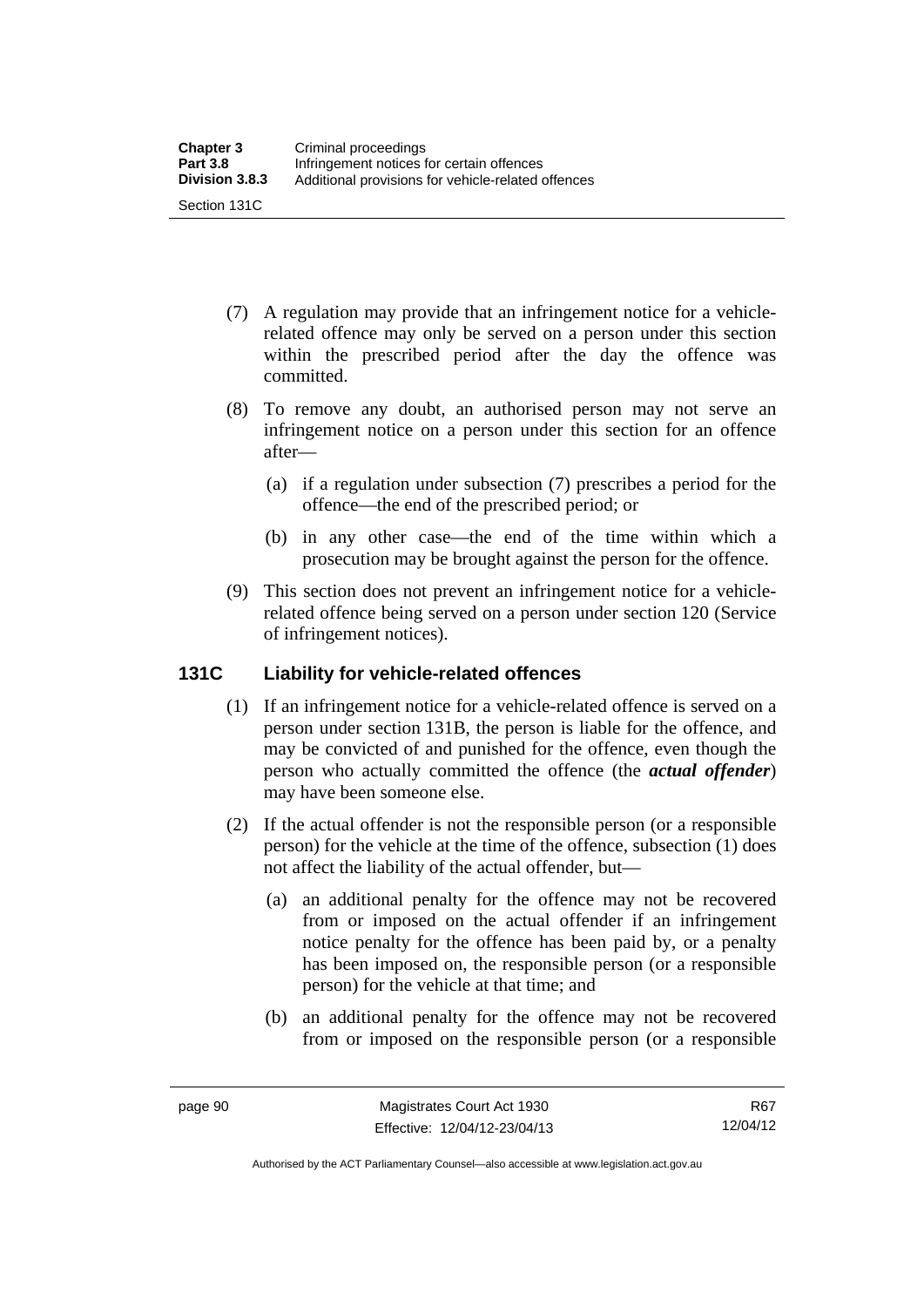person) for the vehicle at that time if an infringement notice penalty for the offence has been paid by, or a penalty has been

 (3) However, in a prosecution against a responsible person for a vehicle-related offence, it is a defence if the responsible person establishes—

imposed on, the actual offender.

- (a) that the vehicle was stolen, or illegally taken or used, at the time of the offence; or
- (b) that the person made and gave to the administering authority a known offender declaration in accordance with section 131E (Known offender declaration) for the offence; or
- (c) that the vehicle (or all of the person's interest in the vehicle) had been sold or disposed of by the person before the time of the offence, and that at that time the person did not have an interest in the vehicle; or
- (d) that the person—
	- (i) was not the driver of the vehicle at the time of the offence; and
	- (ii) does not know, and could not with reasonable diligence have found out, the name and address of the driver of the vehicle at that time.

# **131D Illegal user declarations**

- (1) This section applies if—
	- (a) an infringement notice for a vehicle-related offence is served on a person under section 131B (Service of infringement notice on responsible person for vehicles); and
	- (b) the person makes a statutory declaration (an *illegal user declaration*) stating that the vehicle was stolen, or illegally taken or used, at the time of the offence and providing all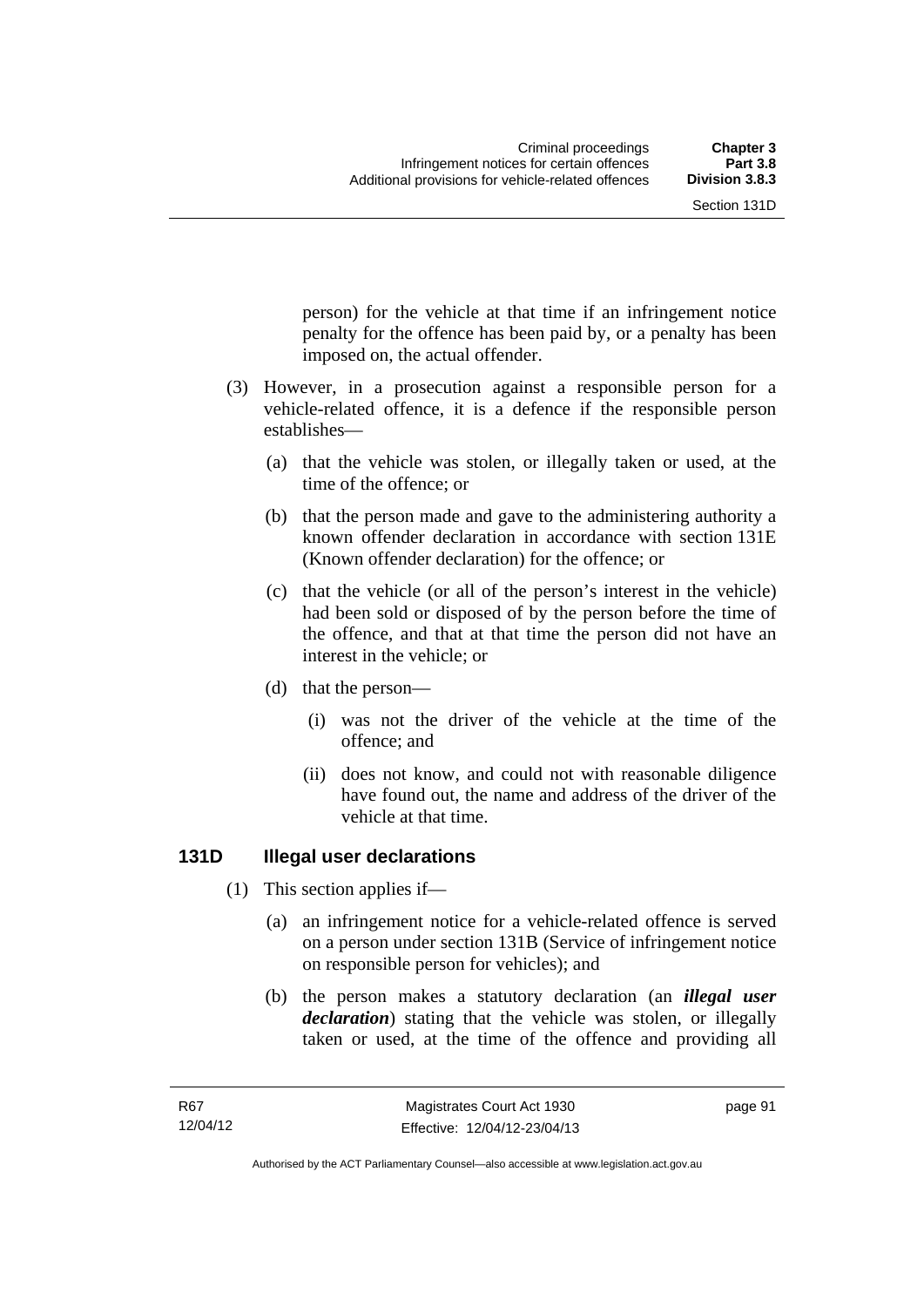Section 131E

relevant facts supporting that statement, including details of where and when the matter was reported to the police; and

- (c) the person gives the illegal user declaration to the administering authority within 28 days after the day when the infringement notice, or a reminder notice for the offence, is served on the person (or any additional time allowed by the administering authority).
- (2) An infringement notice for the offence may be served under section 120 (Service of infringement notices) on the person (if any) stated in the illegal user declaration as the person (the *named offender*) who was illegally in charge of the vehicle at the time of the offence.
- (3) If a document (including an infringement notice or reminder notice) is to be served on the named offender under this part by post in relation to the offence, the document may be addressed to the named offender at his or her home or business address stated in the illegal user declaration.
- (4) Section 131C (Liability for vehicle-related offences) and section 131E (Known offender declarations) apply as if the named offender were the responsible person for the vehicle at the time of the offence and the infringement notice had been served on the named offender under section 131B.
- (5) However, a proceeding for the offence may be brought in a court against the named offender only if a copy of the illegal user declaration has been served on the named offender by an authorised person.
- (6) In a proceeding against the named offender for the offence, the illegal user declaration is evidence that the named offender was the driver of the vehicle at the time of the offence.

# **131E Known offender declarations**

(1) This section applies if—

Authorised by the ACT Parliamentary Counsel—also accessible at www.legislation.act.gov.au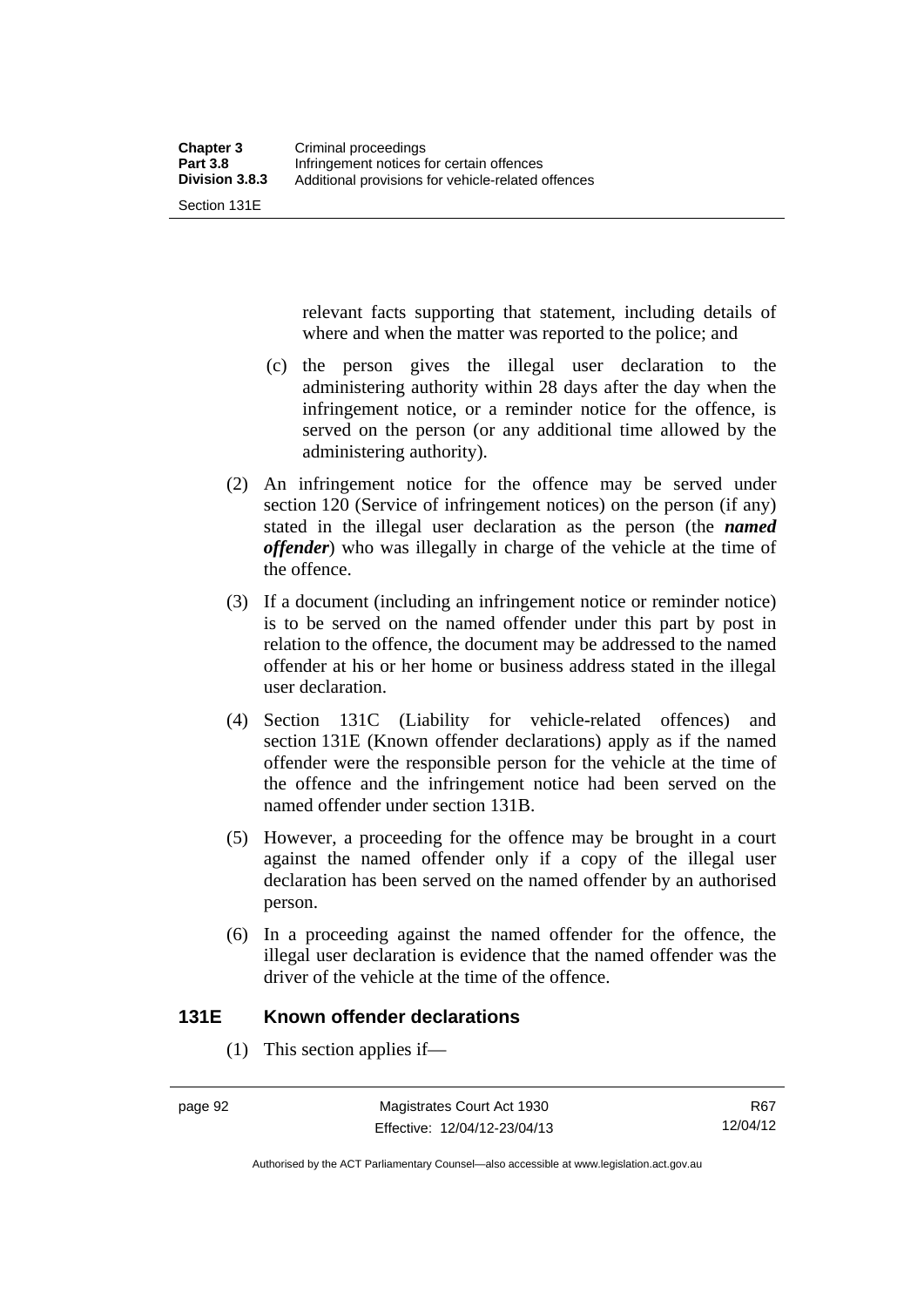- (a) an infringement notice for a vehicle-related offence is served on a person under section 131B (Service of infringement notice on responsible person for vehicles); and
- (b) the person makes a statutory declaration (a *known offender declaration*) stating—
	- (i) if the person is an individual—
		- (A) that the person was not the driver of the vehicle at the time of the offence and did not commit the offence; and
		- (B) the name and home or business address of the person (the *named offender*) who was the driver of the vehicle at that time; and
		- (C) all relevant facts supporting those statements; or
	- (ii) if the person is a corporation—the name and home or business address of the person (also the *named offender*) who was the driver of the vehicle at the time of the offence and all relevant facts supporting that statement; or
	- (iii) for a vehicle-related offence under an Act declared by regulation to be an Act to which this subparagraph applies—the person saw another named person (also the *named offender*) do the act the subject of the offence and stating—
		- (A) the address of the named offender; and
		- (B) if the person does not know the other person's address—the reasons why the person does not know the address; and
- (c) the person gives the known offender declaration to the administering authority within 28 days after the day when the infringement notice, or a reminder notice for the offence, is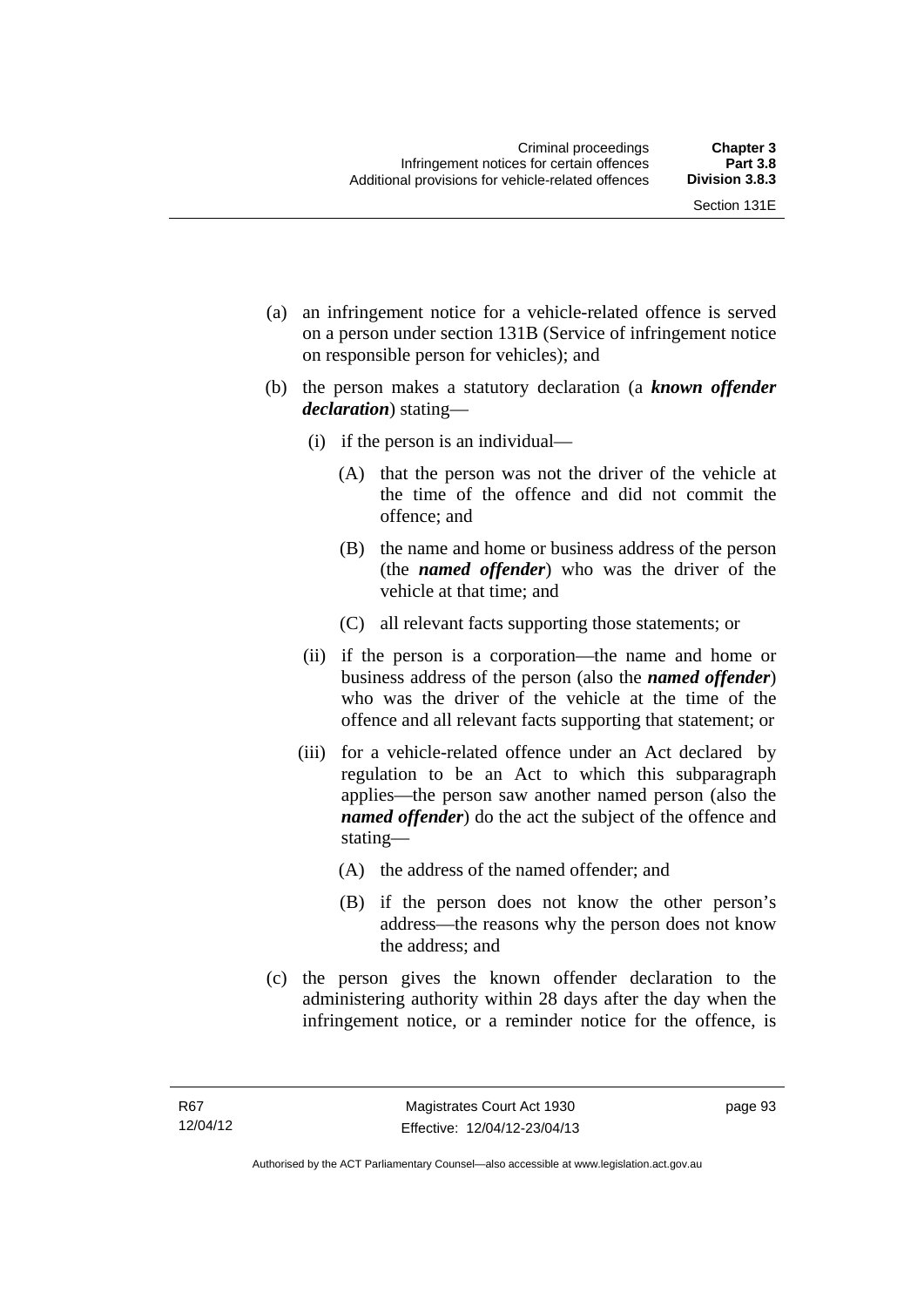Section 131F

served on the person (or any additional time allowed by the administering authority).

- (2) An infringement notice for the offence may be served under section 120 (Service of infringement notices) on the named offender.
- (3) If a document (including an infringement notice or reminder notice) is to be served on the named offender under this part by post in relation to the offence, the document may be addressed to the named offender at his or her home or business address stated in the known offender declaration.
- (4) Section 131C (Liability for vehicle-related offences), this section and section 131F apply as if the named offender were the responsible person for the vehicle at the time of the offence and the infringement notice had been served on the named offender under section 131B.
- (5) However, a proceeding for the offence may be brought in a court against the named offender only if a copy of the known offender declaration has been served on the named offender by an authorised person.
- (6) In a proceeding against the named offender for the offence, the known offender declaration is evidence that the named offender was the offender at the time of the offence.

## **131F Sold vehicle declarations**

- (1) This section applies if—
	- (a) an infringement notice for a vehicle-related offence is served on a person under section 131B (Service of infringement notice on responsible person for vehicles); and
	- (b) the person makes a statutory declaration (a *sold vehicle declaration*) stating that the vehicle (or all of the person's interest in the vehicle) had been sold or otherwise disposed of

Authorised by the ACT Parliamentary Counsel—also accessible at www.legislation.act.gov.au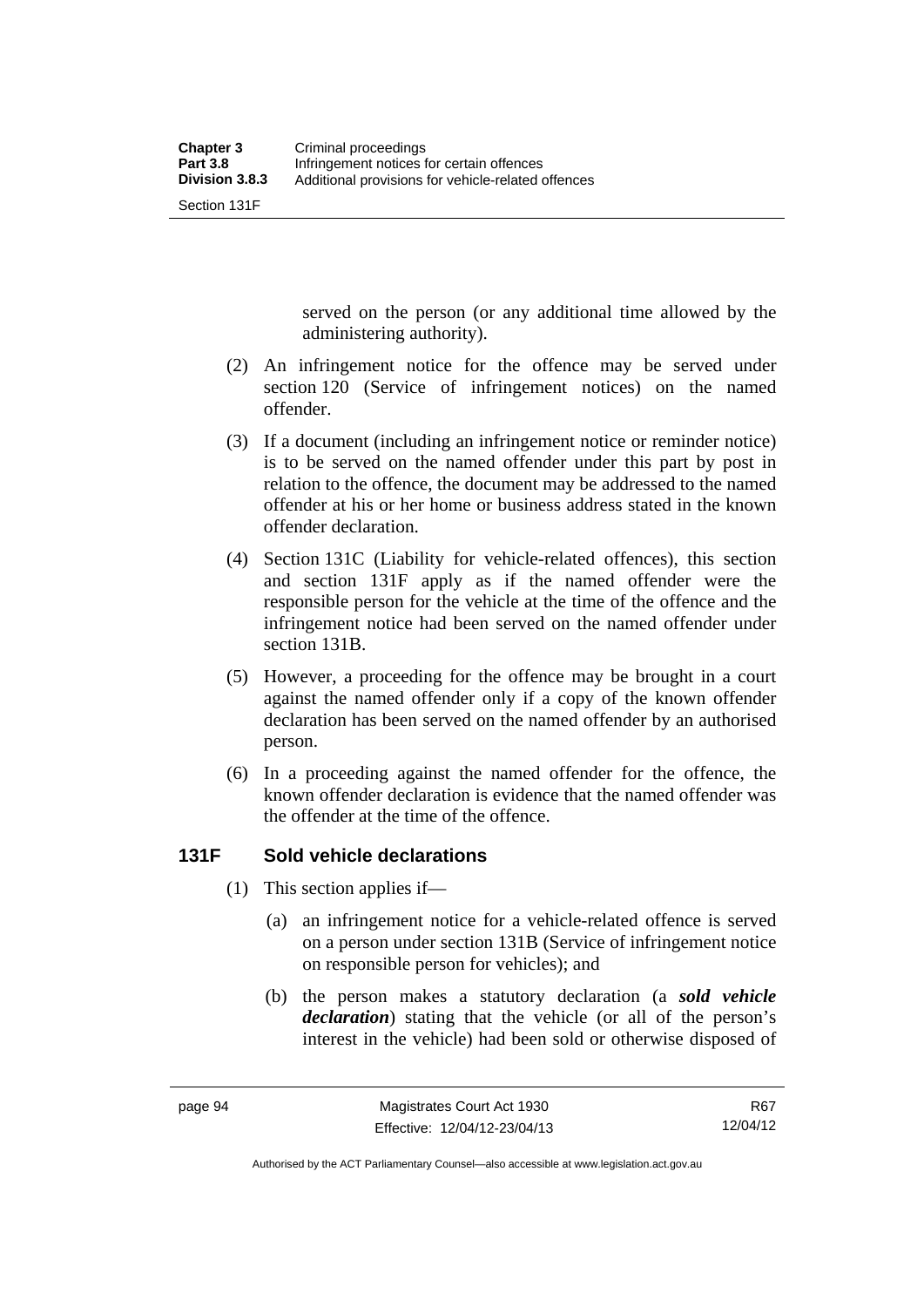by the person before the time of the offence and providing all relevant facts supporting that statement, including—

- (i) the name and home or business address of the person (the *buyer*) to whom the vehicle (or the person's interest in the vehicle) was sold or disposed of by the person; and
- (ii) the date and, if relevant to the offence, time of the sale or disposal; and
- (iii) if an agent made the sale or disposal for the person—the name and home or business address of the agent; and
- (iv) whether the person had any interest in the vehicle at the time of the offence; and
- (c) the person gives the sold vehicle declaration to the administering authority within 28 days after the day when the infringement notice, or a reminder notice for the offence, is served on the person (or any additional time allowed by the administering authority).
- (2) An infringement notice for the offence may be served under section 120 (Service of infringement notices) on the buyer.
- (3) If a document (including an infringement notice or reminder notice) is to be served on the buyer under this part by post in relation to the offence, the document may be addressed to the buyer at his or her home or business address stated in the sold vehicle declaration.
- (4) Section 131C (Liability for vehicle-related offences), section 131E and this section apply as if the buyer were a responsible person for the vehicle at the time of the offence and the infringement notice had been served on the buyer under section 131B.
- (5) However, a proceeding for the offence may be brought in a court against the buyer only if a copy of the sold vehicle declaration has been served on the buyer by an authorised person.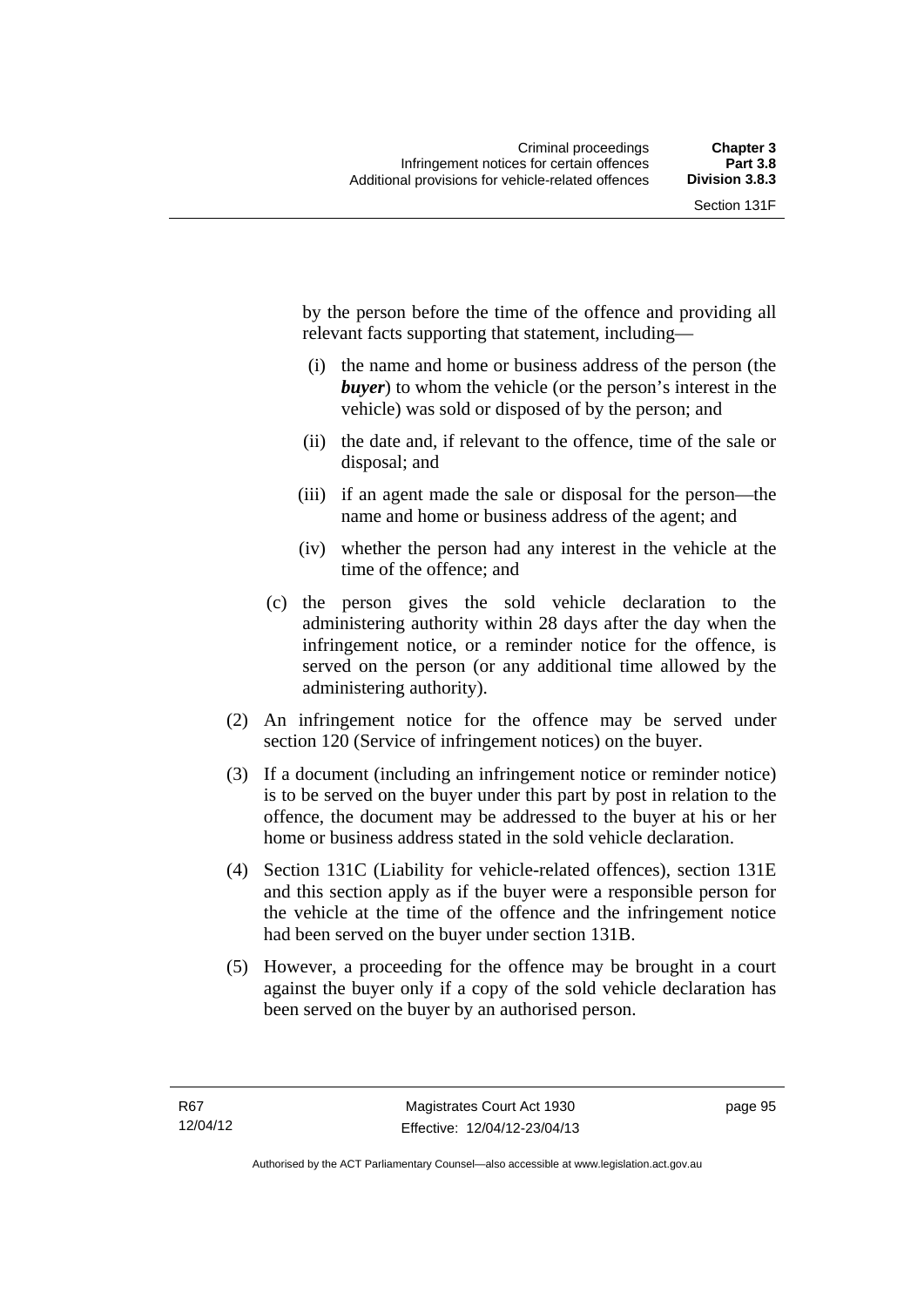(6) In a proceeding against the buyer for the offence, the sold vehicle declaration is evidence that the buyer was the responsible person for the vehicle at the time of the offence.

#### **131G Unknown offender declarations**

If an infringement notice for a vehicle-related offence is served on a person under section 131B (Service of infringement notice on responsible person for vehicles), the person may—

- (a) make a statutory declaration (an *unknown offender declaration*) stating—
	- (i) that—
		- (A) if the person is an individual—the person was not the driver of the vehicle at the time of the offence and did not commit the offence; or
		- (B) if the person is a corporation—the vehicle was not being used for the corporation's purposes at the time of the offence; and
	- (ii) that the person has made inquiries to find out who was—
		- (A) the driver of the vehicle at that time; or
		- (B) for a vehicle-related offence under an Act declared by regulation to be an Act to which this subparagraph applies—the offender was at that time; and
	- (iii) that the person does not know, and has not been able to find out, who was the driver of the vehicle, or the offender, at that time; and
	- (iv) the nature and extent of the inquiries made by the person; and
- (b) give the unknown offender declaration to the administering authority within 28 days after the day when the infringement

R67 12/04/12

Authorised by the ACT Parliamentary Counsel—also accessible at www.legislation.act.gov.au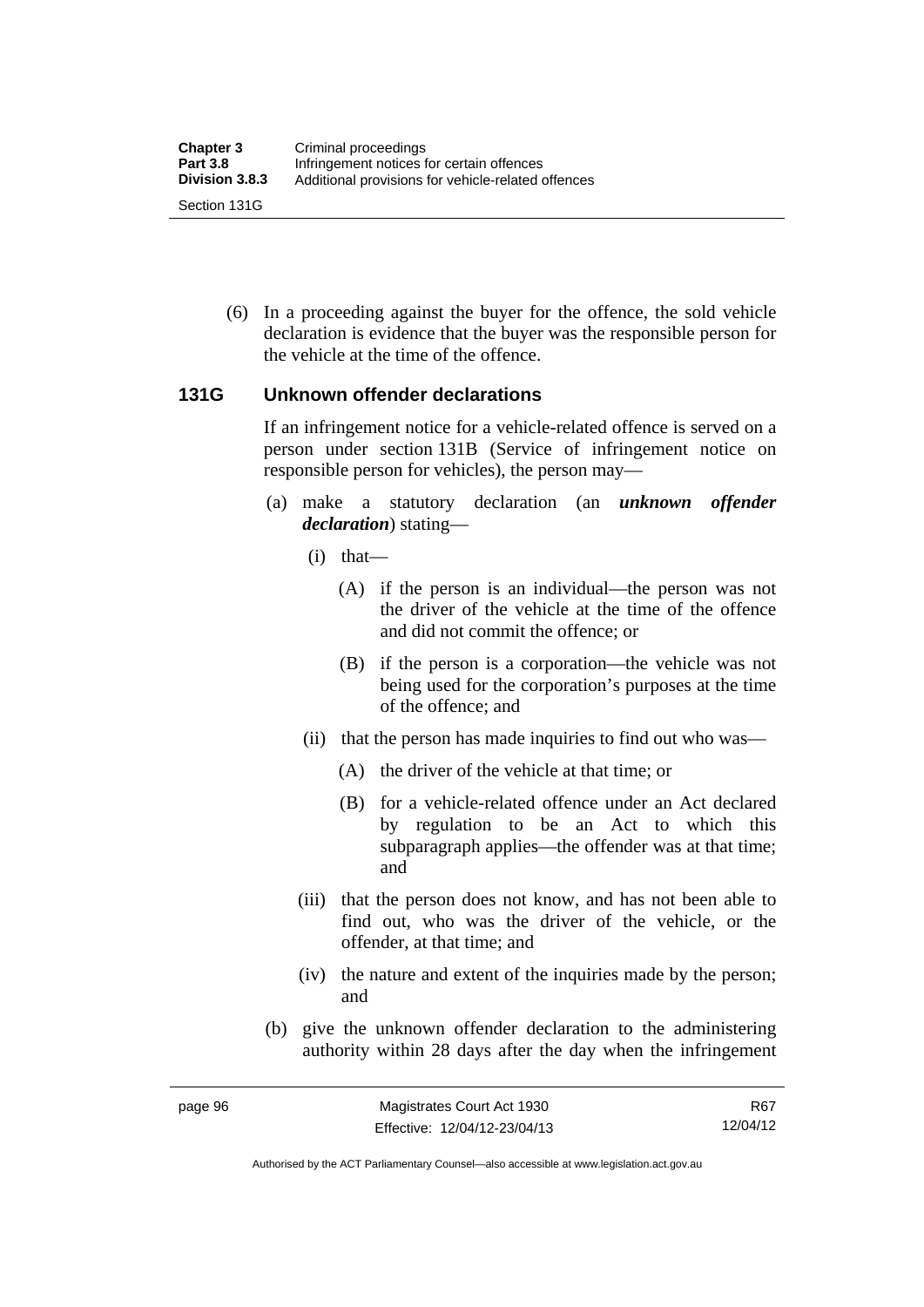notice, or a reminder notice for the offence, is served on the person (or any additional time allowed by the administering

# **Division 3.8.4 Disputing liability for infringement notices**

## **132 Disputing liability for infringement notice offence**

authority).

- (1) A person on whom an infringement notice or reminder notice has been served for an infringement notice offence may dispute liability for the offence by written notice given to the administering authority.
- (2) The notice must set out the grounds on which the person relies.
- (3) The notice must be given to the administering authority—
	- (a) within 28 days after the date of service of the infringement notice or reminder notice; or
	- (b) if the person applies to the administering authority within the 28 days for additional time to dispute liability for the offence and the additional time is allowed—within the additional time allowed by the administering authority; or
	- (c) if the person applies to the administering authority within the 28 days for additional time to dispute liability for the offence and the application is refused—within 7 days after the day the person is told of the refusal or 28 days after the date of service of the infringement notice or reminder notice, whichever is later.

## **133 Extension of time to dispute liability**

(1) The person on whom an infringement notice or reminder notice is served may apply, in writing, to the administering authority, within 28 days after the date of service of the notice, for a stated additional time in which to dispute liability for the offence.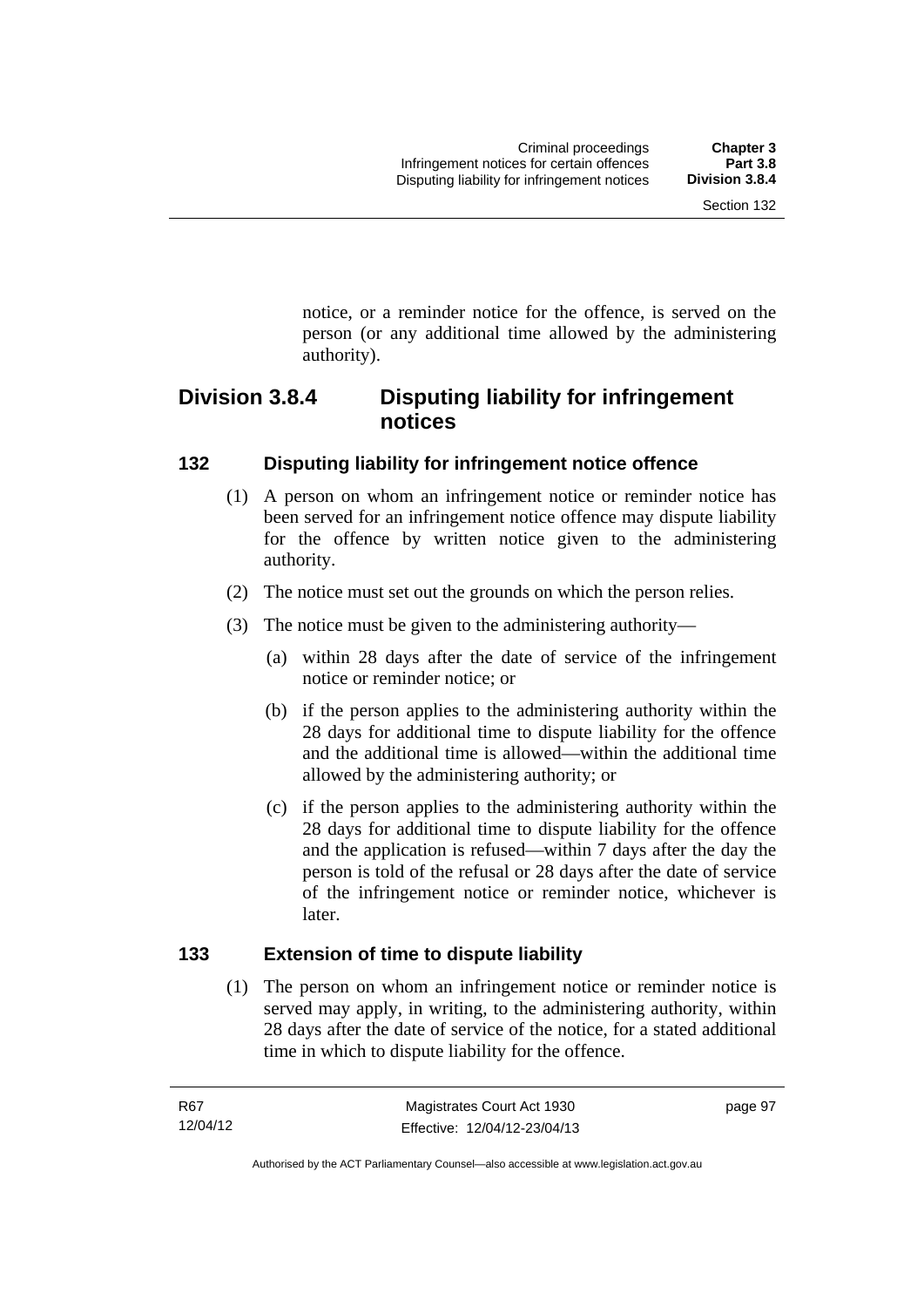- (2) The administering authority must—
	- (a) allow or refuse to allow the additional time; and
	- (b) tell the person in writing of the decision and, if the decision is a refusal, the reasons for it.

#### **134 Procedure if liability disputed**

- (1) This section applies if a person disputes liability for an infringement notice offence by giving the administering authority a notice in accordance with section 132 (Disputing liability for infringement notice offence).
- (2) The administering authority may lay an information in the Magistrates Court against the person for the offence within 60 days after being given the notice.
- (3) The administering authority must discontinue a proceeding brought against the person for the offence if, before the hearing of the proceeding, the person pays the total of—
	- (a) the infringement notice penalty; and
	- (b) the costs (if any) prescribed by regulation for beginning the proceeding; and
	- (c) the disbursements (if any) incurred by the administering authority up to the day payment is made.
- (4) If subsection (3) applies, section 125 (Effect of payment of infringement notice penalty) also applies to the person in relation to the offence, even though the person paid the infringement notice penalty for the offence after an information had been laid in the Magistrates Court against the person for the offence.
- (5) If the administering authority does not lay an information in the Magistrates Court against the person for the offence within 60 days after being given the notice, the administering authority must—

Authorised by the ACT Parliamentary Counsel—also accessible at www.legislation.act.gov.au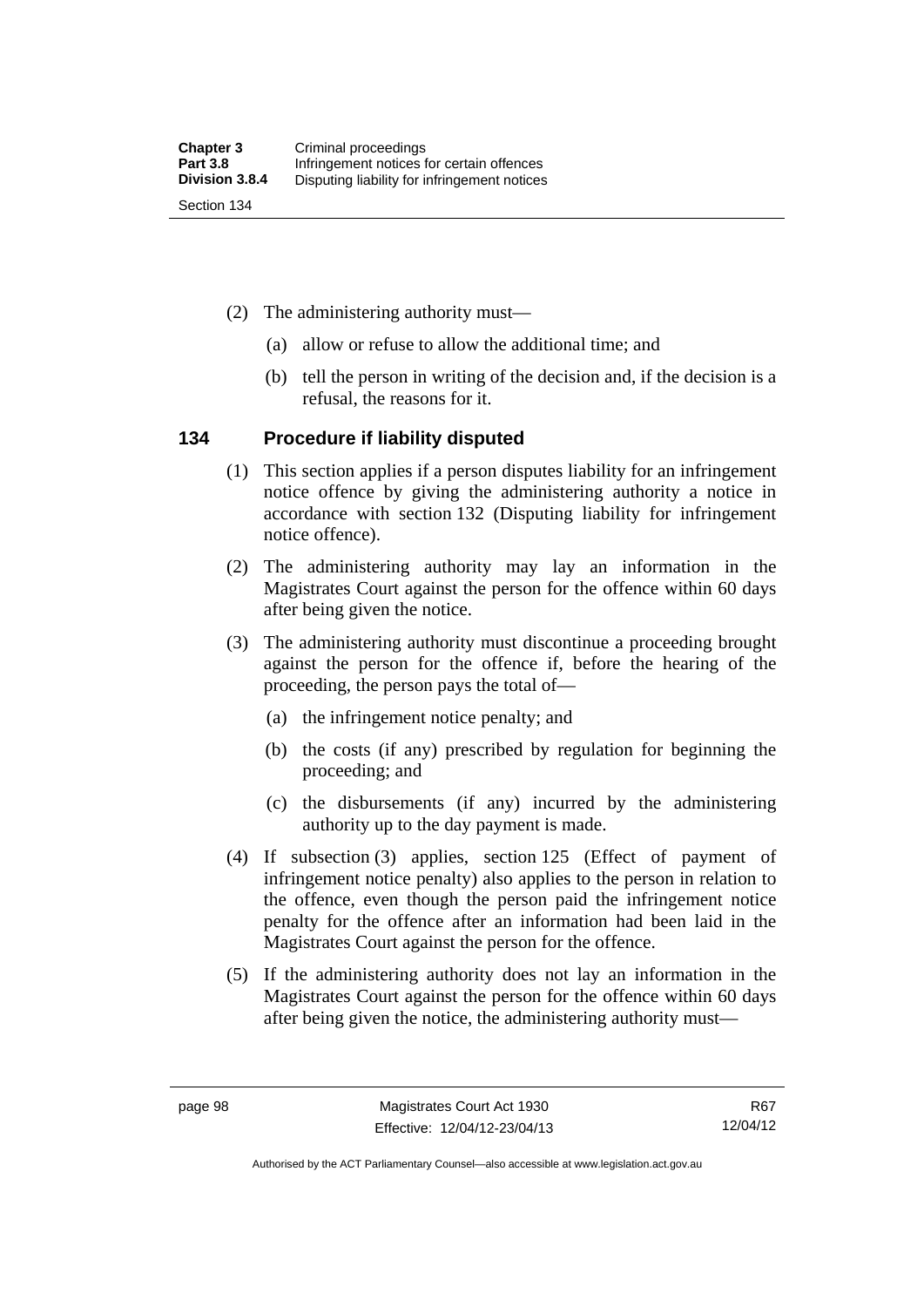- (a) tell the person, in writing, that no further action will be taken against the person for the offence; and
- (b) take no further action against the person for the offence.
- (6) To remove any doubt, subsection (2) does not permit the administering authority to lay an information against a person for an offence after the end of the time within which, apart from this section, a prosecution may be brought against the person for the offence.
	- *Note* For the time within which a prosecution must be begun, see the [Legislation Act,](http://www.legislation.act.gov.au/a/2001-14) s 192.

# **Division 3.8.5 Infringement notices—other provisions**

## **134A Authorised people for infringement notice offences**

- (1) The administering authority for an infringement notice offence may appoint a person to be an authorised person to serve infringement notices or reminder notices.
- *Note 1* For the making of appointments (including acting appointments), see the [Legislation Act,](http://www.legislation.act.gov.au/a/2001-14) pt 19.3.
- *Note 2* In particular, a person may be appointed for a particular provision of a law (see [Legislation Act,](http://www.legislation.act.gov.au/a/2001-14) s 7 (3)) and an appointment may be made by naming a person or nominating the occupant of a position (see s 207).
- (2) A regulation may prescribe a person to be an authorised person for the service of infringement notices or reminder notices.
- (3) In this part:

#### *authorised person* means—

- (a) for an infringement notice for an infringement notice offence—
	- (i) the administering authority; or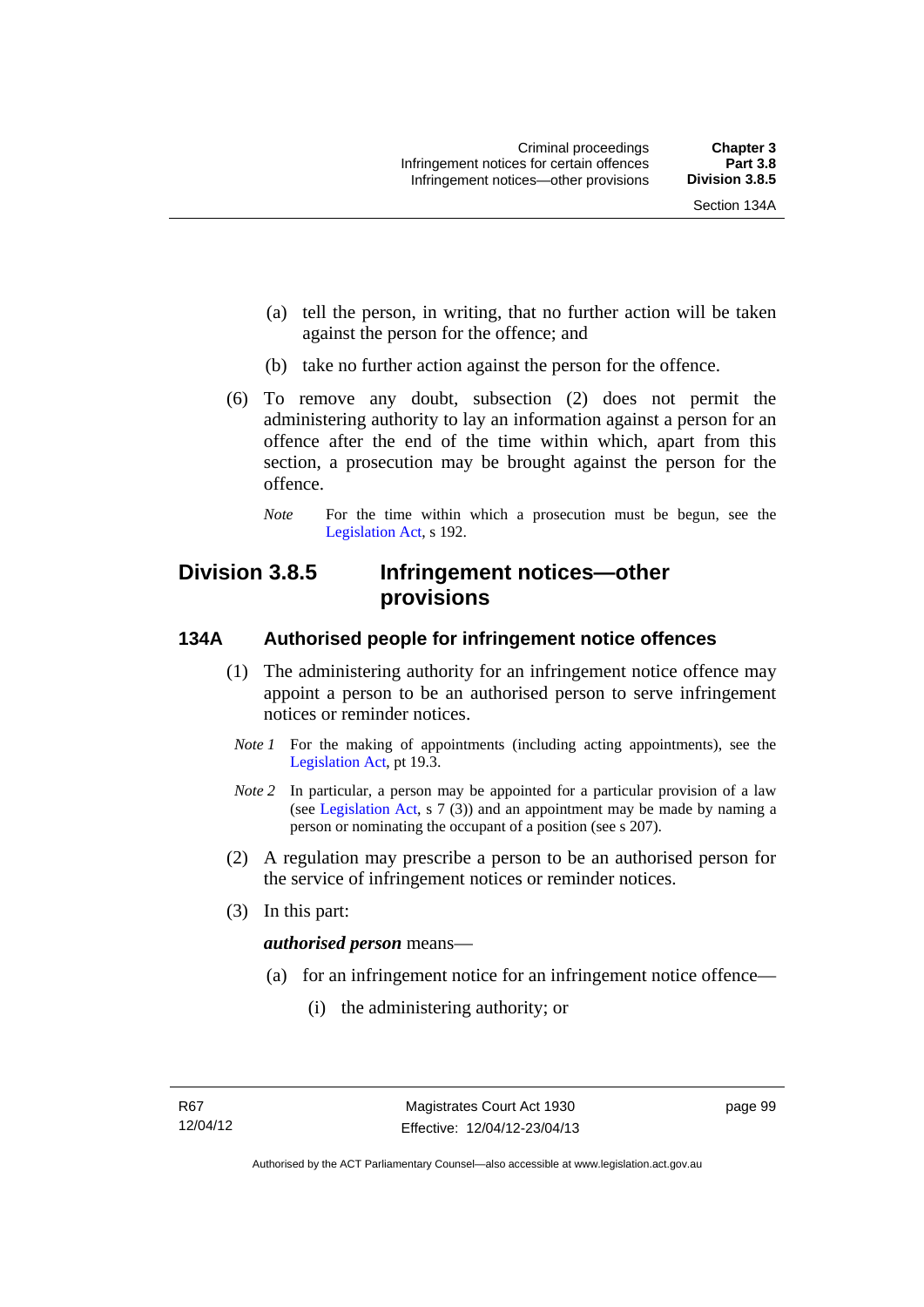Section 135

- (ii) a person who is appointed under this section by the administering authority to serve an infringement notice for the offence; or
- (iii) anyone else who, under the regulations, may serve an infringement notice for the offence; or
- (b) for a reminder notice for an infringement notice offence—
	- (i) the administering authority; or
	- (ii) a person who is appointed under this section by the administering authority to serve a reminder notice for the offence; or
	- (iii) anyone else who, under the regulations, may serve a reminder notice for the offence.

#### **135 Delegation of administering authority's functions**

- (1) The administering authority for an infringement notice offence may delegate the administering authority's functions under this part to an authorised person or a person prescribed by regulation.
- (2) A person prescribed by regulation for subsection (1) may delegate the functions delegated to the person under that subsection to anyone else.
	- *Note* For the making of delegations and the exercise of delegated functions, see [Legislation Act](http://www.legislation.act.gov.au/a/2001-14), pt 19.4.

#### **136 Evidentiary certificates**

- (1) This section applies to a proceeding for an infringement notice offence.
- (2) A certificate that appears to be signed by or on behalf of the administering authority, and states any matter relevant to anything done or not done under this part in relation to the offence, is evidence of the matter.

R67 12/04/12

Authorised by the ACT Parliamentary Counsel—also accessible at www.legislation.act.gov.au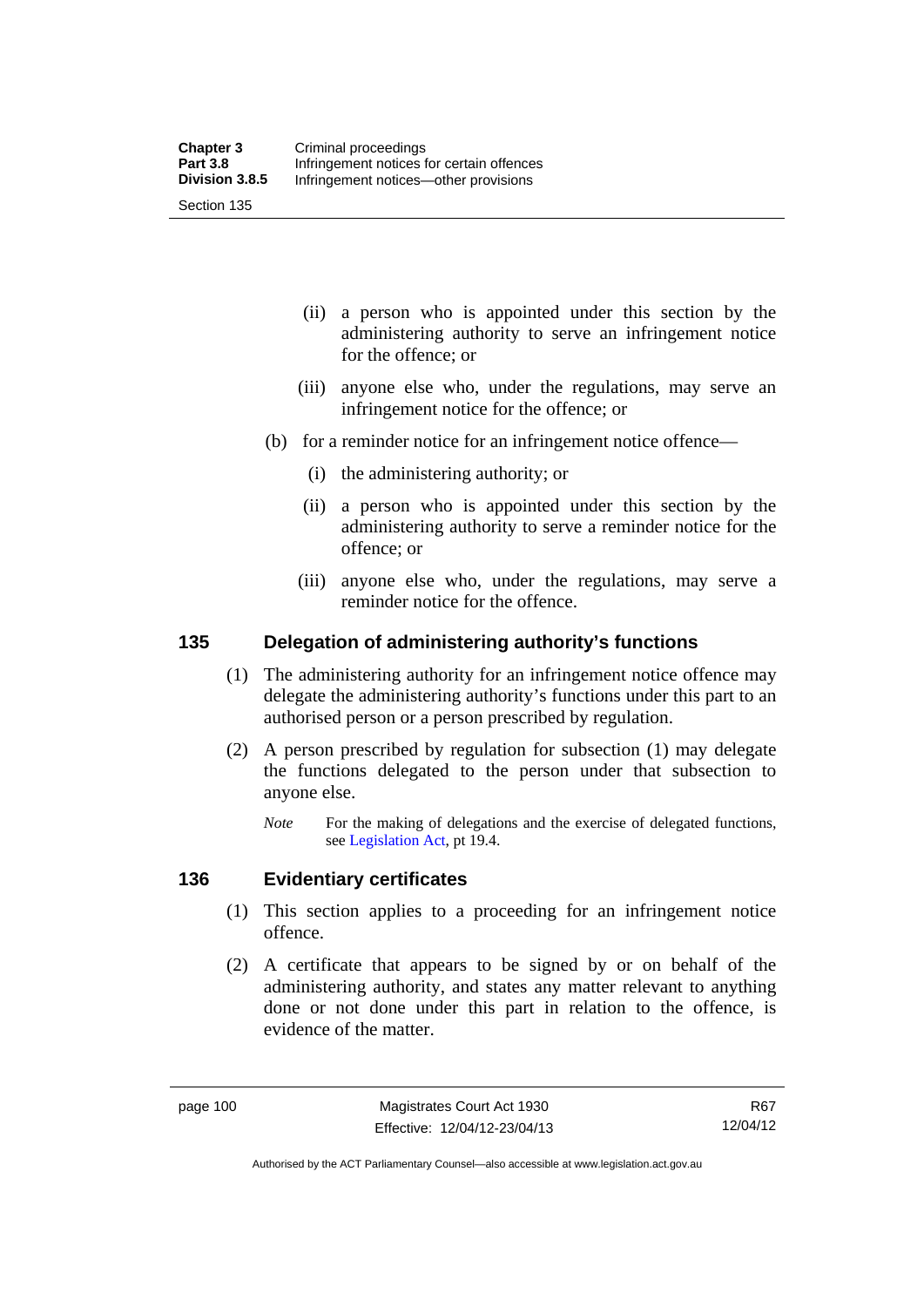- (3) Without limiting subsection (2), a certificate given under that subsection may state any of the following:
	- (a) a stated infringement notice or reminder notice was served by a stated authorised person in a stated way on a stated person on a stated date for a stated infringement notice offence;
	- (b) the administering authority did not allow additional time, or allowed stated additional time, for payment of the infringement notice penalty or to dispute liability for the offence;
	- (c) the infringement notice penalty was not paid within the time in which it was required to be paid under this part;
	- (d) the infringement notice has not been withdrawn or was withdrawn on a stated date;
	- (e) a stated address was, on a stated date, the latest business, home or email address, or fax number, of a stated person recorded in a register or other record kept by the administering authority;
	- (f) an infringement notice penalty has not been paid by, or a penalty has not been imposed on, a stated person or anyone for the offence.
- (4) A court must accept a certificate given under this section as proof of the matters stated in it if there is no evidence to the contrary.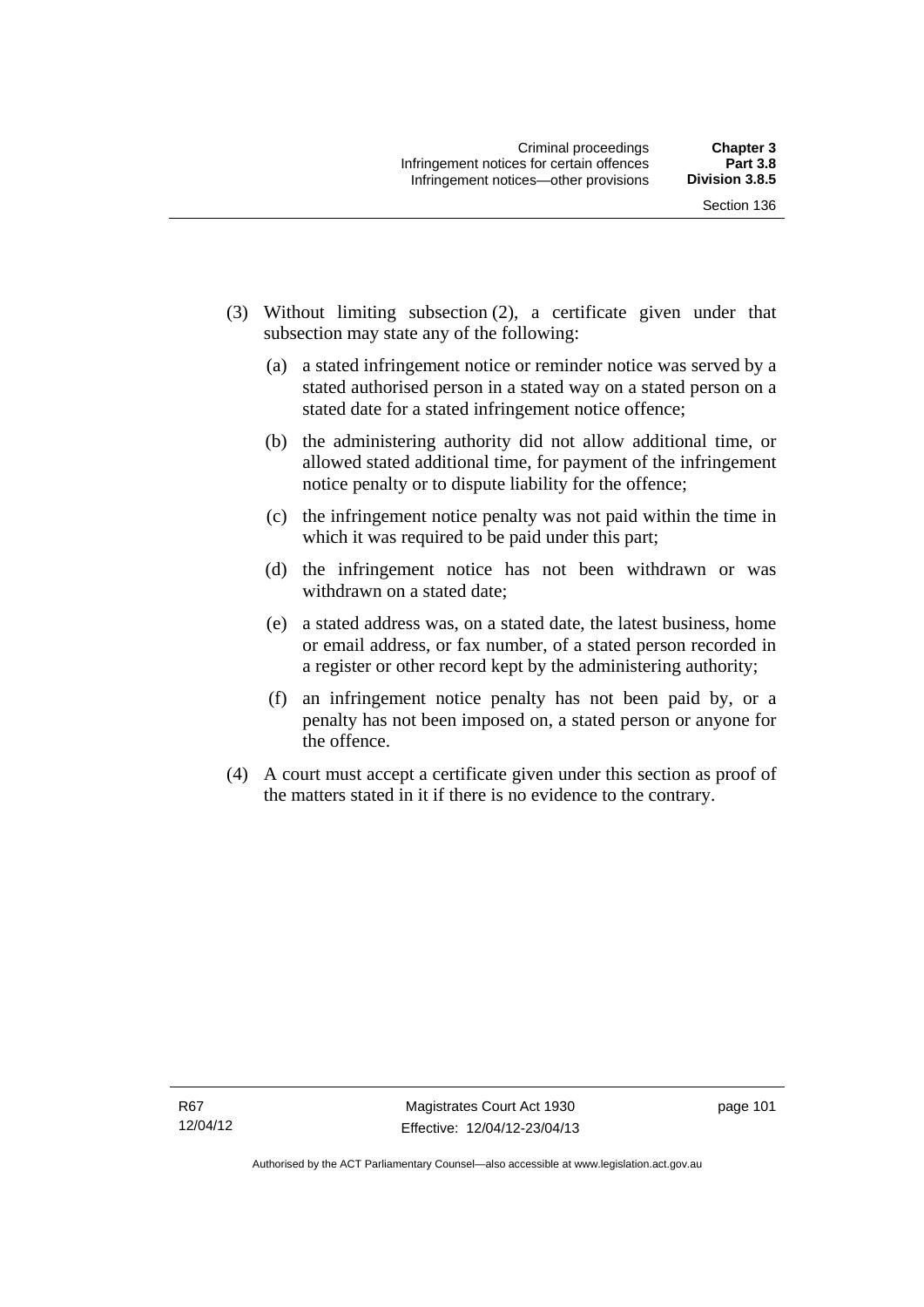Section 141

# **Part 3.9 Enforcement of criminal decisions**

# **Division 3.9.1 Enforcement of criminal decisions general**

#### **141 Minute of decision and notice to defendant**

- (1) If the court convicts or makes an order against a defendant—
	- (a) a minute or memorandum of the conviction or order must be made and signed by the magistrate exercising the jurisdiction of the court; and
	- (b) the defendant must be notified in writing of the conviction or order.
	- *Note 1* If the defendant is sentenced to imprisonment, the court must issue a warrant for the imprisonment of the defendant in the director-general's custody (see *[Crimes \(Sentence Administration\) Act 2005](http://www.legislation.act.gov.au/a/2005-59)*, s 12).
	- *Note* 2 If the defendant is liable to pay a fine, the notice must contain a penalty notice for the fine (see *[Crimes \(Sentence Administration\) Act 2005](http://www.legislation.act.gov.au/a/2005-59)*, s 116C (Registrar to send penalty notice)).
- (2) A minute or memorandum under subsection (1) (a) must specify the amount of any levy imposed under the *[Victims of Crime \(Financial](http://www.legislation.act.gov.au/a/1983-11)  [Assistance\) Act 1983](http://www.legislation.act.gov.au/a/1983-11)*, part 5.
	- *Note* The *[Victims of Crime Act 1994](http://www.legislation.act.gov.au/a/1994-83)*, s 25 (1) requires the amount of the victims services levy payable by a person (in relation to an offence to which that Act, pt 5 applies), to be stated on a fine order under the *[Crimes \(Sentencing\) Act 2005](http://www.legislation.act.gov.au/a/2005-58)* and on any notice or copy of the fine order given to the person.
- (3) Failure to comply with subsection (1) does not invalidate a conviction or order or the enforcement of a conviction or order.

Authorised by the ACT Parliamentary Counsel—also accessible at www.legislation.act.gov.au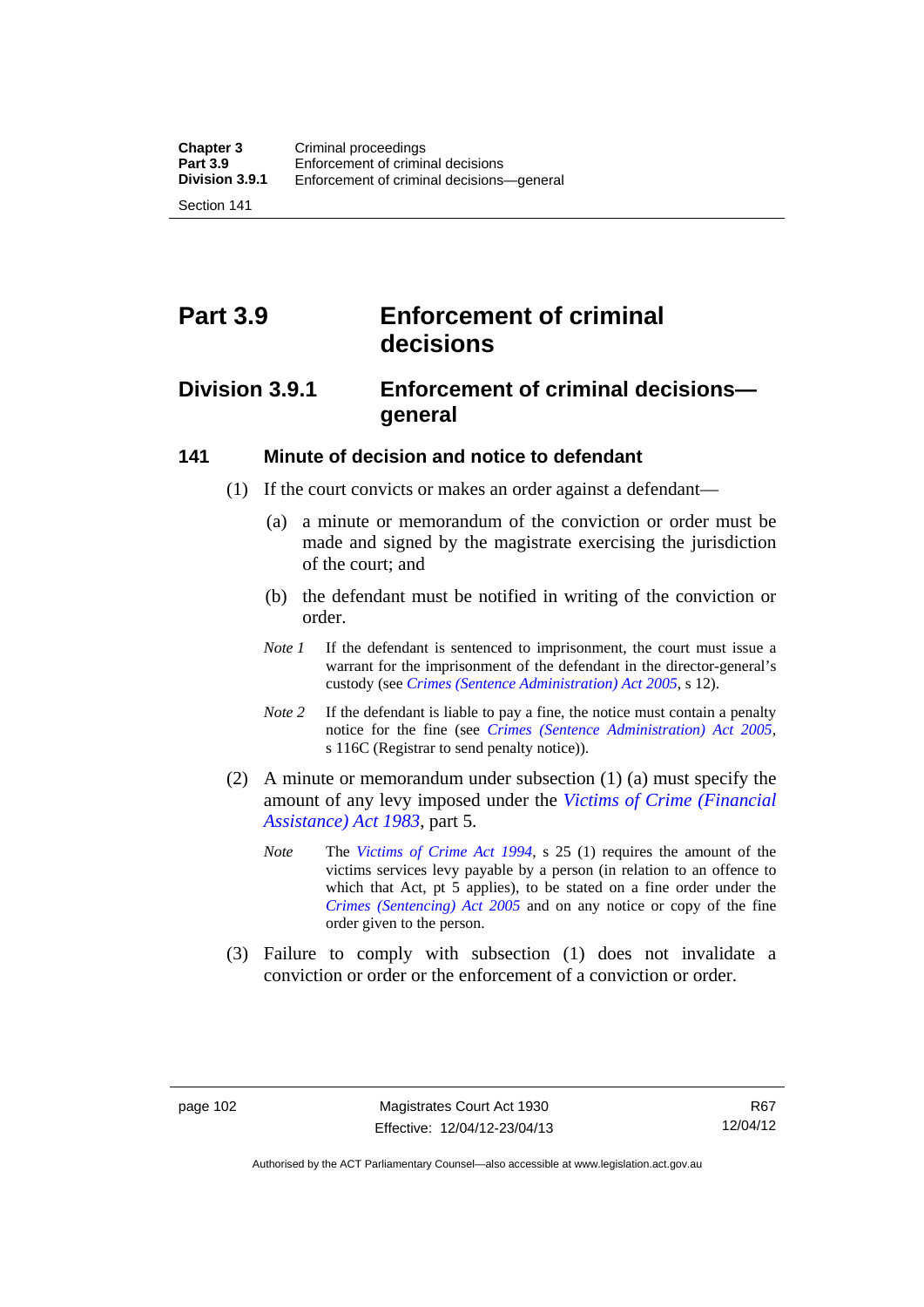- (4) The minute must not form part of—
	- (a) a warrant under the *[Crimes \(Sentence Administration\)](http://www.legislation.act.gov.au/a/2005-59)  [Act 2005](http://www.legislation.act.gov.au/a/2005-59)*, section 12 (Warrant for imprisonment); or
	- (b) an enforcement order.

#### **142 Formal convictions and orders**

- (1) The conviction or order must, if required, be drawn up by the court in proper form and be filed by the registrar in the court's records.
- (2) It is not necessary for a court formally to draw up a conviction or order or any other record of a decision, unless it is demanded by a party to the proceeding for the purpose of an appeal against the decision, or is required for the purpose of a habeas corpus order or another order from the Supreme Court.

#### **143 Consequences if information dismissed**

- (1) The court must make an order of dismissal if the court dismisses an information.
- (2) The court must give the defendant a certificate of dismissal signed by the adjudicating magistrate or the registrar if the defendant applies for it.
- (3) If a certificate of dismissal is produced to a court—
	- (a) the court must accept it as proof of the matters stated in it if there is no evidence to the contrary; and
	- (b) it is a bar to any other information or proceeding in any court (other than an appeal) for the same matter against the same party.

## **144 Copies of informations and other documents**

- (1) On application, the registrar must give an applicant a copy of—
	- (a) an information; or

page 103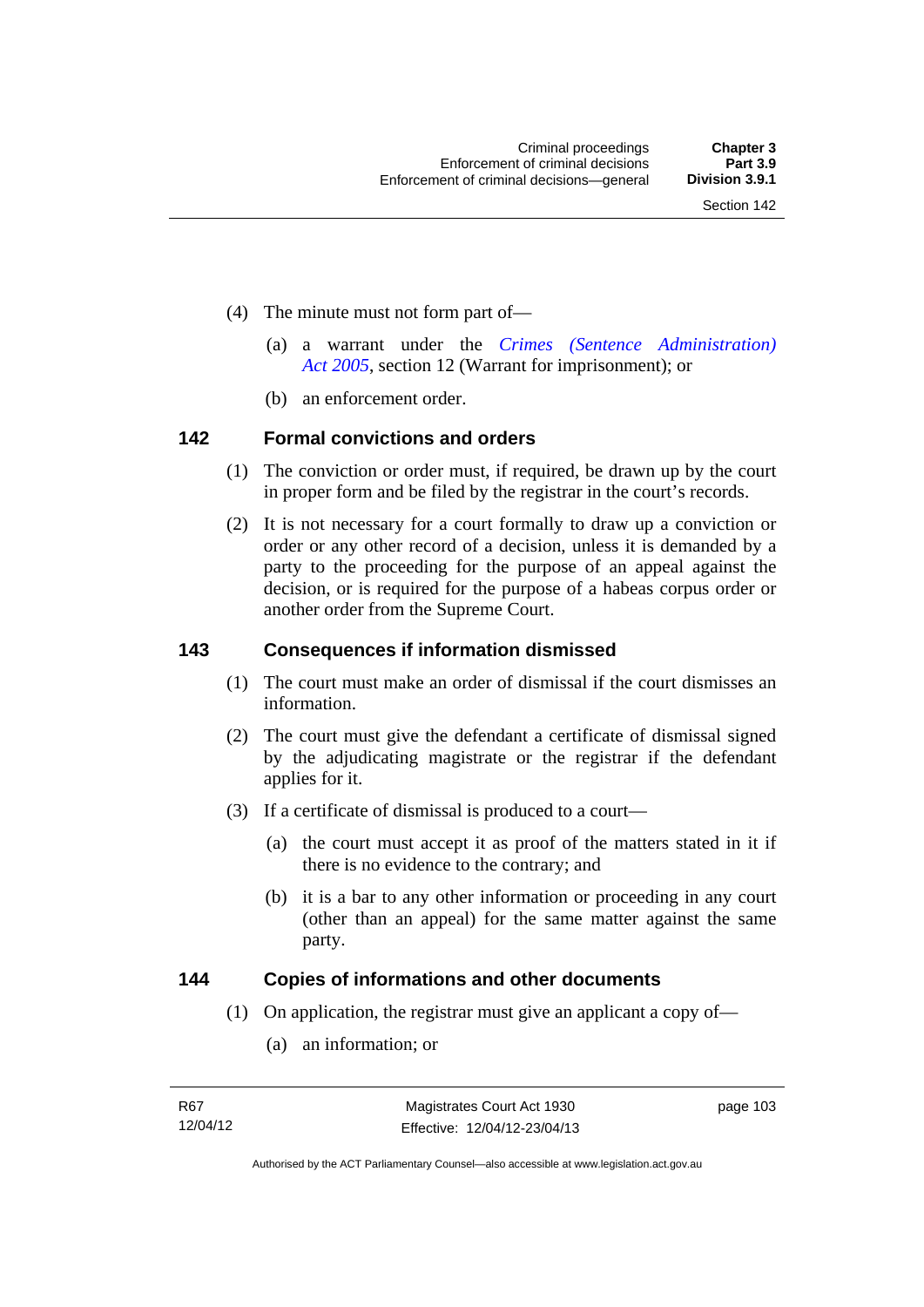(b) a minute or memorandum of a conviction or order; or

(c) a formal conviction or order; or

(d) a committal order.

(2) The registrar may refuse an application under subsection (1) if—

(a) the applicant is not a party to the relevant proceeding; and

 (b) the registrar or a magistrate is not satisfied that the applicant has a good reason for being given that copy.

## **Division 3.9.3 Reciprocal enforcement of fines against bodies corporate**

## **166A Definitions for div 3.9.3**

In this division:

*conviction* means a conviction or order entered or made by a court in the exercise of summary jurisdiction in a proceeding for an offence.

*fine* includes—

- (a) a financial penalty, financial forfeiture and financial compensation; and
- (b) fees, charges and costs payable by a body corporate under an order made in a proceeding in which a conviction was entered in relation to the body corporate.

*reciprocating court* means a court declared under section 166B to be a reciprocating court.

*relevant officer*, in relation to a reciprocating court, means the registrar or other corresponding officer of the court.

*State* includes a Territory other than the Australian Capital Territory.

Authorised by the ACT Parliamentary Counsel—also accessible at www.legislation.act.gov.au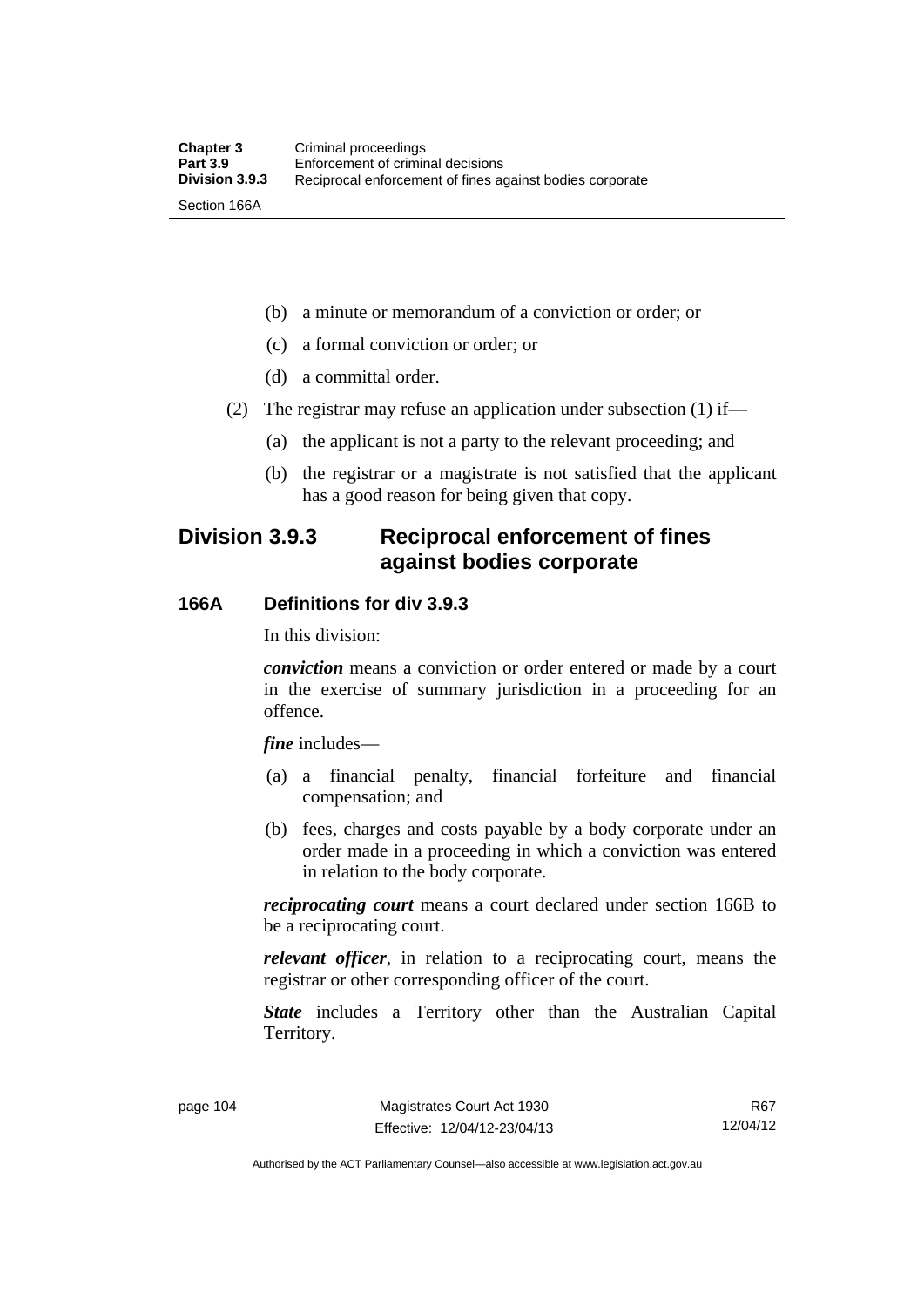*territory fine* means a fine payable under a conviction of the court.

#### **166B Declarations relating to reciprocating courts**

- (1) If a State has laws providing for the enforcement in the State of a territory fine against a body corporate, the Attorney-General may declare a court of summary jurisdiction in the State to be a reciprocating court.
- (2) A declaration is a notifiable instrument.

*Note* A notifiable instrument must be notified under the [Legislation Act](http://www.legislation.act.gov.au/a/2001-14).

#### **166C Enforcement of fine**

- $(1)$  If—
	- (a) a fine is payable by a body corporate under a conviction of a reciprocating court; and
	- (b) the registrar receives a written request from the relevant officer of the reciprocating court for the enforcement of the conviction accompanied by—
		- (i) a copy, certified by the relevant officer to be correct, of the conviction; and
		- (ii) a certificate signed by the relevant officer stating the amount of the fine that remains unpaid;

the registrar must register the conviction by filing in the court the certified copy of the conviction and noting the date of the registration on the copy.

- (2) On the registration of a conviction under subsection (1)—
	- (a) the conviction is taken, for this part, to be a conviction of the court adjudging payment of a fine by the body corporate in the amount stated as unpaid in the certificate mentioned in subsection  $(1)$  (b); and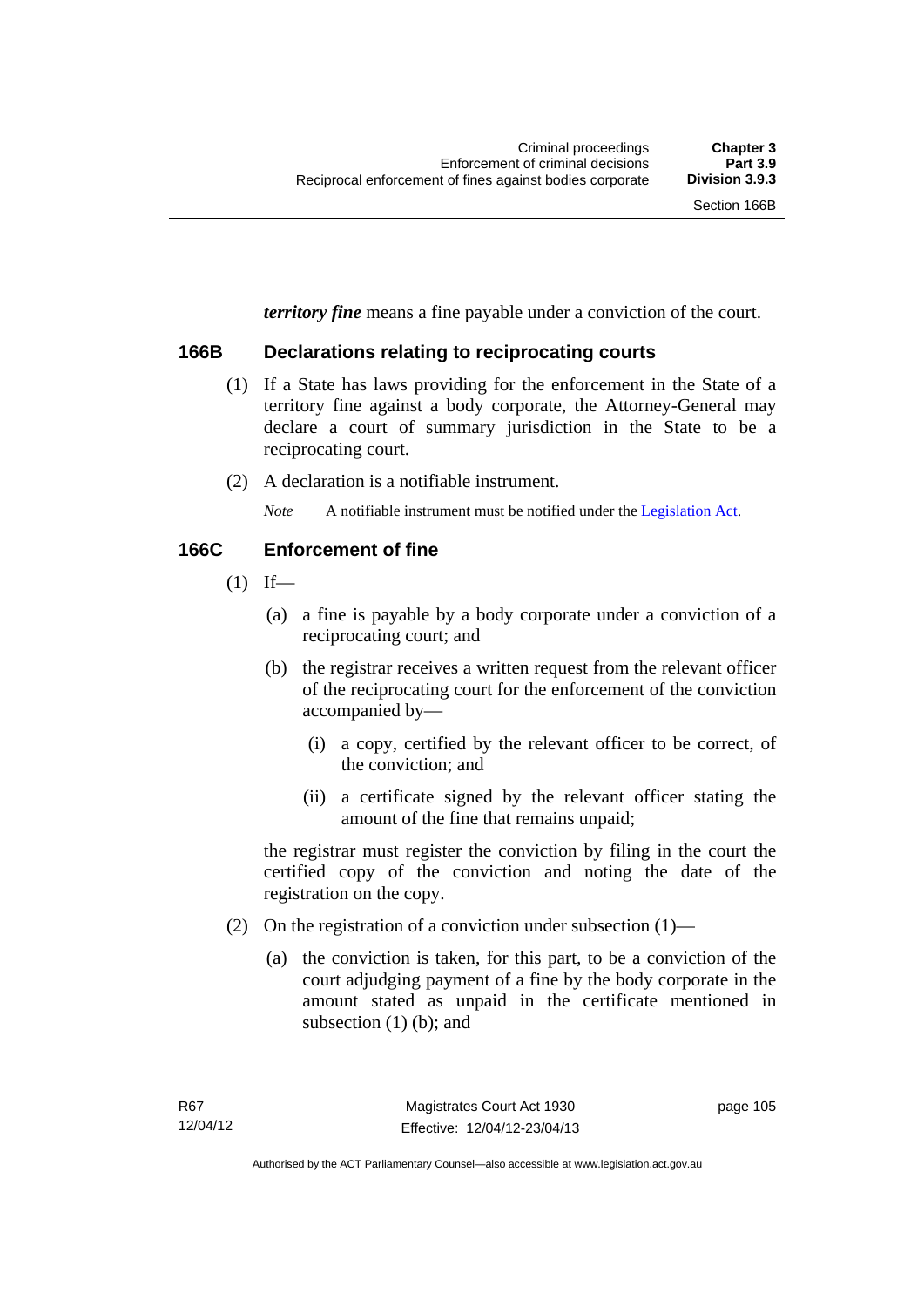- (b) the registrar must make an enforcement order for the purpose of recovering the amount mentioned in paragraph (a); and
- (c) subject to this section, this Act and the rules applying to civil proceedings in the Magistrates Court apply in relation to an enforcement order made under paragraph (b) as if the order had been made in a civil proceeding in the court.
- (3) If a request is made under this section in relation to a fine payable under a conviction of a reciprocating court and the registrar later receives a notification from the relevant officer of the reciprocating court of payment of an amount in satisfaction in whole or part of the amount of the fine, the registrar must note the particulars of the payment on the certified copy of the conviction filed in the court.
- $(4)$  If—
	- (a) an enforcement order is made under subsection (2) in relation to a fine; and
	- (b) before enforcement, the registrar receives a notification mentioned in subsection (3) in relation to the fine;

the registrar must stay the order.

- (5) On the stay of the order, the registrar must—
	- (a) if the amount of the fine has been paid in full—set aside the order; or
	- (b) if part of the amount of the fine remains unpaid—amend the order to show the amount still unpaid.
- (6) If an enforcement order is amended under subsection (5) (b), the order must be enforced in relation to the amount of the fine shown in the order as unpaid.
- (7) If an amount of money is paid to the registrar in satisfaction in whole or in part of a fine payable under a conviction registered under subsection (1), the registrar must remit the amount to the

R67 12/04/12

Authorised by the ACT Parliamentary Counsel—also accessible at www.legislation.act.gov.au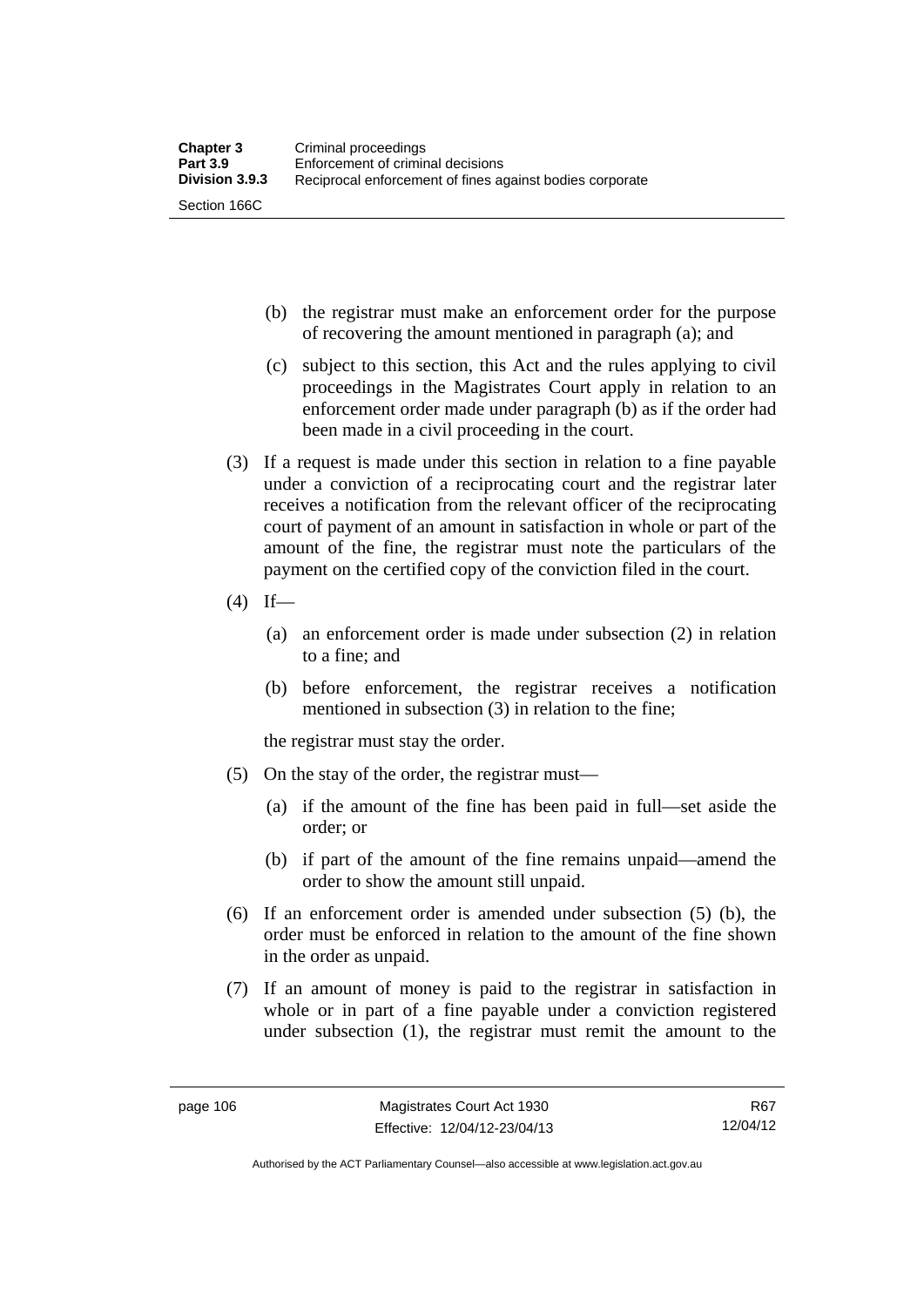relevant officer of the reciprocating court by which the conviction was entered.

 (8) For this section, a document that purports to have been signed by the relevant officer of a reciprocating court is taken to have been so signed unless the contrary is proved.

## **166D Effect of enforcement by reciprocating court**

An amount received by the registrar from a reciprocating court in satisfaction in whole or in part of a territory fine must be applied by the registrar as if the amount had been paid to the registrar by the body corporate by which the fine was payable in satisfaction in whole or in part of the fine.

## **166E Registrar to notify payment of territory fine**

 $If$ —

- (a) a conviction of the court under which a fine is payable is registered by the relevant officer of a reciprocating court; and
- (b) an amount is received by the registrar in satisfaction in whole or in part of the fine;

the registrar must, as soon as practicable, notify the relevant officer of the amount of that payment.

# **Division 3.9.4 Enforcement of criminal decisions other provisions**

## **184 Enforcement of costs against informant**

If a court orders an informant in a criminal proceeding to pay costs to a defendant, the order operates as a judgment given or entered in relation to a claim for the payment of money and is enforceable accordingly.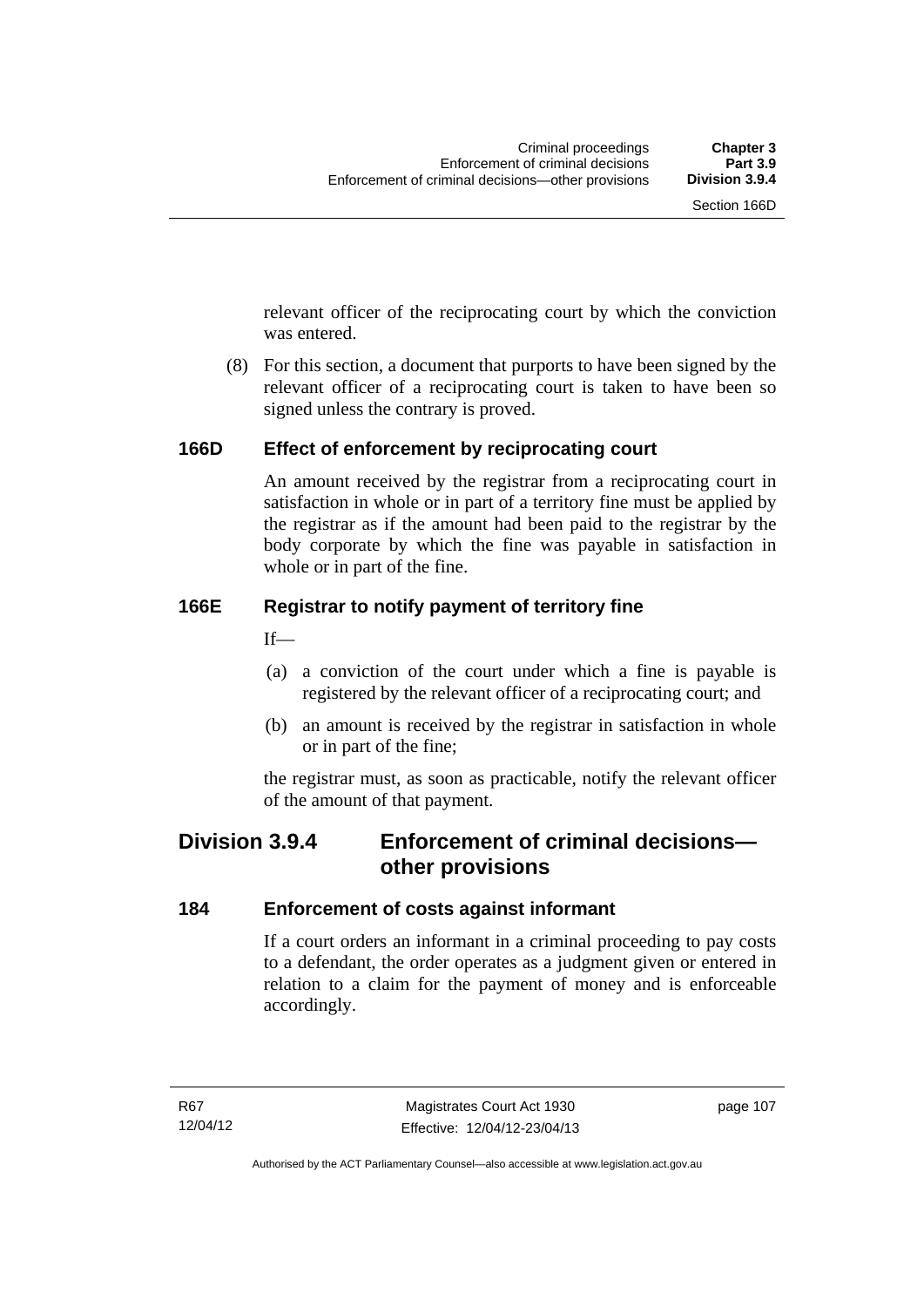**191 Accounts to be kept of amounts received** 

Every registrar and person in charge of a correctional centre must keep a true and exact account of all amounts received by him or her under or because of any conviction or order, showing the people from whom and the time when the amounts were received and to whom and when the amounts were paid.

Maximum penalty: 1 penalty unit.

## **193 Forfeited goods may be sold**

Except where otherwise provided, all forfeitures, not financial, that are incurred in relation to an offence triable by the court or that may be enforced by the court, may be sold or disposed of or dealt with in the way that the court directs, and the proceeds of the sale must be applied in a similar way as if the proceeds were a fine imposed under the Act, ordinance or law on which the proceeding for forfeiture is founded.

## **194 Enforcement order not void for form only**

An enforcement order is not void only because of a defect or error in it if there is a conviction or order that is valid, or that may be amended and made valid, under this Act to support it.

## **195 Convictions etc to be given to Supreme Court registrar**

- (1) This section applies if a person is convicted of an indictable offence by the court or an information in relation to an indictable offence is dismissed by the court.
- (2) The court must immediately give the registrar of the Supreme Court a copy of the conviction and recognisances or a copy of the certificate of dismissal (if any).
- (3) The court must keep a conviction and dismissal book and record each conviction or dismissal in it.

Authorised by the ACT Parliamentary Counsel—also accessible at www.legislation.act.gov.au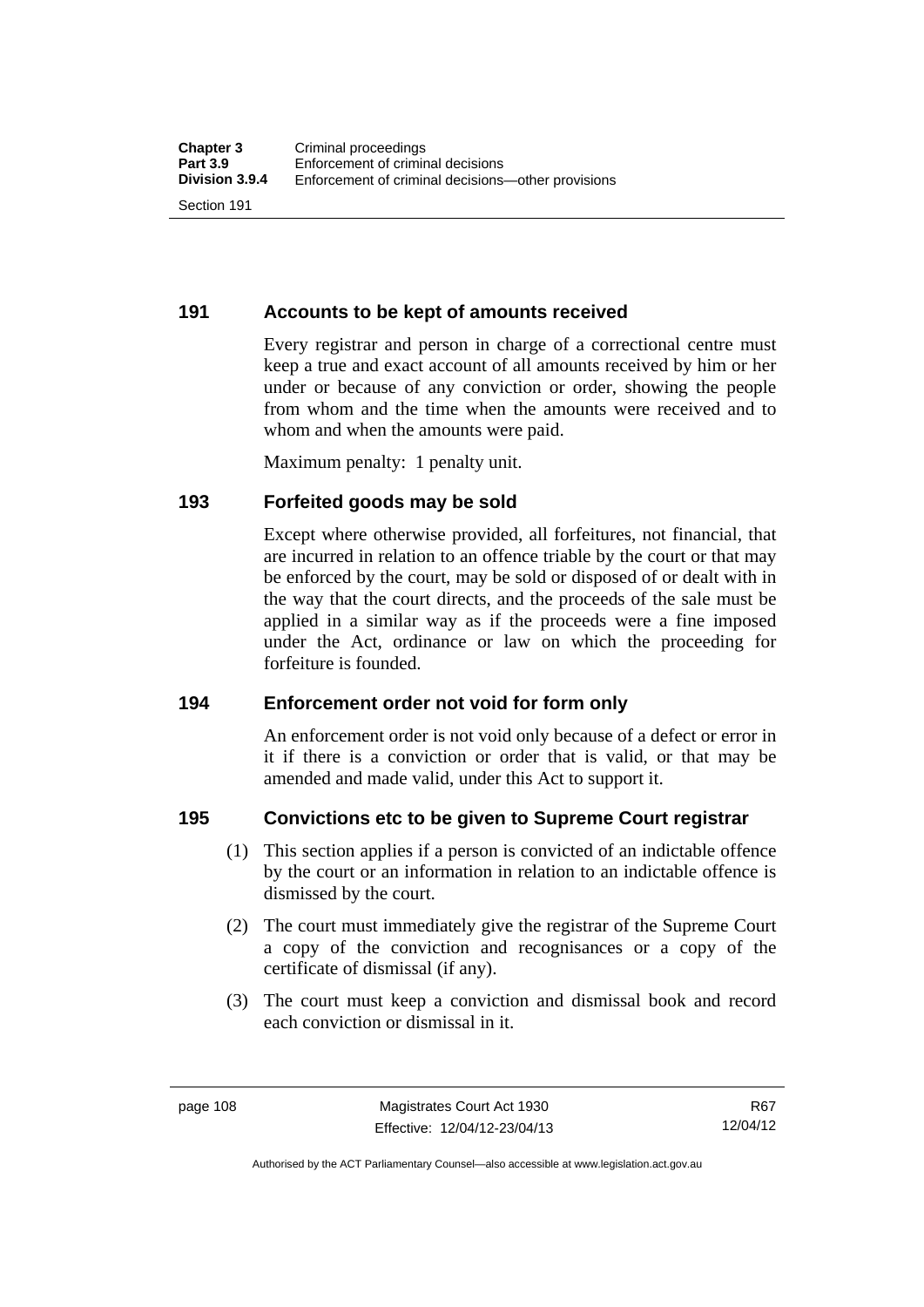# **Part 3.10 Criminal appeals**

## **Division 3.10.1 Criminal appeals—jurisdiction of Supreme Court**

## **207 Jurisdiction of Supreme Court**

- (1) The appellate jurisdiction of the Supreme Court in relation to decisions of the Magistrates Court under this Act (other than chapter 4 (Civil proceedings)) extends to the hearing and deciding of the following appeals and to no others:
	- (a) appeals to which division 3.10.2 (Appeals in criminal matters) applies;
	- (b) reference appeals under division 3.10.2A (Reference appeals in criminal matters);
	- (c) review appeals under division 3.10.3 (Review appeals in criminal matters).
- (2) This part does not limit the operation of any other Act that makes provisions in relation to the appellate jurisdiction of the Supreme Court.

# **Division 3.10.2 Appeals in criminal matters**

## **208 Appeals to which div 3.10.2 applies**

- (1) Each of the following appeals is an appeal to which this division applies:
	- (a) an appeal by any of the following from a decision of the Magistrates Court under the [Crimes Act](http://www.legislation.act.gov.au/a/1900-40/default.asp), section 315A (2) or (3) (Investigation into fitness to plead) or section 315D (7) (Person found temporarily unfit to plead):
		- (i) the person whose fitness to plead was decided;

page 109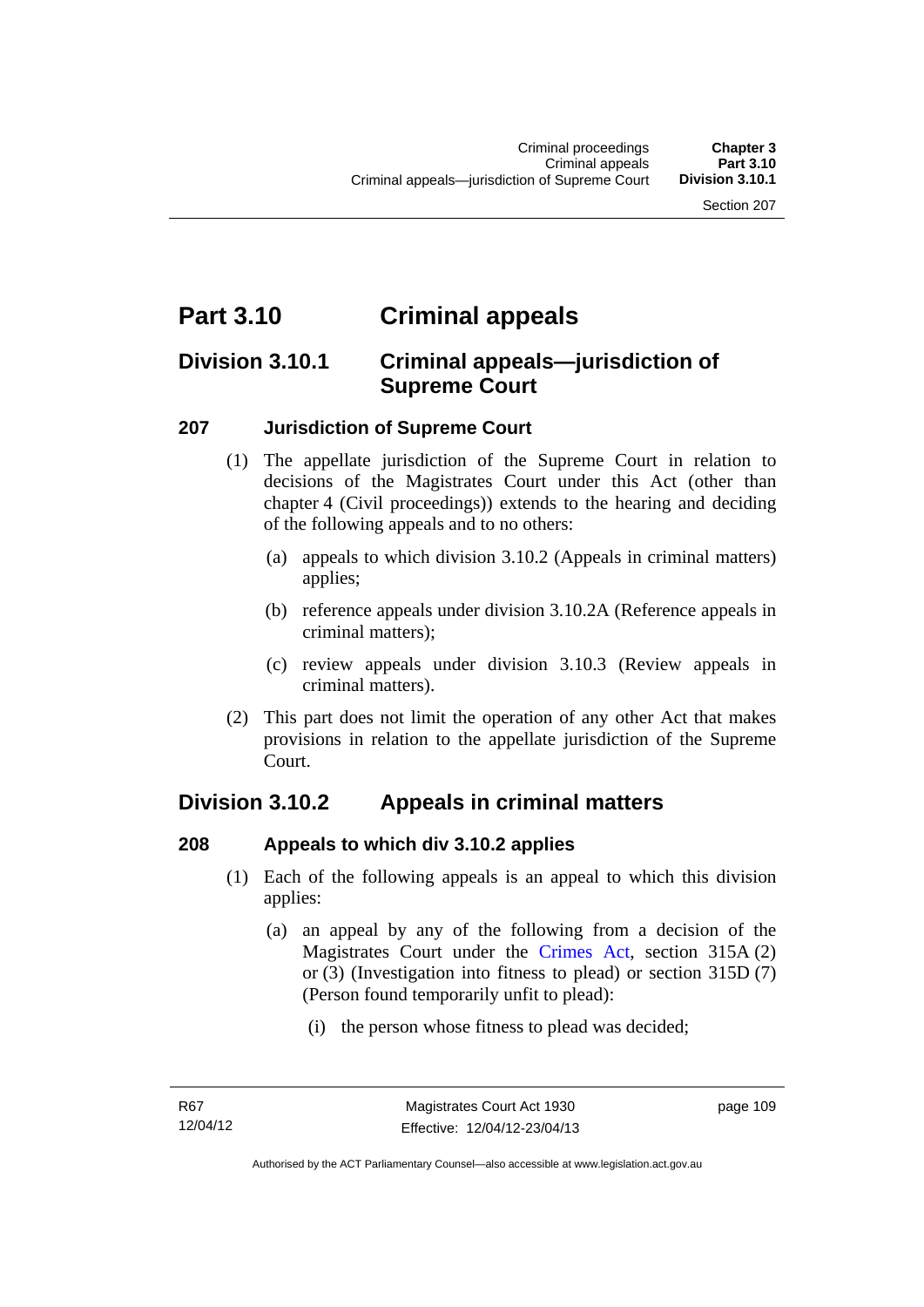- (ii) anyone who appeared at the proceeding in which the decision was made;
- (iii) anyone else with the leave of the court;
- (b) an appeal, by the person convicted, from a conviction for an offence dealt with by the Magistrates Court under this Act, part 3.6 (Proceedings for offences punishable summarily) or part 3.7 (Service and pleading by post for certain offences) or under the [Crimes Act,](http://www.legislation.act.gov.au/a/1900-40/default.asp) section 374 or section 375;
- (c) an appeal, by the person against whom the order is made, from an order made under this Act, section 113 or section 114 in a proceeding dealt with by the Magistrates Court under this Act, part 3.6 or under the [Crimes Act,](http://www.legislation.act.gov.au/a/1900-40/default.asp) section 374 or section 375;
- (d) an appeal from a sentence or penalty imposed by the Magistrates Court by a person convicted of an offence dealt with by that court under this Act, section 90A, part 3.6 or part 3.7, or under the [Crimes Act,](http://www.legislation.act.gov.au/a/1900-40/default.asp) section 374 or section 375, whether or not the person appeals against the conviction in relation to which the sentence or penalty was imposed;
- (e) an appeal from an order of the court under any of the following provisions of the *[Crimes \(Sentencing\) Act 2005](http://www.legislation.act.gov.au/a/2005-58)*:
	- (i) part 3.2 (Sentences of imprisonment);
	- (ii) part 3.3 (Non-custodial sentences);
	- (iii) part 3.4 (Non-association and place restriction orders);
	- (iv) part 3.5 (Deferred sentence orders);
	- (v) part 3.6 (Combination sentences);
	- *Note* Orders under the *[Crimes Act 1900](http://www.legislation.act.gov.au/a/1900-40)*, pt 18 (Conditional release of offenders) are taken to be orders under the *[Crimes \(Sentencing\)](http://www.legislation.act.gov.au/a/2005-58)  [Act 2005](http://www.legislation.act.gov.au/a/2005-58)* (see *[Crimes \(Sentence Administration\) Act 2005](http://www.legislation.act.gov.au/a/2005-59)*, ch 16).

R67 12/04/12

Authorised by the ACT Parliamentary Counsel—also accessible at www.legislation.act.gov.au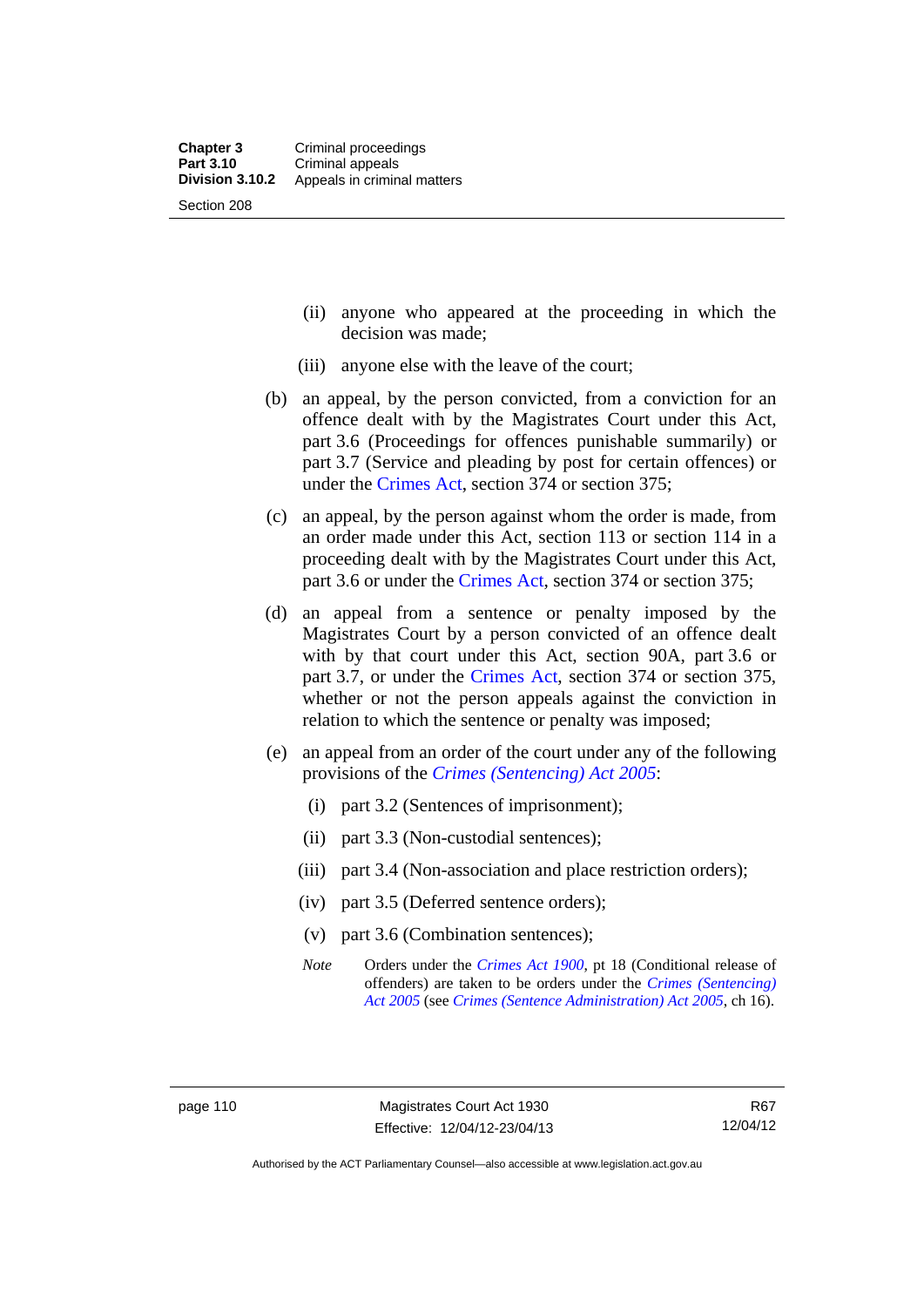- (f) an appeal from an order of the court under the *[Crimes](http://www.legislation.act.gov.au/a/2005-59)  [\(Sentence Administration\) Act 2005](http://www.legislation.act.gov.au/a/2005-59),* part 6.6 (Good behaviour orders—amendment and discharge).
- (2) Subsection (1) does not affect any power that the Supreme Court has, apart from this Act, to grant bail or to vary the conditions of bail.

## **209 Institution of appeal**

- (1) An appeal must be instituted by the appellant filing a notice of appeal in the office of the registrar of the Supreme Court within the period of 28 days after the conviction was entered, the order or decision was made or the sentence or penalty imposed, or within any further time the Supreme Court allows.
- (2) As soon as practicable after instituting the appeal, the appellant must—
	- (a) file a copy of the notice of appeal with the Magistrates Court; and
	- (b) serve a copy of the notice of appeal on—
		- (i) for an appeal mentioned in section 208 (1) (a)—each other person mentioned in that paragraph; and
		- (ii) for any other appeal—the director of public prosecutions.

## **210 Substituted service of notice of appeal**

- (1) If it appears to the Supreme Court, on an application made for an order under this section, that personal service of a notice of appeal under section 209 on a person on whom it is required to be served cannot be effected, the Supreme Court may make the order for substituted or other service the Supreme Court considers just.
- (2) The Supreme Court may, on an application made for an order under this subsection, dispense with service of a notice of appeal if the court considers it necessary or expedient to do so.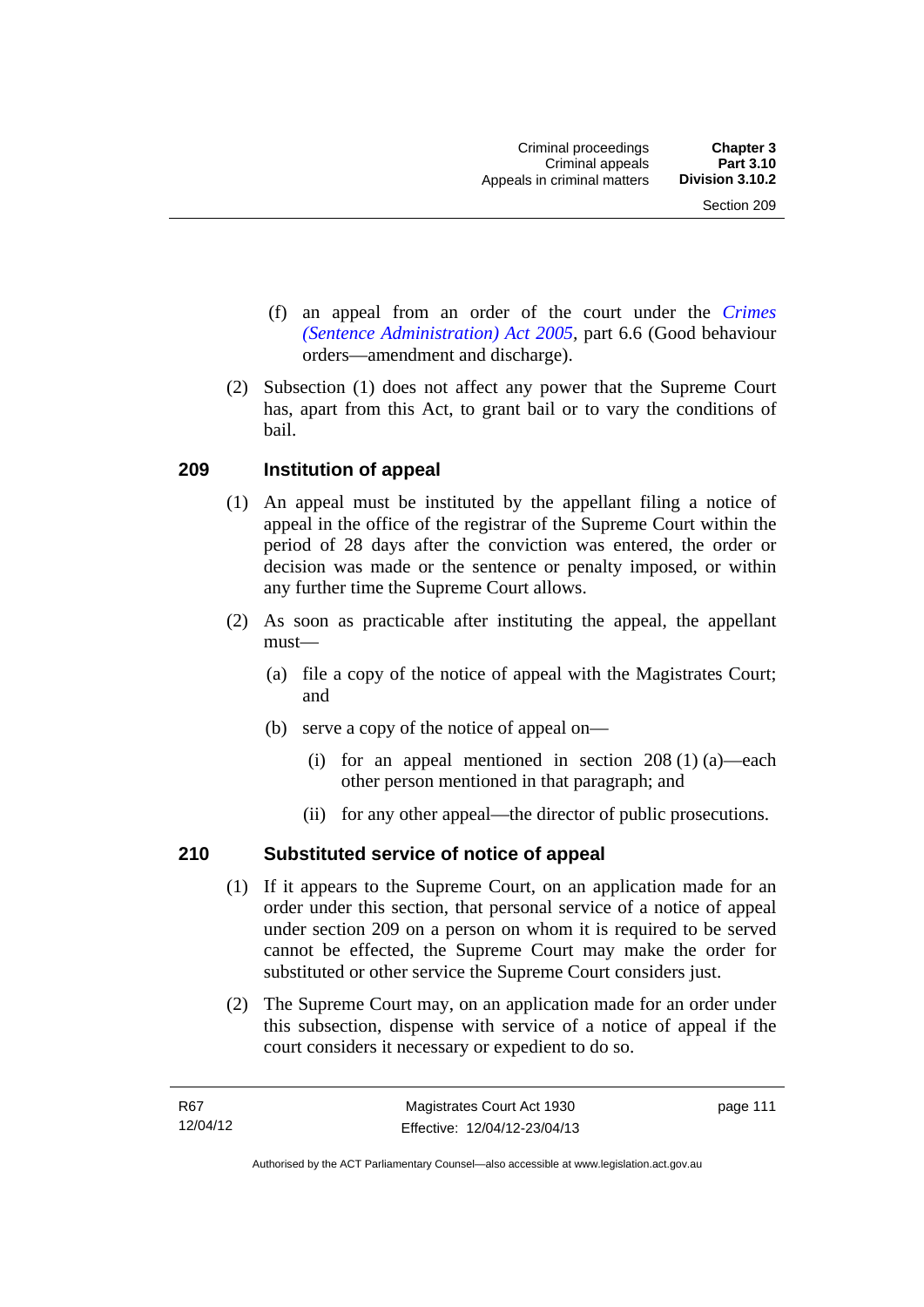(3) An order under subsection (2) may be made subject to the conditions (if any) the Supreme Court considers appropriate.

#### **214 Appeals in cases other than civil cases**

- (1) This section applies to an appeal mentioned in section 208 (Appeals to which div 3.10.2 applies).
- (2) In an appeal to which this section applies, the Supreme Court must have regard to the evidence given in the proceeding out of which the appeal arose, and has power to draw inferences of fact.
- (3) In an appeal to which this section applies, the Supreme Court must—
	- (a) if it considers it necessary or expedient to do so in the interests of justice—
		- (i) order the production of a document or anything else that was an exhibit in, or was otherwise connected with, the proceeding out of which the appeal arose and that appears to it to be necessary to produce for deciding the appeal; and
		- (ii) order any person who was, or would have been if the person had been called, a compellable witness in the proceeding to attend for examination before the Supreme Court; and
		- (iii) receive the evidence, if tendered, of any witness; and
	- (b) receive evidence with the consent of the parties to the appeal.
- (4) If evidence is tendered in an appeal to which this section applies, the Supreme Court must, unless satisfied that the evidence would not afford any ground for allowing the appeal, receive the evidence if—
	- (a) it appears to the Supreme Court that the evidence is likely to be credible and would have been admissible in the proceeding out

Authorised by the ACT Parliamentary Counsel—also accessible at www.legislation.act.gov.au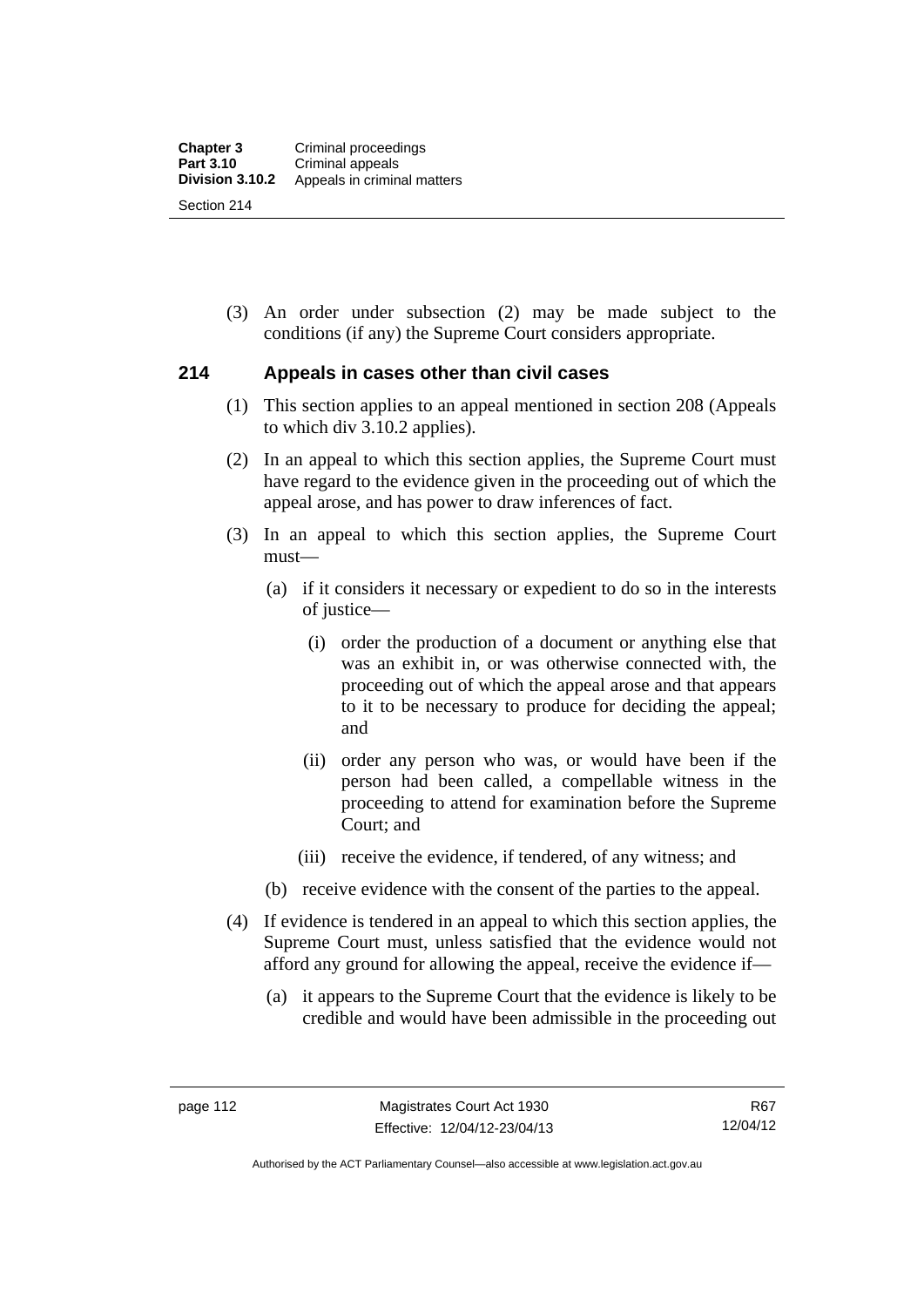of the which the appeal arose on an issue relevant to the appeal; and

 (b) the Supreme Court is satisfied that the evidence was not adduced in the proceeding and there is a reasonable explanation for the failure to adduce it.

#### **216 Stay of execution pending appeal in certain cases**

- (1) If a person (the *appellant*) appeals under this division—
	- (a) the enforcement or execution of the decision, conviction, order, sentence or penalty that is the subject of the appeal is stayed until the appeal is decided or is abandoned or discontinued; and
	- (b) if the appellant is in custody—the appellant may, if not detained for another reason, apply for bail under the *[Bail](http://www.legislation.act.gov.au/a/1992-8)  [Act 1992](http://www.legislation.act.gov.au/a/1992-8)*.
- (2) Unless the appellant is detained for another reason, the appellant remains in the custody of the person who had custody of the appellant immediately before the enforcement or execution of the conviction or sentence was stayed until—
	- (a) the appellant is granted bail under the *[Bail Act 1992](http://www.legislation.act.gov.au/a/1992-8)*; or
	- (b) the appellant is remanded in custody.

## **218 Orders by Supreme Court on appeals**

- (1) On an appeal to which this division applies, the Supreme Court may—
	- (a) confirm, reverse or vary the conviction, order, sentence, penalty or decision appealed from; or
	- (b) give the judgment, or make the order, that, in all the circumstances, it considers appropriate, or refuse to make an order; or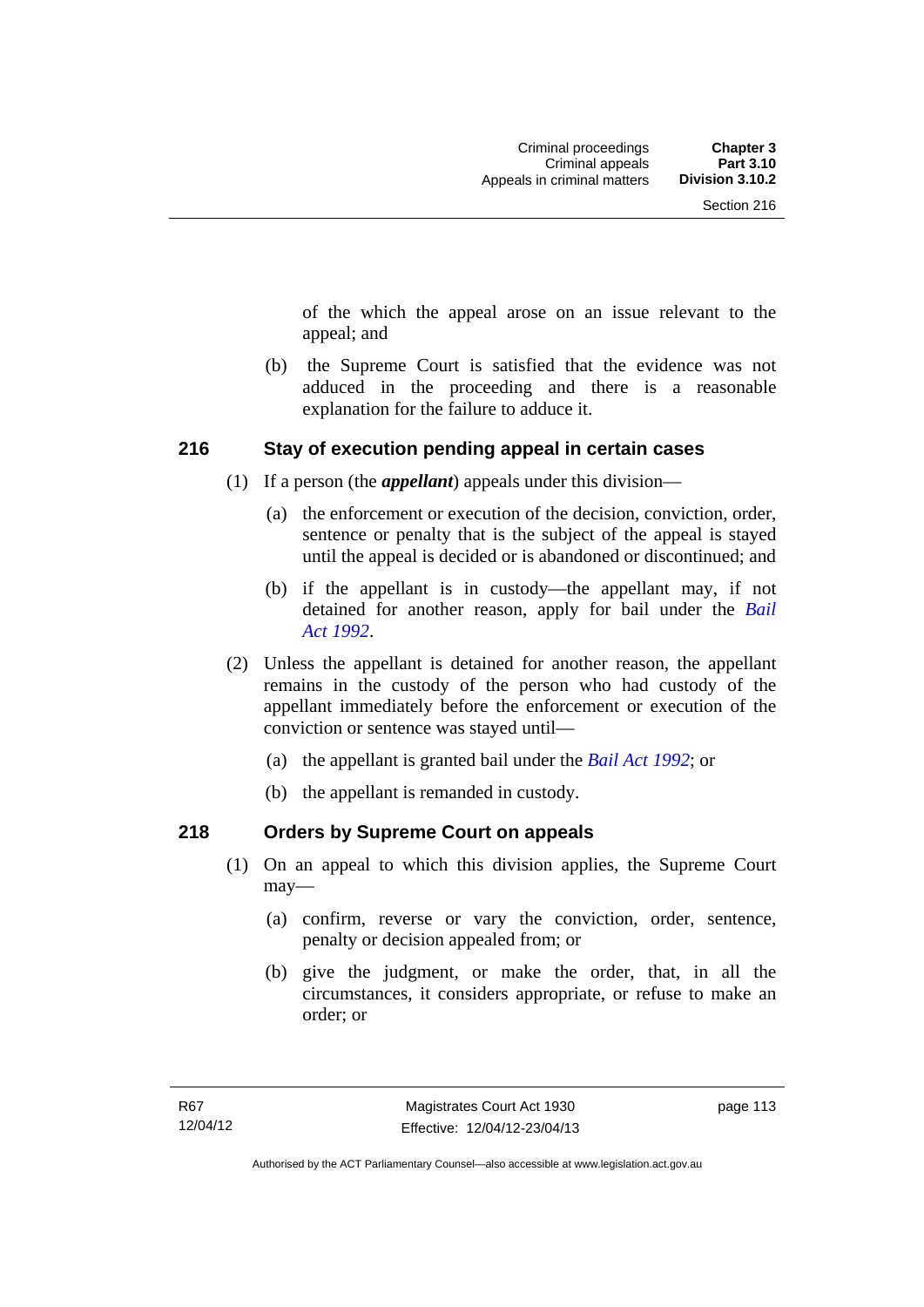- (c) set aside the conviction, order, sentence, penalty or decision appealed from, in whole or in part, and remit the proceeding to the Magistrates Court for further hearing and decision, subject to the directions the Supreme Court considers appropriate.
- (2) A judgment or order of the Supreme Court under subsection (1) (a) or (b) has effect as if it were a decision of the Magistrates Court and may be enforced by the Magistrates Court accordingly.

## **219 No right of appeal under div 3.10.2 if review appeal**

- (1) A person is not entitled to appeal to the Supreme Court under this division against a decision of the Magistrates Court if the person has instituted an appeal against the decision under division 3.10.3 (Review appeals in criminal matters).
- (2) If a person institutes an appeal under division 3.10.3 in relation to a decision of the Magistrates Court, any appeal against the decision that has been instituted under this division is taken to be withdrawn.

# **Division 3.10.2A Reference appeals in criminal matters**

## **219A What is a** *reference appeal***?**

In this division:

*reference appeal*—see section 219AB (2).

## **219AB Reference appeal in relation to proceeding**

- (1) This section applies if a person has been charged on indictment in the Magistrates Court and the proceeding in relation to all or part of the indictment has concluded.
- (2) The Supreme Court may, on application by the Attorney-General, solicitor-general or director of public prosecutions (the *applicant*), hear and decide (by a *reference appeal*) any question of law arising at or in relation to the proceeding.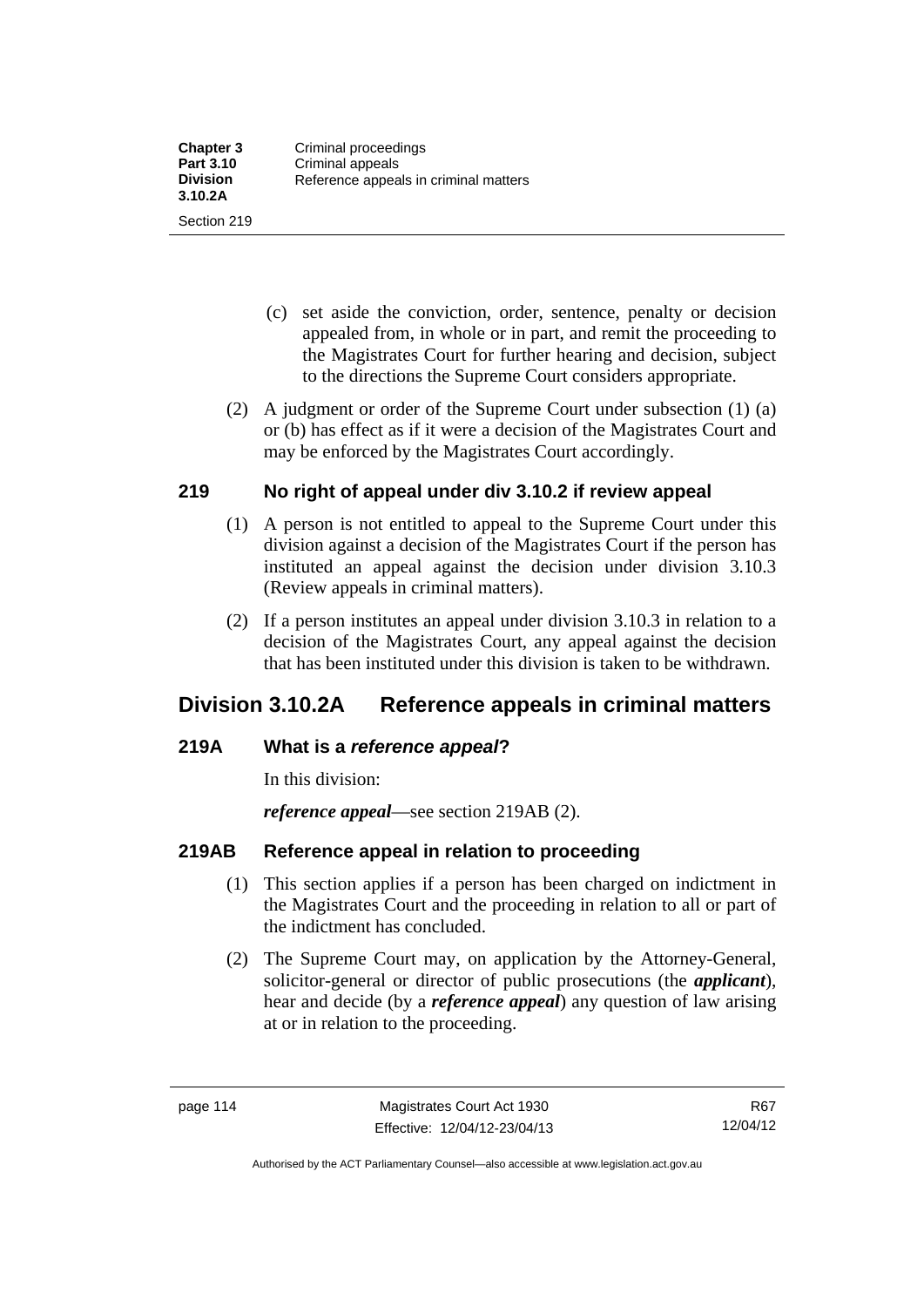## **219AC Who may be heard at reference appeal**

- (1) Each of the following people (each *interested party*) may be heard in a reference appeal:
	- (a) a person charged in the proceeding;
	- (b) a person who seeks to be heard, if the court is satisfied that the person has a sufficient interest in the appeal to be heard.
- (2) If an interested party is not represented in the appeal, the applicant must instruct counsel to argue the reference appeal on the party's behalf.
- (3) The reasonable costs of legal representation of an interested party are payable by the Territory.

#### **219AD Reference appeal decision does not affect verdict**

The decision on a reference appeal does not invalidate or affect any verdict or decision given in the proceeding.

## **Division 3.10.3 Review appeals in criminal matters**

## **219B Decisions subject to review appeal**

- (1) Each of the following is a decision of the Magistrates Court from which an appeal by way of review (a *review appeal*) may be made in accordance with this division:
	- (a) an order of the Magistrates Court dismissing an information dealt with by that court under this Act, part 3.6 (Proceedings for offences punishable summarily) or part 3.7 (Service and pleading by post for certain offences) or under the [Crimes Act](http://www.legislation.act.gov.au/a/1900-40/default.asp), section 374 or section 375;
	- (b) a conviction by the Magistrates Court for an offence dealt with by that court under this Act, part 3.6 or part 3.7 or under the [Crimes Act,](http://www.legislation.act.gov.au/a/1900-40/default.asp) section 374 or section 375;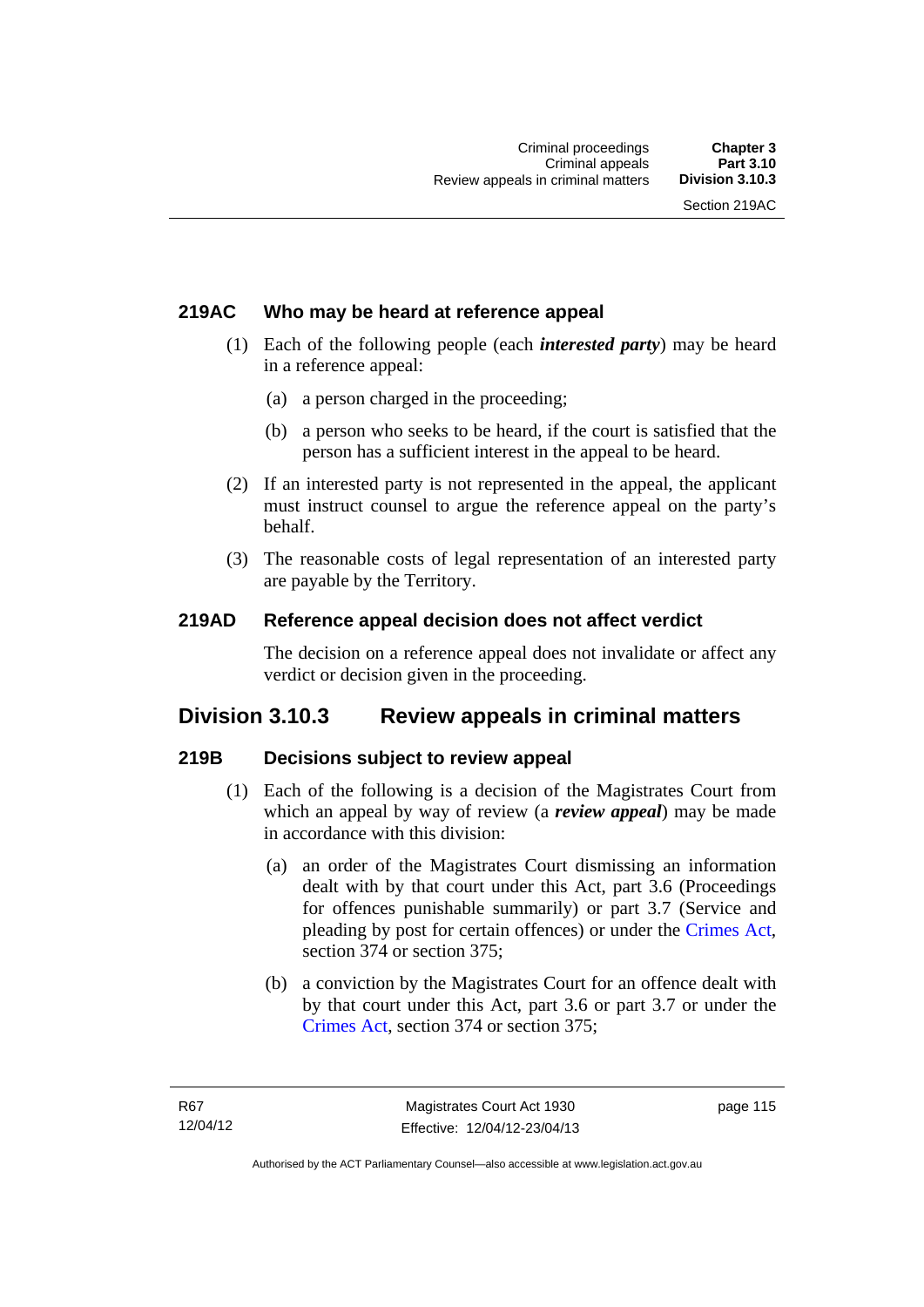- (c) an order made under this Act, section 113 or section 114 in a proceeding dealt with by the Magistrates Court under this Act, part 3.6 or under the [Crimes Act,](http://www.legislation.act.gov.au/a/1900-40/default.asp) section 374 or section 375;
- (d) a decision of the Magistrates Court not to commit a person to the Supreme Court for sentence under section 92A;
- (e) a decision of the Magistrates Court to dispose of a case summarily under the [Crimes Act,](http://www.legislation.act.gov.au/a/1900-40/default.asp) section 374 or section 375 (7) or (8);
- (f) a sentence or penalty imposed by the Magistrates Court for an offence dealt with by that court under this Act, section 90A, part 3.6 or part 3.7 or under the [Crimes Act,](http://www.legislation.act.gov.au/a/1900-40/default.asp) section 374 or section 375.
- (2) In subsection  $(1)$  (f):

*sentence or penalty* includes a sentence or penalty imposed by an order of the Magistrates Court under—

- (a) any of the following provisions of the *[Crimes \(Sentencing\)](http://www.legislation.act.gov.au/a/2005-58)  [Act 2005](http://www.legislation.act.gov.au/a/2005-58)*:
	- (i) part 3.2 (Sentences of imprisonment);
	- (ii) part 3.3 (Non-custodial sentences);
	- (iii) part 3.4 (Non-association and place restriction orders);
	- (iv) part 3.5 (Deferred sentence orders);
	- (v) part 3.6 (Combination sentences); or
	- *Note* Orders under the *[Crimes Act 1900](http://www.legislation.act.gov.au/a/1900-40)*, pt 18 (Conditional release of offenders) are taken to be orders under the *[Crimes \(Sentencing\)](http://www.legislation.act.gov.au/a/2005-58)  [Act 2005](http://www.legislation.act.gov.au/a/2005-58)* (see *[Crimes \(Sentence Administration\) Act 2005](http://www.legislation.act.gov.au/a/2005-59)*, ch 16).
- (b) the *[Crimes \(Sentence Administration\) Act 2005](http://www.legislation.act.gov.au/a/2005-59),* part 6.6 (Good behaviour orders—amendment and discharge).

R67 12/04/12

Authorised by the ACT Parliamentary Counsel—also accessible at www.legislation.act.gov.au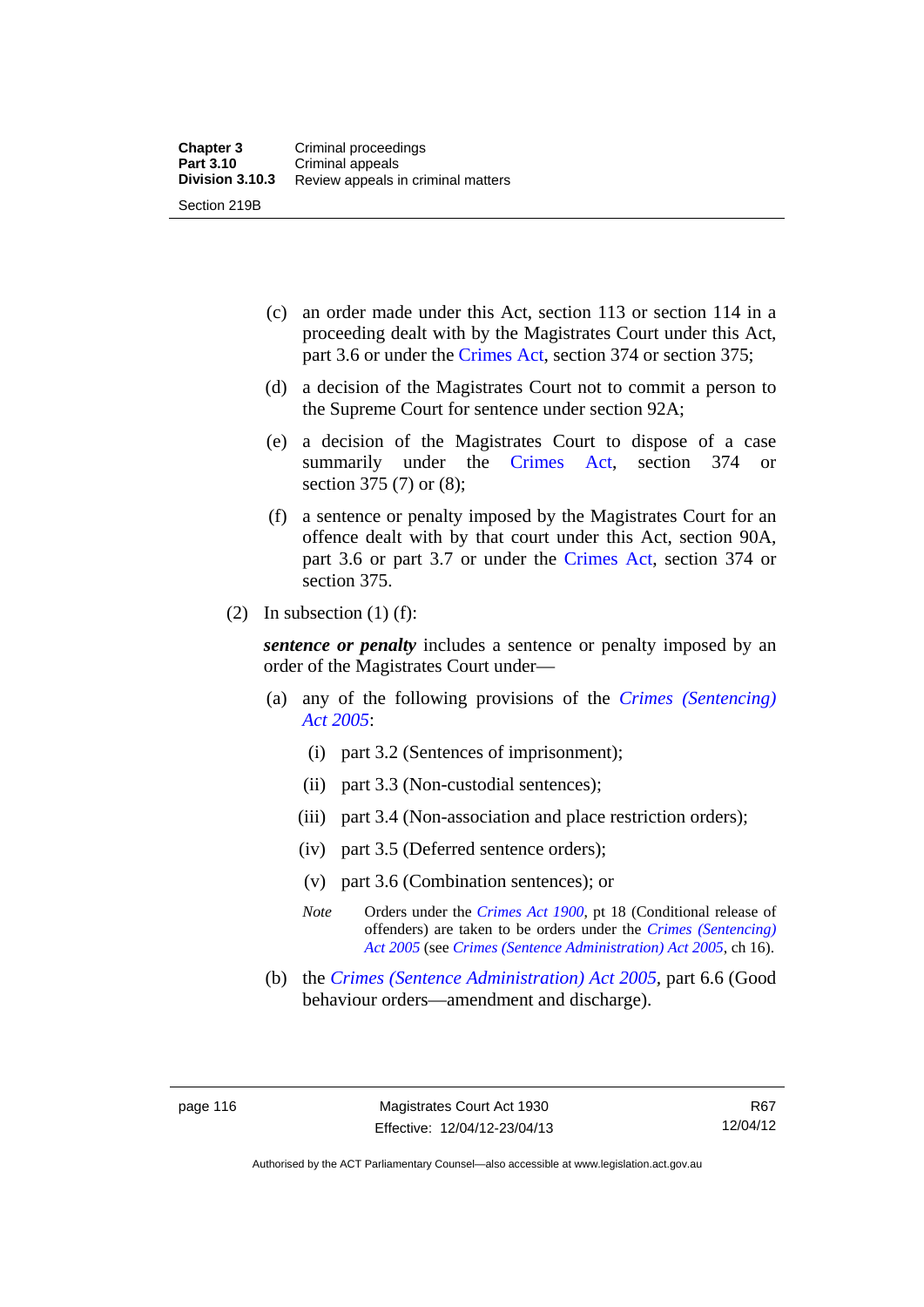## **219C How review appeal is instituted**

- (1) A review appeal must be instituted by the appellant filing a notice of appeal in the Supreme Court within 28 days after the day the conviction was entered, the order or decision was made or the sentence or penalty imposed, or within any further time the Supreme Court allows.
- (2) As soon as practicable after instituting the appeal, the appellant must—
	- (a) file a copy of the notice of appeal in the Magistrates Court; and
	- (b) serve a copy of the notice of appeal on—
		- (i) for an appeal mentioned in section 219B (1) (b) or  $(c)$  the director of public prosecutions; and
		- (ii) for any other appeal—the person who was the defendant in the proceeding in the Magistrates Court.

#### **219D Grounds for review**

The Supreme Court may review a decision of the Magistrates Court under this division on any 1 or more of the following grounds:

- (a) that there was a prima facie case of error or mistake on the part of the Magistrates Court;
- (b) that the Magistrates Court did not have jurisdiction or authority to make the decision;
- (c) that the decision of the Magistrates Court should not in law have been made;
- (d) for a decision mentioned in section 219B (1) (d) or (e)—that, in the circumstances of the case, the decision should not have been made;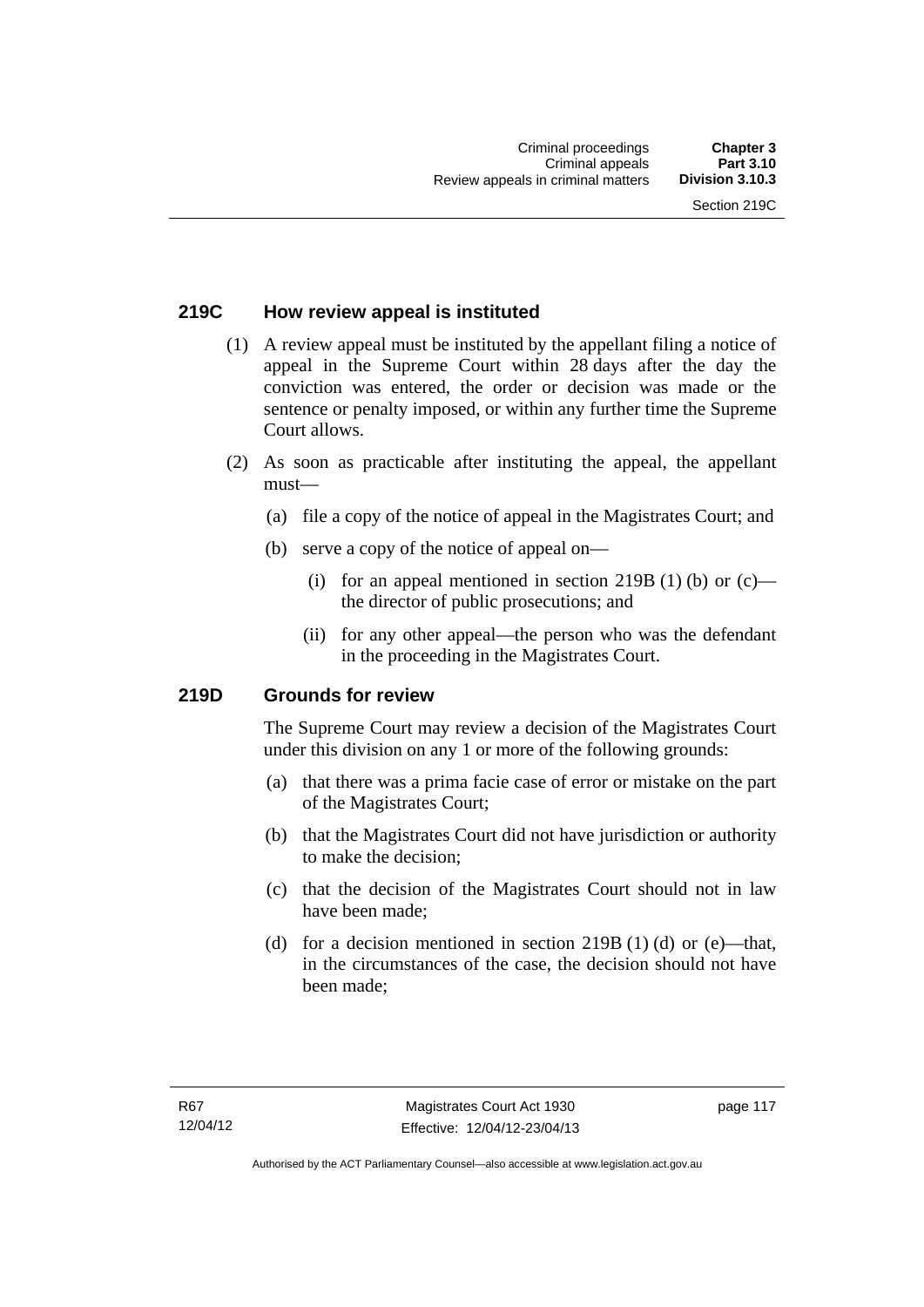(e) for a decision mentioned in section 219B (1) (f)—that the sentence or penalty was manifestly inadequate or otherwise in error.

#### **219E Report by Magistrate**

On a review appeal, the Supreme Court may, if it considers appropriate, make an order requiring the magistrate by whom the Magistrates Court was constituted to give to the Supreme Court a report setting out the reasons for the decision of the Magistrates Court and any facts or matters that in the view of the magistrate were relevant to the decision of the Magistrates Court.

## **219F Powers of Supreme Court**

- (1) On a review appeal, the Supreme Court may, after considering the evidence before the Magistrates Court and any further evidence called by leave of the Supreme Court—
	- (a) dismiss the appeal if satisfied that the decision of the Magistrates Court should be confirmed; or
	- (b) set aside or quash, in whole or part, or otherwise vary or amend, the decision of the Magistrates Court.
- (2) If, under subsection (1) (b), the Supreme Court sets aside, quashes or otherwise varies or amends a decision of the Magistrates Court, the Supreme Court may—
	- (a) for a decision mentioned in section 219B (1) (d)—order that the Magistrates Court commit the person to whom the decision relates to the Supreme Court for sentence under section 92A; or
	- (b) for a decision mentioned in section 219B (1) (e)—order that the Magistrates Court continue the committal hearing of the person to whom the decision relates in accordance with part 3.5; or

Authorised by the ACT Parliamentary Counsel—also accessible at www.legislation.act.gov.au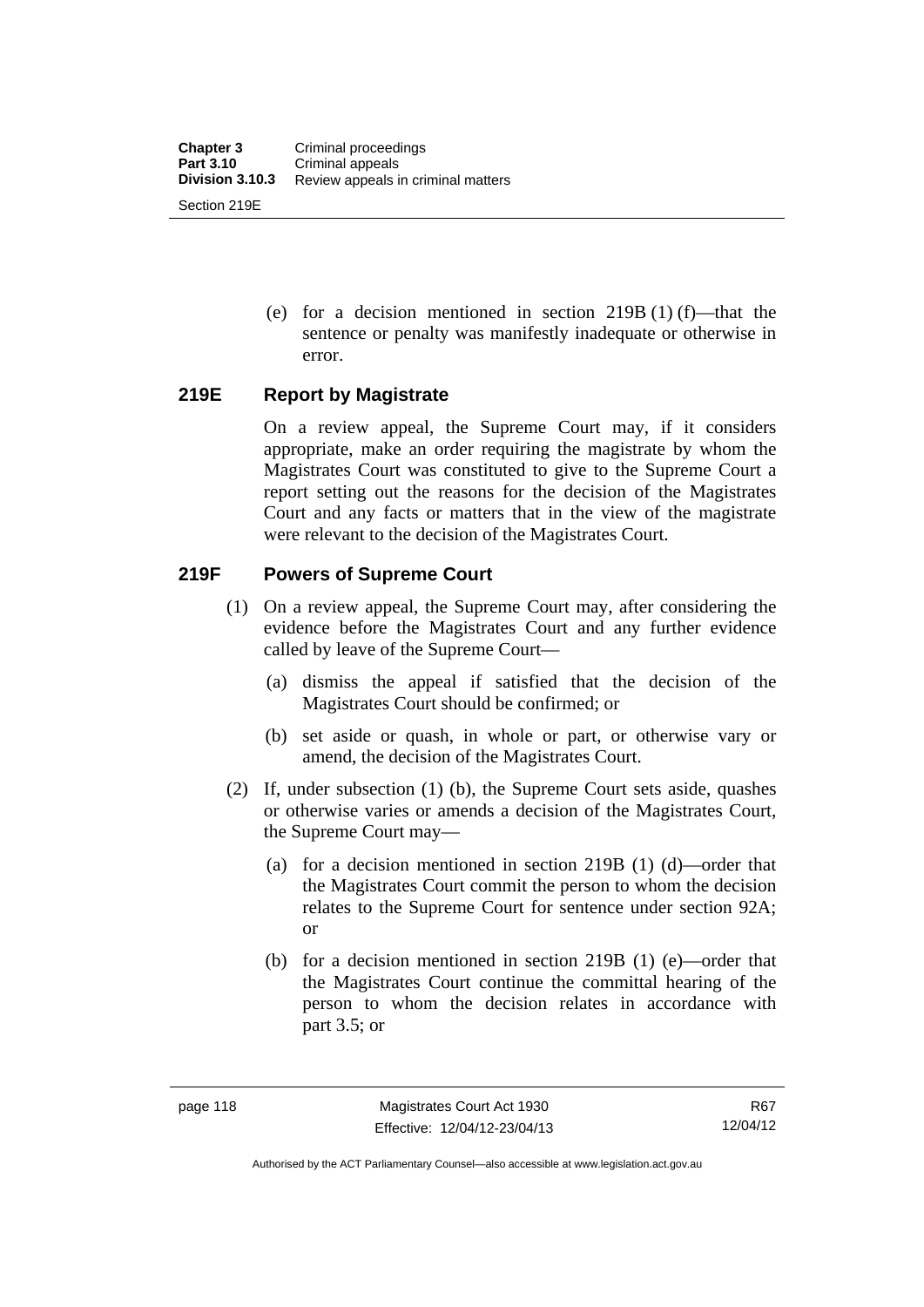- (c) for a decision mentioned in section 219B (1) (f)—
	- (i) impose the sentence or penalty the Supreme Court considers appropriate; or
	- (ii) by order, exercise any power that the Magistrates Court might have exercised; or
- (d) in any other case—
	- (i) remit the matter to the Magistrates Court for rehearing or for further hearing with or without directions of law; or
	- (ii) make any other order the Supreme Court considers necessary to decide the matter finally, including a prohibition order or habeas corpus order.
- (3) For the purpose of—
	- (a) correcting any defect or error in the proceeding before the Magistrates Court; or
	- (b) enabling the matter to be decided on the merits;

the Supreme Court may make the amendments of the proceeding in the Magistrates Court it considers appropriate.

- (4) For subsections (1) (b) and (2) (c), the Supreme Court must not—
	- (a) vary a sentence or penalty such that the sentence or penalty as varied could not have been imposed by the Magistrates Court; or
	- (b) impose a sentence or penalty that could not have been imposed by the Magistrates Court.
- (5) The Supreme Court may, despite the ground or any of the grounds for review mentioned in section 219D being established, dismiss the appeal if the court considers that no substantial miscarriage of justice has happened.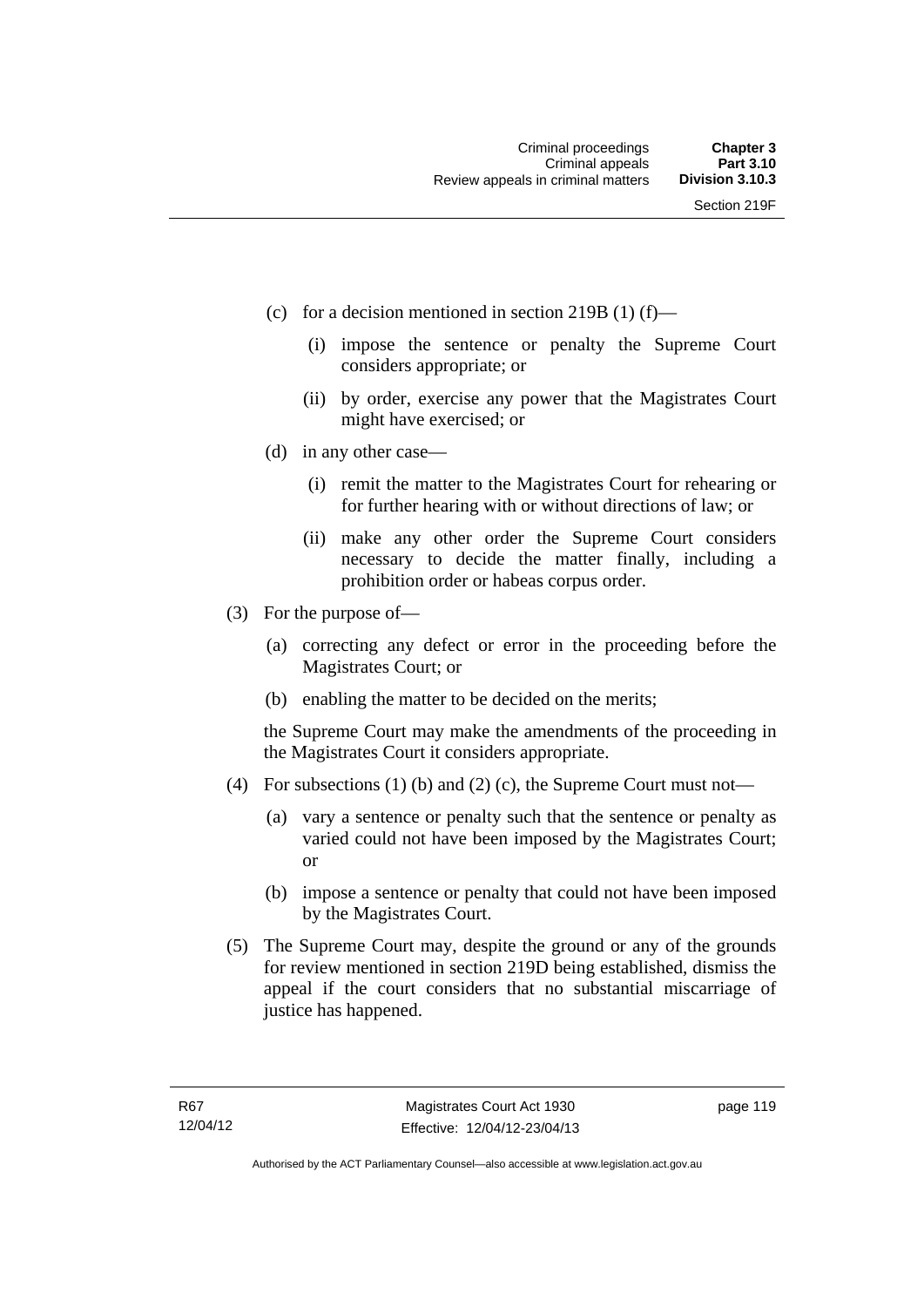- (6) On the dismissal of an appeal, the decision of the Magistrates Court appealed from may be enforced, executed or given effect to as if the appeal had not been instituted.
- (7) If, in relation to a sentence or penalty mentioned in section 219B (1) (f), the Supreme Court—
	- (a) varies a sentence or penalty under subsection (1) (b); or
	- (b) imposes a sentence or penalty or makes an order under subsection (2) (b);

the sentence or penalty as varied or imposed or the order made has effect as if it were a decision of the Magistrates Court and may be enforced by the Magistrates Court accordingly.

- (8) On an appeal under this division from an order, decision, sentence or penalty mentioned in section 219B (1) (a), (d), (e) or (f), the Supreme Court must order that the costs of and incidental to the appeal are payable by the appellant.
- (9) Subsection (8) applies whether the Supreme Court dismisses the appeal or exercises any of the other powers given to it by this section.

## **Division 3.10.4 Criminal appeals—other provisions**

## **222 Control of Supreme Court over summary convictions**

- (1) A person brought before the Supreme Court, under a habeas corpus order or another order, must not be discharged from custody because any defect or error in a committal order of the Magistrates Court, unless the court, or the magistrate constituting the court, and the prosecutor or other party interested in supporting the committal order have received reasonable and sufficient notice of the intention to apply for the discharge.
- (2) The notice must require them to give to the Supreme Court the conviction, judgment or order (if any) on which the committal was

R67 12/04/12

Authorised by the ACT Parliamentary Counsel—also accessible at www.legislation.act.gov.au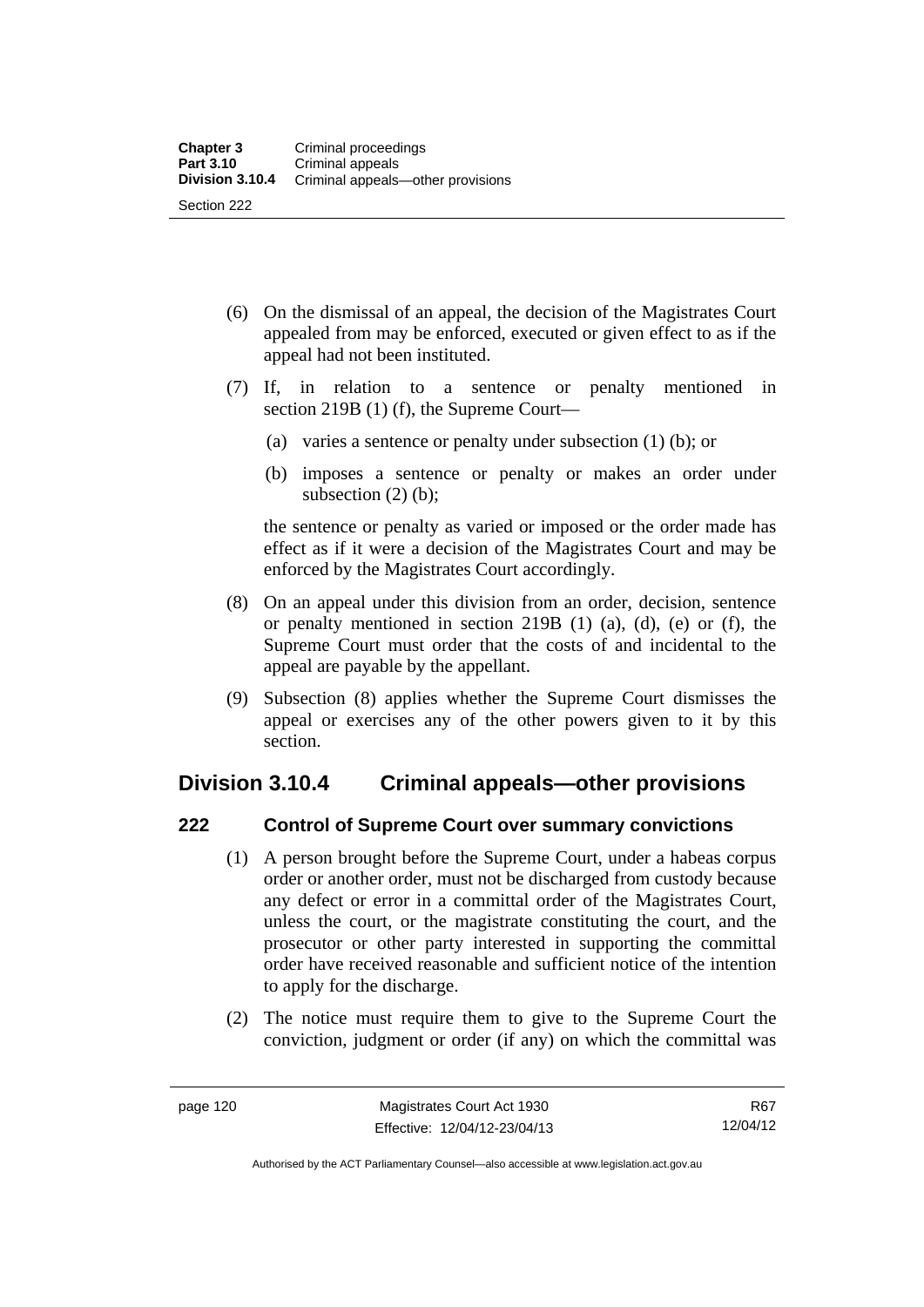founded, together with the depositions and information intended to be relied on in support of the conviction, judgment or order, or certified copies of them.

#### **223 Amendment of documents**

- (1) This section applies if—
	- (a) a document mentioned in section 222 (2) is given to the Supreme Court; and
	- (b) the offence charged or intended to be charged by the document appears to have been established; and
	- (c) the Magistrates Court's judgment appears to be in substance justified; and
	- (d) the defects or errors appear to be defects of form only or mistakes not affecting the substance of the proceeding before the Magistrates Court.
- (2) The Supreme Court must allow the committal order, and may allow the conviction or judgment, to be immediately amended as necessary in accordance with the facts.
- (3) The person committed must then be remanded to the person's former custody.

#### **224 In cases of certiorari order**

The like proceedings as mentioned in section 222 and section 223 must be had, and the like amendments may and must be allowed to be made, in relation to every order brought before the Supreme Court by certiorari order, and after amendment in any such case the order may be enforced in the proper way, and must in all respects and for all purposes be regarded and dealt with as if it had been drawn up originally as amended.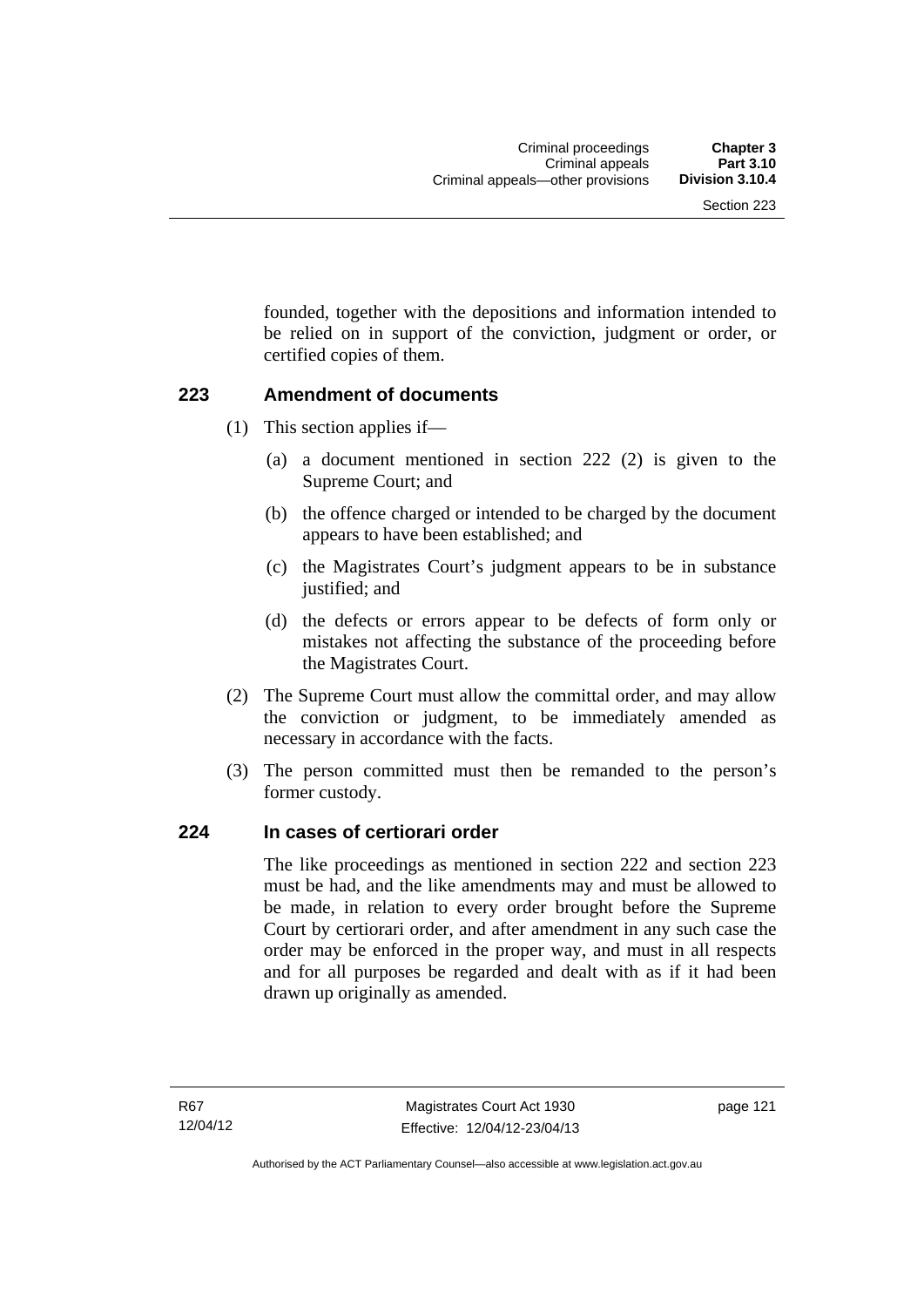#### **225 Notice dispensed with**

- (1) The notice required by section 222 may be given either before or after the habeas corpus order, certiorari order or other order is made.
- (2) When at the time of applying for the order—
	- (a) copies of the conviction or order and depositions are produced; or
	- (b) in cases of committal for trial or for sentence all informations, depositions, and statements have been given, as provided in section 106, to the director of public prosecutions or a person authorised by the director of public prosecutions;

the Supreme Court may dispense with the notice.

#### **226 Power of court to admit to bail**

- (1) If any person imprisoned or detained under a summary conviction or order is brought up by a habeas corpus order, and the Supreme Court postpones the final decision of the case, the Supreme Court may admit the person to bail in accordance with the *[Bail Act 1992](http://www.legislation.act.gov.au/a/1992-8)*.
- (2) If the judgment of the Supreme Court is against any person so brought up, the Supreme Court may remand the person to his or her former custody, there to serve the rest of the term for which the person was committed.

#### **227 Respecting the amendment of convictions etc**

(1) Whenever the facts or evidence appearing by the depositions in substance support the decision of the Magistrates Court, if the decision does not extend beyond the information, and if the facts or evidence would have justified the court in making any necessary allegation or finding omitted in the decision, or in the formal conviction or order, or any warrant issued under the adjudication, the powers of amendment given by section 223 may be exercised, and if in a conviction there is some excess that may (consistently

R67 12/04/12

Authorised by the ACT Parliamentary Counsel—also accessible at www.legislation.act.gov.au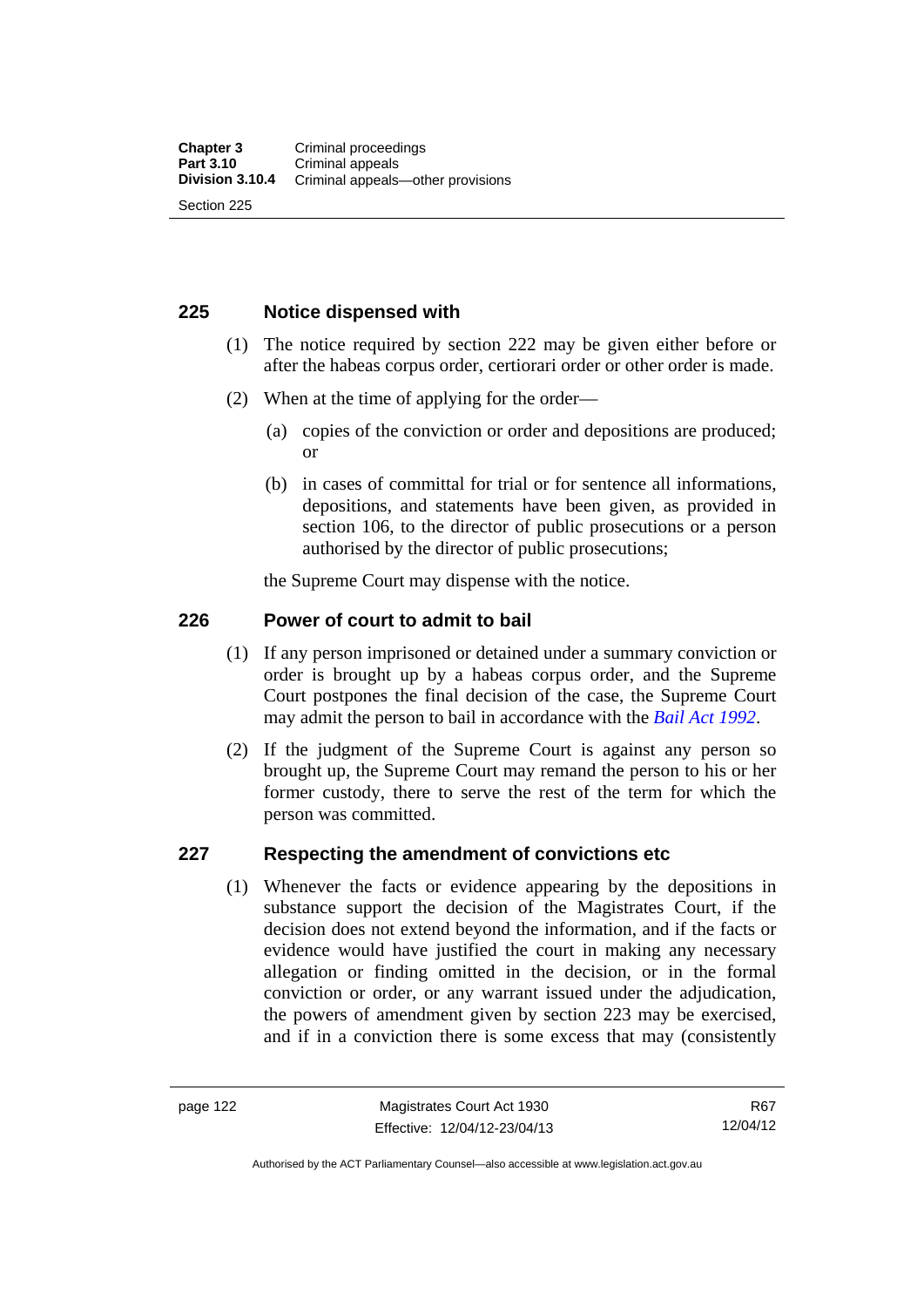with the merits of the case) be corrected, the conviction must be amended accordingly and must stand good for the remainder.

 (2) All amendments are subject to the order about costs and otherwise the Supreme Court considers appropriate.

#### **228 No summons or information**

- (1) This section applies to a conviction or order in a case if—
	- (a) a relevant person is present at the hearing of the case; and
	- (b) there is no summons or information (or an amendment of a summons or information) in relation to the person; and
	- (c) the person does not object at the hearing about the matter mentioned in paragraph (b).
- (2) The conviction or order stands.
- (3) In this section:

*relevant person* means—

- (a) a convicted person; or
- (b) a person against whom an order has been made; or
- (c) a person whose goods have been condemned or ordered to be sold as forfeited.

#### **229 Distribution of penalty**

A conviction or an order is not defeated for the want of any distribution, or for a wrong distribution of the penalty or forfeiture.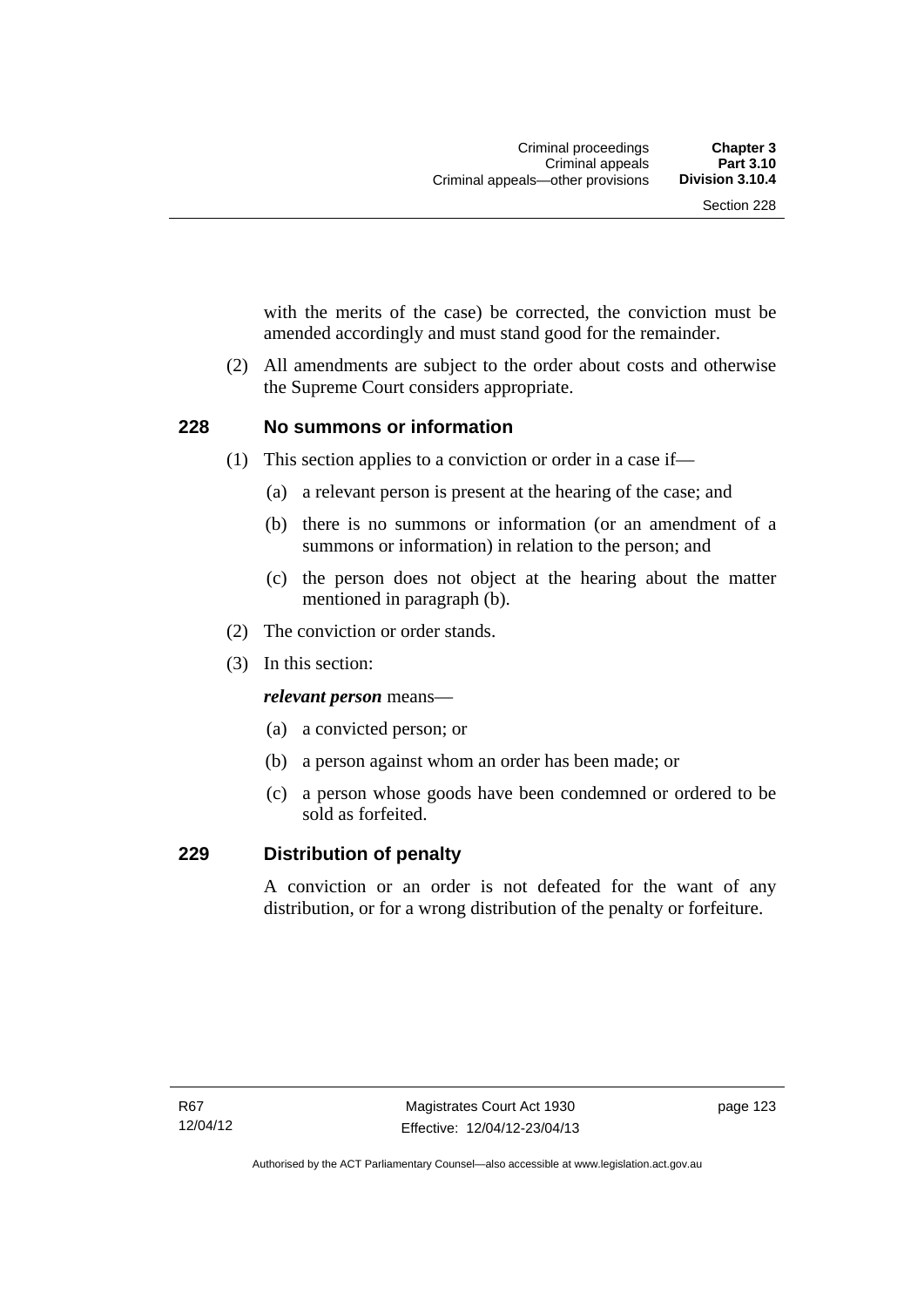**Chapter 3 Criminal proceedings**<br>**Part 3.11 Costs in criminal matt Costs in criminal matters** 

Section 244

# **Part 3.11 Costs in criminal matters**

#### **244 Costs in criminal matters**

- (1) The power of the court to award costs is subject to the following:
	- (a) if the court makes a conviction or order in favour of the informant—it may order that the defendant must pay to the informant the informant's costs;
	- (b) if the court dismisses the information, or makes an order in favour of the defendant—it may order that the informant must pay to the defendant the defendant's costs;
	- (c) if a matter is adjourned—the court may order that the costs of and caused by the adjournment be paid by any party to any other party;
	- (d) costs ordered to be paid—
		- (i) must be awarded in the way prescribed by regulation; and
		- (ii) may be recovered under the rules about the enforcement of judgments of the court in civil proceedings.
- (2) Subject to any order of the court, the expenses of a person who attends at court to give evidence or to produce documents must be allowed to the person (whether or not they have been examined or produced documents and whether or not they were subpoenaed to attend).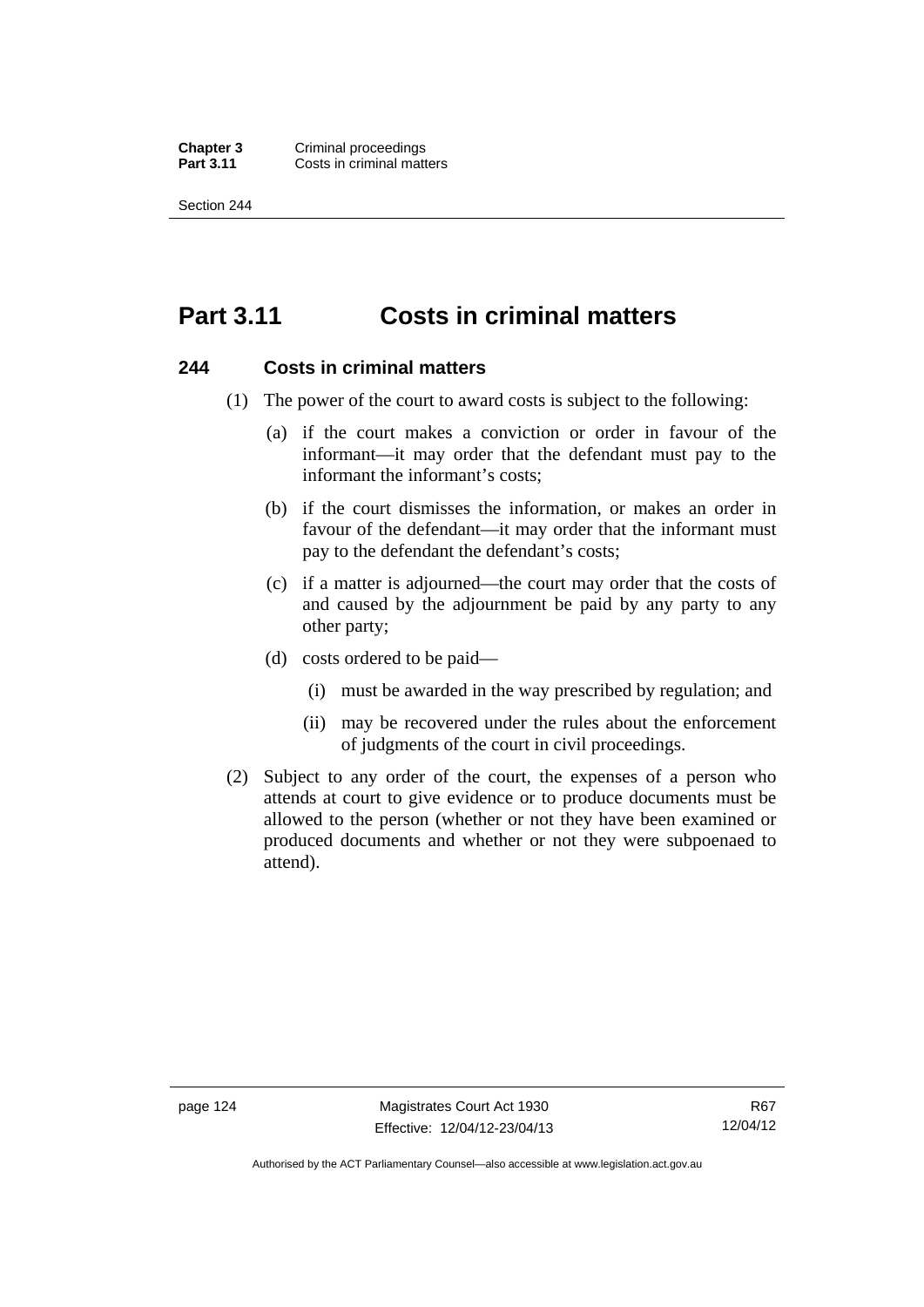# **Part 3.12 Securities in criminal matters**

## **248 Meaning of** *security***—pt 3.12**

In this part:

*security* means a security under the *[Crimes \(Sentencing\) Act 2005](http://www.legislation.act.gov.au/a/2005-58)*, section 15A (Fines—security for payment).

#### **249 Securities taken under Act**

- (1) A person must give security, whether as principal or surety, either by the deposit of an amount with the registrar, or by an oral or written acknowledgment of the undertaking or condition by which, and of the amount for which, the person is bound.
	- *Note* If a form is approved under the *[Court Procedures Act 2004](http://www.legislation.act.gov.au/a/2004-59)* for this provision, the form must be used.
- (2) Record of the security having been made may be provided by entry of it in the court's records.

## **250 Recovery of amount due under security**

Any amount becoming due under a security is recoverable on a claim by a police officer or by the registrar or by some other person authorised by the court.

#### **252 Sums paid by surety may be recovered from principal**

Any amount paid by a surety on behalf of his or her principal in relation to a security, together with all costs, charges and expenses incurred by the surety in relation to the security, is taken to be a debt due to the surety from the principal, and may be recovered on a claim by the surety.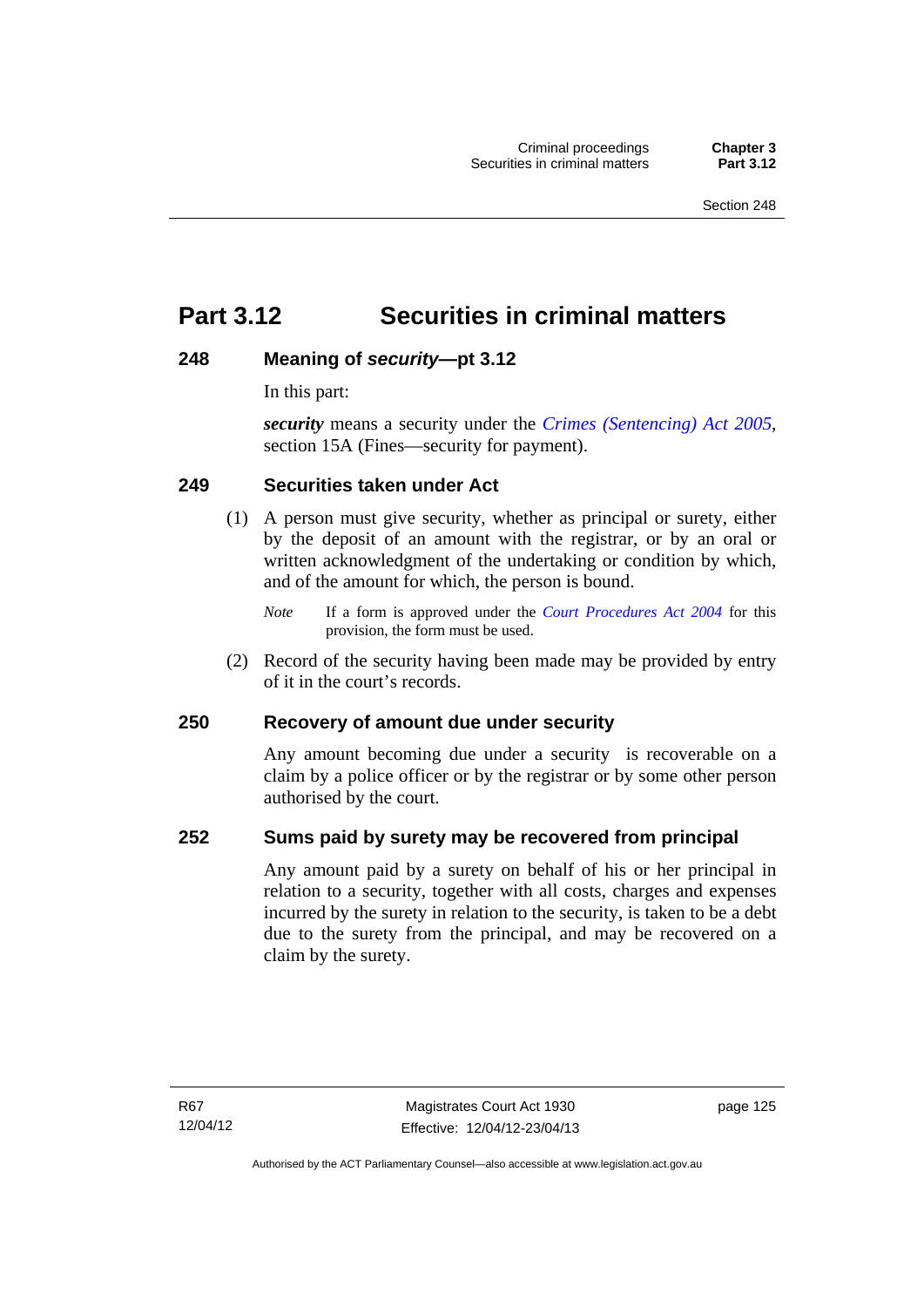Section 253

## **253 Payment enforced by security**

If security is given for payment of an amount, the payment must be enforced by means of the security in substitution for other means of enforcing the payment.

## **254 Enforcement of recognisance**

- $(1)$  If—
	- (a) a witness or a person sought to be made a witness has entered into a recognisance for this Act; and
	- (b) the court is satisfied that the witness or person sought to be made a witness has failed to comply with a condition of the recognisance;

the court may declare the recognisance to be forfeited and may make an order that the witness or person sought to be made a witness pay the whole or a part of the amount in which the witness or person is bound under the recognisance.

- $(2)$  If—
	- (a) the court has declared a recognisance to be forfeited under subsection (1); and
	- (b) a person is bound by the recognisance as surety for the performance of that condition;

the court may make an order that the person mentioned in paragraph (b) pay the whole or a part of the amount in which the person is bound under the recognisance.

 (3) An order made under subsection (1) or (2) may be enforced as if it were a judgment entered on a claim by the registrar.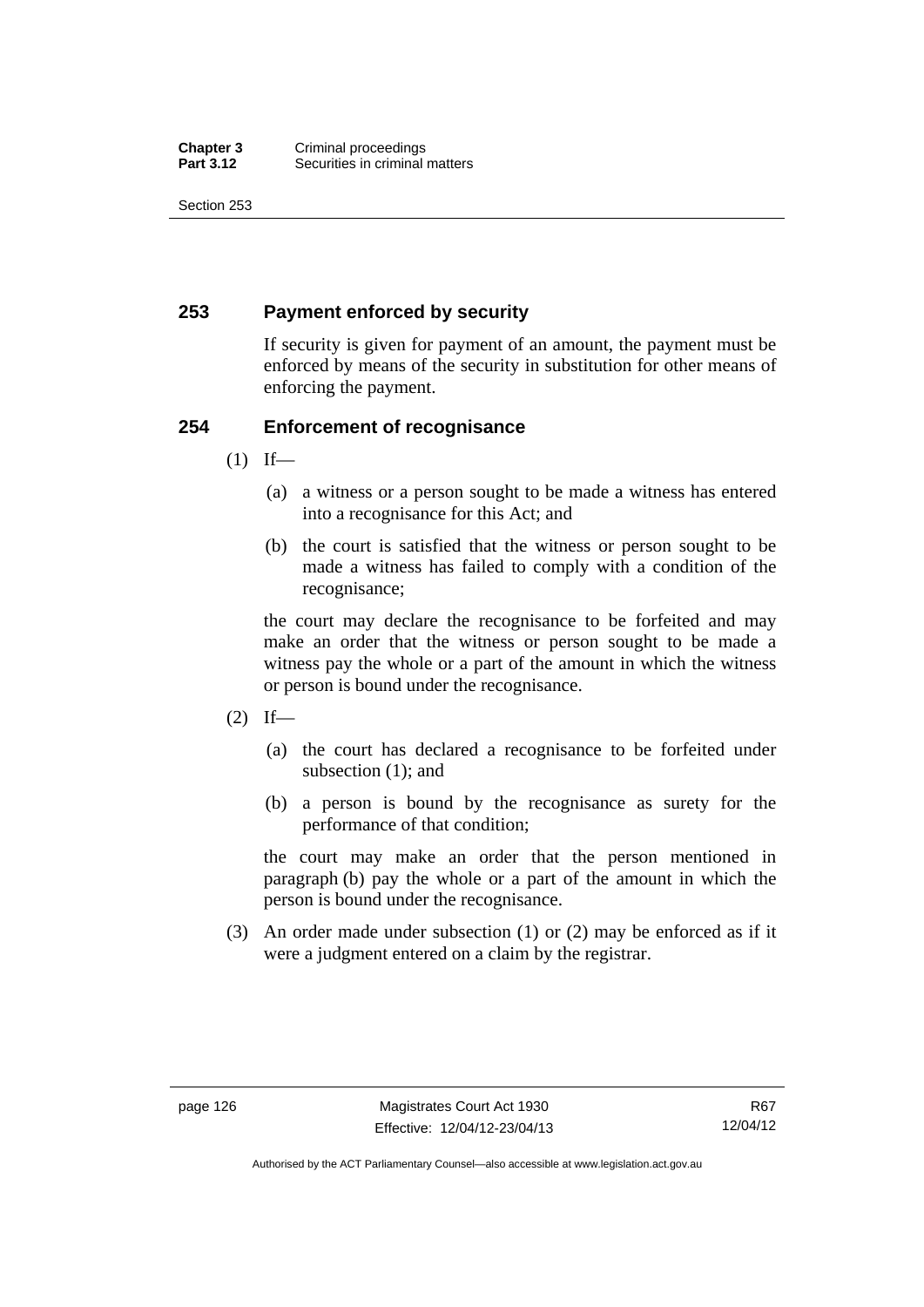- (4) Subject to subsection (5), the court may, on application by a person against whom an order has been made under subsection (1) or (2)—
	- (a) vary the order by reducing the amount payable under the order; or
	- (b) revoke the order and, if the order was made under subsection (1), revoke the declaration that the recognisance is forfeited.
- $(5)$  If—
	- (a) the court has made an order under subsection (1) or (2); and
	- (b) an enforcement order has been made; and
	- (c) property has been sold under the enforcement order;

the court must not make an order under subsection (4).

 (6) It is not necessary that, for the purpose of hearing an application under subsection (4), the court be constituted by the magistrate who made the order to which the application relates.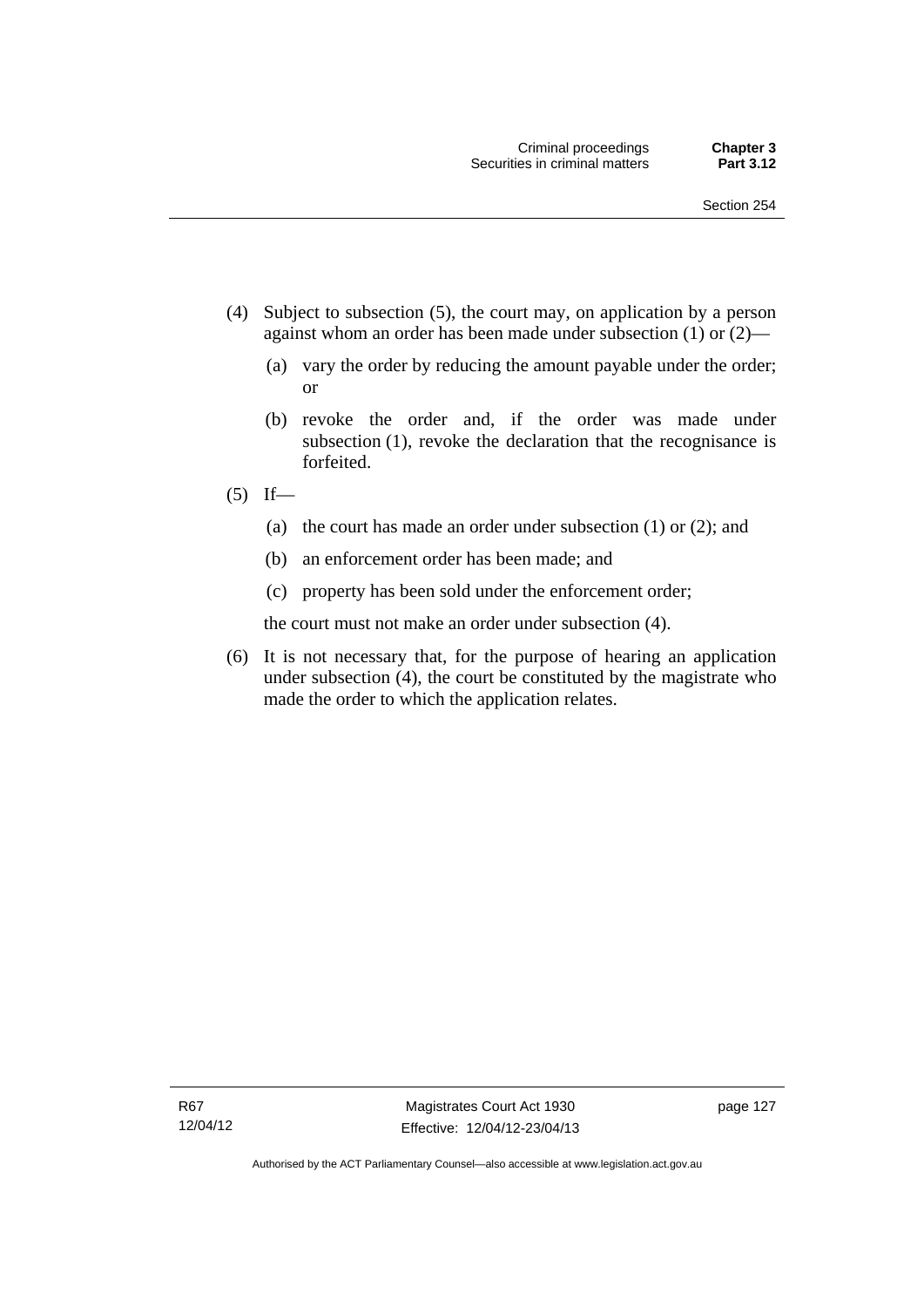**Chapter 4 Civil proceedings**<br>**Part 4.1 Preliminary Preliminary** 

Section 256

# **Chapter 4 Civil proceedings**

# Part 4.1 **Preliminary**

#### **256 Application of ch 4**

This chapter does not apply in relation to—

- (a) a proceeding under the *[Domestic Violence and Protection](http://www.legislation.act.gov.au/a/2008-46)  [Orders Act 2008](http://www.legislation.act.gov.au/a/2008-46)*; or
- (b) a proceeding under the *[Workers Compensation Act 1951](http://www.legislation.act.gov.au/a/1951-2)*; or
- (c) a proceeding on an information for an offence.

page 128 Magistrates Court Act 1930 Effective: 12/04/12-23/04/13

R67 12/04/12

Authorised by the ACT Parliamentary Counsel—also accessible at www.legislation.act.gov.au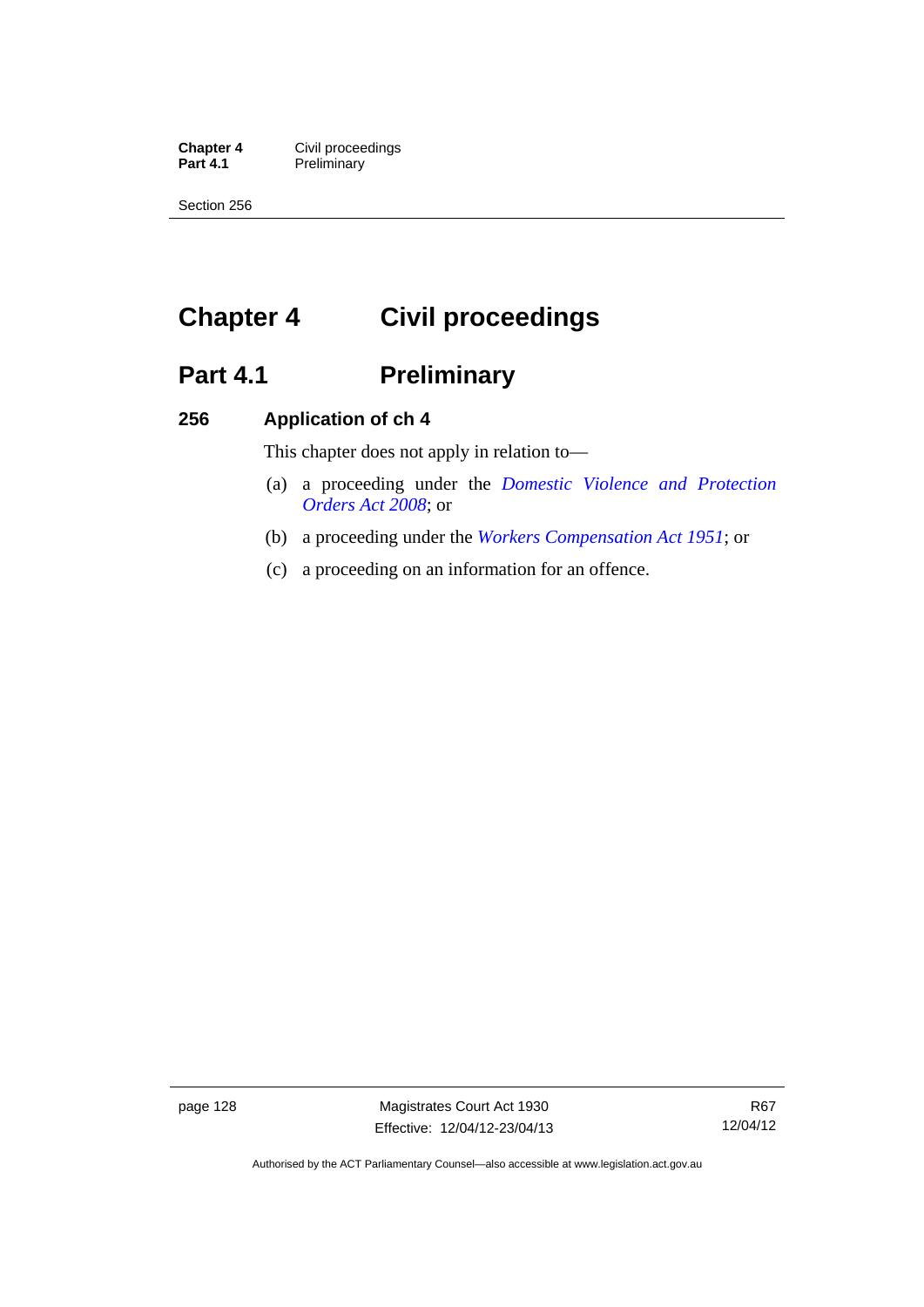# **Part 4.2 Civil jurisdiction**

#### **257 Personal actions at law—amount or value**

- (1) The Magistrates Court has jurisdiction to hear and decide any personal action at law if the amount claimed is not more than \$250 000, including a personal action at law if—
	- (a) the amount claimed is the amount owing on a balance of account, after an admitted set-off or otherwise; or
	- (b) any amount in excess of \$250 000 to which the plaintiff may be entitled in relation to the cause of action is abandoned in accordance with the rules.
- (2) If the amount claimed in a personal action includes interest up to judgment, or a lump sum instead of interest, in accordance with the rules, the interest is disregarded in working out whether or not the court has jurisdiction.
- (3) For this section, a *personal action at law* includes an action relating to the detention of goods, and the amount claimed in the action is the value of the goods plus any amount claimed for damages for the detention of the goods.
- (4) Subsection (1) does not limit the court's jurisdiction if, under another law in force in the ACT, an amount may be recovered by action in the court (even if the amount is more than \$250 000).
- (5) The court's jurisdiction under subsection (1) is additional to any jurisdiction that the court has under any other law in force in the ACT.

#### **258 Power of court to grant relief**

- (1) In any proceeding that the Magistrates Court has jurisdiction to hear and decide—
	- (a) the court may grant any relief, redress or remedy that the Supreme Court may grant in a similar action in that court, and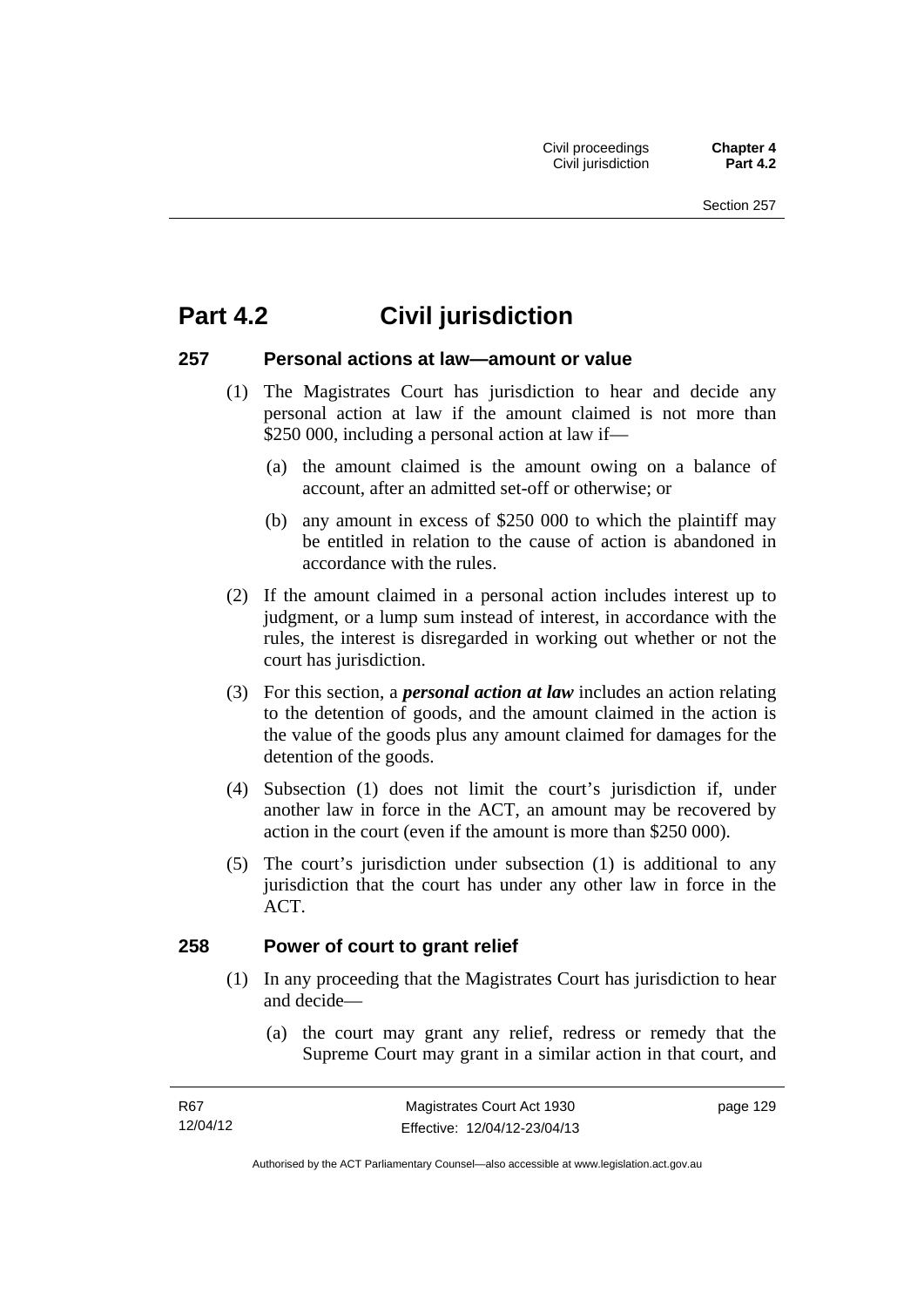#### **Chapter 4 Civil proceedings**<br>**Part 4.2 Civil iurisdiction Civil jurisdiction**

Section 259

for that purpose the Magistrates Court may make any order that the Supreme Court may make; and

- (b) the court must give effect to any ground of defence, counterclaim or set-off, whether equitable or legal, in the same way and to the same extent that the Supreme Court would do.
- (2) For the exercise by the Magistrates Court of its powers under subsection (1) in any proceeding—
	- (a) a magistrate constituting the court has, as well as any other powers under this Act, all the powers of a judge in a similar action in the Supreme Court; and
	- (b) the registrar, bailiff or other appropriate officer of the Magistrates Court must exercise any function that a corresponding officer of the Supreme Court would exercise in a similar action in that court in accordance with the practice and procedure of that court.
- (3) In exercising a function mentioned in subsection (2), the registrar, a bailiff or other officer of the court must comply with this Act, the rules and any order of the Magistrates Court.

## **259 Rules of equity to prevail**

In any proceeding in the Magistrates Court, if there is a conflict between the rules of equity and the rules of common law, the rules of equity prevail.

#### **260 Nuisance**

- (1) The Magistrates Court has the same jurisdiction as the Supreme Court to hear and decide a civil action for nuisance.
- (2) In a civil action for nuisance, the Magistrates Court may grant the same relief as the Supreme Court may grant in a similar action in that court.

Authorised by the ACT Parliamentary Counsel—also accessible at www.legislation.act.gov.au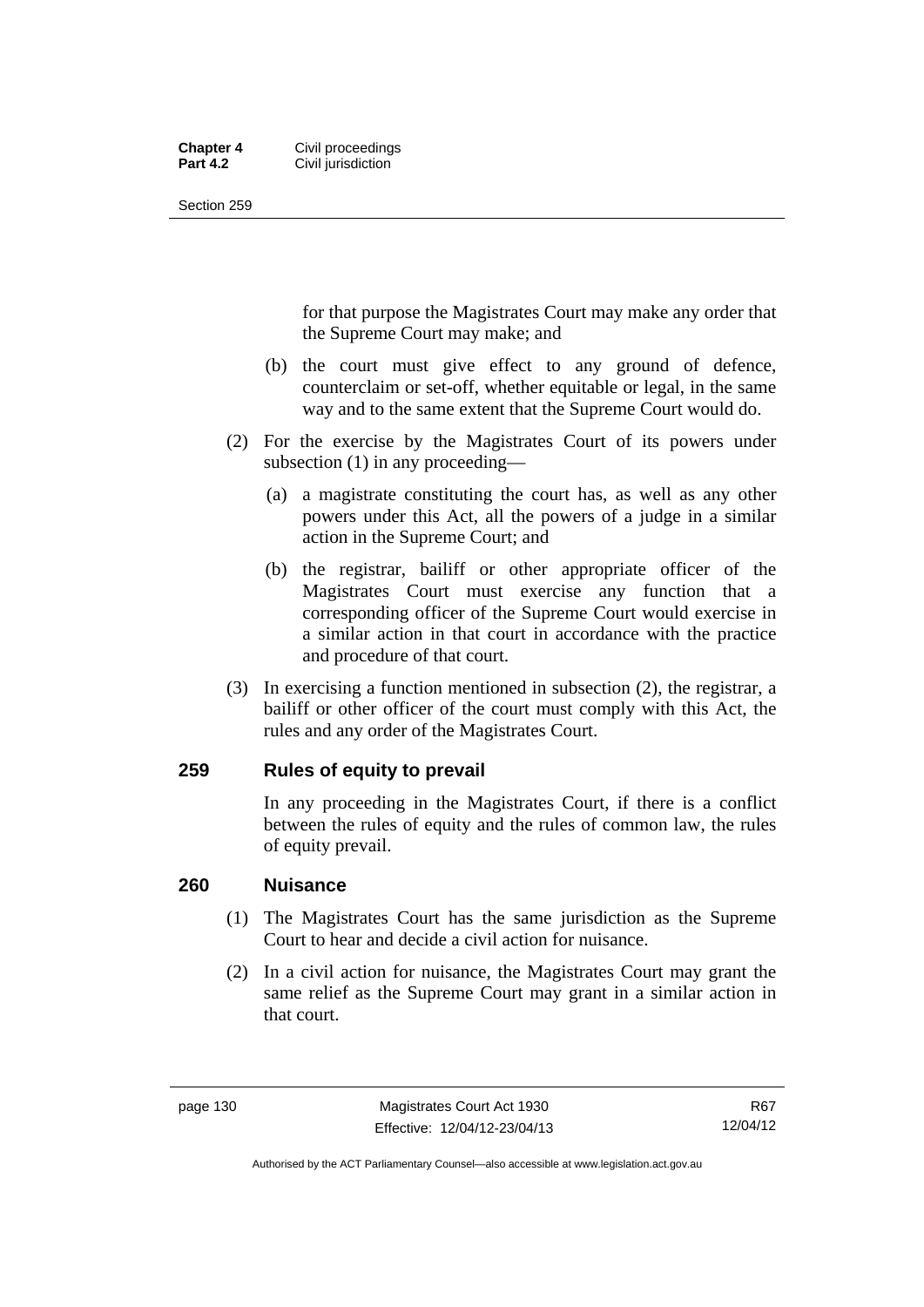#### **261 Disputed debts**

- (1) The Magistrates Court may, in a proceeding in the court, declare that—
	- (a) a person is or is not indebted to someone else; or
	- (b) a person is or is not indebted to someone else in a stated amount; or
	- (c) a person is or is not indebted to someone else in an amount that is more than a stated amount.
- (2) This section applies only in relation to a debt that is not more than \$250 000.

#### **262 Cause of action arising, or defendant resident, outside ACT**

The Magistrates Court has jurisdiction to hear and decide a proceeding if—

- (a) the defendant was resident in the ACT when the claim was served on the defendant, even though all of the cause of action in the proceeding arose outside the ACT; or
- (b) both of the following apply, even though the defendant is not in the ACT:
	- (i) a material part of the cause of action in the proceeding arose in the ACT, even though part of the cause of action arose outside the ACT;
	- (ii) the claim is served on the defendant in Australia or an external territory.

#### **263 Requests under conventions relating to legal proceedings in civil and commercial matters**

 (1) The Magistrates Court has jurisdiction to make any order or take any action necessary to comply with a request received from the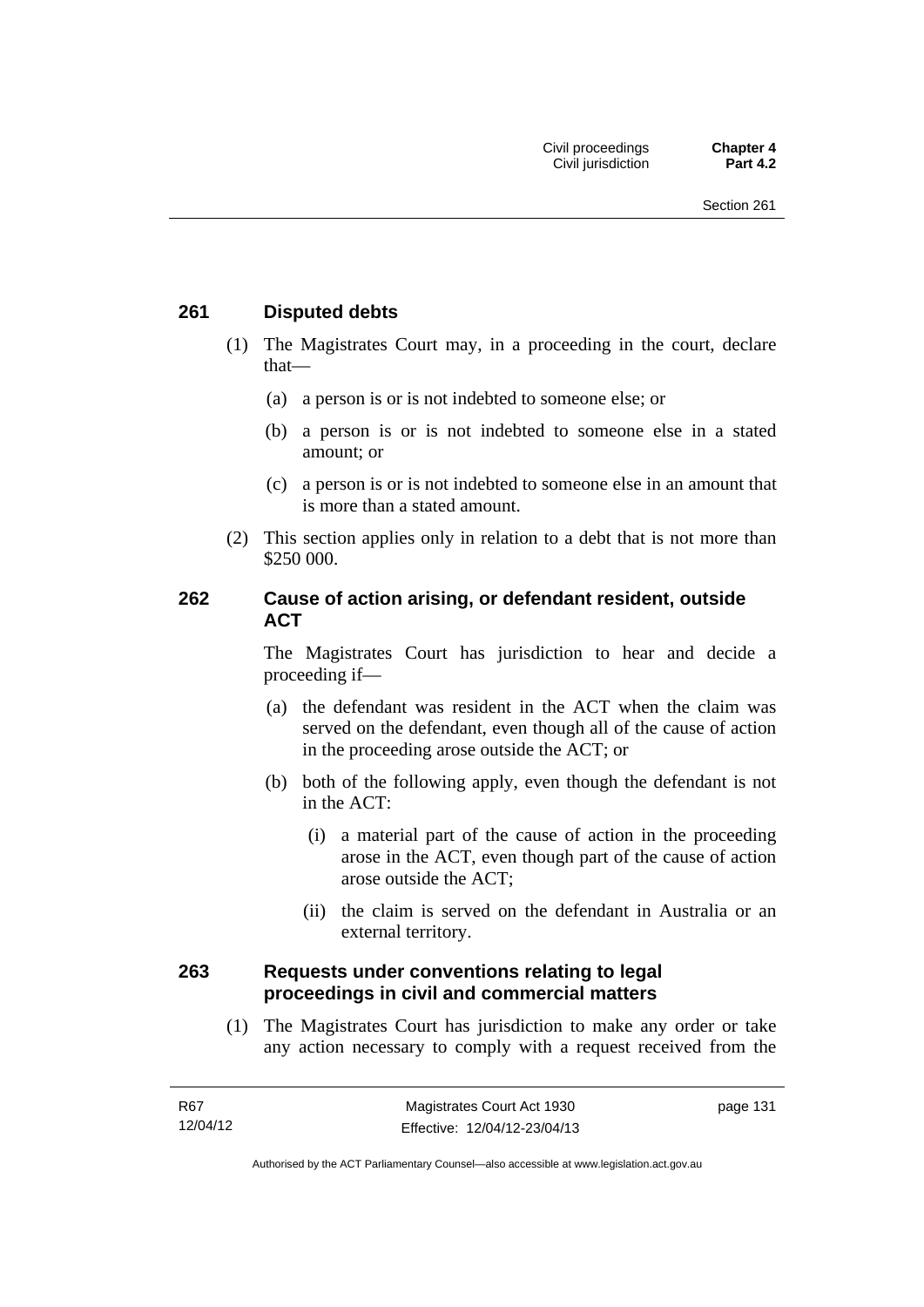#### **Chapter 4 Civil proceedings**<br>**Part 4.2 Civil iurisdiction Civil jurisdiction**

Section 264

consular or other authority of a relevant foreign country for serving documents in the ACT or taking evidence in the ACT.

(2) In this section:

*relevant foreign country*—a foreign country is a *relevant foreign country* if a convention relating to legal proceedings in civil and commercial matters is in force between the country and Australia.

#### **264 Proceedings affecting title to land**

- (1) The Magistrates Court does not have jurisdiction to hear and decide a proceeding in which the title to land is genuinely in question.
- (2) However, the jurisdiction of the Magistrates Court to hear and decide a proceeding is not affected only because the title to land incidentally comes in question in the proceeding.
- (3) In a proceeding mentioned in subsection (2), a judgment is not evidence of title to land.

#### **265 Disputes under Residential Tenancies Act**

The Magistrates Court does not have jurisdiction in relation to a dispute to which the *[Residential Tenancies Act 1997](http://www.legislation.act.gov.au/a/1997-84)* applies if the amount in dispute is not more than \$10 000.

#### **266 Complaints under Utilities Act, pt 12**

The Magistrates Court does not have jurisdiction in relation to a matter to the extent to which it is the subject of—

- (a) a complaint under the *[Utilities Act 2000](http://www.legislation.act.gov.au/a/2000-65)*, part 12 (Complaints); or
- (b) a direction or declaration of the ACAT under that part.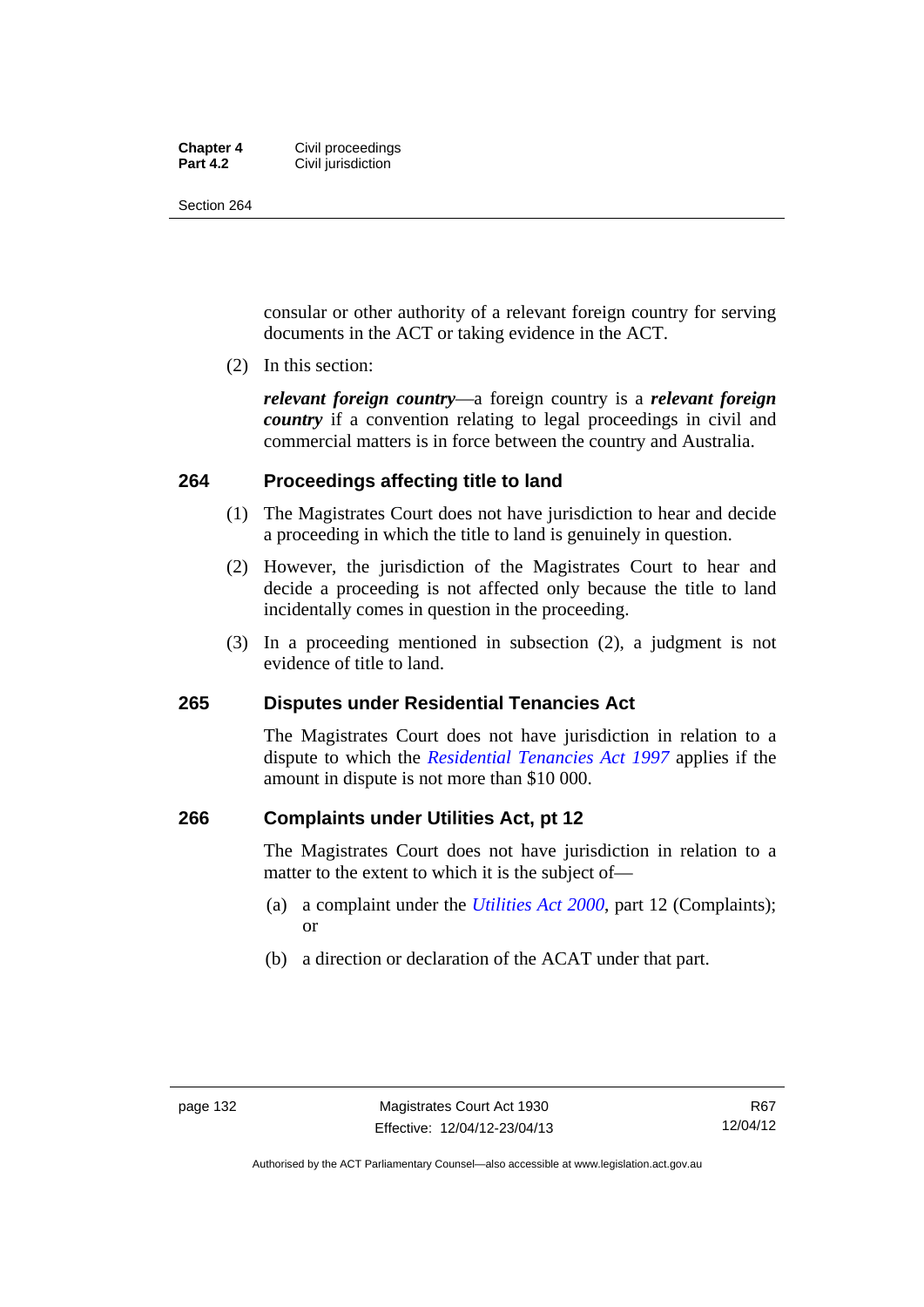## **266A Civil disputes under ACT Civil and Administrative Tribunal Act**

- (1) A proceeding may not be started in the Magistrates Court in relation to—
	- (a) a common boundaries determination; or
	- (b) another civil dispute if an amount of not more than \$10 000 is claimed, or sought to be declared as a debt, whether or not any other relief is also sought.
- (2) To remove any doubt, this section does not apply in relation to the enforcement of an order made by the ACAT.
	- *Note* The *[ACT Civil and Administrative Tribunal Act 2008](http://www.legislation.act.gov.au/a/2008-35)*, s 71 provides that a money order or non-money order made by the ACAT is taken to have been filed in the Magistrates Court for enforcement under the *[Court](http://www.legislation.act.gov.au/sl/2006-29)  [Procedures Rules 2006](http://www.legislation.act.gov.au/sl/2006-29)*, pt 2.18 (Enforcement).
- (3) In this section:

*civil dispute*—see the *[ACT Civil and Administrative Tribunal](http://www.legislation.act.gov.au/a/2008-35)  [Act 2008](http://www.legislation.act.gov.au/a/2008-35)*, section 16.

*common boundaries determination*—see the *[ACT Civil and](http://www.legislation.act.gov.au/a/2008-35)  [Administrative Tribunal Act 2008](http://www.legislation.act.gov.au/a/2008-35)*, section 15.

*Note* An application may be made to the ACAT for civil disputes (see the *[ACT Civil and Administrative Act 2008](http://www.legislation.act.gov.au/a/2008-35/default.asp)*, pt 4). The ACAT has, in relation to civil disputes, the same jurisdiction and powers as the Magistrates Court (see the *[ACT Civil and Administrative Tribunal](http://www.legislation.act.gov.au/a/2008-35)  [Act 2008](http://www.legislation.act.gov.au/a/2008-35)*, s 22).

#### **266B Enforcement of ACT Civil and Administrative Tribunal order—representation**

- (1) This section applies if a person (the *first person*)—
	- (a) was represented in an application in the ACAT by someone else (the *second person*) under the *[ACT Civil and](http://www.legislation.act.gov.au/a/2008-35)  [Administrative Tribunal Act 2008](http://www.legislation.act.gov.au/a/2008-35)*, section 30; and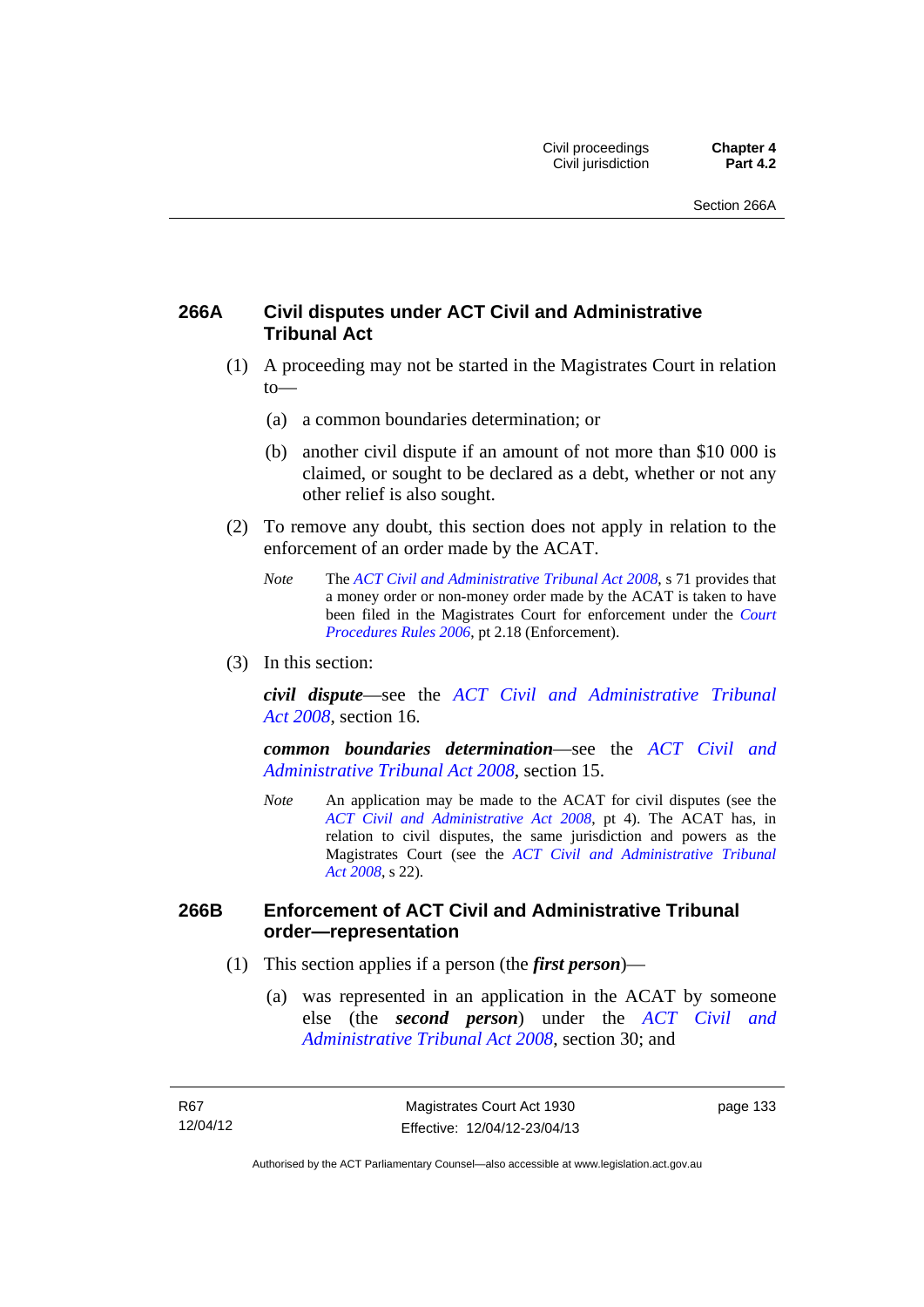| <b>Chapter 4</b> | Civil proceedings  |
|------------------|--------------------|
| <b>Part 4.2</b>  | Civil jurisdiction |

Section 266B

- (b) the ACAT made a money order or non-money order in favour of the first person; and
- (c) the first person enforces the order in the Magistrates Court under the *[Court Procedures Rules 2006](http://www.legislation.act.gov.au/sl/2006-29)*, part 2.18 (Enforcement).
- (2) The second person may represent the first person in the enforcement proceeding in the Magistrates Court.

page 134 Magistrates Court Act 1930 Effective: 12/04/12-23/04/13

R67 12/04/12

Authorised by the ACT Parliamentary Counsel—also accessible at www.legislation.act.gov.au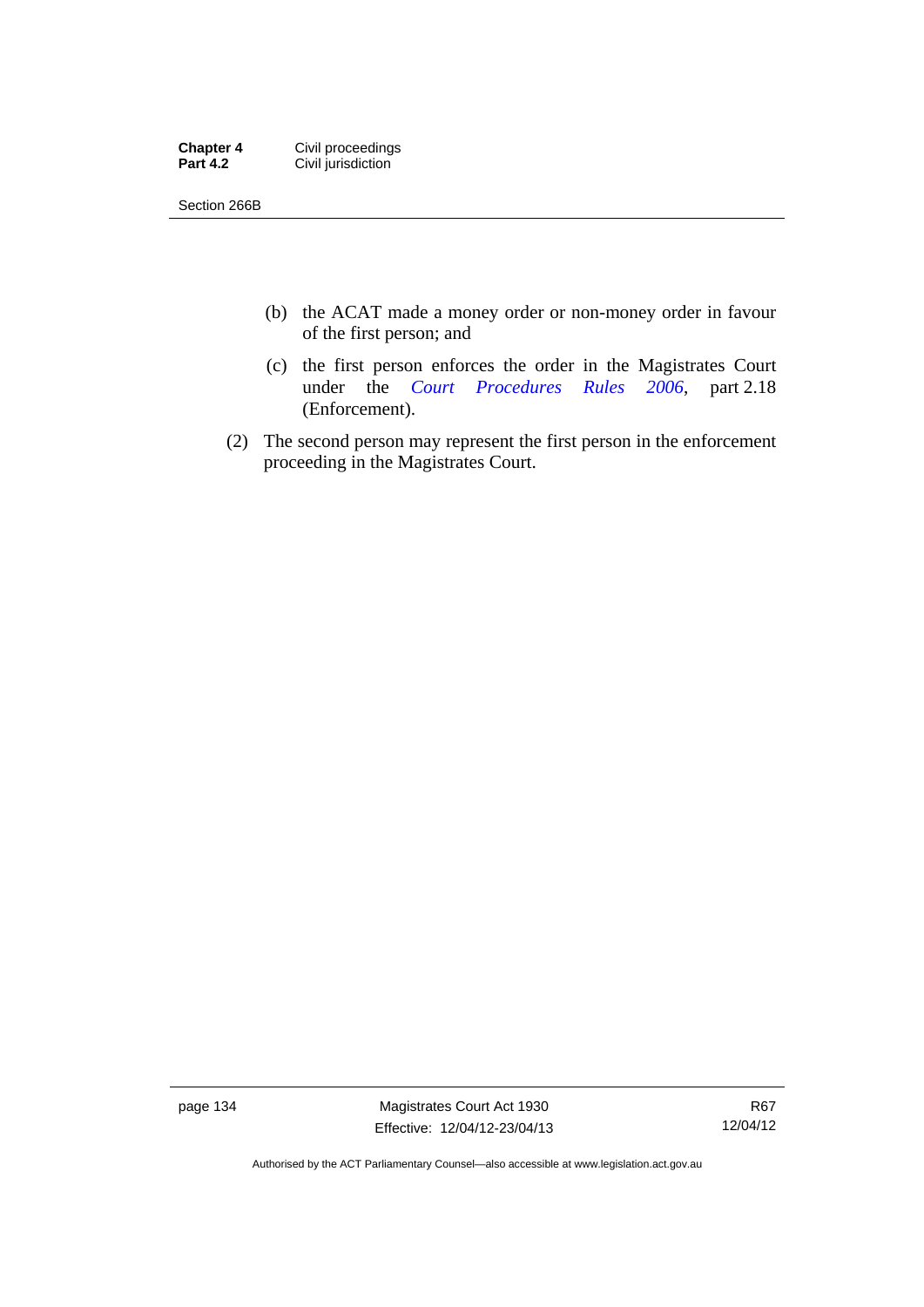# **Part 4.3 Case stated for Supreme Court**

#### **267 Case stated**

- (1) On the application of a party to a proceeding in the Magistrates Court, the court may state, in the form of a special case, any question of law that arises in the proceeding for the opinion of the Supreme Court.
- (2) The Supreme Court has jurisdiction to hear and decide a case stated under this section.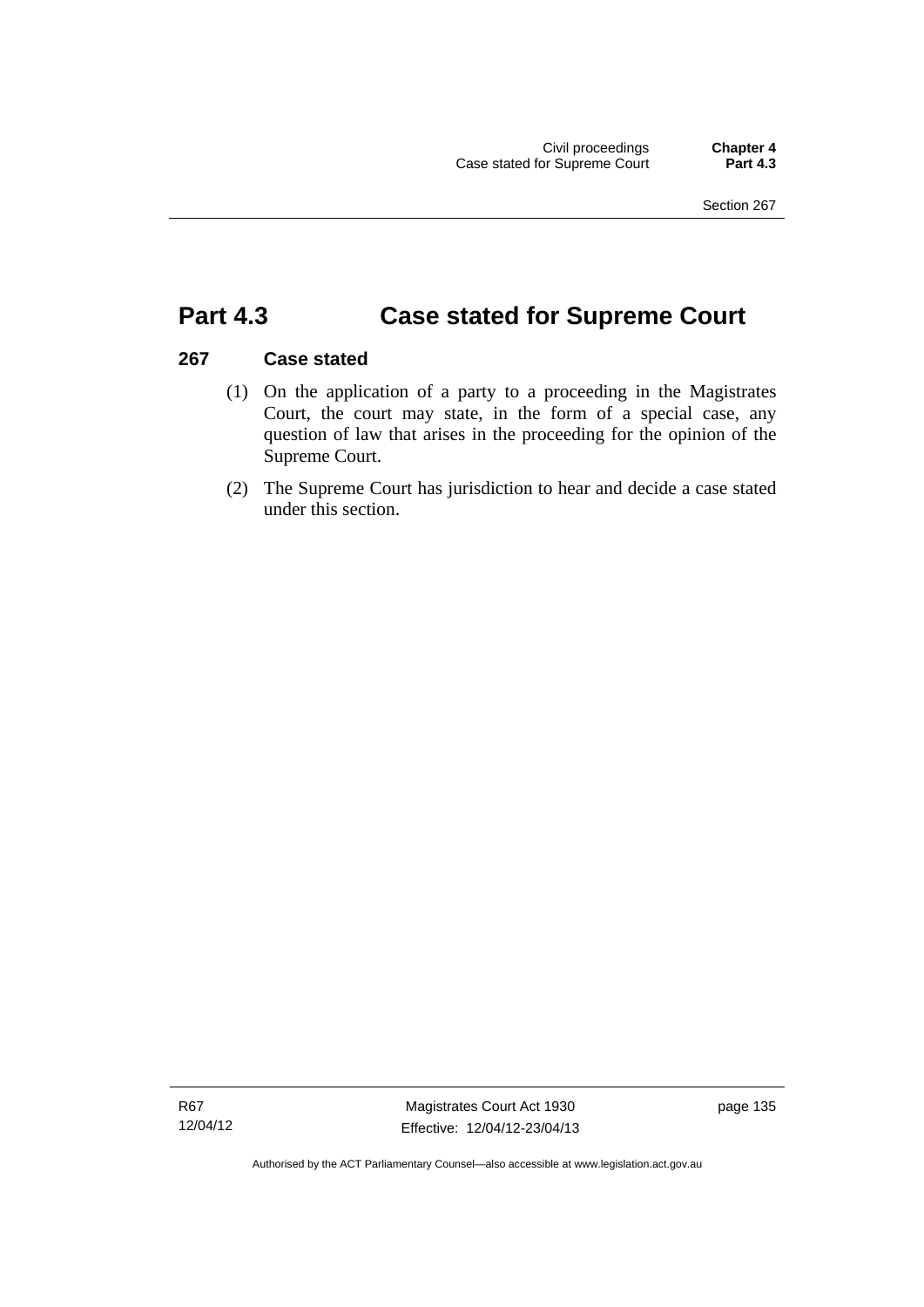Section 268

# **Part 4.4 Transfer of proceedings from or to Supreme Court**

#### **268 Transfer of action from Supreme Court**

- (1) This section applies if a proceeding in relation to the cause of action on which a prescribed action pending in the Supreme Court is founded could properly have been begun in the Magistrates Court.
- (2) The Supreme Court may, on the application of a party to the action or its own initiative, order that the action be transferred to the Magistrates Court if it considers it just to do so.
- (3) In subsection (1):

*prescribed action* means an action in which the amount claimed (whether initially or as reduced by payment, admitted set-off or otherwise) is not more than the amount for which the Magistrates Court has jurisdiction under this chapter.

## **269 Procedure on transfer of action from Supreme Court**

- (1) This section applies if the Supreme Court has made an order under section 268 that an action pending in the Supreme Court be transferred to the Magistrates Court.
- (2) A party to the action may file in the Magistrates Court a copy of the order, a copy of each of the pleadings (if any) in the action and any other relevant documents filed in the Supreme Court.
- (3) When the copies have been filed, the action—
	- (a) stops being an action in the Supreme Court; and
	- (b) becomes a proceeding in the Magistrates Court.
- (4) The proceeding is taken to have been begun in the Magistrates Court on the day the action was begun in the Supreme Court.
- (5) Costs in the proceeding are to be allowed—

Authorised by the ACT Parliamentary Counsel—also accessible at www.legislation.act.gov.au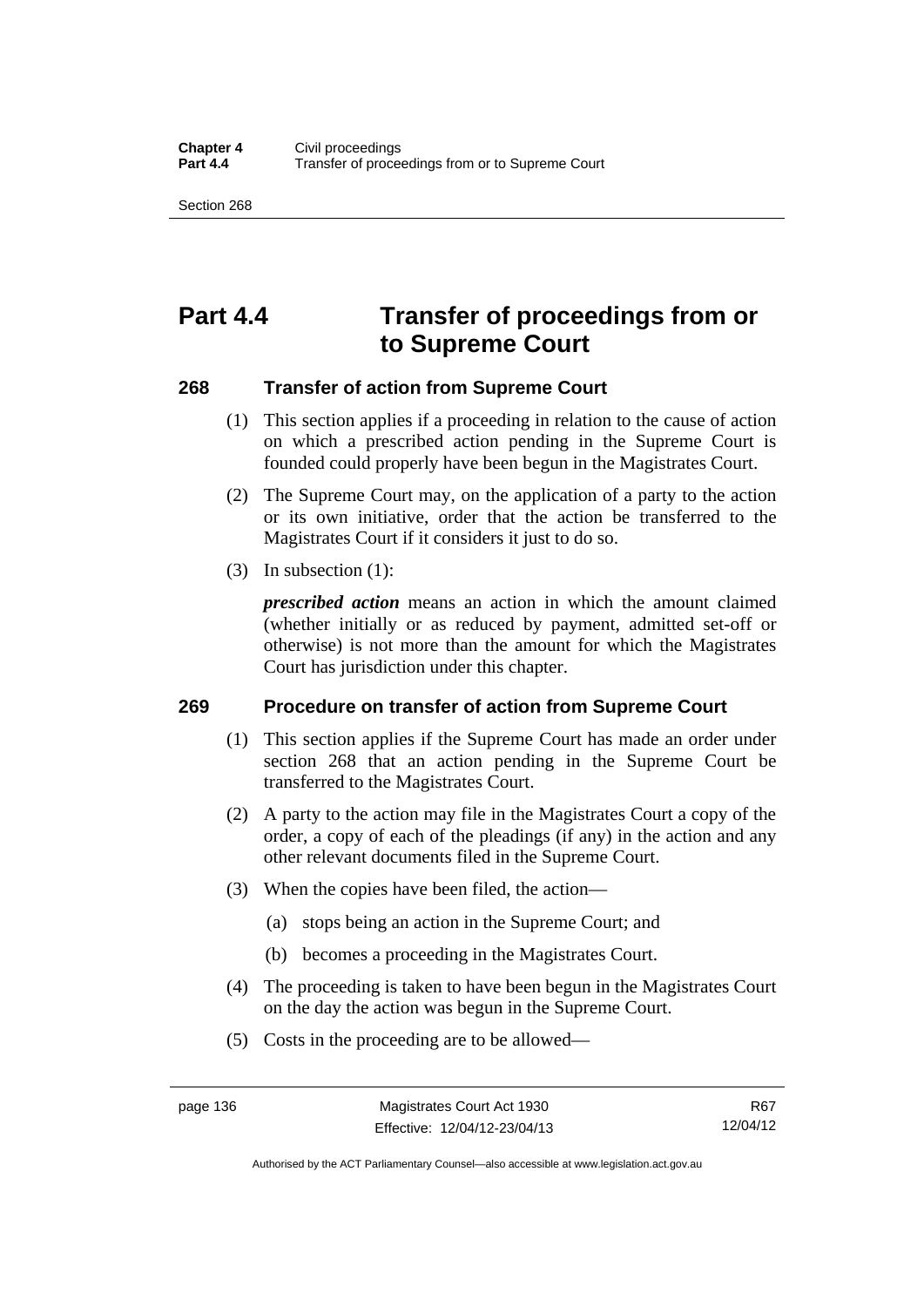- (a) for costs incurred before the order under section 268 was made (including the costs of getting the order) and the costs of getting the copies mentioned in subsection (2)—in accordance with the rules under the *[Court Procedures Act 2004](http://www.legislation.act.gov.au/a/2004-59)* applying to the Supreme Court, but subject to any Supreme Court order; and
- (b) for costs incurred after the order was made (not including the costs of getting the copies)—in accordance with the rules applying to the Magistrates Court.
- (6) If costs mentioned in subsection (5) (a) are to be assessed, the costs must be assessed by the registrar in accordance with the rules applying to the Supreme Court.

## **270 Removal of proceedings into Supreme Court**

On the application of a party to a proceeding in the Magistrates Court, the Supreme Court may order that the proceeding be removed into the Supreme Court on the conditions about costs, security for the amount claimed or costs, or otherwise, that the Supreme Court considers just.

## **271 Stay of proceedings**

- (1) This section applies if an application under section 270 to have a proceeding in the Magistrates Court removed into the Supreme Court is pending.
- (2) On the application of a party to the proceeding, the Supreme Court may order that the proceeding be stayed until the application under section 270 is decided or until the Supreme Court orders otherwise.
- (3) An order that a proceeding be stayed takes effect immediately on a copy of the order being filed in the Magistrates Court.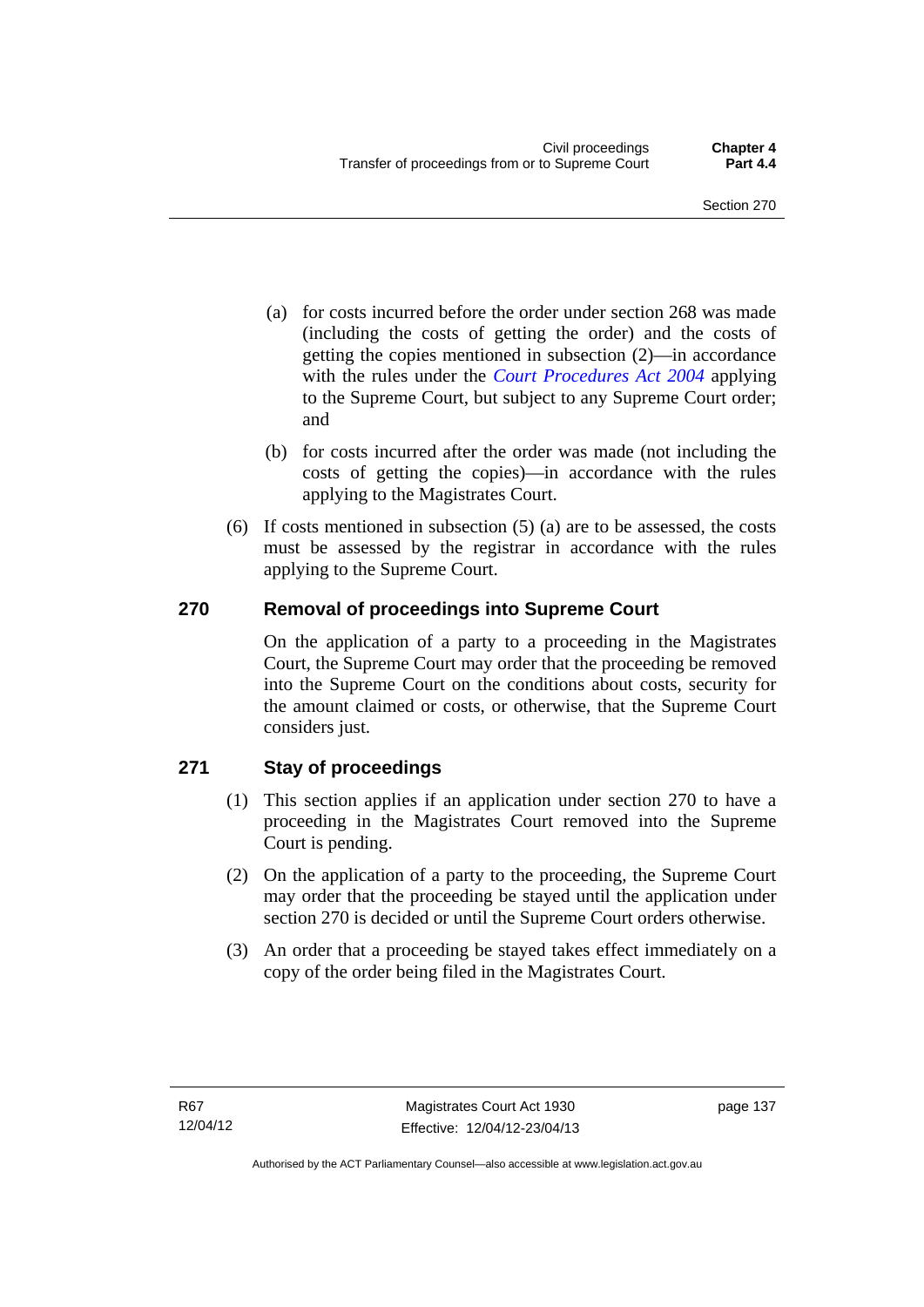**Chapter 4 Civil proceedings**<br>**Part 4.5 Civil appeals Civil appeals** 

Section 272

# **Part 4.5 Civil appeals**

## **272 Meaning of** *appeal***—pt 4.5**

In this part:

*appeal* means an appeal to the Supreme Court from a judgment or order of the Magistrates Court, whether final or interlocutory, in a proceeding that the Magistrates Court has jurisdiction to hear and decide under this chapter.

#### **273 Jurisdiction**

- (1) The jurisdiction of the Supreme Court to hear and decide appeals is subject to the exceptions and conditions in this part.
- (2) Subsection (1) does not affect the operation of any other law that provides for the appellate jurisdiction of the Supreme Court.

#### **274 Cases in which appeal may be brought**

- (1) An appeal may be brought only with the leave of the Supreme Court.
- (2) However, an appeal may be brought as of right from a judgment or order—
	- (a) for, or for the payment of, an amount of \$2 000 or more; or
	- (b) in a proceeding in the Magistrates Court—
		- (i) in which the matter in issue amounts to, or is of the value of, \$2 000 or more; or
		- (ii) that involves directly or indirectly a claim, demand or question to or in relation to any property or any civil right amounting to, or of the value of, \$2 000 or more.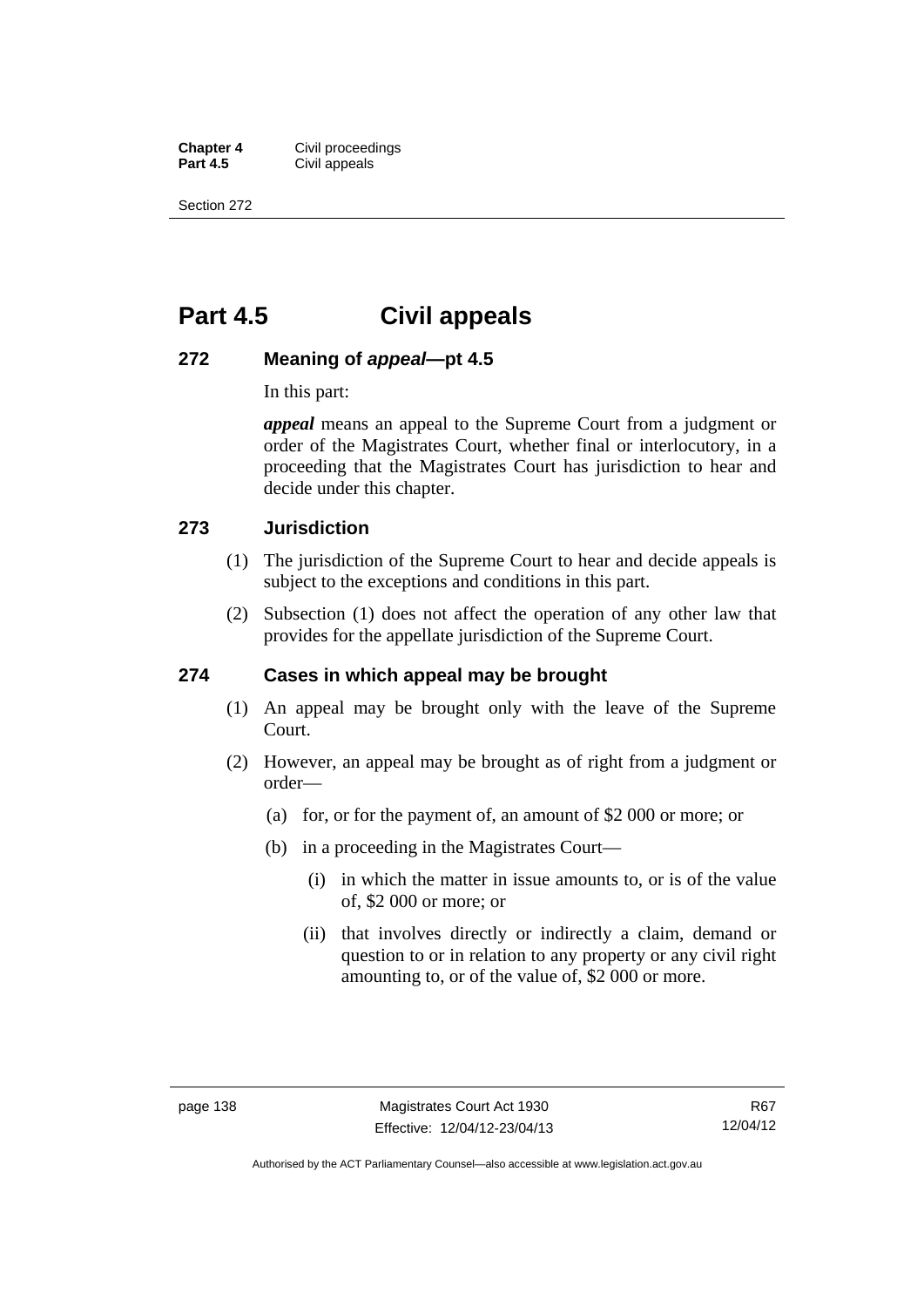## **276 Evidence on appeal**

In an appeal, the Supreme Court must have regard to the evidence given in the proceeding in the Magistrates Court out of which the appeal arose, and has power to draw inferences of fact and, in its discretion, to receive further evidence.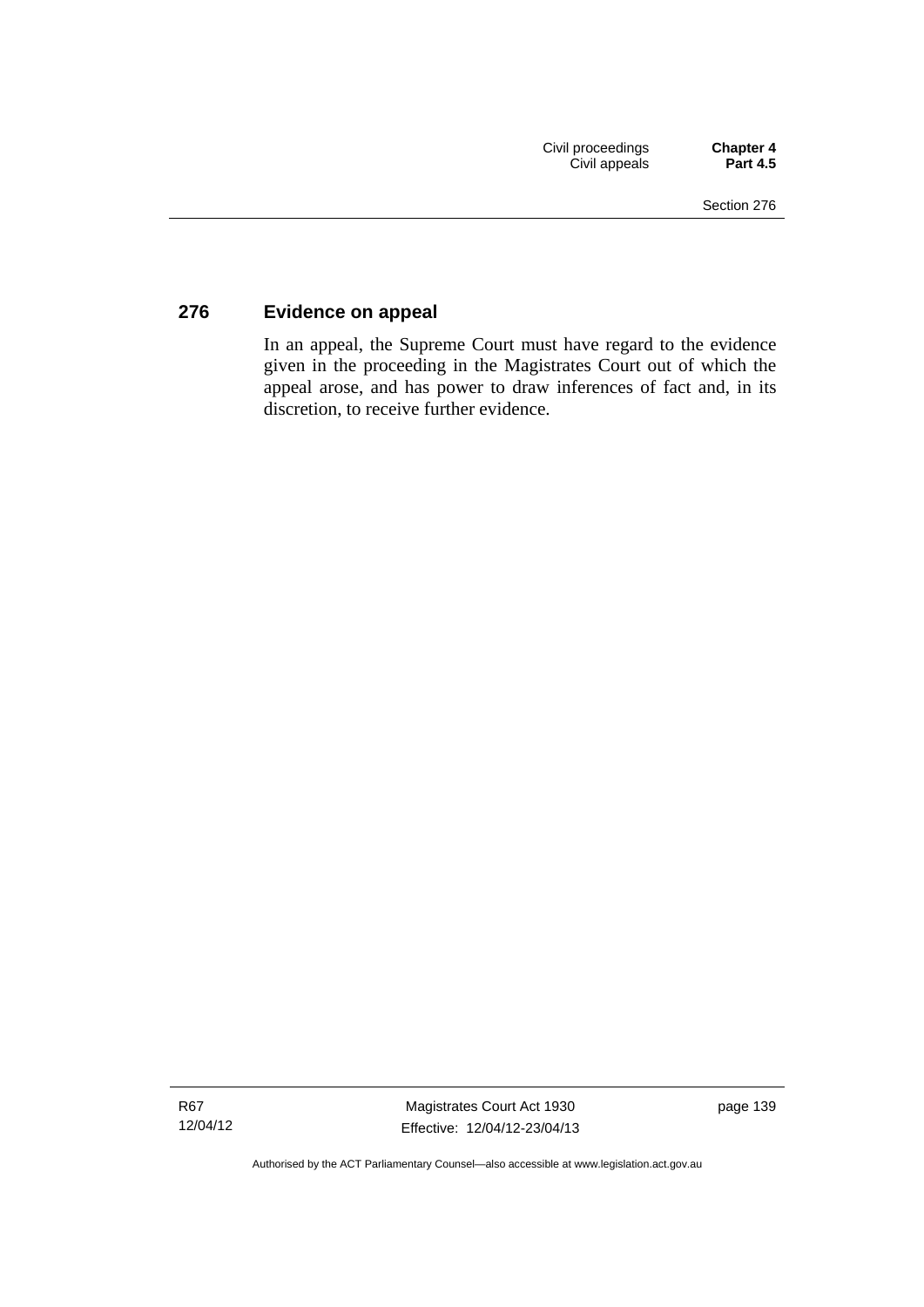**Chapter 4A** The Childrens Court<br>**Part 4A.1** The Childrens Court **The Childrens Court** 

Section 287

# **Chapter 4A The Childrens Court**

## **Part 4A.1 The Childrens Court**

#### **287 Childrens Court**

- (1) The Magistrates Court is known as the Childrens Court when it is constituted by the Childrens Court Magistrate exercising the jurisdiction given under section 288.
- (2) The Magistrates Court is also known as the Childrens Court when it is constituted by—
	- (a) a magistrate assigned under section 291C (Assignment of other magistrates for Childrens Court matters) who is exercising the jurisdiction given under section 288; or
	- (b) a magistrate acting under section 291D (2) (Completion of part-heard matters).
- (3) The Childrens Court may use the Magistrates Court seal.

#### **288 Jurisdiction of Childrens Court**

- (1) The Childrens Court has jurisdiction to hear and decide—
	- (a) any criminal proceeding against a person in relation to a summary offence if the person was under 18 years old at the time of the alleged offence; and
	- (b) any criminal proceeding against a person in relation to an indictable offence (other than an offence punishable by imprisonment for life) if the person was under 18 years old at the time of the alleged offence; and
	- (c) a proceeding in relation to bail for a child; and
	- (d) any application or other proceeding under the *[Children and](http://www.legislation.act.gov.au/a/2008-19)  [Young People Act 2008](http://www.legislation.act.gov.au/a/2008-19)*, including a proceeding transferred to

R67 12/04/12

Authorised by the ACT Parliamentary Counsel—also accessible at www.legislation.act.gov.au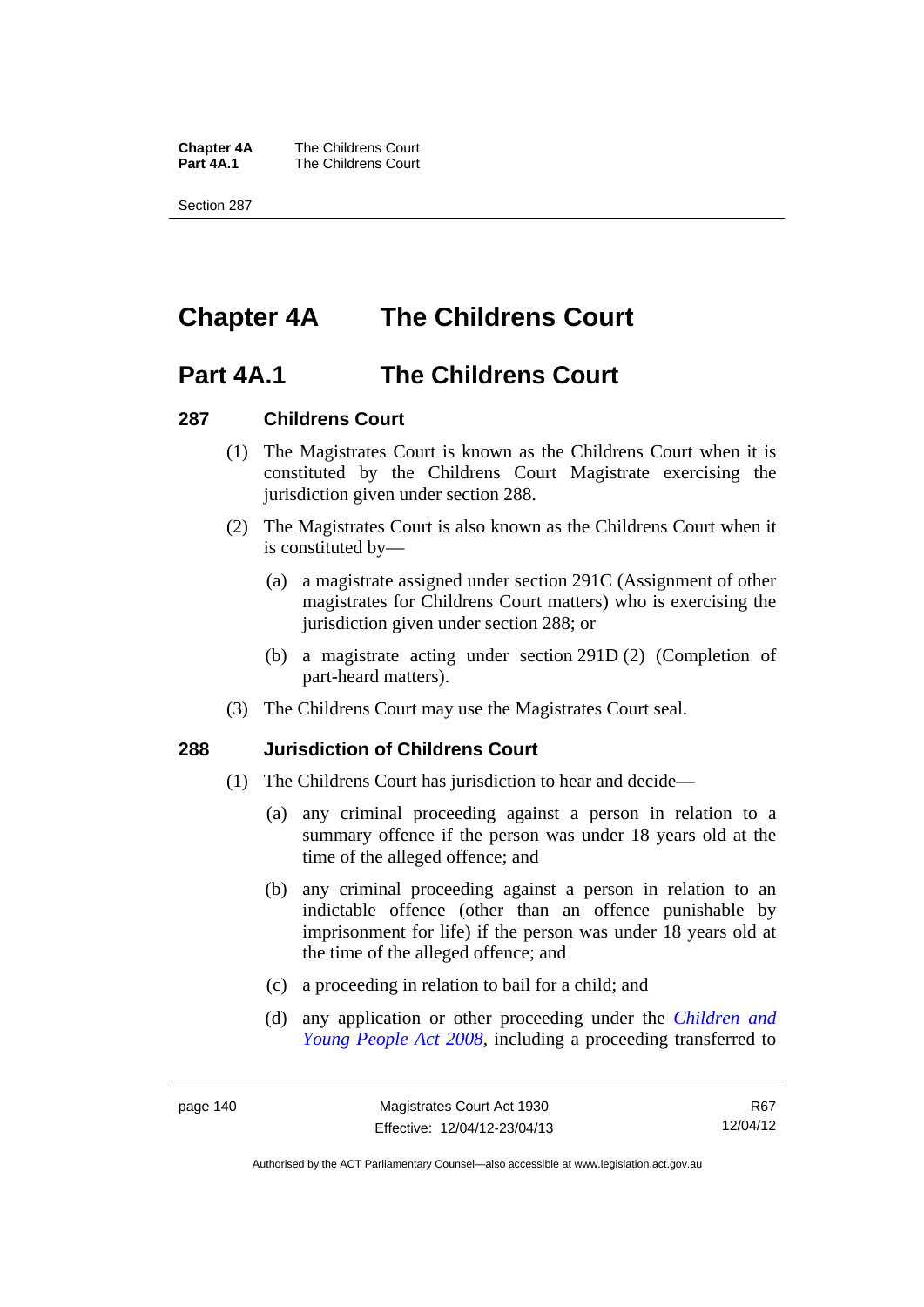the court under the *[Children and Young People Act 2008](http://www.legislation.act.gov.au/a/2008-19)*, chapter 17 (Care and protection—interstate transfer of orders and proceedings).

- (2) Subsection (1) (b) is subject to the *[Crimes Act 1900](http://www.legislation.act.gov.au/a/1900-40)*, section 374 (Summary disposal of certain cases at prosecutor's election) and section 375 (Summary disposal of certain cases).
- (3) Subsection (1) (c) is subject to the *[Bail Act 1992](http://www.legislation.act.gov.au/a/1992-8)*.

## **289 Proceedings where children jointly charged with adults**

- (1) If a child and an adult are jointly charged with an offence, section 288 (Jurisdiction of Childrens Court) applies to a proceeding against the child arising out of the charge as if the child had been charged separately.
- (2) Section 288 does not apply to the committal hearing for an indictable offence alleged to have been committed jointly by a child and an adult if a magistrate, having regard to the nature of the alleged offence and the time and expense involved in carrying out the committal hearings separately, orders that the section does not apply.
- (3) To remove any doubt, the *[Court Procedures Act 2004](http://www.legislation.act.gov.au/a/2004-59)*, part 7A (Procedural provisions—proceedings involving children or young people) applies to a proceeding against a child even if the proceeding arises out of an offence for which the child and an adult were jointly charged.

## **290 Chief Magistrate to arrange business of Childrens Court**

- (1) The Chief Magistrate is responsible for ensuring the orderly and prompt discharge of the business of the Childrens Court.
- (2) The Chief Magistrate may, subject to appropriate and practicable consultation with the magistrates, make arrangements about—
	- (a) the magistrate who is to be the Childrens Court Magistrate; and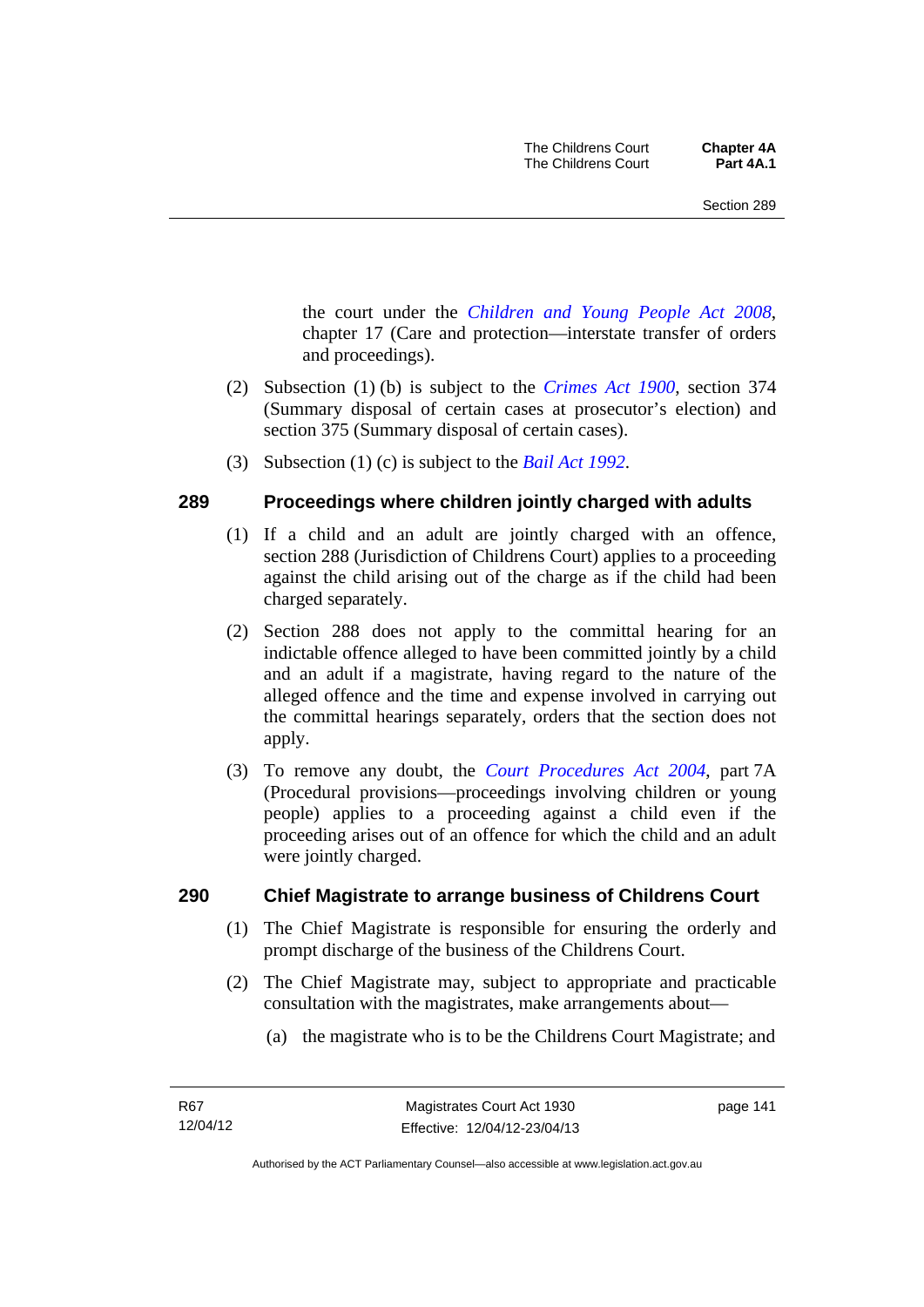| <b>Chapter 4A</b> | The Childrens Court |
|-------------------|---------------------|
| Part 4A.1         | The Childrens Court |

Section 291

- (b) the assignment of a magistrate under—
	- (i) section 291B (Acting Childrens Court Magistrate); or
	- (ii) section 291C (Assignment of other magistrates for Childrens Court matters).

#### **291 Childrens Court Magistrate to hear all matters**

- (1) The Childrens Court Magistrate is responsible for dealing with all matters within the jurisdiction of the Childrens Court.
- (2) Subsection (1) is subject to—
	- (a) section 291C (Assignment of other magistrates for Childrens Court matters); and
	- (b) section 291D (Completion of part-heard matters).
- (2) Also, subsection (1) does not prevent a magistrate other than the Childrens Court Magistrate from exercising—
	- (a) a function or power given to a magistrate under a provision of the *[Children and Young People Act 2008](http://www.legislation.act.gov.au/a/2008-19)*; or
	- (b) a power given to a magistrate under a territory law to admit a child or young person to bail under the *[Bail Act 1992](http://www.legislation.act.gov.au/a/1992-8)* or to remand a child or young person in custody.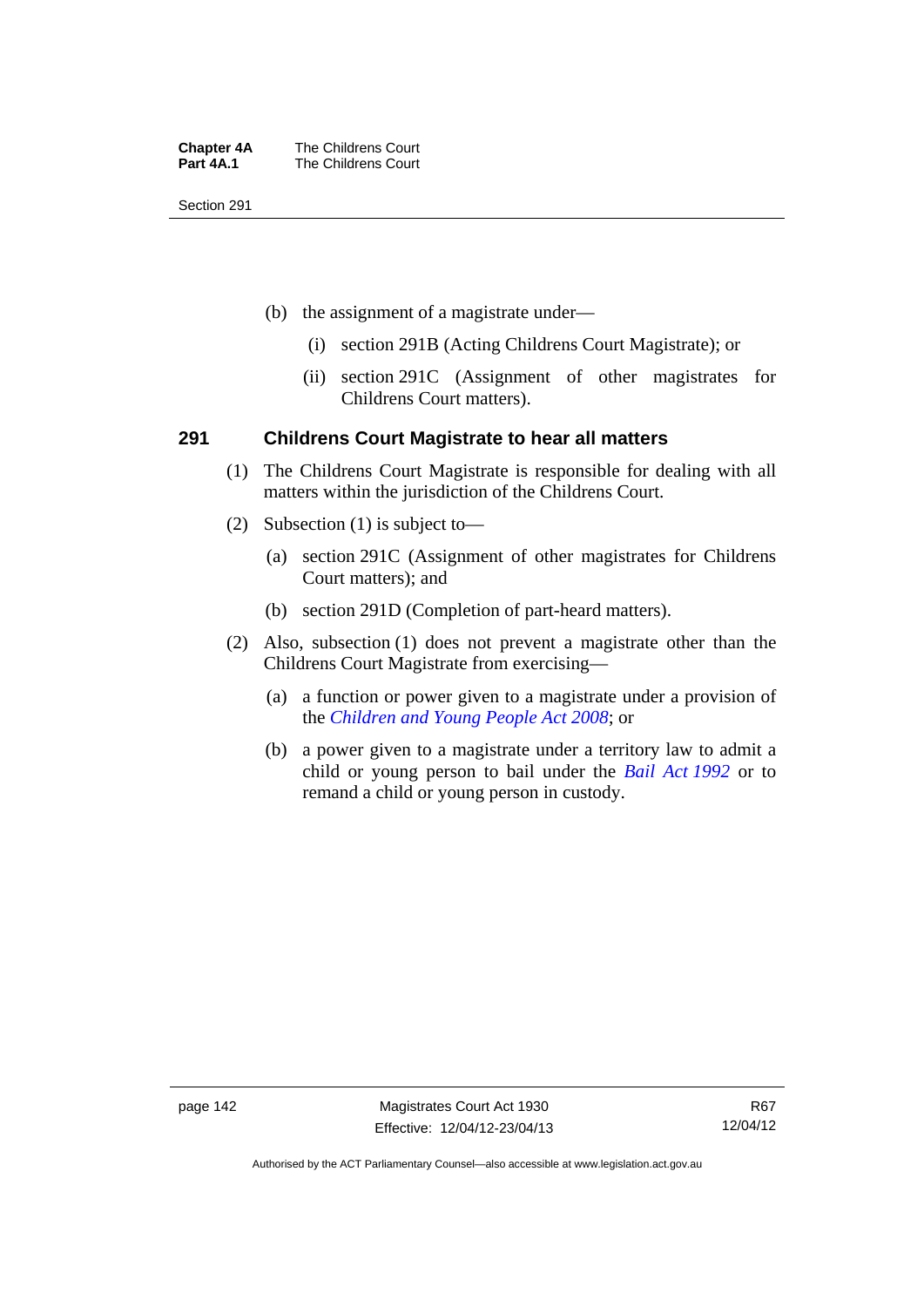# **Part 4A.2 Childrens Court Magistrate**

#### **291A Childrens Court Magistrate**

- (1) The Chief Magistrate must declare 1 magistrate to be the Childrens Court Magistrate for a stated term of not longer than 2 years.
- (2) The Chief Magistrate may declare himself or herself to be the Childrens Court Magistrate.
- (3) The Chief Magistrate must not declare a magistrate to be the Childrens Court Magistrate unless satisfied the magistrate is suitably qualified to be the Childrens Court Magistrate.
- (4) The Chief Magistrate must revoke a declaration under this section if asked by the Childrens Court Magistrate.
- (5) A declaration, or revocation, under this section is a notifiable instrument.

*Note* A notifiable instrument must be notified under the [Legislation Act](http://www.legislation.act.gov.au/a/2001-14).

## **291B Acting Childrens Court Magistrate**

- (1) The Chief Magistrate may assign a magistrate to act as Childrens Court Magistrate only if—
	- (a) there is no Childrens Court Magistrate; or
	- (b) the Childrens Court Magistrate—
		- (i) is absent from duty or from the ACT; or
		- (ii) cannot exercise the functions of the Childrens Court Magistrate for another reason.
- (2) A magistrate assigned to act as Childrens Court Magistrate is the Childrens Court Magistrate for this Act and any other Act.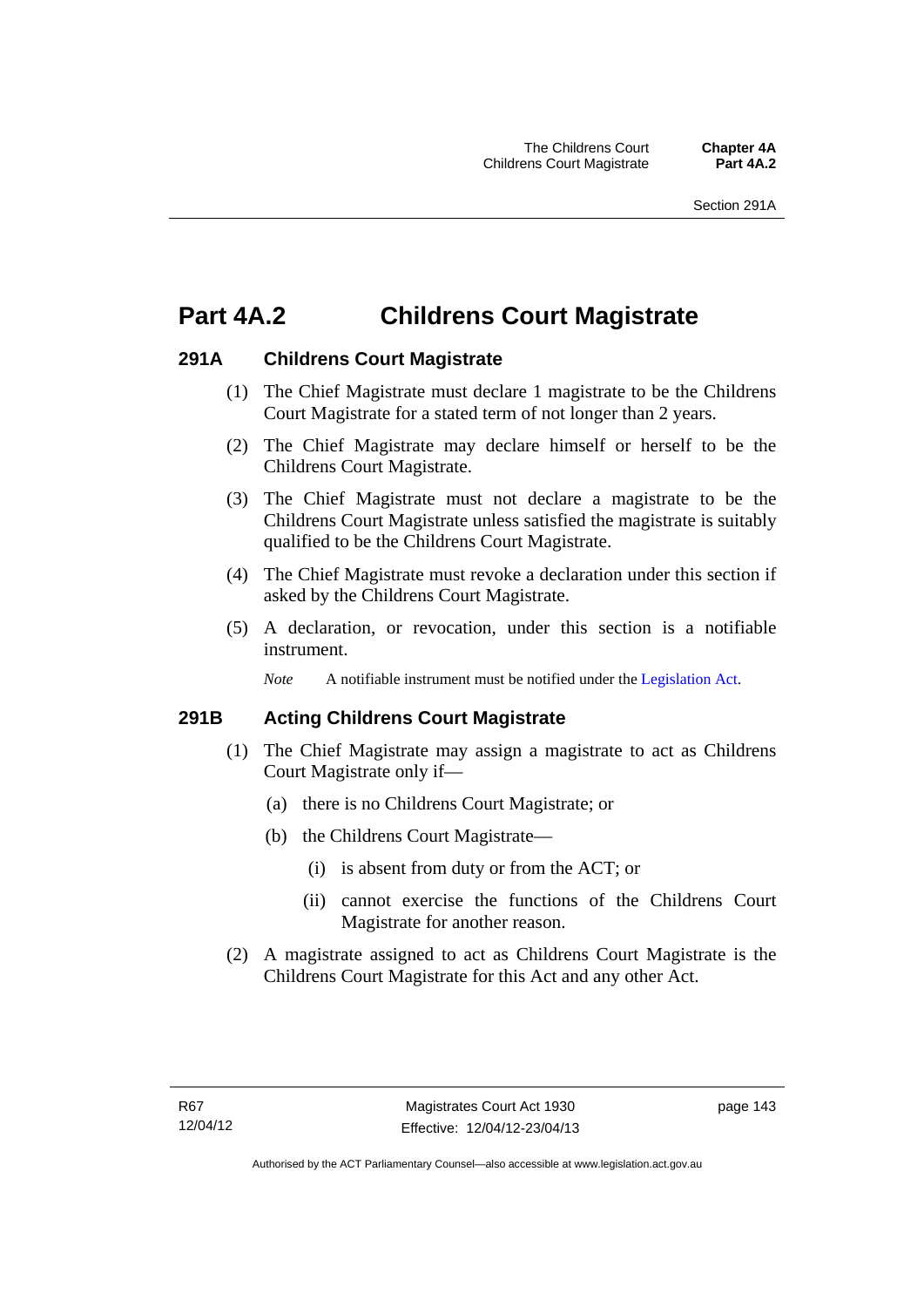#### **Chapter 4A** The Childrens Court<br>**Part 4A.2** Childrens Court Mag **Childrens Court Magistrate**

Section 291C

## **291C Assignment of other magistrates for Childrens Court matters**

- (1) The Chief Magistrate may assign another magistrate to deal with a matter if the Childrens Court Magistrate is unable to deal with the matter—
	- (a) without delay that is likely to prejudice the wellbeing of a child or young person; or
	- (b) because of a conflict of interest, or a perceived conflict of interest.
- (2) A magistrate may be assigned under subsection (1) (a) only if the Chief Magistrate is satisfied the assignment is necessary having regard to—
	- (a) how the delay is likely to prejudice the child's or young person's wellbeing; and
	- (b) the principle in the *[Children and Young People Act 2008](http://www.legislation.act.gov.au/a/2008-19)*, section 8 that in making a decision under that Act in relation to a particular child or young person, the decision-maker must regard the best interests of the child or young person as the paramount consideration; and
	- (c) the degree of urgency of the matter to be dealt with by the assigned magistrate; and
	- (d) the views and wishes (if any) of the Childrens Court Magistrate on the proposed assignment.
- (3) This section does not create a right in relation to the assignment of a matter under this section.
- (4) Without limiting subsection (3), the decision to assign or not to assign a matter under this section—
	- (a) must not be challenged or called into question in any court; and

Authorised by the ACT Parliamentary Counsel—also accessible at www.legislation.act.gov.au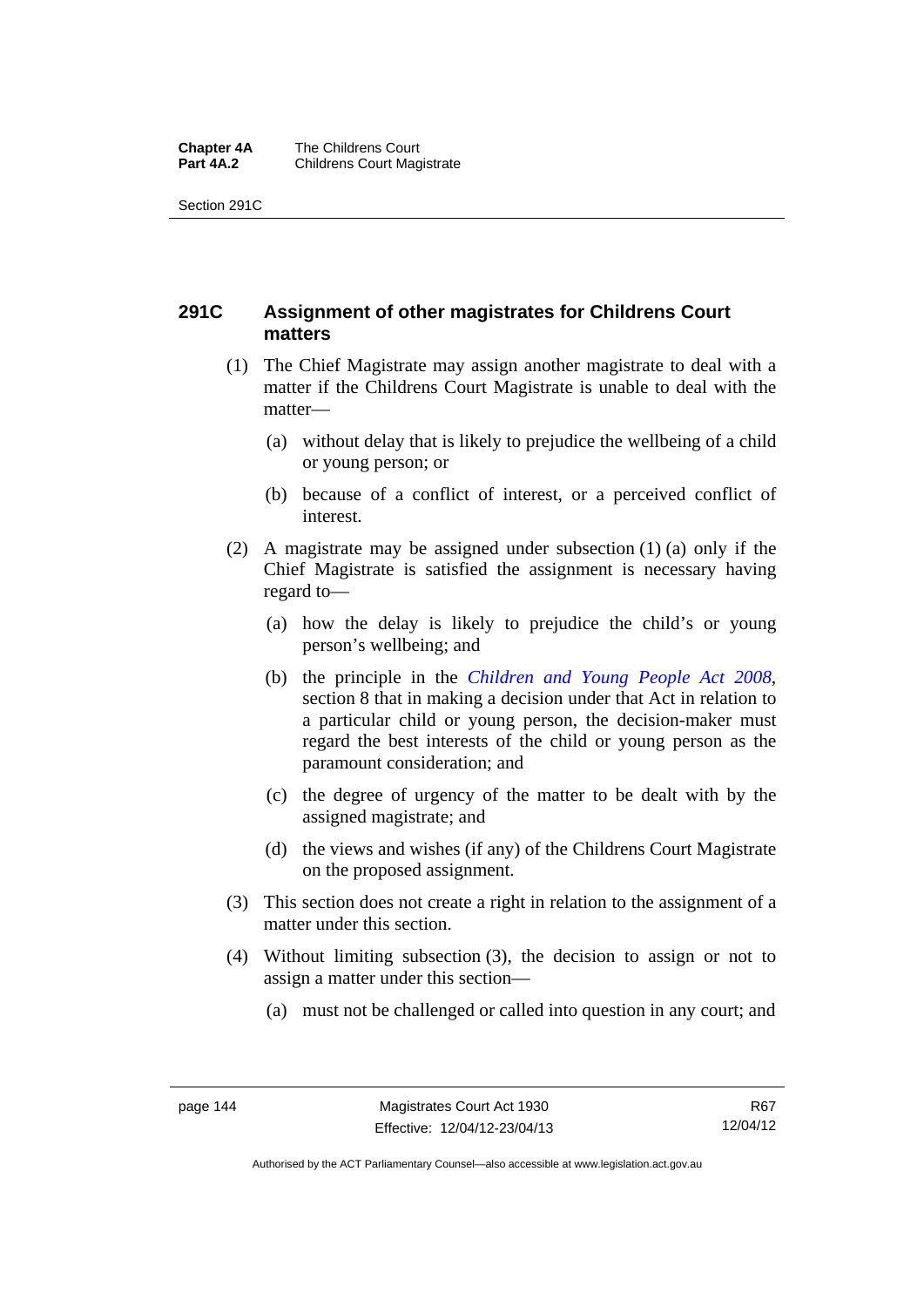- (b) is not subject to prohibition, mandamus or injunction in any court.
- (5) This section is in addition to, and does not limit, section 291B (Acting Childrens Court Magistrate).

#### **291D Completion of part-heard matters**

- (1) This section applies if—
	- (a) a magistrate begins to deal with a Childrens Court matter under this chapter; and
	- (b) before the matter is finally decided, the magistrate ceases to—
		- (i) be the Childrens Court Magistrate; or
		- (ii) hold an assignment under section 291B or section 291C.
- (2) The magistrate may continue to deal with the matter until it is finally decided.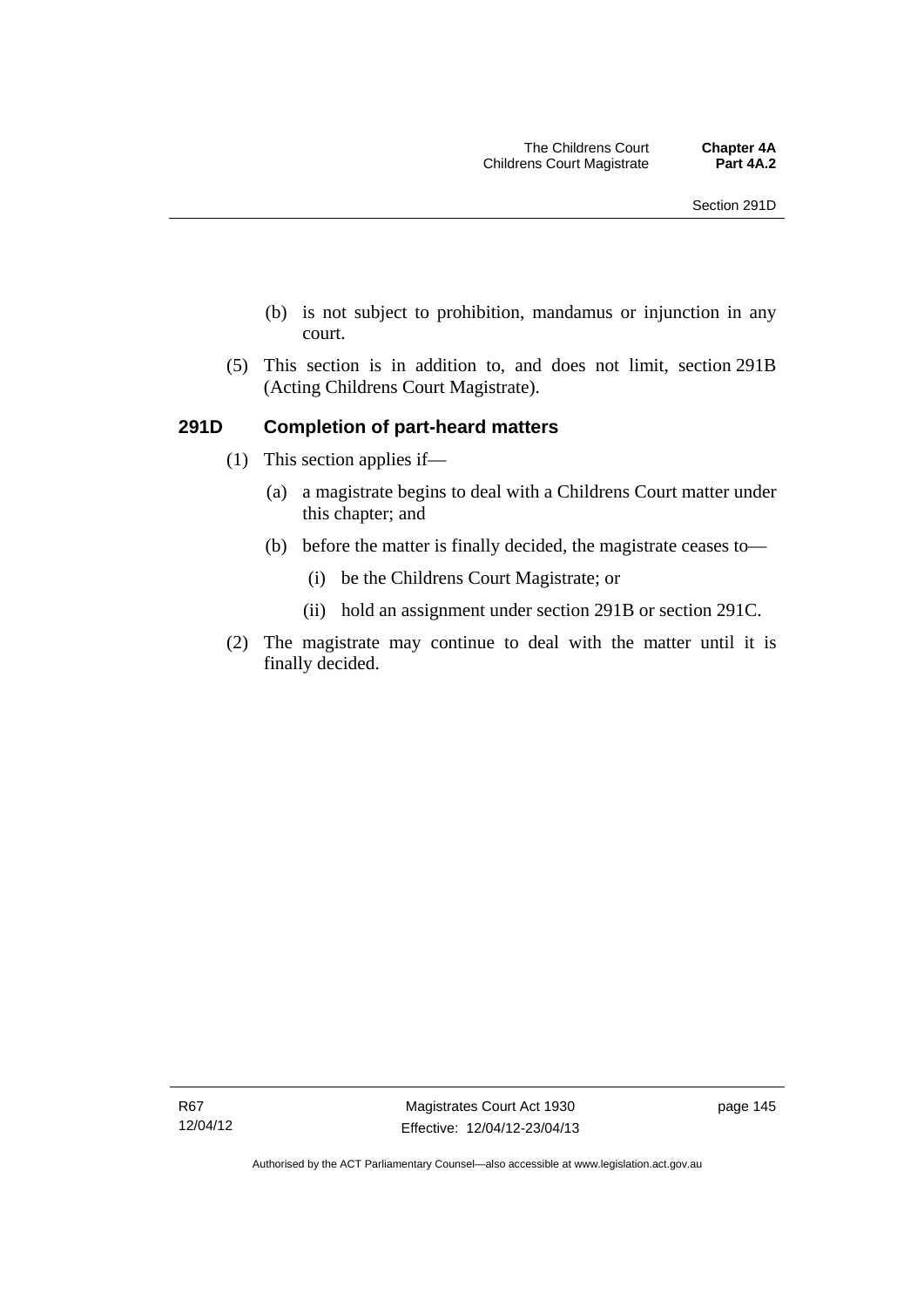**Chapter 4A** The Childrens Court<br>**Part 4A.3** Criminal proceedings **Criminal proceedings** 

Section 291E

# **Part 4A.3 Criminal proceedings**

#### **291E Procedures for hearing indictable offences**

- (1) This section applies if—
	- (a) a child charged with an indictable offence is brought before the Childrens Court; and
	- (b) the court—
		- (i) has no power to hear and decide the charge summarily; or
		- (ii) has the power to hear and decide the charge summarily, but decides not to.
- (2) The Childrens Court must deal with the charge as if—
	- (a) the charge were a charge for an indictable offence to which this Act applied; and
	- (b) the Childrens Court were the Magistrates Court; and
	- (c) any necessary changes were made.

#### **291F Childrens Court may adjourn hearings to allow access to legal advice**

- (1) This section applies to a charge for an indictable offence against a child that the Childrens Court is hearing summarily.
- (2) The court may, at any time, adjourn the hearing to allow any of the following people to get legal advice:
	- (a) the child;
	- (b) a parent of the child;
	- (c) someone else who has daily care responsibility, or long-term care responsibility, for the child.
- (3) In this section:

Authorised by the ACT Parliamentary Counsel—also accessible at www.legislation.act.gov.au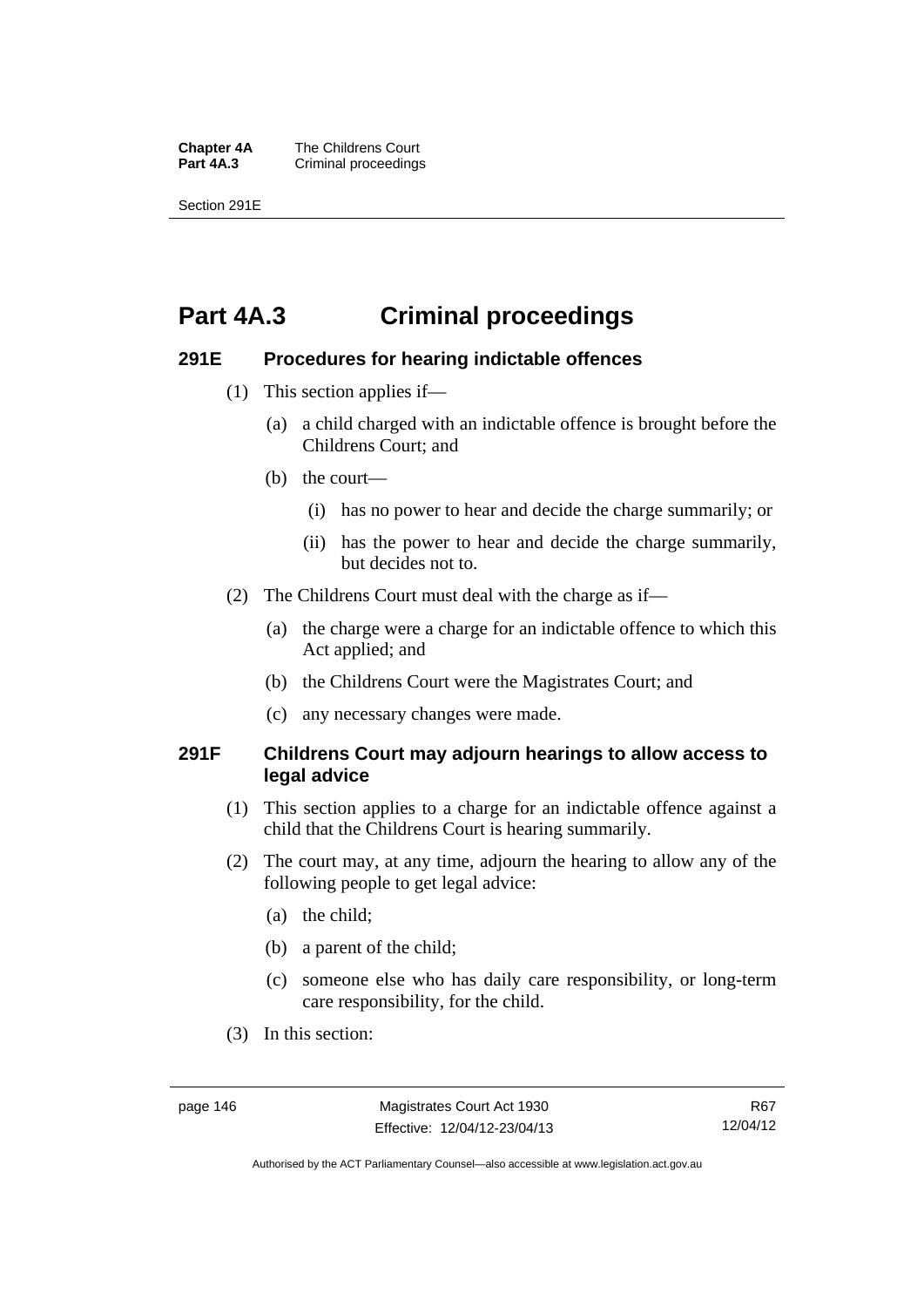*daily care responsibility*—see the *[Children and Young People](http://www.legislation.act.gov.au/a/2008-19)  [Act 2008](http://www.legislation.act.gov.au/a/2008-19)*, section 19.

*long-term care responsibility*—see the *[Children and Young People](http://www.legislation.act.gov.au/a/2008-19)  [Act 2008](http://www.legislation.act.gov.au/a/2008-19)*, section 20.

#### **291G Childrens Court may send cases to Supreme Court for sentencing**

- (1) This section applies if the Childrens Court convicts a person of an indictable offence.
- (2) The Childrens Court may, by order, commit the person to the Supreme Court for sentence if satisfied that—
	- (a) sentence should be passed on the person by the Supreme Court because of the character and history of the person; or
	- (b) the sentence that is likely to be appropriate is a sentence the Childrens Court does not have power to impose.
- (3) In deciding whether to make an order under subsection (2) (a), the Childrens Court must consider any report provided under the *[Court](http://www.legislation.act.gov.au/a/2004-59)  [Procedures Act 2004](http://www.legislation.act.gov.au/a/2004-59)*, section 74D (Court may order report about young person).
- (4) If the Childrens Court makes an order under subsection (2), the Supreme Court may deal with the person as if the person had been convicted of the offence in the Supreme Court.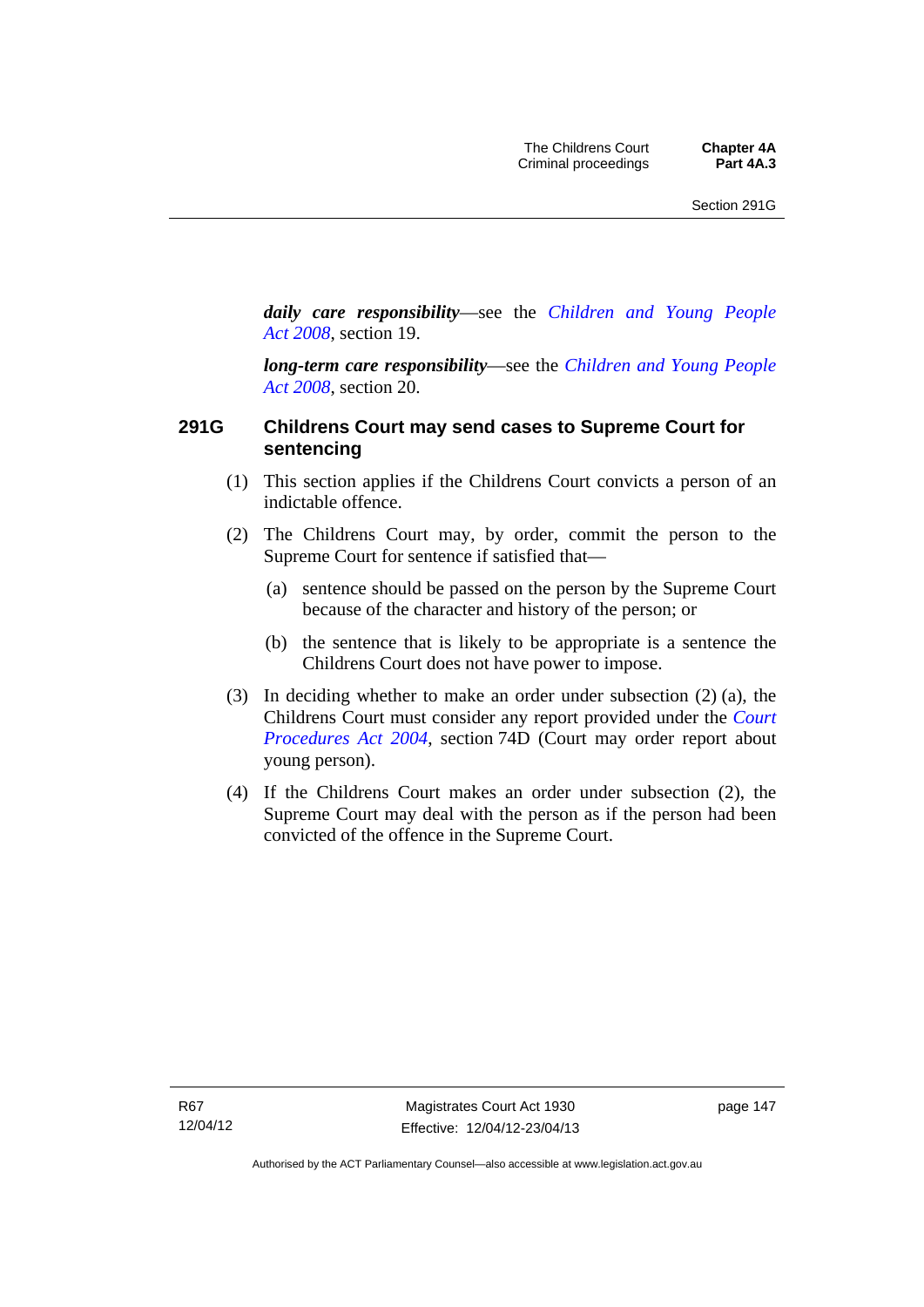**Chapter 4B** The Family Violence Court<br>**Part 4B.1** Preliminary **Preliminary** 

Section 291H

# **Chapter 4B The Family Violence Court**

## **Part 4B.1** Preliminary

#### **291H Meaning of** *domestic violence offence*

In this Act:

*domestic violence offence* means an offence—

- (a) that is a domestic violence offence under the *[Domestic](http://www.legislation.act.gov.au/a/2008-46)  [Violence and Protection Orders Act 2008](http://www.legislation.act.gov.au/a/2008-46)*; and
- (b) for which a victim of the offence is a relevant person, under that Act, in relation to the person who committed the offence.
- *Note 1 Domestic violence offence*—see the *[Domestic Violence and Protection](http://www.legislation.act.gov.au/a/2008-46)  [Orders Act 2008](http://www.legislation.act.gov.au/a/2008-46)*, s 13 (2).
- *Note 2 Relevant person*—see the *[Domestic Violence and Protection Orders](http://www.legislation.act.gov.au/a/2008-46)  [Act 2008](http://www.legislation.act.gov.au/a/2008-46)*, s 15.

#### **291I Purpose—ch 4B**

The purpose of this chapter is to establish a specialised court to deal with domestic violence offences, recognising that—

- (a) the nature of domestic violence and the particular needs involved in protecting victims is complex; and
- (b) great social harm results from domestic violence; and
- (c) domestic violence offences take place in the context of a special relationship between people.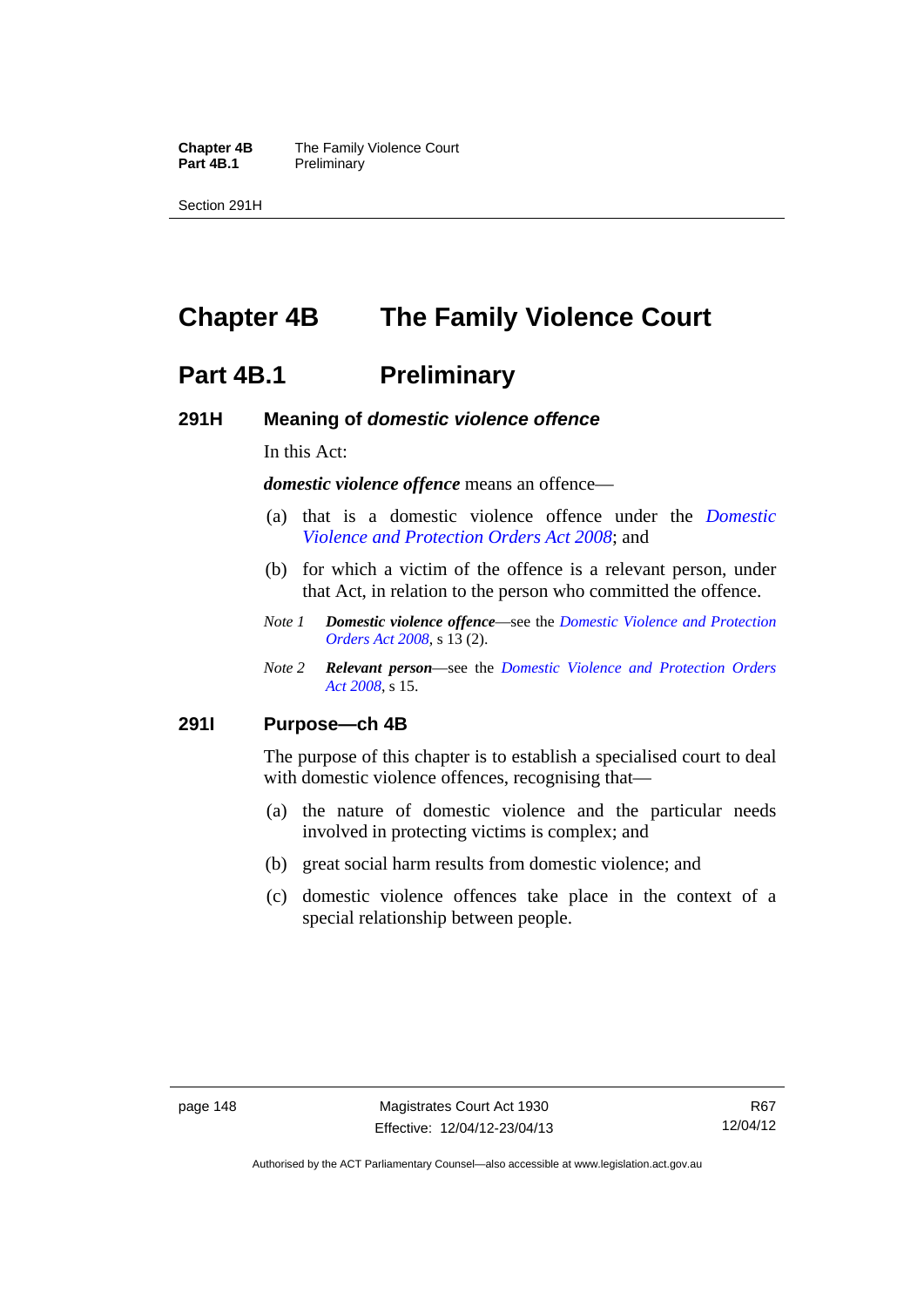# **Part 4B.2 The Family Violence Court**

#### **291J Family Violence Court**

- (1) The Magistrates Court is known as the Family Violence Court when it is exercising the jurisdiction of the Magistrates Court in relation to a proceeding mentioned in section 291K.
- (2) The Family Violence Court may use the Magistrates Court seal.
- (3) When a magistrate sits as the Family Violence Court, the magistrate may be referred to as the Family Violence Court Magistrate.
- (4) The Chief Magistrate is responsible for ensuring the orderly and prompt discharge of the business of the Family Violence Court.

#### **291K Jurisdiction of Family Violence Court**

- (1) The Family Violence Court may exercise the jurisdiction of the Magistrates Court in relation to the following:
	- (a) any criminal proceeding against a person in relation to a summary domestic violence offence if the person was 18 years old or over at the time of the alleged offence;
	- (b) any criminal proceeding against a person in relation to an indictable domestic violence offence if the person was 18 years old or over at the time of the alleged offence;
	- (c) a proceeding in relation to bail for an adult charged with a domestic violence offence;
	- (d) a proceeding in relation to a breach of a sentence imposed by the Magistrates Court or the Family Violence Court on a person for a domestic violence offence.
- (2) Subsection (1) (b) is subject to the *[Crimes Act 1900](http://www.legislation.act.gov.au/a/1900-40)*, section 374 (Summary disposal of certain cases at prosecutor's election) and section 375 (Summary disposal of certain cases).
- (3) Subsection (1) (c) is subject to the *[Bail Act 1992](http://www.legislation.act.gov.au/a/1992-8)*.

page 149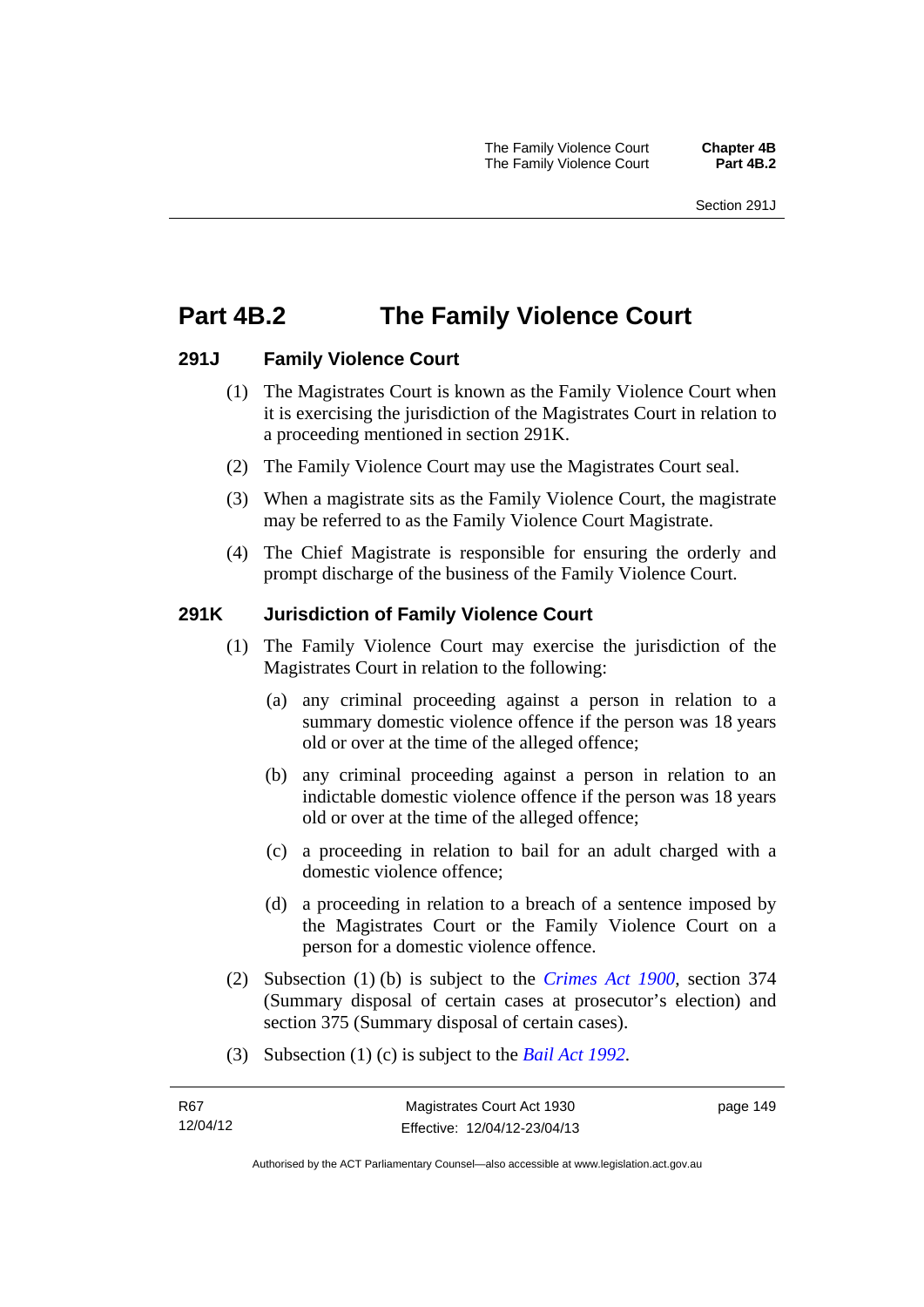Section 291L

# **Chapter 4C Galambany Court**

#### **291L Definitions—ch 4C**

In this chapter:

*Aboriginal or Torres Strait Islander offender* means an offender who—

- (a) is a descendant of an Aboriginal or Torres Strait Islander person; and
- (b) identifies as an Aboriginal or Torres Strait Islander person; and
- (c) is accepted as an Aboriginal or Torres Strait Islander person by an Aboriginal or Torres Strait Islander community.

*circle sentencing* means the step in a sentencing proceeding for an Aboriginal or Torres Strait Islander offender that includes members of the Aboriginal or Torres Strait Islander community.

#### **291M Galambany Court**

The Magistrates Court is known as the Galambany Court when it is sitting to provide circle sentencing.

#### **291N Directions about procedure for Galambany Court**

- (1) The Magistrates Court may give a direction in relation to the procedure to be followed in relation to circle sentencing for certain Aboriginal or Torres Strait Islander offenders, and any other relevant matter in relation to circle sentencing.
- (2) To remove any doubt, a direction mentioned in subsection (1) is not taken to limit the Magistrates Court's discretion in sentencing an offender.
- (3) Nothing in this section limits the Magistrates Court's power to give a direction under section 309 (Directions about procedure).

R67 12/04/12

Authorised by the ACT Parliamentary Counsel—also accessible at www.legislation.act.gov.au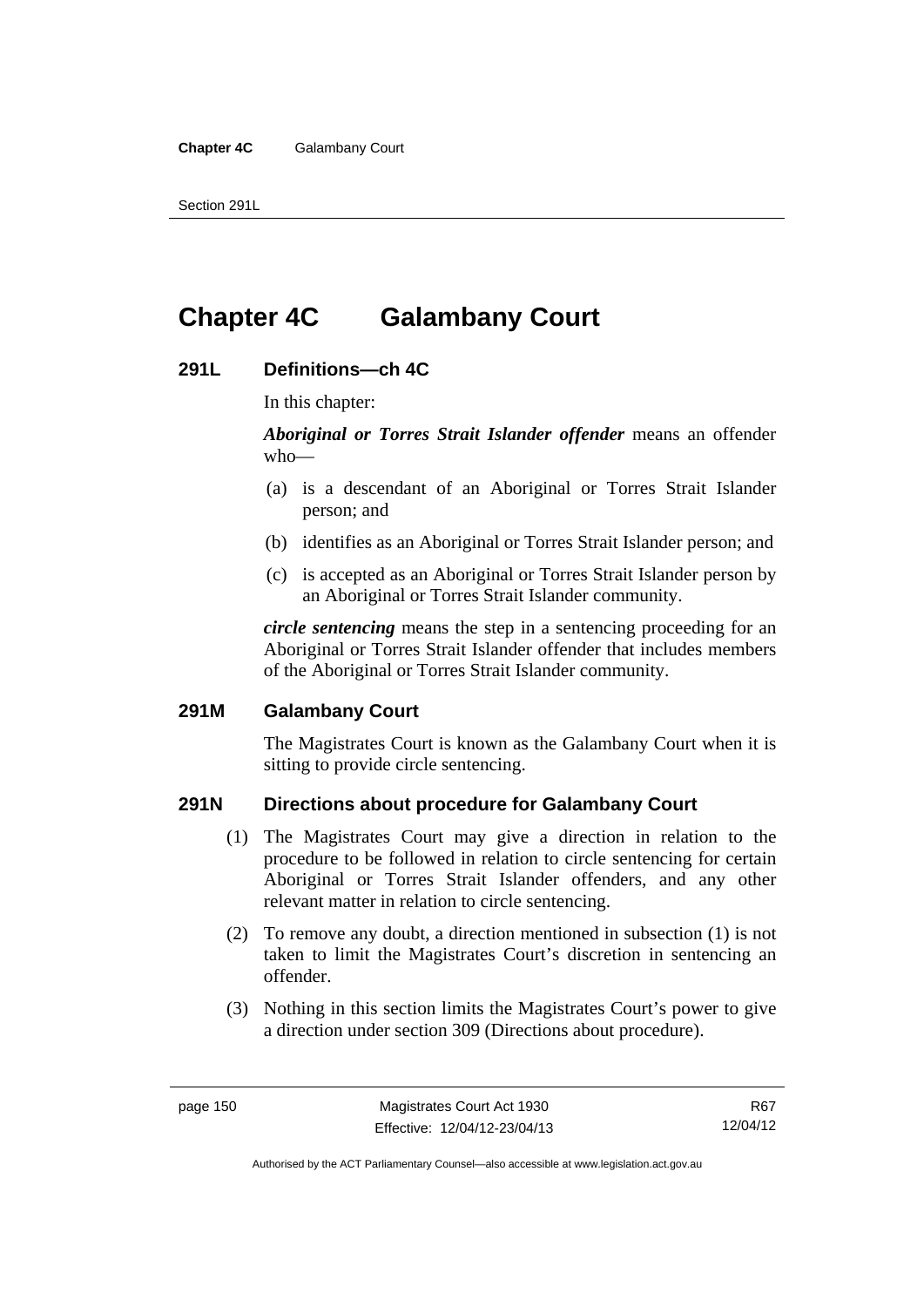# **Chapter 5 Miscellaneous**

## **Part 5.1 Offences**

## **292 Failure to comply with order in nuisance action**

A person must not contravene an order made by the court in a civil action for nuisance.

Maximum penalty: 50 penalty units, imprisonment for 6 months or both.

## **298 Prejudice to employee**

(1) An employer must not dismiss an employee, or otherwise prejudice an employee in his or her employment, because a garnishee order attaching the earnings of the employee has been made by the court.

Maximum penalty: 50 penalty units, imprisonment for 6 months or both.

- $(2)$  If—
	- (a) an employee is dismissed or prejudiced within 6 months after a garnishee order is made; and
	- (b) all the elements of the offence other than the reason for the employer's action are proved;

the onus of proving that the dismissal or prejudice was not because of the garnishee order is on the employer.

 (3) A conviction under subsection (1) does not limit, restrict or otherwise effect any obligation that the garnishee may have in relation to the judgment debtor or any right or remedy that the judgment debtor may have against the garnishee under any other law in force in the ACT.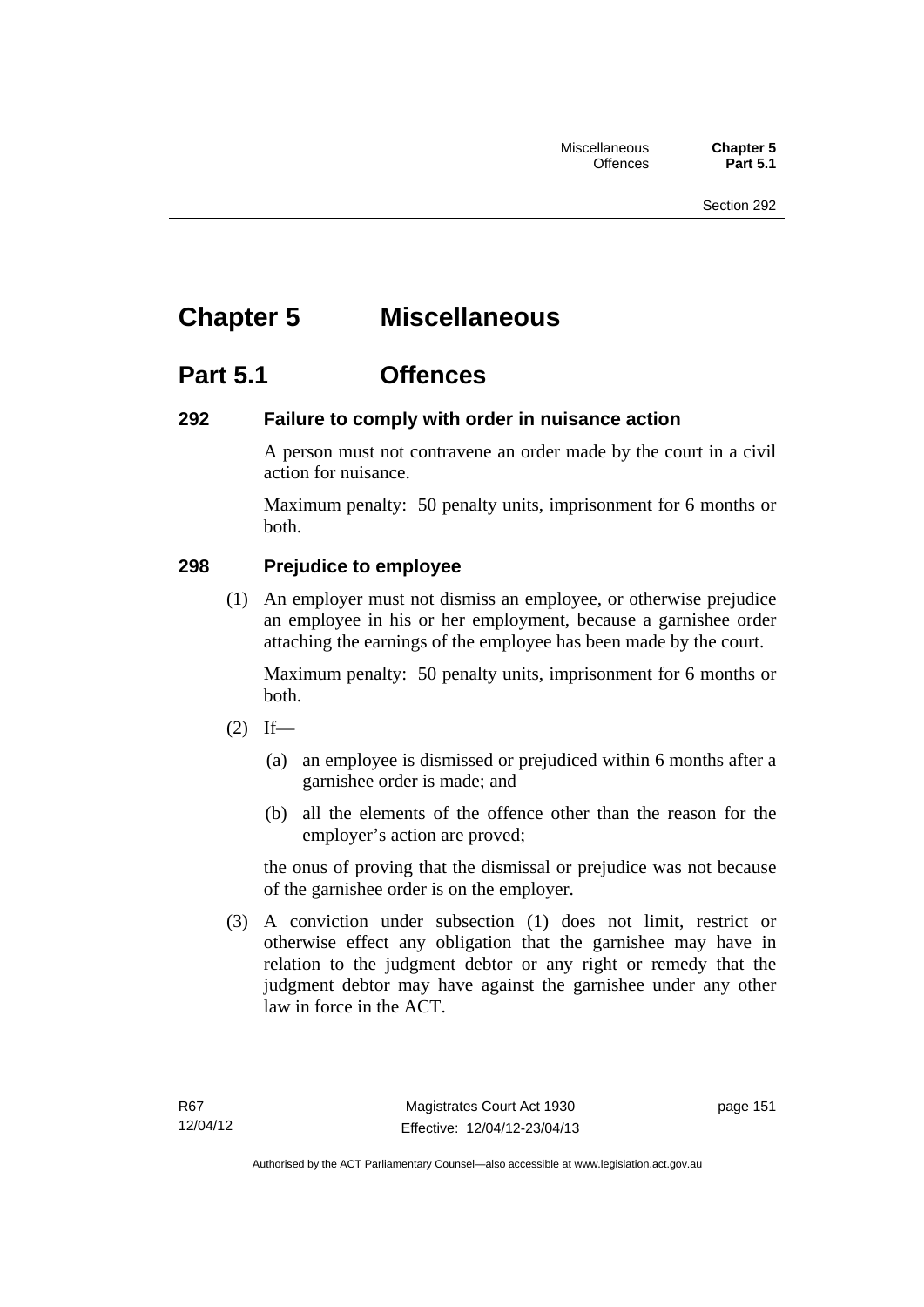**Chapter 5** Miscellaneous<br>**Part 5.2** Other **Part 5.2** 

Section 307

## **Part 5.2 Other**

#### **307 Contempt of court**

- (1) A person is in contempt of the Magistrates Court if the person—
	- (a) contravenes an order of the court or an undertaking given to the court; or
	- (b) commits a contempt in the face or in the hearing of the court; or
	- (c) commits any other contempt of court.

#### **Examples—par (b)**

- 1 insulting a magistrate, the registrar, deputy registrar, bailiff or other court officer during the officer's sitting or attendance in court
- 2 interrupting a proceeding of the court or misbehaving in court
- 3 obstructing or assaulting someone in attendance in court
- 4 disobeying a direction of the court at the hearing of a proceeding
- *Note* An example is part of the Act, is not exhaustive and may extend, but does not limit, the meaning of the provision in which it appears (see [Legislation Act,](http://www.legislation.act.gov.au/a/2001-14) s 126 and s 132).
- (2) The Magistrates Court has the same power to deal with contempt of the Magistrates Court as the Supreme Court has to deal with contempt of the Supreme Court.
- (3) However, a contempt mentioned in subsection (1) (a) may be dealt with as a contempt of court only if there is no other effective way to enforce the order or undertaking.
- (4) To remove any doubt, this section does not limit the Supreme Court's power to deal with contempt of the Magistrates Court.

#### **308 Magistrates Court's seal**

The Magistrates Court must have a seal.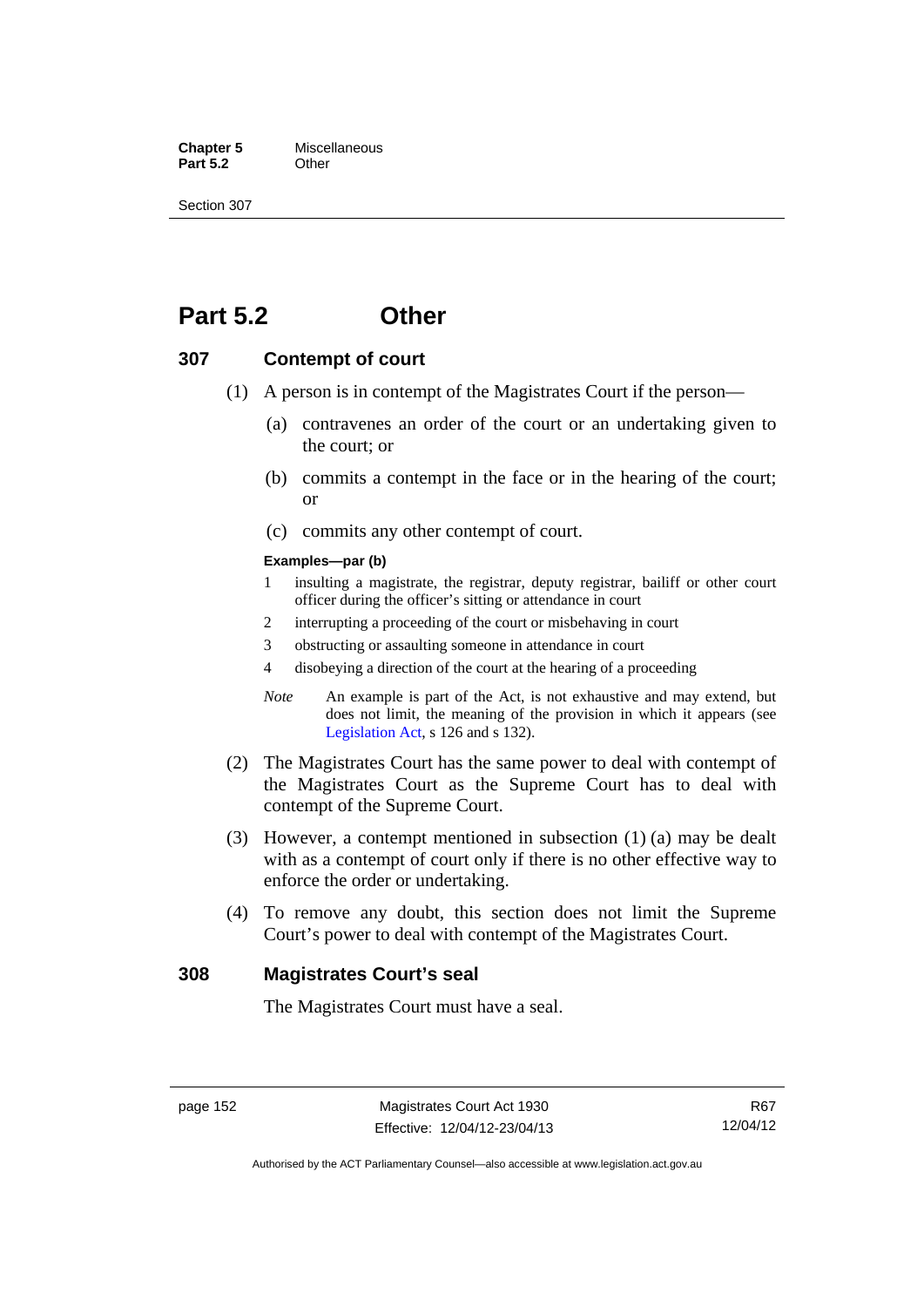#### **309 Directions about procedure**

If the procedure for taking a step in a proceeding is not set out in this Act or the law under which the step is to be taken, the court may give a direction in relation to—

- (a) the procedure to be followed in relation to the step; and
- (b) any other relevant matter in relation to the step.
- *Note* The Magistrates Court may make procedures to be followed in relation to circle sentencing for certain Aboriginal or Torres Strait Islander offenders (see s 291N).

#### **310 Hearings generally to be in public**

- (1) The hearing of a proceeding before the Magistrates Court must be in public.
- (2) However, if the magistrate presiding at a hearing is of the opinion that it is desirable in the public interest or in the interests of justice to do so, the magistrate may, by order—
	- (a) direct that the hearing or part of the hearing take place in private and give directions about the people who may be present; and
	- (b) give directions prohibiting or restricting the publication of evidence given at the hearing, whether in public or in private, or of matters contained in documents lodged with the court or received in evidence by the court for the purposes of the proceeding; and
	- (c) give directions prohibiting or restricting the disclosure to some or all of the parties to the proceeding of evidence given at the hearing, or of a matter contained in a document lodged with the court or received in evidence by the court for the purposes of the proceeding.
- (3) A person who, without reasonable excuse, contravenes an order under subsection (2) commits an offence.

page 153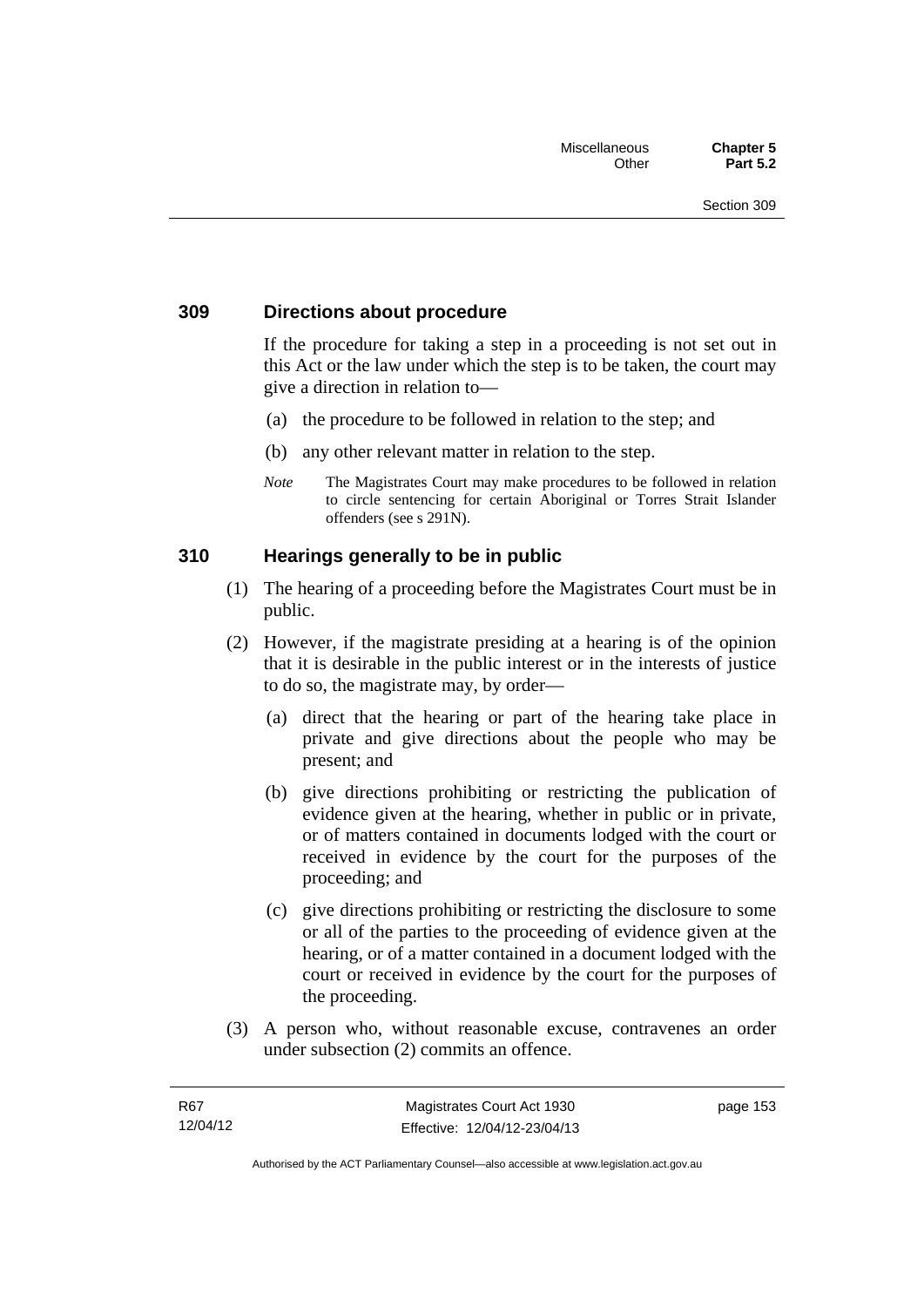#### **Chapter 5** Miscellaneous<br>**Part 5.2** Other **Part 5.2**

Section 311

Maximum penalty: 100 penalty units, imprisonment for 1 year or both.

- (4) Subsection  $(1)$ 
	- (a) does not apply in relation to a civil matter that, under another territory law, may be dealt with otherwise than in open court; and
	- (b) is subject to any other territory law that restricts who may be present at a hearing.

#### **311 Appearance by audiovisual or audio links etc**

- (1) This section applies if, in relation to a proceeding or a part of a proceeding (the *relevant proceeding*), the court has—
	- (a) given a direction under the *[Evidence \(Miscellaneous](http://www.legislation.act.gov.au/a/1991-34)  [Provisions\) Act 1991](http://www.legislation.act.gov.au/a/1991-34)*, section 20 (1) (Territory courts may take evidence and submissions from participating States) or section 32 (1) (Territory courts may take evidence and submissions from place other than participating State); or
	- (b) made an order under the *[Court Procedures Rules 2006](http://www.legislation.act.gov.au/sl/2006-29)*, rule 6703 (Evidence by telephone etc) about receiving evidence or submissions by telephone, video link or another form of communication in the proceeding.
- (2) If this section applies, a person who, in a relevant proceeding—
	- (a) is required or entitled to appear personally, whether as a party or as a witness; or
	- (b) is entitled to appear for another person;

may appear in the relevant proceeding and participate or give evidence in accordance with the direction or order.

 (3) A person who appears in a relevant proceeding in accordance with this section is taken to be before the court.

Authorised by the ACT Parliamentary Counsel—also accessible at www.legislation.act.gov.au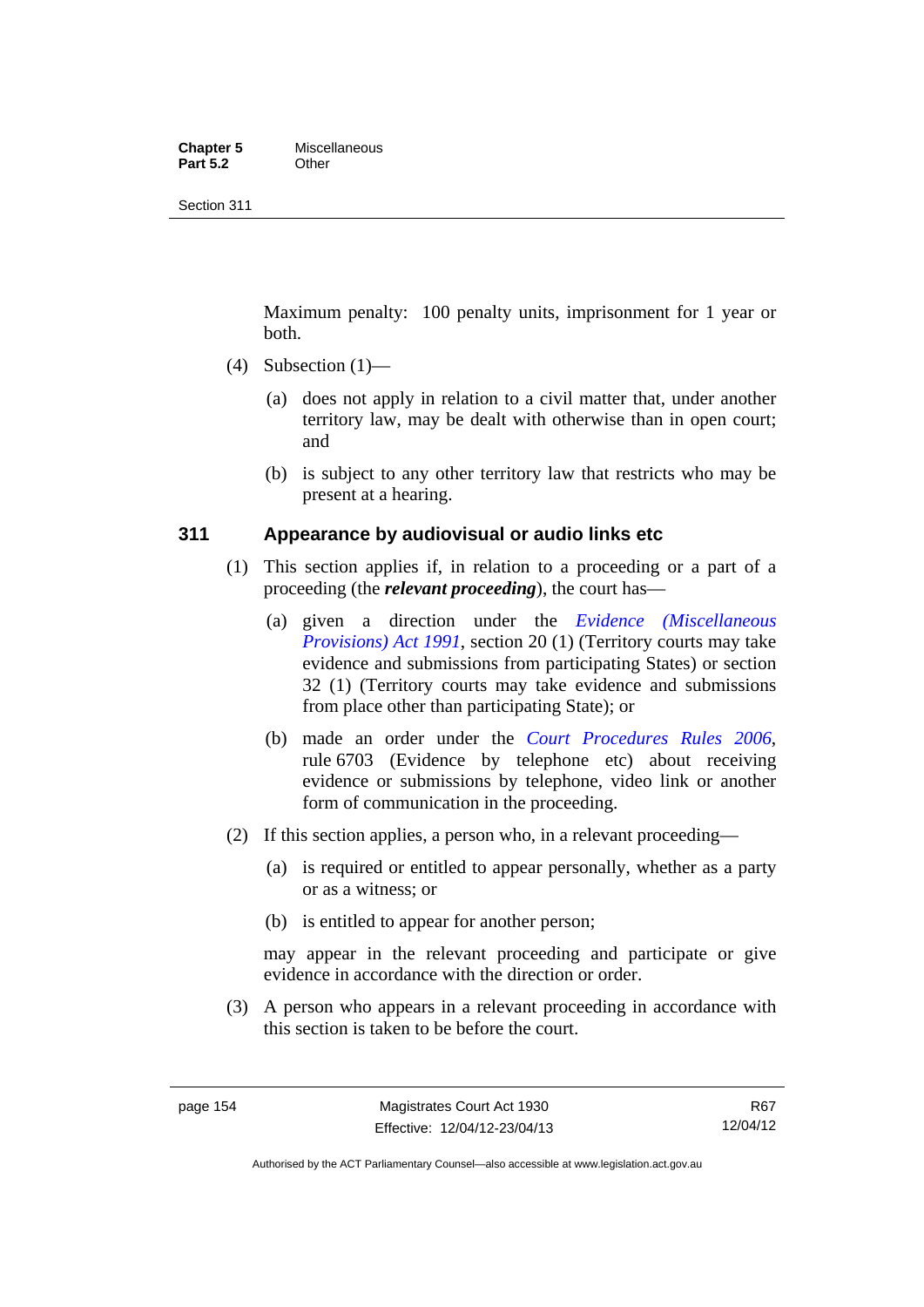(4) In this Act:

*appearance*, in relation to a proceeding and whether by a party or anyone else, includes appearance in accordance with this section if this section applies.

(5) In this section:

*proceeding* does not include a proceeding about bail.

#### **312 Failure to give evidence—committal**

- (1) This section applies if the court is satisfied—
	- (a) that a witness before the court has contravened any of the following provisions of the [Criminal Code](http://www.legislation.act.gov.au/a/2002-51) (the *relevant Code provisions*):
		- (i) section 720 (Failing to produce document or other thing);
		- (ii) section 721 (Failing to take oath);
		- (iii) section 722 (Failing to answer question or give information); or
	- (b) a person has contravened any of the relevant Code provisions in relation to an examination before the registrar under the rules.
- (2) The court may—
	- (a) adjourn the proceeding for not longer than 8 days; and
	- (b) order that the person be remanded in custody until the earlier of the following:
		- (i) the date to which the proceeding is adjourned;

page 155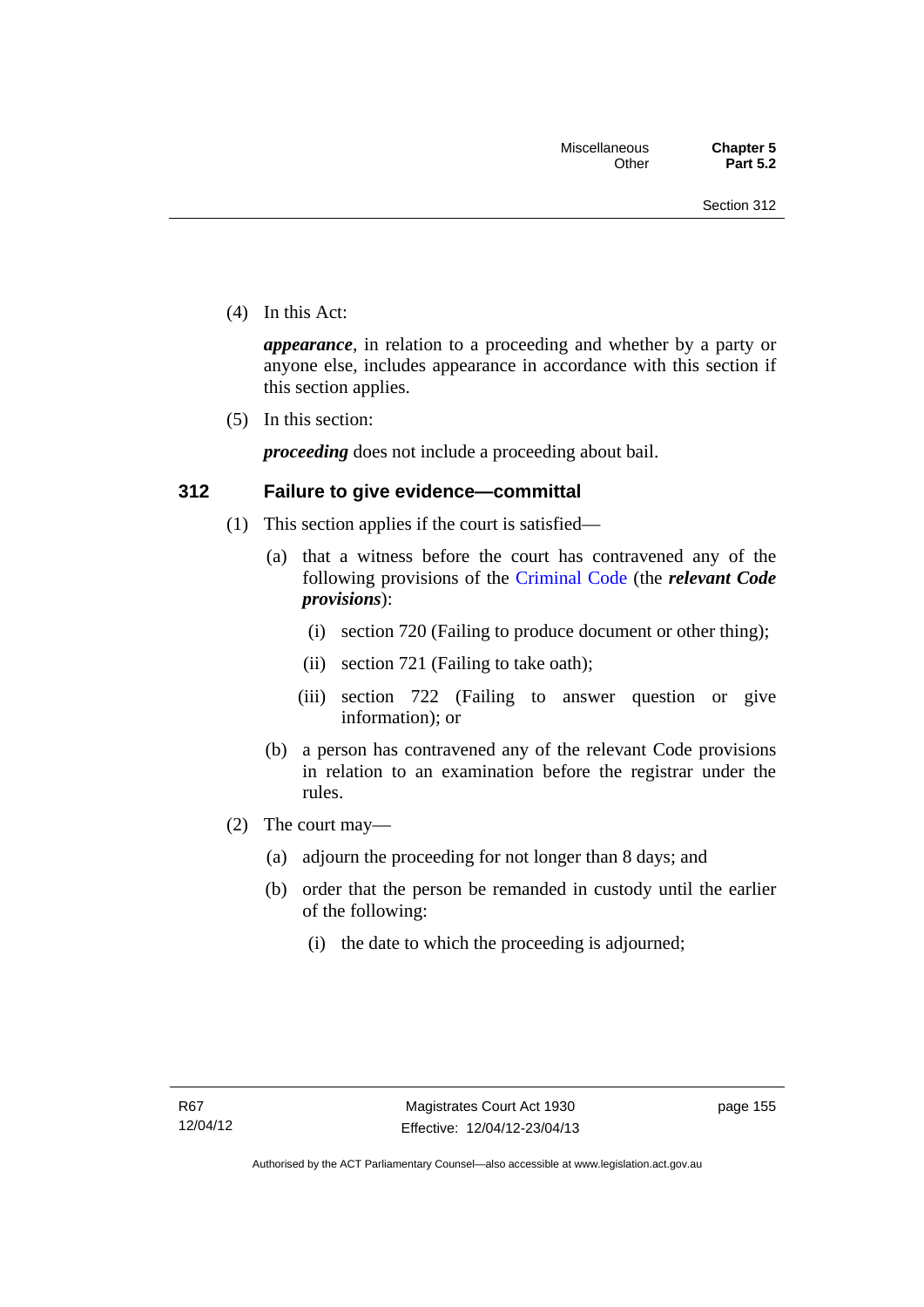Section 314

- (ii) the person agrees to comply with the relevant Code provisions.
- *Note* The court must issue a warrant for the remand of the person in the director-general's custody (see *[Crimes \(Sentence Administration\)](http://www.legislation.act.gov.au/a/2005-59)  [Act 2005](http://www.legislation.act.gov.au/a/2005-59)*, s 17).
- $(3)$  If—
	- (a) the court has adjourned the proceeding, and ordered the person's remand, under subsection (2) or this subsection; and
	- (b) the person is later brought before the court; and
	- (c) the person does not consent to comply with the relevant Code provisions;

the court may exercise the powers mentioned in subsection (2) in relation to the person.

- (4) The periods for which a person is remanded under this section must not total more than 28 days.
- (5) However, the court must not commit a person under subsection (2) or (3) if the person is punished for an offence against any or the relevant Code provisions in relation to the contravention mentioned in subsection (1).

#### **314 Registrar to give directions for preparation of transcript**

(1) If an application has been made for a copy of a transcript of depositions of which a record was made in accordance with section 316 (2), the registrar must give the directions the registrar considers necessary for ensuring that a transcript of the record is prepared and, for the purpose of enabling the transcript to be prepared, the record must be produced out of the custody of the registrar.

R67 12/04/12

Authorised by the ACT Parliamentary Counsel—also accessible at www.legislation.act.gov.au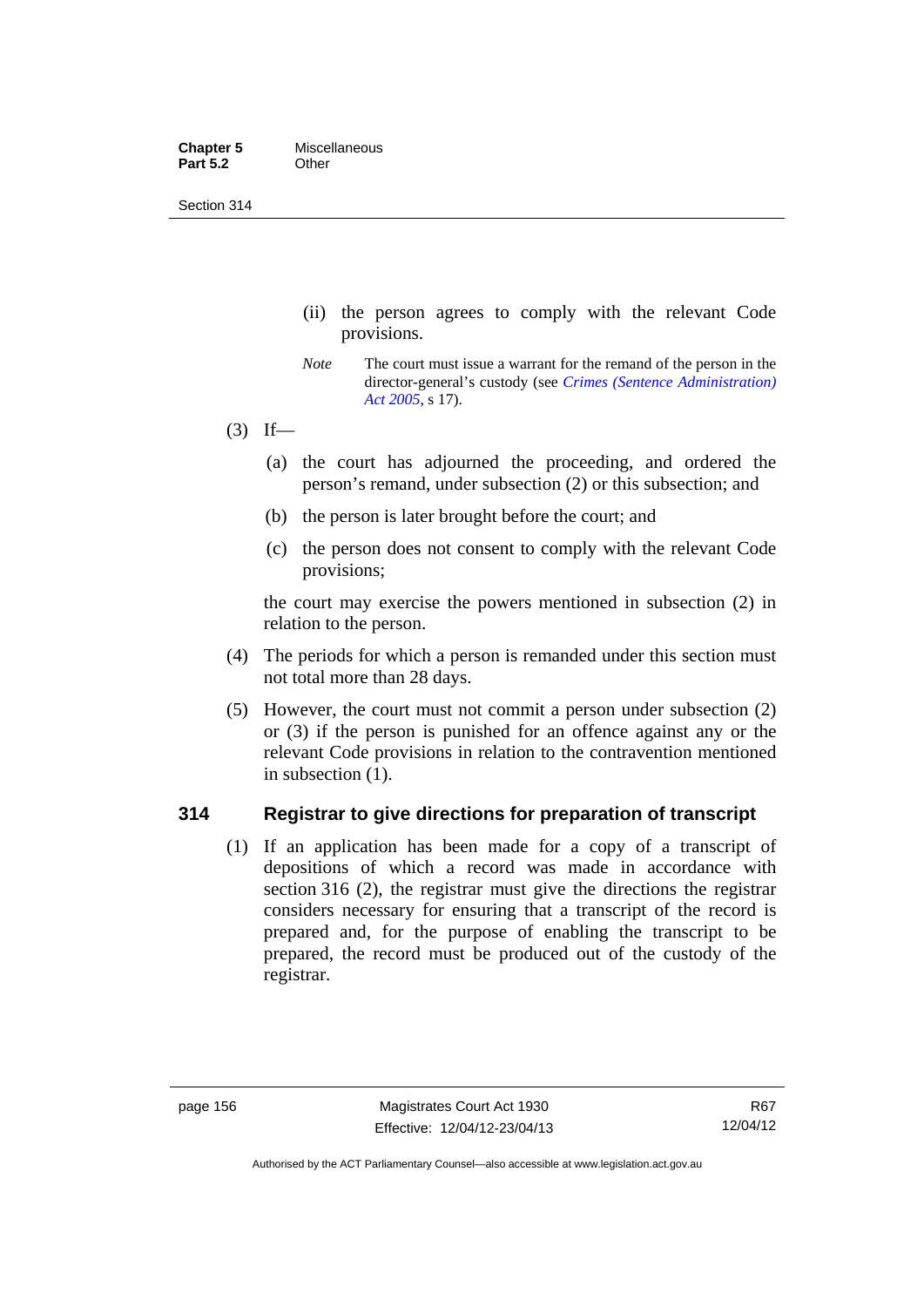(2) If a transcript of a record is prepared in accordance with directions given under subsection (1), the person who prepared the transcript, or under whose supervision the transcript was prepared, must certify on the transcript, by signed writing, that the transcript is a true transcript of a record produced out of the custody of the registrar.

#### **315 Applications for transcripts**

- (1) Subject to this section, if a record of any proceeding is constituted  $by-$ 
	- (a) an audiovisual or a sound recording made in accordance with section 316 (2); or
	- (b) a shorthand or similar record made in accordance with section 316 (2); or
	- (c) writing taken down in accordance with section 316 (3); or
	- (d) a written statement or statements in accordance with section 90AA or section 110 (2);

a person may make application to the registrar for a copy or a transcript of all or part of the record.

- (2) The registrar must give the applicant a copy of the record or a transcript or a copy of the transcript of the record if—
	- (a) the applicant is a party to the proceeding; or
	- (b) for an applicant who is not a party to the proceeding—the registrar or a magistrate is satisfied that the applicant has good reason for applying.
- (3) If a person applies for a transcript that has not been prepared, the registrar may require the applicant to deposit with the registrar in advance an amount that the registrar considers will not exceed the amount of the fee determined under the *[Court Procedures Act 2004](http://www.legislation.act.gov.au/a/2004-59)*, part 3 for the preparation of the transcript.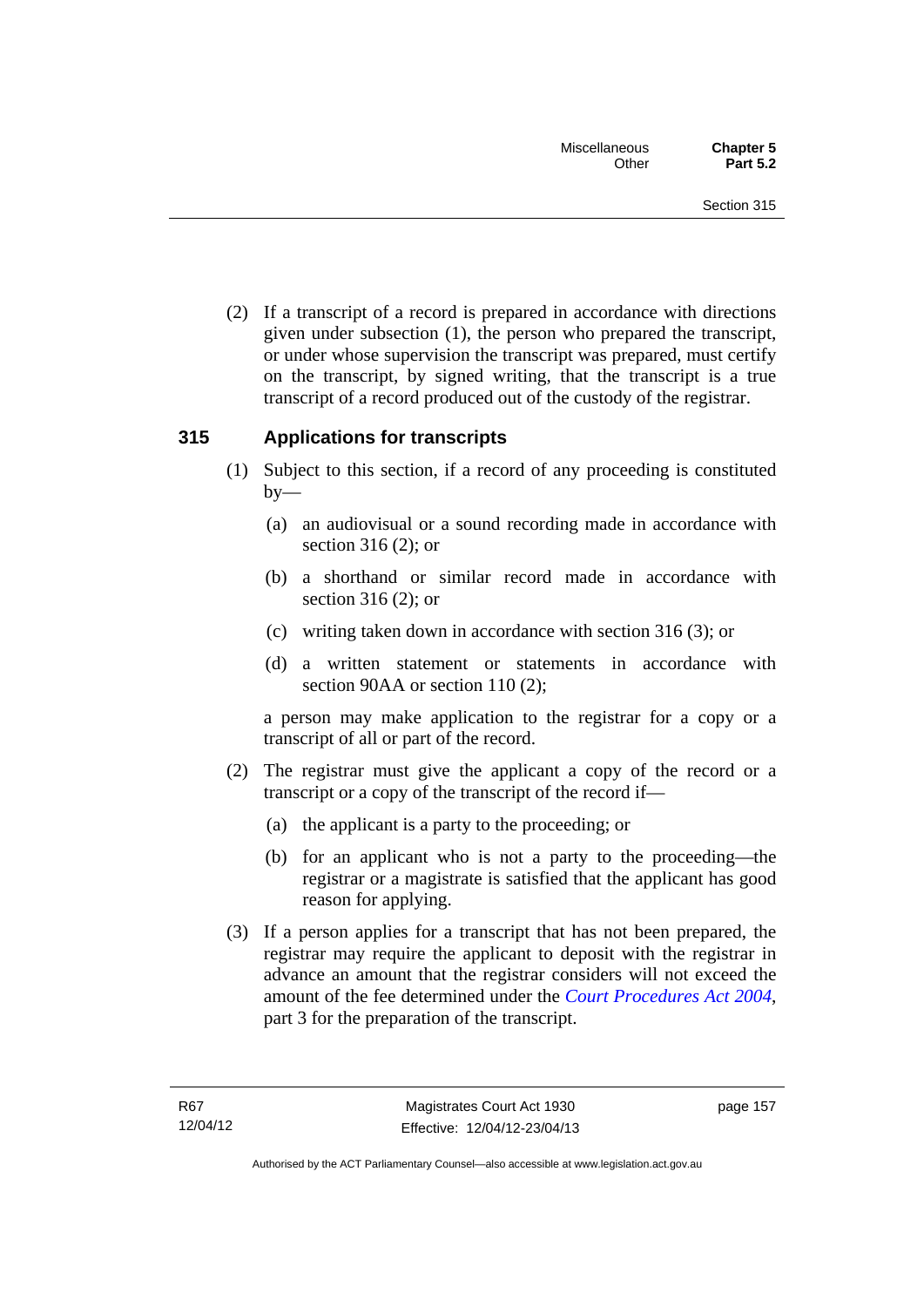Section 315

- (4) Subject to subsections (5) and (6), if the registrar receives an application in accordance with this section—
	- (a) the registrar must, for an application relating to depositions; and
	- (b) the registrar may, in any other case;

give to the applicant a copy of the record or a copy of a transcript of the record relating to the depositions or other matter.

- (5) The registrar must not give a copy of the record or a copy of a transcript under subsection (4) (a) unless there is written on the copy a certificate signed by the registrar stating that the copy is a true copy of the record or a true copy of a transcript of the record produced out of the custody of the registrar.
- (6) This section does not require the registrar to give a copy of a transcript of any proceeding if—
	- (a) the proceeding was recorded by means of an audiovisual or a sound recording made in accordance with section 316 (2); and
	- (b) the application for the copy was made after the end of 7 years after the date of completion of the proceeding to which the record relates; and
	- (c) the registrar does not have the record or a transcript of the record in his or her custody.
- (7) If an amount deposited by a person under subsection (3) exceeds the fee determined under the *[Court Procedures Act 2004](http://www.legislation.act.gov.au/a/2004-59)*, part 3 for the preparation of the transcript, there is payable to the person the amount of the excess.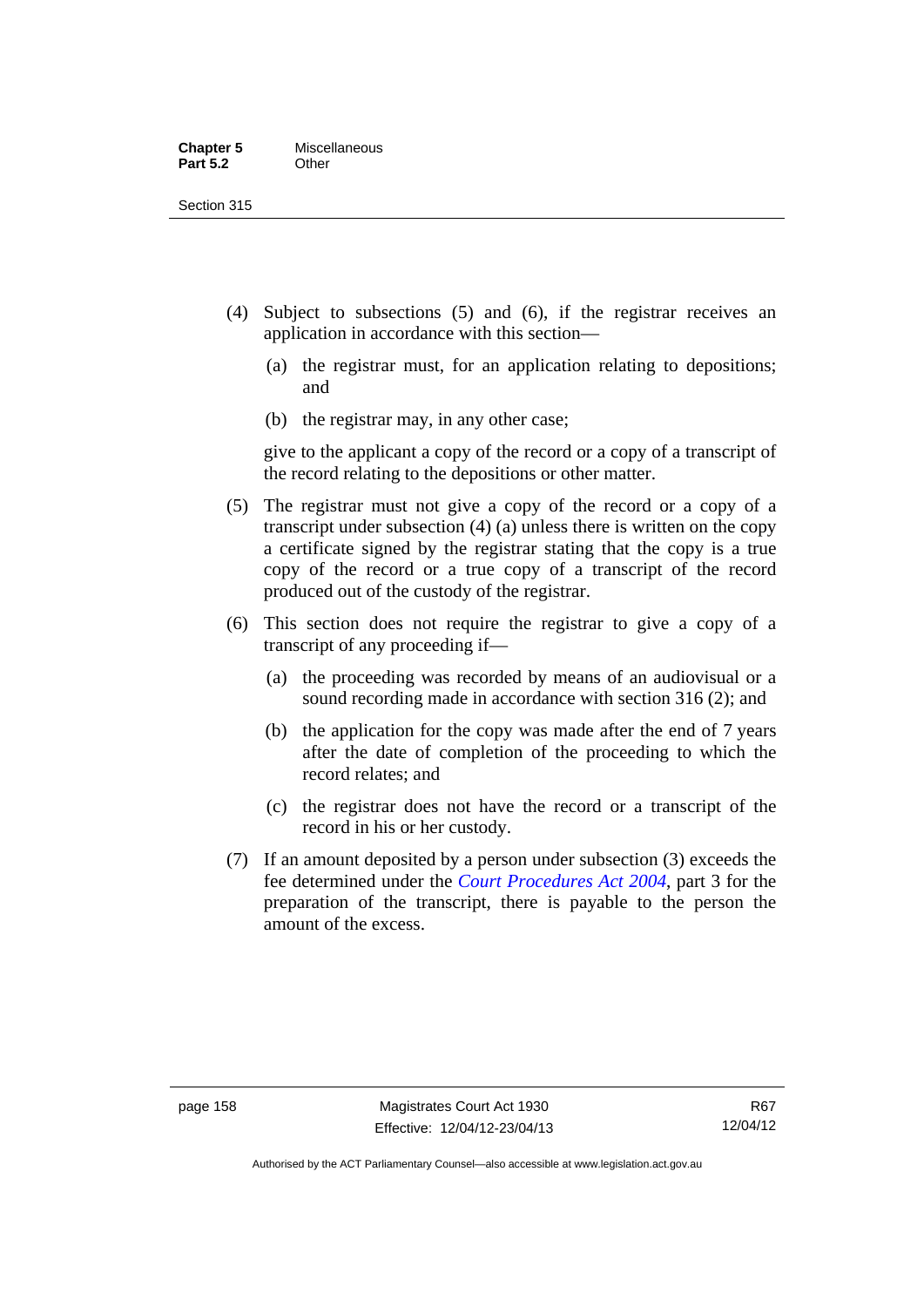## **316 Record of proceedings**

(1) In this section:

*deposition* includes a statement made by an accused person in reply to the question mentioned in section 91 (1), but does not include a written statement admitted under section 90AA or section 110 (2).

- (2) Subject to subsection (3), a record of the depositions of a witness in any proceeding must be made—
	- (a) in a proceeding in relation to bail and if, in relation to proceeding or a part of the proceeding, the court has given a direction under the *[Evidence \(Miscellaneous Provisions\) Act](http://www.legislation.act.gov.au/a/1991-34)  [1991](http://www.legislation.act.gov.au/a/1991-34)*, section 20 (1) (Territory courts may take evidence and submissions from participating States) or section 32 (1) (Territory courts may take evidence and submissions from place other than participating State) that evidence be taken or a submission be made by audiovisual link—by means of audiovisual recording apparatus or sound-recording apparatus; and
	- (b) in any other case—
		- (i) by means of sound-recording apparatus; or
		- (ii) if the court so directs, by means of shorthand or any similar means.
- (3) If the court so directs, the depositions of a witness in any proceeding must not be recorded in accordance with subsection (2), but must be taken down in writing, and, after being read over to the witness or given to the witness to read, signed by the witness and the magistrate constituting the court.
- (4) The registrar has the custody of any record of depositions made in accordance with subsection (2).
- (5) The registrar may erase the record of the depositions of a witness recorded by means of recording apparatus and the record of any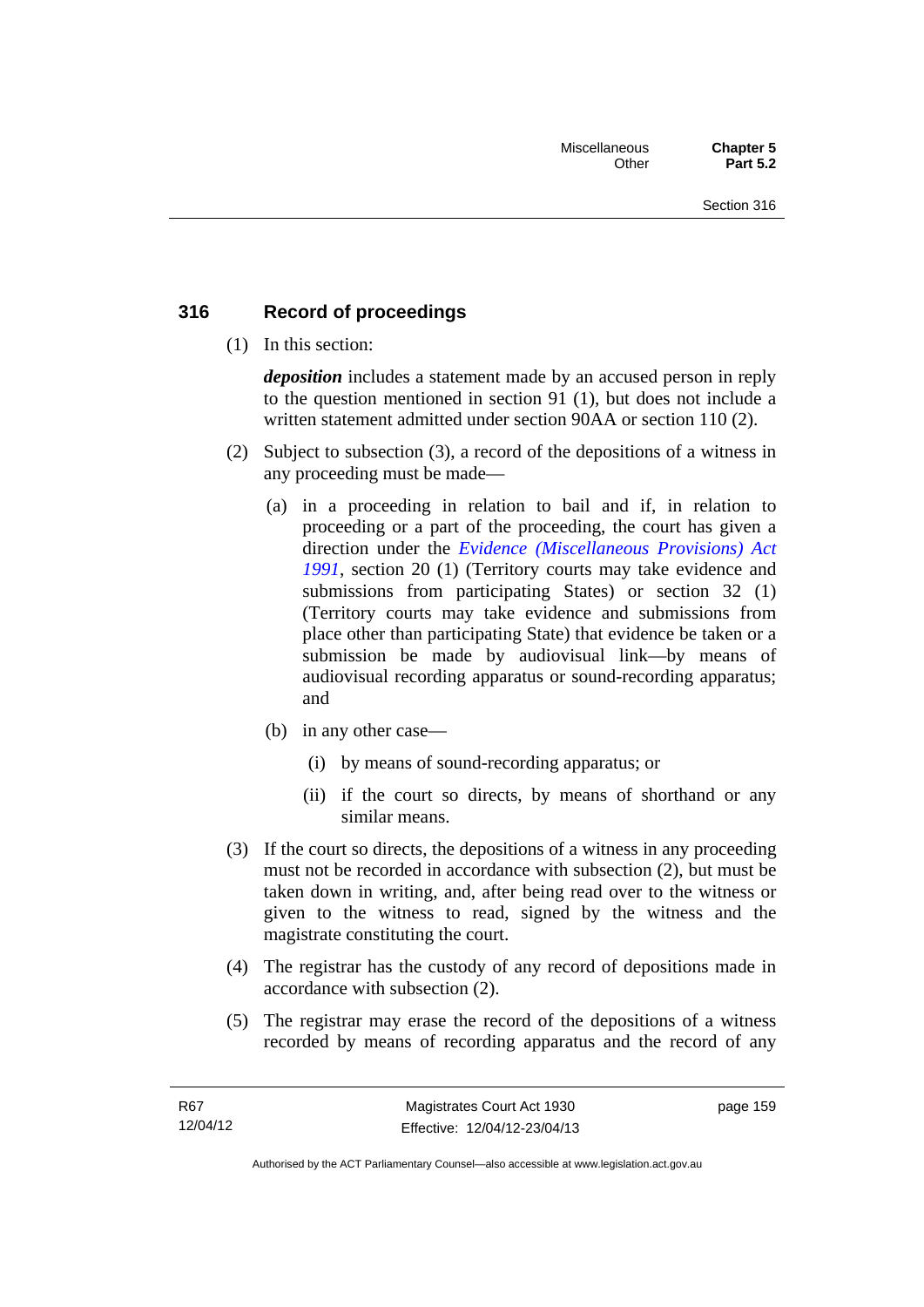#### **Chapter 5** Miscellaneous<br>**Part 5.2** Other **Part 5.2**

#### Section 317

other part of a proceeding made by means of recording apparatus after the end of 7 years after the date of completion of the proceeding in which the record was made.

- (6) However, the sound recording of any part of a proceeding—
	- (a) in which a person charged with an indictable offence is committed to take his or her trial before the Supreme Court; or
	- (b) in which evidence is taken under a request mentioned in section 263 (Requests under conventions relating to legal proceedings in civil and commercial matters); or
	- (c) under the *[Safety, Rehabilitation and Compensation Act 1988](http://www.comlaw.gov.au/Details/C2012C00799)* (Cwlth); or
	- (d) under the *[Workers Compensation Act 1951](http://www.legislation.act.gov.au/a/1951-2)* (other than prosecutions for offences against that Act);

must not be erased unless a transcript of the record of that part of the proceeding has been prepared.

 (7) This section applies in relation to a proceeding before a magistrate as if a reference to the court were a reference to a magistrate.

#### **317 Record of proceedings and transcript**

- (1) If a record made by means of recording apparatus, shorthand or similar means is produced out of the custody of the registrar and the record purports to be a record made in accordance with section 316 (2) of the depositions of a witness in any proceeding, the record is evidence that the person made the depositions in the proceeding.
- $(2)$  If—
	- (a) a recording is produced out of the custody of the registrar; and
	- (b) the recording contains a record of comments that purport—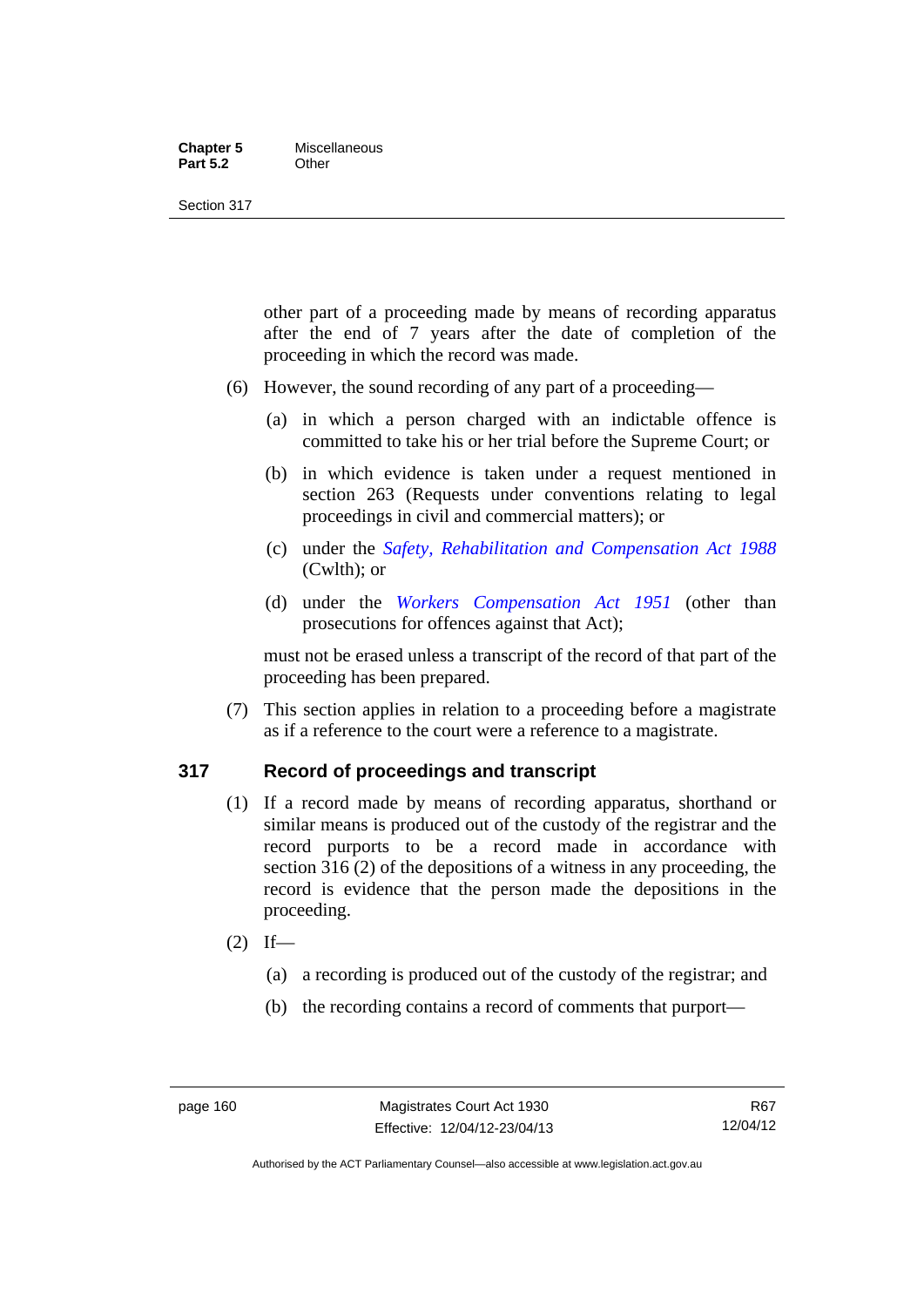- (i) to have been made at the same time as a recording made in accordance with section 316 (2) of the depositions of a person in any proceeding; and
- (ii) to have been made for the purpose of identifying the proceeding, voices recorded on the lastmentioned recording or anything else so recorded;

the firstmentioned recording is evidence of the identity of the proceeding, of the voices or of the thing.

- $(3)$  If—
	- (a) a document purports to be a transcript, or a copy of a transcript, of a record made in accordance with section 316 (2) of depositions made by a person in any proceeding; and
	- (b) the document bears a certificate that purports to be a certificate given in accordance with section 314 (2) or section 315 (5);

the document is evidence that the person made the depositions in the proceeding.

- (4) If a document—
	- (a) purports to be the depositions of a witness in any proceeding as taken down in writing and signed in accordance with section 316 (3); or
	- (b) purports to be a copy of the depositions of a witness in any proceeding as so taken down in writing and signed and bears a certificate that purports to be a certificate given in accordance with section  $315(5)$ ;

the document is evidence that the witness made the depositions in the proceeding.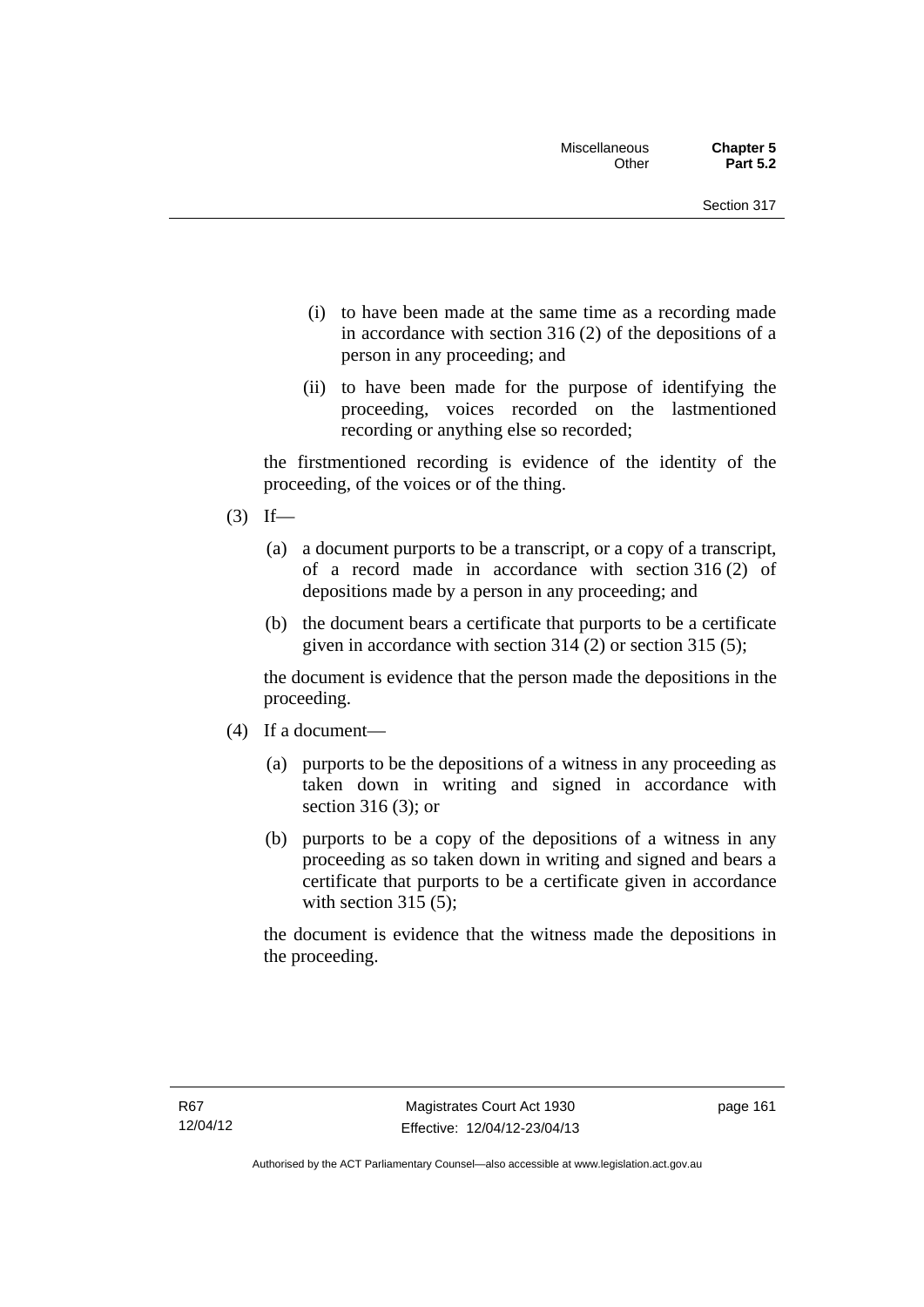Section 318

(5) In this section:

*recording apparatus* means the recording apparatus, whether audiovisual or sound, by means of which a record of depositions of witnesses has been made under section 316 (2).

#### **318 Person about to leave ACT may be ordered to be examined or produce documents**

- (1) If, by evidence on oath, a magistrate is satisfied that any person is able to give material evidence or to produce relevant or material documents relating to any information or claim pending before a court, and that the person is likely to be absent from the ACT when the case comes on for hearing, the magistrate may, on the application of any party, order that the evidence of the person be taken or the documents be produced before the magistrate, at any time before the hearing, in the same way as the evidence would be taken or the documents be produced at the hearing and after reasonable notice of the intended examination or production is given to the other party.
- (2) If an order under subsection (1) is served on a person, it must be accompanied by a form to be completed by the person to claim his or her reasonable costs and expenses of attending the examination or production.
- (3) A person is not entitled to refuse to comply with an order under subsection (1) because the person was not given the form mentioned in subsection (2) when the order was served on the person.
- (4) The taking of depositions before a magistrate under subsection (1) is a proceeding for section 316 (Recordings of proceedings).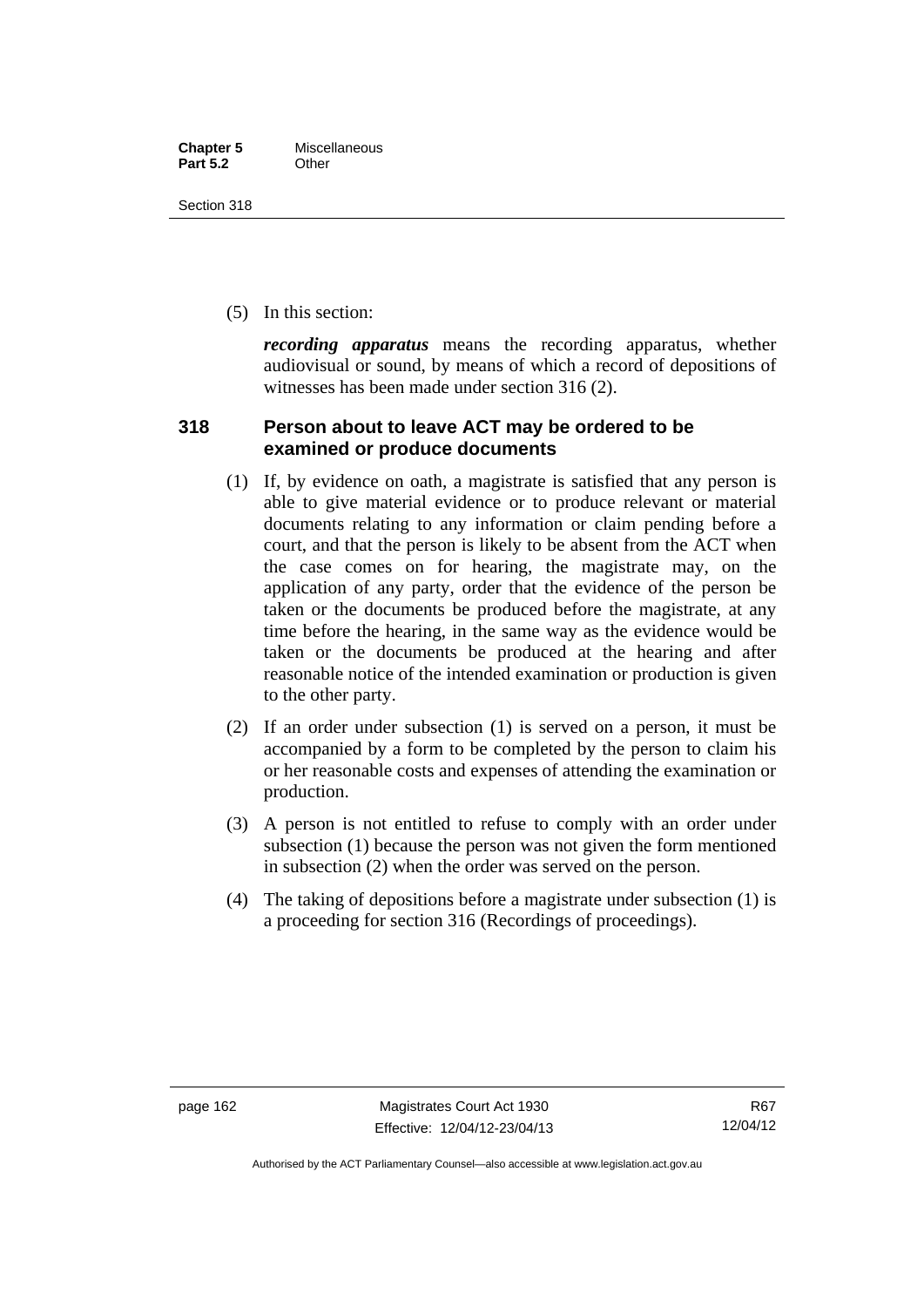## **319 Witnesses' rights and liabilities**

On service on any person of an order made under section 318, the person must attend at the time and place appointed by the order, and has all the rights and liabilities that the person would have if the person was duly required by subpoena to appear to give evidence or to produce documents on the hearing.

## **320 Depositions to be given to registrar**

- (1) If depositions are taken before a magistrate under section 318, there must be given to the registrar—
	- (a) the record of the depositions made in accordance with section 316 (2) or the document containing the depositions as taken down in writing and signed in accordance with section 316 (3); and
	- (b) any documents produced to the magistrate.
- (2) If documents are produced by a person not giving evidence, the documents, must, when given to the registrar, be accompanied by a certificate signed by the magistrate stating the name of the person producing them.
- (3) If the court is satisfied that the person who made the depositions is not in the ACT, his or her depositions may be read by any party.
- (4) Any documents so given to the registrar may, subject to all just exceptions, be put in at the hearing as if produced at the hearing by the person producing them.

## **320A Domestic violence offence information**

(1) The Minister may determine what statistical information in relation to domestic violence offences (the *domestic violence offence information*) must be collected by the registrar.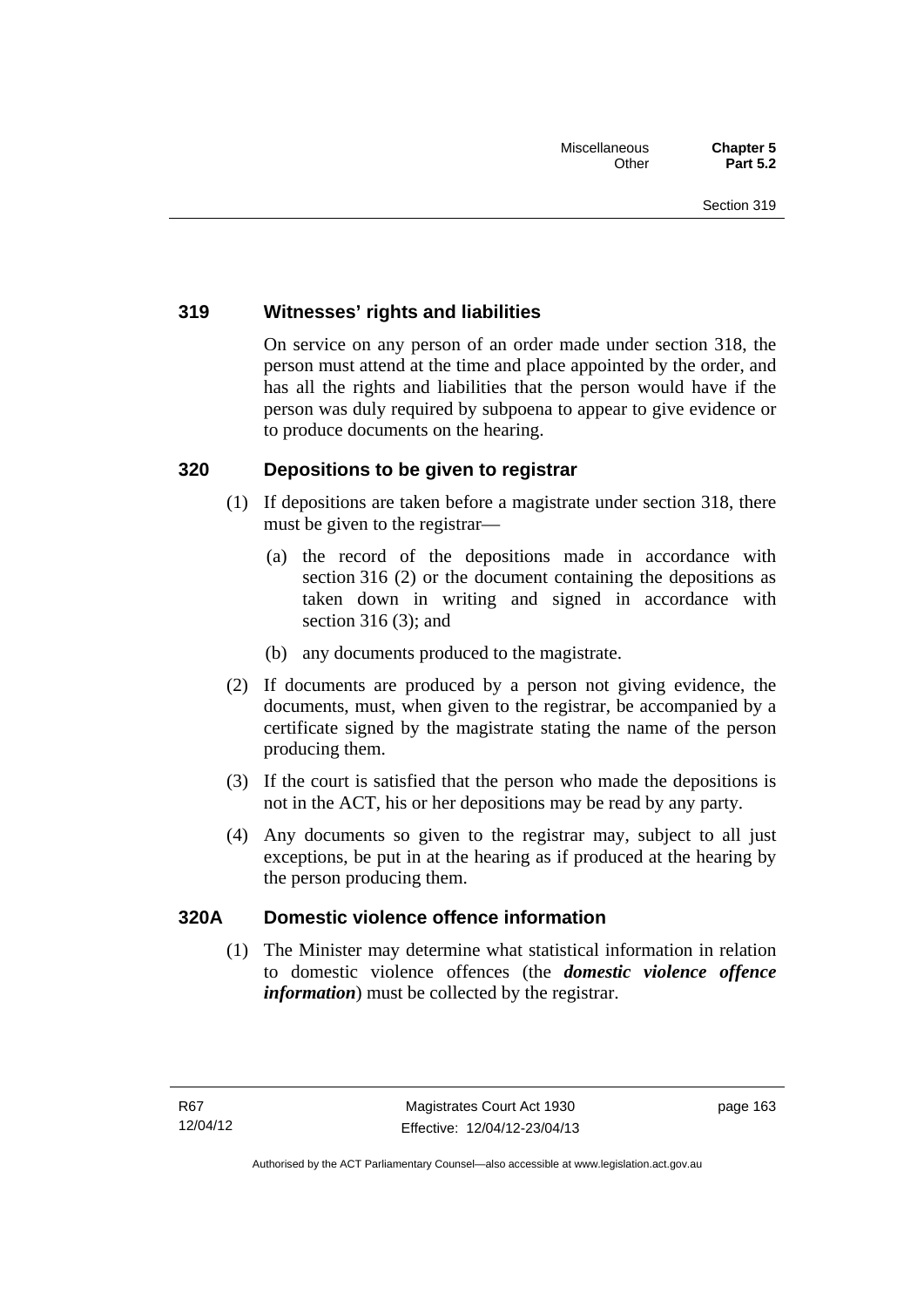| <b>Chapter 5</b> | Miscellaneous |
|------------------|---------------|
| <b>Part 5.2</b>  | Other         |

Section 321

- (2) The registrar must give the domestic violence offence information for a financial year to the domestic violence project coordinator by 31 July in the following financial year.
- (3) The registrar must also give the coordinator domestic violence offence information otherwise requested, in writing, by the coordinator.
- (4) A determination is a notifiable instrument.

*Note* A notifiable instrument must be notified under the [Legislation Act](http://www.legislation.act.gov.au/a/2001-14).

(5) In this section:

*domestic violence project coordinator* means the Domestic Violence Project Coordinator appointed under the *[Domestic](http://www.legislation.act.gov.au/a/1986-52)  [Violence Agencies Act 1986](http://www.legislation.act.gov.au/a/1986-52)*, section 11.

#### **321 Regulation-making power**

The Executive may make regulations for this Act.

*Note* A regulation must be notified, and presented to the Legislative Assembly, under the [Legislation Act](http://www.legislation.act.gov.au/a/2001-14).

page 164 Magistrates Court Act 1930 Effective: 12/04/12-23/04/13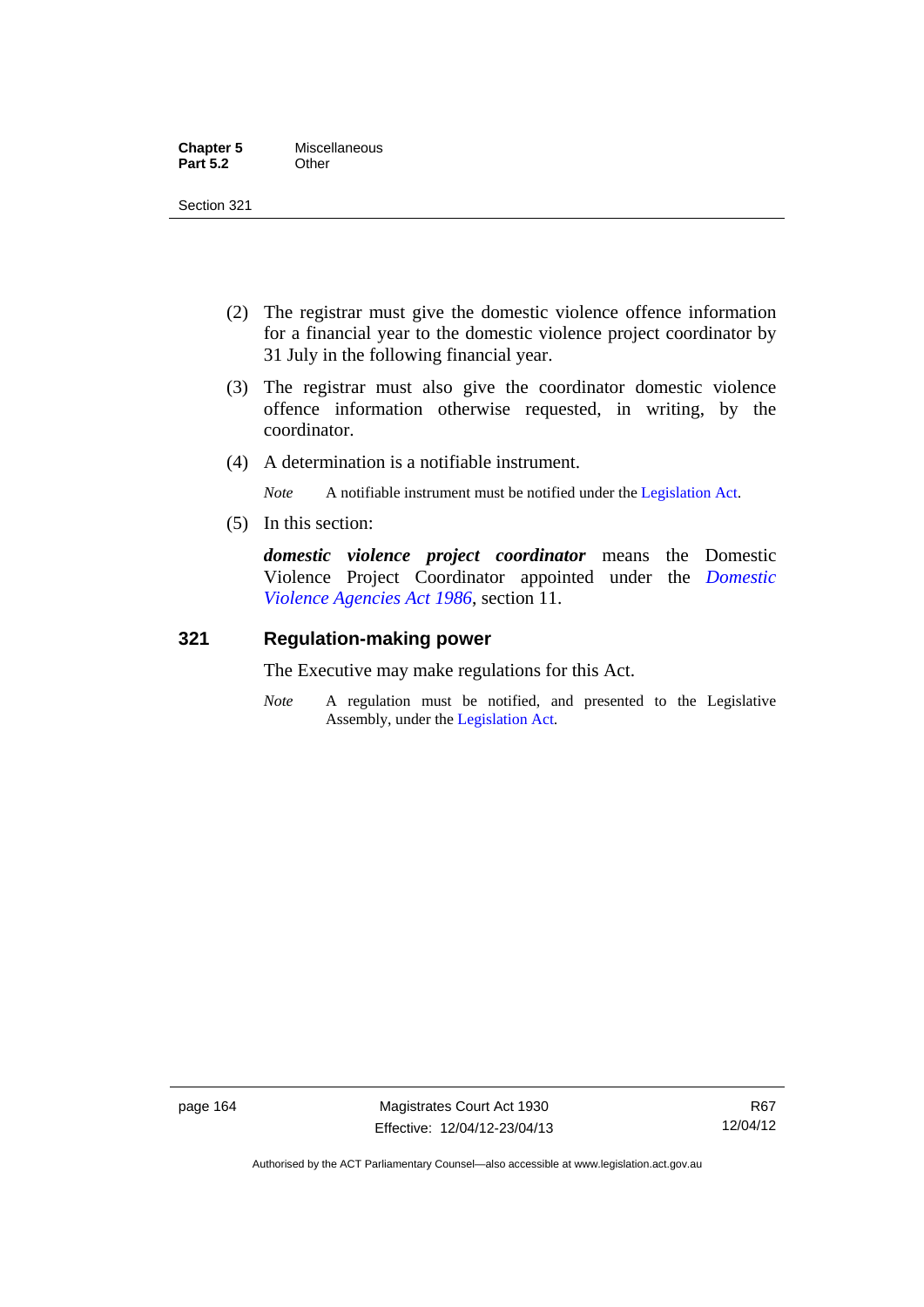# **Schedule 1 Oath and affirmation of office**

(see s 10P)

**Oath** 

I, [*name*], do swear that I will well and truly serve in the office of and that I will do right to all manner of people according to law, without fear or favour, affection or ill will. So help me God!

Affirmation

I, [*name*], do solemnly and sincerely affirm and declare that I will well and truly serve in the office of and that I will do right to all manner of people, according to law, without fear or favour, affection or ill will.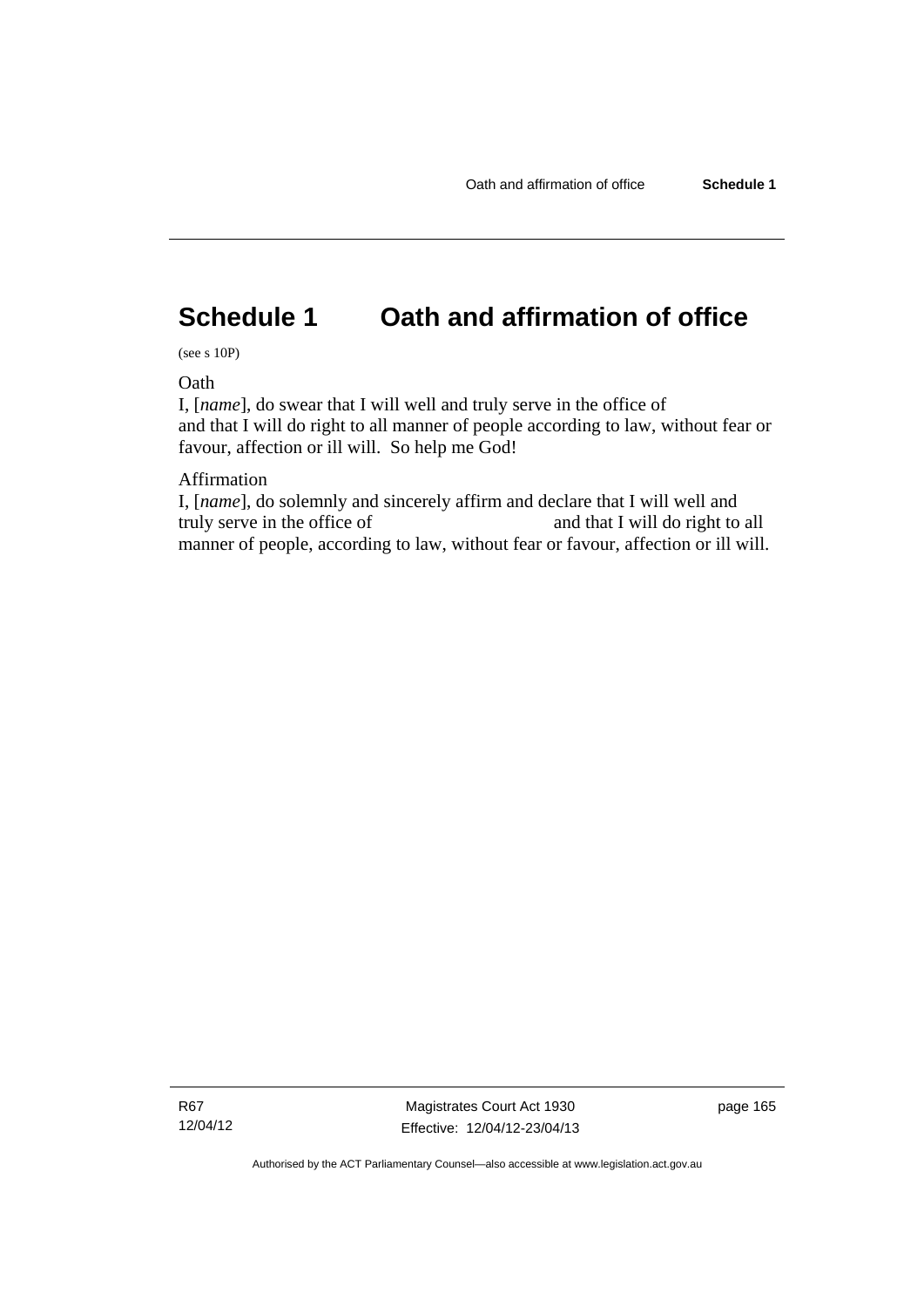# **Schedule 2 ACT and corresponding courts**

(see s 9C, defs *ACT court* and *corresponding court*)

| column 1 | column 2                 | column 3                                                                           |
|----------|--------------------------|------------------------------------------------------------------------------------|
| item     | <b>ACT court</b>         | corresponding court                                                                |
|          | <b>Childrens Court</b>   | Alcohol Court of the Northern Territory                                            |
|          | Coroner's Court          | Children's Court of Western Australia                                              |
|          | <b>Magistrates Court</b> | Coroners Court of South Australia                                                  |
|          |                          | Court of Summary Jurisdiction of the<br>Northern Territory                         |
|          |                          | Local Court of New South Wales                                                     |
|          |                          | Local Court of the Northern Territory                                              |
|          |                          | Magistrates Courts of South Australia,<br>Tasmania, Victoria and Western Australia |
|          |                          | Warden's Courts of South Australia and the<br>Northern Territory                   |
|          |                          | Work Health Court of the Northern Territory                                        |
|          |                          | Youth Court of South Australia (constituted)<br>by a Magistrate)                   |
|          |                          | Youth Justice Court of the Northern<br>Territory                                   |

page 166 Magistrates Court Act 1930 Effective: 12/04/12-23/04/13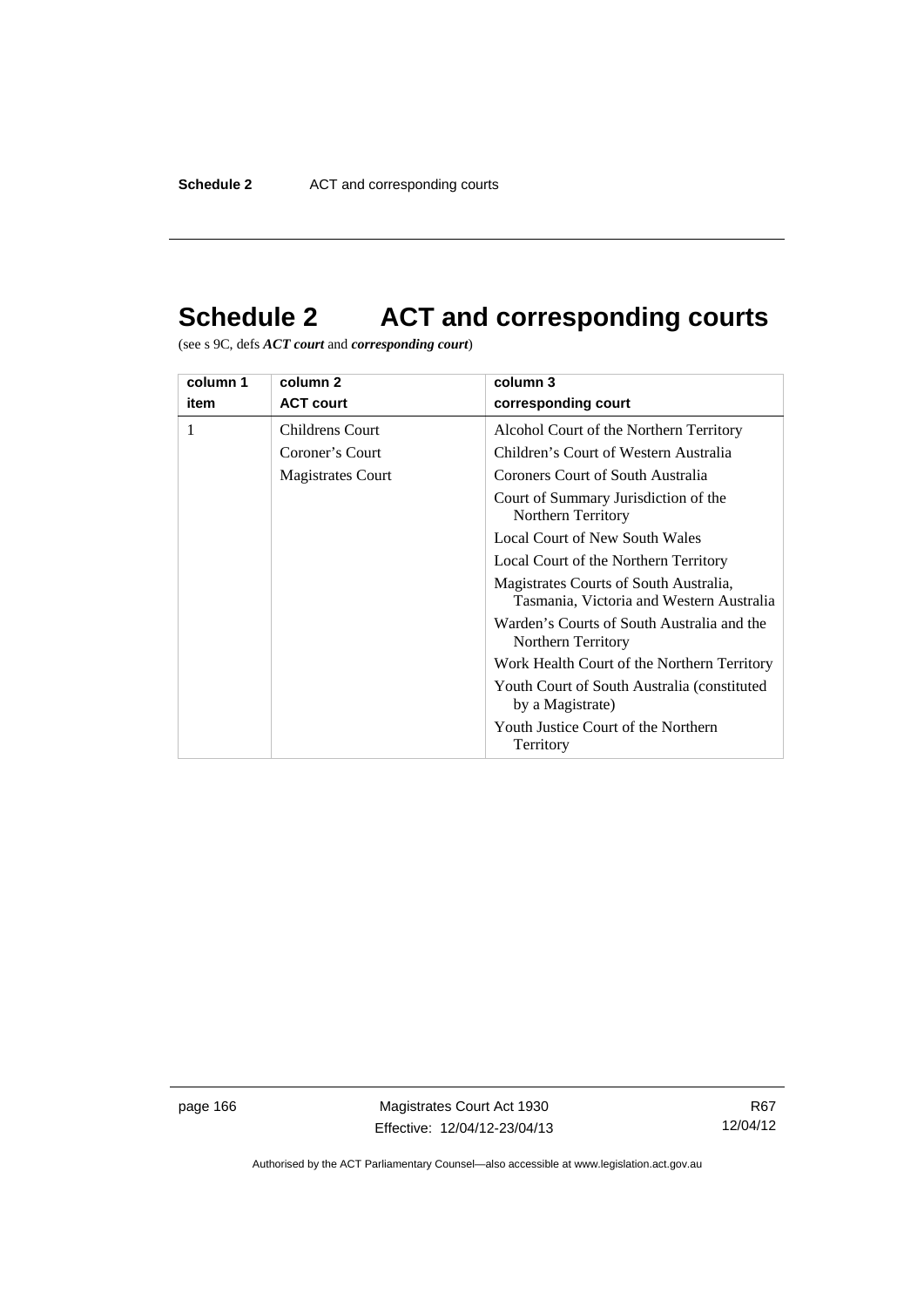# **Dictionary**

(see s 2)

*Note 1* The [Legislation Act](http://www.legislation.act.gov.au/a/2001-14) contains definitions and other provisions relevant to this Act.

*Note 2* For example, the [Legislation Act,](http://www.legislation.act.gov.au/a/2001-14) pt 1 defines the following terms:

- ACAT
- ACT
- adult
- Attorney-General
- child
- correctional centre
- Commonwealth
- Criminal Code
- director-general (see s 163)
- director of public prosecutions
- disallowable instrument (see s 9)
- document
- Executive
- exercise, a function
- external territory
- fail
- file
- function
- home address
- individual
- in relation to
- instrument (see s 14)
- judge
- lawyer
- may (see s 146)
- month
- must

Magistrates Court Act 1930 Effective: 12/04/12-23/04/13 page 167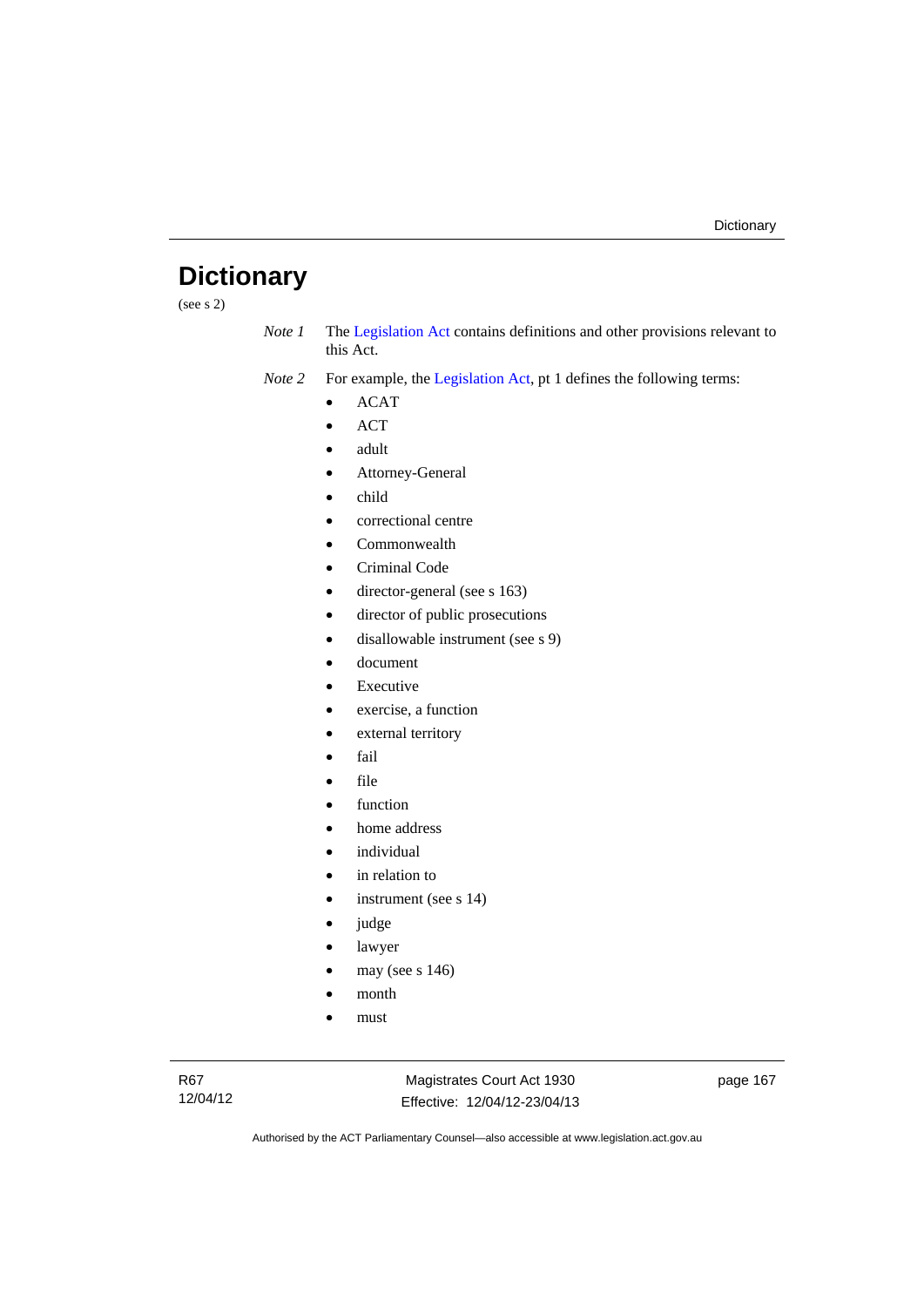- notifiable instrument (see s 10)
- NSW correctional centre
- oath
- parent
- penalty unit (see s 133)
- police officer
- prescribed
- proceeding
- sign
- summary offence (see s 190)
- statutory declaration
- territory law
- under.

*Aboriginal or Torres Strait Islander offender*, for chapter 4C (Galambany Court)—see section 291L.

*ACT court*, for division 2.2.3A (Judicial officers exchange)—see section 9C.

*administering authority*, for an infringement notice offence, for part 3.8 (Infringement notices for certain offences)—see section 117.

*another jurisdiction*, for part 3.8 (Infringement notices for certain offences)—see section 117.

*appeal*, for part 4.5 (Civil appeals)—see section 272.

*appearance*—see section 311 (4).

# *authorised person*—

- (a) for division 3.3.3A (Court attendance notices)—see section 41A; and
- (b) for part 3.8 (Infringement notices for certain offences)—see section 134A (3).

*bailiff* means a bailiff under this Act.

R67 12/04/12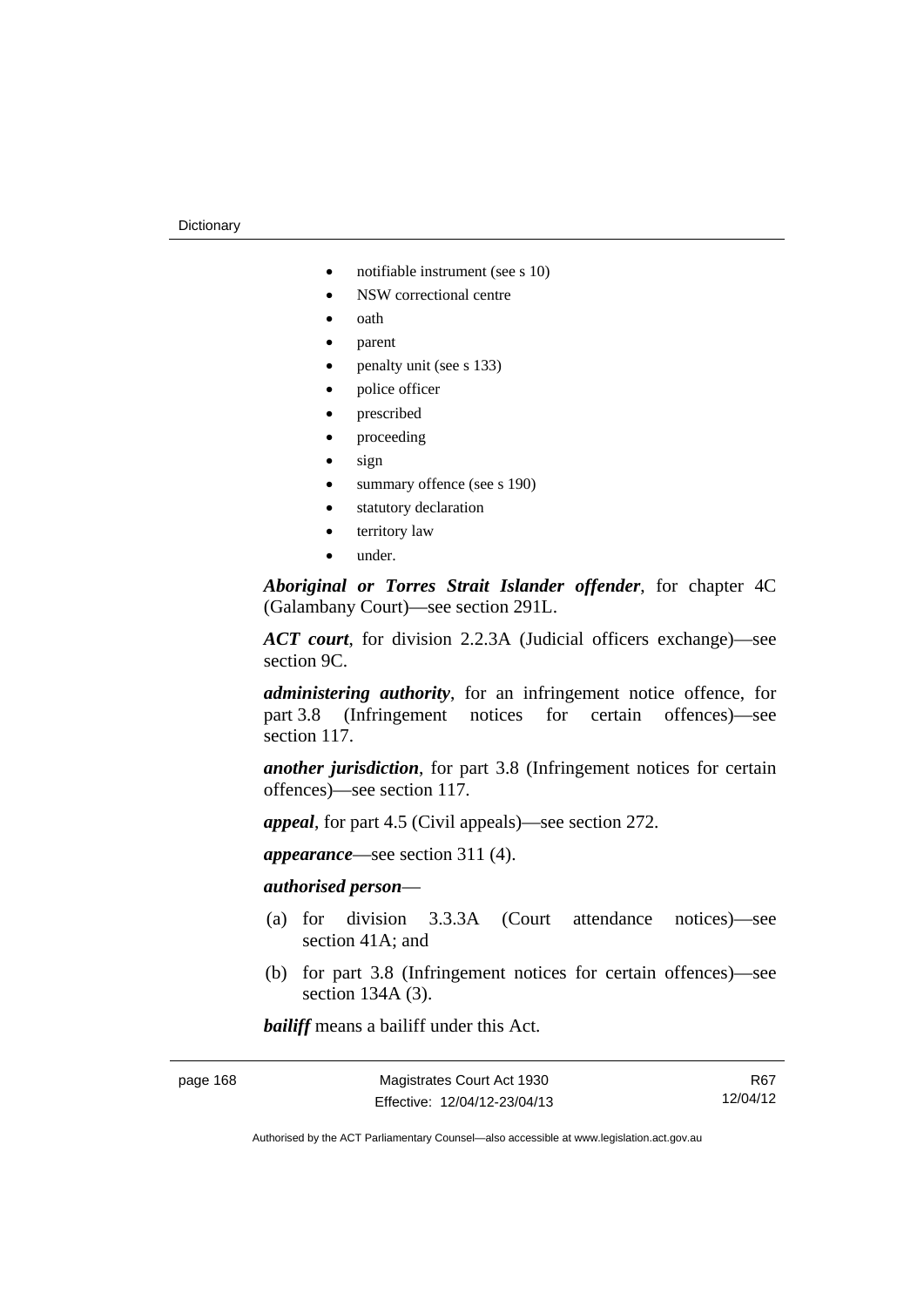page 169

*certified copy*, of depositions, for division 3.5.6 (Indictable offences—other provisions)—see section 105A.

*circle sentencing*, for chapter 4C (Galambany Court)—see section 291L.

*claim* means a claim under the rules.

*committal order*—see the *[Crimes \(Sentence Administration\)](http://www.legislation.act.gov.au/a/2005-59)  [Act 2005](http://www.legislation.act.gov.au/a/2005-59)*, section 10.

*conviction*—

- (a) means conviction by a magistrate for an offence; and
- (b) for division 3.9.3 (Reciprocal enforcement of fines against bodies corporate)—see section 166A.

*corresponding court*, for division 2.2.3A (Judicial officers exchange)—see section 9C.

*court* means the Magistrates Court.

*court*, for division 2.2.3A (Judicial officers exchange)—see section 9C.

*court attendance notice*, for division 3.3.3A (Court attendance notices)—see section 41B.

*Crimes Act*, for chapter 3 (Criminal proceedings)—see section 18A.

*date of service*, of an infringement notice or reminder notice that has been, or is to be, served on a person, for part 3.8 (Infringement notices for certain offences)—see section 117.

*decision*, for chapter 3 (Criminal proceedings)—see section 18A.

### *defendant*—

- (a) for chapter 3 (Criminal proceedings)—see section 18A; and
- (b) for part 3.7 (Service and pleading by post for certain offences)—see section 116A (1).

*domestic violence offence*—see section 291H.

| R67      | Magistrates Court Act 1930   |
|----------|------------------------------|
| 12/04/12 | Effective: 12/04/12-23/04/13 |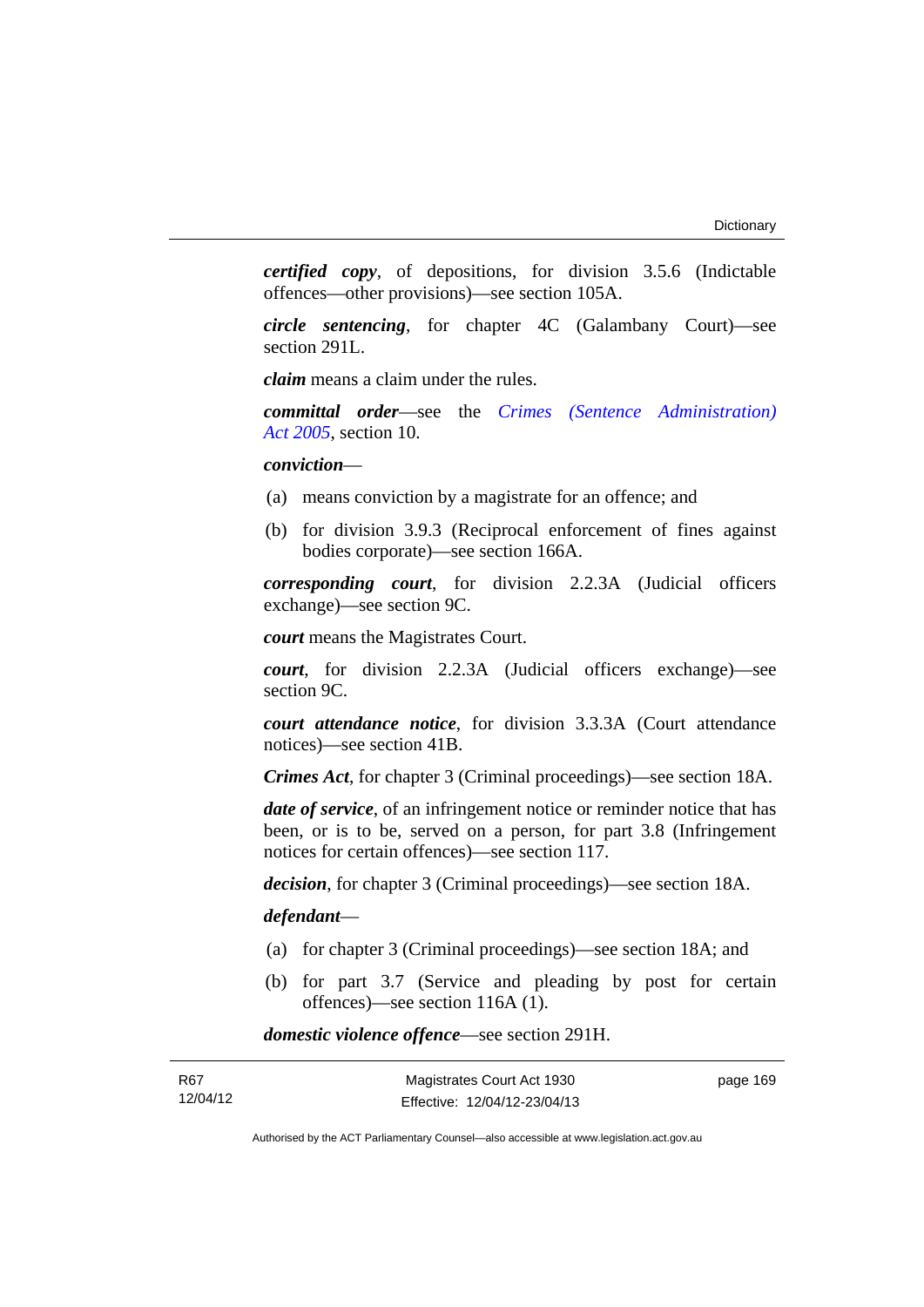*driver*, of a vehicle, for part 3.8 (Infringement notices for certain offences)—see section 117.

*fine*, for division 3.9.3 (Reciprocal enforcement of fines against bodies corporate)—see section 166A.

*hearing* includes the examination of a person charged with an indictable offence.

*illegal user declaration*, for part 3.8 (Infringement notices for certain offences)—see section 131D.

*indictable offence* means an offence that may be prosecuted before the Supreme Court by charge or indictment.

*indictment* means an information for an indictable offence presented by an authorised officer to a court with jurisdiction to try the accused person.

*information* includes a complaint brought to enforce a criminal penalty or forfeiture under a territory law.

# *infringement notice*—

- (a) for part 3.8 (Infringement notices for certain offences)—see section 117; and
- (b) for division 3.8.3 (Additional provisions for vehicle-related offences)—see section 131A.

*infringement notice offence*, for part 3.8 (Infringement notices for certain offences)—see section 117.

*infringement notice penalty*, for a person for an infringement notice offence, for part 3.8 (Infringement notices for certain offences)—see section 117.

*judicial exchange arrangement*, for division 2.2.3A (Judicial officers exchange)—see section 9C.

*judicial officer*, for division 2.2.3A (Judicial officers exchange) see section 9C.

R67 12/04/12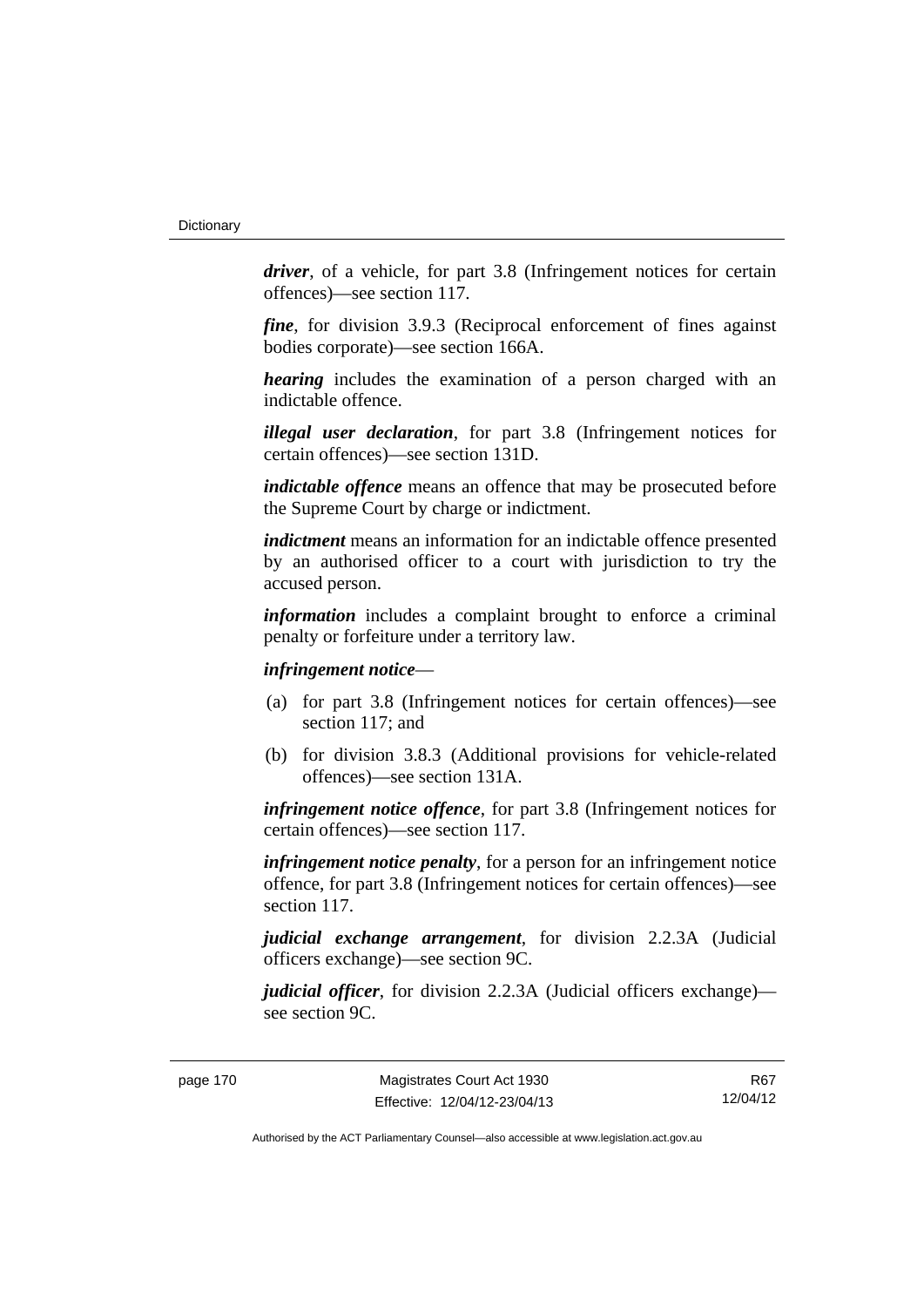*known offender declaration*, for part 3.8 (Infringement notices for certain offences)—see section 131E.

*law in force in the ACT*, for part 3.7 (Service and pleading by post for certain offences)—see section 116A (1).

*magistrate*—

- (a) means the Chief Magistrate, a magistrate, or a special magistrate and, if a function of a magistrate is exercisable by a registrar, includes a registrar exercising the function; and
- (b) for division 2.2.1 (Magistrates other than special magistrates) see section 6.

*notice of intention to defend form*, for part 3.7 (Service and pleading by post for certain offences) (other than section 116B (2))—see section 116A (2).

*notice to defendant form*, for part 3.7 (Service and pleading by post for certain offences) (other than section 116B (2))—see section 116A (2).

*participating jurisdiction*, for division 2.2.3A (Judicial officers exchange)—see section 9C.

*plea of guilty form*, for part 3.7 (Service and pleading by post for certain offences) (other than section 116B (2))—see section 116A (2).

*prescribed offence*, for part 3.7 (Service and pleading by post for certain offences)—see section 116AA.

*prescribed period*, for division 3.4.2 (Warrants for witnesses)—see section 62.

*reciprocating court*, for division 3.9.3 (Reciprocal enforcement of fines against bodies corporate)—see section 166A.

*reference appeal*, for division 3.10.2A (Reference appeals in criminal matters)—see section 219AB (2).

page 171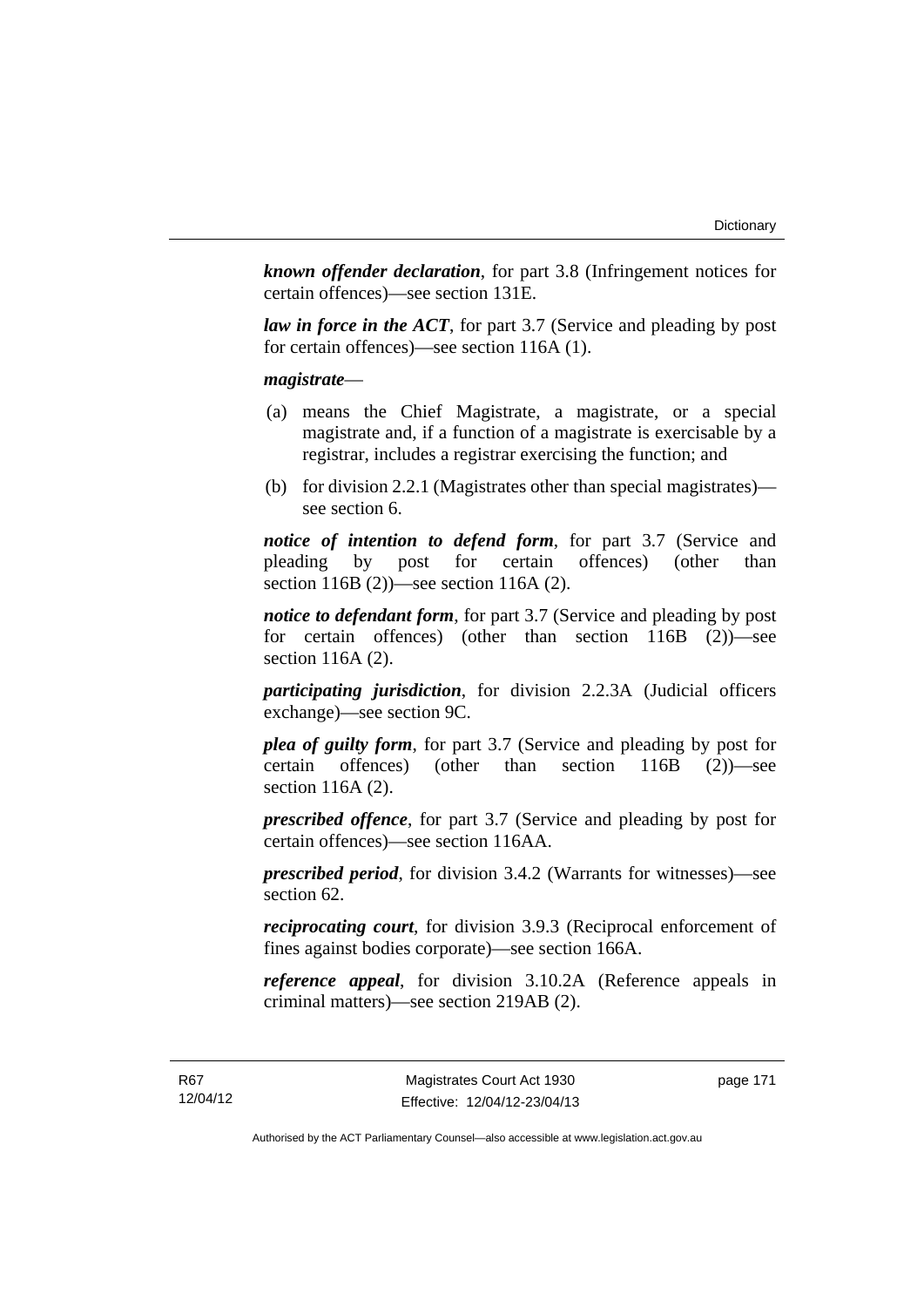*registered*, for a vehicle, for part 3.8 (Infringement notices for certain offences)—see section 117.

*registrar* means the registrar of the Magistrates Court, and includes a deputy registrar of the court.

*relevant officer*, in relation to a reciprocating court, for division 3.9.3 (Reciprocal enforcement of fines against bodies corporate)—see section 166A.

*reminder notice*, for part 3.8 (Infringement notices for certain offences)—see section 117.

*reporting officer*, for division 3.4.2 (Warrants for witnesses)—see section 62.

*responsible person*, for a vehicle, for part 3.8 (Infringement notices for certain offences)—see the *[Road Transport \(General\) Act 1999](http://www.legislation.act.gov.au/a/1999-77)*, section 10 and section 11.

*review appeal*, for division 3.10.3 (Review appeals in criminal matters)—see section 219B (1).

*rules* means rules under the *[Court Procedures Act 2004](http://www.legislation.act.gov.au/a/2004-59)* applying in relation to the Magistrates Court.

*security*—for part 3.12 (Securities in criminal matters)—see section 248.

*sold vehicle declaration*, for part 3.8 (Infringement notices for certain offences)—see section 131F.

*State*, for division 3.9.3 (Reciprocal enforcement of fines against bodies corporate)—see section 166A.

*summary conviction* means conviction by a magistrate for an offence.

*territory fine*, for division 3.9.3 (Reciprocal enforcement of fines against bodies corporate)—see section 166A.

R67 12/04/12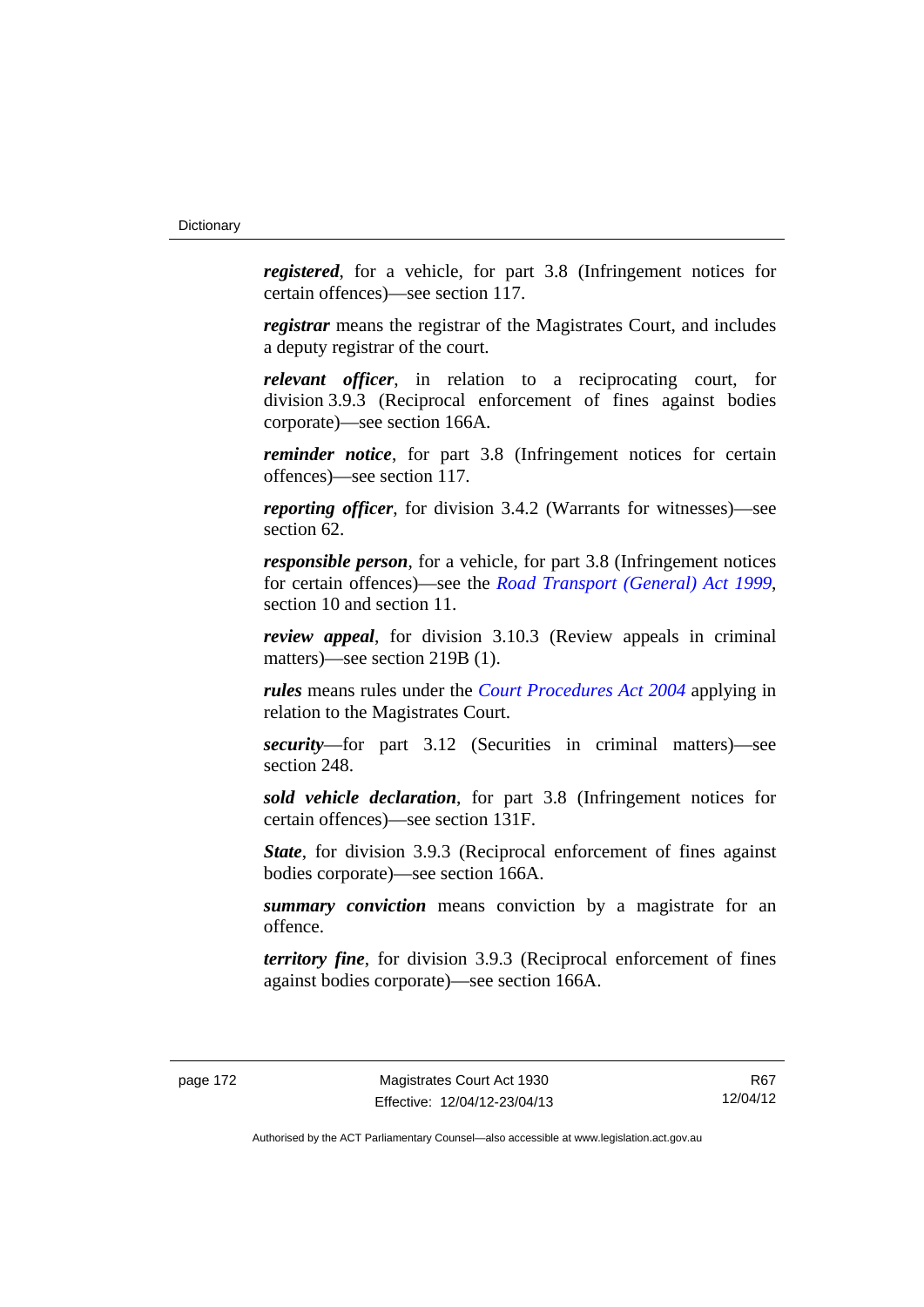*this jurisdiction*, for division 2.2.3A (Judicial officers exchange) see section 9C.

*unknown offender declaration*, for part 3.8 (Infringement notices for certain offences)—see section 131G.

*vehicle*, for part 3.8 (Infringement notices for certain offences)—see the *[Road Transport \(Vehicle Registration\) Act 1999](http://www.legislation.act.gov.au/a/1999-81)*, dictionary.

*vehicle-related offence*, for part 3.8 (Infringement notices for certain offences)—see section 117.

*warrant*, for division 3.4.2 (Warrants for witnesses)—see section 62.

R67 12/04/12

Magistrates Court Act 1930 Effective: 12/04/12-23/04/13 page 173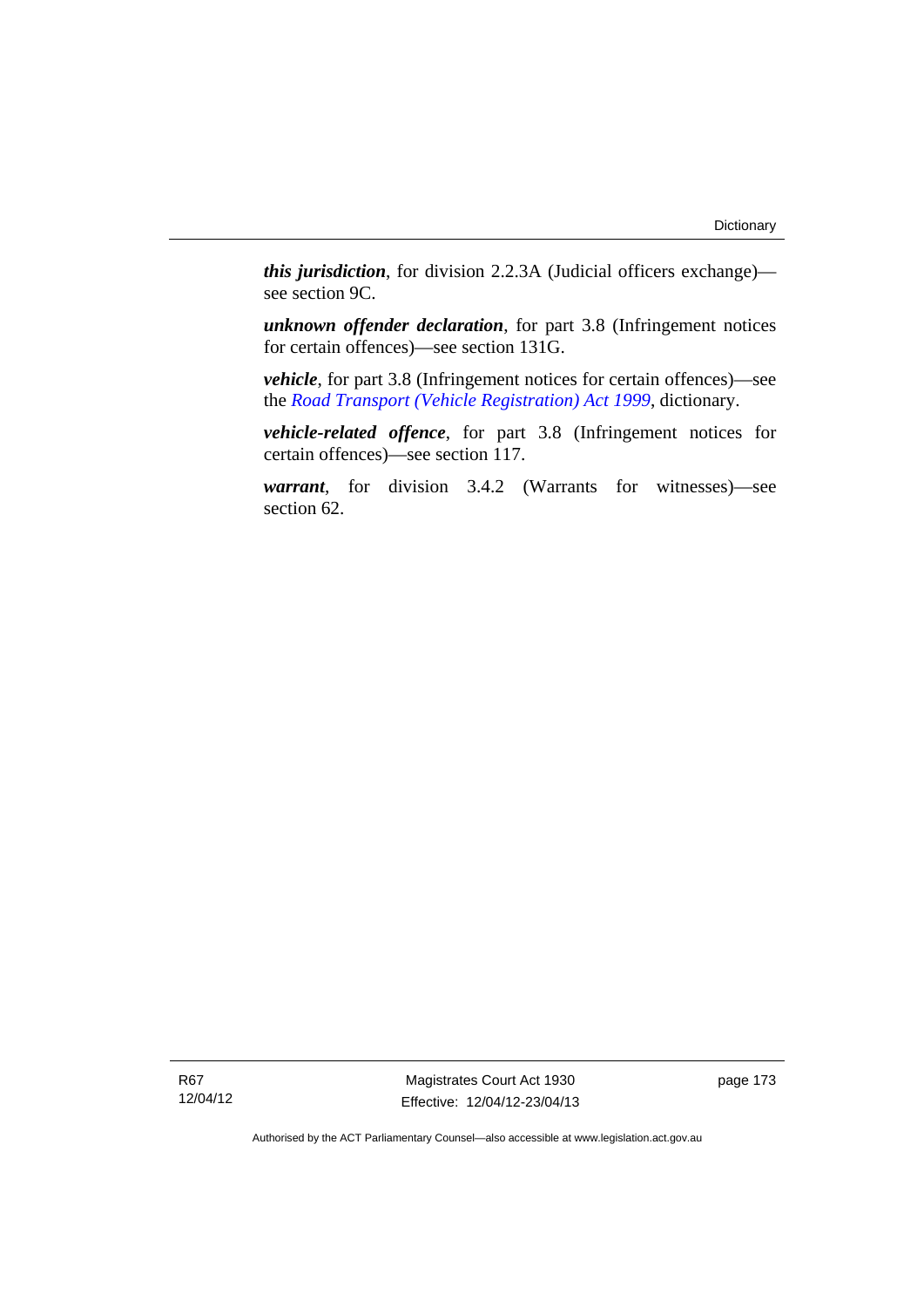1 About the endnotes

# **Endnotes**

# **1 About the endnotes**

Amending and modifying laws are annotated in the legislation history and the amendment history. Current modifications are not included in the republished law but are set out in the endnotes.

Not all editorial amendments made under the *[Legislation Act 2001](http://www.legislation.act.gov.au/a/2001-14)*, part 11.3 are annotated in the amendment history. Full details of any amendments can be obtained from the Parliamentary Counsel's Office.

Uncommenced amending laws are not included in the republished law. The details of these laws are underlined in the legislation history. Uncommenced expiries are underlined in the legislation history and amendment history.

If all the provisions of the law have been renumbered, a table of renumbered provisions gives details of previous and current numbering.

The endnotes also include a table of earlier republications.

# **2 Abbreviation key**

page 174 Magistrates Court Act 1930 Effective: 12/04/12-23/04/13

R67 12/04/12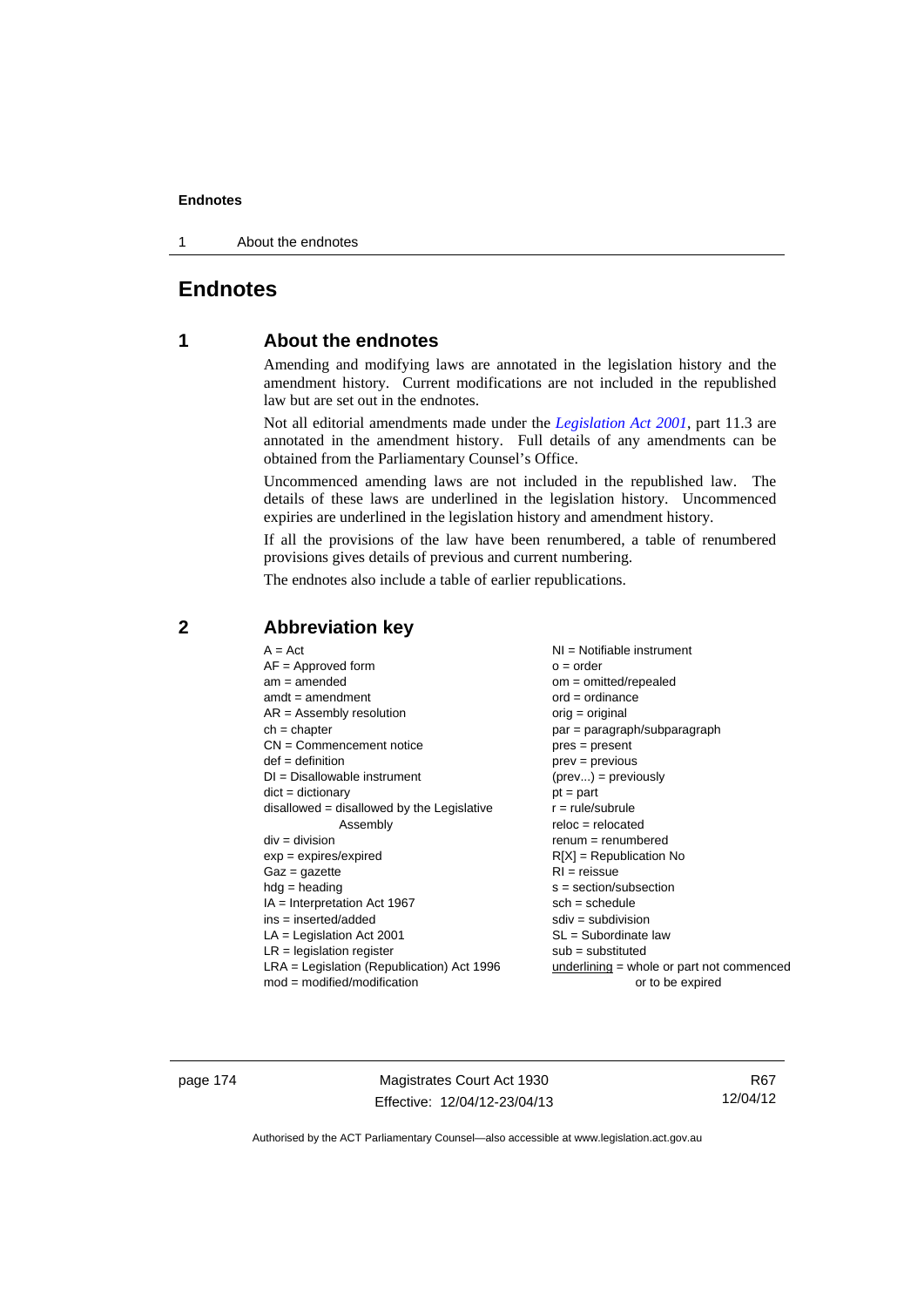# **3 Legislation history**

This Act was originally a Commonwealth ordinance—the *[Court of Petty Sessions](http://www.legislation.act.gov.au/a/1930-21)  [Ordinance \(No 2\) 1930](http://www.legislation.act.gov.au/a/1930-21)* No 21 (Cwlth). It was renamed as the *Magistrates Court Ordinance 1930* by the *[Magistrates Court Ordinance 1985](http://www.legislation.act.gov.au/a/1985-67)* No 67 (s 3).

The *[ACT Self-Government \(Consequential Provisions\) Act 1988](http://www.comlaw.gov.au/Details/C2004A03702)* No 109 (Cwlth), s 12 converted some former Commonwealth ordinances in force in the ACT into ACT enactments. This allowed the ACT Legislative Assembly to amend and repeal the laws. This Act was converted into an ACT enactment on 1 July 1990.

As with most ordinances in force in the ACT, the name was changed from *Ordinance* to *Act* by the *[Self-Government \(Citation of Laws\) Act 1989](http://www.legislation.act.gov.au/a/alt_ord1989-21/default.asp)* A1989-21, s 5 on its conversion to an ACT enactment on 1 July 1990.

Before 11 May 1989, ordinances commenced on their notification day unless otherwise stated (see *[Seat of Government \(Administration\) Act 1910](http://www.comlaw.gov.au/Current/C1910A00025)* (Cwlth), s 12).

After 11 May 1989 and before 10 November 1999, Acts commenced on their notification day unless otherwise stated (see *[Australian Capital Territory](http://www.comlaw.gov.au/Current/C2004A03699)  [\(Self-Government\) Act 1988](http://www.comlaw.gov.au/Current/C2004A03699)* (Cwlth) s 25).

# **Legislation before becoming Territory enactment**

# **Magistrates Court Act 1930 A1930-21**

notified 21 November 1930 commenced 21 November 1930

as amended by

### **[Court of Petty Sessions Ordinance 1932](http://www.legislation.act.gov.au/a/1932-21) Ord1932-21**

notified 17 November 1932 commenced 17 November 1932

# **[Court of Petty Sessions Ordinance 1934](http://www.legislation.act.gov.au/a/1934-17) Ord1934-17**  notified 19 July 1934

commenced 19 July 1934

### **[Money Lenders Ordinance 1936](http://www.legislation.act.gov.au/ord/1936-13) Ord1936-13**  notified 9 April 1936

commenced 1 May 1936

# **[Court of Petty Sessions Ordinance 1937](http://www.legislation.act.gov.au/a/1937-5) Ord1937-5**

notified 27 May 1937 commenced 27 May 1937

R67 12/04/12

Magistrates Court Act 1930 Effective: 12/04/12-23/04/13 page 175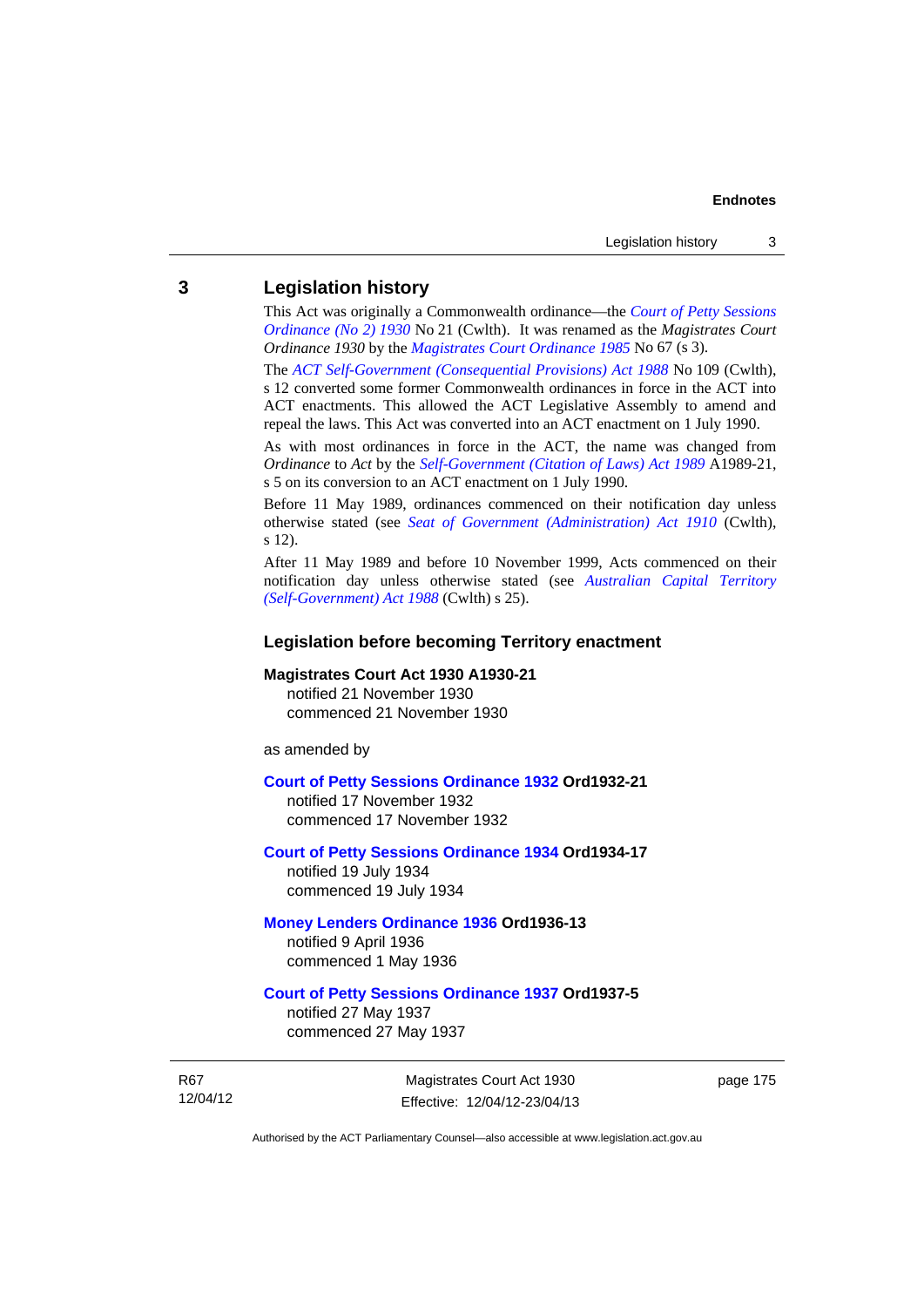| 3        | Legislation history                                                                                                                            |       |
|----------|------------------------------------------------------------------------------------------------------------------------------------------------|-------|
|          | Court of Petty Sessions Ordinance (No 2) 1937 Ord1937-28<br>notified 23 December 1937<br>commenced 23 December 1937                            |       |
|          | Seat of Government (Designation) Ordinance 1938 Ord1938-25 (as<br>am by Ord1938-35)<br>notified 8 September 1938<br>commenced 8 September 1938 |       |
|          | <b>Ordinances Revision Ordinance 1938 Ord1938-35</b><br>notified 15 December 1938<br>commenced 15 December 1938                                |       |
|          | <b>Court of Petty Sessions Ordinance 1940 Ord1940-20</b><br>notified 7 November 1940<br>commenced 7 November 1940                              |       |
|          | Court of Petty Sessions Ordinance (No 2) 1940 Ord1940-22<br>notified 12 December 1940<br>commenced 12 December 1940                            |       |
|          | <b>Court of Petty Sessions Ordinance 1949 Ord1949-13</b><br>notified 1 December 1949<br>commenced 1 December 1949                              |       |
|          | <b>Court of Petty Sessions Ordinance 1951 Ord1951-7</b><br>notified 26 July 1951<br>commenced 26 July 1951                                     |       |
|          | Court of Petty Sessions Ordinance (No 2) 1951 Ord1951-12<br>notified 14 December 1951<br>commenced 14 December 1951                            |       |
|          | <b>Court of Petty Sessions Ordinance 1953 Ord1953-14</b><br>notified 12 November 1953<br>commenced 3 December 1953                             |       |
|          | <b>Court of Petty Sessions Ordinance 1958 Ord1958-12</b><br>notified 24 July 1958<br>commenced 24 July 1958                                    |       |
| page 176 | Magistrates Court Act 1930<br>Effective: 12/04/12-23/04/13                                                                                     | 12/04 |
|          | Authorised by the ACT Parliamentary Counsel-also accessible at www.legislation.act.gov.au                                                      |       |

R67 12/04/12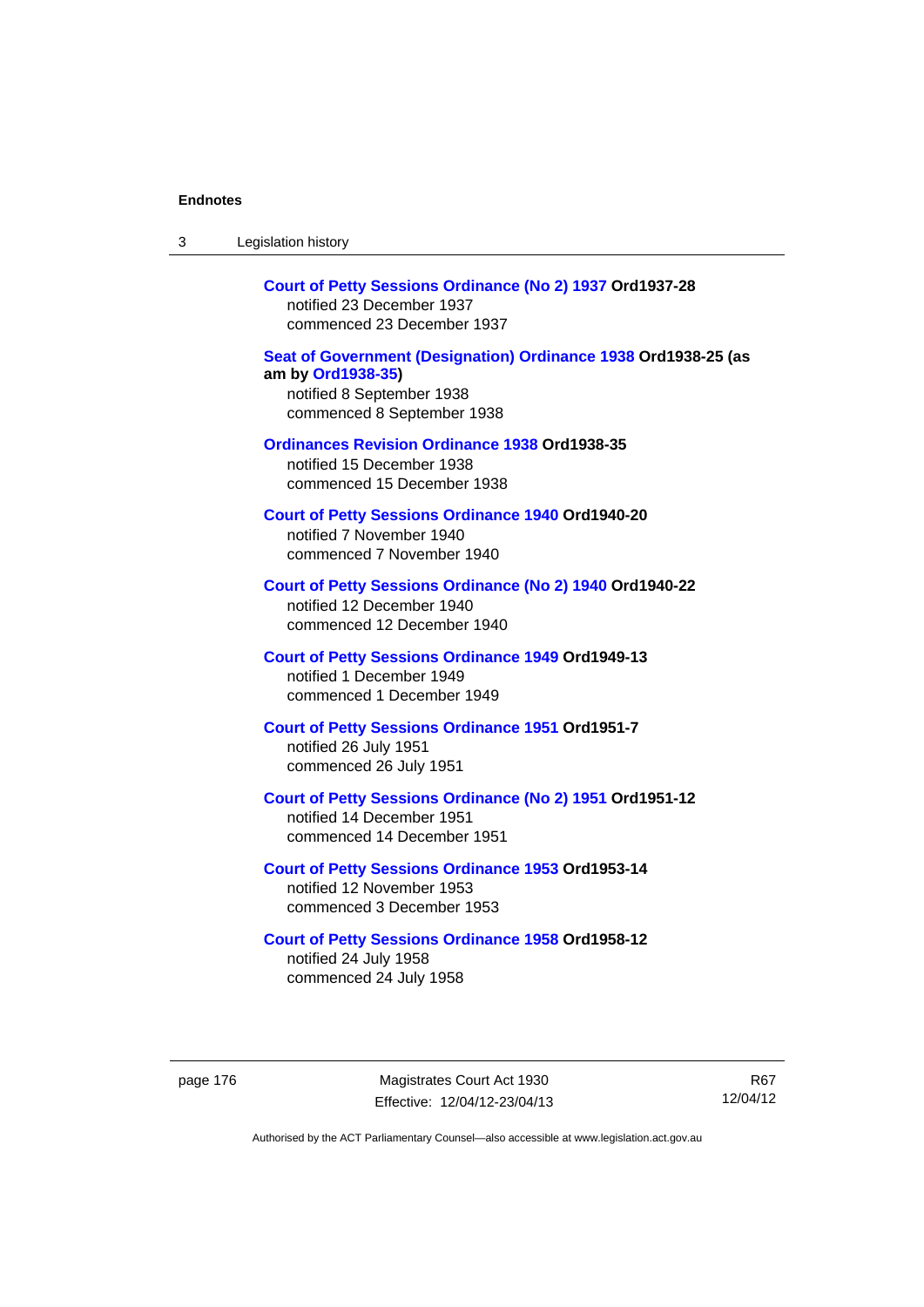| Legislation history |  |
|---------------------|--|
|---------------------|--|

# **[Court of Petty Sessions Ordinance 1961](http://www.legislation.act.gov.au/a/1961-2) Ord1961-2**  notified 29 March 1961

commenced 29 March 1961

# **[Court of Petty Sessions Ordinance 1966](http://www.legislation.act.gov.au/a/1966-2) Ord1966-2**

notified 10 February 1966 commenced 14 February 1966

**[Court of Petty Sessions Ordinance 1967](http://www.legislation.act.gov.au/a/1967-1) Ord1967-1** 

notified 9 February 1967 commenced 9 February 1967

# **[Court of Petty Sessions Ordinance 1968](http://www.legislation.act.gov.au/a/1968-25) Ord1968-25**  notified 19 December 1968

commenced 1 January 1969 (Cwlth Gaz 1968 p 7565)

# **[Court of Petty Sessions Ordinance 1969](http://www.legislation.act.gov.au/a/1969-12) Ord1969-12**  notified 20 June 1969 commenced 20 June 1969

# **[Court of Petty Sessions Ordinance 1970](http://www.legislation.act.gov.au/a/1970-15) Ord1970-15**  notified 19 March 1970 commenced 19 March 1970

### **[Court of Petty Sessions Ordinance 1972](http://www.legislation.act.gov.au/a/1972-37) Ord1972-37**  notified 16 November 1972

s 1, s 2, s 6, s 14, commenced 16 November 1972 remainder commenced 1 February 1973 (Cwlth Gaz 1972 No 118)

### **[Court of Petty Sessions Ordinance 1973](http://www.legislation.act.gov.au/a/1973-48) Ord1973-48**  notified 17 December 1973

commenced 17 December 1973

# **[Court of Petty Sessions Ordinance 1974](http://www.legislation.act.gov.au/a/1974-14) Ord1974-14**  notified 17 April 1974 commenced 17 April 1974

# **[Ordinances Revision \(Age of Majority\) Ordinance 1974](http://www.legislation.act.gov.au/a/1974-47) Ord1974-47**  notified 24 October 1974

commenced 1 November 1974

R67 12/04/12

Magistrates Court Act 1930 Effective: 12/04/12-23/04/13 page 177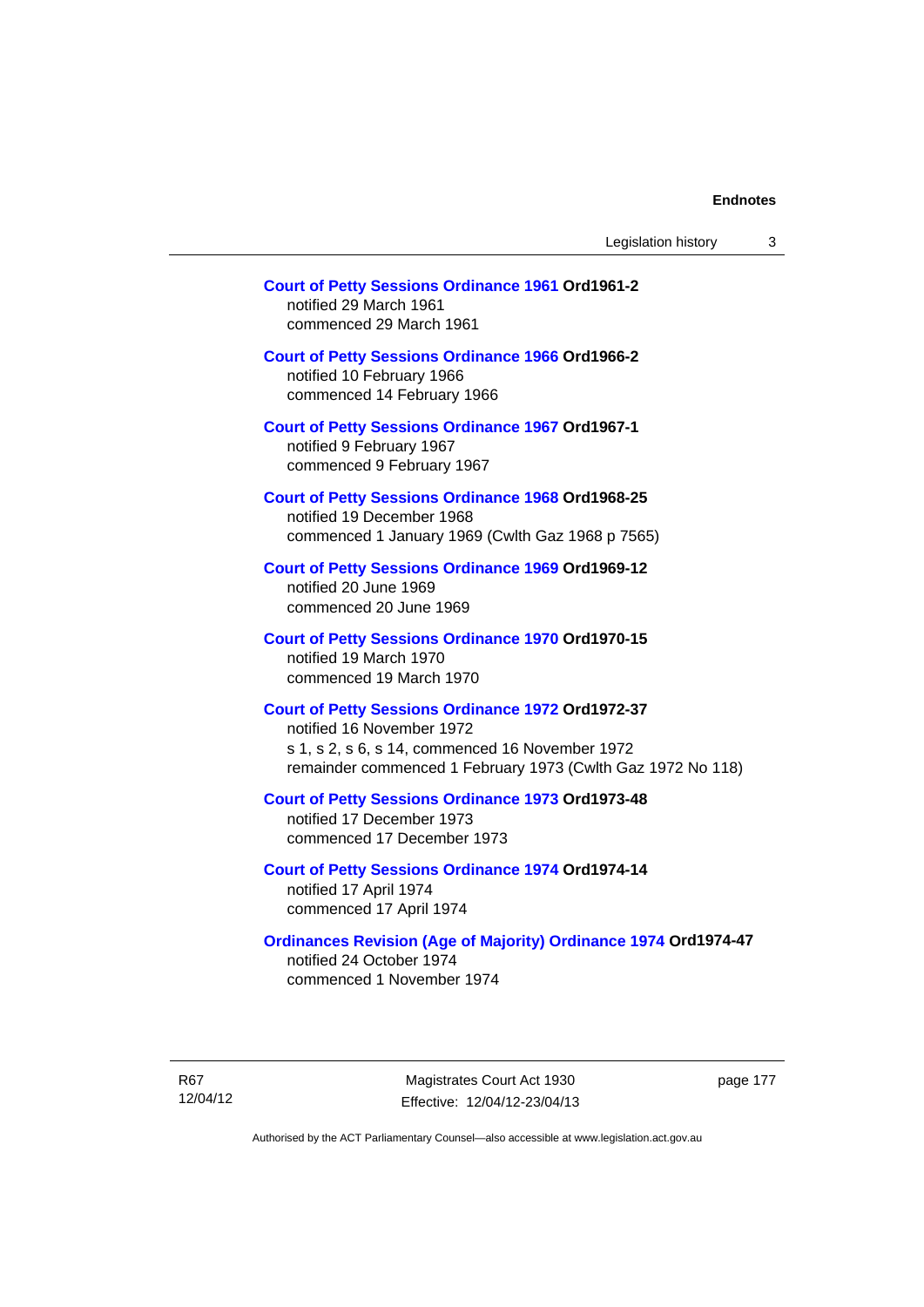3 Legislation history

# **[Court of Petty Sessions \(Amendment\) Ordinance 1976](http://www.legislation.act.gov.au/a/1976-42) Ord1976-42**  notified 13 September 1976 commenced 13 September 1976

# **[Court of Petty Sessions \(Amendment\) Ordinance 1977](http://www.legislation.act.gov.au/a/1977-4) Ord1977-4**

notified 24 March 1977 ss 1-3, 10 commenced 24 March 1977 remainder commenced 28 March 1977 (Cwlth Gaz 1977 No S52)

### **[Court of Petty Sessions \(Amendment\) Ordinance \(No 2\) 1977](http://www.legislation.act.gov.au/a/1977-34)**

**Ord1977-34**  notified 28 July 1977 commenced 28 July 1977

### **[Court of Petty Sessions \(Amendment\) Ordinance \(No 3\) 1977](http://www.legislation.act.gov.au/ord/1977-56)**

**Ord1977-56**  notified 6 October 1977

ceased to have effect because not tabled

### **[Court of Petty Sessions \(Amendment\) Ordinance \(No 4\) 1977](http://www.legislation.act.gov.au/a/1977-61) Ord1977-61**

notified 21 November 1977 commenced 21 November 1977

# **[Ordinances Revision Ordinance 1978](http://www.legislation.act.gov.au/a/1978-46) Ord1978-46**

notified 28 December 1978 commenced 28 December 1978

# **[Court of Petty Sessions \(Amendment\) Ordinance 1979](http://www.legislation.act.gov.au/a/1979-33) Ord1979-33**

notified 14 November 1979 commenced 14 November 1979

# **[Court of Petty Sessions \(Amendment\) Ordinance \(No 2\) 1979](http://www.legislation.act.gov.au/a/1979-41) Ord1979-41**

notified 18 December 1979 commenced 18 December 1979

# **[Court of Petty Sessions \(Amendment\) Ordinance 1980](http://www.legislation.act.gov.au/a/1980-4) Ord1980-4**

notified 20 March 1980 commenced 1 April 1980 (Cwlth Gaz 1980 No S66)

page 178 Magistrates Court Act 1930 Effective: 12/04/12-23/04/13

R67 12/04/12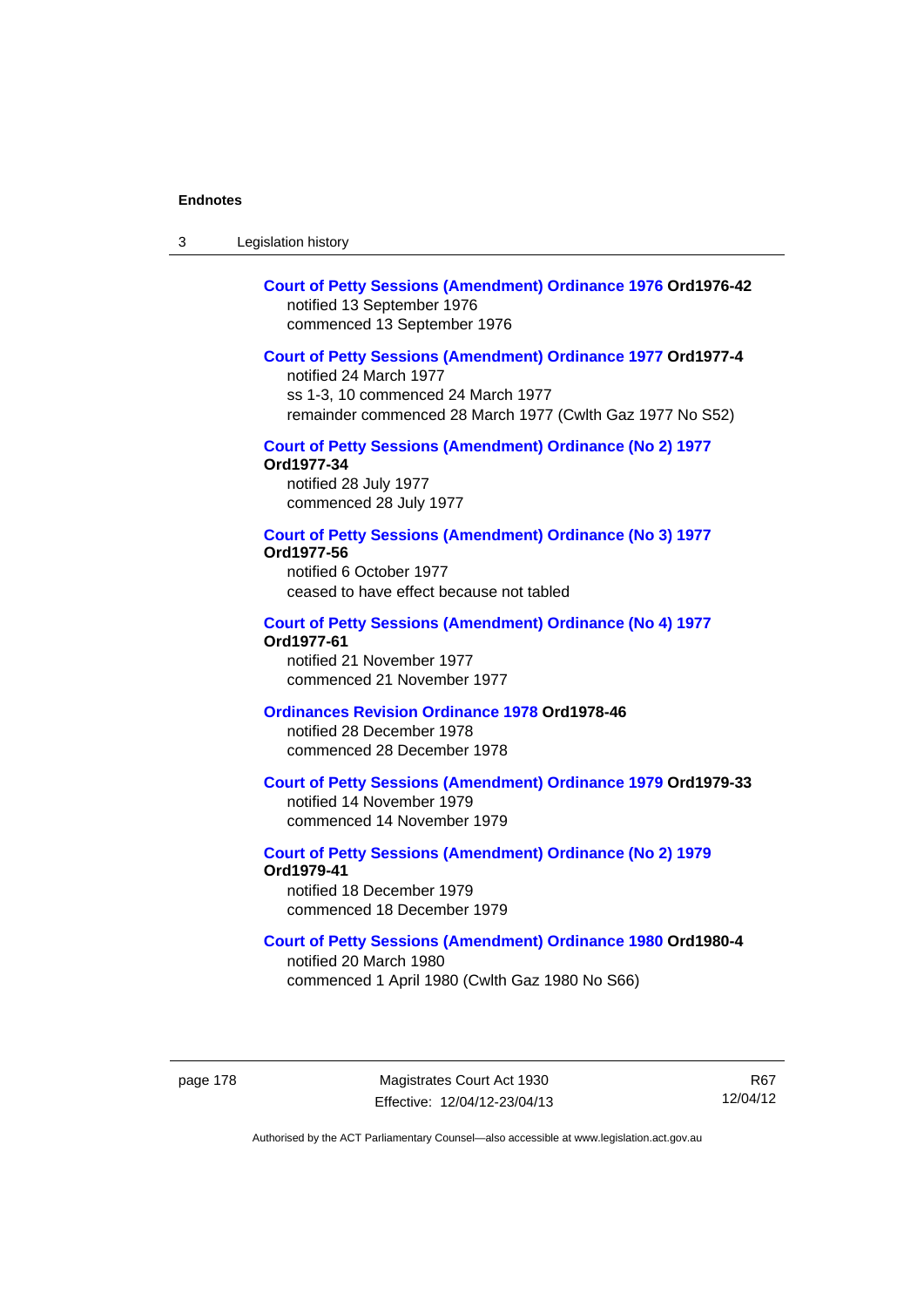# **[Court of Petty Sessions \(Amendment\) Ordinance \(No 2\) 1980](http://www.legislation.act.gov.au/a/1980-10) Ord1980-10**

notified 26 March 1980 commenced 26 March 1980

### **[Court of Petty Sessions \(Amendment\) Ordinance 1982](http://www.legislation.act.gov.au/a/1982-2) Ord1982-2**

notified 26 February 1982 commenced 1 September 1982 (Cwlth Gaz 1982 No S178)

# **[Court of Petty Sessions \(Amendment\) Ordinance \(No 2\) 1982](http://www.legislation.act.gov.au/a/1982-3)**

**Ord1982-3** 

notified 26 February 1982 commenced 26 February 1982

# **[Court of Petty Sessions \(Amendment\) Ordinance 1984](http://www.legislation.act.gov.au/a/1984-9) Ord1984-9**

notified 11 April 1984 commenced 11 April 1984

### **[Court of Petty Sessions \(Amendment\) Ordinance \(No 2\) 1984](http://www.legislation.act.gov.au/a/1984-10) Ord1984-10**

notified 11 April 1984 commenced 11 April 1984

### **[Court of Petty Sessions \(Amendment\) Ordinance \(No 3\) 1984](http://www.legislation.act.gov.au/a/1984-16) Ord1984-16**

notified 1 June 1984 commenced 1 June 1984

# **[Court of Petty Sessions \(Amendment\) Ordinance \(No 4\) 1984](http://www.legislation.act.gov.au/a/1984-61)**

**Ord1984-61** 

notified 2 November 1984 commenced 2 November 1984

# **[Court of Petty Sessions \(Amendment\) Ordinance \(No 5\) 1984](http://www.legislation.act.gov.au/a/1984-62)**

**Ord1984-62** 

notified 2 November 1984 commenced 2 November 1984

# **[Court of Petty Sessions \(Amendment\) Ordinance 1985](http://www.legislation.act.gov.au/a/1985-17) Ord1985-17**

notified 17 April 1985 commenced 17 April 1985

R67 12/04/12

Magistrates Court Act 1930 Effective: 12/04/12-23/04/13 page 179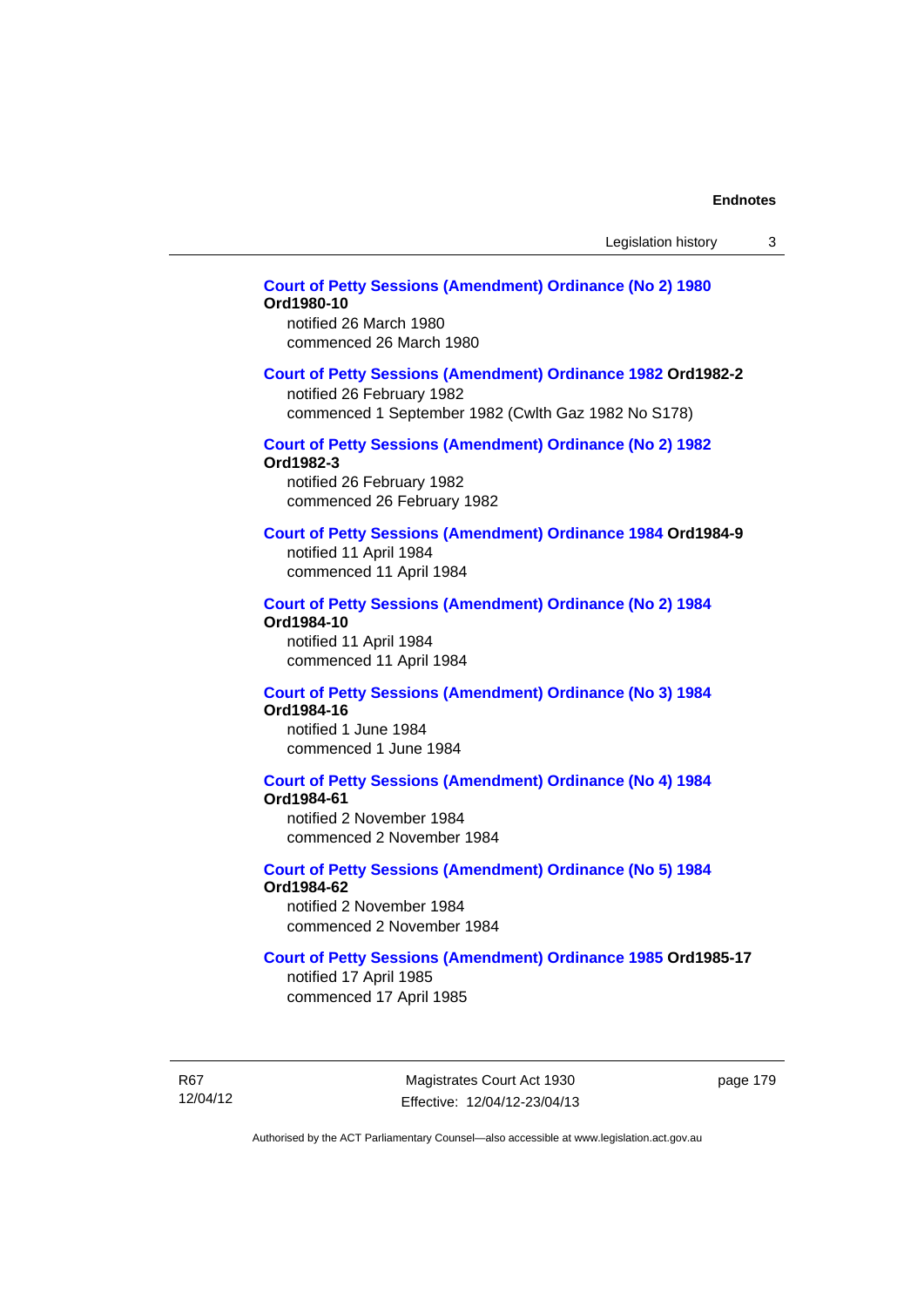| -3 | Legislation history |  |
|----|---------------------|--|
|----|---------------------|--|

# **[Court of Petty Sessions \(Amendment\) Ordinance \(No 2\) 1985](http://www.legislation.act.gov.au/a/1985-18) Ord1985-18**  notified 17 April 1985

commenced 17 April 1985

# **[Court of Petty Sessions \(Amendment\) Ordinance \(No 3\) 1985](http://www.legislation.act.gov.au/a/1985-41) Ord1985-41**  notified 5 September 1985 commenced 5 September 1985

### **[Limitation Ordinance 1985](http://www.legislation.act.gov.au/a/1985-66) Ord1985-66**

notified 19 December 1985 commenced 19 December 1985

# **[Magistrates Court Ordinance 1985](http://www.legislation.act.gov.au/a/1985-67) Ord1985-67**

notified 19 December 1985 commenced 1 February 1986 (Cwlth Gaz 1986 No G3)

# **[Magistrates Court \(Amendment\) Ordinance 1986](http://www.legislation.act.gov.au/a/1986-33) Ord1986-33**

notified 7 August 1986 commenced 7 August 1986

### **[Domestic Violence \(Miscellaneous Amendments\) Ordinance 1986](http://www.legislation.act.gov.au/a/1986-53) Ord1986-53**

notified 4 September 1986 commenced 1 October 1986 (Cwlth Gaz 1986 No S484)

# **[Crimes \(Amendment\) Ordinance \(No 4\) 1986](http://www.legislation.act.gov.au/a/1986-57) Ord1986-57**

notified 3 October 1986 commenced 3 October 1986

# **[Magistrates Court \(Amendment\) Ordinance \(No 2\) 1986](http://www.legislation.act.gov.au/a/1986-71) Ord1986-71**

notified 30 October 1986 commenced 1 April 1987 (Cwlth Gaz 1987 No S52)

### **[Magistrates Court \(Amendment\) Ordinance \(No 3\) 1986](http://www.legislation.act.gov.au/a/1986-74) Ord1986-74**  notified 14 November 1986 commenced 14 November 1986

# **[Magistrates Court \(Amendment\) Ordinance \(No 4\) 1986](http://www.legislation.act.gov.au/a/1986-83) Ord1986-83**

notified 22 December 1986 commenced 22 December 1986

R67 12/04/12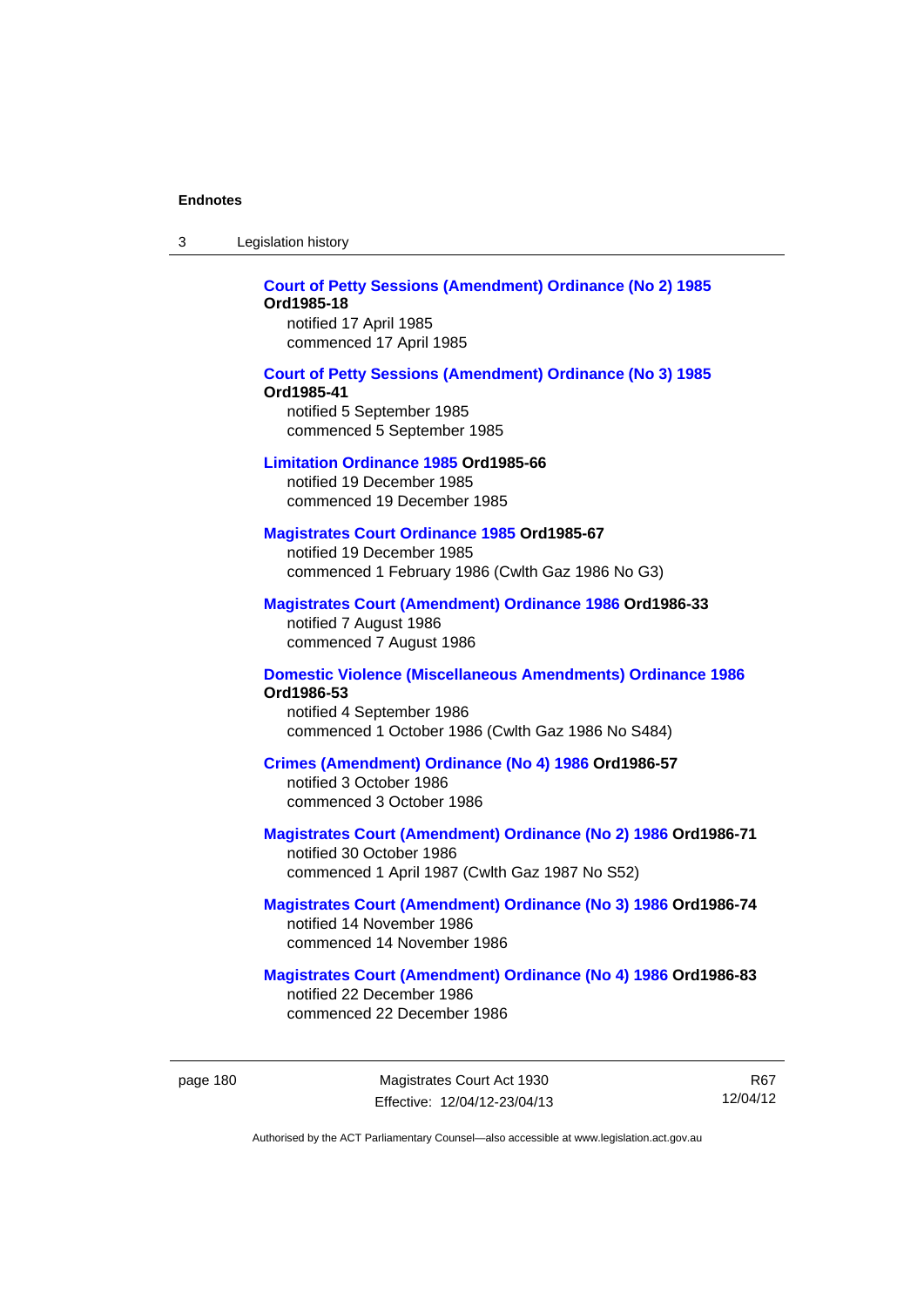# **[Magistrates Court \(Amendment\) Ordinance 1987](http://www.legislation.act.gov.au/a/1987-56) Ord1987-56**  notified 21 October 1987 commenced 21 October 1987

# **[Magistrates Court \(Amendment\) Ordinance 1988](http://www.legislation.act.gov.au/a/1988-45) Ord1988-45**

notified 27 July 1988 commenced 27 July 1988

# **[Magistrates Court \(Amendment\) Ordinance 1989](http://www.legislation.act.gov.au/a/1989-55) Ord1989-55**  notified 30 June 1989 commenced 1 July 1989

# **[Magistrates Court \(Amendment\) Ordinance \(No 2\) 1989](http://www.legislation.act.gov.au/a/1989-59) Ord1989-59**

notified 25 October 1989 s 11, s 12, s 14 commenced 27 June 1990 (Cwlth Gaz 1990 No GN25) remainder commenced 25 October 1989

# **[Magistrates Court \(Amendment\) Ordinance \(No 3\) 1989](http://www.legislation.act.gov.au/a/1989-60) Ord1989-60**

notified 20 December 1989 commenced 14 February 1990 (Cwlth Gaz 1990 No GN5)

### **[Crimes \(Amendment\) Ordinance 1990](http://www.legislation.act.gov.au/a/alt_ord1990-1) Ord1990-1**

notified 23 May 1990 commenced 23 May 1990

### **[Self-Government \(Consequential Amendments\) Ordinance 1990](http://www.legislation.act.gov.au/a/alt_ord1990-5) Ord1990-5**

notified 27 June 1990 s 1, s 2 commenced 27 June 1990 remainder commenced 1 July 1990

### **[Magistrates Court \(Appeals Against Sentence\) Ordinance 1990](http://www.legislation.act.gov.au/a/alt_ord1990-9) Ord1990-9**

notified 29 June 1990 commenced 29 June 1990

# **Legislation after becoming Territory enactment**

### **[Magistrates Court \(Amendment\) Act 1990](http://www.legislation.act.gov.au/a/1990-65) A1990-65**

notified 24 December 1990 commenced 24 December 1990

R67 12/04/12

Magistrates Court Act 1930 Effective: 12/04/12-23/04/13 page 181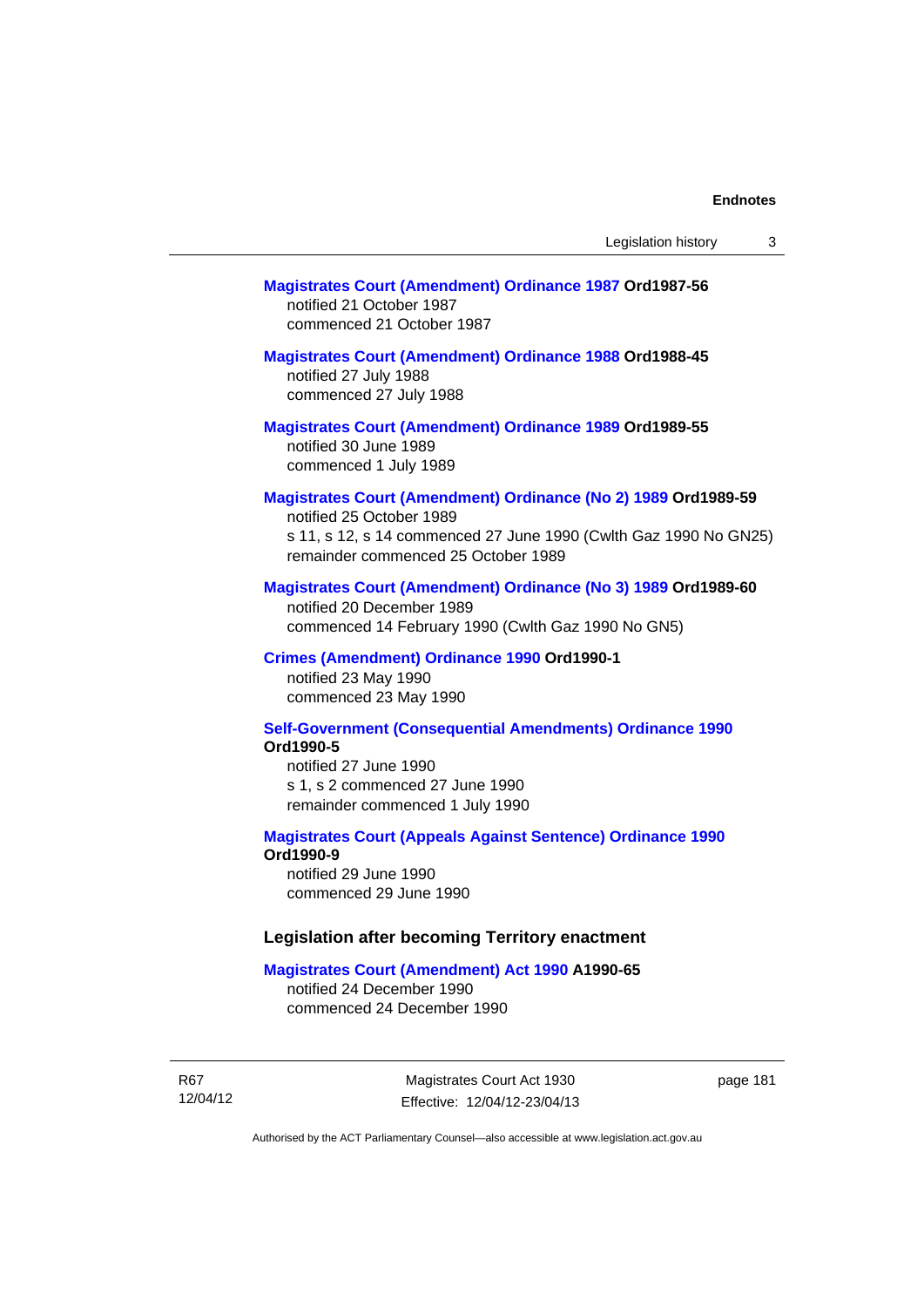| -3 | Legislation history |  |
|----|---------------------|--|
|----|---------------------|--|

# **[Weapons \(Consequential Amendments\) Act 1991](http://www.legislation.act.gov.au/a/1991-9) A1991-9 sch**

notified 3 April 1991 ([Gaz 1991 No S19](http://www.legislation.act.gov.au/gaz/1991-S19/default.asp)) s 1, s 2 commenced 3 April 1991 (s 2 (1)) sch commenced 3 October 1991 (s 2 (2))

### **[Magistrates Court \(Amendment\) Act 1991](http://www.legislation.act.gov.au/a/1991-38) A1991-38**

notified 20 September 1991 ss 1-3 commenced 20 September 1991 remainder commenced 25 September 1991 [\(Gaz 1991 No S103](http://www.legislation.act.gov.au/gaz/1991-S103/default.asp))

# **[Magistrates and Coroner's Courts \(Registrar\) Act 1991](http://www.legislation.act.gov.au/a/1991-44) A1991-44**

notified 20 September 1991 [\(Gaz 1991 No S95\)](http://www.legislation.act.gov.au/gaz/1991-S95/default.asp) s 1, s 2 commenced 20 September 1991 (s 2 (1)) remainder commenced 25 September 1991 (s 2 (2) and [Gaz 1991](http://www.legislation.act.gov.au/gaz/1991-S103/default.asp)  [No S103\)](http://www.legislation.act.gov.au/gaz/1991-S103/default.asp)

### **[Magistrates Court \(Amendment\) Act \(No 2\) 1991](http://www.legislation.act.gov.au/a/1991-79) A1991-79**

notified 11 December 1991 ss 1-3 commenced 11 December 1991 remainder commenced 11 June 1992

### **[Workers' Compensation \(Consequential Amendments\) Act 1991](http://www.legislation.act.gov.au/a/1991-106) A1991-106 sch**

notified 15 January 1991 ([Gaz 1992 No S3\)](http://www.legislation.act.gov.au/gaz/1992-S3/default.asp) s 1, s 2 commenced 15 January 1992 (s 2 (1)) remainder commenced 22 January 1992 (s 2 (2) and [Gaz 1992 No S9](http://www.legislation.act.gov.au/gaz/1992-S9/default.asp))

# **[Magistrates Court \(Amendment\) Act \(No 3\) 1991](http://www.legislation.act.gov.au/a/1991-112) A1991-112**

notified 10 January 1992 s 1, s 2 commenced 10 January 1992 remainder commenced 18 May 1992 [\(Gaz 1992 No S57\)](http://www.legislation.act.gov.au/gaz/1992-S57/default.asp)

# **[Bail \(Consequential Amendments\) Act 1992](http://www.legislation.act.gov.au/a/1992-9) A1992-9**

notified 28 May 1992 ([Gaz 1992 No S59](http://www.legislation.act.gov.au/gaz/1992-S59/default.asp)) s 1, s 2 commenced 28 May 1992 (s 2 (1)) remainder commenced 28 November 1992 (s 2 (3))

# **[Statute Law Revision \(Miscellaneous Provisions\) Act 1992](http://www.legislation.act.gov.au/a/1992-23) A1992-23 sch 1**

notified 4 June 1992 [\(Gaz 1992 No S71\)](http://www.legislation.act.gov.au/gaz/1992-S71/default.asp) commenced 4 June 1992

page 182 Magistrates Court Act 1930 Effective: 12/04/12-23/04/13

R67 12/04/12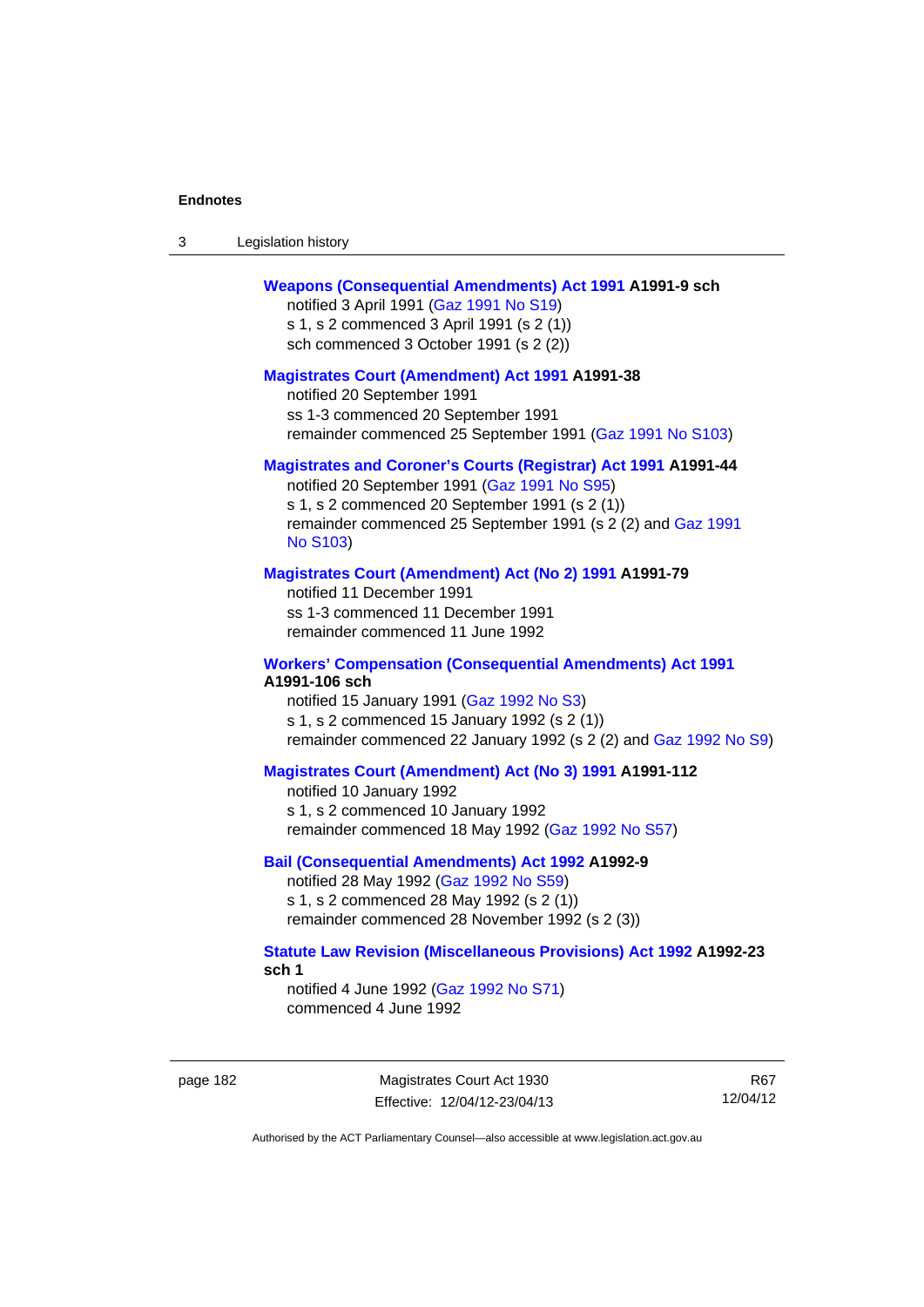# **[Protection Orders \(Reciprocal Arrangements\) \(Consequential](http://www.legislation.act.gov.au/a/1992-37)  [Amendments\) Act 1992](http://www.legislation.act.gov.au/a/1992-37) A1992-37 pt 3**

notified 8 July 1992 [\(Gaz 1992 No S103](http://www.legislation.act.gov.au/gaz/1992-S103/default.asp)) ss 1-6 and 8-11 commenced 8 July 1992 (s 2 (1)) s 7, s 12 commenced 3 August 1992 (s 2 (2) and [Gaz 1992 No S130](http://www.legislation.act.gov.au/gaz/1992-S130/default.asp))

### **[Evidence \(Amendment\) Act 1993](http://www.legislation.act.gov.au/a/1993-2) A1993-2**

notified 1 March 1993 commenced 1 March 1993

## **[Magistrates Court \(Amendment\) Act 1993](http://www.legislation.act.gov.au/a/1993-4) A1993-4**

notified 1 March 1993 ss 1-3 commenced 1 March 1993 ss 4-19, 21-24, 26-32 commenced 8 March 1993 [\(Gaz 1993 No 32](http://www.legislation.act.gov.au/gaz/1993-32/default.asp)) remainder commenced 1 September 1993

# **[Magistrates Court \(Amendment\) Act \(No 2\) 1993](http://www.legislation.act.gov.au/a/1993-48) A1993-48**

notified 27 August 1993 ss 1-3 commenced 27 August 1993 remainder commenced 27 September 1993 (s 2 (2) and [Gaz 1993](http://www.legislation.act.gov.au/gaz/1993-S201/default.asp)  [No S201\)](http://www.legislation.act.gov.au/gaz/1993-S201/default.asp)

### **[Supreme Court \(Amendment\) Act \(No 2\) 1993](http://www.legislation.act.gov.au/a/1993-91) A1993-91**

notified 17 December 1993 commenced 17 December 1993

### **[Magistrates Court \(Amendment\) Act 1994](http://www.legislation.act.gov.au/a/1994-4) A1994-4**

notified 14 March 1994 ss 1-4, s 10, s 12, s 13 commenced 14 March 1994 remainder commenced 1 July 1994 (s 2 (2))

# **[Judicial Commissions \(Consequential Amendments\) Act 1994](http://www.legislation.act.gov.au/a/1994-10) A1994-10**

notified 14 March 1994 ([Gaz 1994 No S44](http://www.legislation.act.gov.au/gaz/1994-S44/default.asp)) commenced 14 March 1994 (s 2)

# **[Public Sector Management \(Consequential and Transitional](http://www.legislation.act.gov.au/a/1994-38)  [Provisions\) Act 1994](http://www.legislation.act.gov.au/a/1994-38) A1994-38**

notified 30 June 1994 ([Gaz 1994 No S121\)](http://www.legislation.act.gov.au/gaz/1994-S121/default.asp) s 1, s 2 commenced 30 June 1994 (s 2 (1))

remainder commenced 1 July 1994 (s 2 (2) and [Gaz 1994 No S142\)](http://www.legislation.act.gov.au/gaz/1994-S142/default.asp)

R67 12/04/12

Magistrates Court Act 1930 Effective: 12/04/12-23/04/13 page 183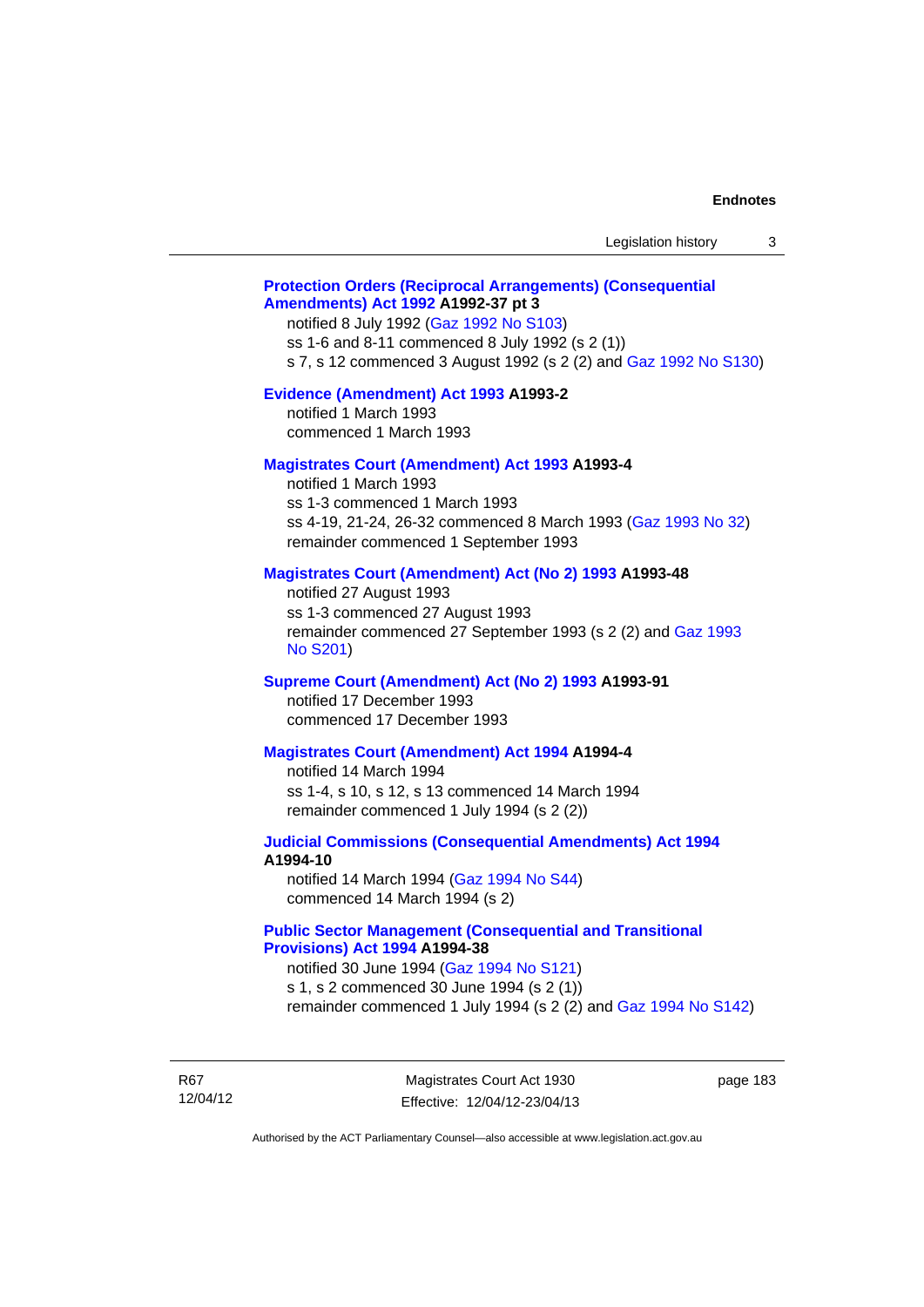| -3 | Legislation history |  |
|----|---------------------|--|
|----|---------------------|--|

# **[Mental Health \(Consequential Provisions\) Act 1994](http://www.legislation.act.gov.au/a/1994-45) A1994-45**

notified 7 September 1994 [\(Gaz 1994 No S177\)](http://www.legislation.act.gov.au/gaz/1994-S177/default.asp) s 1, s 2 commenced 7 September 1994 (s 2 (1)) remainder commenced 6 February 1995 (s 2 (2) and [Gaz 1995](http://www.legislation.act.gov.au/gaz/1995-S33/default.asp)  [No S33](http://www.legislation.act.gov.au/gaz/1995-S33/default.asp))

### **[Magistrates Court \(Enforcement of Judgments\) Act 1994](http://www.legislation.act.gov.au/a/1994-61) A1994-61**

notified 11 October 1994 s 1, s 2 commenced 11 October 1994 remainder commenced 10 April 1995 [\(Gaz 1995 No S75\)](http://www.legislation.act.gov.au/gaz/1995-S75/default.asp)

# **[Coroners \(Amendment\) Act \(No 2\) 1994](http://www.legislation.act.gov.au/a/1994-66) A1994-66**

notified 11 October 1994 commenced 11 October 1994

# **[Statute Law Revision \(Penalties\) Act 1994](http://www.legislation.act.gov.au/a/1994-81) A1994-81 sch**

notified 29 November 1994 [\(Gaz 1994 No S253](http://www.legislation.act.gov.au/gaz/1994-S253/default.asp)) s 1, s 2 commenced 29 November 1994 (s 2 (1)) remainder commenced 29 November 1994 (s 2 (2) and [Gaz 1994](http://www.legislation.act.gov.au/gaz/1994-S269/default.asp)  [No S269\)](http://www.legislation.act.gov.au/gaz/1994-S269/default.asp)

# **[Magistrates Court \(Amendment\) Act 1995](http://www.legislation.act.gov.au/a/1995-41) A1995-41**

notified 7 November 1995 s 1, s 2 commenced 7 November 1995 remainder commenced 7 May 1996

### **[Statute Law Revision Act 1995](http://www.legislation.act.gov.au/a/1995-46) A1995-46 sch**

notified 18 December 1995 [\(Gaz 1995 No S306](http://www.legislation.act.gov.au/gaz/1995-S306/default.asp)) amdts commenced 18 December 1995 (s 2)

### **[Magistrates Court \(Amendment\) Act 1996](http://www.legislation.act.gov.au/a/1996-6) A1996-6**

notified 12 March 1996 ss 1-3 commenced 12 March 1996 s 7 commenced 25 September 1991 remainder commenced 12 September 1996

### **[Criminal Injuries Compensation \(Amendment\) Act 1996](http://www.legislation.act.gov.au/a/1996-68) A1996-68**

notified 20 December 1996 ss 1-3 commenced 20 December 1996 remainder commenced 1 January 1997 [\(Gaz 1996 No S352](http://www.legislation.act.gov.au/gaz/1996-S352/default.asp))

page 184 Magistrates Court Act 1930 Effective: 12/04/12-23/04/13

R67 12/04/12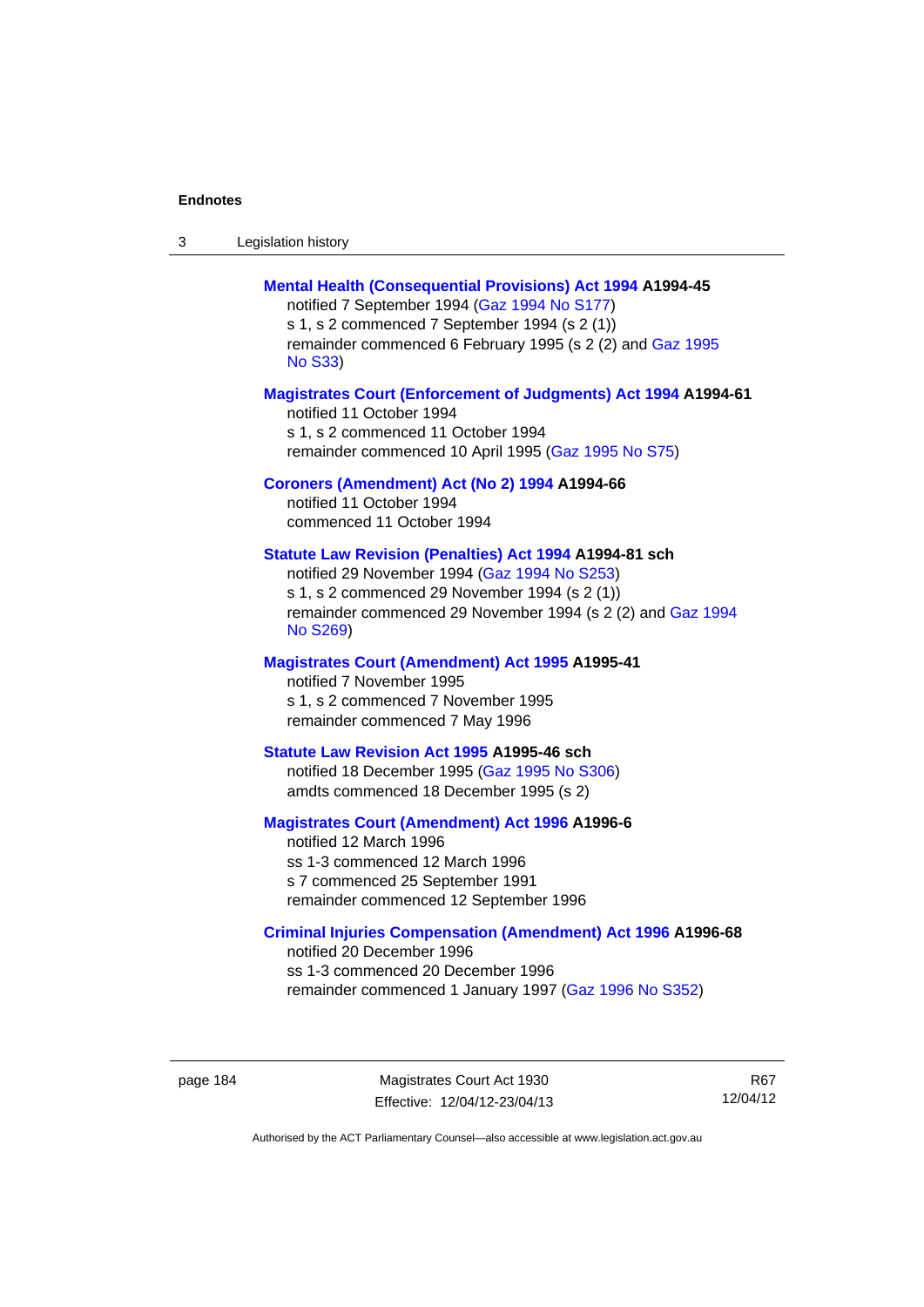# **[Firearms Act 1996](http://www.legislation.act.gov.au/a/1996-74) A1996-74**

notified 20 December 1996 s 1, s 2 commenced 20 December 1996 remainder commenced 17 May 1997 [\(Gaz 1997 No S135](http://www.legislation.act.gov.au/gaz/1997-S135/default.asp))

### **[Magistrates Court \(Amendment\) Act \(No 2\) 1996](http://www.legislation.act.gov.au/a/1996-82) A1996-82**

notified 20 December 1996 ss 1-3 commenced 20 December 1996 remainder commenced 1 January 1997 [\(Gaz 1996 No S353](http://www.legislation.act.gov.au/gaz/1996-S353/default.asp))

# **[Magistrates Court \(Amendment\) Act 1997](http://www.legislation.act.gov.au/a/1997-25) A1997-25**

notified 29 May 1997 ss 1-3 commenced 29 May 1997 remainder commenced 30 May 1997 (s 2 (2) and [Gaz 1997 No S149\)](http://www.legislation.act.gov.au/gaz/1997-S149/default.asp)

### **[Remuneration Tribunal \(Consequential Amendments\) Act 1997](http://www.legislation.act.gov.au/a/1997-41) A1997-41 sch 1 (as am by [A2002-49](http://www.legislation.act.gov.au/a/2002-49) amdt 3.222)**

notified 19 September 1997 [\(Gaz 1997 No S264](http://www.legislation.act.gov.au/gaz/1997-S264/default.asp)) commenced 24 September 1997 (s 2 as am by [A2002-49](http://www.legislation.act.gov.au/a/2002-49) amdt 3.222)

**[Magistrates Court \(Civil Jurisdiction\) \(Amendment\) Act 1997](http://www.legislation.act.gov.au/a/1997-94) A1997-94** 

notified 1 December 1997 ss 1-3 commenced 1 December 1997 remainder commenced 25 May 1998 [\(Gaz 1998 No S140](http://www.legislation.act.gov.au/gaz/1998-S140/default.asp))

# **[Legal Practitioners \(Consequential Amendments\) Act 1997](http://www.legislation.act.gov.au/a/1997-96) A1997-96**

**sch 1** 

notified 1 December 1997 ([Gaz 1997 No S380\)](http://www.legislation.act.gov.au/gaz/1997-S380/default.asp) s 1, s 2 commenced 1 December 1997 (s 2 (1)) sch 1 commenced 1 June 1998 (s 2 (2))

# **[Magistrates Court \(Amendment\) Act 1998](http://www.legislation.act.gov.au/a/1998-25) A1998-25**

notified 10 July 1998 s 1, s 2 commenced 10 July 1998 remainder commenced 1 January 1999 [\(Gaz 1998 No 50](http://www.legislation.act.gov.au/gaz/1998-50/default.asp))

# **[Magistrates Court \(Amendment\) Act \(No 2\) 1998](http://www.legislation.act.gov.au/a/1998-38) A1998-38**

notified 14 October 1998 ss 1-3 commenced 14 October 1998 remainder commenced 19 October 1998 ([Gaz 1998 No 41\)](http://www.legislation.act.gov.au/gaz/1998-41/default.asp)

R67 12/04/12 page 185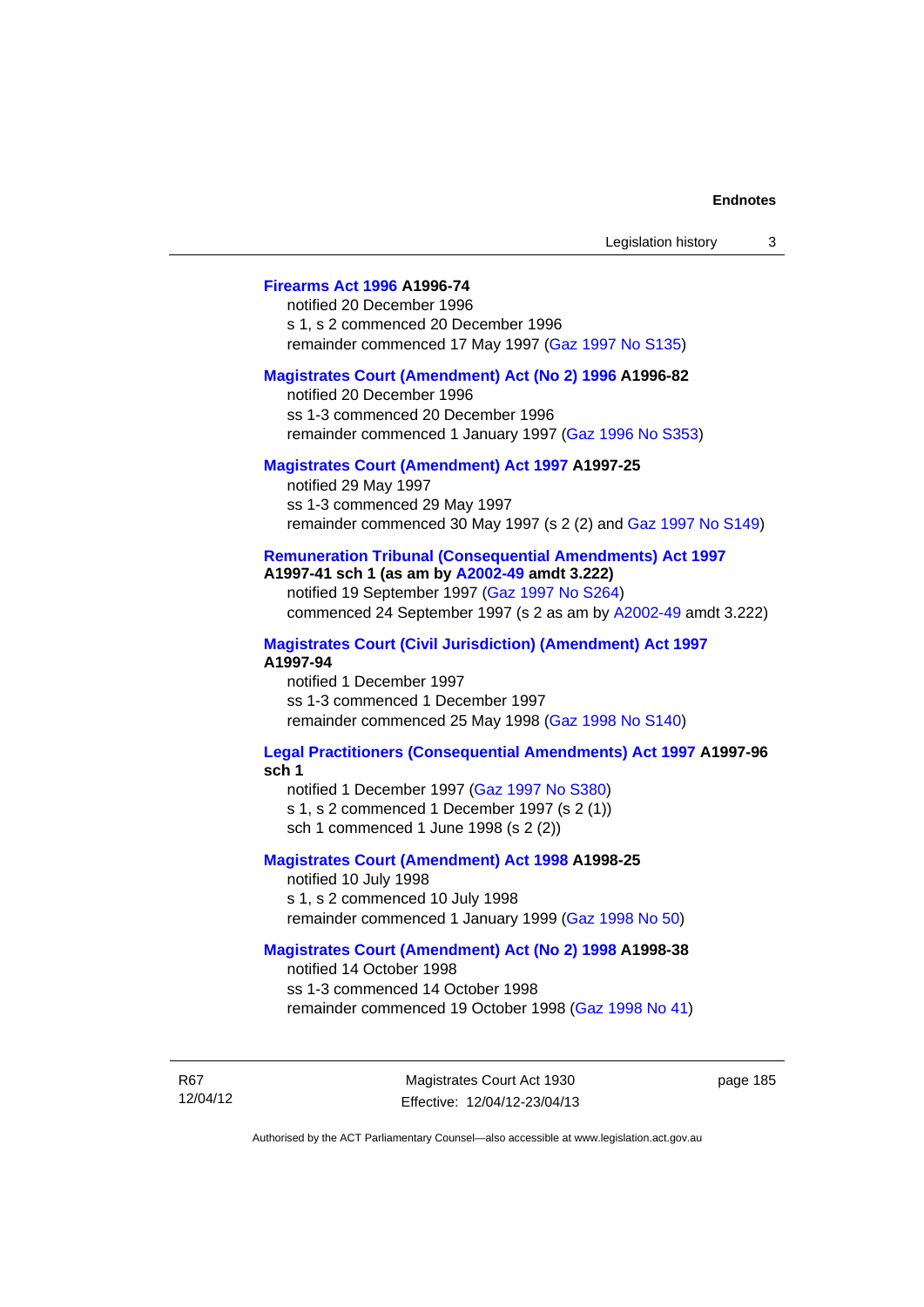| -3 | Legislation history |
|----|---------------------|
|----|---------------------|

### **[Statute Law Revision \(Penalties\) Act 1998](http://www.legislation.act.gov.au/a/1998-54) A1998-54 sch**

notified 27 November 1998 [\(Gaz 1998 No S207](http://www.legislation.act.gov.au/gaz/1998-S207/default.asp)) s 1, s 2 commenced 27 November 1998 (s 2 (1)) remainder commenced 9 December 1998 (s 2 (2) and [Gaz 1998](http://www.legislation.act.gov.au/gaz/1998-49/default.asp)  [No 49\)](http://www.legislation.act.gov.au/gaz/1998-49/default.asp)

### **[Custodial Escorts \(Consequential Provisions\) Act 1998](http://www.legislation.act.gov.au/a/1998-67) A1998-67**

notified 23 December 1998 [\(Gaz 1998 No S212](http://www.legislation.act.gov.au/gaz/1998-S212/default.asp)) s 1, s 2 commenced 23 December 1998 (s 2 (1)) remainder commenced 23 December 1998 (s 2 (2) and [Gaz 1998](http://www.legislation.act.gov.au/gaz/1998-51/default.asp)  [No 51\)](http://www.legislation.act.gov.au/gaz/1998-51/default.asp)

# **[Children's Services \(Amendment\) Act 1999](http://www.legislation.act.gov.au/a/1999-12) A1999-12**

notified 23 March 1999 commenced 1 May 1999

# **[Courts and Tribunals \(Audio Visual and Audio Linking\) Act 1999](http://www.legislation.act.gov.au/a/1999-22) A1999-22**

notified 14 April 1999 [\(Gaz 1999 No S16\)](http://www.legislation.act.gov.au/gaz/1999-S16/default.asp) s 1, s 2 commenced 14 April 1999 (s 2 (1)) remainder commenced 1 September 1999 (s 2 (2) and [Gaz 1999](http://www.legislation.act.gov.au/gaz/1999-35/default.asp)  [No 35\)](http://www.legislation.act.gov.au/gaz/1999-35/default.asp)

# **[Magistrates Court \(Amendment\) Act 1999](http://www.legislation.act.gov.au/a/1999-34) A1999-34**  notified 2 July 1999 commenced 2 July 1999

### **[Magistrates Court Amendment Act \(No 2\) 1999](http://www.legislation.act.gov.au/a/1999-59) A1999-59**

notified 10 November 1999 [\(Gaz 1999 No 45 a](http://www.legislation.act.gov.au/gaz/1999-45/default.asp)nd 1999 No 47) commenced 10 November 1999

# **[Children's Services Amendment Act \(No 2\) 1999](http://www.legislation.act.gov.au/a/1999-61) A1999-61**  notified 10 November 1999 s 1, s 2 commenced 10 November 1999

remainder commenced 1 December 1999

### **[Children and Young People \(Consequential Amendments\) Act 1999](http://www.legislation.act.gov.au/a/1999-64) A1999-64 sch 2**

notified 10 November 1999 [\(Gaz 1999 No 45](http://www.legislation.act.gov.au/gaz/1999-45/default.asp)) s 1, s 2 commenced 10 November 1999 (s 2 (1)) remainder commenced 10 May 2000 (s 2 (2))

page 186 Magistrates Court Act 1930 Effective: 12/04/12-23/04/13

R67 12/04/12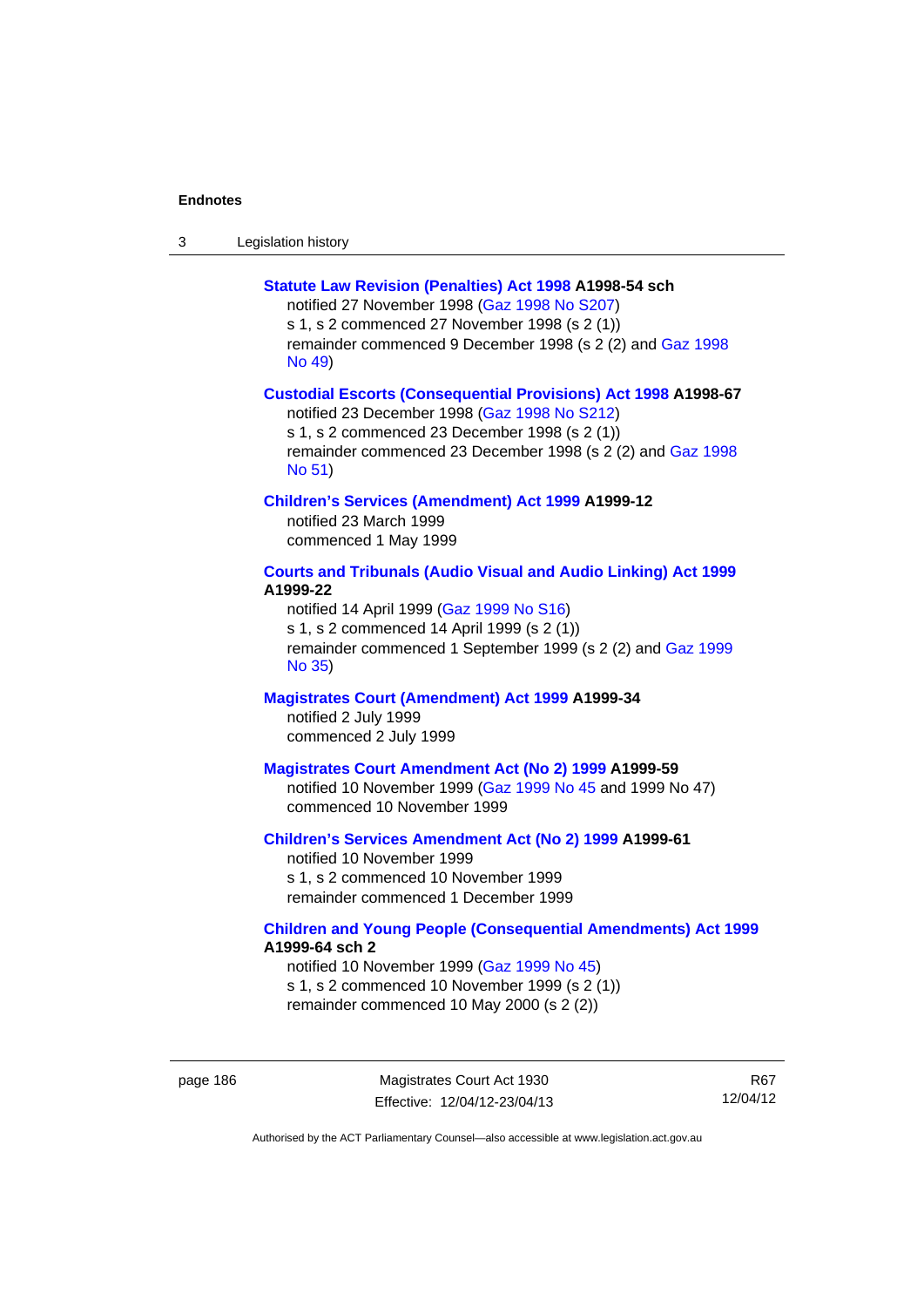# **[Law Reform \(Miscellaneous Provisions\) Act 1999](http://www.legislation.act.gov.au/a/1999-66) A1999-66 sch 3**  notified 10 November 1999 [\(Gaz 1999 No 45](http://www.legislation.act.gov.au/gaz/1999-45/default.asp)) commenced 10 November 1999 (s 2)

### **[Road Transport Legislation Amendment Act 1999](http://www.legislation.act.gov.au/a/1999-79) A1999-79 sch 3**

notified 23 December 1999 [\(Gaz 1999 No S65\)](http://www.legislation.act.gov.au/gaz/1999-S65/default.asp) s 1, s 2 commenced 23 December 1999 (IA s 10B) remainder commenced 1 March 2000 (s 2 (2) and [Gaz 2000 No S5\)](http://www.legislation.act.gov.au/gaz/2000-S5/default.asp)

# **[Victims of Crime \(Financial Assistance\) \(Amendment\) Act 1999](http://www.legislation.act.gov.au/a/1999-91) A1999-91 sch 2**

notified 23 December 1999 [\(Gaz 1999 No S65\)](http://www.legislation.act.gov.au/gaz/1999-S65/default.asp) s 1, s 2 commenced 23 December 1999 (IA s 10B) remainder commenced 24 December (s 2 (2) and [Gaz 1999 No S69](http://www.legislation.act.gov.au/gaz/1999-S69/default.asp))

### **[Justice and Community Safety Legislation Amendment Act 2000](http://www.legislation.act.gov.au/a/2000-1) A2000-1 sch**

notified 9 March 2000 [\(Gaz 2000 No 10](http://www.legislation.act.gov.au/gaz/2000-10/default.asp)) s 1, s 2 commenced 9 March 2000 (s 2 (1)) amdts commenced 9 September 2000 (s 2 (3))

### **[Justice and Community Safety Legislation Amendment Act](http://www.legislation.act.gov.au/a/2000-17)  [2000 \(No 3\)](http://www.legislation.act.gov.au/a/2000-17) A2000-17 sch 1**

notified 1 June 2000 [\(Gaz 2000 No 22](http://www.legislation.act.gov.au/gaz/2000-22/default.asp)) commenced 1 June 2000 (s 2)

### **[Magistrates Court Amendment Act 2000](http://www.legislation.act.gov.au/a/2000-60) A2000-60**

notified 5 October 2000 [\(Gaz 2000 No 40\)](http://www.legislation.act.gov.au/gaz/2000-40/default.asp) commenced 5 October 2000 (s 2)

# **[Leases \(Commercial and Retail\) Act 2001](http://www.legislation.act.gov.au/a/2001-18) A2001-18 s 174**

notified 19 April 2001 [\(Gaz 2001 No 16\)](http://www.legislation.act.gov.au/gaz/2001-16/default.asp) s 1, s 2 commenced 19 April 2001 (IA s 10B) s 174 commenced 1 July 2002 (s 2)

# **[Legislation \(Consequential Amendments\) Act 2001](http://www.legislation.act.gov.au/a/2001-44) A2001-44 pt 237**  notified 26 July 2001 ([Gaz 2001 No 30\)](http://www.legislation.act.gov.au/gaz/2001-30/default.asp)

s 1, s 2 commenced 26 July 2001 (IA s 10B) pt 237 commenced 12 September 2001 (s 2 and see [Gaz 2001](http://www.legislation.act.gov.au/gaz/2001-S65/default.asp)  [No S65](http://www.legislation.act.gov.au/gaz/2001-S65/default.asp))

R67 12/04/12

Magistrates Court Act 1930 Effective: 12/04/12-23/04/13 page 187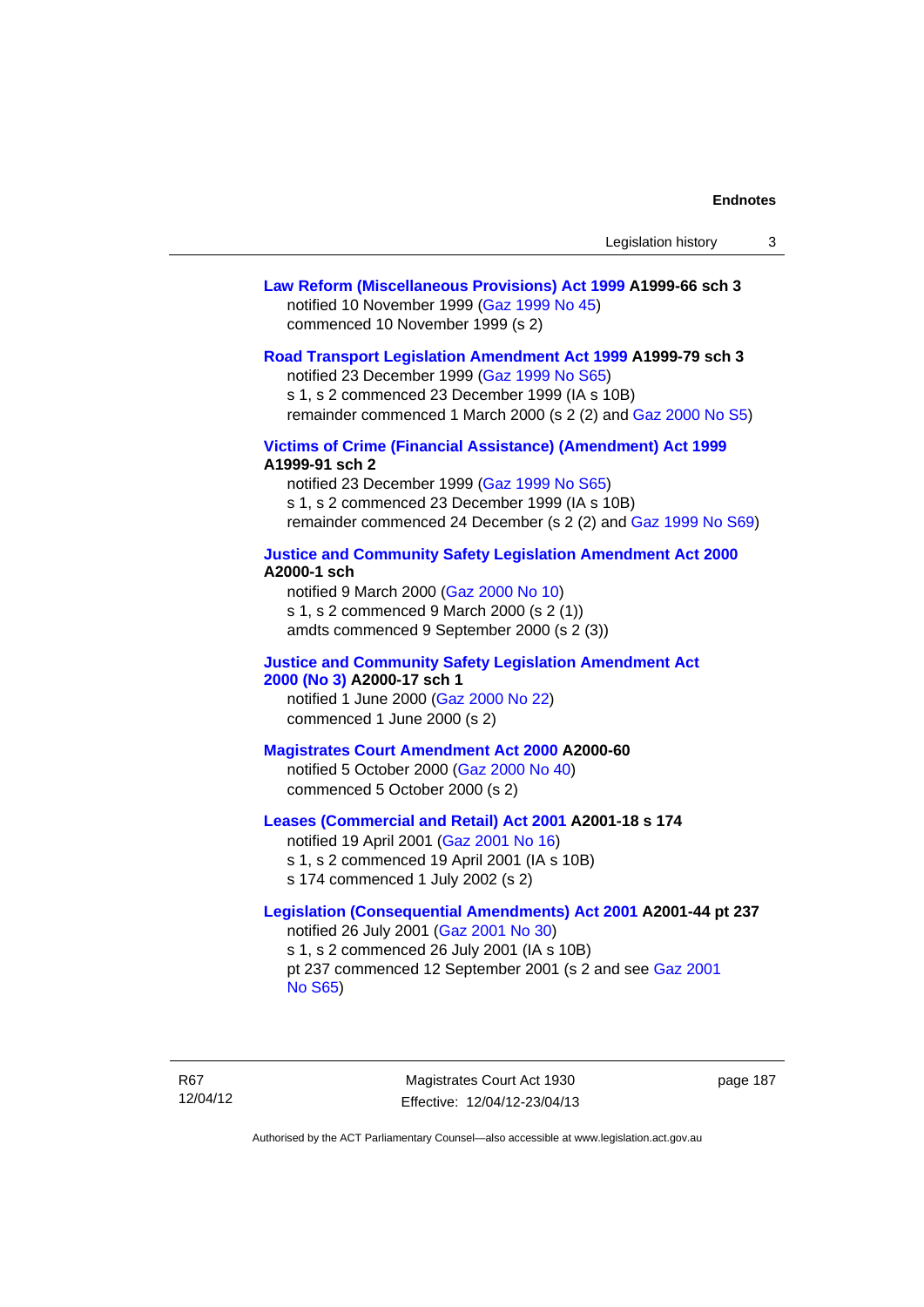| 3 | Legislation history                                                                                                                                                                                                                  |
|---|--------------------------------------------------------------------------------------------------------------------------------------------------------------------------------------------------------------------------------------|
|   | Statute Law Amendment Act 2001 (No 2) 2001 No 56 pt 3.37<br>notified 5 September 2001 (Gaz 2001 No S65)<br>commenced 5 September 2001 (s 2 (1))                                                                                      |
|   | Road Transport (Public Passenger Services) Act 2001 A2001-62 pt<br>1.1<br>notified 10 September 2001 (Gaz 2001 No S66)<br>s 1, s 2 commenced 10 September 2001 (IA s 10B)<br>pt 1.1 commences 1 December 2001 (s 2 and CN 2001 No 2) |
|   | Crimes Legislation Amendment Act 2001 A2001-63 pt 8<br>notified 10 September 2001 (Gaz 2001 No S66)<br>s 1, s 2 commenced 10 September 2001 (IA s 10B)<br>pt 8 commenced 27 September 2001 (s 2 (2) and CN 2001 No 3)                |
|   | Criminal Code 2001 Act No 64 sch 1 (as am by Criminal Code<br><b>Amendment Act 2002 A2002-2)</b><br>notified 10 September 2001 (Gaz 2001 No S66)<br>repealed before commencement by Criminal Code 2002 No 51 s 126                   |
|   | <b>Justice and Community Safety Legislation Amendment Act 2001</b><br>A2001-70 sch 1<br>notified LR 14 September 2001<br>amdt commenced 14 September 2001 (s 2 (5))                                                                  |
|   | Fair Trading Legislation Amendment Act 2001 A2001-77 pt 4<br>notified LR 14 September 2001<br>s 1, s 2 commenced 14 September 2001 (LA s 75)<br>pt 4 commenced 14 March 2002 (LA s 79)                                               |
|   | <b>Protection Orders (Consequential Amendments) Act 2001 A2001-90</b><br>sch 1 pt 8<br>notified LR 27 September 2001<br>s 1, s 2 commenced 27 September 2001 (LA s 75)<br>sch 1 pt 8 commenced 27 March 2002 (s 2 and LA s 79)       |

page 188 Magistrates Court Act 1930 Effective: 12/04/12-23/04/13

R67 12/04/12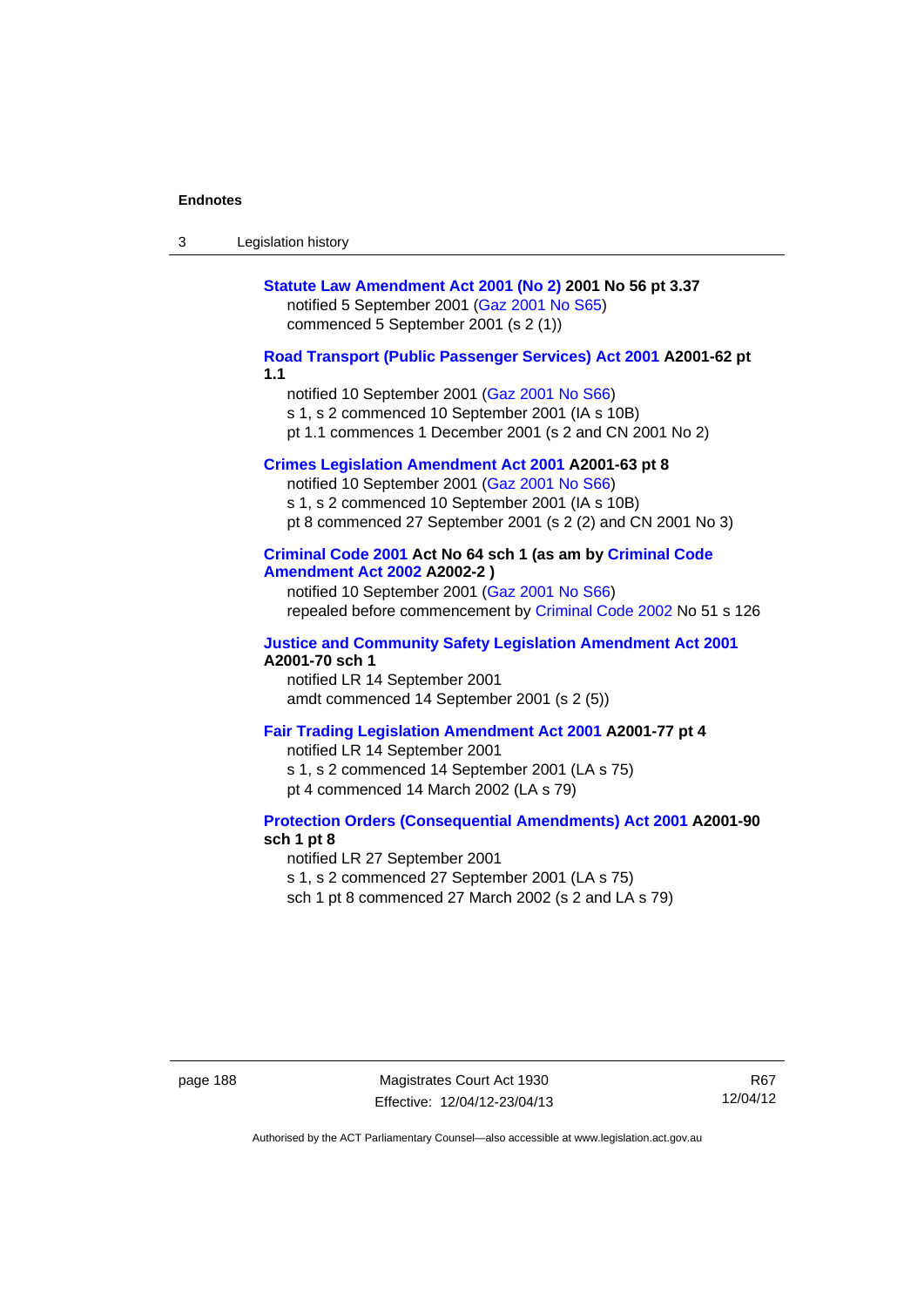# **[Criminal Code Amendment Act 2002](http://www.legislation.act.gov.au/a/2002-2) A2002-2 s 4**

notified LR 7 March 2002 s 1, s 2 commenced 7 March 2002 (LA s 75) remainder commenced 9 March 2002 (s 2) *Note* This Act only amends the [Criminal Code 2001](http://www.legislation.act.gov.au/a/2001-64) Act No 64. The [Criminal Code](http://www.legislation.act.gov.au/a/2002-51) 2001 was repealed before it commenced (see [A2002-51](http://www.legislation.act.gov.au/a/2002-51) s 126)

### **[Statute Law Amendment Act 2002](http://www.legislation.act.gov.au/a/2002-30) A2002-30 pt 3.46**

notified LR 16 September 2002 s 1, s 2 taken to have commenced 19 May 1997 (LA s 75 (2)) pt 3.46 commenced 17 September 2002 (s 2 (1))

# **[Magistrates Court \(Refund of Fees\) Amendment Act 2002](http://www.legislation.act.gov.au/a/2002-36) A2002-36**

notified LR 10 October 2002 s 1, s 2 commenced 10 October 2002 (LA s 75 (1)) remainder commenced 11 October 2002 (s 2)

### **[Statute Law Amendment Act 2002 \(No 2\)](http://www.legislation.act.gov.au/a/2002-49) A2002-49 amdt 3.222**

notified LR 20 December 2002

s 1, s 2 taken to have commenced 7 October 1994 (LA s 75 (2)) amdt 3.222 taken to have commenced 24 September 1997 (s 2 (3)) *Note* This Act only amends the [Remuneration Tribunal](http://www.legislation.act.gov.au/a/1997-41)  [\(Consequential Amendments\) Act 1997](http://www.legislation.act.gov.au/a/1997-41) A1997-41 .

### **[Justice and Community Safety Legislation Amendment Act 2003](http://www.legislation.act.gov.au/a/2003-2) A2003-2 pt 14**

notified LR 3 March 2003 s 1, s 2 commenced 3 March 2003 (LA s 75 (1)) pt 14 commenced 31 March 2003 (s 2 (2))

# **[Evidence \(Miscellaneous Provisions\) Amendment Act 2003](http://www.legislation.act.gov.au/a/2003-48) A2003-48 sch 2 pt 2.8**

notified LR 31 October 2003 s 1, s 2 commenced 31 October 2003 (LA s 75 (1)) sch 2 pt 2.8 commenced 30 April 2004 (s 2 and LA s 79)

### **[Statute Law Amendment Act 2003 \(No 2\)](http://www.legislation.act.gov.au/a/2003-56) A2003-56 sch 3 pt 3.14**

notified LR 5 December 2003 s 1, s 2 commenced 5 December 2003 (LA s 75 (1)) sch 3 pt 3.14 commenced 19 December 2003 (s 2)

R67 12/04/12

Magistrates Court Act 1930 Effective: 12/04/12-23/04/13 page 189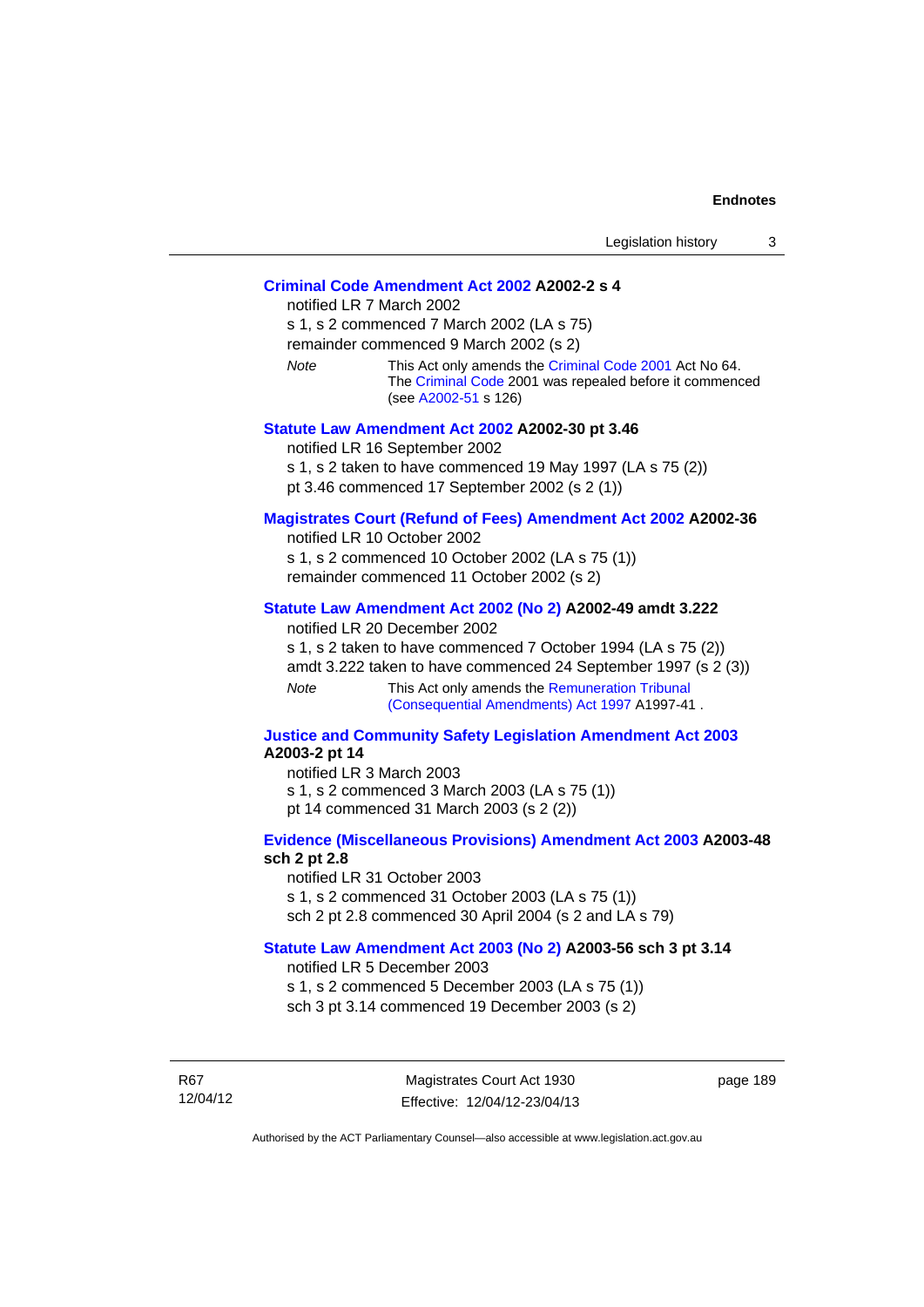| -3 | Legislation history |  |
|----|---------------------|--|
|----|---------------------|--|

# **[Sexuality Discrimination Legislation Amendment Act 2004](http://www.legislation.act.gov.au/a/2004-2) A2004-2 sch 2 pt 2.6**

notified LR 18 February 2004 s 1, s 2 commenced 18 February 2004 (LA s 75 (1)) sch 2 pt 2.6 commenced 22 March 2004 (s 2 and [CN2004-4\)](http://www.legislation.act.gov.au/cn/2004-4/default.asp)

### **[Bail Amendment Act 2004](http://www.legislation.act.gov.au/a/2004-14) A2004-14 sch 2 pt 2.2**

notified LR 26 March 2004

s 1, s 2 commenced 26 March 2004 (LA s 75 (1))

sch 2 pt 2.2 commenced 26 June 2004 (s 2 (1))

### **[Criminal Code \(Theft, Fraud, Bribery and Related Offences\)](http://www.legislation.act.gov.au/a/2004-15)  [Amendment Act 2004](http://www.legislation.act.gov.au/a/2004-15) A2004-15 sch 3 pt 3.4**

notified LR 26 March 2004 s 1, s 2 commenced 26 March 2004 (LA s 75 (1)) sch 3 pt 3.4 commenced 9 April 2004 (s 2 (1))

# **[Statute Law Amendment Act 2004](http://www.legislation.act.gov.au/a/2004-42) A2004-42 sch 1 pt 1.4**

notified LR 11 August 2004 s 1, s 2 commenced 11 August 2004 (LA s 75 (1)) amdt 1.10, amdt 1.11 commenced 30 September 2004(s 2 (2) and see [Litter Act 2004](http://www.legislation.act.gov.au/a/2004-47) A2004-47, s 2 and [CN2004-22\)](http://www.legislation.act.gov.au/cn/2004-22/default.asp) sch 1 pt 1.4 remainder commenced 25 August 2004 (s 2 (1))

### **[Litter Act 2004](http://www.legislation.act.gov.au/a/2004-47) A2004-47 sch 1**

notified LR 16 August 2004 s 1, s 2 commenced 16 August 2004 (LA s 75 (1)) sch 1 commenced 30 September 2004 (s 2 and [CN2004-22\)](http://www.legislation.act.gov.au/cn/2004-22/default.asp)

### **[Court Procedures \(Consequential Amendments\) Act 2004](http://www.legislation.act.gov.au/a/2004-60) A2004-60 sch 1 pt 1.40, pt 1.51 (in part)**

notified LR 2 September 2004 s 1, s 2 commenced 2 September 2004 (LA s 75 (1)) sch 1 pt 1.40, pt 1.51 commenced 10 January 2005 (s 2 and see [Court](http://www.legislation.act.gov.au/a/2004-59)  [Procedures Act 2004](http://www.legislation.act.gov.au/a/2004-59) A2004-59, s 2 and [CN2004-29\)](http://www.legislation.act.gov.au/cn/2004-29/default.asp)

### **[Justice and Community Safety Legislation Amendment Act 2005](http://www.legislation.act.gov.au/a/2005-5) A2005-5 pt 8**

notified LR 23 February 2005 s 1, s 2 commenced 23 February 2005 (LA s 75 (1)) pt 8 commenced 24 February 2005 (s 2 (2))

page 190 Magistrates Court Act 1930 Effective: 12/04/12-23/04/13

R67 12/04/12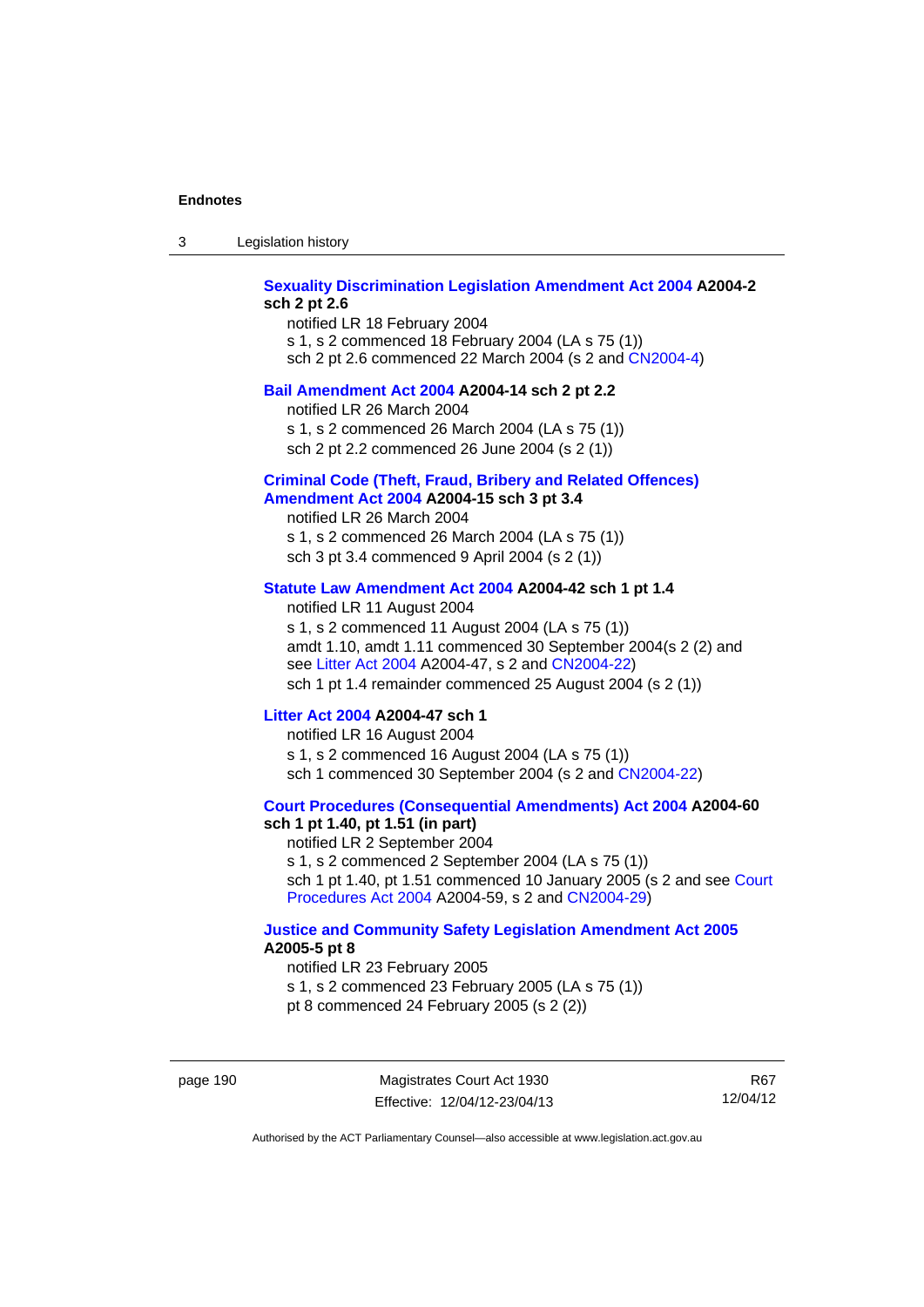# **[Crimes Amendment Act 2005](http://www.legislation.act.gov.au/a/2005-7) A2005-7 pt 4**

notified LR 23 February 2005 s 1, s 2 commenced 23 February 2005 (LA s 75 (1)) pt 4 commenced 24 February 2005 (s 2)

### **[Domestic Violence and Protection Orders Amendment Act 2005](http://www.legislation.act.gov.au/a/2005-13) A2005-13 sch 1 pt 1.12**

notified LR 24 March 2005 s 1, s 2 commenced 24 March 2005 (LA s 75 (1)) sch 1 pt 1.12 commenced 25 March 2005 (s 2)

# **[Statute Law Amendment Act 2005](http://www.legislation.act.gov.au/a/2005-20) A2005-20 sch 3 pt 3.35**

notified LR 12 May 2005 s 1, s 2 taken to have commenced 8 March 2005 (LA s 75 (2)) sch 1 pt 3.35 commenced 2 June 2005 (s 2 (1))

### **[Criminal Code \(Administration of Justice Offences\) Amendment](http://www.legislation.act.gov.au/a/2005-53)  [Act 2005](http://www.legislation.act.gov.au/a/2005-53) A2005-53 sch 1 pt 1.20**

notified LR 26 October 2005 s 1, s 2 commenced 26 October 2005 (LA s 75 (1)) sch 1 pt 1.20 commenced 23 November 2005 (s 2)

### **[Justice and Community Safety Legislation Amendment Act 2005](http://www.legislation.act.gov.au/a/2005-60)  [\(No 4\)](http://www.legislation.act.gov.au/a/2005-60) A2005-60 sch 1 pt 1.19**

notified LR 1 December 2005 s 1, s 2 taken to have commenced 23 November 2005 (LA s 75 (2)) sch 1 pt 1.19 commenced 22 December 2005 (s 2 (4))

### **[Sentencing Legislation Amendment Act 2006](http://www.legislation.act.gov.au/a/2006-23) A2006-23 sch 1 pt 1.27**  notified LR 18 May 2006

s 1, s 2 commenced 18 May 2006 (LA s 75 (1)) sch 1 pt 1.27 commenced 2 June 2006 (s 2 (1) and see [Crimes](http://www.legislation.act.gov.au/a/2005-59)  [\(Sentence Administration\) Act 2005](http://www.legislation.act.gov.au/a/2005-59) A2005-59 s 2, [Crimes](http://www.legislation.act.gov.au/a/2005-58)  [\(Sentencing\) Act 2005](http://www.legislation.act.gov.au/a/2005-58) A2005-58, s 2 and LA s 79)

R67 12/04/12

Magistrates Court Act 1930 Effective: 12/04/12-23/04/13 page 191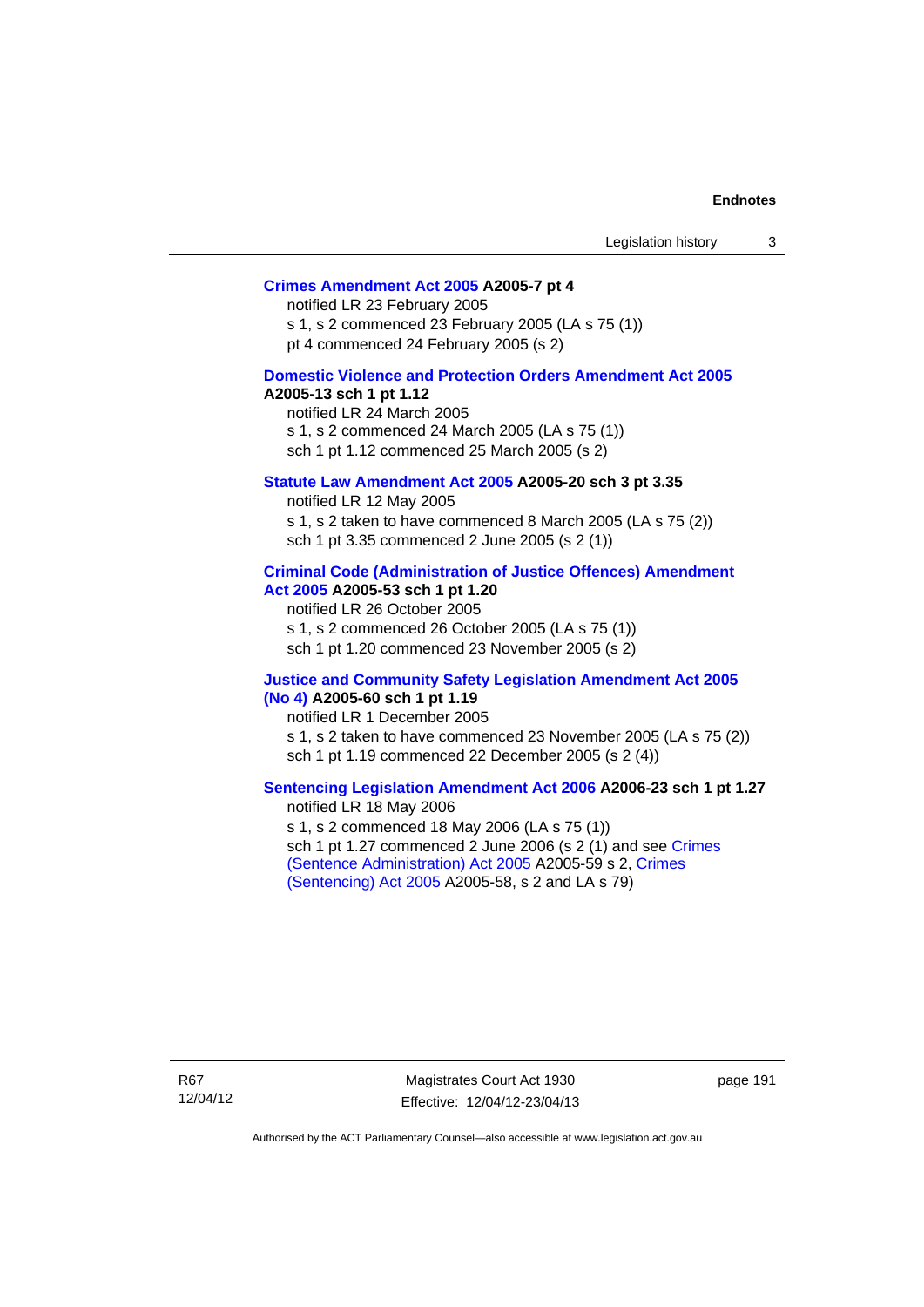| Legislation history<br>3 |  |
|--------------------------|--|
|--------------------------|--|

| <b>Justice and Community Safety Legislation Amendment Act 2006</b><br>A2006-40 sch 2 pt 2.23 (as am by A2006-55 pt 4)<br>notified LR 28 September 2006<br>s 1, s 2 commenced 28 September 2006 (LA s 75 (1))<br>sch 2 pt 2.23 commenced 1 January 2007 (s 2 (4)) |
|------------------------------------------------------------------------------------------------------------------------------------------------------------------------------------------------------------------------------------------------------------------|
| Court Legislation Amendment Act 2006 A2006-55 pt 4, pt 5<br>notified LR 18 December 2006<br>s 1, s 2 commenced 18 December 2006 (LA s 75 (1))<br>pt 4 commenced 1 January 2007 (LA s 79A and A2006-40)<br>pt 5 commenced 19 December 2006 (s 2)                  |
| Housing Assistance Act 2007 A2007-8 sch 1 pt 1.7<br>notified LR 10 May 2007<br>s 1, s 2 commenced 10 May 2007 (LA s 75 (1))<br>sch 1 pt 1.7 commenced 10 November 2007 (s 2 and LA s 79)                                                                         |
| Corrections Management Act 2007 A2007-15 sch 1 pt 1.6<br>notified LR 18 June 2007<br>s 1, s 2 commenced 18 June 2007 (LA s 75 (1))<br>sch 1 pt 1.6 commenced 18 December 2007 (s 2 and LA s 79)                                                                  |
| Victims of Crime Amendment Act 2007 A2007-44 sch 1 pt 1.2<br>notified LR 13 December 2007<br>s 1, s 2 commenced 13 December 2007 (LA s 75 (1))<br>sch 1 pt 1.2 commenced 20 December 2007 (s 2)                                                                  |
| Crimes Amendment Act 2008 A2008-6 pt 5<br>notified LR 15 April 2008<br>s 1, s 2 commenced 15 April 2008 (LA s 75 (1))<br>pt 5 commenced 16 April 2008 (s 2)                                                                                                      |
| Children and Young People Act 2008 A2008-19 sch 1 pt 1.8<br>notified LR 17 July 2008<br>s 1, s 2 commenced 17 July 2008 (LA s 75 (1))<br>sch 1 pt 1.8 commenced 27 February 2009 (s 2 and CN2008-17 (and<br>see CN2008-13))                                      |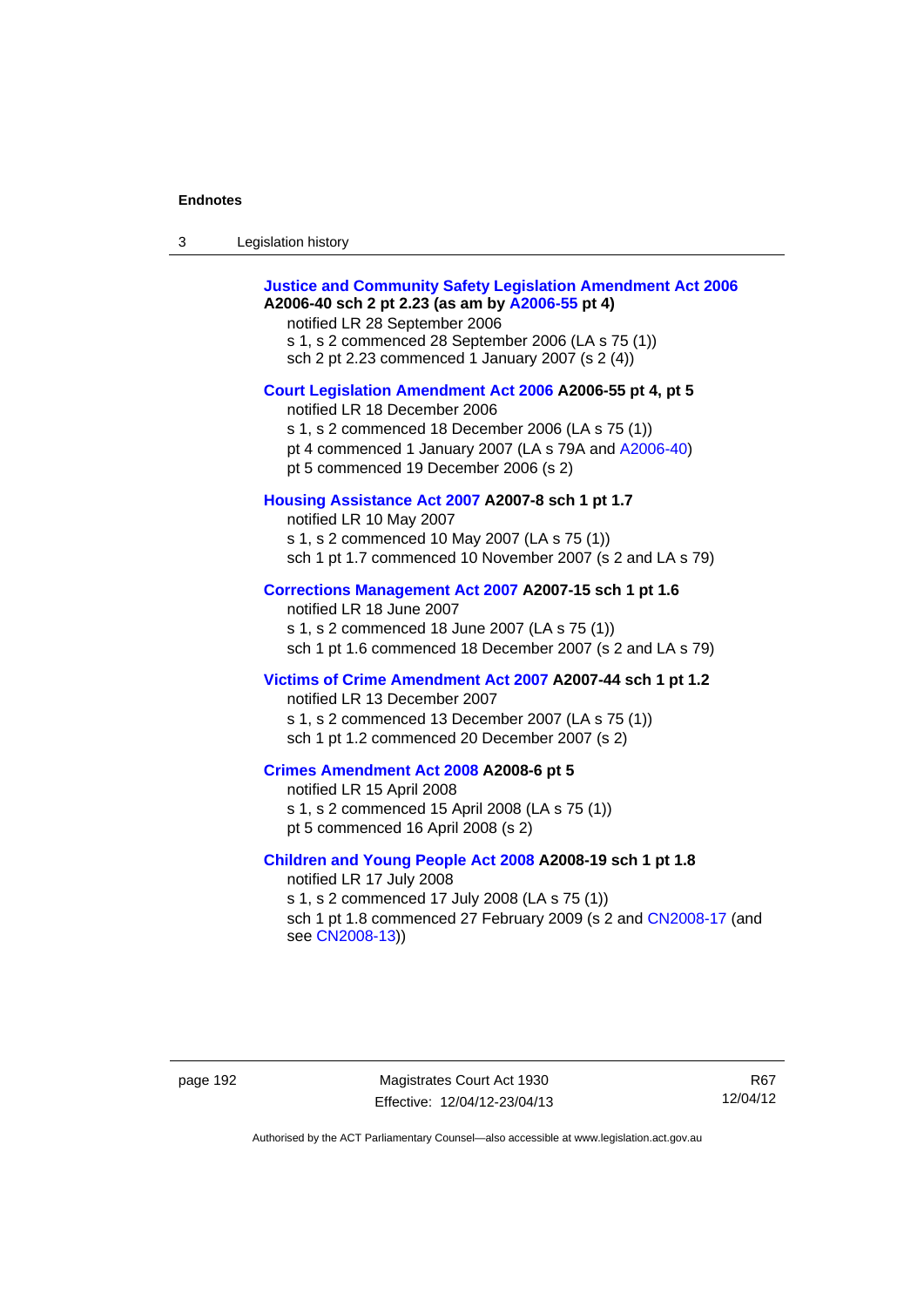# **[Children and Young People \(Consequential Amendments\) Act 2008](http://www.legislation.act.gov.au/a/2008-20) A2008-20 sch 1 pt 1.5**

notified LR 17 July 2008

s 1, s 2 commenced 17 July 2008 (LA s 75 (1))

s 3 commenced 18 July 2008 (s 2 (1))

sch 1 pt 1.5 commenced 27 February 2009 (s 2 (5) and see Children [and Young People Act 2008](http://www.legislation.act.gov.au/a/2008-19) A2008-19, s 2 and [CN2008-17 \(](http://www.legislation.act.gov.au/cn/2008-17/default.asp)and see [CN2008-13](http://www.legislation.act.gov.au/cn/2008-13/default.asp)))

### **[Justice and Community Safety Legislation Amendment Act 2008](http://www.legislation.act.gov.au/a/2008-22)  [\(No 2\)](http://www.legislation.act.gov.au/a/2008-22) A2008-22 sch 1 pt 1.6**

notified LR 8 July 2008

s 1, s 2 commenced 8 July 2008 (LA s 75 (1))

sch 1 pt 1.6 commenced 29 July 2008 (s 2)

# **[Justice and Community Safety Legislation Amendment](http://www.legislation.act.gov.au/a/2008-29)**

**[Act 2008 \(No 3\)](http://www.legislation.act.gov.au/a/2008-29) A2008-29 sch 1 pt 1.10** 

notified LR 13 August 2008

s 1, s 2 commenced 13 August 2008 (LA s 75 (1)) sch 1 pt 1.10 commenced 27 August 2008 (s 2)

### **[ACT Civil and Administrative Tribunal Legislation Amendment](http://www.legislation.act.gov.au/a/2008-36)  [Act 2008](http://www.legislation.act.gov.au/a/2008-36) A2008-36 sch 1 pt 1.36**

notified LR 4 September 2008

s 1, s 2 commenced 4 September 2008 (LA s 75 (1)) sch 1 pt 1.36 commenced 2 February 2009 (s 2 (1) and see ACT Civil [and Administrative Tribunal Act 2008](http://www.legislation.act.gov.au/a/2008-35) A2008-35, s 2 (1) and [CN2009-2](http://www.legislation.act.gov.au/cn/2009-2/default.asp))

**[ACT Civil and Administrative Tribunal Legislation Amendment](http://www.legislation.act.gov.au/a/2008-37)  [Act 2008 \(No 2\)](http://www.legislation.act.gov.au/a/2008-37) A2008-37 sch 1 pt 1.74** 

notified LR 4 September 2008

s 1, s 2 commenced 4 September 2008 (LA s 75 (1)) sch 1 pt 1.74 commenced 2 February 2009 (s 2 (1) and see ACT Civil [and Administrative Tribunal Act 2008](http://www.legislation.act.gov.au/a/2008-35) A2008-35, s 2 (1) and [CN2009-2](http://www.legislation.act.gov.au/cn/2009-2/default.asp))

# **[Sexual and Violent Offences Legislation Amendment Act 2008](http://www.legislation.act.gov.au/a/2008-41) A2008-41 pt 3**

notified LR 8 September 2008

s 1, s 2 commenced 8 September 2008 (LA s 75 (1))

pt 3 commenced 30 May 2009 (s 2 and [CN2009-3\)](http://www.legislation.act.gov.au/cn/2009-3/default.asp)

R67 12/04/12

Magistrates Court Act 1930 Effective: 12/04/12-23/04/13 page 193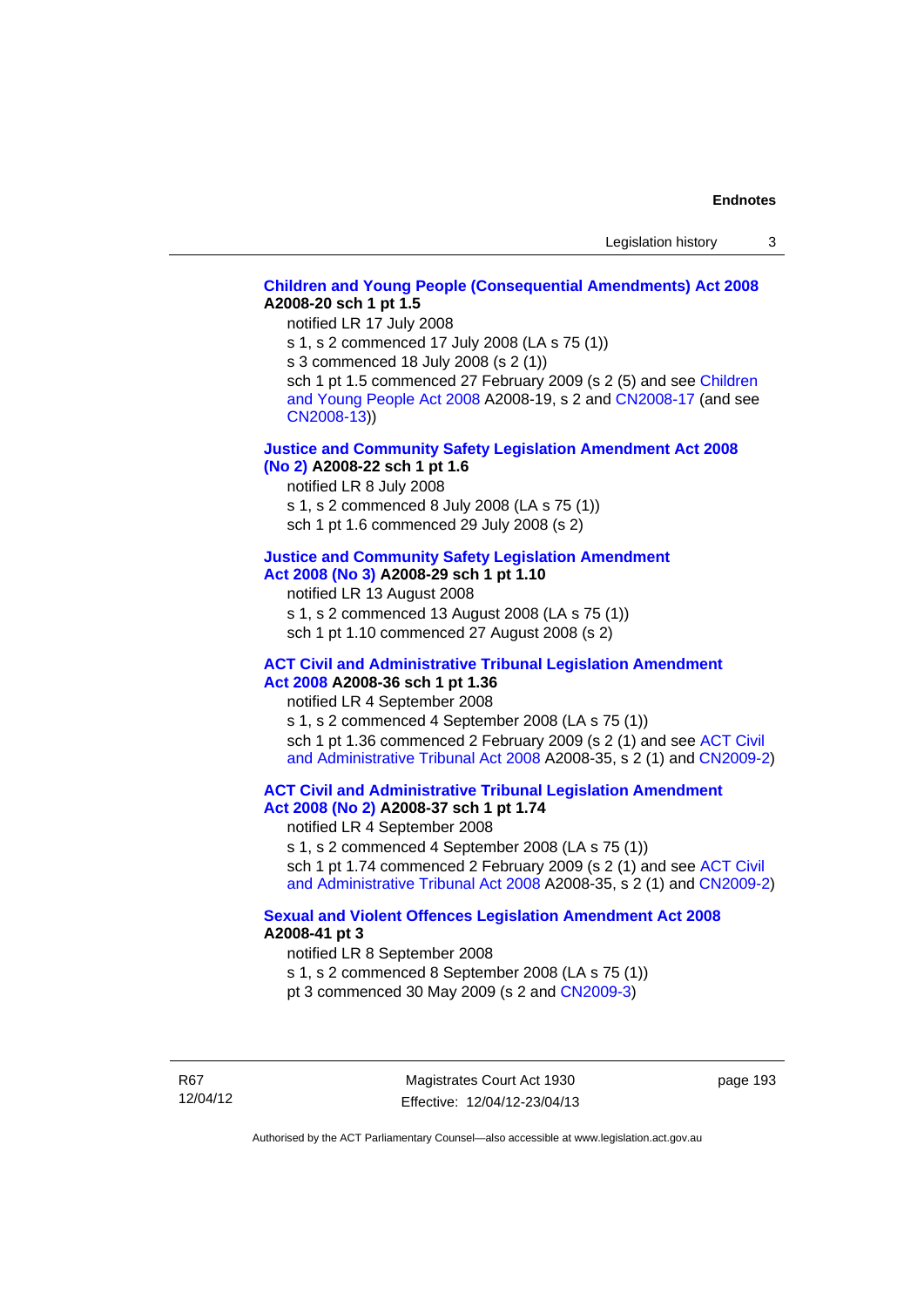| $\sqrt{2}$<br>- 3 | Legislation history |  |
|-------------------|---------------------|--|
|-------------------|---------------------|--|

# **[Court Legislation Amendment Act 2008](http://www.legislation.act.gov.au/a/2008-42) A2008-42 pt 4**

notified LR notified LR 8 September 2008

s 1, s 2 commenced 8 September 2008 (LA s 75 (1)) pt 4 commenced 8 March 2009 (s 2 and LA s 79)

### **[Crimes Legislation Amendment Act 2008](http://www.legislation.act.gov.au/a/2008-44) A2008-44 sch 1 pt 1.11**

notified LR 9 September 2008

s 1, s 2 commenced 9 September 2008 (LA s 75 (1))

sch 1 pt 1.11 commenced 30 May 2009 (s 2 and [CN2009-4](http://www.legislation.act.gov.au/cn/2009-4/default.asp))

# **[Domestic Violence and Protection Orders Act 2008](http://www.legislation.act.gov.au/a/2008-46) A2008-46 sch 3 pt 3.12**

notified LR 10 September 2008 s 1, s 2 commenced 10 September 2008 (LA s 75 (1)) sch 3 pt 3.12 commenced 30 March 2009 (s 2)

### **[Justice and Community Safety Legislation Amendment Act 2009](http://www.legislation.act.gov.au/a/2009-7) A2009-7 sch 1 pt 1.8**

notified LR 5 March 2009

s 1, s 2 commenced 5 March 2009 (LA s 75 (1))

sch 1 pt 1.8 commenced 30 May 2009 (s 2 (4) and see [Crimes](http://www.legislation.act.gov.au/a/2008-44)  [Legislation Amendment Act 2008](http://www.legislation.act.gov.au/a/2008-44) A2008-44, s 2 and [CN2009-4\)](http://www.legislation.act.gov.au/cn/2009-4/default.asp)

as modified by

### **[Magistrates Court \(Transitional Provisions\) Regulation 2009](http://www.legislation.act.gov.au/sl/2009-20) SL2009-20**

notified LR 18 May 2009

s 1, s 2 commenced 18 May 2009 (LA s 75 (1)) remainder commenced 30 May 2009 (s 2 and see [Crimes Legislation](http://www.legislation.act.gov.au/a/2008-44)  [Amendment Act 2008](http://www.legislation.act.gov.au/a/2008-44) A2008-44, s 2 and [CN2009-4](http://www.legislation.act.gov.au/cn/2009-4/default.asp))

as amended by

# **[Justice and Community Safety Legislation Amendment Act 2009](http://www.legislation.act.gov.au/a/2009-19)  [\(No 2\)](http://www.legislation.act.gov.au/a/2009-19) A2009-19 pt 11**

notified LR 1 September 2009

s 1, s 2 commenced 1 September 2009 (LA s 75 (1))

pt 11 commenced 29 September 2009 (s 2)

page 194 Magistrates Court Act 1930 Effective: 12/04/12-23/04/13

R67 12/04/12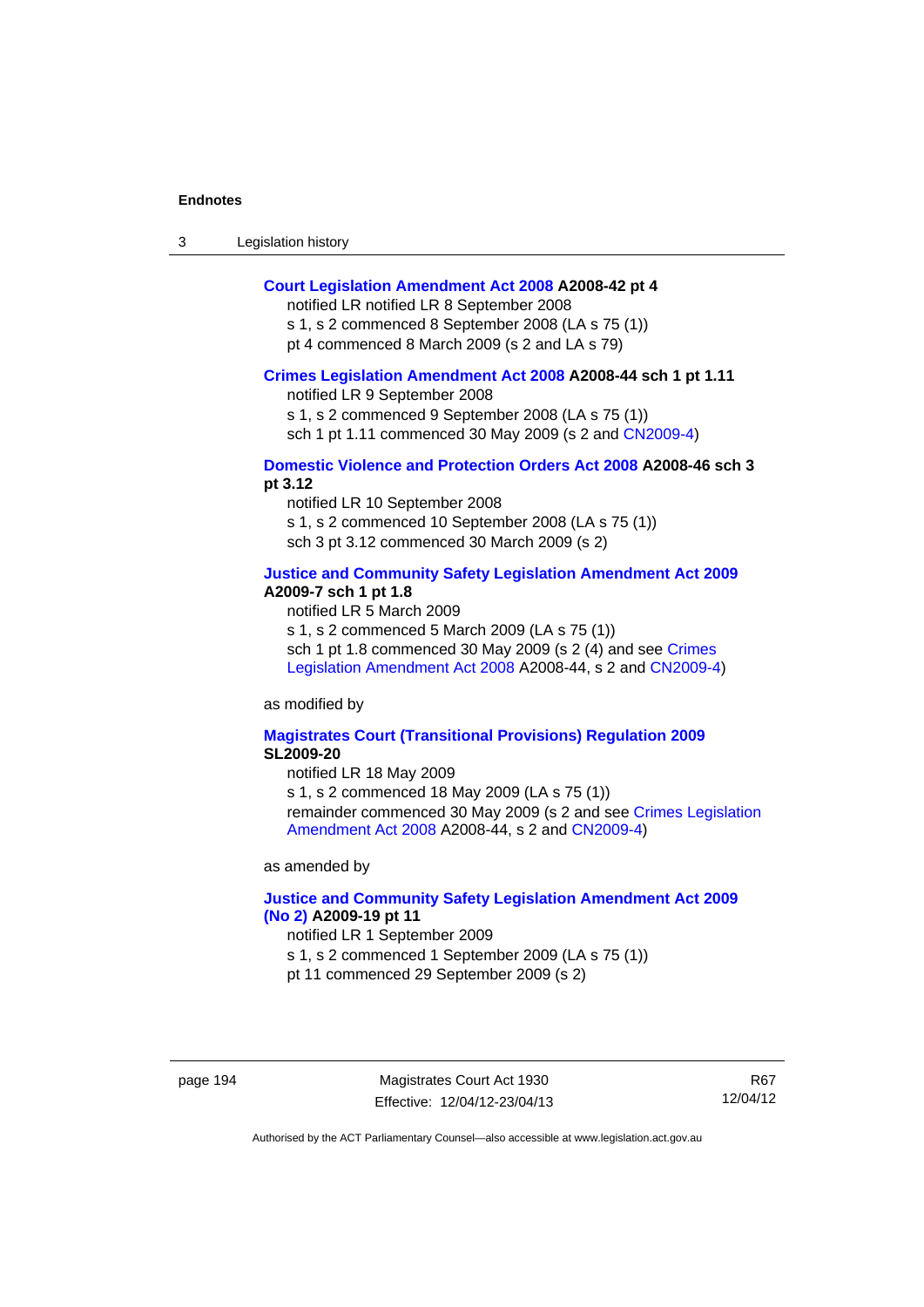# **[Road Transport \(Mass, Dimensions and Loading\) Act 2009](http://www.legislation.act.gov.au/a/2009-22) A2009-22 sch 1 pt 1.1**

notified LR 3 September 2009 s 1, s 2 commenced 3 September 2009 (LA s 75 (1))

sch 1 pt 1.1 commenced 3 March 2010 (s 2 and LA s 79)

### **[Crimes Legislation Amendment Act 2009](http://www.legislation.act.gov.au/a/2009-24) A2009-24 sch 1 pt 1.9**

notified LR 3 September 2009

s 1, s 2 commenced 3 September 2009 (LA s 75 (1))

sch 1 pt 1.9 commenced 4 September 2009 (s 2)

### **[Courts \(Appointments\) Amendment Act 2009](http://www.legislation.act.gov.au/a/2009-37) A2009-37 pt 2**

notified LR 21 October 2009 s 1, s 2 commenced 21 October 2009 (LA s 75 (1)) pt 2 commenced 22 October 2009 (s 2)

as modified by

# **[ACT Civil and Administrative Tribunal \(Transitional Provisions\)](http://www.legislation.act.gov.au/sl/2009-2)  [Regulation 2009](http://www.legislation.act.gov.au/sl/2009-2) SL2009-2 s 67 (as am by [SL2009-51](http://www.legislation.act.gov.au/sl/2009-51) s 6, s 8, [A2009-54](http://www.legislation.act.gov.au/a/2009-54) amdt 1.3)**

notified LR 29 January 2009

s 1, s 2 commenced 29 January 2009 (LA s 75 (1)) s 67 commenced 2 February 2009 (s 2 and see [ACT Civil and](http://www.legislation.act.gov.au/a/2008-35)  [Administrative Tribunal Act 2008](http://www.legislation.act.gov.au/a/2008-35) A2008-35, s 2 (1) and [CN2009-2\)](http://www.legislation.act.gov.au/cn/2009-2/default.asp)

### **[ACT Civil and Administrative Tribunal \(Transitional Provisions\)](http://www.legislation.act.gov.au/sl/2009-51)  [Amendment Regulation 2009 \(No 1\)](http://www.legislation.act.gov.au/sl/2009-51) SL2009-51 s 6, s 8**

notified LR 30 October 2009

- s 1, s 2 commenced 30 October 2009 (LA s 75 (1))
- s 6, s 8 commenced 31 October 2009 (s 2)
- *Note* This regulation only amends the [ACT Civil and Administrative](http://www.legislation.act.gov.au/sl/2009-2)  [Tribunal \(Transitional Provisions\) Regulation 2009](http://www.legislation.act.gov.au/sl/2009-2) SL2009-2.

as amended by

### **[Statute Law Amendment Act 2009 \(No 2\)](http://www.legislation.act.gov.au/a/2009-49) A2009-49 sch 3 pt 3.48**

notified LR 26 November 2009

s 1, s 2 commenced 26 November 2009 (LA s 75 (1)) sch 3 pt 3.48 commenced 17 December 2009 (s 2)

R67 12/04/12 page 195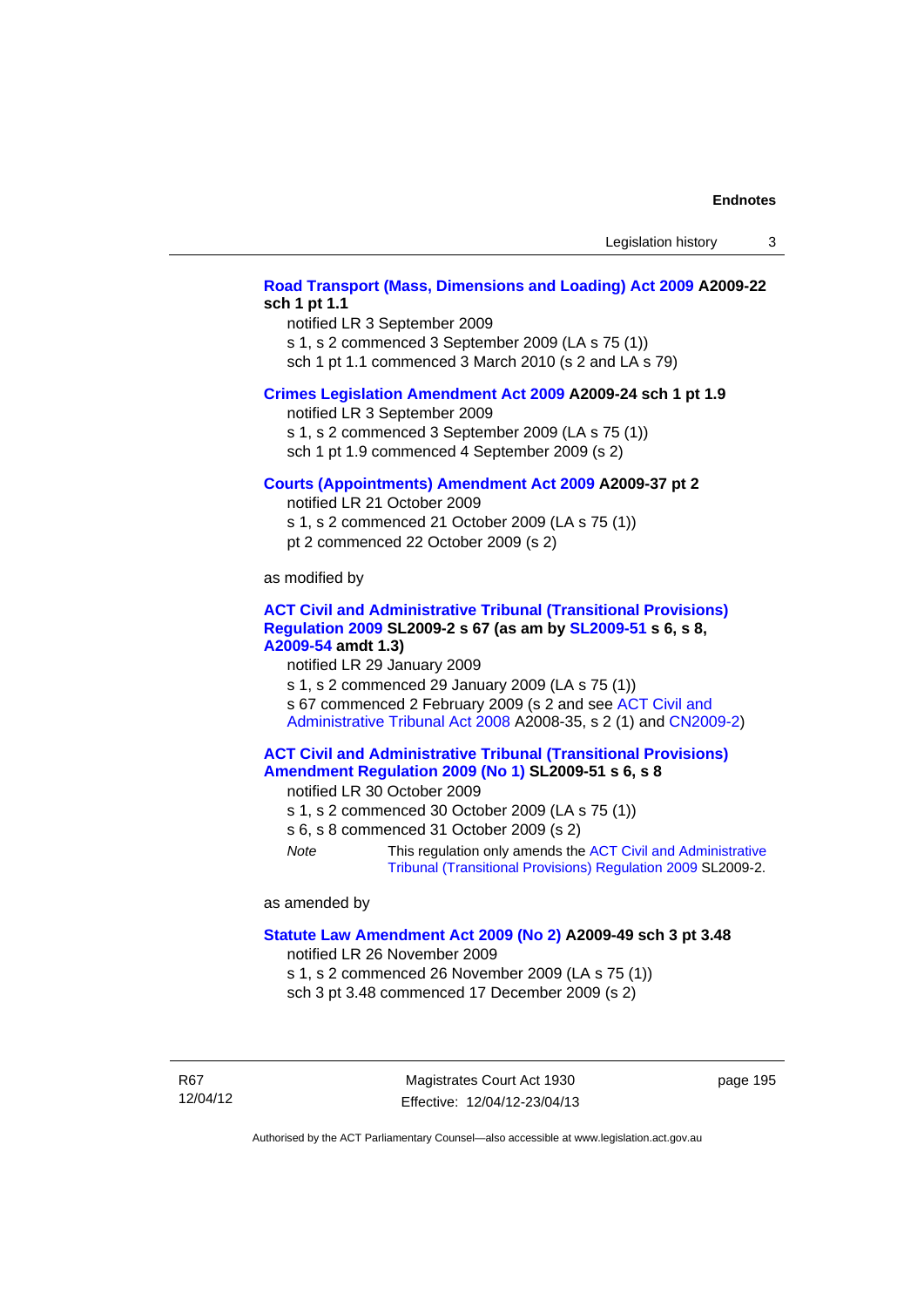| $\sqrt{2}$<br>- 3 | Legislation history |  |
|-------------------|---------------------|--|
|-------------------|---------------------|--|

# **[Justice and Community Safety Legislation Amendment Act 2009](http://www.legislation.act.gov.au/a/2009-54)  [\(No 4\)](http://www.legislation.act.gov.au/a/2009-54) A2009-54 sch 1 pt 1.2, sch 1 pt 1.4**

notified LR 18 December 2009

s 1, s 2 commenced 18 December 2009 (LA s 75 (1)) sch 1 pt 1.2, sch 1 pt 1.4 commenced 22 December 2009 (s 2 (2) (a) and see [Justice and Community Safety Legislation Amendment Act](http://www.legislation.act.gov.au/a/2009-44)  [2009 \(No 3\)](http://www.legislation.act.gov.au/a/2009-44) A2009-44 s 2 (3)) *Note* This Act also amends the [ACT Civil and Administrative Tribunal](http://www.legislation.act.gov.au/sl/2009-2) 

[\(Transitional Provisions\) Regulation 2009](http://www.legislation.act.gov.au/sl/2009-2) SL2009-2.

### **[Justice and Community Safety Legislation Amendment Act 2010](http://www.legislation.act.gov.au/a/2010-13) A2010-13 sch 1 pt 1.4**

notified LR 31 March 2010 s 1, s 2 commenced 31 March 2010 (LA s 75 (1)) s 3 commenced 1 April 2010 (LA s 75AA) sch 1 pt 1.4 commenced 28 April 2010 (s 2 (4))

### **[Crimes \(Sentence Administration\) Amendment Act 2010](http://www.legislation.act.gov.au/a/2010-21) A2010-21 sch 1 pt 1.6**

notified LR 30 June 2010 s 1, s 2 commenced 30 June 2010 (LA s 75 (1)) sch 1 pt 1.6 commenced 1 July 2010 (s 2)

# **[Justice and Community Safety Legislation Amendment Act 2010](http://www.legislation.act.gov.au/a/2010-30)**

# **[\(No 2\)](http://www.legislation.act.gov.au/a/2010-30) A2010-30 sch 1 pt 1.15**

notified LR 31 August 2010 s 1, s 2 commenced 31 August 2010 (LA s 75 (1))

s 3 commenced 1 September 2010 (s 2 (1))

sch 1 pt 1.15 commenced 28 September 2010 (s 2 (2))

# **[Justice and Community Safety Legislation Amendment Act 2010](http://www.legislation.act.gov.au/a/2010-40)**

# **[\(No 3\)](http://www.legislation.act.gov.au/a/2010-40) A2010-40 sch 2 pt 2.10**

notified LR 5 October 2010

s 1, s 2 commenced 5 October 2010 (LA s 75 (1))

s 3 commenced 6 October 2010 (s 2 (1))

sch 2 pt 2.10 commenced 2 November 2010 (s 2 (2))

# **[Courts Legislation Amendment Act 2011](http://www.legislation.act.gov.au/a/2011-13) A2011-13 sch 1 pt 1.5**

notified LR 11 May 2011 s 1, s 2 commenced 11 May 2011 (LA s 75 (1)) sch 1 pt 1.5 commenced 25 July 2011 (s 2 and [CN2011-8\)](http://www.legislation.act.gov.au/cn/2011-8/default.asp)

page 196 Magistrates Court Act 1930 Effective: 12/04/12-23/04/13

R67 12/04/12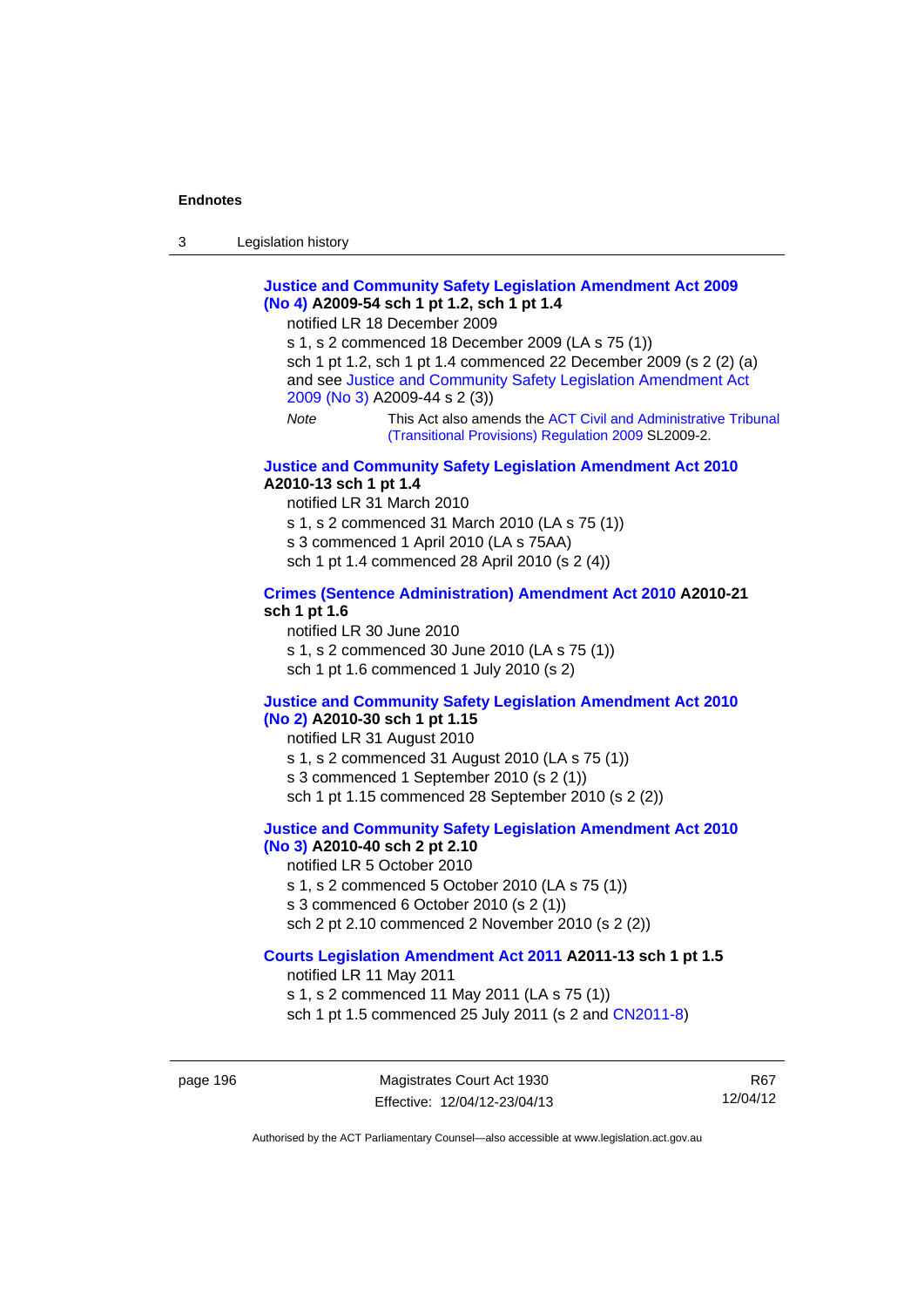Legislation history 3

# **[Administrative \(One ACT Public Service Miscellaneous Amendments\)](http://www.legislation.act.gov.au/a/2011-22)  [Act 2011](http://www.legislation.act.gov.au/a/2011-22) A2011-22 sch 1 pt 1.99**

notified LR 30 June 2011 s 1, s 2 commenced 30 June 2011 (LA s 75 (1)) sch 1 pt 1.99 commenced 1 July 2011 (s 2 (1))

### **[Statute Law Amendment Act 2011 \(No 2\)](http://www.legislation.act.gov.au/a/2011-28) A2011-28 sch 3 pt 3.26**

notified LR 31 August 2011 s 1, s 2 commenced 31 August 2011 (LA s 75 (1)) sch 3 pt 3.26 commenced 21 September 2011 (s 2 (1))

# **[Law Officers Act 2011](http://www.legislation.act.gov.au/a/2011-30) A2011-30 sch 1 pt 1.5**

notified LR 29 August 2011 s 1, s 2 commenced 29 August 2011 (LA s 75 (1)) sch 1 pt 1.5 commenced 31 August 2011 (s 2 and [CN2011-9](http://www.legislation.act.gov.au/cn/2011-9/default.asp))

# **[Evidence \(Consequential Amendments\) Act 2011](http://www.legislation.act.gov.au/a/2011-48) A2011-48 sch 1 pt 1.23**

notified LR 22 November 2011 s 1, s 2 commenced 22 November 2011 (LA s 75 (1)) sch 1 pt 1.23 commenced 1 March 2012 (s 2 (1) and see Evidence [Act 2011](http://www.legislation.act.gov.au/a/2011-12) A2011-12, s 2 and [CN2012-4](http://www.legislation.act.gov.au/cn/2012-4/default.asp))

### **[Statute Law Amendment Act 2011 \(No 3\)](http://www.legislation.act.gov.au/a/2011-52) A2011-52 sch 3 pt 3.37**

notified LR 28 November 2011 s 1, s 2 commenced 28 November 2011 (LA s 75 (1)) sch 3 pt 3.37 commenced 12 December 2011 (s 2)

### **[Justice and Community Safety Legislation Amendment Act 2012](http://www.legislation.act.gov.au/a/2012-13) A2012-13 sch 1 pt 1.8**

notified LR 11 April 2012 s 1, s 2 commenced 11 April 2012 (LA s 75 (1)) sch 1 pt 1.8 commenced 12 April 2012 (s 2 (1))

R67 12/04/12

Magistrates Court Act 1930 Effective: 12/04/12-23/04/13 page 197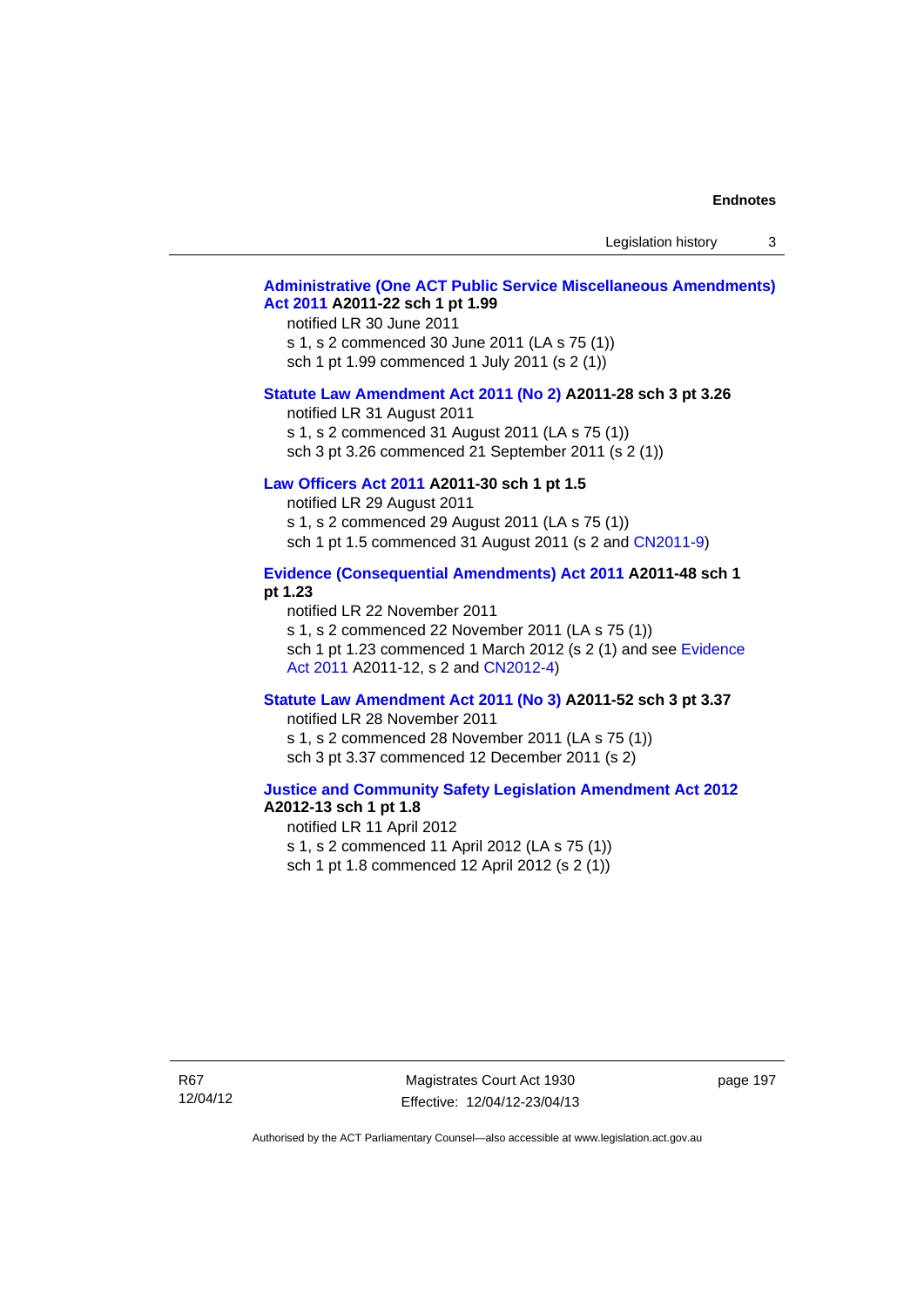4 Amendment history

# **4 Amendment history**

The *[Magistrates Court \(Enforcement of Judgments\) Act 1994](http://www.legislation.act.gov.au/a/1994-61/default.asp)* A1994-61 s 28 amended the Act by reversing the order of masculine and feminine pronouns. The amendments have been incorporated in the republication but have not been noted in the amendment history.

| Title<br>title                                       | am Ord1985-67                                                                                                                                                                                                                                                                             |
|------------------------------------------------------|-------------------------------------------------------------------------------------------------------------------------------------------------------------------------------------------------------------------------------------------------------------------------------------------|
| Preliminary<br>ch 1 hdg                              | ins A2004-60 amdt 1.181                                                                                                                                                                                                                                                                   |
| <b>Preliminary</b><br>pt 1 hdg                       | om A2004-60 amdt 1.181                                                                                                                                                                                                                                                                    |
| <b>Name of Act</b><br>ร 1                            | sub A2003-56 amdt 3.161                                                                                                                                                                                                                                                                   |
| <b>Dictionary</b><br>s <sub>2</sub>                  | om Ord1978-46<br>ins A2004-60 amdt 1.182<br>am A2005-20 amdt 3.193                                                                                                                                                                                                                        |
| <b>Notes</b><br>s 3                                  | om A1994-61<br>ins A2004-60 amdt 1.182<br>(2), (3) exp 10 January 2006 (s 3 (3))                                                                                                                                                                                                          |
| s 3A                                                 | Offences against Act-application of Criminal Code etc<br>ins A2005-53 amdt 1.107<br>om A2006-55 s 12                                                                                                                                                                                      |
| <b>Magistrates Court and magistrates</b><br>ch 2 hdg | ins A2004-60 amdt 1.184                                                                                                                                                                                                                                                                   |
| pt 2 hdg                                             | Appointment and jurisdiction of magistrates<br>renum as pt 2.2 hdg                                                                                                                                                                                                                        |
| The court<br>pt $2.1$ hdg                            | ins A2004-60 amdt 1.184                                                                                                                                                                                                                                                                   |
| <b>Constitution of court</b><br>s 4                  |                                                                                                                                                                                                                                                                                           |
|                                                      | orig s 4 am Ord1937-28, Ord1953-14<br>sub Ord1958-12<br>am Ord1968-25; Ord1972-37<br>om Ord1974-14<br>(prev s 18) am Ord1940-20; Ord1985-67; Ord1990-5;<br>A2001-44 amdt 1.2750; A2004-60 amdt 1.195, amdt 1.196<br>reloc by A2004-60 amdt 1.197<br>am A2005-20 amdt 3.194; A2006-55 s 13 |

page 198 Magistrates Court Act 1930 Effective: 12/04/12-23/04/13

R67 12/04/12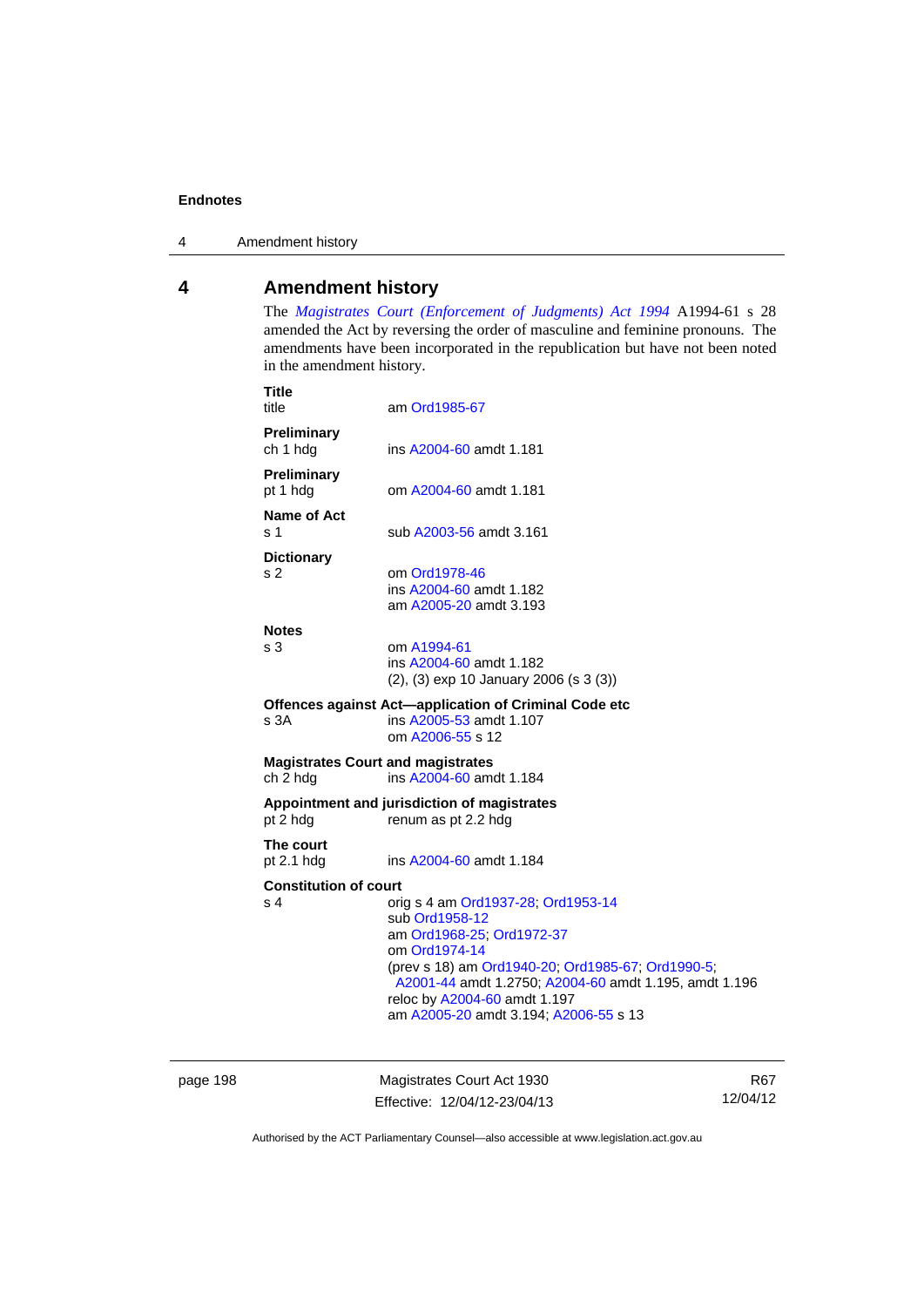# **Arrangement of court business**

| Arrangement or court business                                 |                                                                                                                                                                                                                                                                                                                                                                                                                                                                                      |
|---------------------------------------------------------------|--------------------------------------------------------------------------------------------------------------------------------------------------------------------------------------------------------------------------------------------------------------------------------------------------------------------------------------------------------------------------------------------------------------------------------------------------------------------------------------|
| s 5                                                           | am Ord1937-28, Ord1938-35, Ord1951-7, Ord1951-12,<br>Ord1953-14; Ord1958-12; Ord1967-1; Ord1968-25;<br>Ord1973-48; Ord1976-42; Ord1980-4; Ord1984-62;<br>Ord1985-17, Ord1985-41, Ord1985-67, Ord1986-74,<br>Ord1989-59; Ord1989-60; Ord1990-5; A1991-38; A1991-44;<br>A1992-9; A1993-4; A1993-91; A1994-4; A1996-6; A1996-82;<br>A1997-96; A1998-67; A1999-22 s 18; A1999-66 sch 3;<br>A1999-79 s 5 sch 3; A2001-44 amdt 1.2748<br>om A2004-60 amdt 1.183<br>ins A2005-20 amdt 3.195 |
| pt 2.2 hdg                                                    | Appointment and jurisdiction of magistrates<br>(prev pt 2 hdg) renum A2004-60 amdt 1.184                                                                                                                                                                                                                                                                                                                                                                                             |
| div 2.2.1 hdg                                                 | Magistrates other than special magistrates<br>(prev pt 2 div 1 hdg) ins Ord1977-4<br>am Ord1985-67<br>renum as div 2.1 hdg R8 LA<br>sub and renum A2004-60 amdt 1.186<br>sub A2005-20 amdt 3.196                                                                                                                                                                                                                                                                                     |
| Meaning of <i>magistrate</i> in div 2.2.1<br>s 6              | sub Ord1951-12<br>am Ord1990-5<br>om A2004-60 amdt 1.183<br>ins A2005-20 amdt 3.196                                                                                                                                                                                                                                                                                                                                                                                                  |
| Meaning of <i>magistrate</i> in div 2.2.1<br>s 6A hdg<br>s 6A | sub A2004-60 amdt 1.187<br>ins Ord1977-4<br>am Ord1985-67<br>om A2005-20 amdt 3.196                                                                                                                                                                                                                                                                                                                                                                                                  |
| s <sub>7</sub>                                                | Appointment of Chief Magistrate and other magistrates<br>sub Ord1949-13<br>am Ord1951-7; Ord1951-12; Ord1973-48<br>sub Ord1977-4, Ord1985-67<br>am Ord1990-5<br>sub A2005-20 amdt 3.196                                                                                                                                                                                                                                                                                              |
| s 7AA                                                         | Requirements of appointment-magistrates<br>ins A2009-37 s 4                                                                                                                                                                                                                                                                                                                                                                                                                          |
| s 7A                                                          | Eligibility for appointment as magistrate<br>ins A2005-20 amdt 3.196                                                                                                                                                                                                                                                                                                                                                                                                                 |
| Seniority of magistrates<br>s 7B                              | ins A2005-20 amdt 3.196                                                                                                                                                                                                                                                                                                                                                                                                                                                              |

R67 12/04/12

Magistrates Court Act 1930 Effective: 12/04/12-23/04/13 page 199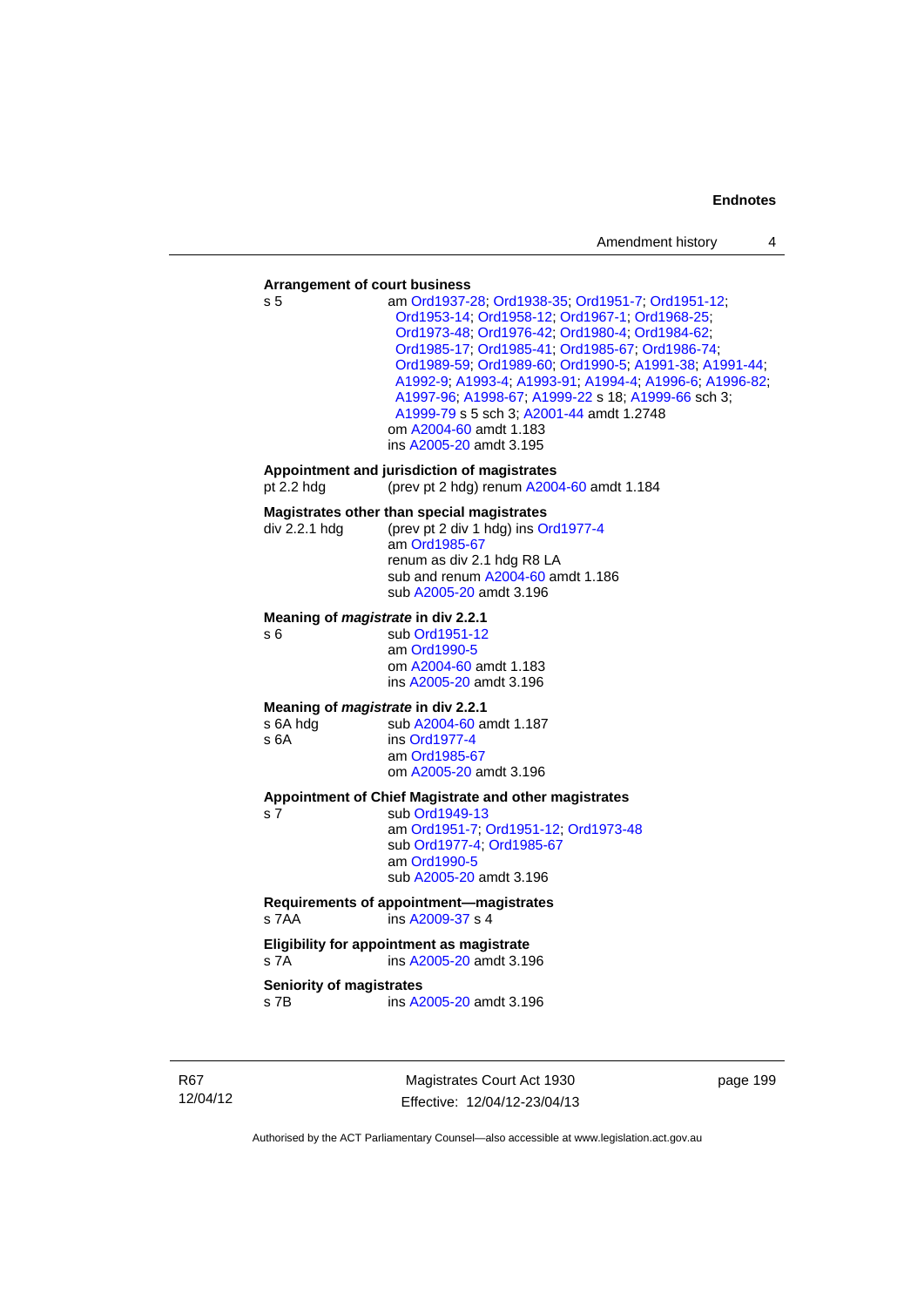| 4 | Amendment history                                                                                                                                                                                                          |
|---|----------------------------------------------------------------------------------------------------------------------------------------------------------------------------------------------------------------------------|
|   | <b>Conditions of appointment of magistrates</b><br>s 7C<br>ins A2005-20 amdt 3.196                                                                                                                                         |
|   | Term of appointment of magistrates<br>s 7D<br>ins A2005-20 amdt 3.196                                                                                                                                                      |
|   | <b>Acting Chief Magistrate</b><br>s 7E<br>ins A2005-20 amdt 3.196                                                                                                                                                          |
|   | <b>Retirement</b><br>s 7F<br>ins A2005-20 amdt 3.196<br>sub A2009-19 s 57                                                                                                                                                  |
|   | Magistrates not to do other work<br>s 7G<br>ins A2005-20 amdt 3.196                                                                                                                                                        |
|   | <b>Rights of public servants</b><br>s 7H<br>ins A2005-20 amdt 3.196                                                                                                                                                        |
|   | <b>Special magistrates</b><br>div 2.2.2 hdg<br>(prev pt 2 div 2 hdg) ins Ord1977-4<br>renum as div 2.2 hdg R8 LA<br>renum A2004-60 amdt 1.189<br>sub A2005-20 amdt 3.197                                                   |
|   | Appointment of special magistrates<br>am Ord1949-13<br>s 8<br>sub Ord1977-4<br>am A1997-96<br>sub A2005-20 amdt 3.197                                                                                                      |
|   | Requirements of appointment-special magistrates<br>ins A2009-37 s 5<br>s 8AA                                                                                                                                               |
|   | Term of appointment of special magistrates<br>ins Ord1973-48<br>s 8A<br>om Ord1977-4<br>ins A2005-20 amdt 3.197                                                                                                            |
|   | <b>Conditions of appointment of special magistrates</b><br>ins Ord1973-48<br>s 8B<br>om Ord1977-4<br>ins A2005-20 amdt 3.197                                                                                               |
|   | <b>Registrar and other court officers</b><br>div 2.2.3 hdg<br>(prev pt 2 div 3 hdg) ins Ord1977-4<br>am Ord1985-67; A1991-44<br>renum as div 2.3 hdg R8 LA<br>sub and renum A2004-60 amdt 1.190<br>sub A2005-20 amdt 3.198 |

page 200 Magistrates Court Act 1930 Effective: 12/04/12-23/04/13

R67 12/04/12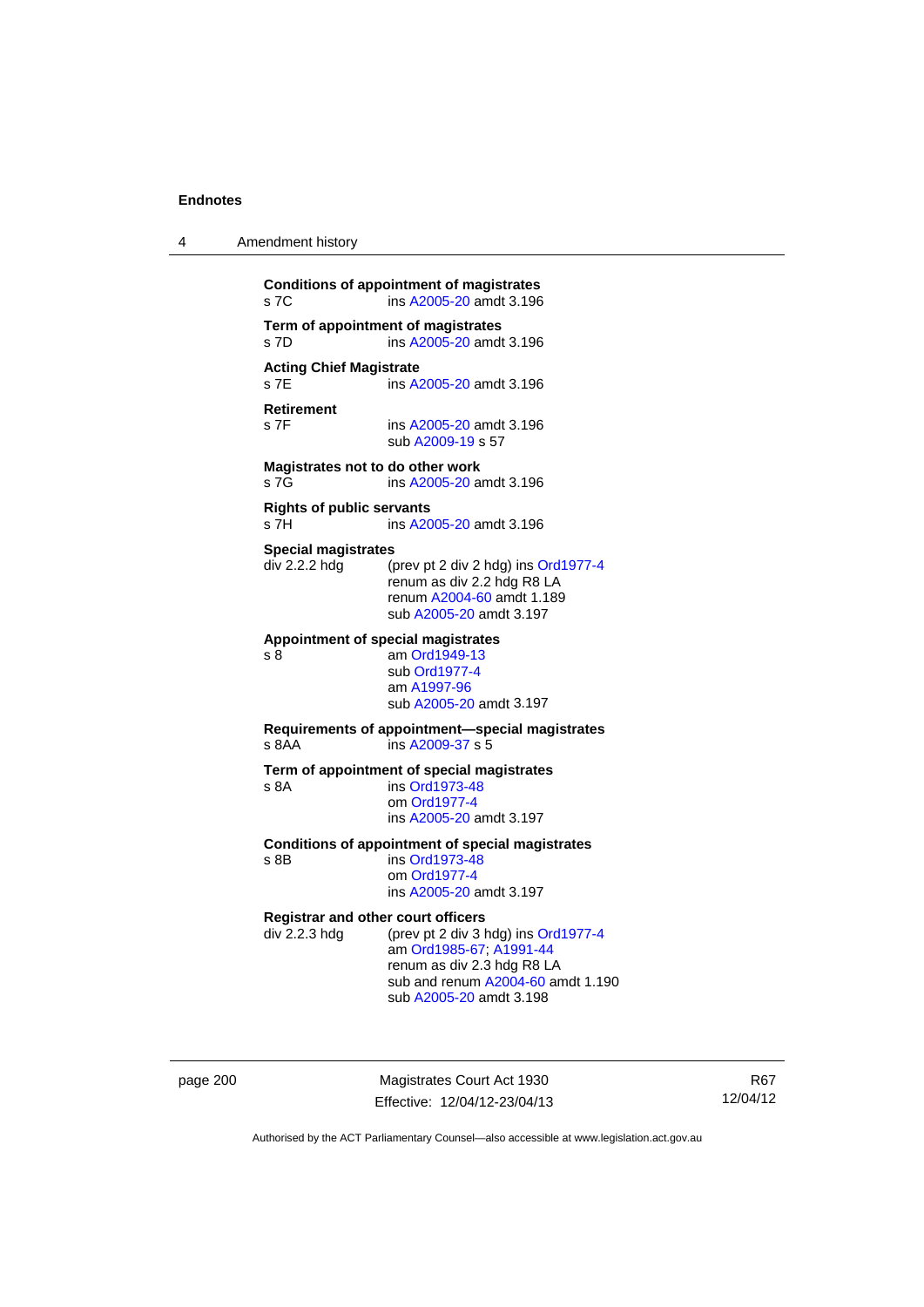Amendment history 4

**Appointment of registrar etc**  s 9 sub [Ord1977-4](http://www.legislation.act.gov.au/a/1977-4) am [Ord1985-67](http://www.legislation.act.gov.au/a/1985-67) om [A2005-20](http://www.legislation.act.gov.au/a/2005-20) amdt 3.196 ins [A2005-20](http://www.legislation.act.gov.au/a/2005-20) amdt 3.198 **Staff assisting registrar**  s 9A ins [A2005-20](http://www.legislation.act.gov.au/a/2005-20) amdt 3.198 **Functions of registrar and deputy registrars**  s 9B ins [A2005-20](http://www.legislation.act.gov.au/a/2005-20) amdt 3.198 sub [A2006-40](http://www.legislation.act.gov.au/a/2006-40) amdt 2.129 (as am [A2006-55](http://www.legislation.act.gov.au/a/2006-55) s 10) **Judicial officers exchange**  div 2.2.3A hdg ins [A2010-13](http://www.legislation.act.gov.au/a/2010-13) amdt 1.25 **Definitions—div 2.2.3A**  s 9C ins [A2010-13](http://www.legislation.act.gov.au/a/2010-13) amdt 1.25 def *ACT court* ins [A2010-13](http://www.legislation.act.gov.au/a/2010-13) amdt 1.25 def *corresponding court* ins [A2010-13](http://www.legislation.act.gov.au/a/2010-13) amdt 1.25 def *court* ins [A2010-13](http://www.legislation.act.gov.au/a/2010-13) amdt 1.25 def *judicial exchange arrangement* ins [A2010-13](http://www.legislation.act.gov.au/a/2010-13) amdt 1.25 def *judicial officer* ins [A2010-13](http://www.legislation.act.gov.au/a/2010-13) amdt 1.25 def *participating jurisdiction* ins [A2010-13](http://www.legislation.act.gov.au/a/2010-13) amdt 1.25 def *this jurisdiction* ins [A2010-13](http://www.legislation.act.gov.au/a/2010-13) amdt 1.25 **Establishment of judicial exchange arrangements**  s 9D ins [A2010-13](http://www.legislation.act.gov.au/a/2010-13) amdt 1.25 **Transfer of judicial officer of another jurisdiction to ACT court**  s 9E **ins A2010-13** amdt 1.25 **Service in ACT court of judicial officer of another jurisdiction**  s 9F ins [A2010-13](http://www.legislation.act.gov.au/a/2010-13) amdt 1.25 **Service of ACT judicial officer in corresponding court**  s 9G ins [A2010-13](http://www.legislation.act.gov.au/a/2010-13) amdt 1.25 **Judicial office not affected by appointment to another judicial office**  s 9H ins [A2010-13](http://www.legislation.act.gov.au/a/2010-13) amdt 1.25 **Other arrangements not affected**  s 9I ins [A2010-13](http://www.legislation.act.gov.au/a/2010-13) amdt 1.25 **Amendment of sch 2**  s 9J ins [A2010-13](http://www.legislation.act.gov.au/a/2010-13) amdt 1.25

Magistrates Court Act 1930 Effective: 12/04/12-23/04/13 page 201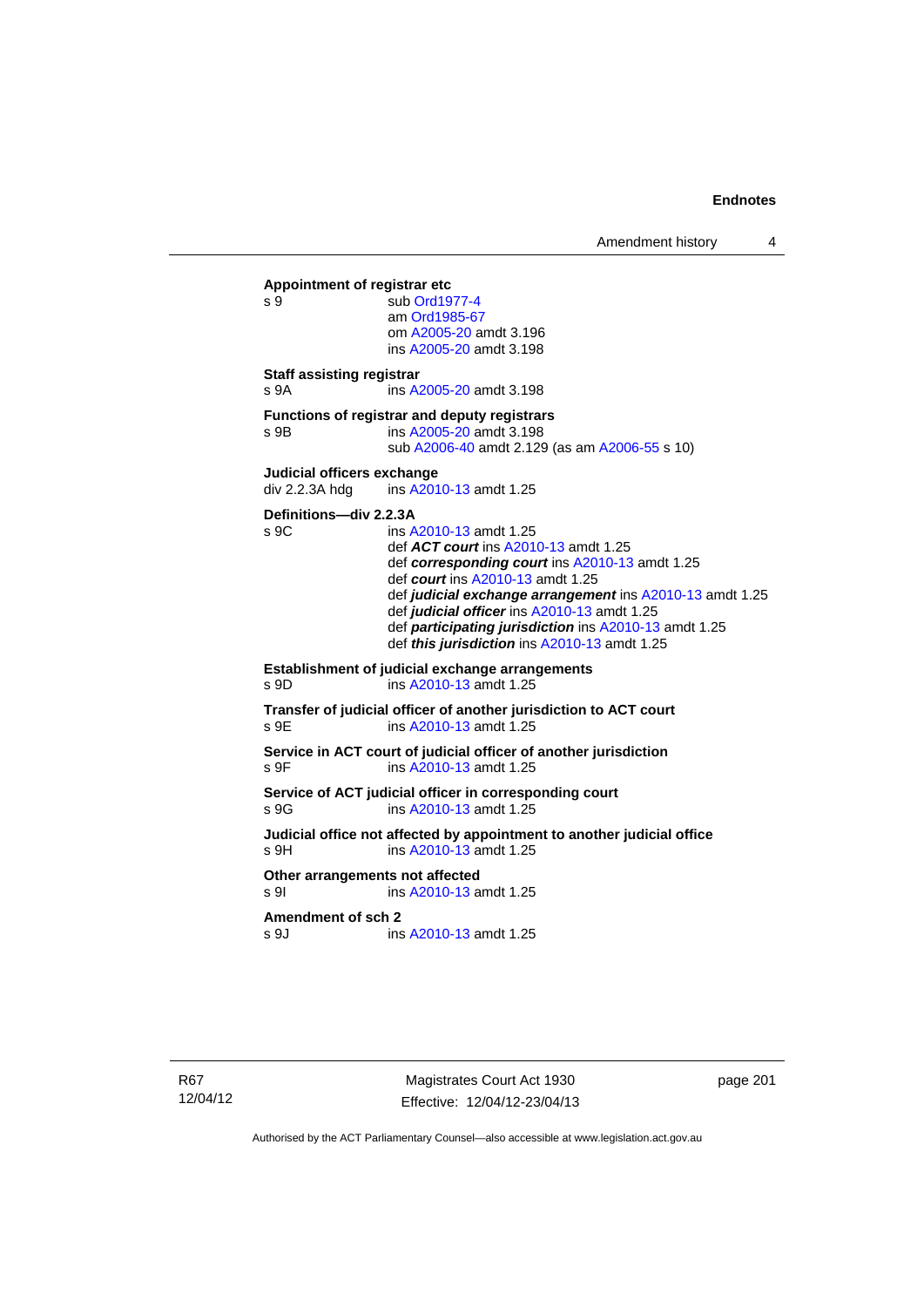4 Amendment history

| s 10                             | Terms and conditions of appointment<br>am Ord1938-35; Ord1973-48<br>sub Ord1977-4 |
|----------------------------------|-----------------------------------------------------------------------------------|
|                                  | am Ord1990-5                                                                      |
|                                  | sub A1997-41                                                                      |
|                                  | om A2005-20 amdt 3.196                                                            |
| <b>Tenure of office</b>          |                                                                                   |
| s 10A                            | ins Ord1977-4                                                                     |
|                                  | om A2005-20 amdt 3.196                                                            |
| <b>Resignation</b>               |                                                                                   |
| s 10B                            | ins Ord1977-4<br>am Ord1990-5                                                     |
|                                  | om A2005-20 amdt 3.196                                                            |
| <b>Acting Chief Magistrate</b>   |                                                                                   |
| s 10C                            | ins Ord1977-4                                                                     |
|                                  | am Ord1985-67, Ord1990-5                                                          |
|                                  | om A2005-20 amdt 3.196                                                            |
| <b>Retirement</b>                |                                                                                   |
| s 10D                            | ins Ord1977-4                                                                     |
|                                  | sub A1994-10                                                                      |
|                                  | om A2005-20 amdt 3.196                                                            |
|                                  | Magistrates not to undertake other work                                           |
| s 10E                            | ins Ord1977-4<br>am A1993-4, A1996-6                                              |
|                                  | om A2005-20 amdt 3.196                                                            |
| <b>Rights of public servants</b> |                                                                                   |
| s 10F                            | ins Ord1977-4                                                                     |
|                                  | sub A1994-38                                                                      |
|                                  | om A2005-20 amdt 3.196                                                            |
|                                  | Arrangement of business of courts                                                 |
| s 10G                            | ins Ord1977-4                                                                     |
|                                  | am Ord1985-67; Ord1986-74; A1994-66<br>sub A1999-12                               |
|                                  | am A1999-61 s 6; A1999-64 s 4 sch 2; A2004-60 amdt 1.188                          |
|                                  | om A2005-20 amdt 3.196                                                            |
|                                  | Appointment of special magistrates                                                |
| s <sub>10H</sub>                 | ins Ord1977-4                                                                     |
|                                  | am Ord1990-5                                                                      |
|                                  | om A2005-20 amdt 3.197                                                            |
| <b>Tenure of office</b>          |                                                                                   |
| s 10J                            | ins Ord1977-4                                                                     |
|                                  | sub A1994-10                                                                      |

page 202 Magistrates Court Act 1930 Effective: 12/04/12-23/04/13

R67 12/04/12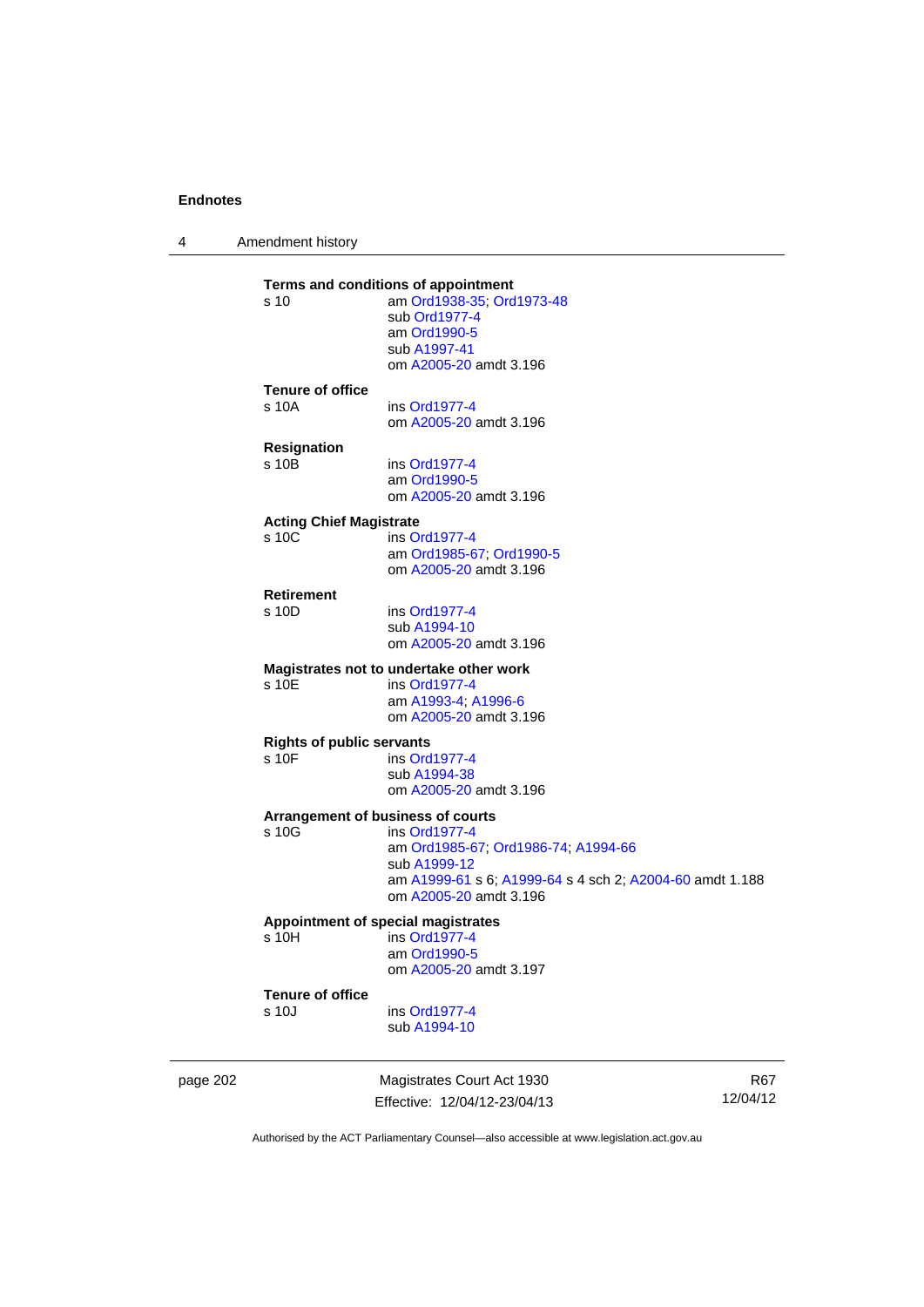Amendment history 4

 am [A1996-6](http://www.legislation.act.gov.au/a/1996-6) om [A2005-20](http://www.legislation.act.gov.au/a/2005-20) amdt 3.197 **Resignation**  ins [Ord1977-4](http://www.legislation.act.gov.au/a/1977-4) am [Ord1990-5](http://www.legislation.act.gov.au/a/alt_ord1990-5) om [A2005-20](http://www.legislation.act.gov.au/a/2005-20) amdt 3.197 **Terms and conditions of appointment**  s 10L ins [Ord1977-4](http://www.legislation.act.gov.au/a/1977-4) am [Ord1990-5](http://www.legislation.act.gov.au/a/alt_ord1990-5) sub [A1997-41](http://www.legislation.act.gov.au/a/1997-41) om [A2005-20](http://www.legislation.act.gov.au/a/2005-20) amdt 3.197 **Appointment of registrar etc**  am [A1991-44](http://www.legislation.act.gov.au/a/1991-44) s 10M ins [Ord1977-4](http://www.legislation.act.gov.au/a/1977-4) am [Ord1985-67](http://www.legislation.act.gov.au/a/1985-67); [A1991-44](http://www.legislation.act.gov.au/a/1991-44) sub [A1993-4](http://www.legislation.act.gov.au/a/1993-4) om [A2005-20](http://www.legislation.act.gov.au/a/2005-20) amdt 3.198 **Staff assisting registrar**<br>**S 10MA** ins A<sup>2</sup> ins [A1994-38](http://www.legislation.act.gov.au/a/1994-38) om [A2005-20](http://www.legislation.act.gov.au/a/2005-20) amdt 3.198 **Duties of registrar**  s 10N hdg am [A1991-44](http://www.legislation.act.gov.au/a/1991-44)<br>s 10N ins Ord1977-4 ins [Ord1977-4](http://www.legislation.act.gov.au/a/1977-4) am [A1991-44](http://www.legislation.act.gov.au/a/1991-44) om [A2005-20](http://www.legislation.act.gov.au/a/2005-20) amdt 3.198 **Jurisdiction of magistrates**<br>div 2.2.4 hdg (prev pt 2 (prev pt 2 div 4 hdg) ins [Ord1977-4](http://www.legislation.act.gov.au/a/1977-4) renum as div 2.4 hdg R8 LA renum [A2004-60](http://www.legislation.act.gov.au/a/2004-60) amdt 1.191 **Oath etc of office**  s 10P ins [Ord1977-4](http://www.legislation.act.gov.au/a/1977-4) am [Ord1990-5;](http://www.legislation.act.gov.au/a/alt_ord1990-5) [A2001-44](http://www.legislation.act.gov.au/a/2001-44) amdt 1.2749 sub [A2005-20](http://www.legislation.act.gov.au/a/2005-20) amdt 3.199 **Acts done beyond ACT**  s 10Q renum as s 11 **Acts done beyond ACT**<br>s 11 hdq am A s 11 hdg am [A1991-44](http://www.legislation.act.gov.au/a/1991-44)<br>s 11 orig s 11 am A s 11 orig s 11 am [A1991-44;](http://www.legislation.act.gov.au/a/1991-44) [A1994-61](http://www.legislation.act.gov.au/a/1994-61); [A1996-6](http://www.legislation.act.gov.au/a/1996-6) reloc to [Magistrates Court Rules 1932](http://www.legislation.act.gov.au/sl/1932-4/default.asp), pt 19 as rule 99 by [A2005-20](http://www.legislation.act.gov.au/a/2005-20) amdt 3.202 (prev s 10Q) ins [Ord1977-4](http://www.legislation.act.gov.au/a/1977-4) am [A2005-20](http://www.legislation.act.gov.au/a/2005-20) amdt 3.200

R67 12/04/12

Magistrates Court Act 1930 Effective: 12/04/12-23/04/13 page 203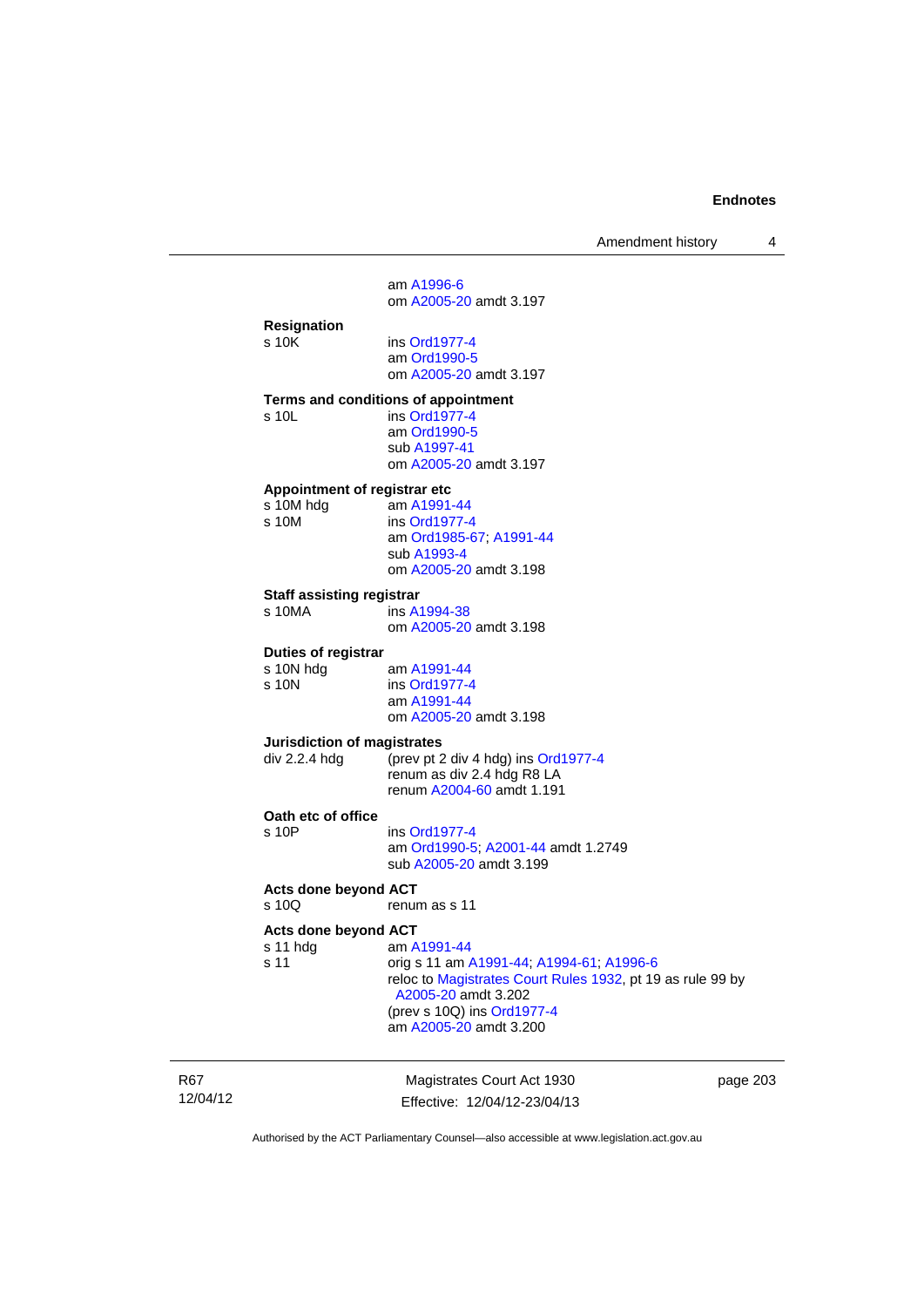| 4 | Amendment history |  |
|---|-------------------|--|
|   |                   |  |

renum [A2005-20](http://www.legislation.act.gov.au/a/2005-20) amdt 3.201

|          | s 12 hdg<br>s 12            | Acts by magistrate out of court etc.<br>am A1991-44<br>am Ord1937-28; Ord1986-74; A1991-44; A1996-6<br>sub A2005-20 amdt 3.203                                                                       |
|----------|-----------------------------|------------------------------------------------------------------------------------------------------------------------------------------------------------------------------------------------------|
|          | s 13 hdg<br>s <sub>13</sub> | Making of enforcement order after case decided<br>sub A2006-40 amdt 2.130<br>am A1991-44; A1994-61<br>sub A2005-20 amdt 3.203; A2006-23 amdt 1.220<br>am A2006-40 amdt 2.131                         |
|          | s <sub>14</sub>             | Warrants of execution after appeal<br>om Ord1972-37                                                                                                                                                  |
|          | $s$ 15 hdg<br>s 15          | Process not invalid only because of death of magistrate etc<br>am A1991-44<br>am A1991-44; A1994-61<br>sub A2005-20 amdt 3.204<br>am A2006-40 amdt 2.132                                             |
|          | s 16 hdg<br>s 16            | Order instead of mandamus order<br>sub A2006-40 amdt 2.133<br>am Ord1937-28; Ord1977-4; A1991-44; A1996-6;<br>A2004-60 amdt 1.192; A2006-40 amdt 2.134, amdt 2.135                                   |
|          | s 17 hdg<br>s 17            | Magistrates may exercise functions of justices of peace<br>sub A2005-20 amdt 3.205<br>am Ord1937-28; Ord1990-5                                                                                       |
|          | pt 2.3 h dq                 | Protection of magistrates in execution of their office<br>ins A2004-60 amdt 1.193                                                                                                                    |
|          | s 17A                       | Magistrate sued for act not within jurisdiction<br>(prev s 231) am Ord1937-28; Ord1953-14; A1994-61<br>reloc by A2004-60 amdt 1.370<br>am A2005-20 amdt 3.206, amdt 3.207                            |
|          | s 17B                       | Magistrate sued for act not within jurisdiction<br>(prev s 232) reloc by A2004-60 amdt 1.370<br>om A2008-44 amdt 1.63                                                                                |
|          | s 17C hdg<br>s 17C          | Committal or enforcement order by magistrate on order of court<br>sub A2006-40 amdt 2.136<br>(prev s 233) am A1994-61<br>reloc by A2004-60 amdt 1.370<br>am A2006-23 amdt 1.221; A2006-40 amdt 2.137 |
|          | s 17D                       | No action for acts done under Supreme Court order<br>(prev s 234) am Ord1937-28<br>reloc by A2004-60 amdt 1.370                                                                                      |
| page 204 |                             | Magistrates Court Act 1930                                                                                                                                                                           |

Effective: 12/04/12-23/04/13

R67 12/04/12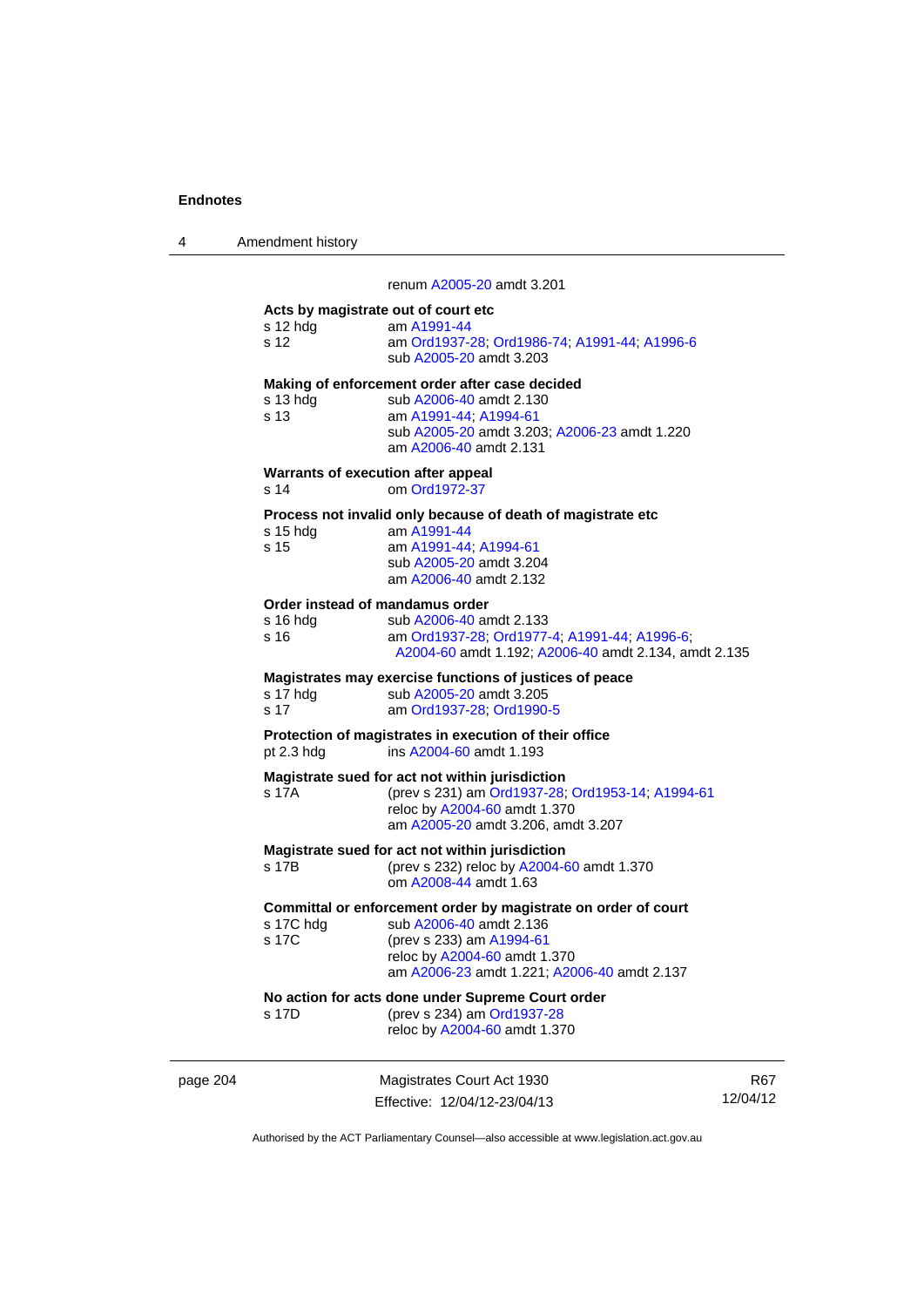Amendment history 4

sub [A2005-20](http://www.legislation.act.gov.au/a/2005-20) amdt 3.208

| s 17F                                                    | No action if proceeding confirmed on appeal<br>(prev s 235) am A1994-61<br>reloc by A2004-60 amdt 1.370<br>am A2006-23 amdt 1.222, amdt 1.223; A2006-40<br>amdts 2.137-2.139                                   |
|----------------------------------------------------------|----------------------------------------------------------------------------------------------------------------------------------------------------------------------------------------------------------------|
| Actions in cases prohibited<br>s 17F                     | (prev s 236) am Ord1937-28<br>reloc by A2004-60 amdt 1.370<br>am A2005-20 amdt 3.209                                                                                                                           |
| <b>Payment into court</b><br>s 17G                       | (prev s 239) am Ord1937-28; Ord1986-74<br>reloc by A2004-60 amdt 1.370<br>sub A2005-20 amdt 3.210                                                                                                              |
| s 17H                                                    | No action against magistrate for judicial acts in Magistrates Court<br>(prev s 240) am Ord1985-67<br>reloc by A2004-60 amdt 1.370                                                                              |
| s 17l                                                    | Magistrate sued for acts within magistrate's jurisdiction only liable in case of<br>malice and absence of reasonable and probable cause<br>(prev s 241) reloc by A2004-60 amdt 1.370<br>am A2005-20 amdt 3.211 |
| <b>Verdict for defendant</b><br>s 17J                    | (prev s 242) am Ord1937-28; Ord1986-74<br>sub A1996-6<br>reloc by A2004-60 amdt 1.370                                                                                                                          |
| <b>Damages</b><br>s 17K                                  | (prev s 243) am Ord1966-2<br>sub A1994-61<br>reloc by A2004-60 amdt 1.370                                                                                                                                      |
| <b>Criminal proceedings</b><br>ch 3 hdg                  | ins A2004-60 amdt 1.198                                                                                                                                                                                        |
| <b>Magistrates Court</b><br>pt 3 hdg                     | sub Ord1985-67<br>om A2004-60 amdt 1.194                                                                                                                                                                       |
| <b>Preliminary</b><br>pt 3.1 hdg                         | ins A2004-60 amdt 1.198                                                                                                                                                                                        |
| <b>Establishment of Magistrates Court</b><br>div 3.1 hdg | (prev pt 3 div 1 hdg) am Ord1985-67<br>renum R8 LA<br>om A2004-60 amdt 1.194                                                                                                                                   |

R67 12/04/12

Magistrates Court Act 1930 Effective: 12/04/12-23/04/13 page 205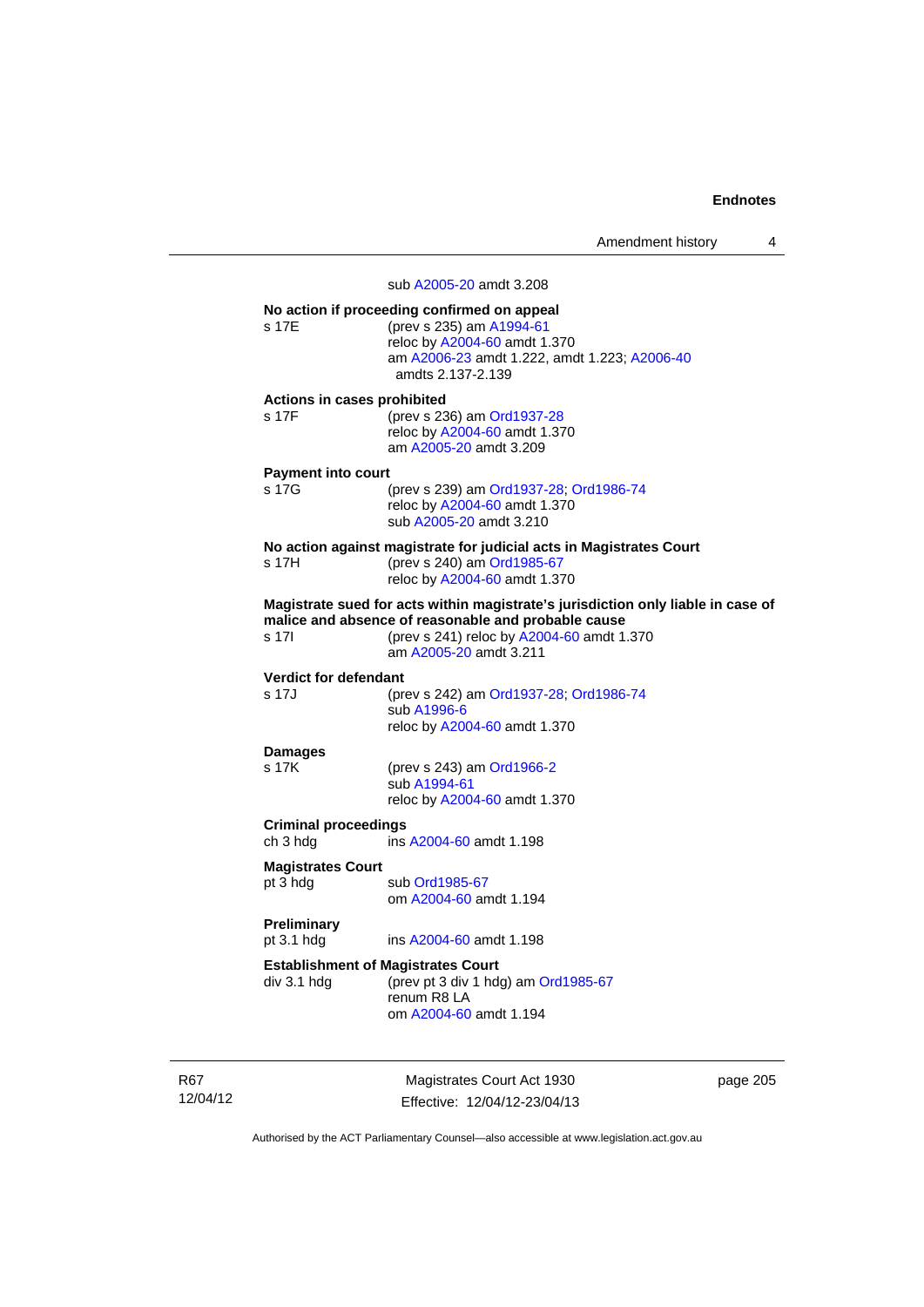4 Amendment history **Constitution of court**  s 18 reloc as s 4 **Jurisdiction of Magistrates Court**  div 3.2 hdg (prev pt 3 div 2 hdg) am [Ord1985-67](http://www.legislation.act.gov.au/a/1985-67) renum R8 LA om [A2004-60](http://www.legislation.act.gov.au/a/2004-60) amdt 1.199 **Definitions for ch 3**  s 18A ins [A2004-60](http://www.legislation.act.gov.au/a/2004-60) amdt 1.198 def *administrator* ins [A2004-60](http://www.legislation.act.gov.au/a/2004-60) amdt 1.198 om [A2006-23](http://www.legislation.act.gov.au/a/2006-23) amdt 1.224 def *Crimes Act* ins [A2004-60](http://www.legislation.act.gov.au/a/2004-60) amdt 1.198 def *decision* ins [A2004-60](http://www.legislation.act.gov.au/a/2004-60) amdt 1.198 def *defendant* ins [A2004-60](http://www.legislation.act.gov.au/a/2004-60) amdt 1.198 def *escort* ins [A2004-60](http://www.legislation.act.gov.au/a/2004-60) amdt 1.198 om [A2006-23](http://www.legislation.act.gov.au/a/2006-23) amdt 1.224 def *superintendent* ins [A2004-60](http://www.legislation.act.gov.au/a/2004-60) amdt 1.198 om [A2006-23](http://www.legislation.act.gov.au/a/2006-23) amdt 1.224 **Criminal jurisdiction**<br>pt 3.2 hdg ins ins [A2004-60](http://www.legislation.act.gov.au/a/2004-60) amdt 1.199 **Jurisdiction of court**  s 19 am [Ord1937-28](http://www.legislation.act.gov.au/a/1937-28); [Ord1985-67](http://www.legislation.act.gov.au/a/1985-67); [Ord1986-74](http://www.legislation.act.gov.au/a/1986-74); [Ord1990-5](http://www.legislation.act.gov.au/a/alt_ord1990-5); [A1999-66](http://www.legislation.act.gov.au/a/1999-66) sch 3; [A2001-44](http://www.legislation.act.gov.au/a/2001-44) amdt 1.2751; [A2001-56](http://www.legislation.act.gov.au/a/2001-56) amdt 3.447, amdt 3.448; [A2004-60](http://www.legislation.act.gov.au/a/2004-60) amdt 1.200; [A2005-20](http://www.legislation.act.gov.au/a/2005-20) amdt 3.212 **Civil jurisdiction of the court**  s 20 am [Ord1936-13](http://www.legislation.act.gov.au/ord/1936-13); [Ord1967-1](http://www.legislation.act.gov.au/a/1967-1); [Ord1969-12](http://www.legislation.act.gov.au/a/1969-12); [Ord1977-4](http://www.legislation.act.gov.au/a/1977-4) om [Ord1986-74](http://www.legislation.act.gov.au/a/1986-74) **Civil jurisdiction of court in action for nuisance**  s 20A ins [Ord1961-2](http://www.legislation.act.gov.au/a/1961-2) am [Ord1967-1](http://www.legislation.act.gov.au/a/1967-1) om [Ord1986-74](http://www.legislation.act.gov.au/a/1986-74) **Jurisdiction of court if defendant absent from ACT**  s 21 am [Ord1937-28](http://www.legislation.act.gov.au/a/1937-28); [Ord1958-12](http://www.legislation.act.gov.au/a/1958-12); [Ord1986-74](http://www.legislation.act.gov.au/a/1986-74); [A1996-6](http://www.legislation.act.gov.au/a/1996-6) **Ex parte order may be set aside**  s 23 am [Ord1970-15](http://www.legislation.act.gov.au/a/1970-15) sub [Ord1974-14](http://www.legislation.act.gov.au/a/1974-14) am [Ord1979-33](http://www.legislation.act.gov.au/a/1979-33); [Ord1986-74;](http://www.legislation.act.gov.au/a/1986-74) [Ord1989-60](http://www.legislation.act.gov.au/a/1989-60); [A1991-44](http://www.legislation.act.gov.au/a/1991-44); [A1991-112;](http://www.legislation.act.gov.au/a/1991-112) [A1993-4](http://www.legislation.act.gov.au/a/1993-4); [A1993-48](http://www.legislation.act.gov.au/a/1993-48); [A1998-25](http://www.legislation.act.gov.au/a/1998-25); [A2004-60](http://www.legislation.act.gov.au/a/2004-60) amdts 1.201-1.209 reloc to [Magistrates Court Rules 1932](http://www.legislation.act.gov.au/sl/1932-4/default.asp), pt 4 as rule 10 by [A2004-60](http://www.legislation.act.gov.au/a/2004-60) amdt 1.210

page 206 Magistrates Court Act 1930 Effective: 12/04/12-23/04/13

R67 12/04/12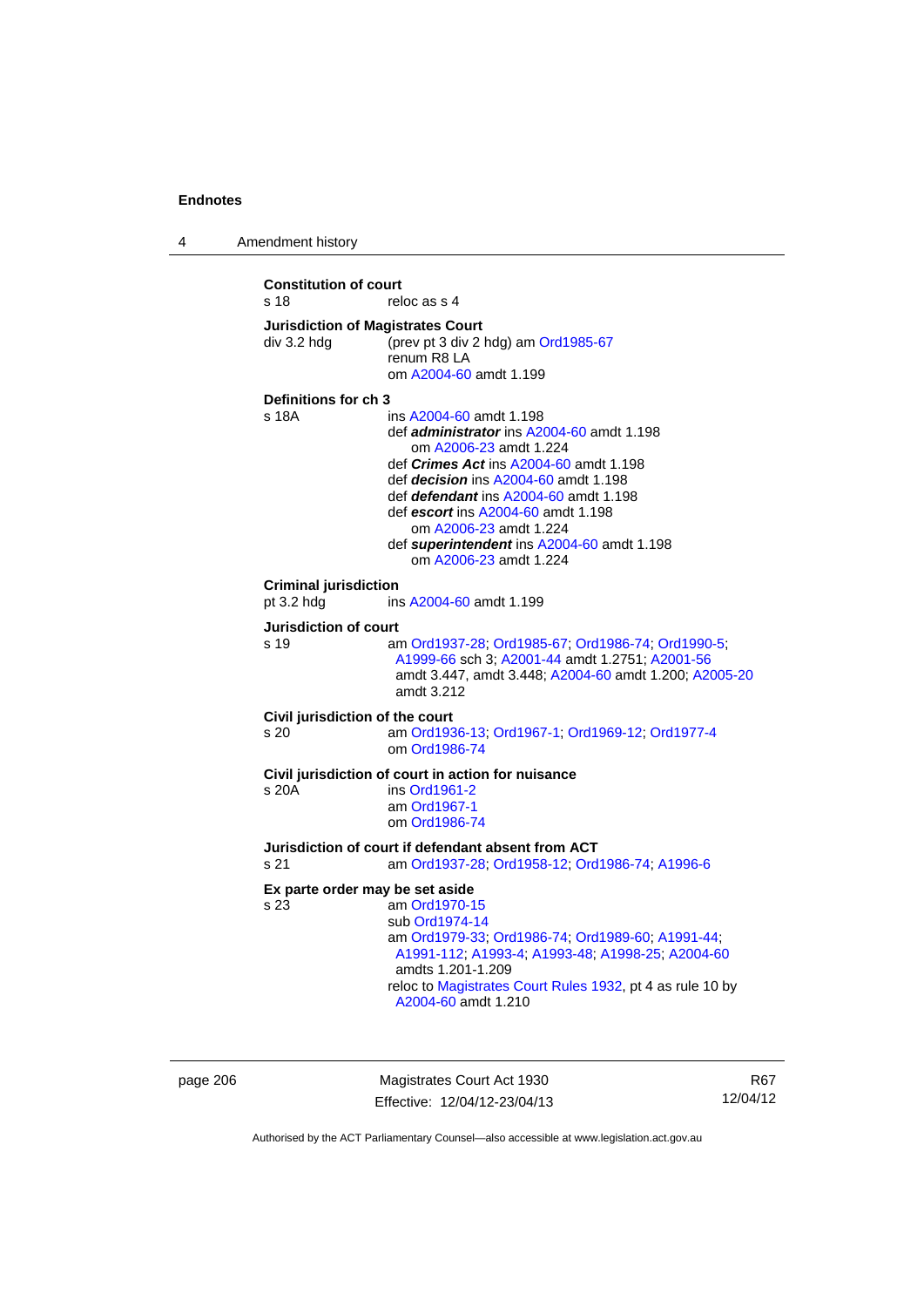|                                                  | ins Ord1982-3<br>am A2004-60 amdts 1.211-1.215<br>reloc to Magistrates Court Rules 1932, pt 4 as rule 11 by                     |
|--------------------------------------------------|---------------------------------------------------------------------------------------------------------------------------------|
|                                                  | A2004-60 amdt 1.216                                                                                                             |
| commercial matters                               | Requests under conventions regarding legal proceedings in civil and                                                             |
| s 23A                                            | ins Ord1932-21<br>om A2004-60 amdt 1.217                                                                                        |
| s 23B                                            | <b>Rectification of certain orders etc</b><br>ins Ord1985-18                                                                    |
|                                                  | am A1991-44; A2004-60 amdt 1.218; A2005-20 amdt 3.213,<br>amdt 3.214<br>om A2006-23 amdt 1.225                                  |
| pt 3.3 hdg                                       | <b>Beginning criminal proceedings</b><br>(prev pt 4 hdg) sub and renum A2004-60 amdt 1.219                                      |
| div 3.3.1 hdg                                    | Beginning criminal proceedings-general<br>(prev pt 4 div 1 hdg) renum as div 4.1 hdg R8 LA<br>sub and renum A2004-60 amdt 1.220 |
| s 24                                             | Cases excepted from court's jurisdiction<br>om Ord1986-74                                                                       |
| s 24A                                            | Removal of civil cases to the Supreme Court<br>ins Ord1937-28<br>om Ord1986-74                                                  |
|                                                  | Procedure after removal of cases                                                                                                |
| s 24B                                            | ins Ord1937-28<br>am Ord1953-14; Ord1980-10; Ord1985-67<br>om Ord1986-74                                                        |
| <b>Informations</b><br>s 25                      | sub Ord1974-14                                                                                                                  |
|                                                  | am Ord1986-74; A1996-6<br>sub A2005-20 amdt 3.215                                                                               |
| <b>Informations</b>                              |                                                                                                                                 |
| div 3.3.2 hdg                                    | (prev pt 4 div 2 hdg) renum as div 4.2 hdg R8 LA<br>renum A2004-60 amdt 1.221                                                   |
| <b>Laying of informations</b><br>s <sub>26</sub> | am A1991-38, A1993-4, A1994-4                                                                                                   |
|                                                  | Description of people and property and of offences                                                                              |

R67 12/04/12

Magistrates Court Act 1930 Effective: 12/04/12-23/04/13 page 207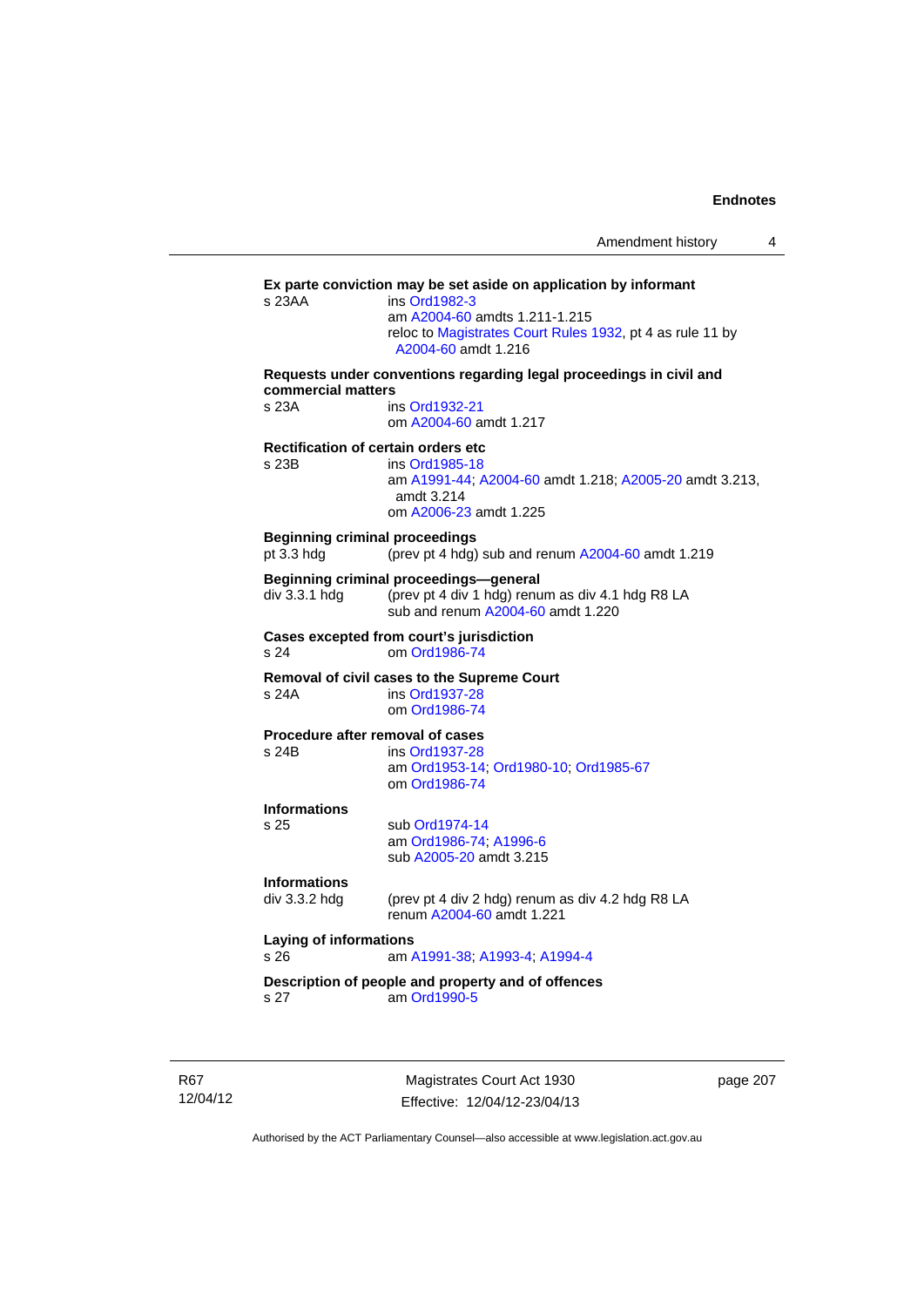4 Amendment history

**Authority to appear etc in place of informant**  ins [Ord1974-14](http://www.legislation.act.gov.au/a/1974-14) om [Ord1985-17](http://www.legislation.act.gov.au/a/1985-17) **Form of information**  s 30 sub [A2005-20](http://www.legislation.act.gov.au/a/2005-20) amdt 3.216 **Limitation of proceedings**  s 31 am [Ord1989-59](http://www.legislation.act.gov.au/a/1989-59); [Ord1990-5](http://www.legislation.act.gov.au/a/alt_ord1990-5); [A1996-6](http://www.legislation.act.gov.au/a/1996-6); [A1999-59](http://www.legislation.act.gov.au/a/1999-59) s 3 om [A2001-63](http://www.legislation.act.gov.au/a/2001-63) s 58 **Commencement of action by entry of complaint**  s 32 am [Ord1961-2](http://www.legislation.act.gov.au/a/1961-2) om [Ord1986-74](http://www.legislation.act.gov.au/a/1986-74) **Complaint may be for 1 or more matters**  s 33 am [Ord1967-1;](http://www.legislation.act.gov.au/a/1967-1) [Ord1969-12](http://www.legislation.act.gov.au/a/1969-12); [Ord1977-4](http://www.legislation.act.gov.au/a/1977-4) om [Ord1986-74](http://www.legislation.act.gov.au/a/1986-74) **Demands not to be divided into 2 suits or complaints**  s 34 om [Ord1986-74](http://www.legislation.act.gov.au/a/1986-74) **Infant may sue**  s 35 am [Ord1974-47](http://www.legislation.act.gov.au/a/1974-47) om [Ord1986-74](http://www.legislation.act.gov.au/a/1986-74) **Copy of information or complaint**  om [Ord1986-74](http://www.legislation.act.gov.au/a/1986-74) **Summonses**  div 3.3.3 hdg (prev pt 4 div 4 hdg) renum as div 4.4 hdg R8 LA renum [A2004-60](http://www.legislation.act.gov.au/a/2004-60) amdt 1.221 **When magistrate may issue summons**  s 37 am [Ord1986-74](http://www.legislation.act.gov.au/a/1986-74); [Ord1989-55](http://www.legislation.act.gov.au/a/1989-55);[Ord1990-5;](http://www.legislation.act.gov.au/a/alt_ord1990-5) [A1991-38;](http://www.legislation.act.gov.au/a/1991-38) [A1993-4;](http://www.legislation.act.gov.au/a/1993-4) [A1996-6](http://www.legislation.act.gov.au/a/1996-6) **Form of summons**  s 38 am [Ord1937-28](http://www.legislation.act.gov.au/a/1937-28); [Ord1979-33](http://www.legislation.act.gov.au/a/1979-33); [Ord1986-74](http://www.legislation.act.gov.au/a/1986-74); [A1996-6](http://www.legislation.act.gov.au/a/1996-6) **Ex parte proceedings**  s 39 om [Ord1986-74](http://www.legislation.act.gov.au/a/1986-74) **Signature and contents of summons**<br>s 40 am Ord1979-33 am [Ord1979-33](http://www.legislation.act.gov.au/a/1979-33) om [A1996-6](http://www.legislation.act.gov.au/a/1996-6) **Service of summons**  s 41 sub [Ord1937-28](http://www.legislation.act.gov.au/a/1937-28) am [Ord1953-14](http://www.legislation.act.gov.au/a/1953-14); [Ord1986-74](http://www.legislation.act.gov.au/a/1986-74); [A1991-44](http://www.legislation.act.gov.au/a/1991-44); ss renum R10 LA; [A2005-20](http://www.legislation.act.gov.au/a/2005-20) amdt 3.217

page 208 Magistrates Court Act 1930 Effective: 12/04/12-23/04/13

R67 12/04/12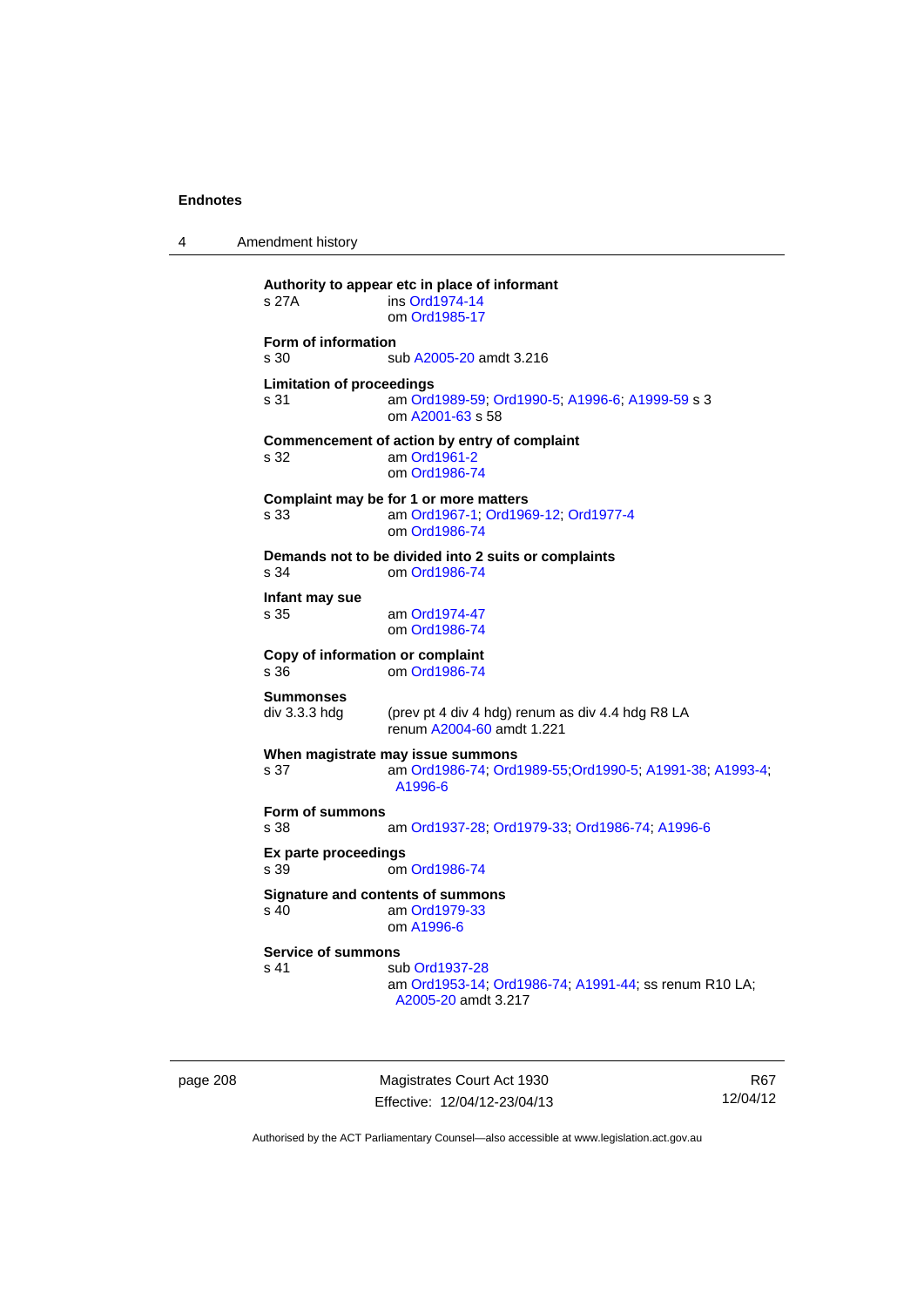Amendment history 4 Magistrates Court Act 1930 **Court attendance notices**<br>div 3.3.3A hdg ins A20 ins [A2008-42](http://www.legislation.act.gov.au/a/2008-42) s 10 **Definitions—div 3.3.3A**  s 41A ins [A2008-42](http://www.legislation.act.gov.au/a/2008-42) s 10 def *authorised person* ins [A2008-42](http://www.legislation.act.gov.au/a/2008-42) s 10 def *court attendance notice* ins [A2008-42](http://www.legislation.act.gov.au/a/2008-42) s 10 **Commencing criminal proceeding by court attendance notice**  s 41B ins [A2008-42](http://www.legislation.act.gov.au/a/2008-42) s 10 **Court attendance notice––service**  s 41C ins [A2008-42](http://www.legislation.act.gov.au/a/2008-42) s 10 **Court attendance notice—filing**  s 41D ins [A2008-42](http://www.legislation.act.gov.au/a/2008-42) s 10 **Court attendance notice—relationship to information and summons**  s 41E ins [A2008-42](http://www.legislation.act.gov.au/a/2008-42) s 10 **Warrants**  div 3.3.4 hdg (prev pt 4 div 5 hdg) renum as div 4.5 hdg R8 LA renum [A2004-60](http://www.legislation.act.gov.au/a/2004-60) amdt 1.221 sub [A2005-20](http://www.legislation.act.gov.au/a/2005-20) amdt 3.218 **Issue of warrant and summons**  am [Ord1974-14](http://www.legislation.act.gov.au/a/1974-14), [Ord1979-33](http://www.legislation.act.gov.au/a/1979-33); ss renum R10 LA sub [A2005-20](http://www.legislation.act.gov.au/a/2005-20) amdt 3.219 **Procedure on filing indictment**  s 43 am [Ord1937-28](http://www.legislation.act.gov.au/a/1937-28); [Ord1990-5](http://www.legislation.act.gov.au/a/alt_ord1990-5); [A1992-9](http://www.legislation.act.gov.au/a/1992-9); [A1996-6](http://www.legislation.act.gov.au/a/1996-6); [A2006-23](http://www.legislation.act.gov.au/a/2006-23) amdt 1.226; [A2006-40](http://www.legislation.act.gov.au/a/2006-40) amdt 2.140 **Warrants to be signed and, where so required, sealed**  s 46 om [A1996-6](http://www.legislation.act.gov.au/a/1996-6) **Form of arrest warrant**  s 47 am [A1998-67](http://www.legislation.act.gov.au/a/1998-67) sub [A2005-20](http://www.legislation.act.gov.au/a/2005-20) amdt 3.220 **Sunday warrants**  s 49 am [A2005-20](http://www.legislation.act.gov.au/a/2005-20) amdt 3.221 **Bail of persons arrested without a warrant**  s 50 am [A1991-44](http://www.legislation.act.gov.au/a/1991-44) om [A1992-9](http://www.legislation.act.gov.au/a/1992-9) **Hearings generally to be in public**  s 51 reloc as s 310 **Exclusion of strangers**  s 52 om [A1996-6](http://www.legislation.act.gov.au/a/1996-6)

page 209

Authorised by the ACT Parliamentary Counsel—also accessible at www.legislation.act.gov.au

Effective: 12/04/12-23/04/13

R67 12/04/12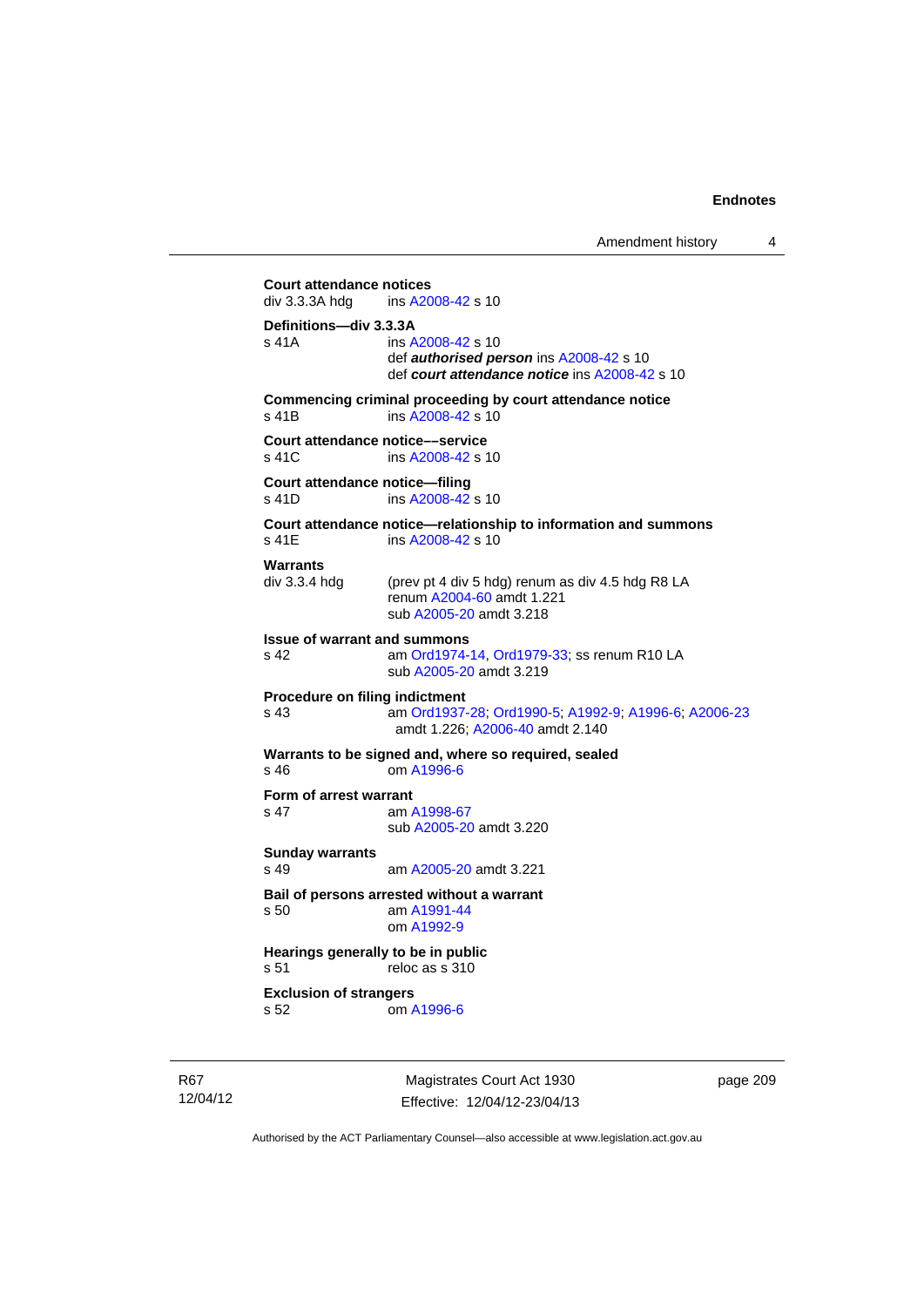4 Amendment history

| pt $3.4$ hdg                                   | <b>Hearing of criminal proceedings</b><br>(prev pt 5 hdg) sub and renum A2004-60 amdt 1.222                                                  |
|------------------------------------------------|----------------------------------------------------------------------------------------------------------------------------------------------|
| div 3.4.1 hdg                                  | Hearing of criminal proceedings-general<br>(prev pt 5 div 1 hdg) renum as div 5.1 hdg R8 LA<br>sub and renum A2004-60 amdt 1.223             |
| <b>Conduct of case generally</b><br>s 53       | am Ord1986-74, A1996-6<br>sub A2005-20 amdt 3.222                                                                                            |
| s 54                                           | If both parties present in court to hear case<br>am Ord1986-74, A1991-79, A1993-2, A1996-6<br>sub A2005-20 amdt 3.222                        |
| Interpreter<br>s <sub>54AA</sub>               | ins A1991-79<br>om A1993-2                                                                                                                   |
| <b>Record of proceedings</b><br>s 54A          | reloc as s 316                                                                                                                               |
| <b>Warrants for witnesses</b><br>div 3.4.2 hdg | (prev pt 5 div 2 hdg) renum as div 5.2 hdg R8 LA<br>sub and renum A2004-60 amdt 1.232<br>sub A2005-20 amdt 3.223                             |
| Examination to be on oath<br>s.55              | om A2005-20 amdt 3.224                                                                                                                       |
| s.56                                           | Power to order witnesses out of Court<br>am Ord1986-74<br>om A1996-6                                                                         |
| s 57                                           | Husband or wife of complainant or defandant to be competent witness<br>om Ord1986-74                                                         |
| s 58                                           | Defendant and husband or wife, when competent in criminal proceedings<br>om A2004-2 amdt 2.14                                                |
| Proof of negative etc<br>s 59                  | am Ord1990-5<br>om A2004-15 amdt 3.20                                                                                                        |
| s60                                            | Record of proceedings and transcript<br>reloc as s 317                                                                                       |
| s 60A                                          | Informant may request witnesses to attend<br>ins A1996-6<br>reloc to Magistrates Court Rules 1932, pt 4 as rule 12 by<br>A2004-60 amdt 1.239 |
|                                                |                                                                                                                                              |

page 210 Magistrates Court Act 1930 Effective: 12/04/12-23/04/13

R67 12/04/12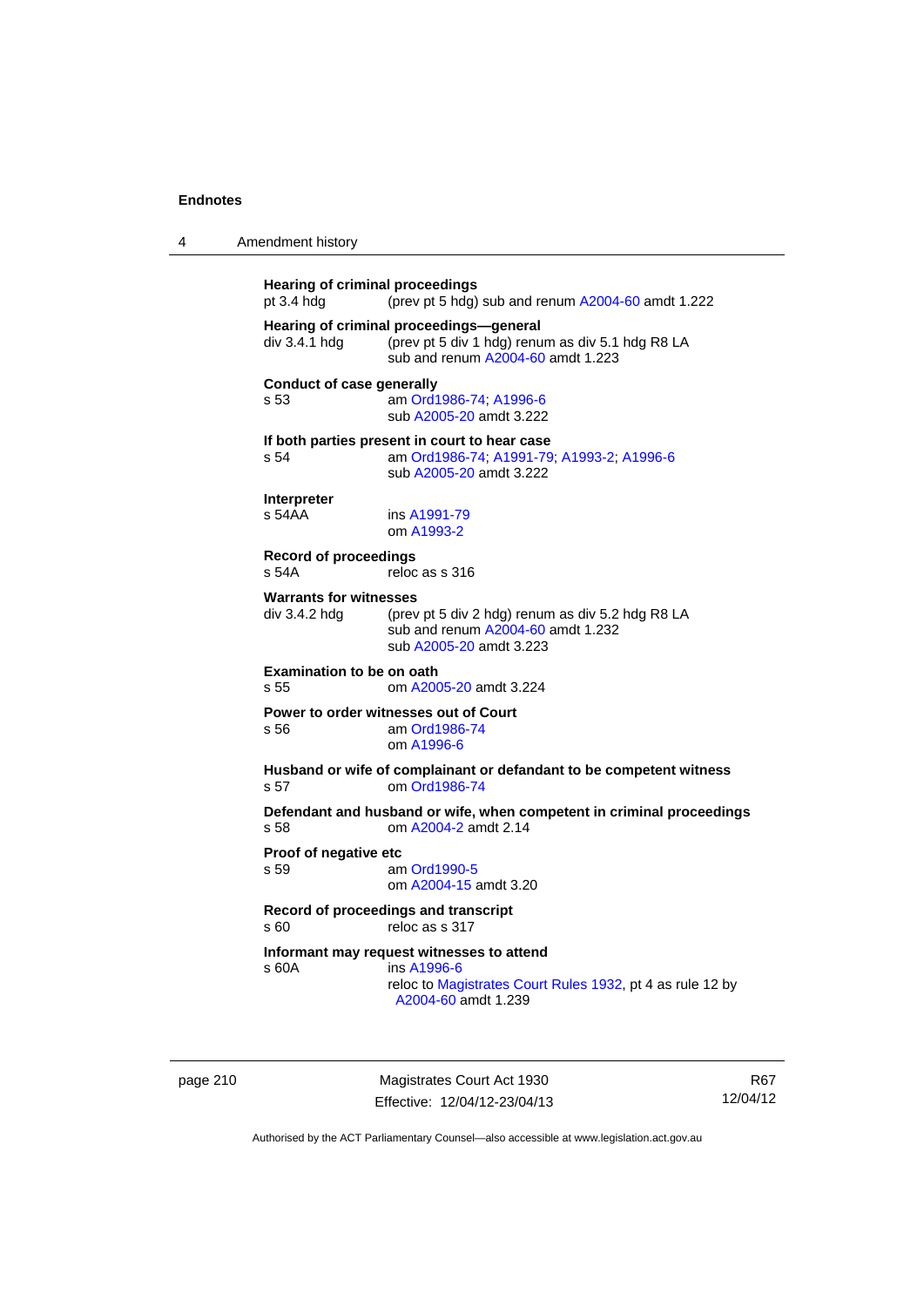### **Power of magistrate to summon witnesses**

| s 61 hdg<br>s 61                               | sub A2004-60 amdt 1.240<br>am Ord1986-74<br>sub A1996-6<br>am A2004-60 amdt 1.241<br>reloc to Magistrates Court Rules 1932, pt 4 as rule 13 by<br>A2004-60 amdt 1.242                                                                                                                                                   |  |  |  |
|------------------------------------------------|-------------------------------------------------------------------------------------------------------------------------------------------------------------------------------------------------------------------------------------------------------------------------------------------------------------------------|--|--|--|
| <b>Warrants for witnesses</b><br>div 3.4.2 hdg | sub A2009-19 s 58                                                                                                                                                                                                                                                                                                       |  |  |  |
| Definitions-div 3.4.2                          |                                                                                                                                                                                                                                                                                                                         |  |  |  |
| s 62 hdg<br>s 62                               | am A2004-60 amdt 1.243<br>sub Ord1937-28; A1996-6<br>am A2004-60 amdt 1.243, amdt 1.244<br>reloc to Magistrates Court Rules 1932, pt 4 as rule 14 by<br>A2004-60 amdt 1.245<br>ins A2009-19 s 58<br>def prescribed period ins A2009-19 s 58<br>def reporting officer ins A2009-19 s 58<br>def warrant ins A2009-19 s 58 |  |  |  |
| s 62A                                          | Witnesses entitled to claim expenses<br>ins A1996-6<br>reloc to Magistrates Court Rules 1932, pt 4 as rule 15 by<br>A2004-60 amdt 1.246                                                                                                                                                                                 |  |  |  |
| Warrant to bring witness to court              |                                                                                                                                                                                                                                                                                                                         |  |  |  |
| s 63                                           | am Ord1967-1<br>sub A1996-6<br>am A2004-60 amdts 1.247-1.249<br>$(2)$ , $(3)$ exp 1 July 2006 (s 63 $(3)$ )<br>ss renum R34 LA<br>sub A2009-19 s 58                                                                                                                                                                     |  |  |  |
| <b>First instance warrant</b>                  |                                                                                                                                                                                                                                                                                                                         |  |  |  |
| s 64                                           | am A2004-60 amdt 1.250<br>sub A2009-19 s 58                                                                                                                                                                                                                                                                             |  |  |  |
| s 65                                           | Warrant remains in force until executed<br>am Ord1976-42; Ord1986-74<br>om A1994-61<br>ins A2009-19 s 58                                                                                                                                                                                                                |  |  |  |
|                                                | <b>Executing a warrant</b>                                                                                                                                                                                                                                                                                              |  |  |  |
| s 66                                           | am Ord1937-28, A2004-60 amdts 1.251-1.253<br>reloc to Magistrates Court Rules 1932, pt 4 as rule 16 by<br>A2004-60 amdt 1.254<br>ins A2009-19 s 58                                                                                                                                                                      |  |  |  |

R67 12/04/12

Magistrates Court Act 1930 Effective: 12/04/12-23/04/13 page 211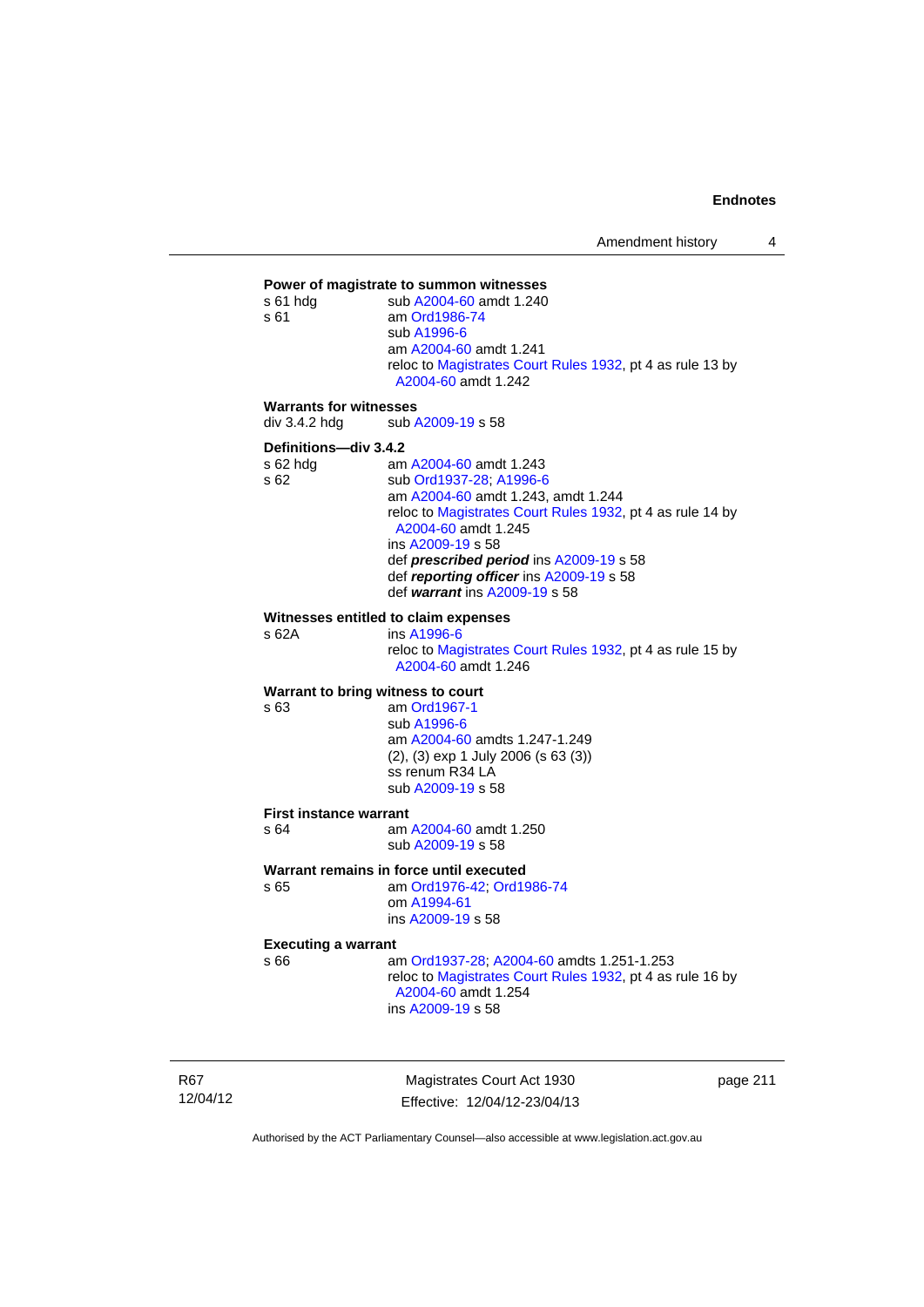4 Amendment history

|          | <b>Setting aside summons</b><br>s 66A            | ins Ord1987-56<br>am A2004-60 amdt 1.255, amdt 1.256<br>reloc to Magistrates Court Rules 1932, pt 4 as rule 17 by<br>A2004-60 amdt 1.257              |            |
|----------|--------------------------------------------------|-------------------------------------------------------------------------------------------------------------------------------------------------------|------------|
|          | <b>Procedure after arrest</b><br>s 67            | reloc as s 318<br>ins A2009-19 s 58                                                                                                                   |            |
|          |                                                  | <b>Examination of witnesses-application of Magistrates Court (Civil</b>                                                                               |            |
|          | <b>Jurisdiction</b> ) Act<br>s 67A               | ins Ord1986-74<br>am Ord1990-5; A1995-46<br>om A2004-60 amdt 1.262                                                                                    |            |
|          | s 67B                                            | Affidavits-application of Magistrates Court (Civil Jurisdiction) Act<br>ins Ord1986-74<br>am Ord1990-5; A1995-46<br>om A2004-60 amdt 1.262            |            |
|          | <b>Orders following executed warrant</b><br>s 68 | reloc as s 319<br>ins A2009-19 s 58                                                                                                                   |            |
|          | s 69                                             | Depositions to be delivered to registrar<br>reloc as s 320                                                                                            |            |
|          | Remand<br>div 3.4.3 hdg                          | (prev pt 5 div 3 hdg) renum as div 5.3 hdg R8 LA<br>renum A2004-60 amdt 1.270<br>sub A2006-23 amdt 1.227                                              |            |
|          | <b>Remand of defendant</b>                       |                                                                                                                                                       |            |
|          | s 70                                             | am Ord1977-61, A1996-6<br>sub A1996-82<br>am A1998-67<br>sub A2004-14 amdt 2.4; A2006-23 amdt 1.227<br>am A2011-22 amdt 1.305, amdt 1.306, amdt 1.310 |            |
|          | <b>Verbal remand</b>                             |                                                                                                                                                       |            |
|          | s 71                                             | am A1996-6<br>om A1996-82                                                                                                                             |            |
|          | s 72                                             | Bringing remanded defendant before court<br>sub A2006-23 amdt 1.227<br>am A2011-22 amdt 1.310                                                         |            |
|          | s 72A                                            | <b>Bail application hearings-audiovisual links</b><br>ins A1999-22 s 21<br>am A2000-17 s 3 sch 1; A2003-48 amdt 2.10<br>sub A2006-23 amdt 1.227       |            |
| page 212 |                                                  | Magistrates Court Act 1930                                                                                                                            | <b>R67</b> |
|          |                                                  | Effective: 12/04/12-23/04/13                                                                                                                          | 12/04/12   |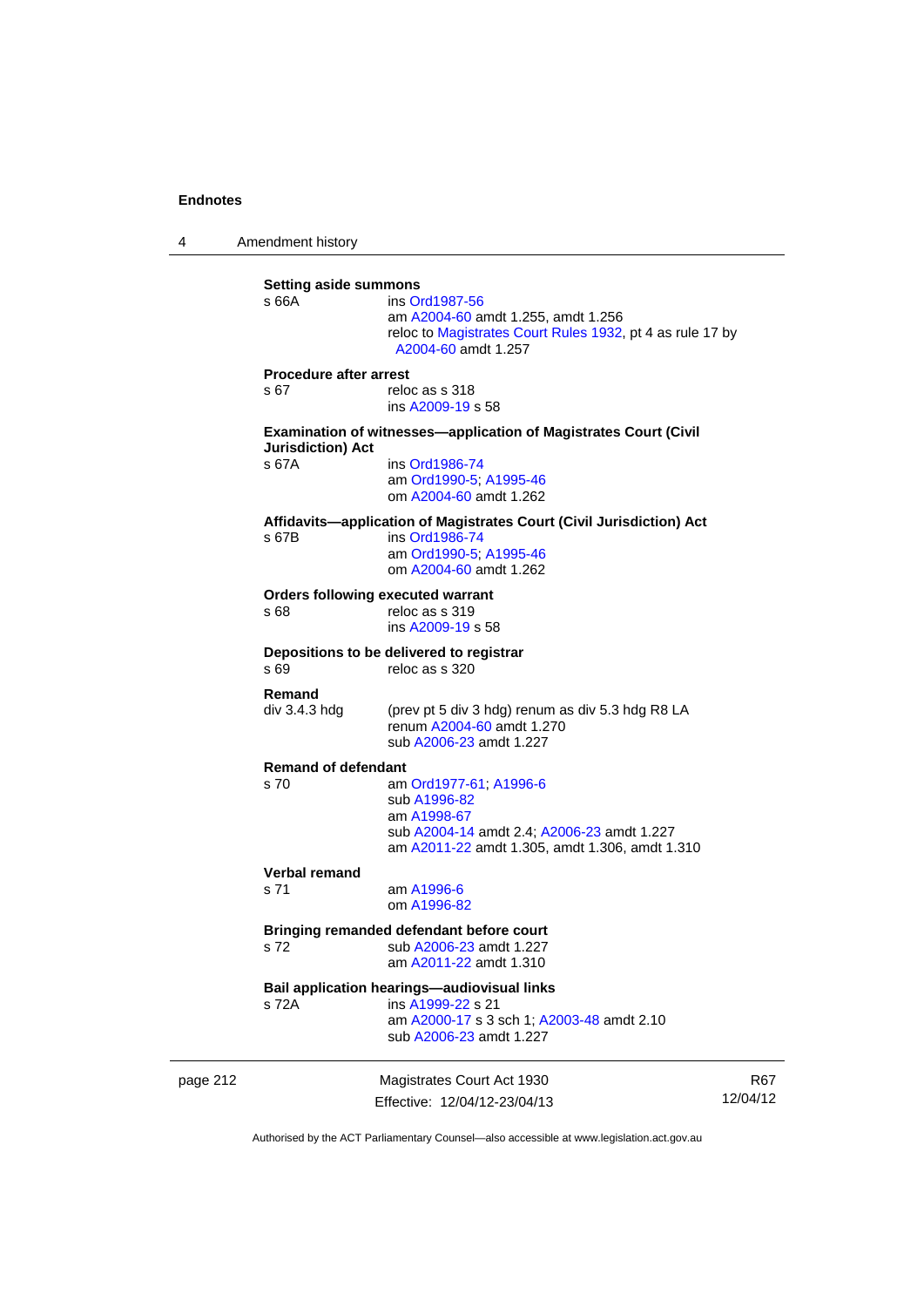# Magistrates Court Act 1930 page 213 **Defendant's appearance in non-bail proceedings—audiovisual links**  s 72B ins [A1999-22](http://www.legislation.act.gov.au/a/1999-22) s 21 am [A2004-60](http://www.legislation.act.gov.au/a/2004-60) amdt 1.271 sub [A2006-23](http://www.legislation.act.gov.au/a/2006-23) amdt 1.227 am [A2010-40](http://www.legislation.act.gov.au/a/2010-40) amdt 2.16; [A2011-22](http://www.legislation.act.gov.au/a/2011-22) amdt 1.310 **Bail of defendant during examination**  s 73 am [A1992-9](http://www.legislation.act.gov.au/a/1992-9) **Committal and recognisance**  div 3.4.4 hdg (prev pt 5 div 4 hdg) renum as div 5.4 hdg R8 LA renum [A2004-60](http://www.legislation.act.gov.au/a/2004-60) amdt 1.272 **Extended application of div 3.4.4**  s 73A ins [Ord1986-74](http://www.legislation.act.gov.au/a/1986-74) am [A1995-46](http://www.legislation.act.gov.au/a/1995-46) sub [A2004-60](http://www.legislation.act.gov.au/a/2004-60) amdt 1.273 **Remand of defendant before decision**  s 74 am [A1996-6;](http://www.legislation.act.gov.au/a/1996-6) [A1996-82](http://www.legislation.act.gov.au/a/1996-82) sub [A2006-23](http://www.legislation.act.gov.au/a/2006-23) amdt 1.228 am [A2011-22](http://www.legislation.act.gov.au/a/2011-22) amdt 1.307 **Remand of witness or defendant after decision**  sub [Ord1976-42](http://www.legislation.act.gov.au/a/1976-42) am [A1996-82](http://www.legislation.act.gov.au/a/1996-82) sub [A2006-23](http://www.legislation.act.gov.au/a/2006-23) amdt 1.228 **Witnesses may be discharged on recognisance**  s 76 am [Ord1986-74](http://www.legislation.act.gov.au/a/1986-74); [A1994-61](http://www.legislation.act.gov.au/a/1994-61); [A2004-60](http://www.legislation.act.gov.au/a/2004-60) amdt 1.274 **Recognisances**  s 77 am [Ord1970-15](http://www.legislation.act.gov.au/a/1970-15); [A1992-9](http://www.legislation.act.gov.au/a/1992-9) **Issue of warrant for non-appearance**  s 78 am [A1992-9;](http://www.legislation.act.gov.au/a/1992-9) [A2004-60](http://www.legislation.act.gov.au/a/2004-60) amdt 1.275; [A2005-20](http://www.legislation.act.gov.au/a/2005-20) amdt 3.225 **Recognisances taken out of court**  s 79 am [Ord1974-14](http://www.legislation.act.gov.au/a/1974-14); [Ord1976-42](http://www.legislation.act.gov.au/a/1976-42); [A1991-44](http://www.legislation.act.gov.au/a/1991-44); [A1992-9](http://www.legislation.act.gov.au/a/1992-9); [A1996-6](http://www.legislation.act.gov.au/a/1996-6) sub [A2005-20](http://www.legislation.act.gov.au/a/2005-20) amdt 3.226 am [A2006-23](http://www.legislation.act.gov.au/a/2006-23) amdt 1.229 **Forfeited recognisances—how enforced**<br>s 80 am Ord1974-14: Ord19 am [Ord1974-14](http://www.legislation.act.gov.au/a/1974-14); [Ord1984-62](http://www.legislation.act.gov.au/a/1984-62); [Ord1986-53](http://www.legislation.act.gov.au/a/1986-53); [Ord1990-5](http://www.legislation.act.gov.au/a/alt_ord1990-5); [A1992-9;](http://www.legislation.act.gov.au/a/1992-9) [A1996-6](http://www.legislation.act.gov.au/a/1996-6) **Arrest of principal by sureties**  s 81 am [Ord1937-28](http://www.legislation.act.gov.au/a/1937-28); [Ord1976-42](http://www.legislation.act.gov.au/a/1976-42) om [A1992-9](http://www.legislation.act.gov.au/a/1992-9) **Conveying people to custody**  s 82 am [Ord1976-42](http://www.legislation.act.gov.au/a/1976-42); [A1996-82](http://www.legislation.act.gov.au/a/1996-82)

R67 12/04/12

Effective: 12/04/12-23/04/13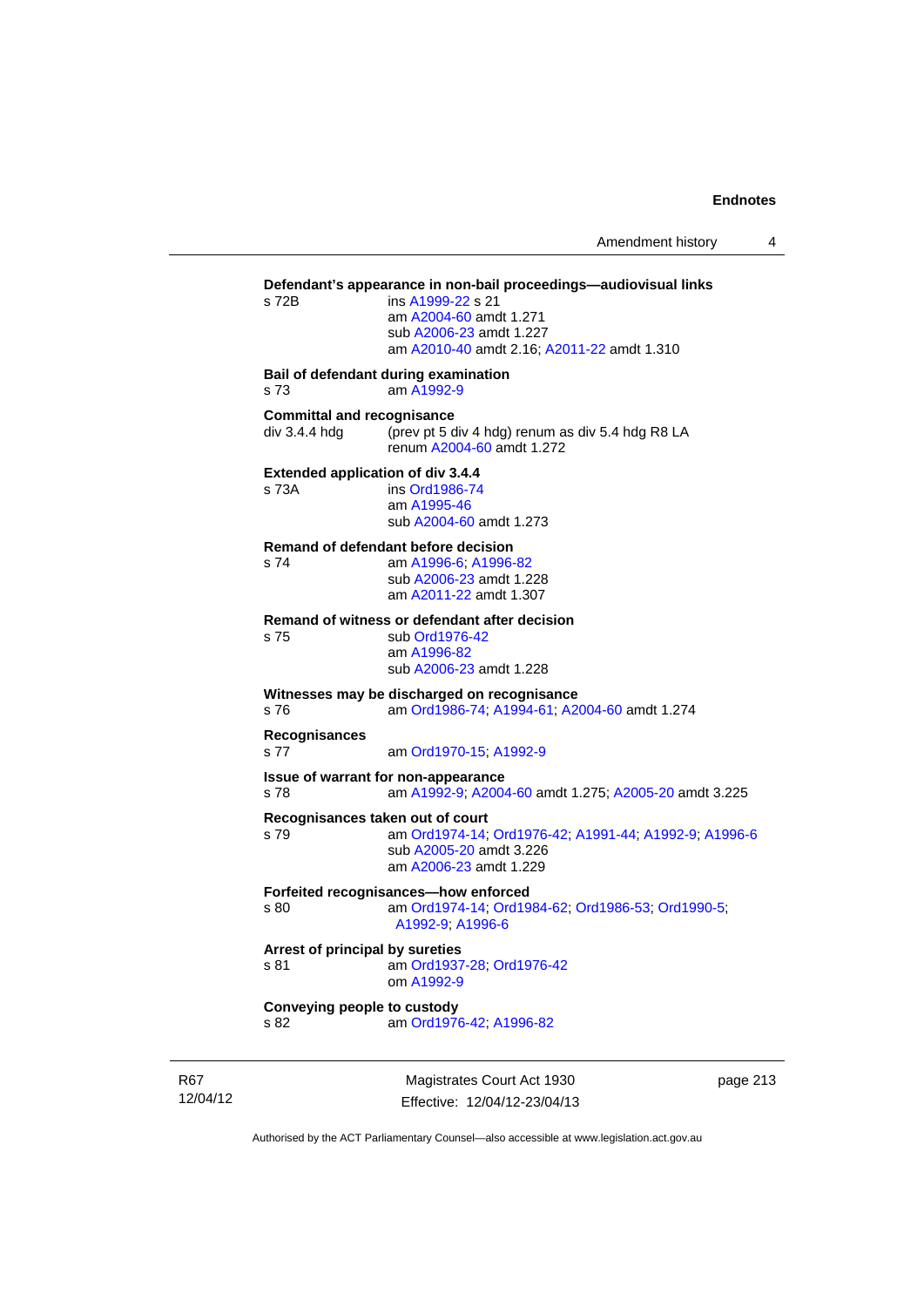| 4 | Amendment history |
|---|-------------------|
|---|-------------------|

|                                                 | om A2006-23 amdt 1.230                                                                                                                                                  |
|-------------------------------------------------|-------------------------------------------------------------------------------------------------------------------------------------------------------------------------|
| div 3.4.5 hdg                                   | Adjournment of criminal proceedings<br>(prev pt 5 div 5 hdg) renum as div 5.5 hdg R8 LA<br>sub and renum A2004-60 amdt 1.276                                            |
| s 84                                            | Particular cases may be adjourned<br>am Ord1986-74; A1992-9; A1996-6; A2005-20 amdt 3.227<br>sub A2006-23 amdt 1.231<br>am A2011-22 amdt 1.308                          |
| s 85                                            | Proceeding if either party not present at adjourned hearing<br>am Ord1986-74; A1996-6<br>sub A2005-20 amdt 3.228                                                        |
| s 86                                            | Proceeding if both parties present at adjourned hearing<br>am A1996-6<br>sub A2005-20 amdt 3.228                                                                        |
| s 87                                            | Witness to attend adjourned etc hearing<br>am Ord1977-61<br>sub A2005-20 amdt 3.228                                                                                     |
| <b>Postponement of hearing</b><br>s 88          | am Ord1986-74; A1991-44                                                                                                                                                 |
| pt 3.5 hdg                                      | Proceedings for indictable offences<br>(prev pt 6 hdg) sub and renum A2004-60 amdt 1.277                                                                                |
| <b>Preliminary</b><br>div 3.5.1 hdg             | (prev pt 6 div 1A hdg) ins Ord1987-56<br>renum as div 6.1A hdg R8 LA<br>renum A2004-60 amdt 1.278<br>om A2011-28 amdt 3.176                                             |
| Meaning of jury in pt 3.5<br>s 88A hdg<br>s 88A | sub A2004-60 amdt 1.279<br>ins Ord1987-56<br>om A2011-28 amdt 3.176                                                                                                     |
| div 3.5.2 hdg                                   | Indictable offences-beginning of proceedings<br>(prev pt 6 div 1 hdg) renum as div 6.1 hdg R8 LA<br>sub and renum A2004-60 amdt 1.280                                   |
| s 89 hdg<br>s 89                                | Indictable offences-issue of warrant for non-appearance<br>sub A2010-30 amdt 1.40<br>am Ord1977-61<br>sub A2005-20 amdt 3.229<br>am A2010-30 amdt 1.41; ss renum R58 LA |

page 214 Magistrates Court Act 1930 Effective: 12/04/12-23/04/13

R67 12/04/12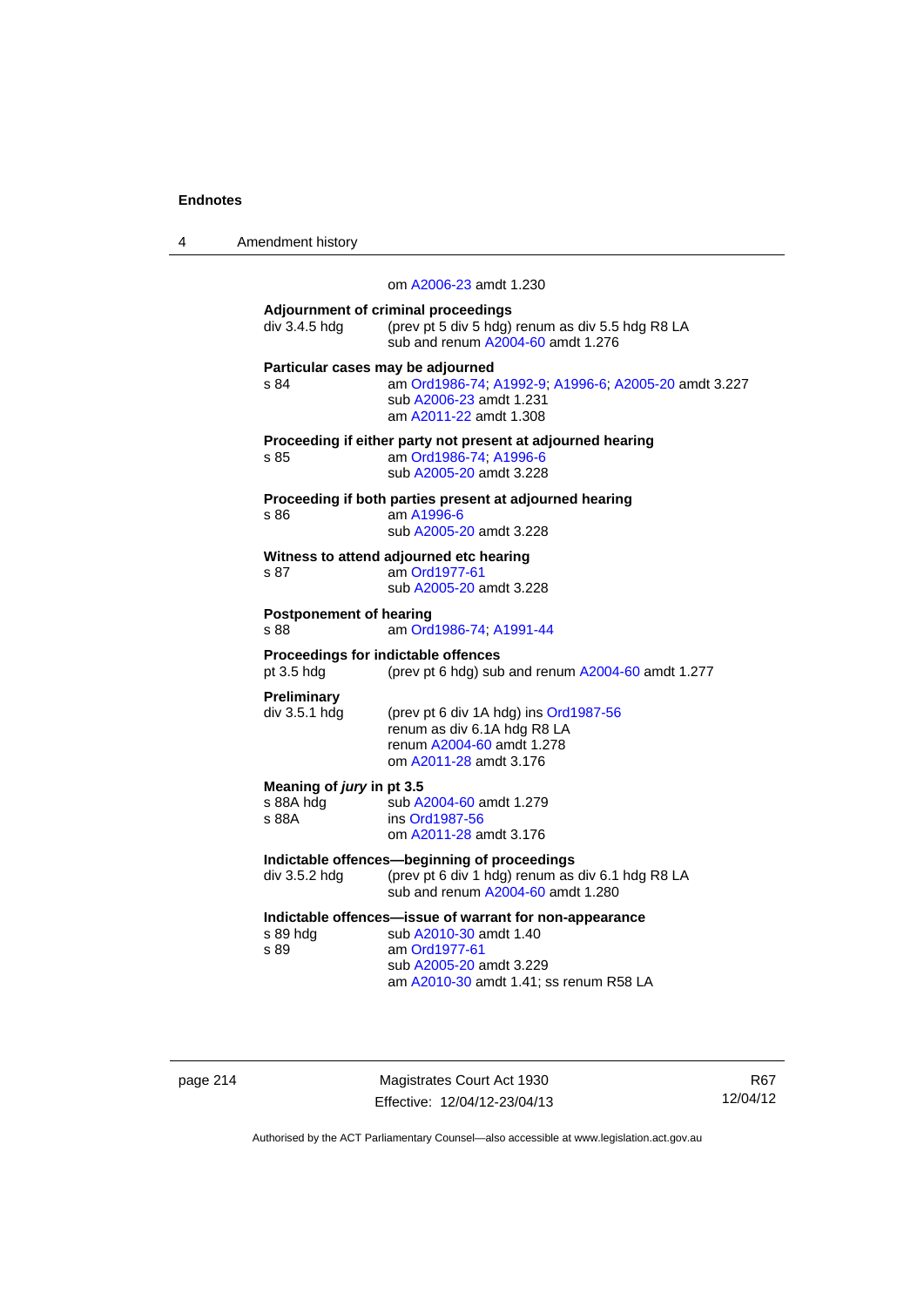### **Accused person may be excused from attendance before court**  s 89A ins [Ord1977-61](http://www.legislation.act.gov.au/a/1977-61) am [Ord1987-56](http://www.legislation.act.gov.au/a/1987-56); [A1992-9](http://www.legislation.act.gov.au/a/1992-9); [A1996-6](http://www.legislation.act.gov.au/a/1996-6); [A2005-20](http://www.legislation.act.gov.au/a/2005-20) amdt 3.230, amdt 3.231; [A2008-44](http://www.legislation.act.gov.au/a/2008-44) amdt 1.64 **Committal proceedings—prosecution evidence to be given to accused person**  s 90 sub [Ord1958-12](http://www.legislation.act.gov.au/a/1958-12) am [Ord1967-1](http://www.legislation.act.gov.au/a/1967-1) sub [Ord1974-14](http://www.legislation.act.gov.au/a/1974-14) am [Ord1977-61](http://www.legislation.act.gov.au/a/1977-61); [A1991-44](http://www.legislation.act.gov.au/a/1991-44); [A1996-6](http://www.legislation.act.gov.au/a/1996-6); [A2005-20](http://www.legislation.act.gov.au/a/2005-20) amdt 3.232; [A2008-41](http://www.legislation.act.gov.au/a/2008-41) s 31 sub [A2008-44](http://www.legislation.act.gov.au/a/2008-44) amdt 1.65 **Written statements may be admitted in evidence**  s 90AA ins [Ord1974-14](http://www.legislation.act.gov.au/a/1974-14) am [A1991-44](http://www.legislation.act.gov.au/a/1991-44); [A1996-6](http://www.legislation.act.gov.au/a/1996-6); [A2005-20](http://www.legislation.act.gov.au/a/2005-20) amdt 3.233, amdt 3.234; ss renum R29 LA (see [A2005-20](http://www.legislation.act.gov.au/a/2005-20) amdt 3.235); [A2008-42](http://www.legislation.act.gov.au/a/2008-42) s 11; [A2008-41](http://www.legislation.act.gov.au/a/2008-41) ss 32-34; [A2008-44](http://www.legislation.act.gov.au/a/2008-44) amdts 1.66-1.69; [A2009-7](http://www.legislation.act.gov.au/a/2009-7) amdts 1.32-1.35; ss renum R47 LA; [A2009-24](http://www.legislation.act.gov.au/a/2009-24) amdt 1.34, amdt 1.35; pars renum R48 LA **Witnesses generally not to be cross-examined at committal hearing**  s 90AB ins [Ord1974-14](http://www.legislation.act.gov.au/a/1974-14) am [Ord1977-61](http://www.legislation.act.gov.au/a/1977-61); [A1996-6](http://www.legislation.act.gov.au/a/1996-6) sub [A2005-20](http://www.legislation.act.gov.au/a/2005-20) amdt 3.236; [A2008-44](http://www.legislation.act.gov.au/a/2008-44) amdt 1.71 **Attendance of accused not required if order made under s 89A**  s 90ABA hdg sub [A2005-20](http://www.legislation.act.gov.au/a/2005-20) amdt 3.237<br>s 90ABA ins Ord1977-61 ins [Ord1977-61](http://www.legislation.act.gov.au/a/1977-61) sub [A2008-44](http://www.legislation.act.gov.au/a/2008-44) amdt 1.72 **Plea of guilty at committal hearing**<br>s 90A hdd **blues** sub A2008-44 are sub [A2008-44](http://www.legislation.act.gov.au/a/2008-44) amdt 1.70 s 90A ins [Ord1958-12](http://www.legislation.act.gov.au/a/1958-12) am [Ord1985-41](http://www.legislation.act.gov.au/a/1985-41); [Ord1990-5](http://www.legislation.act.gov.au/a/alt_ord1990-5); [A1996-6](http://www.legislation.act.gov.au/a/1996-6); ss renum R10 LA; [A2004-60](http://www.legislation.act.gov.au/a/2004-60) amdt 1.281; [A2005-20](http://www.legislation.act.gov.au/a/2005-20) amdts 3.238-3.240; ss renum R29 LA (see [A2005-20](http://www.legislation.act.gov.au/a/2005-20) amdt 3.241); [A2011-13](http://www.legislation.act.gov.au/a/2011-13) amdt 1.10 **Proceeding following prosecution evidence**  s 91 **orig s 91** am [Ord1974-14](http://www.legislation.act.gov.au/a/1974-14); [Ord1987-56](http://www.legislation.act.gov.au/a/1987-56) sub [A2005-20](http://www.legislation.act.gov.au/a/2005-20) amdt 3.242 om [A2008-44](http://www.legislation.act.gov.au/a/2008-44) amdt 1.73 **pres s 91** (prev s 92) am [Ord1951-12;](http://www.legislation.act.gov.au/a/1951-12) [Ord1958-12;](http://www.legislation.act.gov.au/a/1958-12) [Ord1967-1;](http://www.legislation.act.gov.au/a/1967-1) [Ord1974-14;](http://www.legislation.act.gov.au/a/1974-14) [Ord1977-61](http://www.legislation.act.gov.au/a/1977-61); [Ord1985-41](http://www.legislation.act.gov.au/a/1985-41); [Ord1986-74](http://www.legislation.act.gov.au/a/1986-74); [Ord1987-56;](http://www.legislation.act.gov.au/a/1987-56) [A2008-44](http://www.legislation.act.gov.au/a/2008-44) amdt 1.75 renum as s 91 [A2008-44](http://www.legislation.act.gov.au/a/2008-44) amdt 1.74

R67 12/04/12

Magistrates Court Act 1930 Effective: 12/04/12-23/04/13 page 215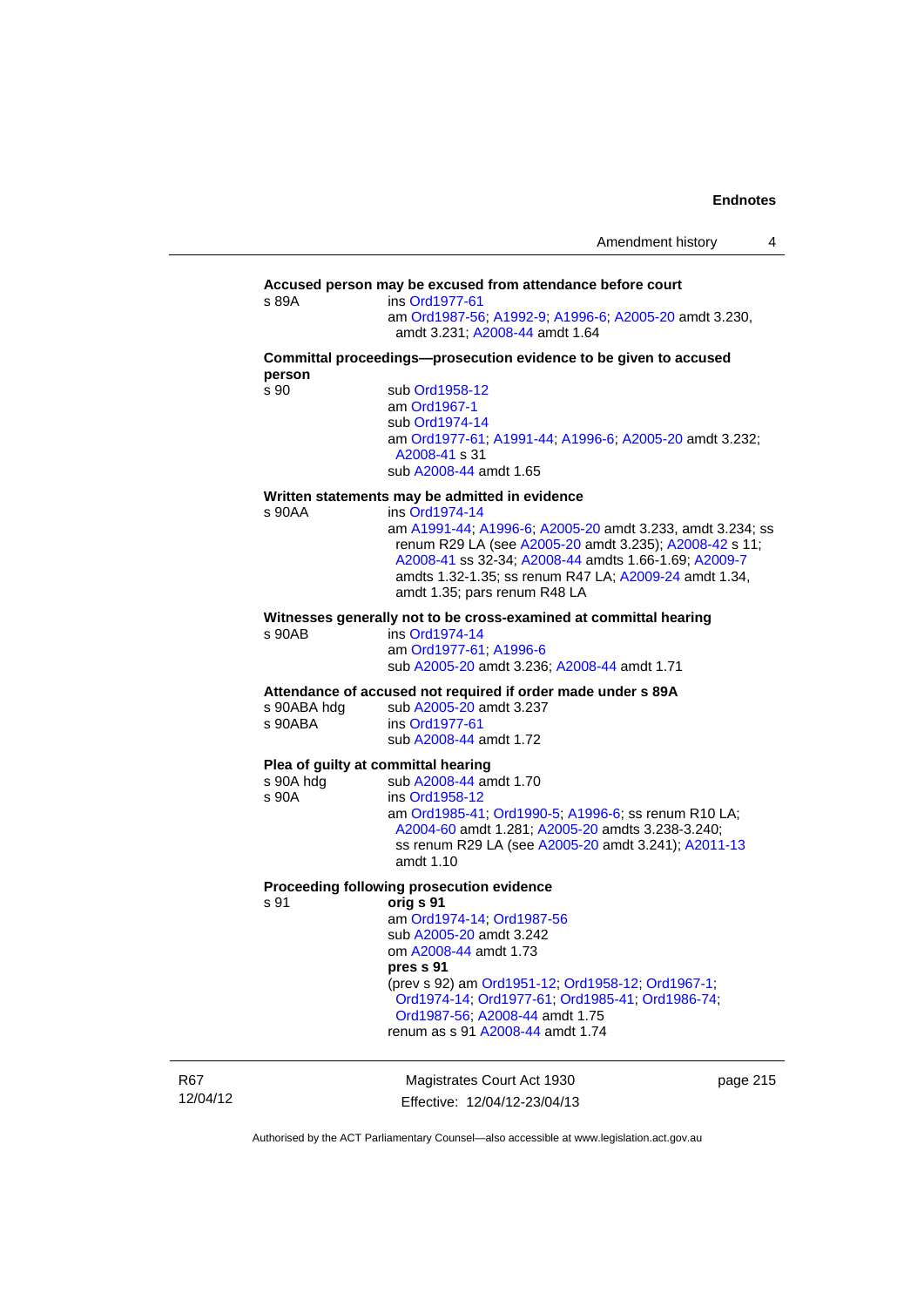| s 92                                       | Proceeding if evidence sufficient to put accused on trial<br>renum as s 91                                                                                                                              |
|--------------------------------------------|---------------------------------------------------------------------------------------------------------------------------------------------------------------------------------------------------------|
| s 92A                                      | Committal for sentence for indictable offence tried summarily<br>ins Ord1974-14<br>am A2011-13 amdt 1.11                                                                                                |
| <b>Depositions as evidence</b><br>s 92B    | ins Ord1985-41                                                                                                                                                                                          |
| <b>Admissions and confessions</b><br>s 93  | am Ord1958-12; Ord1967-1; A1996-6; A2005-20 amdt 3.243                                                                                                                                                  |
| div 3.5.3 hdg                              | Indictable offences-proceedings after hearing of evidence<br>(prev pt 6 div 2 hdg) renum as div 6.2 hdg R8 LA<br>sub and renum A2004-60 amdt 1.282                                                      |
| s 94                                       | Discharge or committal for trial<br>am Ord1937-28; Ord1976-42; Ord1987-56; A1996-6<br>sub A2005-20 amdt 3.244<br>am A2006-23 amdt 1.232; A2008-44 amdt 1.76; A2009-24<br>amdt 1.36; A2011-22 amdt 1.311 |
| s 95                                       | Depositions of dead or absent people<br>sub Ord1958-12<br>am Ord1967-1; Ord1989-59; A1996-6; A2004-60 amdt 1.283,<br>amdt 1.284; A2005-20 amdt 3.245                                                    |
| Indictable offences-costs<br>div 3.5.4 hdg | (prev pt 6 div 2A hdg) ins Ord1984-9<br>renum as div 6.2A hdg R8 LA<br>sub and renum A2004-60 amdt 1.285                                                                                                |
| <b>Discontinued proceeding</b><br>s 97     | am Ord1937-28<br>om Ord1958-12<br>ins Ord1984-9<br>am Ord1987-56; A2008-44 amdt 1.77; A2009-24 amdt 1.37                                                                                                |
| div 3.5.5 hdg                              | Indictable offences-witness recognisances<br>(prev pt 6 div 3 hdg) am A1992-9<br>renum as div 6.3 hdg R8 LA<br>sub and renum A2004-60 amdt 1.286                                                        |
| <b>Bail in capital offences</b><br>s 98    | am Ord1937-28<br>om Ord1989-59                                                                                                                                                                          |
| s 99                                       | Admission of persons committed for trial to bail<br>am Ord1937-28; Ord1976-42; Ord1989-59<br>om A1992-9                                                                                                 |

page 216 Magistrates Court Act 1930 Effective: 12/04/12-23/04/13

R67 12/04/12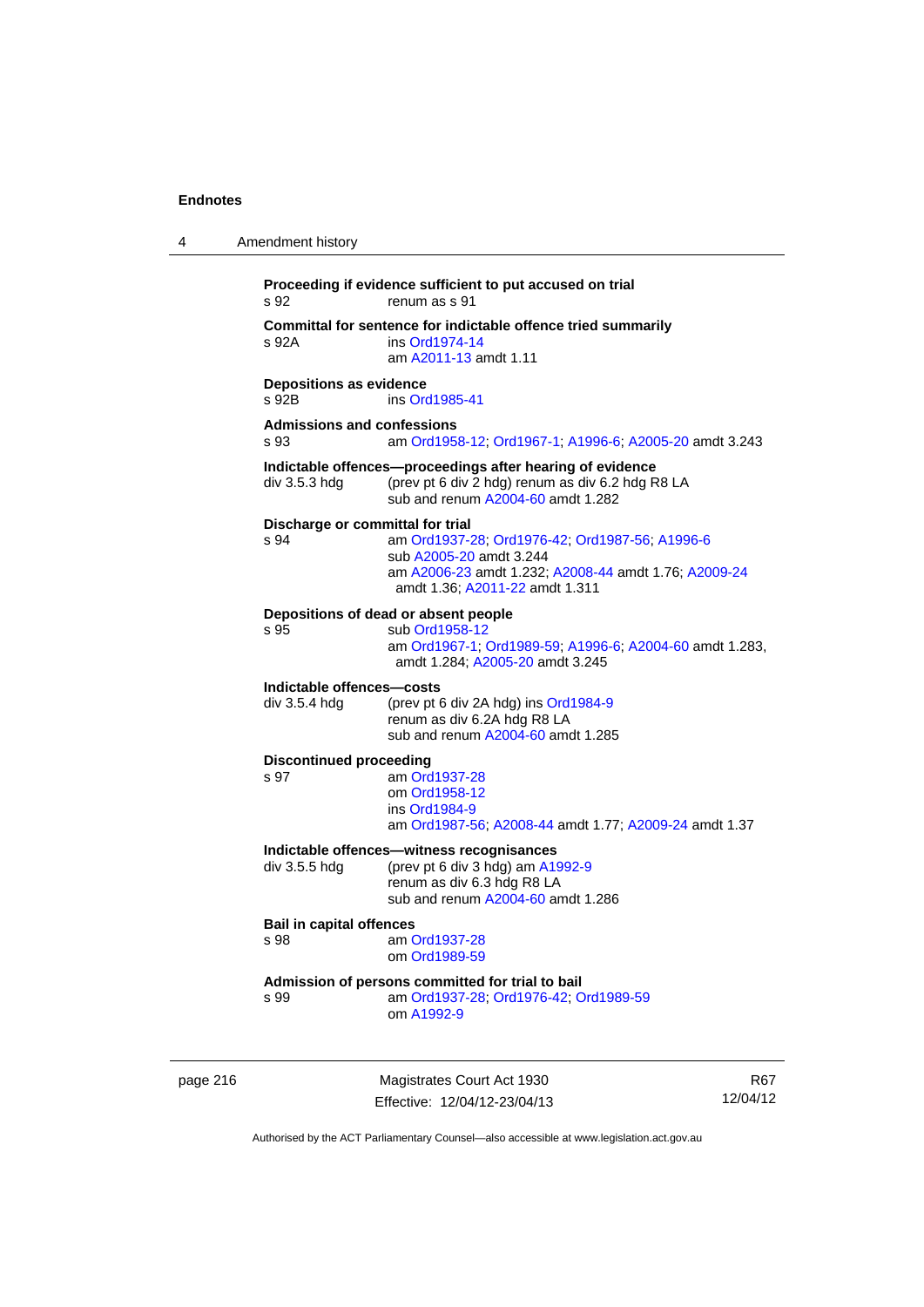| Admission of persons committed for trial and are in prison awaiting<br>trial to bail |                                                                                                                                                           |  |
|--------------------------------------------------------------------------------------|-----------------------------------------------------------------------------------------------------------------------------------------------------------|--|
| s 100                                                                                | am Ord1937-28; Ord1976-42; Ord1989-59<br>om A1992-9                                                                                                       |  |
| s 101                                                                                | Recognisances to be transmitted to Crown Solicitor<br>am Ord1967-1; Ord1976-42; Ord1985-17<br>om A1992-9                                                  |  |
| <b>Warrant of deliverance</b><br>s 102                                               | am Ord1976-42<br>om A1992-9                                                                                                                               |  |
| Recognisance of witnesses etc<br>s 103                                               | am Ord1974-14; A1996-6                                                                                                                                    |  |
| s 105                                                                                | Court may remand noncompliant witness<br>am Ord1976-42<br>sub A2005-20 amdt 3.246; A2006-23 amdt 1.233<br>am A2011-22 amdt 1.310                          |  |
| div 3.5.6 hdg                                                                        | Indictable offences-other provisions<br>(prev pt 6 div 4 hdg) renum as div 6.4 hdg R8 LA<br>sub and renum A2004-60 amdt 1.287                             |  |
| s 105A                                                                               | Meaning of certified copy of depositions in div 3.5.6<br>ins A2004-60 amdt 1.288<br>sub A2005-20 amdt 3.247                                               |  |
| s 106                                                                                | Giving depositions etc to director of public prosecutions<br>am Ord1967-1; Ord1985-17; Ord1985-41; A1992-9; A2005-20<br>amdt 3.248                        |  |
| s 107                                                                                | Giving documents to proper officer of court<br>am Ord1967-1; Ord1985-17, A1996-6; A1999-66 sch 3;<br>A2005-20 amdt 3.249; A2006-40 amdt 2.141, amdt 2.142 |  |
| s 108                                                                                | Accused person may obtain copies of depositions etc<br>am Ord1967-1; A1999-66 sch 3<br>sub A2005-20 amdt 3.250                                            |  |
| pt 3.6 hdg                                                                           | Proceedings for offences punishable summarily<br>(prev pt 7 hdg) renum A2004-60 amdt 1.289                                                                |  |
| s 108A                                                                               | Indictable offences dealt with summarily<br>ins Ord1985-41<br>am A2004-60 amdt 1.290                                                                      |  |
| s 109                                                                                | Dismissal or adjournment in absence of informant<br>sub A1996-6<br>am A2005-20 amdt 3.251                                                                 |  |
|                                                                                      |                                                                                                                                                           |  |

R67 12/04/12

Magistrates Court Act 1930 Effective: 12/04/12-23/04/13 page 217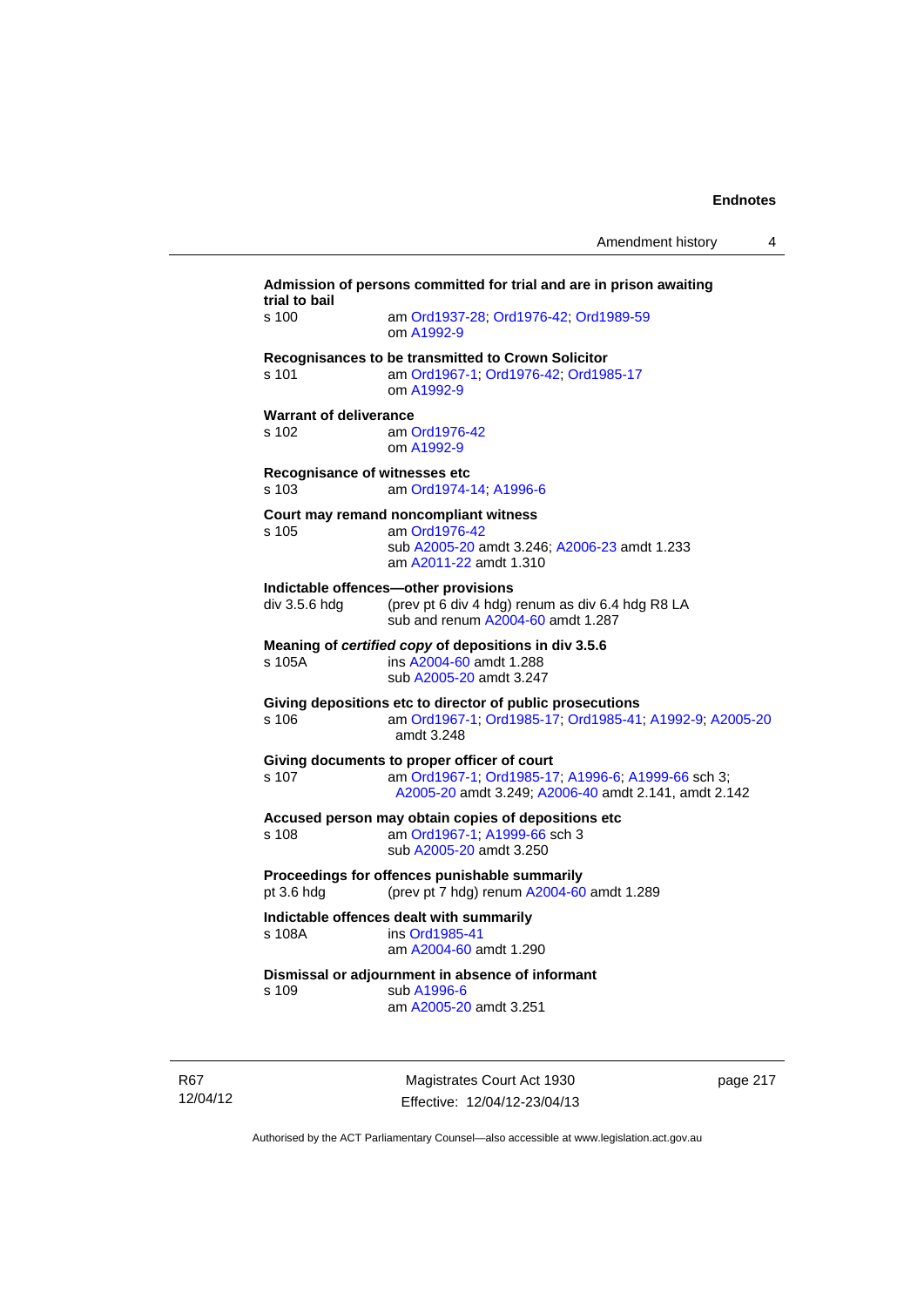4 Amendment history

| Hearing in absence of defendant                                                                                                                                                                                                                                                                                                                                                                                         |  |  |  |
|-------------------------------------------------------------------------------------------------------------------------------------------------------------------------------------------------------------------------------------------------------------------------------------------------------------------------------------------------------------------------------------------------------------------------|--|--|--|
| sub A2005-20 amdt 3.252<br>am Ord1974-14; Ord1986-83; Ord1989-59; A1996-6;<br>A2005-20 amdts 3.253-3.256; A2008-44 amdt 1.78; ss renum<br>R47 LA; A2009-24 amdt 1.38, amdt 1.39; ss renum R48 LA                                                                                                                                                                                                                        |  |  |  |
| Adjournment if defendant does not appear<br>sub A2005-20 amdt 3.257<br>am A2006-23 amdt 1.234                                                                                                                                                                                                                                                                                                                           |  |  |  |
| Summary proceedings—issue of warrant for non-appearance at adjourned or<br>postponed hearing<br>am A1996-6<br>om A2005-20 amdt 3.258<br>ins A2010-30 amdt 1.42                                                                                                                                                                                                                                                          |  |  |  |
| Court may direct defendant to appear<br>ins A2010-30 amdt 1.42                                                                                                                                                                                                                                                                                                                                                          |  |  |  |
| If defendant does not admit the case<br>am Ord1937-28<br>sub A2005-20 amdt 3.259                                                                                                                                                                                                                                                                                                                                        |  |  |  |
| <b>Conduct of summary proceeding</b><br>am A1996-6<br>sub A2005-20 amdt 3.259                                                                                                                                                                                                                                                                                                                                           |  |  |  |
| Conduct of summary proceedings regulated<br>am A1996-6<br>om A2005-20 amdt 3.259                                                                                                                                                                                                                                                                                                                                        |  |  |  |
| Service and pleading by post for certain offences<br>(prev pt 7A hdg) ins Ord1974-14<br>sub Ord1979-33<br>renum A2004-60 amdt 1.291                                                                                                                                                                                                                                                                                     |  |  |  |
| Definitions for pt 3.7                                                                                                                                                                                                                                                                                                                                                                                                  |  |  |  |
| sub A2004-60 amdt 1.292<br>ins Ord1974-14<br>sub Ord1979-33<br>am Ord1990-5; A1993-4; A1996-6; A1998-54; A1999-79 sch<br>3; A2004-60 amdt 1.294<br>sub A2005-20 amdt 3.260<br>def <i>defendant</i> ins A2005-20 amdt 3.260<br>def law in force in the ACT ins A2004-60 amdt 1.293<br>sub A2005-20 amdt 3.260<br>def <i>prescribed offence</i> am A1984-10 s 2; Ord1990-5 sch 1<br>sub A1993-4 s 10<br>om A1999-79 sch 3 |  |  |  |
|                                                                                                                                                                                                                                                                                                                                                                                                                         |  |  |  |

page 218 Magistrates Court Act 1930 Effective: 12/04/12-23/04/13

R67 12/04/12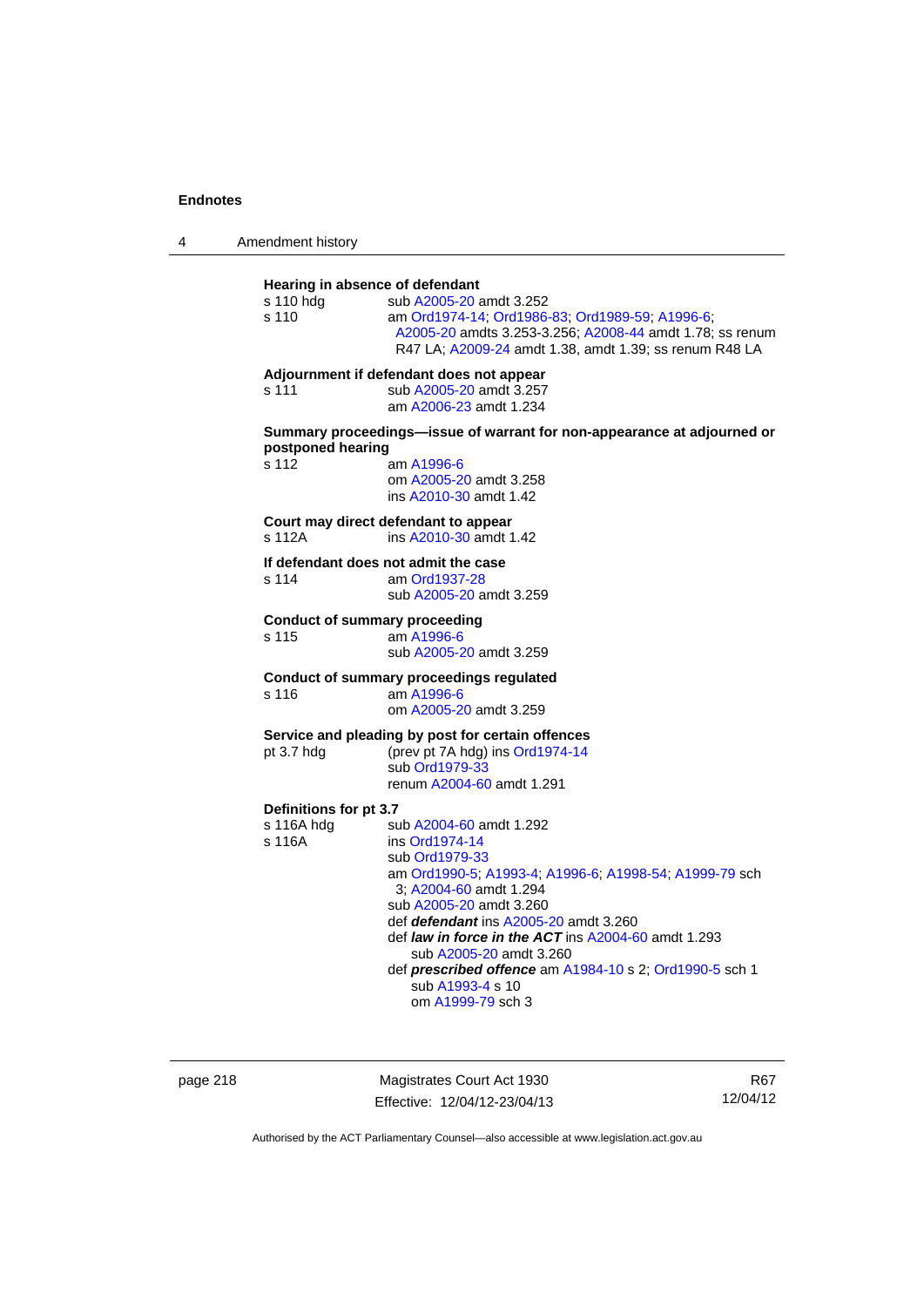#### **Meaning of** *prescribed offence* **for pt 3.7**

| s 116AA hdq | sub A2004-60 amdt 1.295                                                                   |
|-------------|-------------------------------------------------------------------------------------------|
| s 116AA     | ins A1999-79 s 5 sch 3                                                                    |
|             | am A2001-62 amdts 1.1-1.3; A2004-60 amdt 1.296; A2005-20<br>amdt 3.261: A2009-22 amdt 1.1 |

# **Service of summons for prescribed offence**<br>s 116B bdg<br>sub  $\frac{62004-60}{2}$  andt 1.297

| s 116B hdg | sub A2004-60 amdt 1.297            |
|------------|------------------------------------|
| s 116B     | ins Ord1974-14                     |
|            | $\sim$ $\sim$ $\sim$ $\sim$ $\sim$ |

ins [Ord1974-14](http://www.legislation.act.gov.au/a/1974-14) sub [Ord1979-33](http://www.legislation.act.gov.au/a/1979-33) am [A1993-4;](http://www.legislation.act.gov.au/a/1993-4) [A2004-60](http://www.legislation.act.gov.au/a/2004-60) amdt 1.298; [A2005-20](http://www.legislation.act.gov.au/a/2005-20) amdt 3.262, amdt 3.263

### **Giving of notice by registrar**

s 116BA ins [A1993-4](http://www.legislation.act.gov.au/a/1993-4) sub [A2005-20](http://www.legislation.act.gov.au/a/2005-20) amdt 3.264

# **Proof of service**

ins [Ord1974-14](http://www.legislation.act.gov.au/a/1974-14) sub [Ord1979-33](http://www.legislation.act.gov.au/a/1979-33) am [A1991-44](http://www.legislation.act.gov.au/a/1991-44); [A1993-4](http://www.legislation.act.gov.au/a/1993-4); [A1996-6](http://www.legislation.act.gov.au/a/1996-6); [A2005-20](http://www.legislation.act.gov.au/a/2005-20) amdt 3.265, amdt 3.266

#### **Pleas to prescribed offence**

s 116D hdg sub [A2004-60](http://www.legislation.act.gov.au/a/2004-60) amdt 1.299<br>s 116D ins Ord1974-14 ins [Ord1974-14](http://www.legislation.act.gov.au/a/1974-14) sub [Ord1979-33](http://www.legislation.act.gov.au/a/1979-33) am [A1991-44](http://www.legislation.act.gov.au/a/1991-44); [A1993-4](http://www.legislation.act.gov.au/a/1993-4)

### **Procedure if plea of guilty entered**

s 116E ins [Ord1974-14](http://www.legislation.act.gov.au/a/1974-14) sub [Ord1979-33](http://www.legislation.act.gov.au/a/1979-33) am [A1991-44](http://www.legislation.act.gov.au/a/1991-44); [A1993-4](http://www.legislation.act.gov.au/a/1993-4); [A2011-28](http://www.legislation.act.gov.au/a/2011-28) amdt 3.177

# **Procedure if notice of intention to defend given**

ins [Ord1974-14](http://www.legislation.act.gov.au/a/1974-14) sub [Ord1979-33](http://www.legislation.act.gov.au/a/1979-33) am [A1991-44](http://www.legislation.act.gov.au/a/1991-44); [A1993-4](http://www.legislation.act.gov.au/a/1993-4)

#### **Procedure if defendant pleads not guilty**  s 116FA ins [Ord1989-59](http://www.legislation.act.gov.au/a/1989-59)

## **Procedure if defendant does not plead**

s 116G ins [Ord1974-14](http://www.legislation.act.gov.au/a/1974-14) sub [Ord1979-33](http://www.legislation.act.gov.au/a/1979-33) am [Ord1989-59](http://www.legislation.act.gov.au/a/1989-59); [A1991-44;](http://www.legislation.act.gov.au/a/1991-44) [A1993-4](http://www.legislation.act.gov.au/a/1993-4)

### **Restricted penalties under pt 3.7**

| s 116H hdg | sub A2004-60 amdt 1.300 |
|------------|-------------------------|
| s 116H     | ins Ord1974-14          |
|            | sub Ord1979-33; A1993-4 |

R67 12/04/12

Magistrates Court Act 1930 Effective: 12/04/12-23/04/13 page 219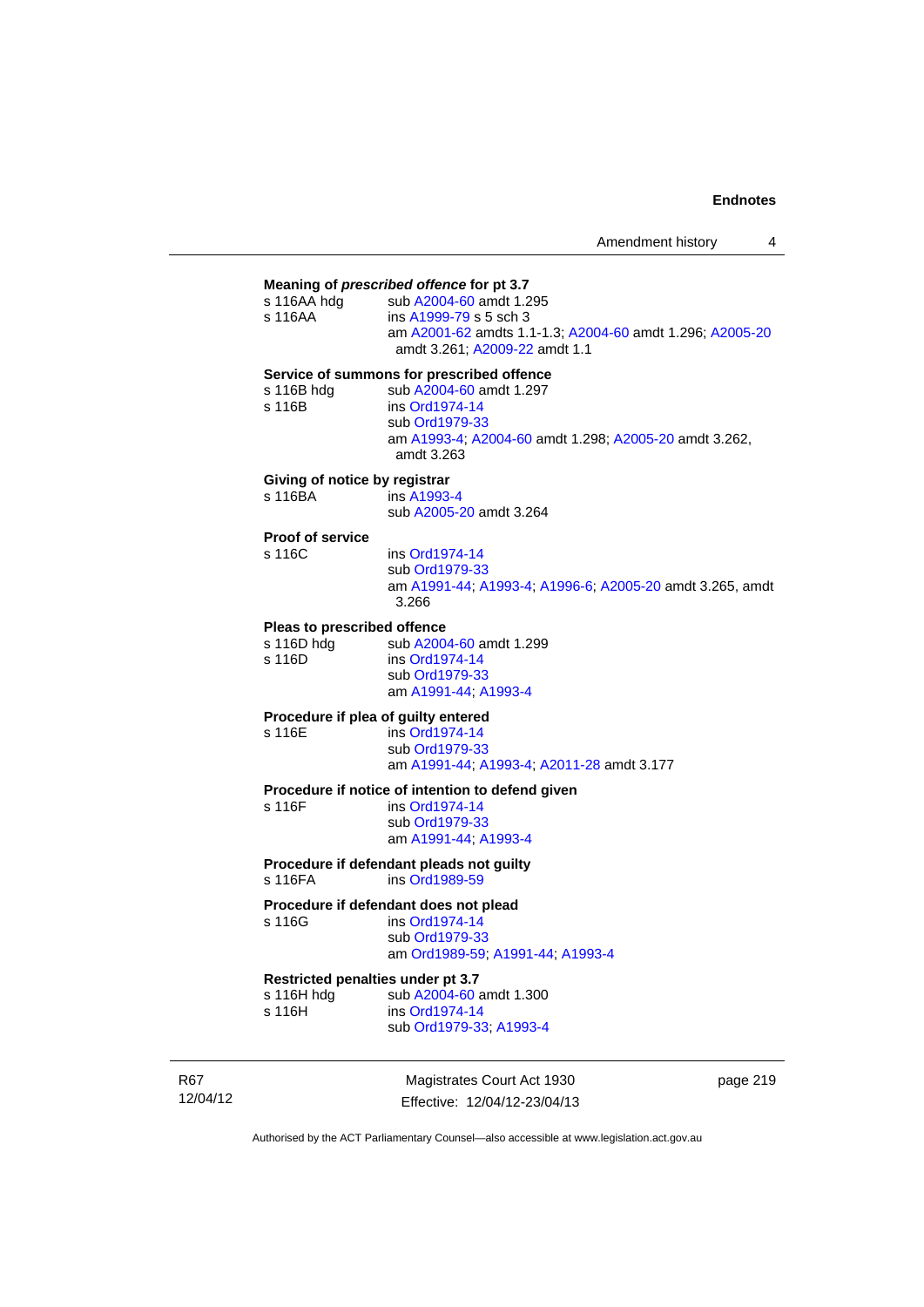4 Amendment history

 am [A1996-6;](http://www.legislation.act.gov.au/a/1996-6) [A1998-25](http://www.legislation.act.gov.au/a/1998-25); [A2003-56](http://www.legislation.act.gov.au/a/2003-56) amdt 3.162; [A2005-20](http://www.legislation.act.gov.au/a/2005-20) amdt 3.267, amdt 3.268; ss renum R29 LA (see [A2005-20](http://www.legislation.act.gov.au/a/2005-20) amdt 3.269) **Consequences of conviction in absence of defendant**  s 116I hdg sub [A2005-20](http://www.legislation.act.gov.au/a/2005-20) amdt 3.270 s 116| ins [Ord1974-14](http://www.legislation.act.gov.au/a/1974-14) sub [Ord1979-33](http://www.legislation.act.gov.au/a/1979-33) am [A1991-44](http://www.legislation.act.gov.au/a/1991-44); [A1993-4](http://www.legislation.act.gov.au/a/1993-4); [A1996-6](http://www.legislation.act.gov.au/a/1996-6); [A2004-60](http://www.legislation.act.gov.au/a/2004-60) amdt 1.301; [A2010-21](http://www.legislation.act.gov.au/a/2010-21) amdt 1.9 **Date of conviction**  s 116J ins [Ord1974-14](http://www.legislation.act.gov.au/a/1974-14) om [Ord1979-33](http://www.legislation.act.gov.au/a/1979-33) **Infringement notices for certain offences**  pt 3.8 hdg (prev pt 8 hdg) om [Ord1986-74](http://www.legislation.act.gov.au/a/1986-74) ins [A2001-77](http://www.legislation.act.gov.au/a/2001-77) s 21 renum [A2004-60](http://www.legislation.act.gov.au/a/2004-60) amdt 1.302 **Preliminary**  div 3.8.1 hdg ins [A2001-77](http://www.legislation.act.gov.au/a/2001-77) s 21 renum [A2004-60](http://www.legislation.act.gov.au/a/2004-60) amdt 1.303 **Definitions for pt 3.8**  s 117 hdg sub [A2004-60](http://www.legislation.act.gov.au/a/2004-60) amdt 1.304<br>s 117 om Ord1986-74 om [Ord1986-74](http://www.legislation.act.gov.au/a/1986-74) ins [A2001-77](http://www.legislation.act.gov.au/a/2001-77) s 21 def *another jurisdiction* ins [A2004-47](http://www.legislation.act.gov.au/a/2004-47) amdt 1.1 def *authorised person* sub [A2002-30](http://www.legislation.act.gov.au/a/2002-30) amdt 3.587; [A2004-60](http://www.legislation.act.gov.au/a/2004-60) amdt 1.305 def *driver* ins [A2004-47](http://www.legislation.act.gov.au/a/2004-47) amdt 1.1 def *home address* ins [A2004-47](http://www.legislation.act.gov.au/a/2004-47) amdt 1.1 om [A2009-49](http://www.legislation.act.gov.au/a/2009-49) amdt 3.113 def *illegal user declaration* ins [A2004-47](http://www.legislation.act.gov.au/a/2004-47) amdt 1.1 def *known offender declaration* ins [A2004-47](http://www.legislation.act.gov.au/a/2004-47) amdt 1.1 def *registered* ins [A2004-47](http://www.legislation.act.gov.au/a/2004-47) amdt 1.1 def *registered operator* ins [A2004-47](http://www.legislation.act.gov.au/a/2004-47) amdt 1.1 om [A2005-20](http://www.legislation.act.gov.au/a/2005-20) amdt 3.271 def *responsible person* ins [A2004-47](http://www.legislation.act.gov.au/a/2004-47) amdt 1.1 def *sold vehicle declaration* ins [A2004-47](http://www.legislation.act.gov.au/a/2004-47) amdt 1.1 def *trader's plate* ins [A2004-47](http://www.legislation.act.gov.au/a/2004-47) amdt 1.1 om [A2005-20](http://www.legislation.act.gov.au/a/2005-20) amdt 3.271 def *unknown offender declaration* ins [A2004-47](http://www.legislation.act.gov.au/a/2004-47) amdt 1.1 def *vehicle* ins [A2004-47](http://www.legislation.act.gov.au/a/2004-47) amdt 1.1 def *vehicle related offence* ins [A2004-47](http://www.legislation.act.gov.au/a/2004-47) amdt 1.1 **Purpose and effect of pt 3.8**<br>s 118 hdg sub A200 sub [A2004-60](http://www.legislation.act.gov.au/a/2004-60) amdt 1.306 s 118 om [Ord1986-74](http://www.legislation.act.gov.au/a/1986-74)

page 220 Magistrates Court Act 1930 Effective: 12/04/12-23/04/13

R67 12/04/12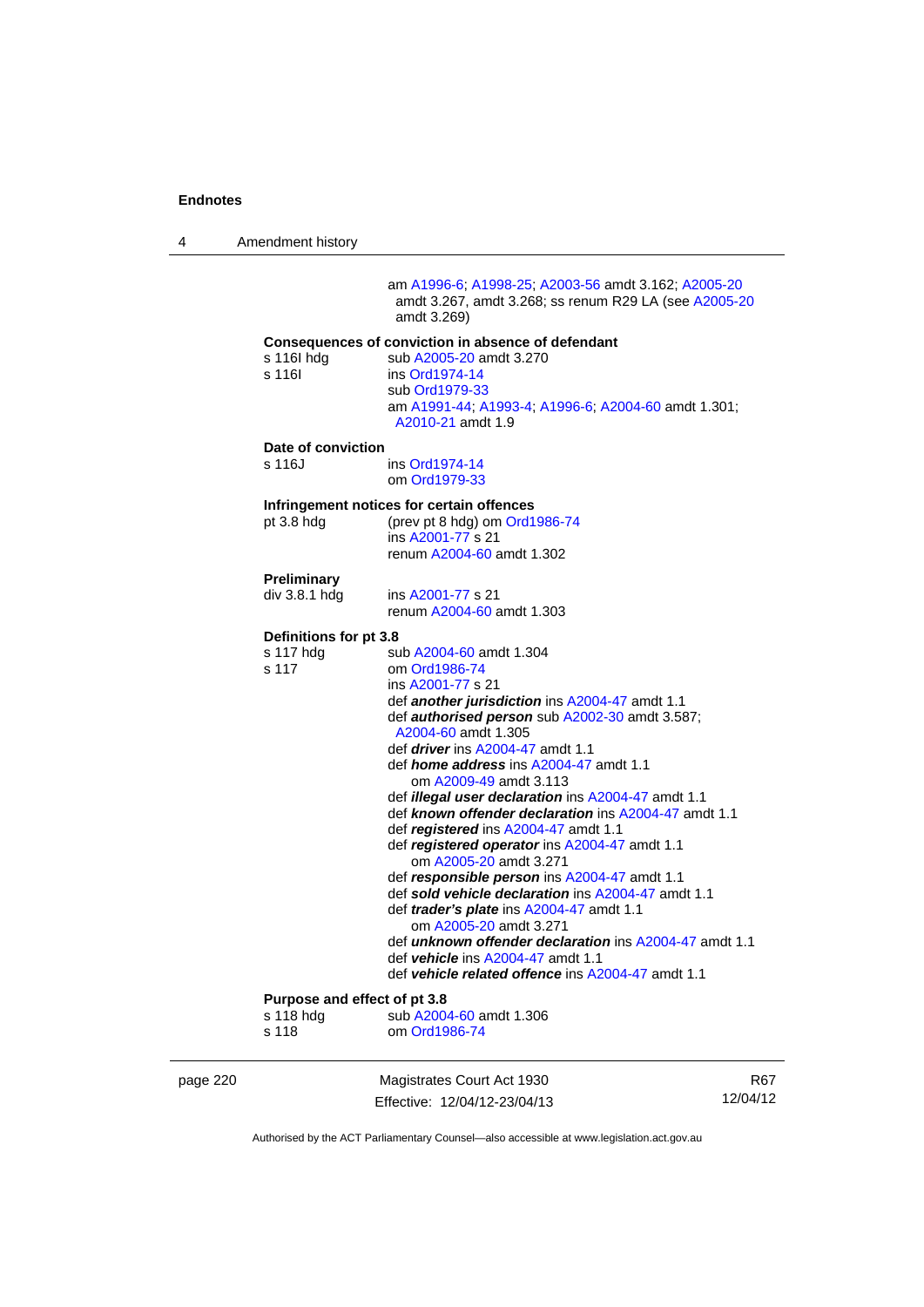Amendment history 4

### ins [A2001-77](http://www.legislation.act.gov.au/a/2001-77) s 21

**Regulations about infringement notice offences**  s 119 om [Ord1986-74](http://www.legislation.act.gov.au/a/1986-74) ins [A2001-77](http://www.legislation.act.gov.au/a/2001-77) s 21 am [A2003-2](http://www.legislation.act.gov.au/a/2003-2) s 70 **Infringement and reminder notices**  div 3.8.2 hdg (prev div 8.2 hdg) ins [A2001-77](http://www.legislation.act.gov.au/a/2001-77) s 21 renum [A2004-60](http://www.legislation.act.gov.au/a/2004-60) amdt 1.307 **Service of infringement notices**  s 120 om [Ord1986-74](http://www.legislation.act.gov.au/a/1986-74) ins [A2001-77](http://www.legislation.act.gov.au/a/2001-77) s 21 am [A2004-42](http://www.legislation.act.gov.au/a/2004-42) amdt 1.8, amdt 1.9 sub [A2004-47](http://www.legislation.act.gov.au/a/2004-47) amdt 1.2 am [A2008-6](http://www.legislation.act.gov.au/a/2008-6) s 18; ss renum R40 LA **Contents of infringement notices**  s 121 om [Ord1986-74](http://www.legislation.act.gov.au/a/1986-74) ins [A2001-77](http://www.legislation.act.gov.au/a/2001-77) s 21 **Additional information in infringement notices**  om [Ord1986-74](http://www.legislation.act.gov.au/a/1986-74) ins [A2001-77](http://www.legislation.act.gov.au/a/2001-77) s 21 **Time for payment of infringement notice penalty**  s 123 sub [Ord1937-28](http://www.legislation.act.gov.au/a/1937-28) om [Ord1986-74](http://www.legislation.act.gov.au/a/1986-74) ins [A2001-77](http://www.legislation.act.gov.au/a/2001-77) s 21 **Extension of time to pay penalty**  s 124 om [Ord1986-74](http://www.legislation.act.gov.au/a/1986-74) ins [A2001-77](http://www.legislation.act.gov.au/a/2001-77) s 21 **Effect of payment of infringement notice penalty**  s 125 am [Ord1937-28](http://www.legislation.act.gov.au/a/1937-28) om [Ord1986-74](http://www.legislation.act.gov.au/a/1986-74) ins [A2001-77](http://www.legislation.act.gov.au/a/2001-77) s 21 **Application for withdrawal of infringement notice**  s 126 om [Ord1986-74](http://www.legislation.act.gov.au/a/1986-74) ins [A2001-77](http://www.legislation.act.gov.au/a/2001-77) s 21 **Withdrawal of infringement notice**  s 127 sub [Ord1937-28](http://www.legislation.act.gov.au/a/1937-28) om [Ord1986-74](http://www.legislation.act.gov.au/a/1986-74) ins [A2001-77](http://www.legislation.act.gov.au/a/2001-77) s 21 **Guidelines about withdrawal of infringement notices** 

am [Ord1937-28](http://www.legislation.act.gov.au/a/1937-28) om [Ord1986-74](http://www.legislation.act.gov.au/a/1986-74)

R67 12/04/12

Magistrates Court Act 1930 Effective: 12/04/12-23/04/13 page 221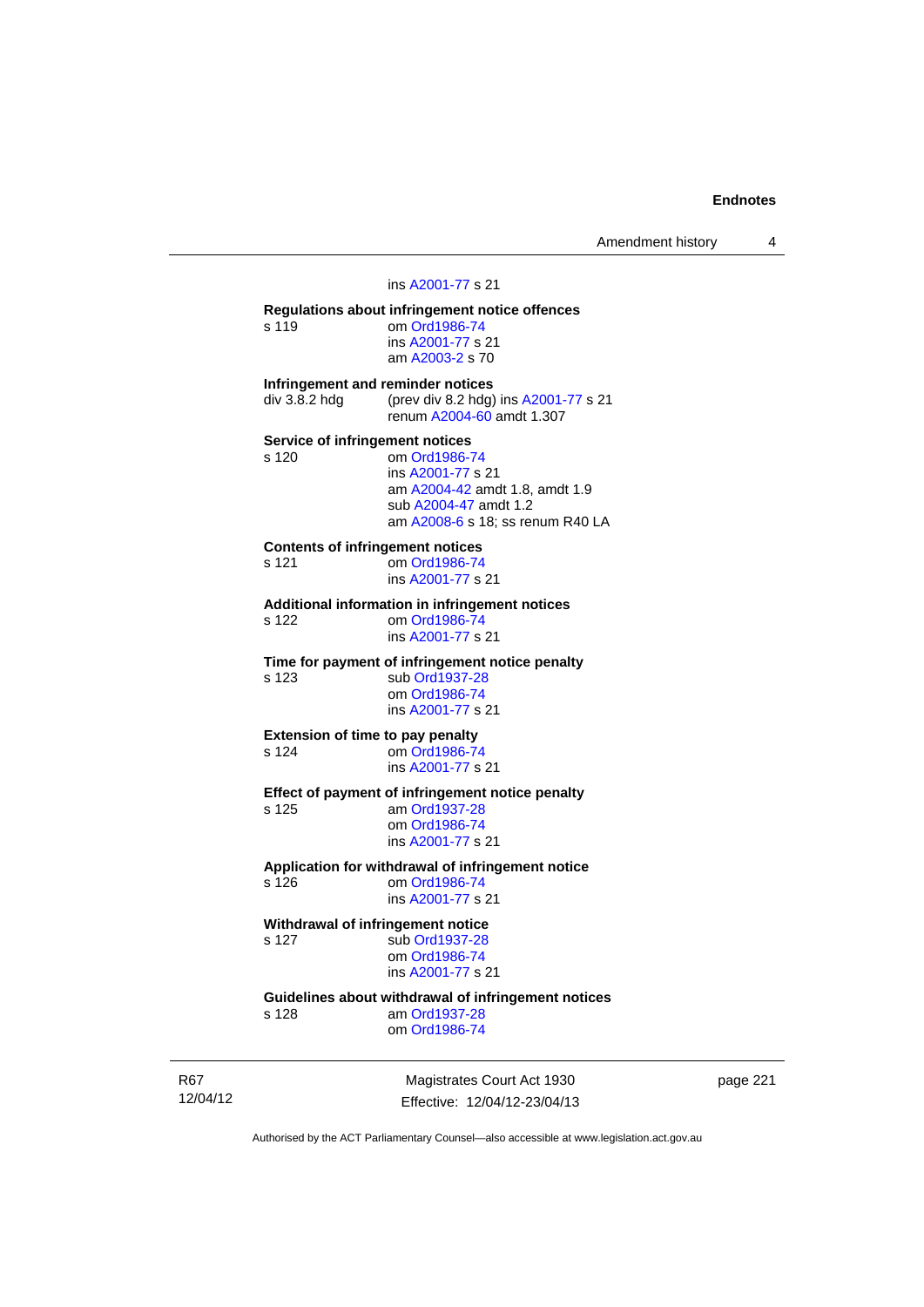4 Amendment history

 ins [A2001-77](http://www.legislation.act.gov.au/a/2001-77) s 21 am [A2011-28](http://www.legislation.act.gov.au/a/2011-28) amdt 3.178 **Reminder notices**  s 129 sub [Ord1967-1](http://www.legislation.act.gov.au/a/1967-1) am [Ord1980-4](http://www.legislation.act.gov.au/a/1980-4) om [Ord1986-74](http://www.legislation.act.gov.au/a/1986-74) ins [A2001-77](http://www.legislation.act.gov.au/a/2001-77) s 21 **Contents of reminder notices**  om [Ord1986-74](http://www.legislation.act.gov.au/a/1986-74) ins [A2001-77](http://www.legislation.act.gov.au/a/2001-77) s 21 **Additional information in reminder notices**  s 131 om [Ord1986-74](http://www.legislation.act.gov.au/a/1986-74) ins [A2001-77](http://www.legislation.act.gov.au/a/2001-77) s 21 **Additional provisions for vehicle-related offences**  div 3.8.3 hdg (prev div 8.2A hdg) ins [A2004-47](http://www.legislation.act.gov.au/a/2004-47) amdt 1.3 renum R26 LA **Meaning of** *infringement notice* s 131A ins [A2004-47](http://www.legislation.act.gov.au/a/2004-47) amdt 1.3 **Service of infringement notice on responsible person for vehicles**  s 131B ins [A2004-47](http://www.legislation.act.gov.au/a/2004-47) amdt 1.3 am [A2004-42](http://www.legislation.act.gov.au/a/2004-42) amdt 1.10; ss renum R25 LA (see [A2004-60](http://www.legislation.act.gov.au/a/2004-60) amdt 1.11) **Liability for vehicle-related offences**  s 131C ins [A2004-47](http://www.legislation.act.gov.au/a/2004-47) amdt 1.3 **Illegal user declarations**  s 131D ins [A2004-47](http://www.legislation.act.gov.au/a/2004-47) amdt 1.3 **Known offender declarations**  s 131E ins [A2004-47](http://www.legislation.act.gov.au/a/2004-47) amdt 1.3 **Sold vehicle declarations**  s 131F ins [A2004-47](http://www.legislation.act.gov.au/a/2004-47) amdt 1.3 **Unknown offender declarations**  s 131G ins [A2004-47](http://www.legislation.act.gov.au/a/2004-47) amdt 1.3 **Disputing liability for infringement notices**  div 3.8.4 hdg (prev div 8.3 hdg) ins [A2001-77](http://www.legislation.act.gov.au/a/2001-77) s 21 sub and renum [A2004-60](http://www.legislation.act.gov.au/a/2004-60) amdt 1.308 and R26 LA **Disputing liability for infringement notice offence**  s 132 am [Ord1967-1;](http://www.legislation.act.gov.au/a/1967-1) [Ord1969-12](http://www.legislation.act.gov.au/a/1969-12); [Ord1977-4](http://www.legislation.act.gov.au/a/1977-4) om [Ord1986-74](http://www.legislation.act.gov.au/a/1986-74) ins [A2001-77](http://www.legislation.act.gov.au/a/2001-77) s 21

page 222 Magistrates Court Act 1930 Effective: 12/04/12-23/04/13

R67 12/04/12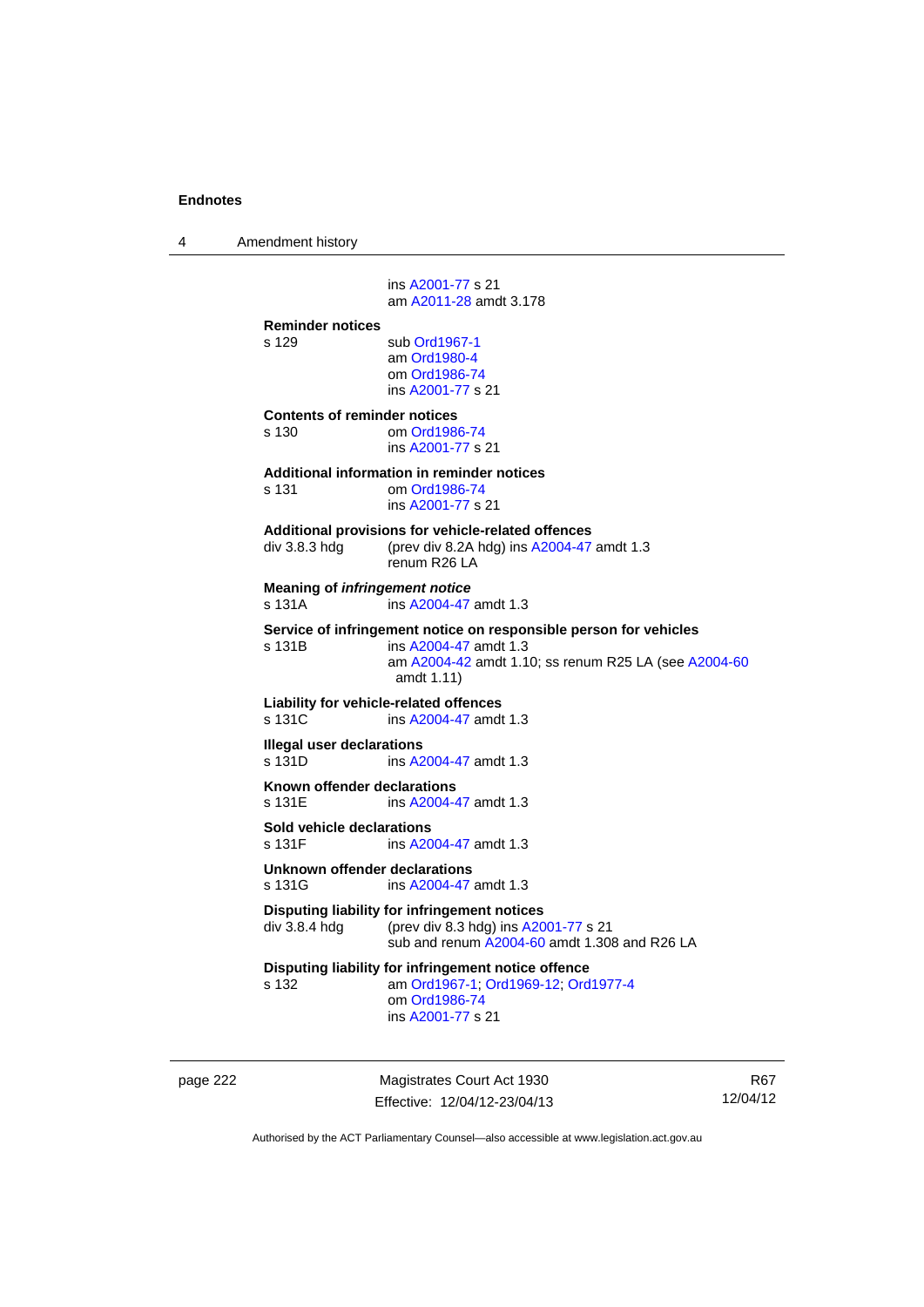# **Extension of time to dispute liability**  s 133 am [Ord1937-28](http://www.legislation.act.gov.au/a/1937-28) om [Ord1986-74](http://www.legislation.act.gov.au/a/1986-74) ins [A2001-77](http://www.legislation.act.gov.au/a/2001-77) s 21 **Procedure if liability disputed**  s 134 ins [A2001-77](http://www.legislation.act.gov.au/a/2001-77) s 21 am [A2004-42](http://www.legislation.act.gov.au/a/2004-42) amdt 1.12 **Infringement notices—other provisions**<br>div 3.8.5 hdg (prev div 8.4 hdg) ins *k* (prev div 8.4 hdg) ins  $A2001-77$  s 21 sub and renum [A2004-60](http://www.legislation.act.gov.au/a/2004-60) amdt 1.309 and R26 LA **Authorised people for infringement notice offences**  s 134A ins [Ord1968-25](http://www.legislation.act.gov.au/a/1968-25) om [Ord1986-74](http://www.legislation.act.gov.au/a/1986-74) ins [A2002-30](http://www.legislation.act.gov.au/a/2002-30) amdt 3.588 **Money recovered by infant or person of unsound mind**  s 134B ins [Ord1968-25](http://www.legislation.act.gov.au/a/1968-25) am [Ord1978-46](http://www.legislation.act.gov.au/a/1978-46) om [Ord1986-74](http://www.legislation.act.gov.au/a/1986-74) **Delegation of administering authority's functions**  am [Ord1937-28](http://www.legislation.act.gov.au/a/1937-28) om [Ord1986-74](http://www.legislation.act.gov.au/a/1986-74) ins [A2001-77](http://www.legislation.act.gov.au/a/2001-77) s 21 sub [A2002-30](http://www.legislation.act.gov.au/a/2002-30) amdt 3.589 **Evidentiary certificates**  s 136 om [Ord1986-74](http://www.legislation.act.gov.au/a/1986-74) ins [A2001-77](http://www.legislation.act.gov.au/a/2001-77) s 21 **Default summons**  s 137 om [Ord1986-74](http://www.legislation.act.gov.au/a/1986-74) **Service of default summons**<br>s 138 **cm** Ord198 om [Ord1986-74](http://www.legislation.act.gov.au/a/1986-74) **Ground of defence to be in writing lodged with the clerk**  s 139 am [Ord1937-28](http://www.legislation.act.gov.au/a/1937-28); [Ord1958-12;](http://www.legislation.act.gov.au/a/1958-12) [Ord1970-15](http://www.legislation.act.gov.au/a/1970-15) om [Ord1986-74](http://www.legislation.act.gov.au/a/1986-74) **Trial**  am [Ord1958-12](http://www.legislation.act.gov.au/a/1958-12); [Ord1970-15](http://www.legislation.act.gov.au/a/1970-15) om [Ord1986-74](http://www.legislation.act.gov.au/a/1986-74) **Enforcement of criminal decisions**  pt 3.9 hdg (prev pt 9 hdg) sub and renum [A2004-60](http://www.legislation.act.gov.au/a/2004-60) amdt 1.310

R67 12/04/12

Magistrates Court Act 1930 Effective: 12/04/12-23/04/13 page 223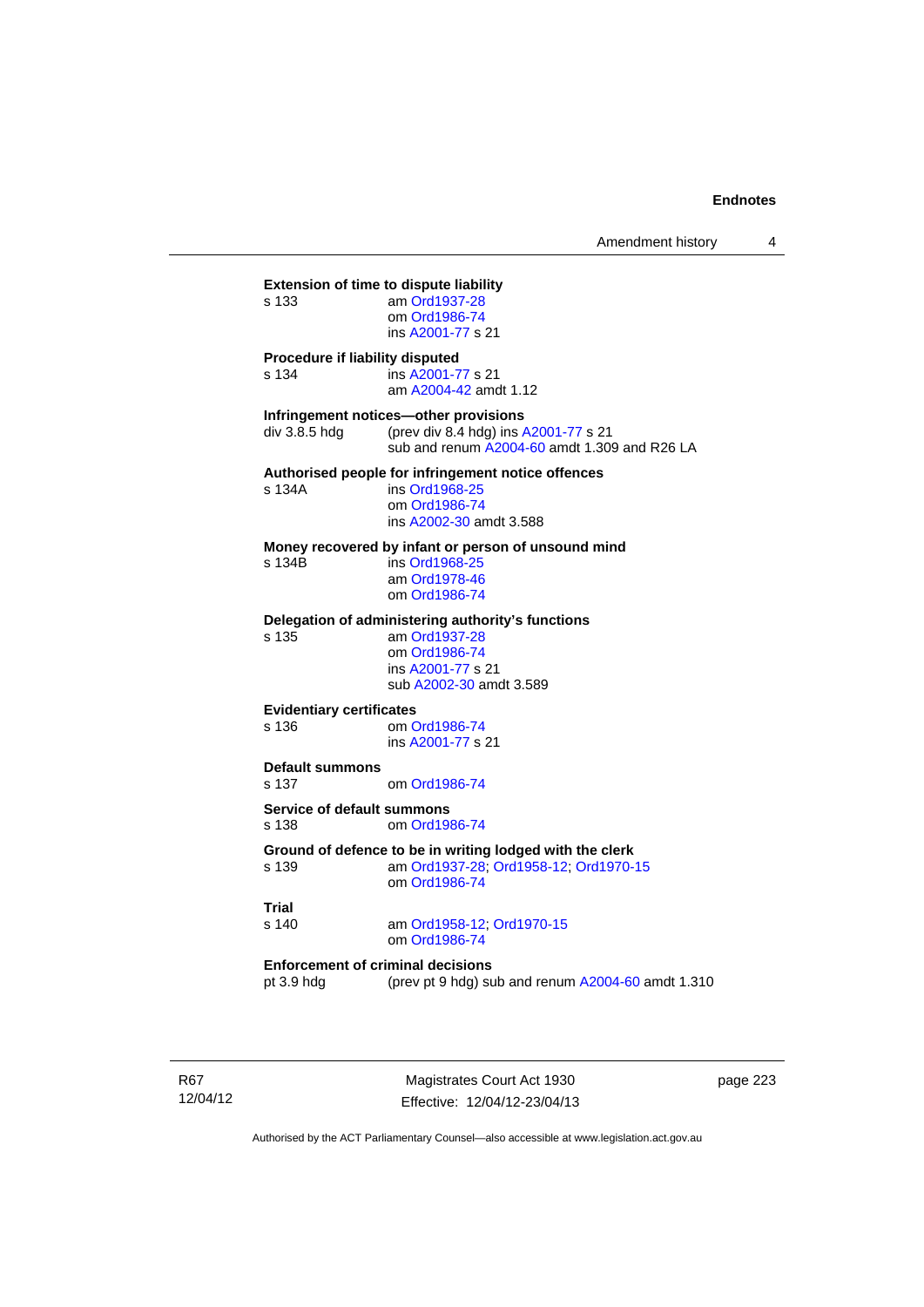| Amendment history |
|-------------------|
|                   |

| div 3.9.1 hdg                                   | Enforcement of criminal decisions-general<br>(prev pt 9 div 1 hdg) renum R8 LA<br>sub and renum A2004-60 amdt 1.311                                                                                                                                                                                                                                                                                                                                   |
|-------------------------------------------------|-------------------------------------------------------------------------------------------------------------------------------------------------------------------------------------------------------------------------------------------------------------------------------------------------------------------------------------------------------------------------------------------------------------------------------------------------------|
| s 141                                           | Minute of decision and notice to defendant<br>am Ord1972-37; Ord1990-5, A1991-44; A1993-4; A1996-6;<br>A1996-68; A1998-25; A1999-91 sch 2; ss renum R10 LA;<br>A2006-23 amdts 1.235, 1.236; A2006-40 amdt 2.143;<br>A2007-44 amdt 1.2; A2010-21 amdt 1.10; A2011-22 amdt<br>1.311: A2011-48 amdt 1.38                                                                                                                                                 |
| <b>Formal convictions and orders</b><br>s 142   | am Ord1937-28, A1991-44, A2005-20 amdt 3.272; A2006-40<br>amdt 2.144                                                                                                                                                                                                                                                                                                                                                                                  |
| s 143                                           | <b>Consequences if information dismissed</b><br>am Ord1986-74, A1991-44<br>sub A2005-20 amdt 3.273                                                                                                                                                                                                                                                                                                                                                    |
| s 144                                           | Copies of informations and other documents<br>sub Ord1967-1<br>am Ord1980-10; Ord1986-74; A1991-38; A1991-44; A1994-4;<br>A2006-23 amdt 1.237                                                                                                                                                                                                                                                                                                         |
| Imprisonment in first instance<br>s 145         | am A1996-6<br>om A2006-23 amdt 1.238                                                                                                                                                                                                                                                                                                                                                                                                                  |
| <b>Enforcement of fines</b><br>div 3.9.2 hdg    | (prev pt 9 div 2 hdg) sub $A1994-61$<br>am A1998-25<br>renum as div 9.2 hdg R8 LA<br>renum A2004-60 amdt 1.312<br>om A2010-21 amdt 1.11                                                                                                                                                                                                                                                                                                               |
| Definitions for div 3.9.2<br>s 146 hdg<br>s 146 | sub A2004-60 amdt 1.313<br>om Ord1986-57<br>ins Ord1989-60<br>sub A1991-112<br>am A2006-23 amdt 1.239<br>om A2010-21 amdt 1.11<br>def <i>chief police officer</i> ins A1998-25 s 8<br>om A2004-60 amdt 1.314<br>def <i>default notice</i> ins A1998-25 s 8<br>om A2010-21 amdt 1.11<br>def <i>fine</i> ins A1998-25 s 8<br>am A1999-91 sch 2; A2005-20 amdt 3.274; A2006-23<br>amdt 1.240, amdt 1.241; A2007-44 amdt 1.3; pars renum<br><b>R39 LA</b> |

page 224 Magistrates Court Act 1930 Effective: 12/04/12-23/04/13

R67 12/04/12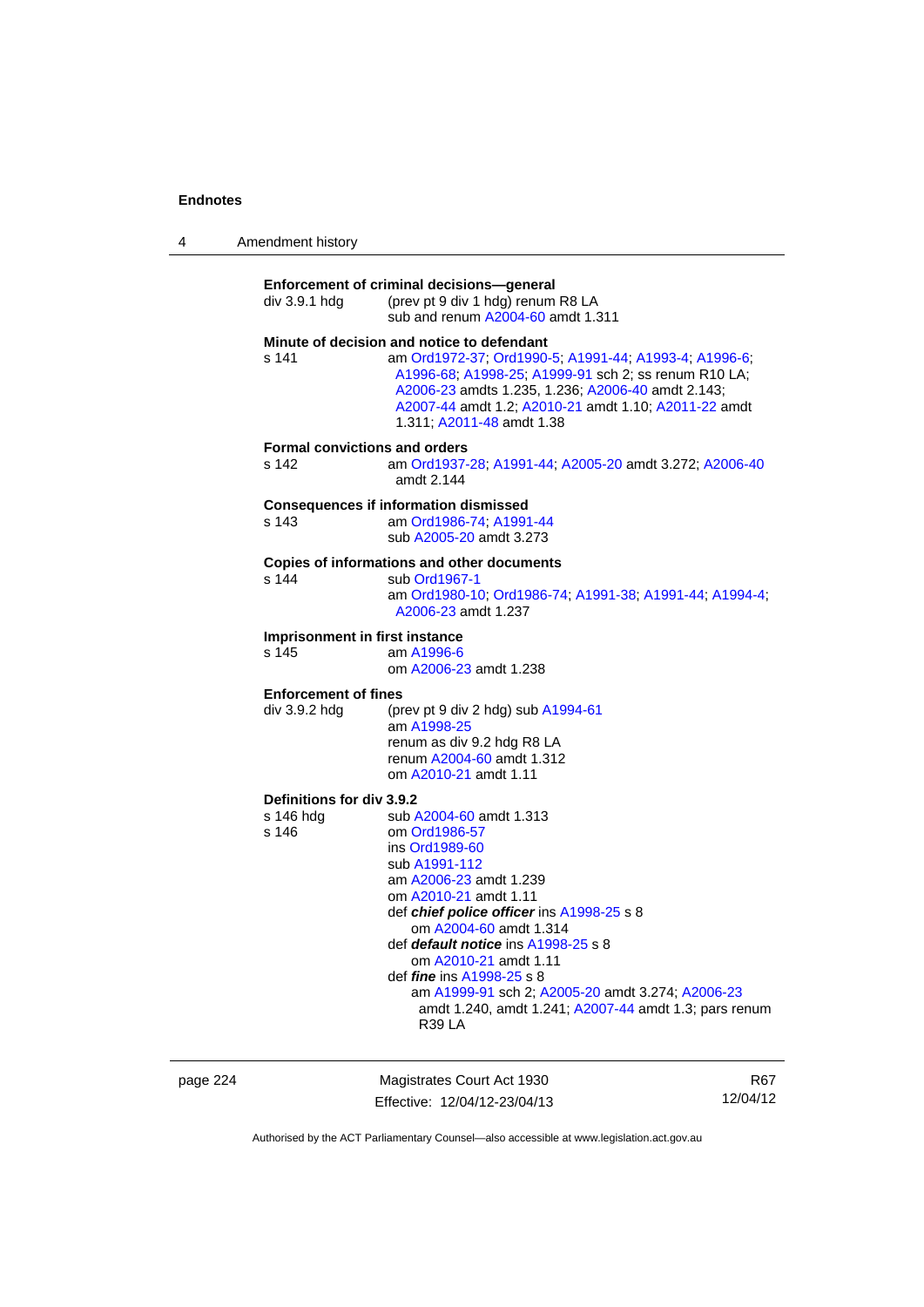om [A2010-21](http://www.legislation.act.gov.au/a/2010-21) amdt 1.11 def *fine defaulter* ins [A1998-25](http://www.legislation.act.gov.au/a/1998-25) s 8 om [A2010-21](http://www.legislation.act.gov.au/a/2010-21) amdt 1.11 def *government agency* ins [A1998-25](http://www.legislation.act.gov.au/a/1998-25) s 8 am [A2005-20](http://www.legislation.act.gov.au/a/2005-20) amdt 3.275 om [A2010-21](http://www.legislation.act.gov.au/a/2010-21) amdt 1.11 def *outstanding fine* ins [A1998-25](http://www.legislation.act.gov.au/a/1998-25) s 8 sub [A2005-20](http://www.legislation.act.gov.au/a/2005-20) amdt 3.276 om [A2010-21](http://www.legislation.act.gov.au/a/2010-21) amdt 1.11 def *parking offence* om [A1998-25](http://www.legislation.act.gov.au/a/1998-25) s 8 def *penalty notice* ins [A1998-25](http://www.legislation.act.gov.au/a/1998-25) s 8 om [A2010-21](http://www.legislation.act.gov.au/a/2010-21) amdt 1.11 def *Territory entity* ins [A1998-25](http://www.legislation.act.gov.au/a/1998-25) s 8 sub [A2004-60](http://www.legislation.act.gov.au/a/2004-60) amdt 1.315 om [A2010-21](http://www.legislation.act.gov.au/a/2010-21) amdt 1.11 def *traffic offence* am [A1993-4](http://www.legislation.act.gov.au/a/1993-4) s 21 om [A1998-25](http://www.legislation.act.gov.au/a/1998-25) s 8 **No imprisonment for breach of reparation order**  s 146A ins ord [A1990-1](http://www.legislation.act.gov.au/a/alt_ord1990-1) am [A1996-6](http://www.legislation.act.gov.au/a/1996-6) om [A1998-25](http://www.legislation.act.gov.au/a/1998-25) **Payment of fine**  s 147 am [Ord1968-25](http://www.legislation.act.gov.au/a/1968-25); [Ord1977-34](http://www.legislation.act.gov.au/a/1977-34); [Ord1986-74](http://www.legislation.act.gov.au/a/1986-74); [Ord1989-60](http://www.legislation.act.gov.au/a/1989-60); [Ord1990-5;](http://www.legislation.act.gov.au/a/alt_ord1990-5) [A1991-112;](http://www.legislation.act.gov.au/a/1991-112) [A1992-23](http://www.legislation.act.gov.au/a/1992-23); [A1993-4](http://www.legislation.act.gov.au/a/1993-4); [A1994-4](http://www.legislation.act.gov.au/a/1994-4); [A1994-45;](http://www.legislation.act.gov.au/a/1994-45) [A1994-61](http://www.legislation.act.gov.au/a/1994-61); [A1995-46](http://www.legislation.act.gov.au/a/1995-46) sub [A1998-25](http://www.legislation.act.gov.au/a/1998-25) om [A2010-21](http://www.legislation.act.gov.au/a/2010-21) amdt 1.11 **Notice of address etc**  s 147A ins [Ord1989-60](http://www.legislation.act.gov.au/a/1989-60) am [A1991-44](http://www.legislation.act.gov.au/a/1991-44); [A1991-112](http://www.legislation.act.gov.au/a/1991-112); [A1993-48](http://www.legislation.act.gov.au/a/1993-48) sub [A1998-25](http://www.legislation.act.gov.au/a/1998-25) om [A2010-21](http://www.legislation.act.gov.au/a/2010-21) amdt 1.11 **Access to particulars of address**  s 147B ins [A1998-25](http://www.legislation.act.gov.au/a/1998-25) sub [A2007-8](http://www.legislation.act.gov.au/a/2007-8) amdt 1.14 om [A2010-21](http://www.legislation.act.gov.au/a/2010-21) amdt 1.11 **Doubtful service**  s 147C ins [A1998-25](http://www.legislation.act.gov.au/a/1998-25) om [A2010-21](http://www.legislation.act.gov.au/a/2010-21) amdt 1.11 **Court may allow time to pay**  s 148 am [Ord1974-14](http://www.legislation.act.gov.au/a/1974-14); [Ord1979-33](http://www.legislation.act.gov.au/a/1979-33); [A1991-44](http://www.legislation.act.gov.au/a/1991-44); [A1998-25](http://www.legislation.act.gov.au/a/1998-25); ss renum R10 LA; [A2005-20](http://www.legislation.act.gov.au/a/2005-20) amdt 3.277

R67 12/04/12

Magistrates Court Act 1930 Effective: 12/04/12-23/04/13 page 225

Authorised by the ACT Parliamentary Counsel—also accessible at www.legislation.act.gov.au

om [A2010-21](http://www.legislation.act.gov.au/a/2010-21) amdt 1.11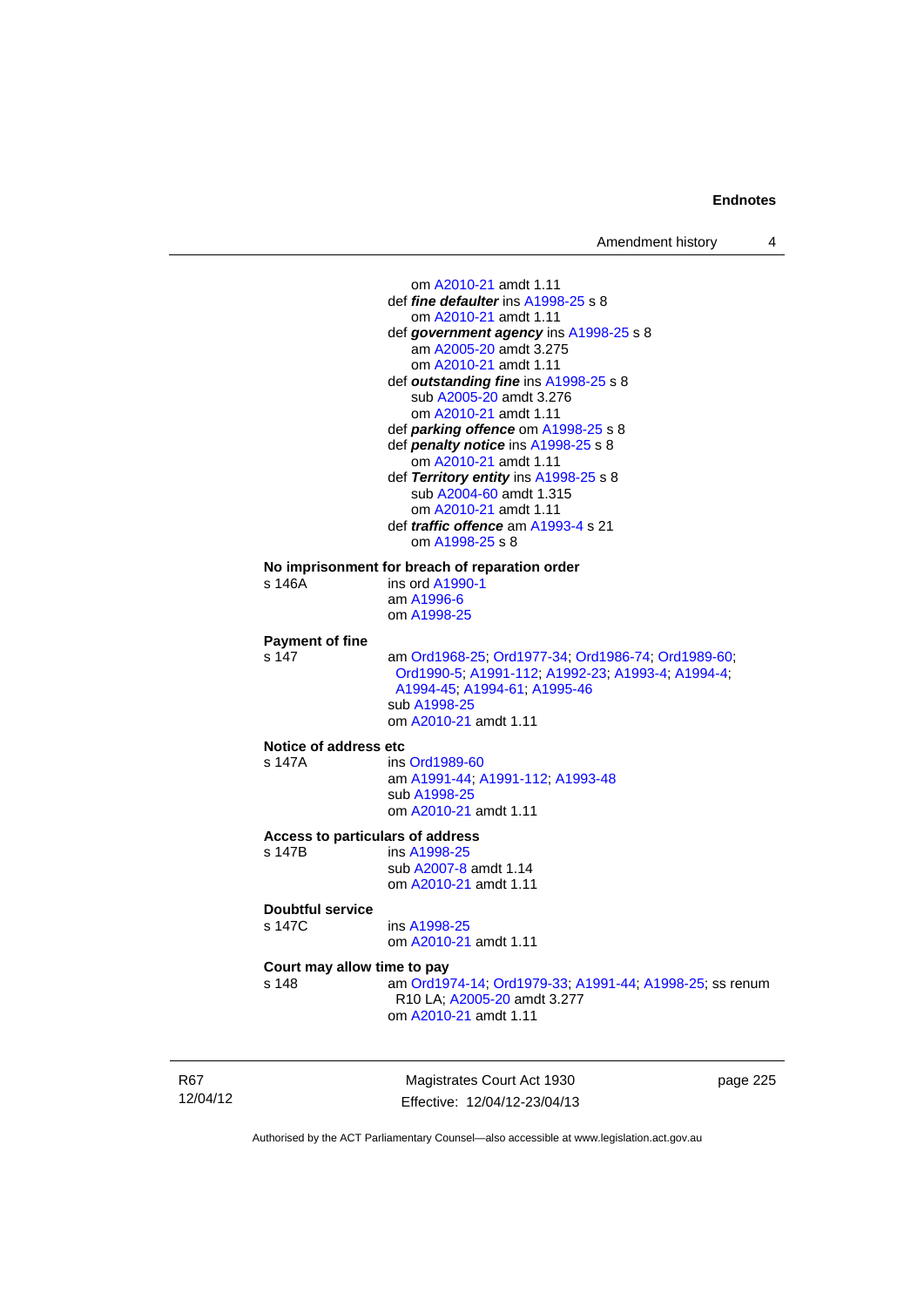| 4 | Amendment history                       |                                                                                                                                                                                                                |
|---|-----------------------------------------|----------------------------------------------------------------------------------------------------------------------------------------------------------------------------------------------------------------|
|   | <b>Penalty notice</b><br>s 149          | om Ord1986-74<br>ins A1998-25<br>om A2010-21 amdt 1.11                                                                                                                                                         |
|   | <b>Default</b><br>s 150                 | am Ord1974-14; Ord1977-34; Ord1979-33; Ord1986-74;<br>Ord1989-60; A1991-112; A1993-4; A1999-79 s 5 sch 3<br>sub A1998-25<br>am A2004-60 amdt 1.316<br>om A2010-21 amdt 1.11                                    |
|   | s 150A                                  | Parking offences-further orders in respect of natural persons<br>ins Ord1989-60<br>am A1991-44; A1991-112; A1993-48<br>om A1998-25                                                                             |
|   | s 150B                                  | Parking offences-further orders in respect of bodies corporate<br>ins Ord1989-60<br>am A1991-44; A1991-112; A1993-48; A1994-61<br>om A1998-25                                                                  |
|   | <b>Further orders-service</b><br>s 150C | ins Ord1989-60<br>am A1991-44<br>om A1998-25                                                                                                                                                                   |
|   | <b>Default notice</b><br>s 151          | orig s 151 renum as s 185<br>ins A1998-25<br>om A2010-21 amdt 1.11                                                                                                                                             |
|   | <b>Special arrangements</b><br>s 152    | orig s 152 renum as s 186<br>ins A1998-25<br>am A2006-23 amdt 1.242; A2008-19 amdt 1.86<br>om A2010-21 amdt 1.11                                                                                               |
|   | s 153                                   | Notice for suspension of driver licence etc<br>am Ord1937-28; Ord1940-22; Ord1989-60; A1991-44<br>om A1998-25<br>sub A1999-79 s 5 sch 3<br>am A2006-23 amdt 1.243; A2008-19 amdt 1.87<br>om A2010-21 amdt 1.11 |
|   | s 153A                                  | Parking offences-instalment payments<br>ins Ord1989-60<br>am A1991-44<br>om A1998-25                                                                                                                           |

page 226 Magistrates Court Act 1930 Effective: 12/04/12-23/04/13

R67 12/04/12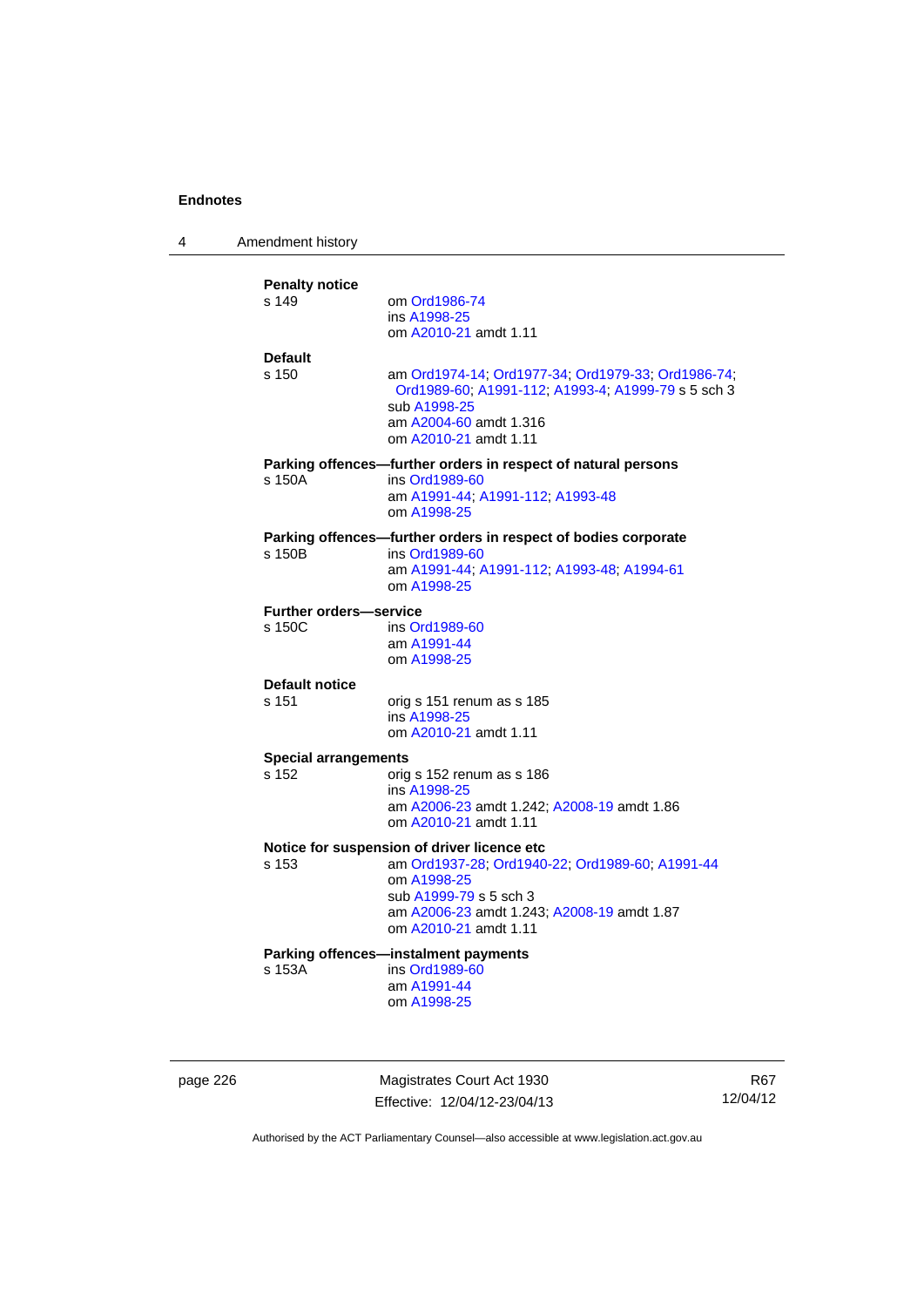### **Consequence of non-compliance with certain orders**

| s 153B | ins Ord1989-60 |
|--------|----------------|
|        | am A1991-44    |
|        | om A1998-25    |
|        |                |

#### **Part payments**

s 153B

s 153C ins [Ord1989-60](http://www.legislation.act.gov.au/a/1989-60) am [A1991-44](http://www.legislation.act.gov.au/a/1991-44) om [A1998-25](http://www.legislation.act.gov.au/a/1998-25)

### **Access to personal information**

s 154 orig s 154 renum as s 187 ins [A1998-25](http://www.legislation.act.gov.au/a/1998-25) sub [A2007-8](http://www.legislation.act.gov.au/a/2007-8) amdt 1.15

om [A2010-21](http://www.legislation.act.gov.au/a/2010-21) amdt 1.11

# **Ascertainment of capacity to pay fine**

ins [A1998-25](http://www.legislation.act.gov.au/a/1998-25) am [A2004-60](http://www.legislation.act.gov.au/a/2004-60) amdts 1.317-1.320 reloc to [Magistrates Court Rules 1932](http://www.legislation.act.gov.au/sl/1932-4/default.asp), pt 4 as rule 18 by [A2004-60](http://www.legislation.act.gov.au/a/2004-60) amdt 1.321

### **Garnishee orders and writs of execution**

s 154B ins [A1998-25](http://www.legislation.act.gov.au/a/1998-25) am [A2004-60](http://www.legislation.act.gov.au/a/2004-60) amdt 1.322, amdt 1.323 reloc to [Magistrates Court Rules 1932](http://www.legislation.act.gov.au/sl/1932-4/default.asp), pt 4 as rule 19 by [A2004-60](http://www.legislation.act.gov.au/a/2004-60) amdt 1.324

### **Application of Magistrates Court (Civil Jurisdiction) Rules, pt 19**

| reloc to Magistrates Court Rules 1932, pt 4 as rule 20 by |
|-----------------------------------------------------------|
|                                                           |
|                                                           |

### **Fine defaulters—imprisonment**

s 154D ins [A1998-25](http://www.legislation.act.gov.au/a/1998-25) sub [A2006-23](http://www.legislation.act.gov.au/a/2006-23) amdt 1.244 am [A2007-15](http://www.legislation.act.gov.au/a/2007-15) amdt 1.27; [A2007-44](http://www.legislation.act.gov.au/a/2007-44) amdt 1.4; [A2008-19](http://www.legislation.act.gov.au/a/2008-19) amdt 1.88 om [A2010-21](http://www.legislation.act.gov.au/a/2010-21) amdt 1.11

# **Young fine defaulters**

ins [A2008-19](http://www.legislation.act.gov.au/a/2008-19) amdt 1.89 om [A2010-21](http://www.legislation.act.gov.au/a/2010-21) amdt 1.11

#### **Young fine defaulters—no capacity to pay**<br>s 154F **ins A2008-19** amdt 1.89 ins [A2008-19](http://www.legislation.act.gov.au/a/2008-19) amdt 1.89

om [A2010-21](http://www.legislation.act.gov.au/a/2010-21) amdt 1.11

R67 12/04/12

Magistrates Court Act 1930 Effective: 12/04/12-23/04/13 page 227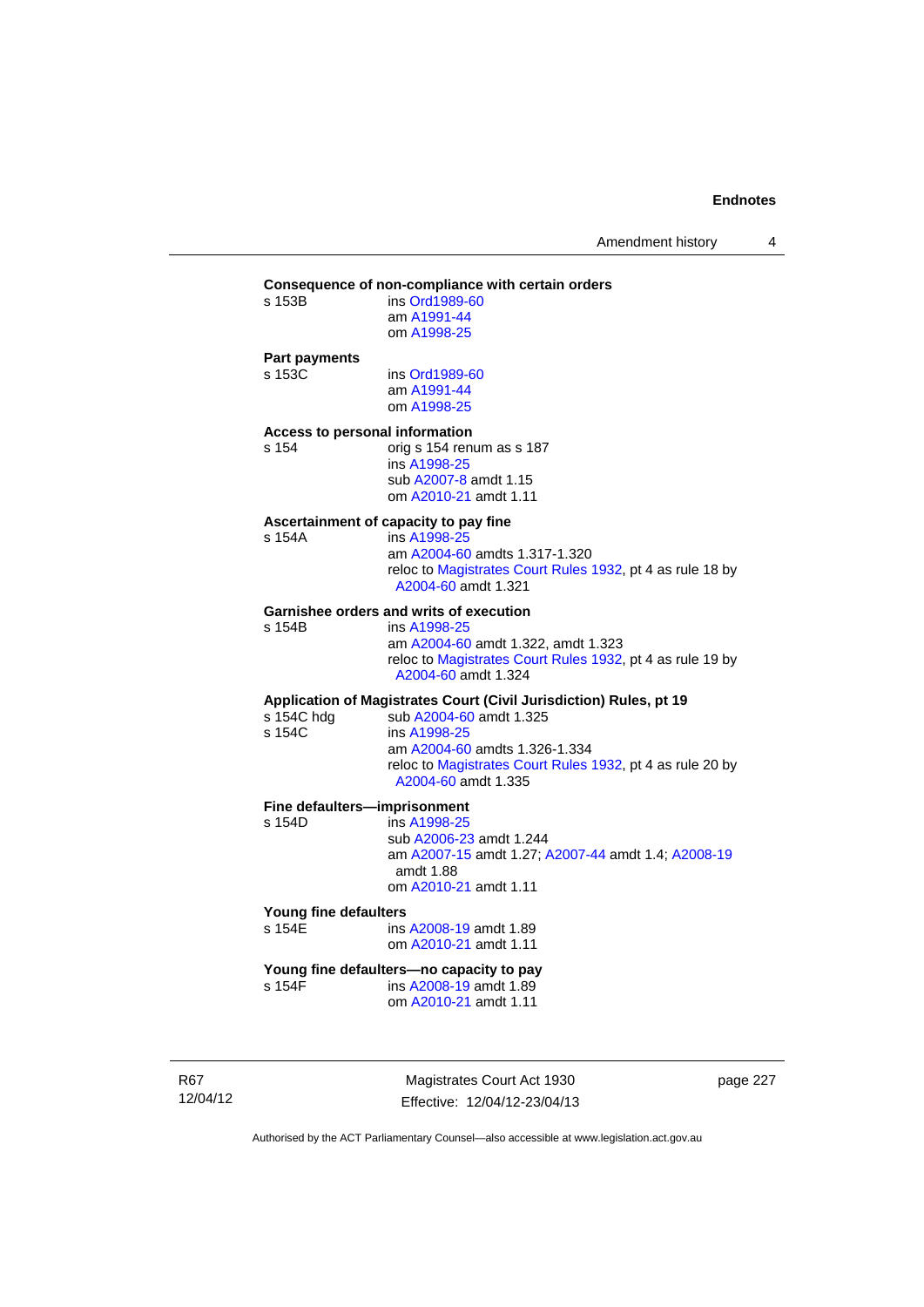4 Amendment history

#### **Fine amounts to be paid to registrar**

| s 155 hdg | am A1991-44             |
|-----------|-------------------------|
| s 155     | am A1991-44             |
|           | sub A2005-20 amdt 3.278 |
|           | om A2006-23 amdt 1.244  |
|           |                         |

#### **Costs to be paid to clerk by registrar of motor vehicles**

s 155A hdg am [A1991-44](http://www.legislation.act.gov.au/a/1991-44)<br>s 155A **ins** Ord1989-6

ins [Ord1989-60](http://www.legislation.act.gov.au/a/1989-60) am [A1991-44](http://www.legislation.act.gov.au/a/1991-44); [A1991-112](http://www.legislation.act.gov.au/a/1991-112) om [A1998-25](http://www.legislation.act.gov.au/a/1998-25)

### **Execution to stop on payment**

s 156 am [Ord1977-34](http://www.legislation.act.gov.au/a/1977-34) sub [A2005-20](http://www.legislation.act.gov.au/a/2005-20) amdt 3.278 om [A2006-23](http://www.legislation.act.gov.au/a/2006-23) amdt 1.244

# **Outstanding fine discharged by payment**

s 157 am [Ord1976-42](http://www.legislation.act.gov.au/a/1976-42); [Ord1977-34](http://www.legislation.act.gov.au/a/1977-34); [A1991-44](http://www.legislation.act.gov.au/a/1991-44); [A1998-25](http://www.legislation.act.gov.au/a/1998-25); [A2004-60](http://www.legislation.act.gov.au/a/2004-60) amdt 1.336 sub [A2006-23](http://www.legislation.act.gov.au/a/2006-23) amdt 1.244 am [A2008-19](http://www.legislation.act.gov.au/a/2008-19) amdt 1.90 om [A2010-21](http://www.legislation.act.gov.au/a/2010-21) amdt 1.11

#### **Outstanding fine satisfied by imprisonment**

s 158 am [Ord1986-74](http://www.legislation.act.gov.au/a/1986-74); [A1991-44](http://www.legislation.act.gov.au/a/1991-44) om [A1994-61](http://www.legislation.act.gov.au/a/1994-61) ins [A1998-25](http://www.legislation.act.gov.au/a/1998-25) sub [A2006-23](http://www.legislation.act.gov.au/a/2006-23) amdt 1.244 am [A2007-15](http://www.legislation.act.gov.au/a/2007-15) amdt 1.28 om [A2010-21](http://www.legislation.act.gov.au/a/2010-21) amdt 1.11

#### **Outstanding fine satisfied by imprisonment—young fine defaulter**

s 158A ins [A2008-19](http://www.legislation.act.gov.au/a/2008-19) amdt 1.91 om [A2010-21](http://www.legislation.act.gov.au/a/2010-21) amdt 1.11

### **Remission**

| s 159 hda | am A1991-44            |
|-----------|------------------------|
| s 159     | am A1991-44            |
|           | om A1994-61            |
|           | ins A1998-25           |
|           | om A2006-23 amdt 1.245 |
|           |                        |

#### **Conviction or order quashed or set aside**

s 160 om [A1994-61](http://www.legislation.act.gov.au/a/1994-61) ins [A1998-25](http://www.legislation.act.gov.au/a/1998-25) am [A1999-79](http://www.legislation.act.gov.au/a/1999-79) s 5 sch 3 om [A2010-21](http://www.legislation.act.gov.au/a/2010-21) amdt 1.11

#### **Other enforcement provisions not affected**  s 161 am [Ord1986-74](http://www.legislation.act.gov.au/a/1986-74)

page 228 Magistrates Court Act 1930 Effective: 12/04/12-23/04/13

R67 12/04/12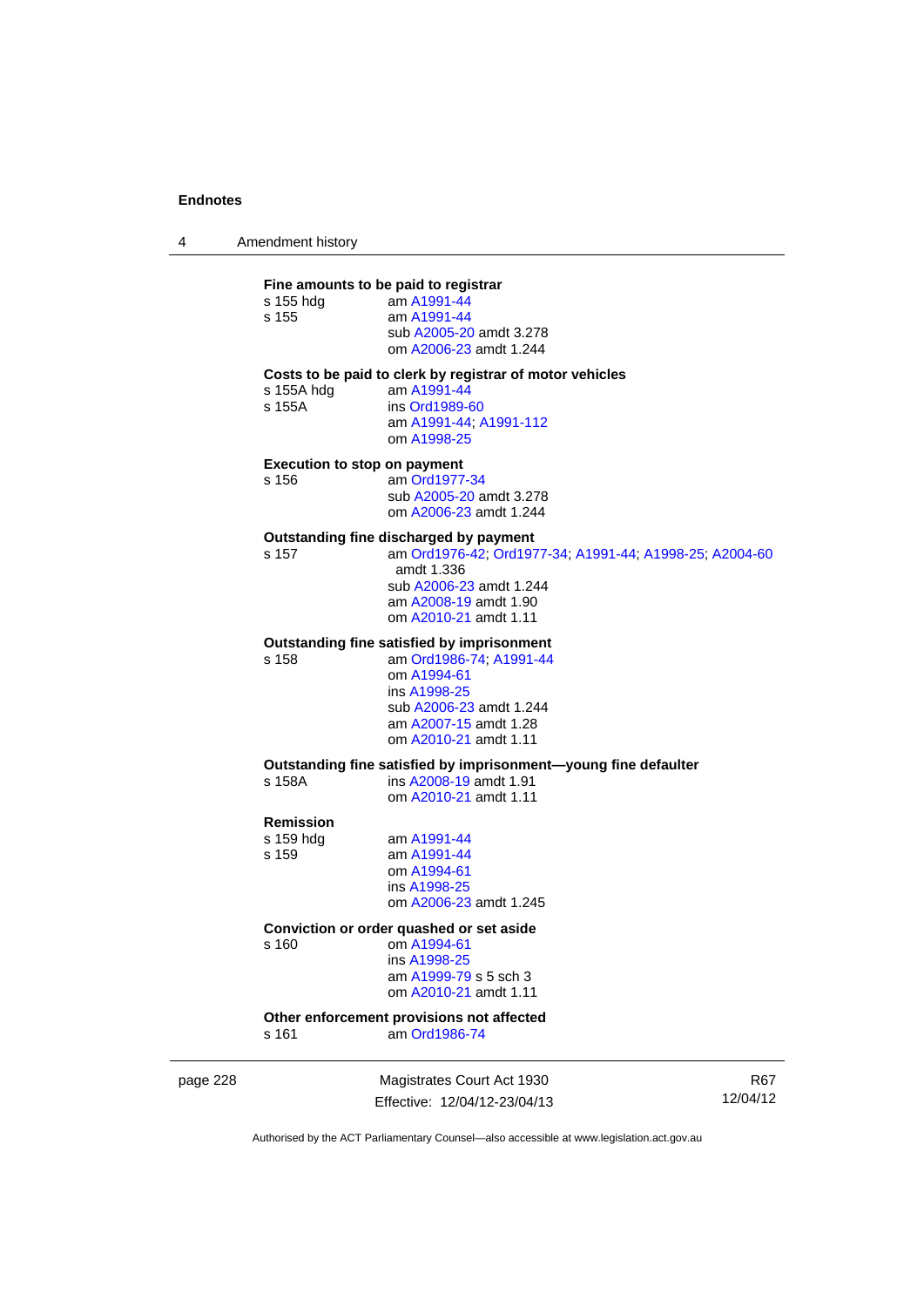Amendment history 4

 om [A1994-61](http://www.legislation.act.gov.au/a/1994-61) ins [A1998-25](http://www.legislation.act.gov.au/a/1998-25) om [A2010-21](http://www.legislation.act.gov.au/a/2010-21) amdt 1.11 **Procedure on execution**  s 162 am [Ord1953-14](http://www.legislation.act.gov.au/a/1953-14); [Ord1967-1](http://www.legislation.act.gov.au/a/1967-1); [A1991-44](http://www.legislation.act.gov.au/a/1991-44); [A1994-81](http://www.legislation.act.gov.au/a/1994-81) om [A1994-61](http://www.legislation.act.gov.au/a/1994-61) **Warrant of distress after appeal**  s 163 om [Ord1972-37](http://www.legislation.act.gov.au/a/1972-37) **Money, Australian notes and bank notes may be seized and choses in action may be seized, sued on and sold**  s 164 am [Ord1990-5](http://www.legislation.act.gov.au/a/alt_ord1990-5) om [A1994-61](http://www.legislation.act.gov.au/a/1994-61) **Time of application to be recorded**  s 165 am [Ord1953-14](http://www.legislation.act.gov.au/a/1953-14); [A1991-44](http://www.legislation.act.gov.au/a/1991-44) om [A1994-61](http://www.legislation.act.gov.au/a/1994-61) **Warrant of execution, when to be executed**  s 166 am [Ord1967-1;](http://www.legislation.act.gov.au/a/1967-1) [A1994-81](http://www.legislation.act.gov.au/a/1994-81) om [A1994-61](http://www.legislation.act.gov.au/a/1994-61) **Reciprocal enforcement of fines against bodies corporate**  div 3.9.3 hdg (prev pt 9 div 2A hdg) ins [Ord1982-2](http://www.legislation.act.gov.au/a/1982-2) renum as div 9.2A hdg R8 LA renum [A2004-60](http://www.legislation.act.gov.au/a/2004-60) amdt 1.337 **Definitions for div 3.9.3**  s 166A hdg sub [A2004-60](http://www.legislation.act.gov.au/a/2004-60) amdt 1.338 s 166A **ins [Ord1982-2](http://www.legislation.act.gov.au/a/1982-2)**  def *fine* am [A2005-20](http://www.legislation.act.gov.au/a/2005-20) amdt 3.279 def *reciprocating court* sub [A2005-20](http://www.legislation.act.gov.au/a/2005-20) amdt 3.280 def *relevant officer* am [A1991-44](http://www.legislation.act.gov.au/a/1991-44) s 7 and sch 1 def *State* am [A2004-60](http://www.legislation.act.gov.au/a/2004-60) amdt 1.339 **Declarations relating to reciprocating courts**  ins [Ord1982-2](http://www.legislation.act.gov.au/a/1982-2) am [A2001-44](http://www.legislation.act.gov.au/a/2001-44) amdts 1.2752-1.2754; [A2005-20](http://www.legislation.act.gov.au/a/2005-20) amdt 3.281; [A2011-28](http://www.legislation.act.gov.au/a/2011-28) amdt 3.178 **Enforcement of fine**  s 166C ins [Ord1982-2](http://www.legislation.act.gov.au/a/1982-2) am [A1991-44](http://www.legislation.act.gov.au/a/1991-44); [A1994-61](http://www.legislation.act.gov.au/a/1994-61); [A2004-60](http://www.legislation.act.gov.au/a/2004-60) amdt 1.340, amdt 1.341; [A2005-20](http://www.legislation.act.gov.au/a/2005-20) amdts 3.282-3.284; ss renum R29 LA (see [A2005-20](http://www.legislation.act.gov.au/a/2005-20) amdt 3.285); [A2006-40](http://www.legislation.act.gov.au/a/2006-40) amdts 2.145-2.147 **Effect of enforcement by reciprocating court**<br>s 166D ins Ord1982-2 ins [Ord1982-2](http://www.legislation.act.gov.au/a/1982-2) am [A1991-44](http://www.legislation.act.gov.au/a/1991-44)

R67 12/04/12

Magistrates Court Act 1930 Effective: 12/04/12-23/04/13 page 229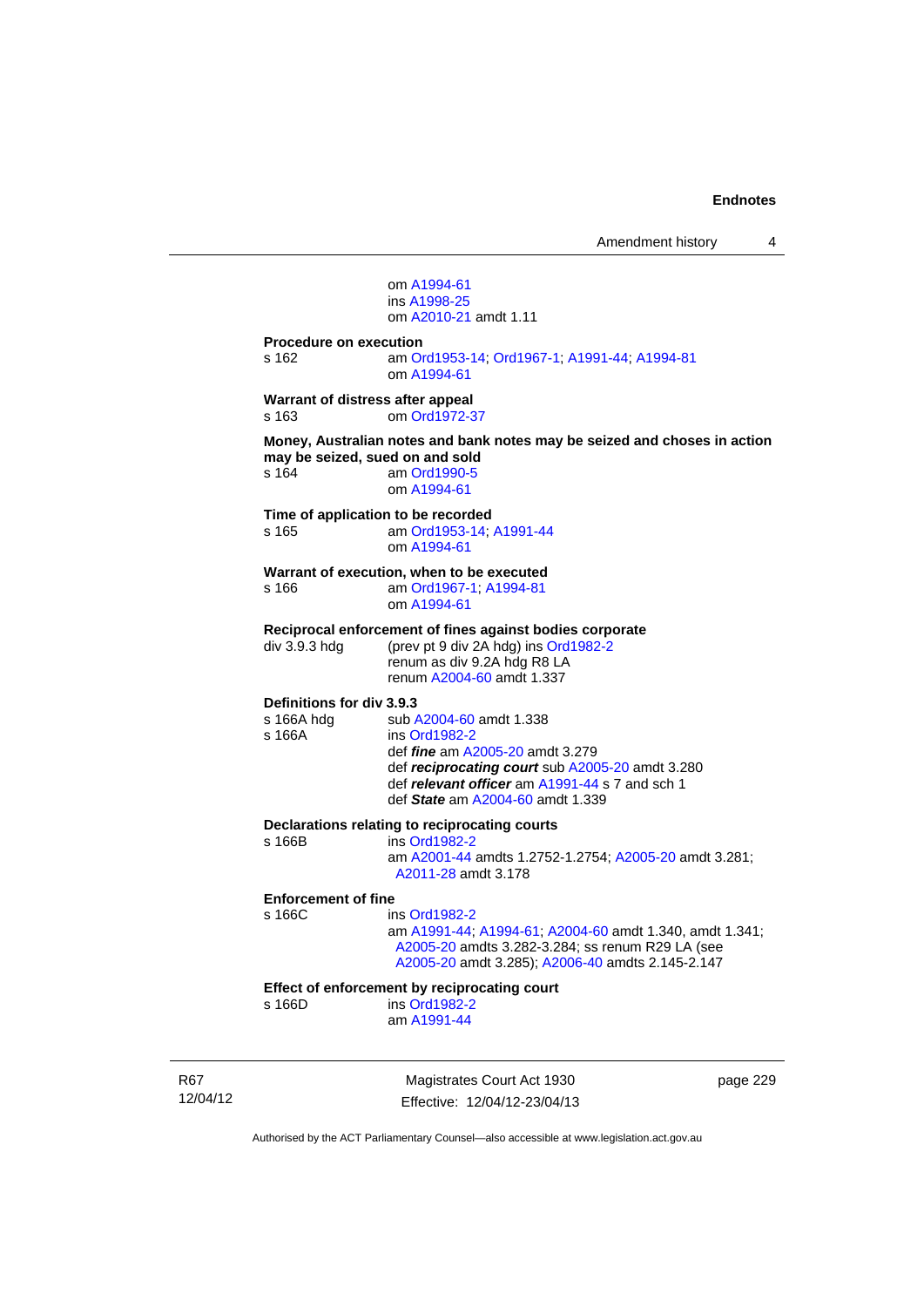4 Amendment history

**Registrar to notify payment of territory fine**   $s$  166E hdg s 166E ins [Ord1982-2](http://www.legislation.act.gov.au/a/1982-2) am [A1991-44](http://www.legislation.act.gov.au/a/1991-44) **Adverse claim to goods seized**  s 167 am [Ord1953-14](http://www.legislation.act.gov.au/a/1953-14) om [Ord1986-74](http://www.legislation.act.gov.au/a/1986-74) **Rules in Interpleader summons**  s 168 om [Ord1986-74](http://www.legislation.act.gov.au/a/1986-74) **Right of landlord not affected**  s 169 om [Ord1986-74](http://www.legislation.act.gov.au/a/1986-74) **Oral examination of debtor as to debts owing to him**  s 170 am [Ord1968-25](http://www.legislation.act.gov.au/a/1968-25); [A1991-44](http://www.legislation.act.gov.au/a/1991-44) om [A1994-61](http://www.legislation.act.gov.au/a/1994-61) **Order nisi for attachment of debt**  s 171 am [Ord1937-28](http://www.legislation.act.gov.au/a/1937-28); [A1991-44](http://www.legislation.act.gov.au/a/1991-44) om [A1994-61](http://www.legislation.act.gov.au/a/1994-61) **Service of order nisi to bind debts**  s 172 am [A1993-4](http://www.legislation.act.gov.au/a/1993-4) om [A1994-61](http://www.legislation.act.gov.au/a/1994-61) **Where garnishee does not dispute debt**  s 173 sub [Ord1968-25](http://www.legislation.act.gov.au/a/1968-25) am [Ord1970-15](http://www.legislation.act.gov.au/a/1970-15); [A1991-44](http://www.legislation.act.gov.au/a/1991-44) om [A1994-61](http://www.legislation.act.gov.au/a/1994-61) **Where garnishee disputes debt**  s 174 am [Ord1986-74](http://www.legislation.act.gov.au/a/1986-74) om [A1994-61](http://www.legislation.act.gov.au/a/1994-61) **Issue may be filed**  s 175 om [A1994-61](http://www.legislation.act.gov.au/a/1994-61) **Where third party claims lien or charge on debt**  om [A1994-61](http://www.legislation.act.gov.au/a/1994-61) **Court may order warrant to levy amount or issue to be tried**  s 177 om [A1994-61](http://www.legislation.act.gov.au/a/1994-61) **Payment by debtor under order to be valid discharge**  am [Ord1937-28](http://www.legislation.act.gov.au/a/1937-28) om [A1994-61](http://www.legislation.act.gov.au/a/1994-61) **Debt attachment book**  s 179 am [A1991-44](http://www.legislation.act.gov.au/a/1991-44) om [A1994-61](http://www.legislation.act.gov.au/a/1994-61)

page 230 Magistrates Court Act 1930 Effective: 12/04/12-23/04/13

R67 12/04/12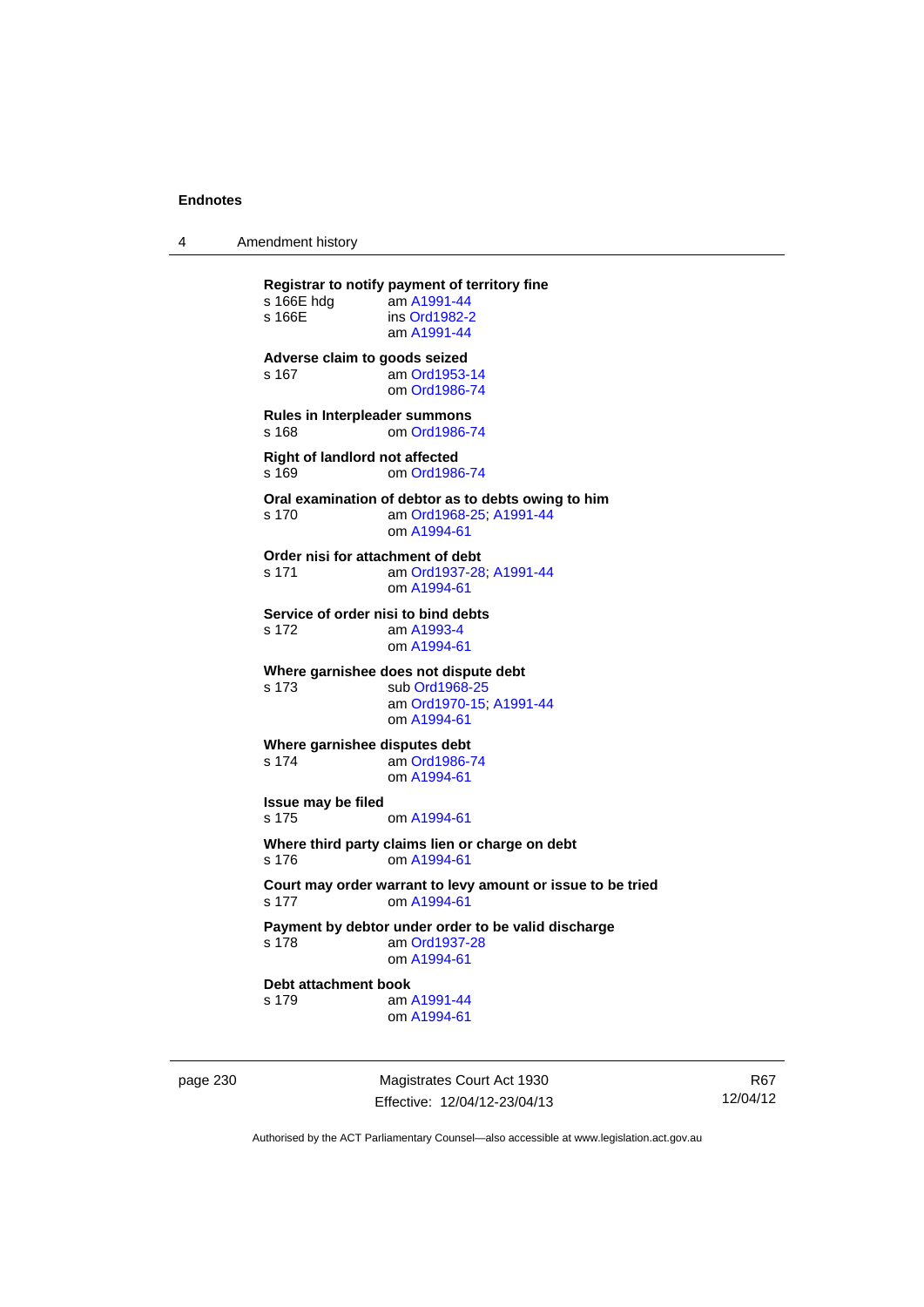**Costs of attachment**  om [A1994-61](http://www.legislation.act.gov.au/a/1994-61) **Defendants in civil cases not to be imprisoned except under certain circumstances**  s 181 am [Ord1937-28](http://www.legislation.act.gov.au/a/1937-28); [A1991-44](http://www.legislation.act.gov.au/a/1991-44) om [A1994-61](http://www.legislation.act.gov.au/a/1994-61) **Warrant in default of compliance**  s 182 am [A1991-44](http://www.legislation.act.gov.au/a/1991-44) om [A1994-61](http://www.legislation.act.gov.au/a/1994-61) **Ex parte order of commitment**  s 183 am [A1991-44](http://www.legislation.act.gov.au/a/1991-44) om [A1994-61](http://www.legislation.act.gov.au/a/1994-61) **Enforcement of criminal decisions—other provisions**  div 3.9.4 hdg (prev pt 9 div 6 hdg) renum as div 9.6 hdg R8 LA sub and renum [A2004-60](http://www.legislation.act.gov.au/a/2004-60) amdt 1.342 **Enforcement of costs against informant**  s 184 orig s 184 am [A1991-44](http://www.legislation.act.gov.au/a/1991-44) om [A1994-61](http://www.legislation.act.gov.au/a/1994-61) ins [A1998-25](http://www.legislation.act.gov.au/a/1998-25) s 17 **Committal to prison—orders not involving payment of amount**  s 185 orig s 185 sub [Ord1967-1](http://www.legislation.act.gov.au/a/1967-1) om [Ord1972-37](http://www.legislation.act.gov.au/a/1972-37) (prev s 151) am [Ord1977-34](http://www.legislation.act.gov.au/a/1977-34); [A1996-6](http://www.legislation.act.gov.au/a/1996-6) renum [A1998-25](http://www.legislation.act.gov.au/a/1998-25) am [A2005-20](http://www.legislation.act.gov.au/a/2005-20) amdts 3.286-3.288 om [A2006-23](http://www.legislation.act.gov.au/a/2006-23) amdt 1.246 **Warrant of commitment to prison**  s 186 orig s 186 om [A1994-61](http://www.legislation.act.gov.au/a/1994-61) (prev s 152) sub [A1996-6](http://www.legislation.act.gov.au/a/1996-6) renum [A1998-25](http://www.legislation.act.gov.au/a/1998-25) am [A1998-67](http://www.legislation.act.gov.au/a/1998-67); ss renum R10 LA om [A2006-23](http://www.legislation.act.gov.au/a/2006-23) amdt 1.246 **Warrant of commitment if defendant already in prison**  s 187 orig s 187 om [A1994-61](http://www.legislation.act.gov.au/a/1994-61) (prev s 154) renum [A1998-25](http://www.legislation.act.gov.au/a/1998-25) am [A2005-20](http://www.legislation.act.gov.au/a/2005-20) amdt 3.289 om [A2006-23](http://www.legislation.act.gov.au/a/2006-23) amdt 1.246 **Mitigation of payment by court**  s 188 am [Ord1967-1;](http://www.legislation.act.gov.au/a/1967-1) [Ord1982-3](http://www.legislation.act.gov.au/a/1982-3); [Ord1985-41](http://www.legislation.act.gov.au/a/1985-41); [Ord1990-5](http://www.legislation.act.gov.au/a/alt_ord1990-5); [A1994-81](http://www.legislation.act.gov.au/a/1994-81) om [A2006-23](http://www.legislation.act.gov.au/a/2006-23) amdt 1.246

R67 12/04/12

Magistrates Court Act 1930 Effective: 12/04/12-23/04/13 page 231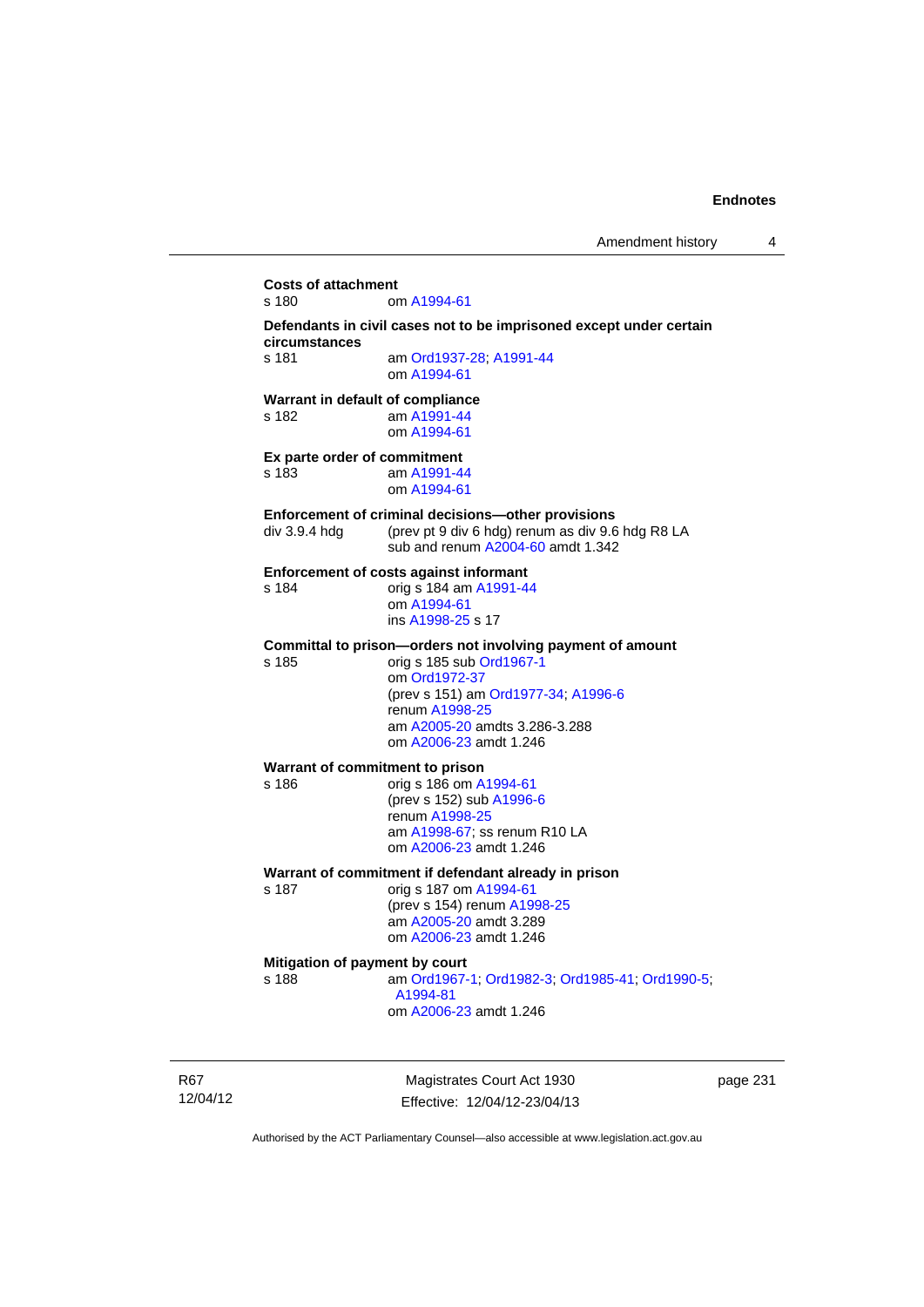4 Amendment history

|          | s 189                                | Scale of imprisonment for nonpayment of money<br>am Ord1967-1; Ord1977-34; Ord1978-46<br>sub A1993-4<br>am A1994-61<br>om A1998-25                                                                                              |                        |
|----------|--------------------------------------|---------------------------------------------------------------------------------------------------------------------------------------------------------------------------------------------------------------------------------|------------------------|
|          | s 190                                | Proceeds of warrants of execution<br>sub Ord1986-74<br>am Ord1990-5; A1991-44<br>om A1994-61                                                                                                                                    |                        |
|          | s 191 hdg<br>s 191                   | Accounts to be kept of amounts received<br>am A2001-44 amdt 1.2755<br>sub A2004-60 amdt 1.343<br>am Ord1967-1, Ord1979-33, A1991-44, A1994-81, A2001-44<br>amdt 1.2756; A2004-60 amdt 1.344, amdt 1.345; A2006-23<br>amdt 1.247 |                        |
|          | s 192                                | Executors and administrators may enforce orders in civil matters<br>am A1991-44<br>om A1994-61                                                                                                                                  |                        |
|          | Forfeited goods may be sold<br>s 193 | am Ord1990-5; A2005-20 amdt 3.290                                                                                                                                                                                               |                        |
|          | s 194 hdg<br>s 194                   | Enforcement order not void for form only<br>sub A2006-40 amdt 2.148<br>am A1994-61<br>sub A2006-23 amdt 1.248<br>am A2006-40 amdt 2.149                                                                                         |                        |
|          | s 195                                | Convictions etc to be given to Supreme Court registrar<br>am Ord1937-28; A1992-23<br>sub A2005-20 amdt 3.291                                                                                                                    |                        |
|          | Definitions for pt 10<br>s 196       | am Ord1937-28<br>sub A1990-65<br>am A1992-37, A2000-60 s 4<br>om A2001-90 amdt 1.79                                                                                                                                             |                        |
|          | Power to make<br>s 197               | sub A1990-65<br>om A2001-90 amdt 1.79                                                                                                                                                                                           |                        |
|          | <b>Entitlement to apply</b><br>s 198 | sub A1990-65<br>am A1998-38; A2000-60 s 5<br>om A2001-90 amdt 1.79                                                                                                                                                              |                        |
|          | s 198A                               | Powers exercisable in care and protection proceedings<br>ins A1999-64 s 4 sch 2                                                                                                                                                 |                        |
| page 232 |                                      | Magistrates Court Act 1930<br>Effective: 12/04/12-23/04/13                                                                                                                                                                      | <b>R67</b><br>12/04/12 |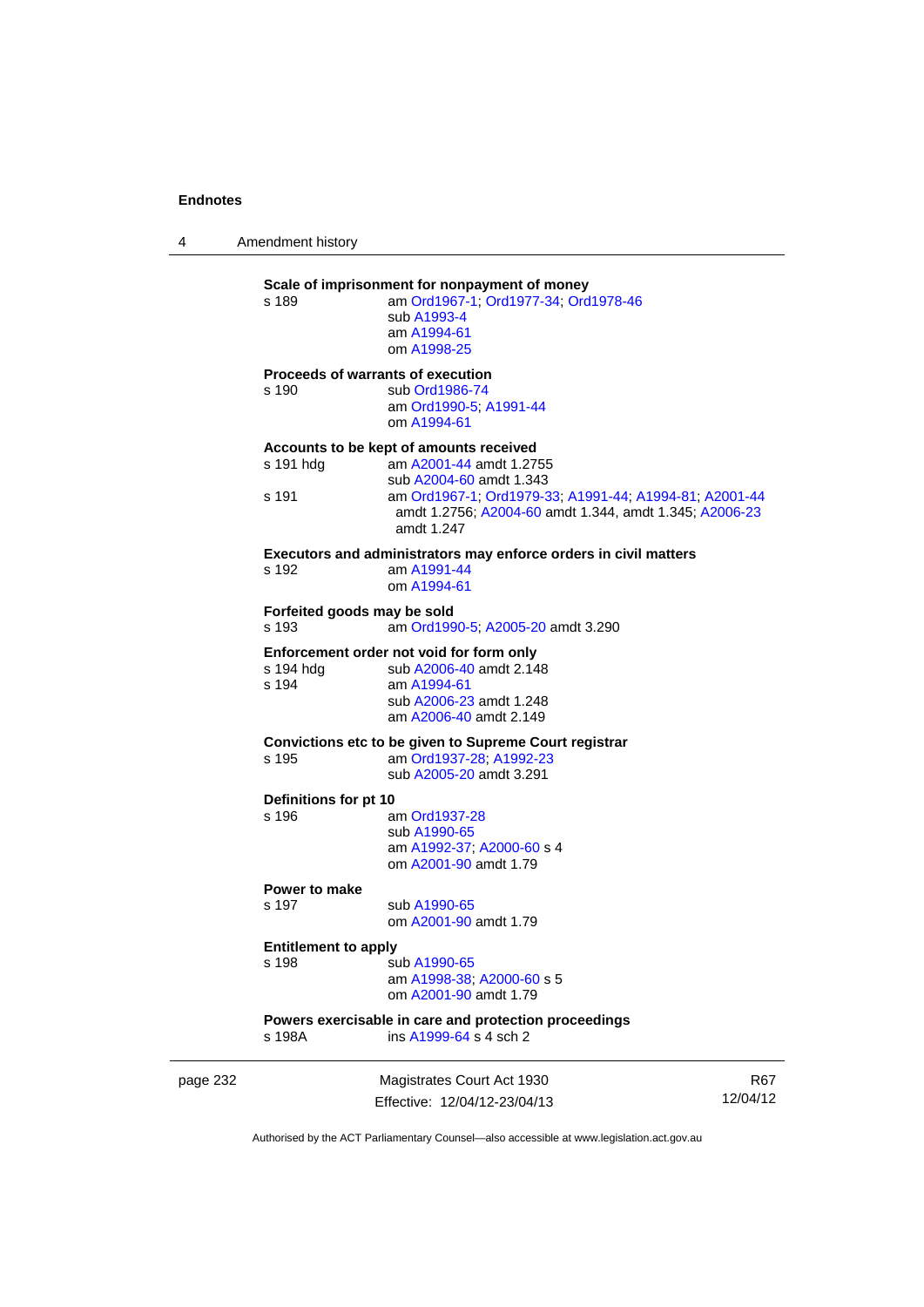Amendment history 4

## om [A2001-90](http://www.legislation.act.gov.au/a/2001-90) amdt 1.79 **Special requirements—applications by community advocate or employer**  s 198B ins [A2000-60](http://www.legislation.act.gov.au/a/2000-60) s 6 om [A2001-90](http://www.legislation.act.gov.au/a/2001-90) amdt 1.79 **Hearing dates**  am [Ord1937-28](http://www.legislation.act.gov.au/a/1937-28) sub [A1990-65](http://www.legislation.act.gov.au/a/1990-65) am [A1991-44](http://www.legislation.act.gov.au/a/1991-44) om [A2001-90](http://www.legislation.act.gov.au/a/2001-90) amdt 1.79 **Parties—applications by persons other than aggrieved persons**  s 200 am [Ord1937-28](http://www.legislation.act.gov.au/a/1937-28) sub [A1990-65](http://www.legislation.act.gov.au/a/1990-65) am [A1998-38](http://www.legislation.act.gov.au/a/1998-38); [A2000-60](http://www.legislation.act.gov.au/a/2000-60) s 7 om [A2001-90](http://www.legislation.act.gov.au/a/2001-90) amdt 1.79 **Parties—applications involving children**  s 201 sub [A1990-65](http://www.legislation.act.gov.au/a/1990-65) am [A1991-44](http://www.legislation.act.gov.au/a/1991-44) om [A2001-90](http://www.legislation.act.gov.au/a/2001-90) amdt 1.79 **Representation of children**  sub [A1990-65](http://www.legislation.act.gov.au/a/1990-65) om [A2001-90](http://www.legislation.act.gov.au/a/2001-90) amdt 1.79 **Hearing of applications**  s 203 sub [A1990-65](http://www.legislation.act.gov.au/a/1990-65) am [A1995-46](http://www.legislation.act.gov.au/a/1995-46); [A1999-34](http://www.legislation.act.gov.au/a/1999-34) om [A2001-90](http://www.legislation.act.gov.au/a/2001-90) amdt 1.79 **Matters to be taken into account**  s 204 sub [A1990-65](http://www.legislation.act.gov.au/a/1990-65) om [A2001-90](http://www.legislation.act.gov.au/a/2001-90) amdt 1.79 **Restrictions in orders**  am [Ord1986-74](http://www.legislation.act.gov.au/a/1986-74) sub [A1990-65](http://www.legislation.act.gov.au/a/1990-65) om [A2001-90](http://www.legislation.act.gov.au/a/2001-90) amdt 1.79 **Consent orders**  sub [A1990-65](http://www.legislation.act.gov.au/a/1990-65) om [A2001-90](http://www.legislation.act.gov.au/a/2001-90) amdt 1.79 **Jurisdiction under s 206**  s 206AA ins [A1999-34](http://www.legislation.act.gov.au/a/1999-34) om [A2001-90](http://www.legislation.act.gov.au/a/2001-90) amdt 1.79 **Service of applications**<br>**s** 206A **ins A** ins [A1990-65](http://www.legislation.act.gov.au/a/1990-65) am [A1991-44](http://www.legislation.act.gov.au/a/1991-44); [A2000-60](http://www.legislation.act.gov.au/a/2000-60) s 8; [A2001-44](http://www.legislation.act.gov.au/a/2001-44) amdt 1.2757

R67 12/04/12

Magistrates Court Act 1930 Effective: 12/04/12-23/04/13 page 233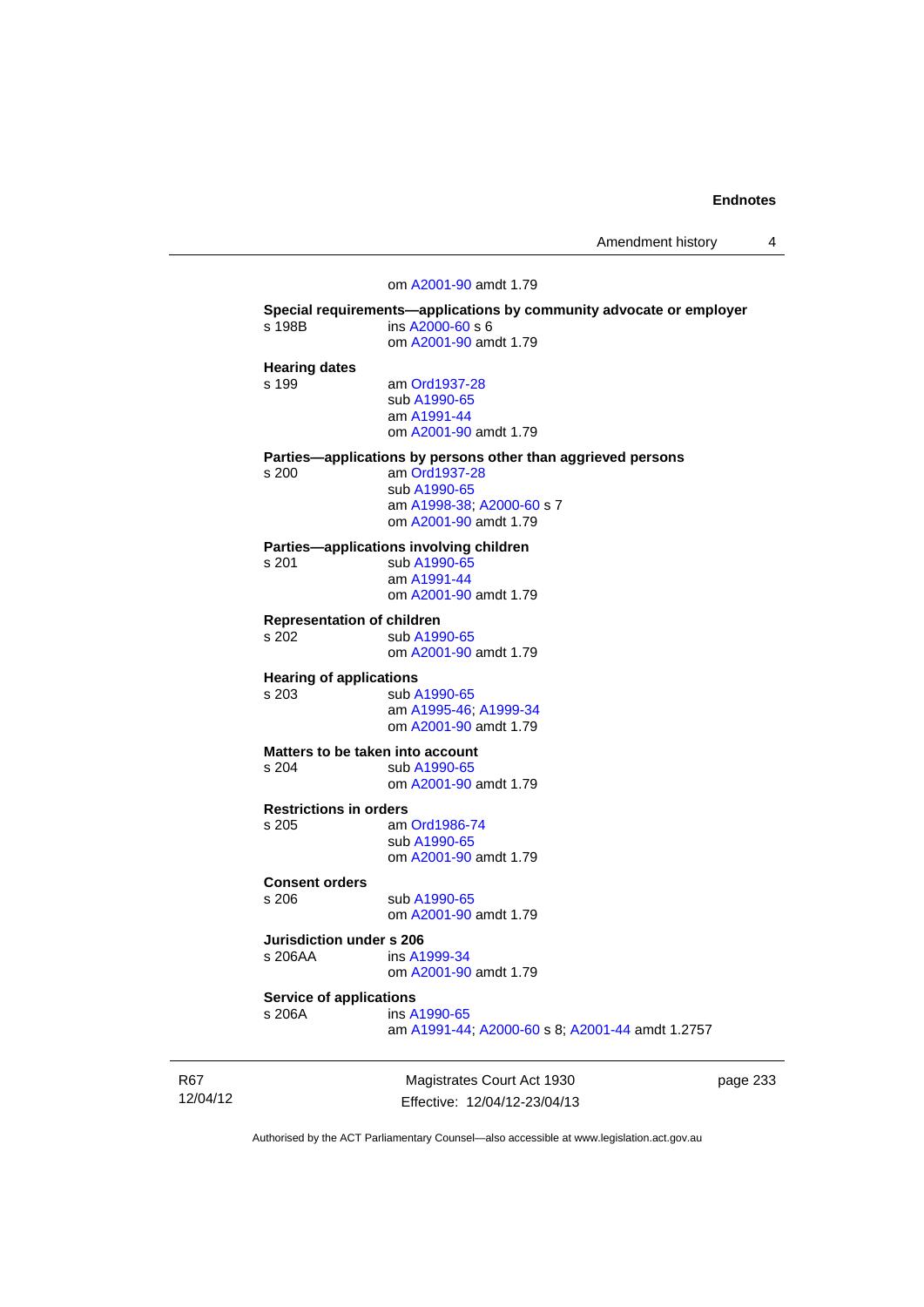4 Amendment history

om [A2001-90](http://www.legislation.act.gov.au/a/2001-90) amdt 1.79

**Procedure in absence of respondent**  s 206B ins [A1990-65](http://www.legislation.act.gov.au/a/1990-65) om [A2001-90](http://www.legislation.act.gov.au/a/2001-90) amdt 1.79 **Interim restraining orders**<br>s 206C ins A19 ins [A1990-65](http://www.legislation.act.gov.au/a/1990-65) om [A2001-90](http://www.legislation.act.gov.au/a/2001-90) amdt 1.79 **Seizure of firearms**  s 206D ins [A1990-65](http://www.legislation.act.gov.au/a/1990-65) am [A1991-9;](http://www.legislation.act.gov.au/a/1991-9) [A1996-74](http://www.legislation.act.gov.au/a/1996-74); [A1997-25](http://www.legislation.act.gov.au/a/1997-25) om [A2001-90](http://www.legislation.act.gov.au/a/2001-90) amdt 1.79 **Explaining proposed orders**  s 206E ins [A1990-65](http://www.legislation.act.gov.au/a/1990-65) am [A1992-37](http://www.legislation.act.gov.au/a/1992-37) om [A2001-90](http://www.legislation.act.gov.au/a/2001-90) amdt 1.79 **Counselling**  ins [A1990-65](http://www.legislation.act.gov.au/a/1990-65) om [A2001-90](http://www.legislation.act.gov.au/a/2001-90) amdt 1.79 **Power of court to make orders where person charged**  s 206G ins [A1990-65](http://www.legislation.act.gov.au/a/1990-65) om [A2001-90](http://www.legislation.act.gov.au/a/2001-90) amdt 1.79 **Duration of orders**  ins [A1990-65](http://www.legislation.act.gov.au/a/1990-65) om [A2001-90](http://www.legislation.act.gov.au/a/2001-90) amdt 1.79 **Exercise of certain powers by registrar**  s 206I ins [A2001-70](http://www.legislation.act.gov.au/a/2001-70) amdt 1.67 om [A2001-90](http://www.legislation.act.gov.au/a/2001-90) amdt 1.79 **Variation and revocation of orders**  s 206J ins [A1990-65](http://www.legislation.act.gov.au/a/1990-65) am [A1991-44](http://www.legislation.act.gov.au/a/1991-44); [A1999-64](http://www.legislation.act.gov.au/a/1999-64) s 4 sch 2 om [A2001-90](http://www.legislation.act.gov.au/a/2001-90) amdt 1.79 **Service etc of orders**  s 206K ins [A1990-65](http://www.legislation.act.gov.au/a/1990-65) am [A1991-44](http://www.legislation.act.gov.au/a/1991-44); [A1996-51](http://www.legislation.act.gov.au/a/1996-51); [A2001-44](http://www.legislation.act.gov.au/a/2001-44) amdt 1.2758, amdt 1.2759 om [A2001-90](http://www.legislation.act.gov.au/a/2001-90) amdt 1.79 **Offence**  s 206L ins [A1990-65](http://www.legislation.act.gov.au/a/1990-65) am [A1992-37](http://www.legislation.act.gov.au/a/1992-37); [A1994-81](http://www.legislation.act.gov.au/a/1994-81); [A1997-25](http://www.legislation.act.gov.au/a/1997-25) om [A2001-90](http://www.legislation.act.gov.au/a/2001-90) amdt 1.79

page 234 Magistrates Court Act 1930 Effective: 12/04/12-23/04/13

R67 12/04/12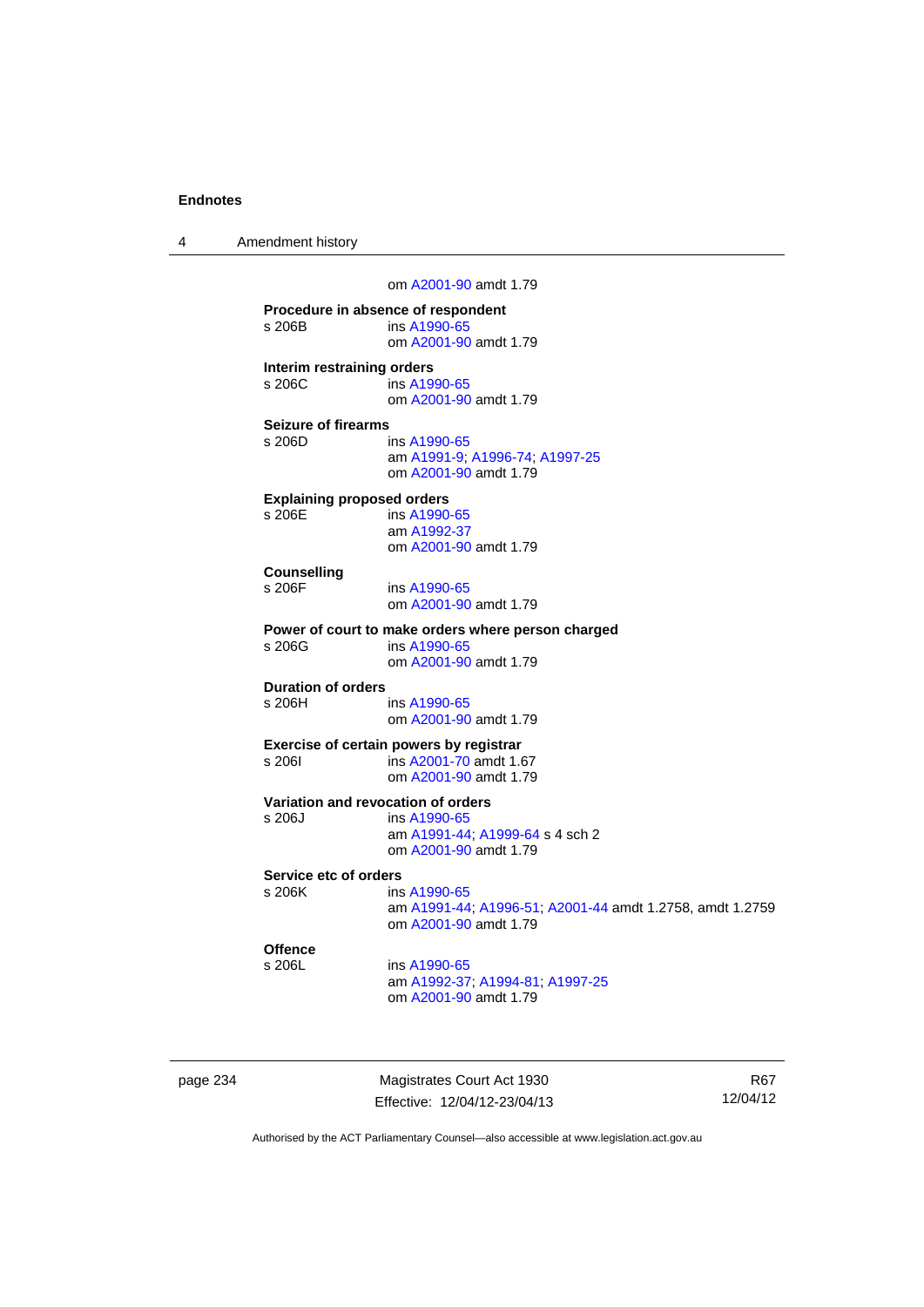| s 206M                               | Service other than personal service<br>ins A1990-65       |
|--------------------------------------|-----------------------------------------------------------|
|                                      | om A2001-90 amdt 1.79                                     |
| Service by police officers           |                                                           |
| s 206N                               | ins A1990-65                                              |
|                                      | am A1991-44                                               |
|                                      | om A2001-90 amdt 1.79                                     |
|                                      | Restriction on publication of reports of proceedings      |
| s 206P                               | ins A1990-65                                              |
|                                      | am A1994-81; A1998-38                                     |
|                                      | om A2001-90 amdt 1.79                                     |
|                                      | Limits of restriction on publication                      |
| s 206PA                              | ins A1998-38                                              |
|                                      | om A2001-90 amdt 1.79                                     |
|                                      | Application not invalid only because made under wrong Act |
| s 206PB                              | ins A1998-38                                              |
|                                      | om A2001-90 amdt 1.79                                     |
| <b>Appeals</b>                       |                                                           |
| s 206Q                               | ins A1990-65                                              |
|                                      | am A1995-46                                               |
|                                      | om A2001-90 amdt 1.79                                     |
| <b>Application of Crimes Act</b>     |                                                           |
| $s$ 206 $R$                          | ins A1990-65                                              |
|                                      | om A2001-90 amdt 1.79                                     |
| <b>Criminal appeals</b>              |                                                           |
| pt 3.10 hdg                          | (prev pt 11 hdg) sub Ord1972-37                           |
|                                      | sub and renum A2004-60 amdt 1.346                         |
|                                      | <b>Criminal appeals-jurisdiction of Supreme Court</b>     |
| div 3.10.1 hdg                       | (prev pt 11 div 1 hdg) ins Ord1972-37                     |
|                                      | renum as div 11.1 hdg R8 LA                               |
|                                      | sub and renum A2004-60 amdt 1.347                         |
| <b>Jurisdiction of Supreme Court</b> |                                                           |
| s 207                                | sub Ord1937-28                                            |
|                                      | am Ord1967-1; Ord1968-25                                  |
|                                      | sub Ord1972-37                                            |
|                                      | am Ord1985-67; A1990-65; A2001-90 amdt 1.80; A2004-60     |
|                                      | amdts 1.348-1.350; A2005-5 s 30; A2008-44 amdt 1.79       |
| Appeals in criminal matters          |                                                           |
| div 3.10.2 hdg                       | (prev pt 11 div 2 hdg) ins Ord1972-37                     |
|                                      | renum as div 11.2 hdg R8 LA                               |
|                                      | sub and renum A2004-60 amdt 1.351                         |

R67 12/04/12

Magistrates Court Act 1930 Effective: 12/04/12-23/04/13 page 235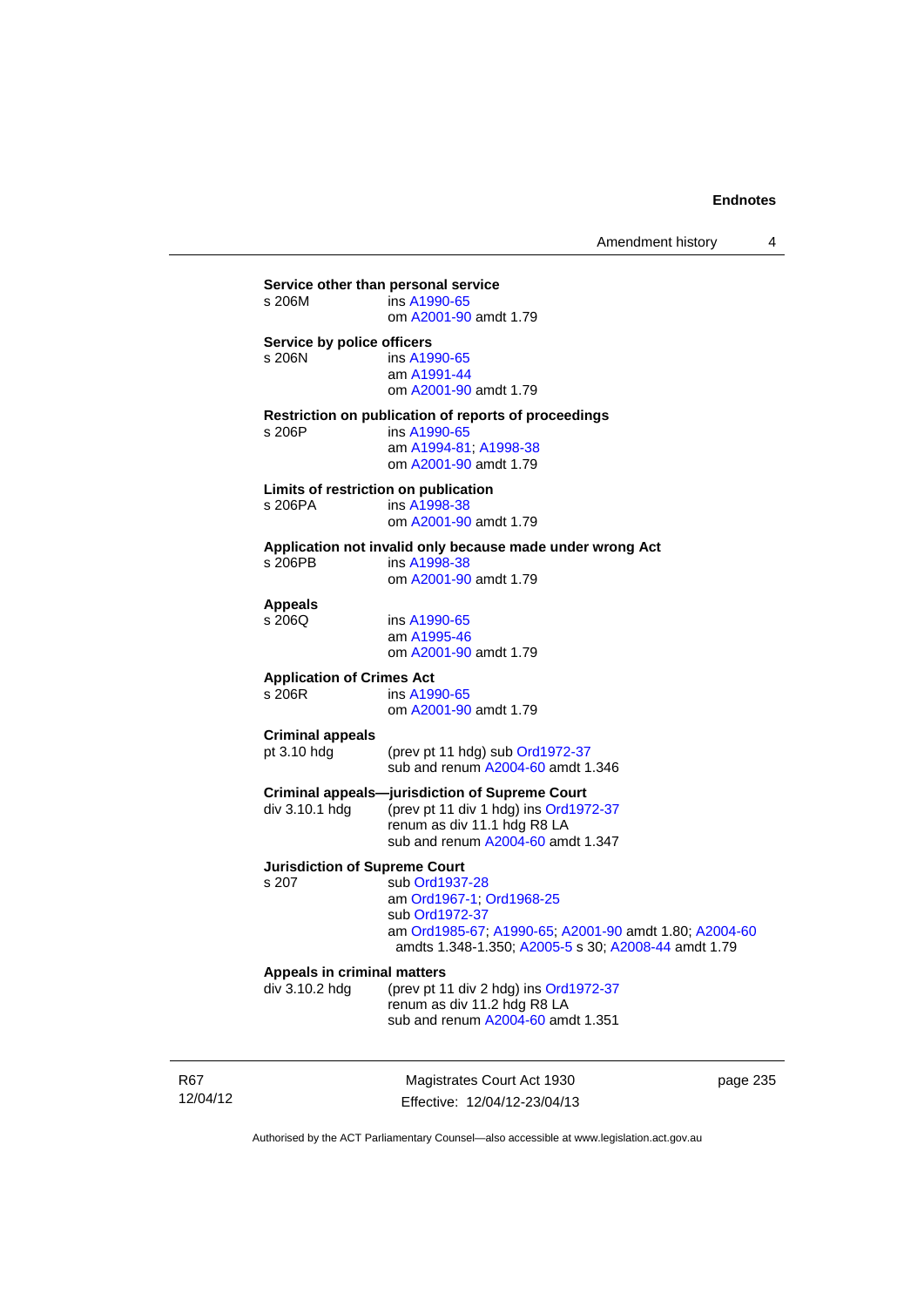4 Amendment history



Effective: 12/04/12-23/04/13

R67 12/04/12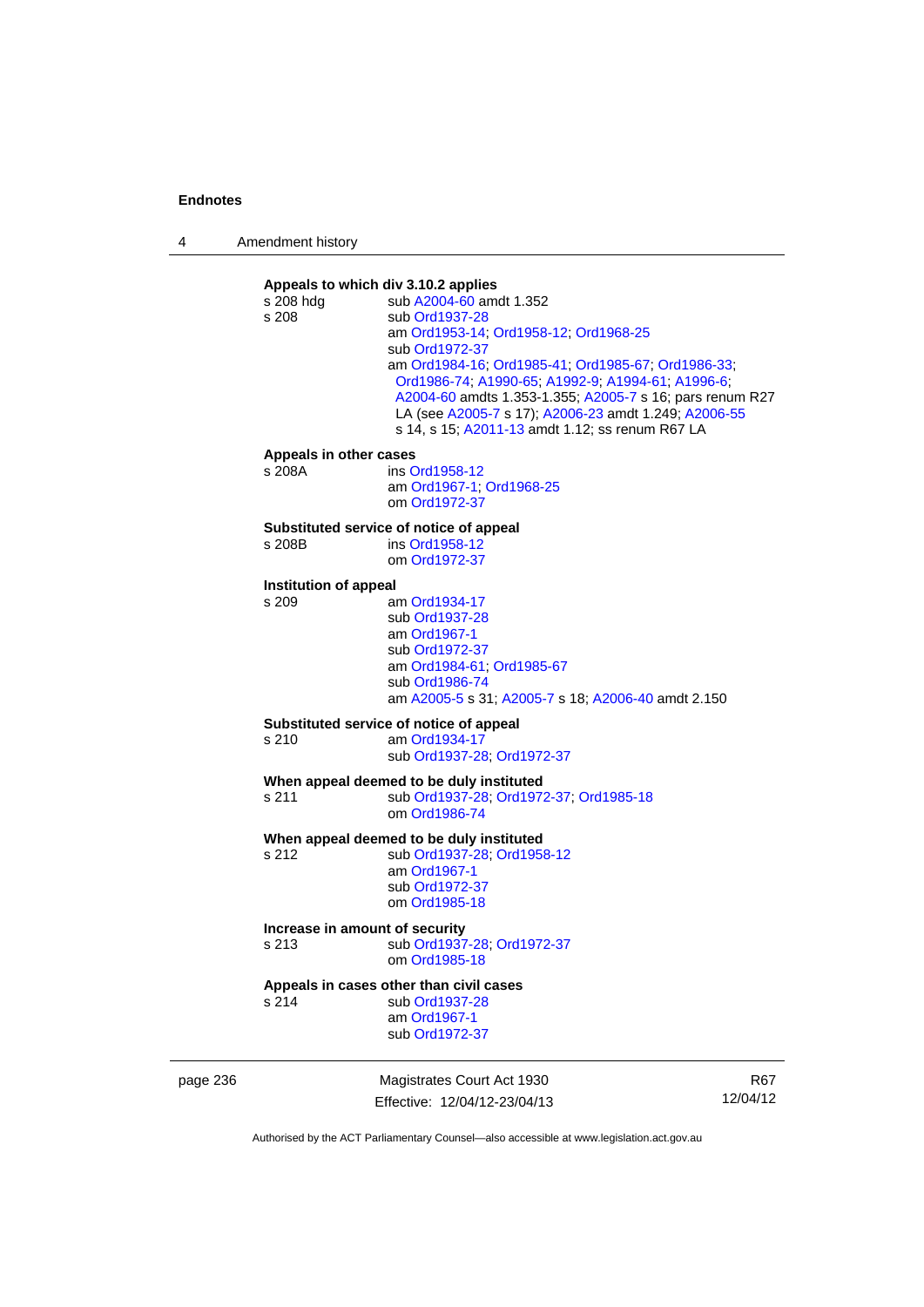Amendment history 4

 am [Ord1984-61](http://www.legislation.act.gov.au/a/1984-61); [A1990-65;](http://www.legislation.act.gov.au/a/1990-65) [A2004-60](http://www.legislation.act.gov.au/a/2004-60) amdt 1.356; [A2005-20](http://www.legislation.act.gov.au/a/2005-20) amdt 3.292

### **Appeals in relation to grant of bail**

s 214A ins [Ord1986-33](http://www.legislation.act.gov.au/a/1986-33) om [A1992-9](http://www.legislation.act.gov.au/a/1992-9)

### **Appeals in civil cases**

s 215 om [Ord1937-28](http://www.legislation.act.gov.au/a/1937-28) ins [Ord1972-37](http://www.legislation.act.gov.au/a/1972-37) am [Ord1985-67](http://www.legislation.act.gov.au/a/1985-67) om [Ord1986-74](http://www.legislation.act.gov.au/a/1986-74)

# **Stay of execution pending appeal in certain cases**

om [Ord1937-28](http://www.legislation.act.gov.au/a/1937-28) ins [Ord1972-37](http://www.legislation.act.gov.au/a/1972-37) am [Ord1984-62](http://www.legislation.act.gov.au/a/1984-62); [Ord1986-74;](http://www.legislation.act.gov.au/a/1986-74) [A1992-9](http://www.legislation.act.gov.au/a/1992-9); [A1995-41](http://www.legislation.act.gov.au/a/1995-41); [A2005-7](http://www.legislation.act.gov.au/a/2005-7) s 19; [A2006-23](http://www.legislation.act.gov.au/a/2006-23) amdt 1.250, amdt 1.251; [A2008-29](http://www.legislation.act.gov.au/a/2008-29) amdt 1.32; [A2011-22](http://www.legislation.act.gov.au/a/2011-22) amdt 1.311 sub [A2012-13](http://www.legislation.act.gov.au/a/2012-13) amdt 1.40

### **Execution not to be stayed in other cases except by order of Supreme Court**

s 217 om [Ord1937-28](http://www.legislation.act.gov.au/a/1937-28) ins [Ord1972-37](http://www.legislation.act.gov.au/a/1972-37) om [Ord1986-74](http://www.legislation.act.gov.au/a/1986-74)

## **Orders by Supreme Court on appeals**

s 218 om [Ord1937-28](http://www.legislation.act.gov.au/a/1937-28) ins [Ord1972-37](http://www.legislation.act.gov.au/a/1972-37) sub [Ord1984-61](http://www.legislation.act.gov.au/a/1984-61) am [Ord1985-67](http://www.legislation.act.gov.au/a/1985-67); [A2004-60](http://www.legislation.act.gov.au/a/2004-60) amdt 1.357, amdt 1.358

### **No right of appeal under div 3.10.2 if review appeal**

s 219 hdg sub [A2004-60](http://www.legislation.act.gov.au/a/2004-60) amdt 1.359<br>s 219 om Ord1937-28 om [Ord1937-28](http://www.legislation.act.gov.au/a/1937-28) ins [Ord1972-37](http://www.legislation.act.gov.au/a/1972-37) am [Ord1985-67;](http://www.legislation.act.gov.au/a/1985-67) [Ord1986-74;](http://www.legislation.act.gov.au/a/1986-74) [A2004-60](http://www.legislation.act.gov.au/a/2004-60) amdt 1.360, amdt 1.361 sub [A2008-44](http://www.legislation.act.gov.au/a/2008-44) amdt 1.80

### **Reference appeals in criminal matters**

div 3.10.2A ins [A2005-5](http://www.legislation.act.gov.au/a/2005-5) s 32

### **What is a reference appeal?**

s 219A ins [A2005-5](http://www.legislation.act.gov.au/a/2005-5) s 32

### **Reference appeal in relation to proceeding**

s 219AB hdg sub [A2008-42](http://www.legislation.act.gov.au/a/2008-42) s 12<br>s 219AB ins A2005-5 s 32 ins [A2005-5](http://www.legislation.act.gov.au/a/2005-5) s 32 am [A2006-55](http://www.legislation.act.gov.au/a/2006-55) s 15; [A2006-40](http://www.legislation.act.gov.au/a/2006-40) amdt 2.151; [A2008-42](http://www.legislation.act.gov.au/a/2008-42) s 13, s 14; [A2011-30](http://www.legislation.act.gov.au/a/2011-30) amdt 1.11

R67 12/04/12

Magistrates Court Act 1930 Effective: 12/04/12-23/04/13 page 237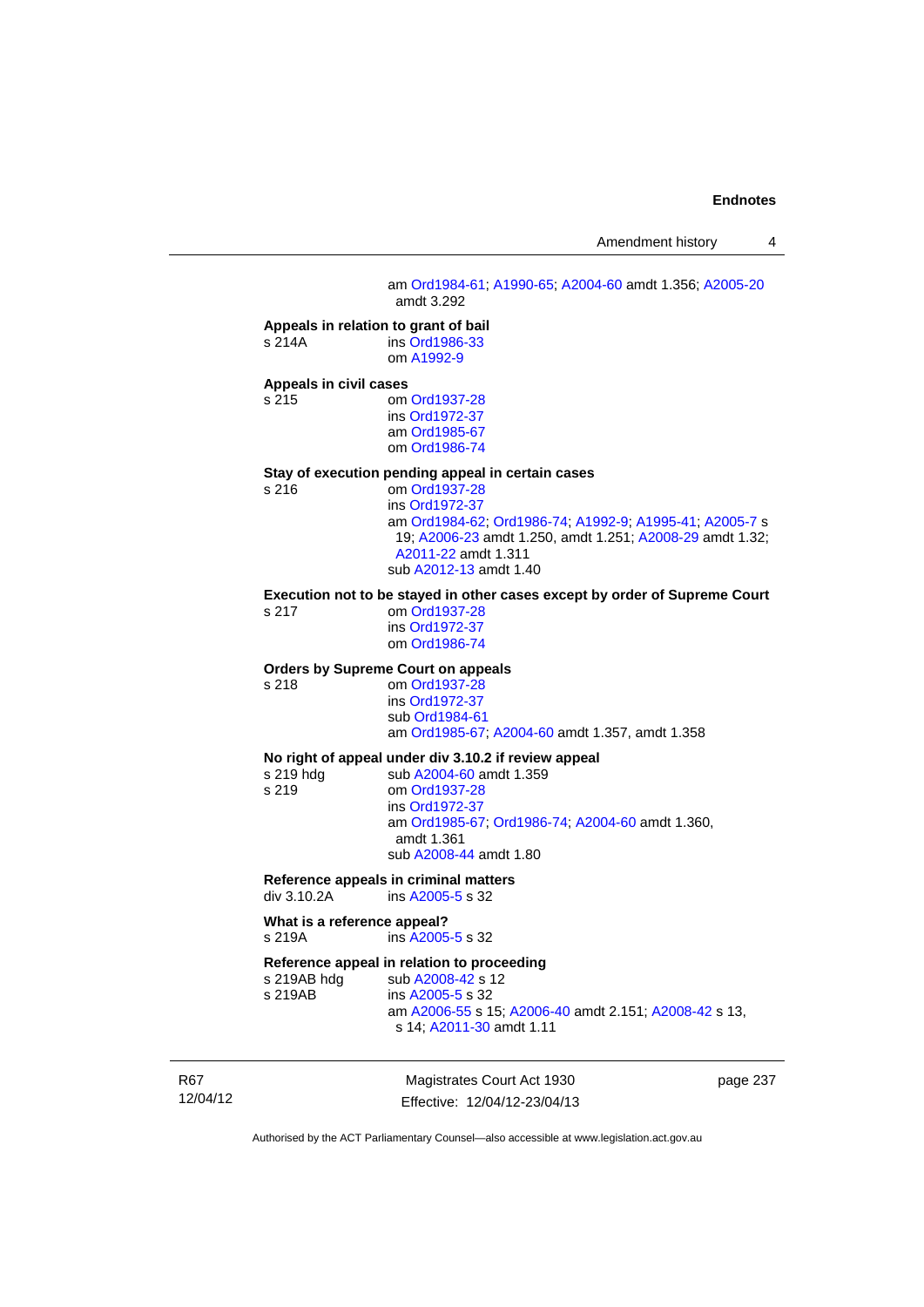| Amendment history |
|-------------------|
|                   |

## **Who may be heard at reference appeal**<br>s 219AC ins A2005-5 s 32  $ins A2005-5 s 32$  $ins A2005-5 s 32$  $ins A2005-5 s 32$  am [A2008-42](http://www.legislation.act.gov.au/a/2008-42) s 15 **Reference appeal decision does not affect verdict**  s 219AD ins [A2005-5](http://www.legislation.act.gov.au/a/2005-5) s 32 sub [A2008-42](http://www.legislation.act.gov.au/a/2008-42) s 16 **Review appeals in criminal matters**  div 3.10.3 hdg (prev pt 11 div 3 hdg) ins [Ord1972-37](http://www.legislation.act.gov.au/a/1972-37) renum as div 11.3 hdg R8 LA sub and renum [A2004-60](http://www.legislation.act.gov.au/a/2004-60) amdt 1.362 sub [A2008-44](http://www.legislation.act.gov.au/a/2008-44) amdt 1.81 **Interpretation**  ins [Ord1972-37](http://www.legislation.act.gov.au/a/1972-37) om [A1994-61](http://www.legislation.act.gov.au/a/1994-61) **Decisions subject to review appeal**  s 219B hdg sub [A2008-44](http://www.legislation.act.gov.au/a/2008-44) amdt 1.82 s 219B ins [Ord1972-37](http://www.legislation.act.gov.au/a/1972-37) am [Ord1974-14](http://www.legislation.act.gov.au/a/1974-14); [Ord1979-41;](http://www.legislation.act.gov.au/a/1979-41) [Ord1984-16](http://www.legislation.act.gov.au/a/1984-16); [Ord1985-41](http://www.legislation.act.gov.au/a/1985-41); [Ord1985-67;](http://www.legislation.act.gov.au/a/1985-67) [Ord1990-9;](http://www.legislation.act.gov.au/a/alt_ord1990-9) [A1994-61](http://www.legislation.act.gov.au/a/1994-61); [A1996-6](http://www.legislation.act.gov.au/a/1996-6); pars renum R10 LA; [A2004-60](http://www.legislation.act.gov.au/a/2004-60) amdts 1.363-1.366; [A2005-20](http://www.legislation.act.gov.au/a/2005-20) amdt 3.293; [A2006-23](http://www.legislation.act.gov.au/a/2006-23) amdt 1.252; [A2006-55](http://www.legislation.act.gov.au/a/2006-55) s 16; [A2008-44](http://www.legislation.act.gov.au/a/2008-44) amdt 1.83; [A2011-13](http://www.legislation.act.gov.au/a/2011-13) amdt 1.13 **How review appeal is instituted**  s 219C ins [Ord1972-37](http://www.legislation.act.gov.au/a/1972-37) am [Ord1974-14](http://www.legislation.act.gov.au/a/1974-14); [Ord1979-41;](http://www.legislation.act.gov.au/a/1979-41) [Ord1984-61](http://www.legislation.act.gov.au/a/1984-61); [Ord1985-41](http://www.legislation.act.gov.au/a/1985-41); [Ord1985-67;](http://www.legislation.act.gov.au/a/1985-67) [Ord1990-9;](http://www.legislation.act.gov.au/a/alt_ord1990-9) [A1996-6](http://www.legislation.act.gov.au/a/1996-6); pars renum R10 LA; [A2005-5](http://www.legislation.act.gov.au/a/2005-5) s 33; [A2005-20](http://www.legislation.act.gov.au/a/2005-20) amdts 3.294-3.296; pars and ss renum R29 LA (see [A2005-20](http://www.legislation.act.gov.au/a/2005-20) amdt 3.297) sub [A2008-44](http://www.legislation.act.gov.au/a/2008-44) amdt 1.84 **Grounds for review**  s 219D ins [Ord1972-37](http://www.legislation.act.gov.au/a/1972-37) am [Ord1985-41](http://www.legislation.act.gov.au/a/1985-41); [Ord1985-67;](http://www.legislation.act.gov.au/a/1985-67) [Ord1990-9](http://www.legislation.act.gov.au/a/alt_ord1990-9); [A1992-9](http://www.legislation.act.gov.au/a/1992-9); [A1996-6](http://www.legislation.act.gov.au/a/1996-6); ss renum R10 LA om [A2006-40](http://www.legislation.act.gov.au/a/2006-40) amdt 2.152 ins [A2008-44](http://www.legislation.act.gov.au/a/2008-44) amdt 1.84 **Report by Magistrate**  ins [Ord1972-37](http://www.legislation.act.gov.au/a/1972-37) am [A1996-6](http://www.legislation.act.gov.au/a/1996-6) om [A2006-40](http://www.legislation.act.gov.au/a/2006-40) amdt 2.152 ins [A2008-44](http://www.legislation.act.gov.au/a/2008-44) amdt 1.84 **Powers of Supreme Court**  s 219F ins [Ord1972-37](http://www.legislation.act.gov.au/a/1972-37)

page 238 Magistrates Court Act 1930 Effective: 12/04/12-23/04/13

R67 12/04/12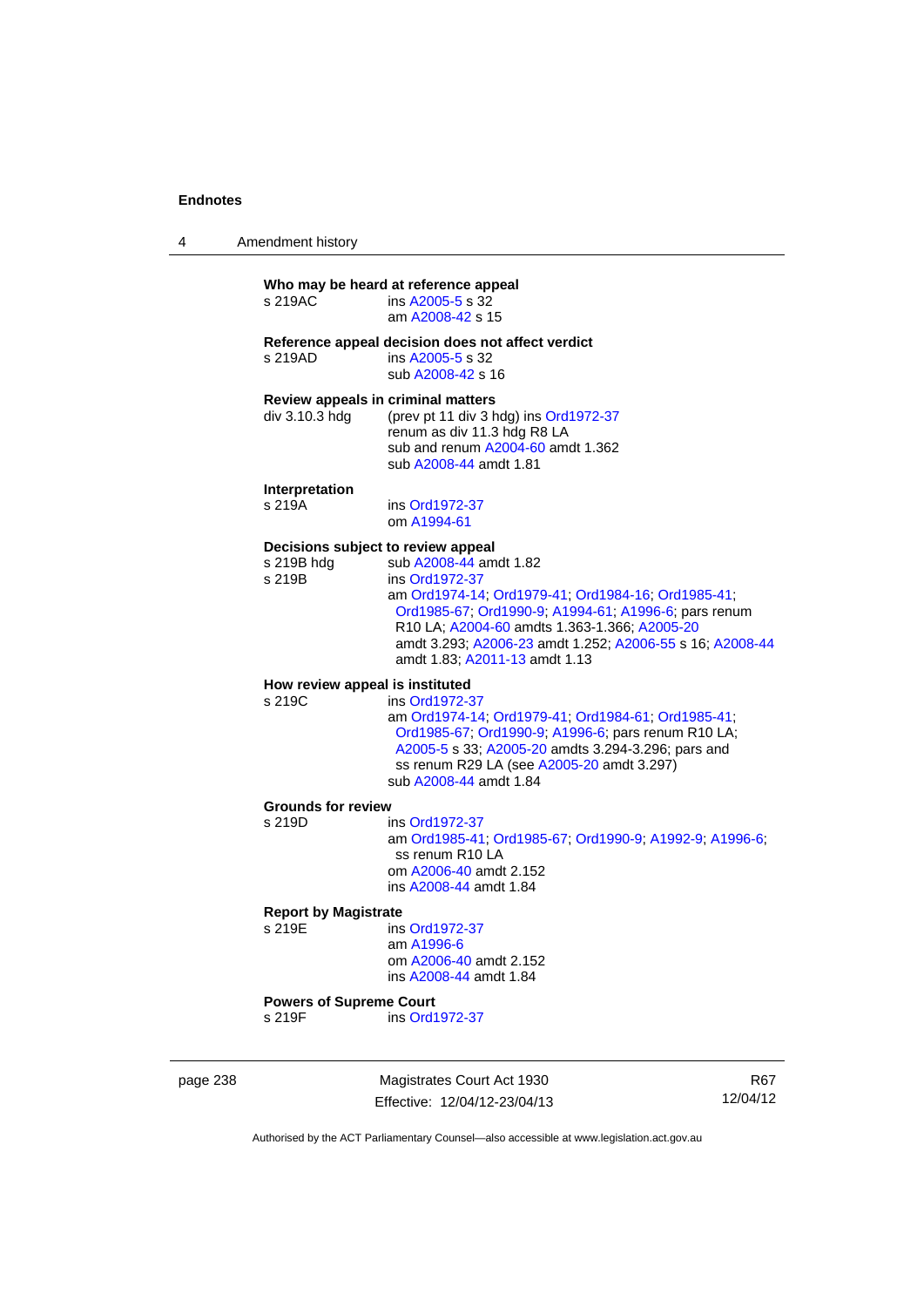| Amendment history |  |
|-------------------|--|
|-------------------|--|

 am [Ord1974-14](http://www.legislation.act.gov.au/a/1974-14); [Ord1979-41;](http://www.legislation.act.gov.au/a/1979-41) [Ord1985-41](http://www.legislation.act.gov.au/a/1985-41); [Ord1985-67](http://www.legislation.act.gov.au/a/1985-67); [Ord1990-9;](http://www.legislation.act.gov.au/a/alt_ord1990-9) ss and pars renum R10 LA; [A2004-60](http://www.legislation.act.gov.au/a/2004-60) amdt 1.367; [A2006-40](http://www.legislation.act.gov.au/a/2006-40) amdt 2.153; [A2008-44](http://www.legislation.act.gov.au/a/2008-44) amdts 1.85-1.88 **Interpretation**  s 219G ins [Ord1984-62](http://www.legislation.act.gov.au/a/1984-62) am [Ord1986-74](http://www.legislation.act.gov.au/a/1986-74) om [A1992-9](http://www.legislation.act.gov.au/a/1992-9) **Warrant of apprehension of appellant**  s 219H ins [Ord1984-62](http://www.legislation.act.gov.au/a/1984-62) om [A1992-9](http://www.legislation.act.gov.au/a/1992-9) **Power of Court where person apprehended**  s 219J ins [Ord1984-62](http://www.legislation.act.gov.au/a/1984-62) om [A1992-9](http://www.legislation.act.gov.au/a/1992-9) **Effect of apprehension of appellant**  s 219K ins [Ord1984-62](http://www.legislation.act.gov.au/a/1984-62) om [A1992-9](http://www.legislation.act.gov.au/a/1992-9) **Stay of execution not affected**<br>s 219L ins Ord1984 ins [Ord1984-62](http://www.legislation.act.gov.au/a/1984-62) om [A1992-9](http://www.legislation.act.gov.au/a/1992-9) **Criminal appeals—other provisions**  div 3.10.4 hdg (prev pt 11 div 4 hdg) ins [Ord1972-37](http://www.legislation.act.gov.au/a/1972-37) renum as div 11.4 hdg R8 LA sub and renum [A2004-60](http://www.legislation.act.gov.au/a/2004-60) amdt 1.368 **Forfeiture of recognisance**  s 220 am [Ord1937-28](http://www.legislation.act.gov.au/a/1937-28); [Ord1972-37](http://www.legislation.act.gov.au/a/1972-37) sub [Ord1984-62](http://www.legislation.act.gov.au/a/1984-62) om [A1992-9](http://www.legislation.act.gov.au/a/1992-9) **Magistrate may order appellant to be liberated**  om [Ord1937-28](http://www.legislation.act.gov.au/a/1937-28) **Control of Supreme Court over summary convictions**  s 222 am [Ord1937-28](http://www.legislation.act.gov.au/a/1937-28); [Ord1985-67;](http://www.legislation.act.gov.au/a/1985-67) [Ord1986-74](http://www.legislation.act.gov.au/a/1986-74); [A2005-20](http://www.legislation.act.gov.au/a/2005-20) amdts 3.298-3.300; [A2006-23](http://www.legislation.act.gov.au/a/2006-23) amdts 1.253-1.255; [A2006-40](http://www.legislation.act.gov.au/a/2006-40) amdt 2.154 **Amendment of documents**  s 223 am [Ord1937-28](http://www.legislation.act.gov.au/a/1937-28); [Ord1985-67;](http://www.legislation.act.gov.au/a/1985-67) [Ord1986-74](http://www.legislation.act.gov.au/a/1986-74) sub [A2005-20](http://www.legislation.act.gov.au/a/2005-20) amdt 3.301 am [A2006-23](http://www.legislation.act.gov.au/a/2006-23) amdt 1.256 **In cases of certiorari order**  s 224 hdg sub [A2006-40](http://www.legislation.act.gov.au/a/2006-40) amdt 2.155<br>s 224 am Ord1937-28: A2005-20 am [Ord1937-28](http://www.legislation.act.gov.au/a/1937-28); [A2005-20](http://www.legislation.act.gov.au/a/2005-20) amdt 3.302; [A2006-40](http://www.legislation.act.gov.au/a/2006-40) amdt 2.156

R67 12/04/12

Magistrates Court Act 1930 Effective: 12/04/12-23/04/13 page 239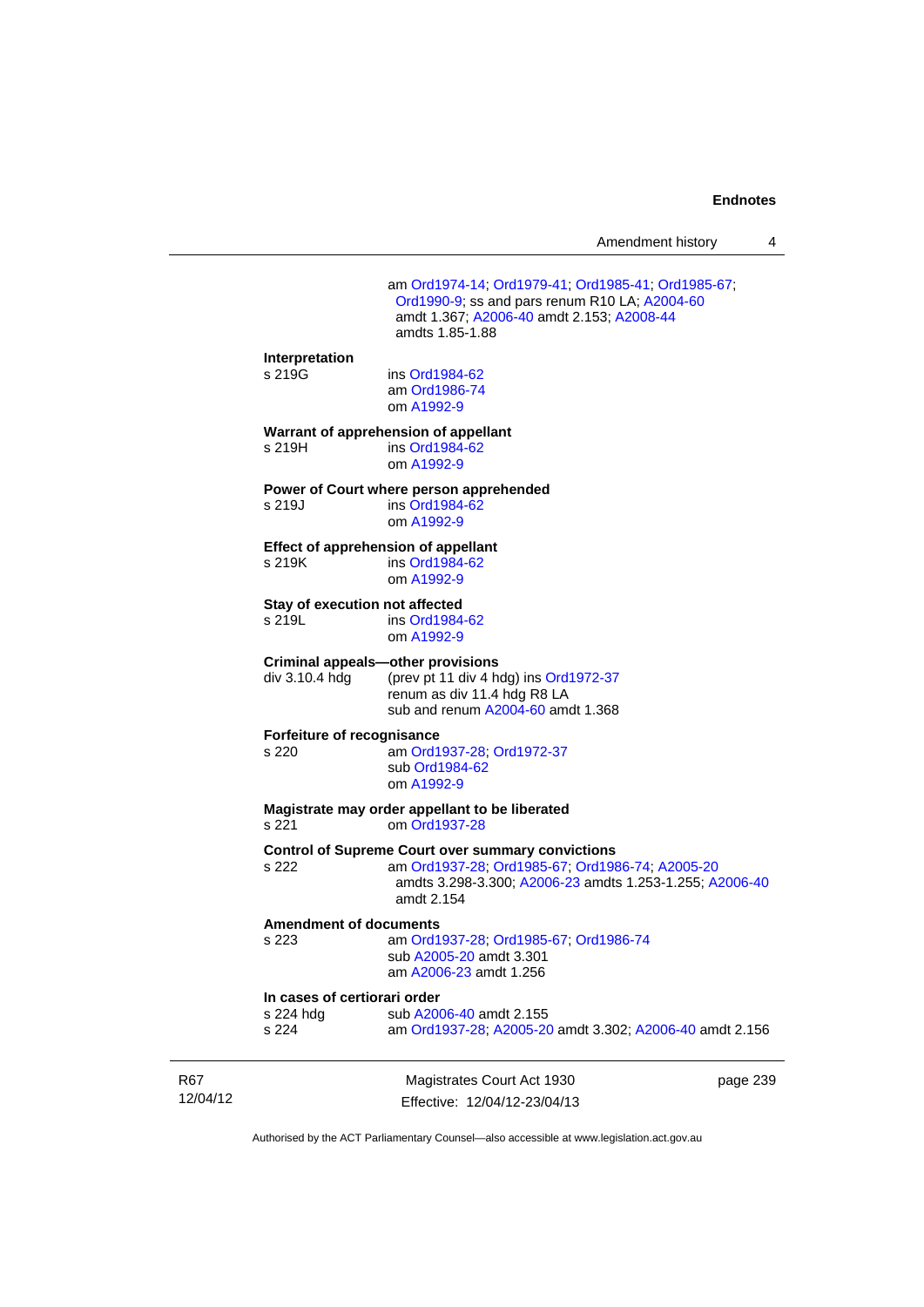4 Amendment history

**Notice dispensed with**  s 225 am [Ord1937-28](http://www.legislation.act.gov.au/a/1937-28); [Ord1967-1](http://www.legislation.act.gov.au/a/1967-1); [Ord1985-17](http://www.legislation.act.gov.au/a/1985-17); [A2005-20](http://www.legislation.act.gov.au/a/2005-20) amdt 3.302; [A2006-40](http://www.legislation.act.gov.au/a/2006-40) amdt 2.157, amdt 2.158 **Power of court to admit to bail**  s 226 am [Ord1937-28](http://www.legislation.act.gov.au/a/1937-28); [A1992-9](http://www.legislation.act.gov.au/a/1992-9); [A2005-20](http://www.legislation.act.gov.au/a/2005-20) amdt 3.302; [A2006-23](http://www.legislation.act.gov.au/a/2006-23) amdt 1.257; [A2006-40](http://www.legislation.act.gov.au/a/2006-40) amdt 2.159 **Respecting the amendment of convictions etc**  s 227 am [Ord1937-28](http://www.legislation.act.gov.au/a/1937-28); [Ord1985-67;](http://www.legislation.act.gov.au/a/1985-67) [A1996-6](http://www.legislation.act.gov.au/a/1996-6); [A2005-20](http://www.legislation.act.gov.au/a/2005-20) amdt 3.302 **No summons or information**  s 228 am [Ord1986-74](http://www.legislation.act.gov.au/a/1986-74) sub [A2005-20](http://www.legislation.act.gov.au/a/2005-20) amdt 3.303 **Provisions applicable in relation to security given for costs of appeal**  s 230 am [Ord1937-28](http://www.legislation.act.gov.au/a/1937-28) sub [Ord1972-37](http://www.legislation.act.gov.au/a/1972-37) am [Ord1985-18;](http://www.legislation.act.gov.au/a/1985-18) [A1991-44](http://www.legislation.act.gov.au/a/1991-44) om [A2006-40](http://www.legislation.act.gov.au/a/2006-40) amdt 2.160 **Magistrate sued for act not within jurisdiction**  s 231 reloc as s 17A **No action against magistrate after order nisi to quash conviction has been granted**  s 232 reloc as s 17B **Warrant or writ by magistrate on order of court**  s 233 reloc as s 17C **No action for acts done under order of Supreme Court**  s 234 reloc as s 17D **No action where proceedings confirmed on appeal**  s 235 reloc as s 17E **Actions in cases prohibited**  s 236 reloc as s 17F **Limitation of actions**  s 237 om [Ord1985-66](http://www.legislation.act.gov.au/a/1985-66) **Notice of actions**  om [Ord1985-66](http://www.legislation.act.gov.au/a/1985-66) **Payment of amounts into court**  s 239 reloc as s 17G **No action against magistrate for judicial acts in Magistrates Court**  reloc as s 17H

page 240 Magistrates Court Act 1930 Effective: 12/04/12-23/04/13

R67 12/04/12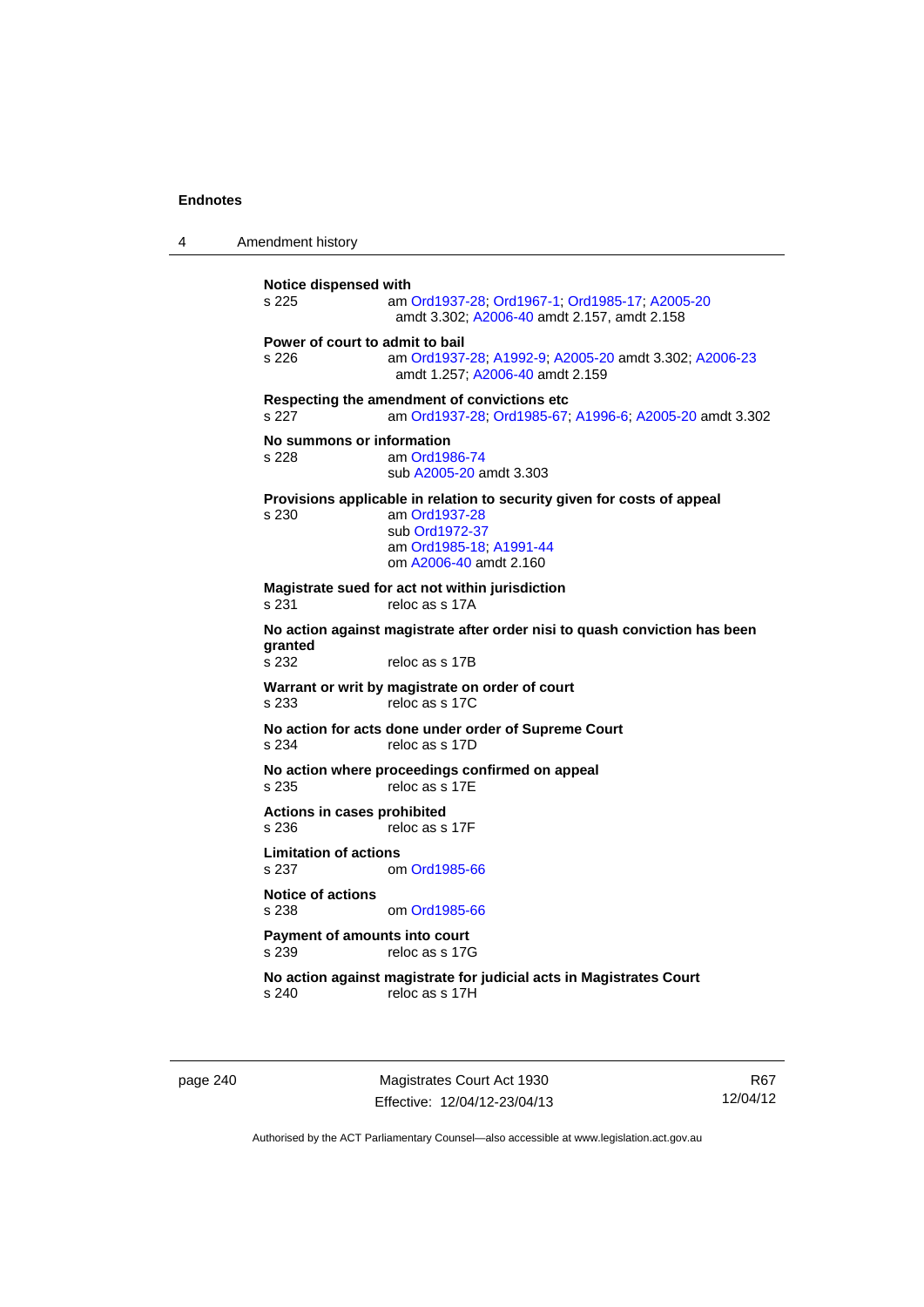**Magistrate sued for acts within his or her jurisdiction only liable in case of malice and absence of reasonable and probable cause**  s 241 reloc as s 17I **Verdict for defendant**  s 242 reloc as s 17J **Damages**  s 243 reloc as s 17K **Costs in criminal matters**  pt 3.11 hdg (prev pt 13 hdg) sub [Ord1953-14](http://www.legislation.act.gov.au/a/1953-14) am [A1994-4](http://www.legislation.act.gov.au/a/1994-4) sub and renum [A2004-60](http://www.legislation.act.gov.au/a/2004-60) amdt 1.371 **Costs in criminal matters**  sub [A2004-60](http://www.legislation.act.gov.au/a/2004-60) amdt 1.372 s 244 am [Ord1937-28](http://www.legislation.act.gov.au/a/1937-28); [Ord1953-14;](http://www.legislation.act.gov.au/a/1953-14) [Ord1986-74](http://www.legislation.act.gov.au/a/1986-74); [A1994-61](http://www.legislation.act.gov.au/a/1994-61); [A2004-60](http://www.legislation.act.gov.au/a/2004-60) amdts 1.373-1.375 sub [A2008-44](http://www.legislation.act.gov.au/a/2008-44) amdt 1.89 **Court fees**  s 245 sub [Ord1953-14](http://www.legislation.act.gov.au/a/1953-14); [Ord1980-10](http://www.legislation.act.gov.au/a/1980-10) am [A1991-38;](http://www.legislation.act.gov.au/a/1991-38) [A1991-44](http://www.legislation.act.gov.au/a/1991-44) om [A1994-4](http://www.legislation.act.gov.au/a/1994-4) **Remission of fees**  ins [Ord1937-28](http://www.legislation.act.gov.au/a/1937-28) sub [Ord1986-83](http://www.legislation.act.gov.au/a/1986-83) am [Ord1989-55](http://www.legislation.act.gov.au/a/1989-55); [Ord1990-5](http://www.legislation.act.gov.au/a/alt_ord1990-5); [A1991-44](http://www.legislation.act.gov.au/a/1991-44); [A1993-4](http://www.legislation.act.gov.au/a/1993-4) om [A1994-4](http://www.legislation.act.gov.au/a/1994-4) **Solicitor's costs**  s 246 sub [Ord1937-28](http://www.legislation.act.gov.au/a/1937-28) om [Ord1986-74](http://www.legislation.act.gov.au/a/1986-74) **Witnesses expenses**<br>s 247 su sub [Ord1953-14](http://www.legislation.act.gov.au/a/1953-14); [Ord1967-1](http://www.legislation.act.gov.au/a/1967-1) am [A1996-6;](http://www.legislation.act.gov.au/a/1996-6) [A2004-60](http://www.legislation.act.gov.au/a/2004-60) amdt 1.376 reloc to [Magistrates Court Rules 1932](http://www.legislation.act.gov.au/sl/1932-4/default.asp), pt 4 as rule 21 by [A2004-60](http://www.legislation.act.gov.au/a/2004-60) amdt 1.377 **Meaning of** *security***—pt 3.12**  s 248 om [A1994-61](http://www.legislation.act.gov.au/a/1994-61) s 49 ins [A2001-1](http://www.legislation.act.gov.au/a/2001-1) s 3 sch am [A2001-18](http://www.legislation.act.gov.au/a/2001-18) s 174 om [A2004-60](http://www.legislation.act.gov.au/a/2004-60) amdt 1.378 ins [A2010-21](http://www.legislation.act.gov.au/a/2010-21) amdt 1.12

R67 12/04/12

Magistrates Court Act 1930 Effective: 12/04/12-23/04/13 page 241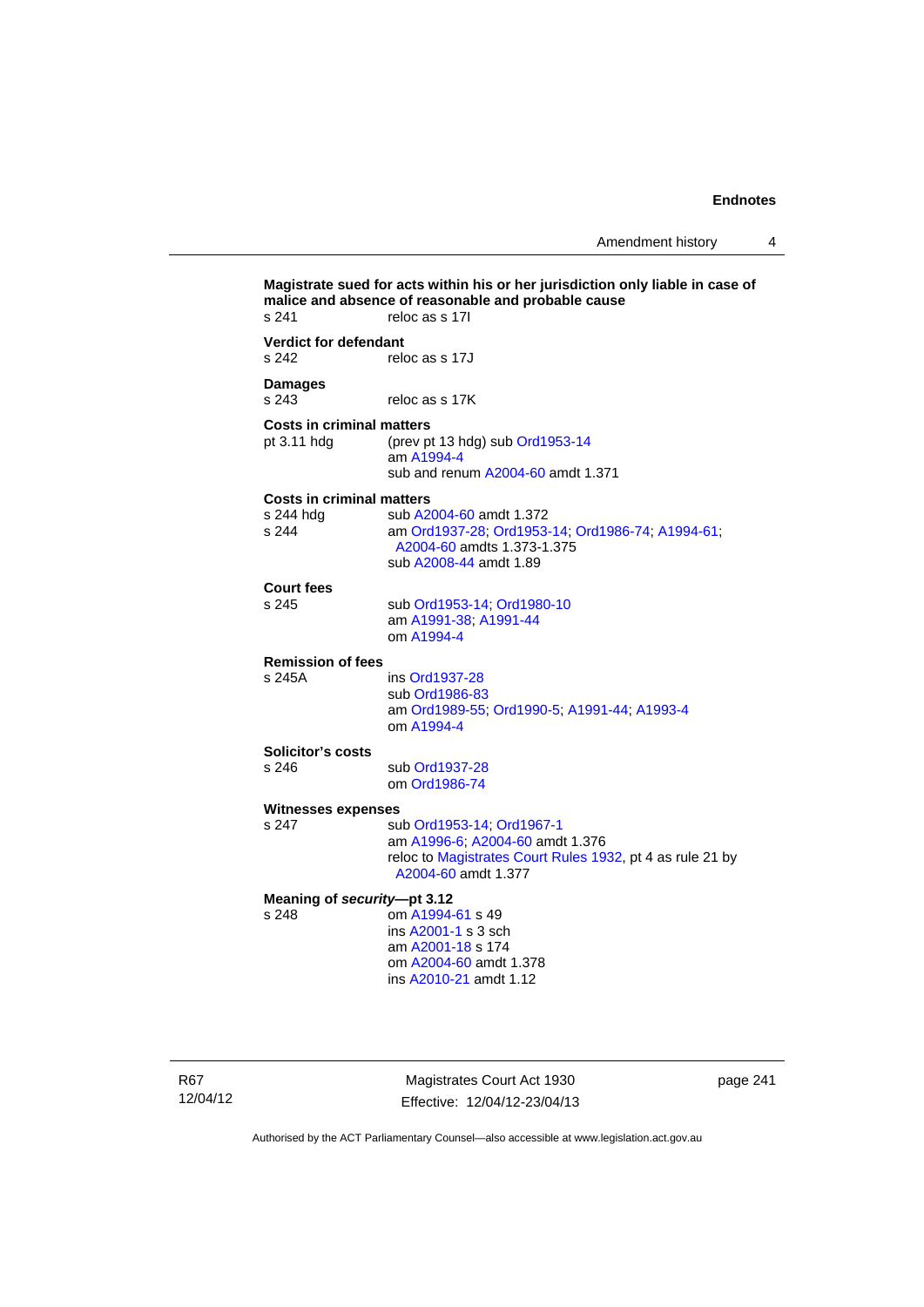4 Amendment history

**Determination of fees**<br>s 248A ins ins [Ord1974-14](http://www.legislation.act.gov.au/a/1974-14) am [Ord1986-53](http://www.legislation.act.gov.au/a/1986-53); [Ord1990-5](http://www.legislation.act.gov.au/a/alt_ord1990-5) om [A1992-9](http://www.legislation.act.gov.au/a/1992-9) ins [A1994-4](http://www.legislation.act.gov.au/a/1994-4) am [A1997-94](http://www.legislation.act.gov.au/a/1997-94); [A1998-25](http://www.legislation.act.gov.au/a/1998-25) sub [A2000-1](http://www.legislation.act.gov.au/a/2000-1) s 3 sch am [A2001-44](http://www.legislation.act.gov.au/a/2001-44) amdt 1.2760 om [A2004-60](http://www.legislation.act.gov.au/a/2004-60) amdt 1.378 **Payment of fees**  ins [Ord1974-14](http://www.legislation.act.gov.au/a/1974-14) am [Ord1986-53](http://www.legislation.act.gov.au/a/1986-53); [Ord1990-5](http://www.legislation.act.gov.au/a/alt_ord1990-5) om [A1992-9](http://www.legislation.act.gov.au/a/1992-9) ins [A1994-4](http://www.legislation.act.gov.au/a/1994-4) sub [A2000-1](http://www.legislation.act.gov.au/a/2000-1) s 3 sch am [A2001-44](http://www.legislation.act.gov.au/a/2001-44) amdt 1.2761 om [A2004-60](http://www.legislation.act.gov.au/a/2004-60) amdt 1.378 **Remission, refund, deferral, waiver and exemption of fees**  s 248C ins [Ord1974-14](http://www.legislation.act.gov.au/a/1974-14) om [A1992-9](http://www.legislation.act.gov.au/a/1992-9) ins [A1994-4](http://www.legislation.act.gov.au/a/1994-4) am [A1994-45](http://www.legislation.act.gov.au/a/1994-45); No. [A1995-46;](http://www.legislation.act.gov.au/a/1995-46) [A1997-96;](http://www.legislation.act.gov.au/a/1997-96) [A1999-66](http://www.legislation.act.gov.au/a/1999-66) sch 3; [A1999-64](http://www.legislation.act.gov.au/a/1999-64) s 4 sch 2 sub [A2000-1](http://www.legislation.act.gov.au/a/2000-1) s 3 sch am [A2002-36](http://www.legislation.act.gov.au/a/2002-36) s 4 (4), (5) exp 11 October 2003 (s 248C (5)) om [A2004-60](http://www.legislation.act.gov.au/a/2004-60) amdt 1.378 **Recovery of fees in non-criminal proceedings if fees otherwise not payable**  s 248D ins [Ord1974-14](http://www.legislation.act.gov.au/a/1974-14) am [Ord1986-53](http://www.legislation.act.gov.au/a/1986-53) om [A1992-9](http://www.legislation.act.gov.au/a/1992-9) ins [A1994-4](http://www.legislation.act.gov.au/a/1994-4) sub [A2000-1](http://www.legislation.act.gov.au/a/2000-1) s 3 sch om [A2004-60](http://www.legislation.act.gov.au/a/2004-60) amdt 1.378 **Recovery of fees in criminal proceedings if fees not otherwise payable**  s 248E **ins [A1994-4](http://www.legislation.act.gov.au/a/1994-4)**  sub [A2000-1](http://www.legislation.act.gov.au/a/2000-1) s 3 sch om [A2004-60](http://www.legislation.act.gov.au/a/2004-60) amdt 1.378 **Review of decisions**  s 248F ins [A1994-4](http://www.legislation.act.gov.au/a/1994-4) am [A1996-6](http://www.legislation.act.gov.au/a/1996-6) sub [A2000-1](http://www.legislation.act.gov.au/a/2000-1) s 3 sch om [A2004-60](http://www.legislation.act.gov.au/a/2004-60) amdt 1.378

page 242 Magistrates Court Act 1930 Effective: 12/04/12-23/04/13

R67 12/04/12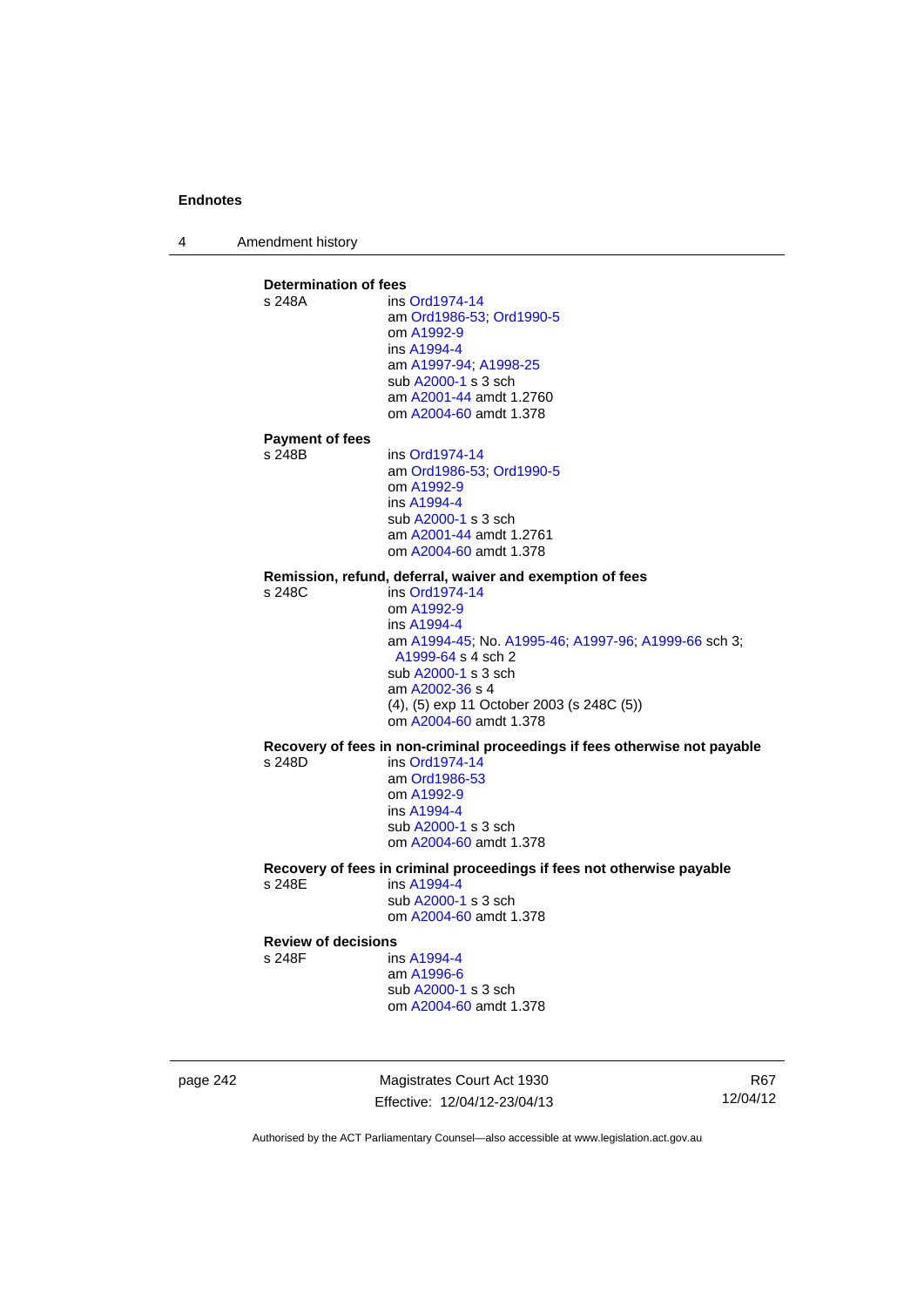Amendment history 4 **Securities in criminal matters**  pt 3.12 hdg (prev pt 14 hdg) sub and renum [A2004-60](http://www.legislation.act.gov.au/a/2004-60) amdt 1.379 **Securities taken under Act**  s 249 am [A1991-44](http://www.legislation.act.gov.au/a/1991-44); [A2004-60](http://www.legislation.act.gov.au/a/2004-60) amdts 1.380-1.383; [A2005-20](http://www.legislation.act.gov.au/a/2005-20) amdt 3.304; [A2010-21](http://www.legislation.act.gov.au/a/2010-21) amdt 1.13 **Recovery of amount due under security**  s 250 ins [Ord1937-28](http://www.legislation.act.gov.au/a/1937-28) am [Ord1986-74](http://www.legislation.act.gov.au/a/1986-74); [A1991-44](http://www.legislation.act.gov.au/a/1991-44); [A1992-9](http://www.legislation.act.gov.au/a/1992-9); [A2004-60](http://www.legislation.act.gov.au/a/2004-60) amdt 1.384; [A2006-23](http://www.legislation.act.gov.au/a/2006-23) amdt 1.258; [A2010-21](http://www.legislation.act.gov.au/a/2010-21) amdt 1.13 **Enforcement of payment of sum due by principal**  s 251 om [Ord1937-28](http://www.legislation.act.gov.au/a/1937-28) am [A2006-23](http://www.legislation.act.gov.au/a/2006-23) amdt 1.258; [A2010-21](http://www.legislation.act.gov.au/a/2010-21) amdt 1.13 **Sums paid by surety may be recovered from principal**  s 252 am [Ord1937-28](http://www.legislation.act.gov.au/a/1937-28); [Ord1986-74;](http://www.legislation.act.gov.au/a/1986-74) [A1992-9](http://www.legislation.act.gov.au/a/1992-9); [A2004-60](http://www.legislation.act.gov.au/a/2004-60) amdt 1.384; [A2006-23](http://www.legislation.act.gov.au/a/2006-23) amdt 1.258; [A2010-21](http://www.legislation.act.gov.au/a/2010-21) amdt 1.13 **Payment enforced by security**  s 253 am [A1992-9;](http://www.legislation.act.gov.au/a/1992-9) [A2004-60](http://www.legislation.act.gov.au/a/2004-60) amdt 1.384; [A2006-23](http://www.legislation.act.gov.au/a/2006-23) amdt 1.258; [A2010-21](http://www.legislation.act.gov.au/a/2010-21) amdt 1.13 **Enforcement of recognisance**  s 254 sub [Ord1974-14](http://www.legislation.act.gov.au/a/1974-14) am [Ord1986-53](http://www.legislation.act.gov.au/a/1986-53); [Ord1986-74;](http://www.legislation.act.gov.au/a/1986-74) [Ord1990-5](http://www.legislation.act.gov.au/a/alt_ord1990-5); [A1991-44](http://www.legislation.act.gov.au/a/1991-44); [A1992-9](http://www.legislation.act.gov.au/a/1992-9); [A1994-61;](http://www.legislation.act.gov.au/a/1994-61) [A2006-23](http://www.legislation.act.gov.au/a/2006-23) amdt 1.259; [A2006-40](http://www.legislation.act.gov.au/a/2006-40) amdt 2.161, amdt 2.162 **Directions about procedure**  s 254A reloc as s 309 **Appearance by audiovisual or audio links**  reloc as s 311 **Contempt in face of court**  s 255 reloc as s 290 **Failure to give evidence—offence**<br>s 255AA reloc as s 291 reloc as s 291 **Failure to give evidence—committal**  s 255AB reloc as s 312 **Commitment to remand centre**  s 255A reloc as s 313 **Registrar to give directions for preparation of transcript**  s 255B reloc as s 314

**Applications for transcripts**  s 255C reloc as s 315

R67 12/04/12

Magistrates Court Act 1930 Effective: 12/04/12-23/04/13 page 243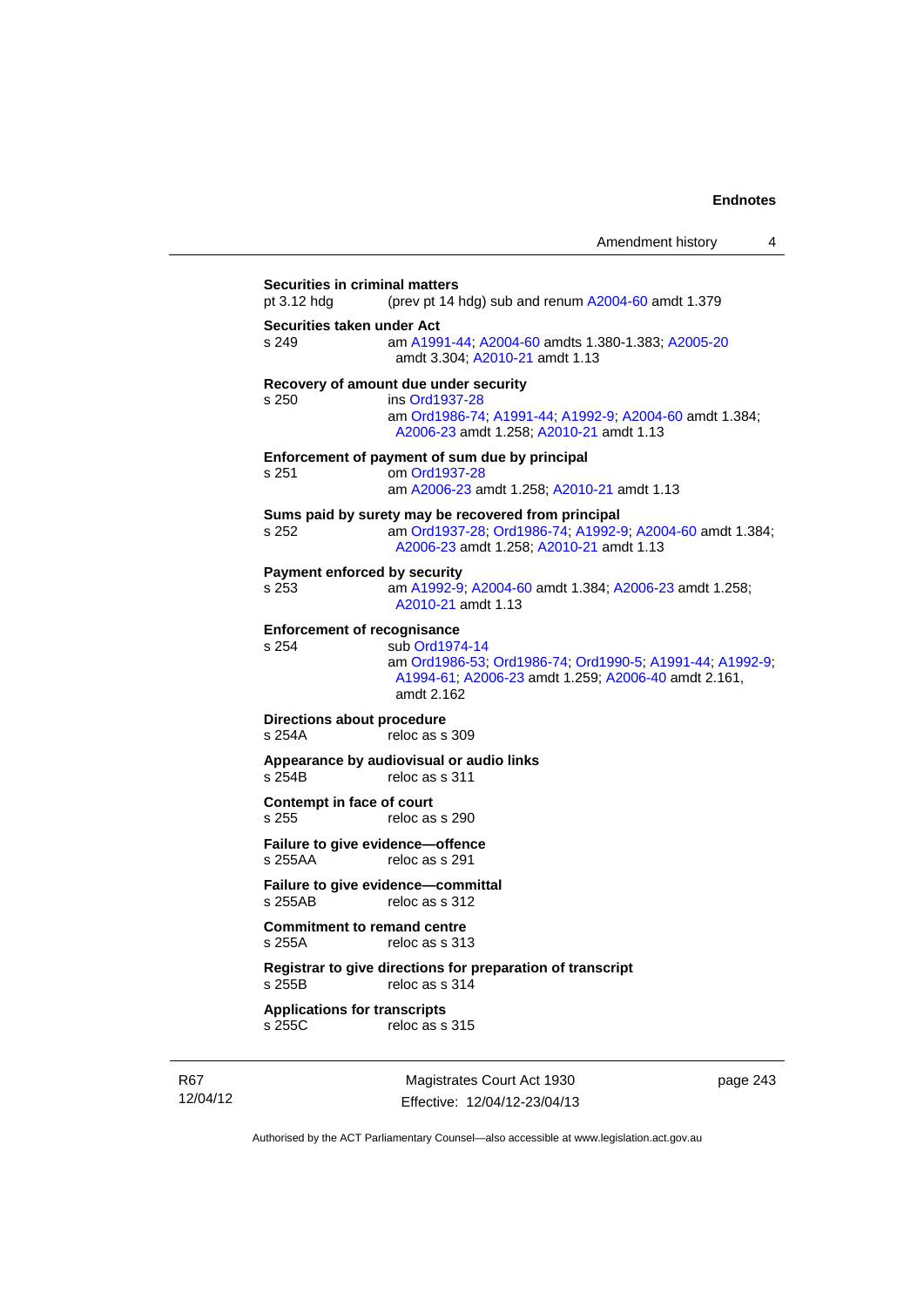| 4 | Amendment history |
|---|-------------------|
|---|-------------------|

| <b>Civil proceedings</b><br>ch 4 hdg    | ins A2004-60 amdt 1.386                                                                                                                                                                                                                                                                     |
|-----------------------------------------|---------------------------------------------------------------------------------------------------------------------------------------------------------------------------------------------------------------------------------------------------------------------------------------------|
| <b>Commencement of proceedings</b>      |                                                                                                                                                                                                                                                                                             |
| pt 4 hdg                                | renum as pt 3.3 hdg                                                                                                                                                                                                                                                                         |
| Preliminary<br>pt 4.1 hdg               | ins A2004-60 amdt 1.386                                                                                                                                                                                                                                                                     |
| General<br>div 4.1 hdg                  | renum as div 3.3.1 hdg                                                                                                                                                                                                                                                                      |
| <b>Application of ch 4</b>              |                                                                                                                                                                                                                                                                                             |
| s 256 hdg<br>s 256                      | bracketed note exp 10 January 2006 (s 3 (3))<br>am Ord1967-1, Ord1970-15, Ord1974-14, Ord1979-33,<br>A1993-4; A2001-44 amdts 1.2762-1.2764<br>(8)-(11) exp 12 September 2002 (s 256 (11))<br>om A2004-60 amdt 1.412<br>ins A2004-60 amdt 1.386<br>am A2005-13 amdt 1.43; A2008-46 amdt 3.40 |
| <b>Civil jurisdiction</b><br>pt 4.2 hdg | ins A2004-60 amdt 1.386                                                                                                                                                                                                                                                                     |
| <b>Informations</b><br>div 4.2 hdg      | renum as pt 3.3.2 hdg                                                                                                                                                                                                                                                                       |
| s 257 hdq<br>s 257                      | Personal actions at law-amount or value<br>bracketed note exp 10 January 2006 (s 3 (3))<br>am Ord1937-28<br>om Ord1986-74<br>ins A1991-38<br>om A1994-4<br>ins A2004-60 amdt 1.386<br>am A2011-13 amdt 1.14                                                                                 |
| Power of court to grant relief          |                                                                                                                                                                                                                                                                                             |
| s 258 hdg<br>s 258                      | bracketed note exp 10 January 2006 (s 3 (3))<br>am Ord1932-21; Ord1937-28; Ord1953-14; Ord1986-74;<br>Ord1990-5; A1991-44; A2001-44<br>amdts 1.2765-1.2768<br>om A2004-60 amdt 1.412<br>ins A2004-60 amdt 1.386                                                                             |
| Rules of equity to prevail              |                                                                                                                                                                                                                                                                                             |
| s 259 hdg<br>s 259                      | bracketed note exp 10 January 2006 (s 3 (3))<br>ins A1999-34<br>om A2001-90 amdt 1.81<br>ins A2004-60 amdt 1.386                                                                                                                                                                            |

page 244 Magistrates Court Act 1930 Effective: 12/04/12-23/04/13

R67 12/04/12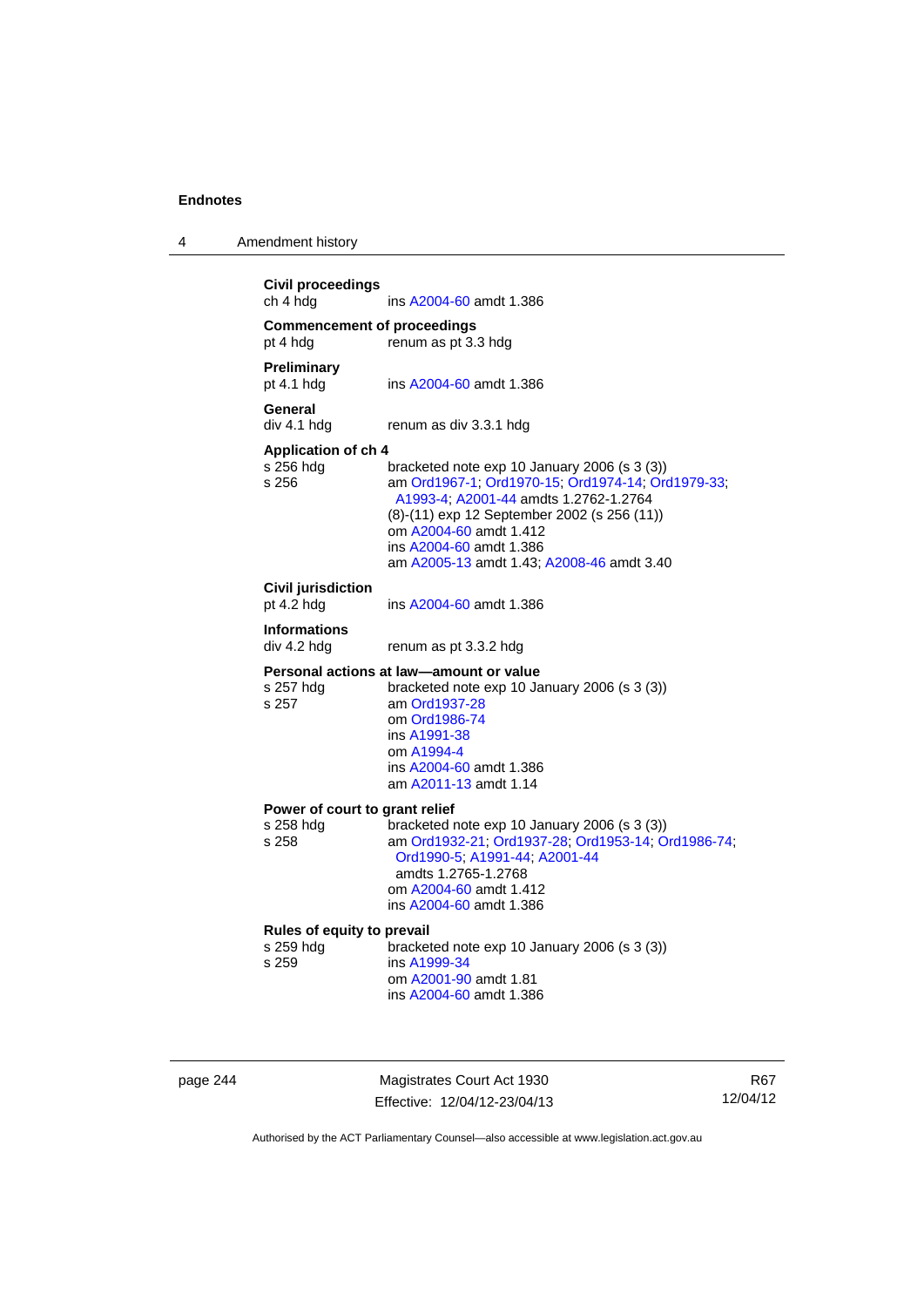|                                      | Amendment history                                                                                                                                                                                                                        |
|--------------------------------------|------------------------------------------------------------------------------------------------------------------------------------------------------------------------------------------------------------------------------------------|
| <b>Nuisance</b>                      |                                                                                                                                                                                                                                          |
| s 260 hdg<br>$s$ 260                 | bracketed note $exp 10$ January 2006 (s 3 (3))<br>ins A2004-60 amdt 1.386                                                                                                                                                                |
| <b>Disputed debts</b>                |                                                                                                                                                                                                                                          |
| s 261 hdg<br>s 261                   | bracketed note $exp 10$ January 2006 (s 3 (3))<br>ins A2004-60 amdt 1.386<br>am A2011-13 amdt 1.15                                                                                                                                       |
|                                      | Cause of action arising, or defendant resident, outside ACT                                                                                                                                                                              |
| s 262 hdg<br>s 262                   | bracketed note exp 10 January 2006 (s 3 (3))<br>ins A2004-60 amdt 1.386                                                                                                                                                                  |
| commercial matters                   | Requests under conventions relating to legal proceedings in civil and                                                                                                                                                                    |
| s 263                                | ins A2004-60 amdt 1.386                                                                                                                                                                                                                  |
| s 264 hdg<br>s 264                   | Proceedings affecting title to land<br>bracketed note exp 10 January 2006 (s 3 (3))<br>ins A2004-60 amdt 1.386                                                                                                                           |
| s 265 hdg                            | <b>Disputes under Residential Tenancies Act</b><br>bracketed note exp 10 January 2006 (s 3 (3))                                                                                                                                          |
| s 265                                | ins A2004-60 amdt 1.386                                                                                                                                                                                                                  |
| s 266 hdg<br>s 266                   | <b>Complaints under Utilities Act, pt 12</b><br>bracketed note exp 10 January 2006 (s 3 (3))<br>ins A2004-60 amdt 1.386<br>am A2008-22 amdt 1.36                                                                                         |
| s 266A                               | sub A2008-36 amdt 1.480<br>Civil disputes under ACT Civil and Administrative Tribunal Act<br>ins A2008-37 amdt 1.322                                                                                                                     |
|                                      |                                                                                                                                                                                                                                          |
| s 266B                               | Enforcement of ACT Civil and Administrative Tribunal order-representation<br>ins as mod SL2009-2 mod 4.1 (as ins by SL2009-51 s 8)<br>mod lapsed 22 December 2009 (SL2009-2 mod 4.1 om by<br>A2009-54 amdt 1.5)<br>ins A2009-54 amdt 1.8 |
| <b>Case stated for Supreme Court</b> |                                                                                                                                                                                                                                          |
| pt $4.3$ hdg                         | (prev pt 4 div 3 hdg) om A1986-74<br>ins A2004-60 amdt 1.386                                                                                                                                                                             |
| <b>Case stated</b>                   |                                                                                                                                                                                                                                          |
| s 267 hdg                            | bracketed note exp 10 January 2006 (s 3 (3))<br>ins A2004-60 amdt 1.386                                                                                                                                                                  |
| s 267                                | am A2008-36 amdt 1.481                                                                                                                                                                                                                   |
| pt 4.4 hdg                           | Transfer of proceedings from or to Supreme Court<br>ins A2004-60 amdt 1.386                                                                                                                                                              |

R67 12/04/12

Magistrates Court Act 1930 Effective: 12/04/12-23/04/13 page 245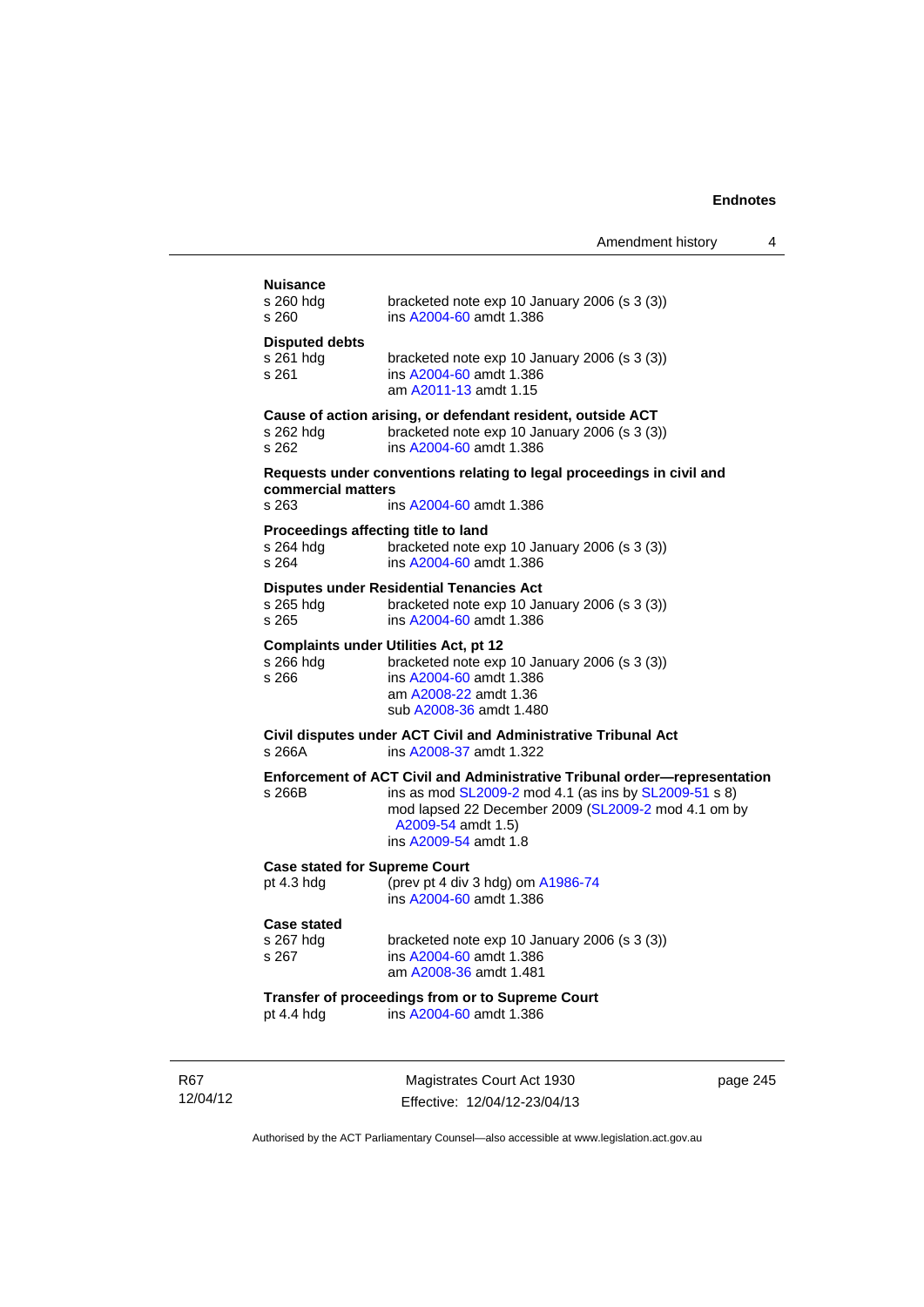4 Amendment history

| <b>Summonses</b>                         |                                                                                                    |
|------------------------------------------|----------------------------------------------------------------------------------------------------|
| div 4.4 hdg                              | renum as div 3.3.3 hdg                                                                             |
|                                          | <b>Transfer of action from Supreme Court</b>                                                       |
| s 268 hdg                                | bracketed note exp 10 January 2006 (s 3 (3))                                                       |
| s 268                                    | ins A2004-60 amdt 1.386                                                                            |
| s 269 hdg                                | Procedure on transfer of action from Supreme Court<br>bracketed note exp 10 January 2006 (s 3 (3)) |
| s 269                                    | ins A2004-60 amdt 1.386                                                                            |
|                                          | am A2006-40 amdt 2.163                                                                             |
|                                          | Removal of proceedings into Supreme Court                                                          |
| s 270 hdg<br>s 270                       | bracketed note exp 10 January 2006 (s 3 (3))<br>ins A2004-60 amdt 1.386                            |
| <b>Stay of proceedings</b>               |                                                                                                    |
| s 271 hdg                                | bracketed note exp 10 January 2006 (s 3 (3))                                                       |
| s 271                                    | ins A2004-60 amdt 1.386                                                                            |
| <b>Civil appeals</b>                     |                                                                                                    |
| pt 4.5 hdg                               | ins A2004-60 amdt 1.386                                                                            |
| <b>Warrants of arrest</b><br>div 4.5 hdg | renum as div 3.3.4 hdg                                                                             |
|                                          |                                                                                                    |
| Meaning of appeal-pt 4.5<br>s 272 hdg    | bracketed note exp 10 January 2006 (s 3 (3))                                                       |
| s 272                                    | ins A2004-60 amdt 1.386                                                                            |
|                                          | sub A2008-36 amdt 1.482                                                                            |
| Jurisdiction<br>s 273 hdg                | bracketed note exp 10 January 2006 (s 3 (3))                                                       |
| s 273                                    | ins A2004-60 amdt 1.386                                                                            |
|                                          | Cases in which appeal may be brought                                                               |
| s 274 hdg                                | bracketed note exp 10 January 2006 (s 3 (3))                                                       |
| s 274                                    | ins A2004-60 amdt 1.386<br>am A2008-36 amdt 1.483                                                  |
| <b>Appeals-Small Claims Court</b>        |                                                                                                    |
| s 275 hdg                                | bracketed note exp 10 January 2006 (s 3 (3))                                                       |
| s 275                                    | ins A2004-60 amdt 1.386<br>om A2008-36 amdt 1.484                                                  |
|                                          |                                                                                                    |
| <b>Evidence on appeal</b><br>s 276 hdg   | bracketed note exp 10 January 2006 (s 3 (3))                                                       |
| s 276                                    | ins A2004-60 amdt 1.386                                                                            |
|                                          |                                                                                                    |

page 246 Magistrates Court Act 1930 Effective: 12/04/12-23/04/13

R67 12/04/12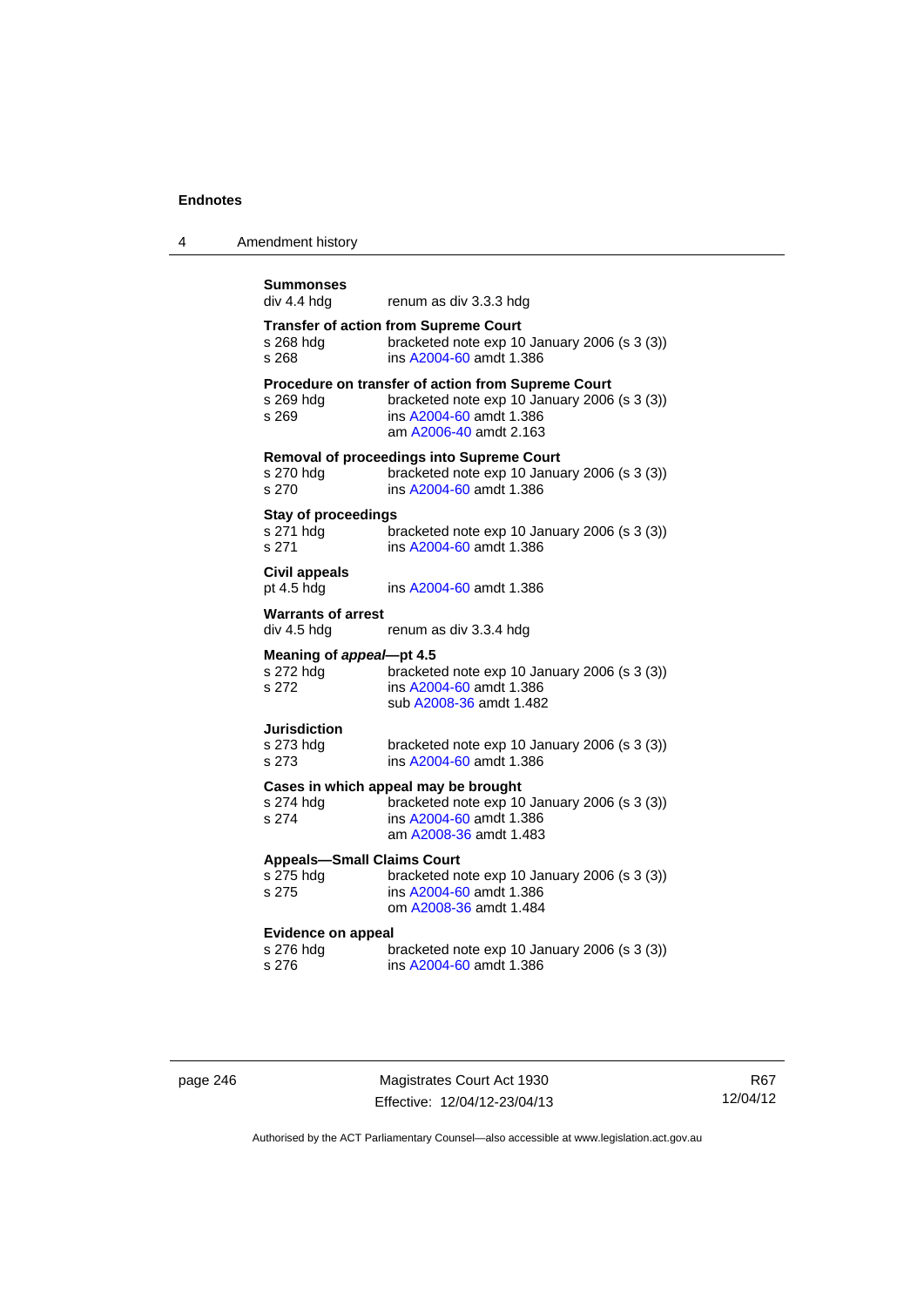|                                           | ווסוווטווסוור                                                                     |
|-------------------------------------------|-----------------------------------------------------------------------------------|
|                                           |                                                                                   |
| s 277 hdg                                 | Powers of Supreme Court on appeal<br>bracketed note exp 10 January 2006 (s 3 (3)) |
| s 277                                     | ins A2004-60 amdt 1.386                                                           |
|                                           | om A2006-40 amdt 2.164                                                            |
|                                           |                                                                                   |
| <b>Small Claims Court</b><br>pt $4.6$ hdg | ins A2004-60 amdt 1.386                                                           |
|                                           | om A2008-36 amdt 1.485                                                            |
|                                           |                                                                                   |
| Definitions for pt 4.6                    |                                                                                   |
| s 278 hdg                                 | bracketed note exp 10 January 2006 (s 3 (3))                                      |
| s 278                                     | ins A2004-60 amdt 1.386                                                           |
|                                           | om A2008-36 amdt 1.485                                                            |
| <b>Small Claims Court</b>                 |                                                                                   |
| s 279 hdg                                 | bracketed note exp 10 January 2006 (s 3 (3))                                      |
| s 279                                     | ins A2004-60 amdt 1.386                                                           |
|                                           | om A2008-36 amdt 1.485                                                            |
| Referees-appointment                      |                                                                                   |
| s 280 hdg                                 | bracketed note exp 10 January 2006 (s 3 (3))                                      |
| s 280                                     | ins A2004-60 amdt 1.386                                                           |
|                                           | om A2008-36 amdt 1.485                                                            |
| <b>Referees-functions</b>                 |                                                                                   |
| s 281 hdg                                 | bracketed note exp 10 January 2006 (s 3 (3))                                      |
| s 281                                     | ins A2004-60 amdt 1.386                                                           |
|                                           | om A2008-36 amdt 1.485                                                            |
|                                           | Referees-oath or affirmation of office                                            |
| s 282 hdg                                 | bracketed note exp 10 January 2006 (s 3 (3))                                      |
| s 282                                     | ins A2004-60 amdt 1.386                                                           |
|                                           | om A2008-36 amdt 1.485                                                            |
| <b>Jurisdiction</b>                       |                                                                                   |
| s 283 hdg                                 | bracketed note exp 10 January 2006 (s 3 (3))                                      |
| s 283                                     | ins A2004-60 amdt 1.386                                                           |
|                                           | om A2008-36 amdt 1.485                                                            |
| \$10 000 limit                            |                                                                                   |
| s 284 hdg                                 | bracketed note exp 10 January 2006 (s 3 (3))                                      |
| s 284                                     | ins A2004-60 amdt 1.386                                                           |
|                                           | om A2008-36 amdt 1.485                                                            |
|                                           | Admissibility of conference proceedings in inquiries                              |
| s 285 hdg                                 | bracketed note exp 10 January 2006 (s 3 (3))                                      |
| s 285                                     | ins A2004-60 amdt 1.386                                                           |
|                                           | om A2008-36 amdt 1.485                                                            |
| Small Claims Court's seal                 |                                                                                   |
| s 286                                     | ins A2005-60 amdt 1.108                                                           |
|                                           | om A2008-36 amdt 1.485                                                            |
|                                           |                                                                                   |
|                                           | Magistrates Court Act 1930                                                        |
|                                           |                                                                                   |

page 247

Authorised by the ACT Parliamentary Counsel—also accessible at www.legislation.act.gov.au

Effective: 12/04/12-23/04/13

R67 12/04/12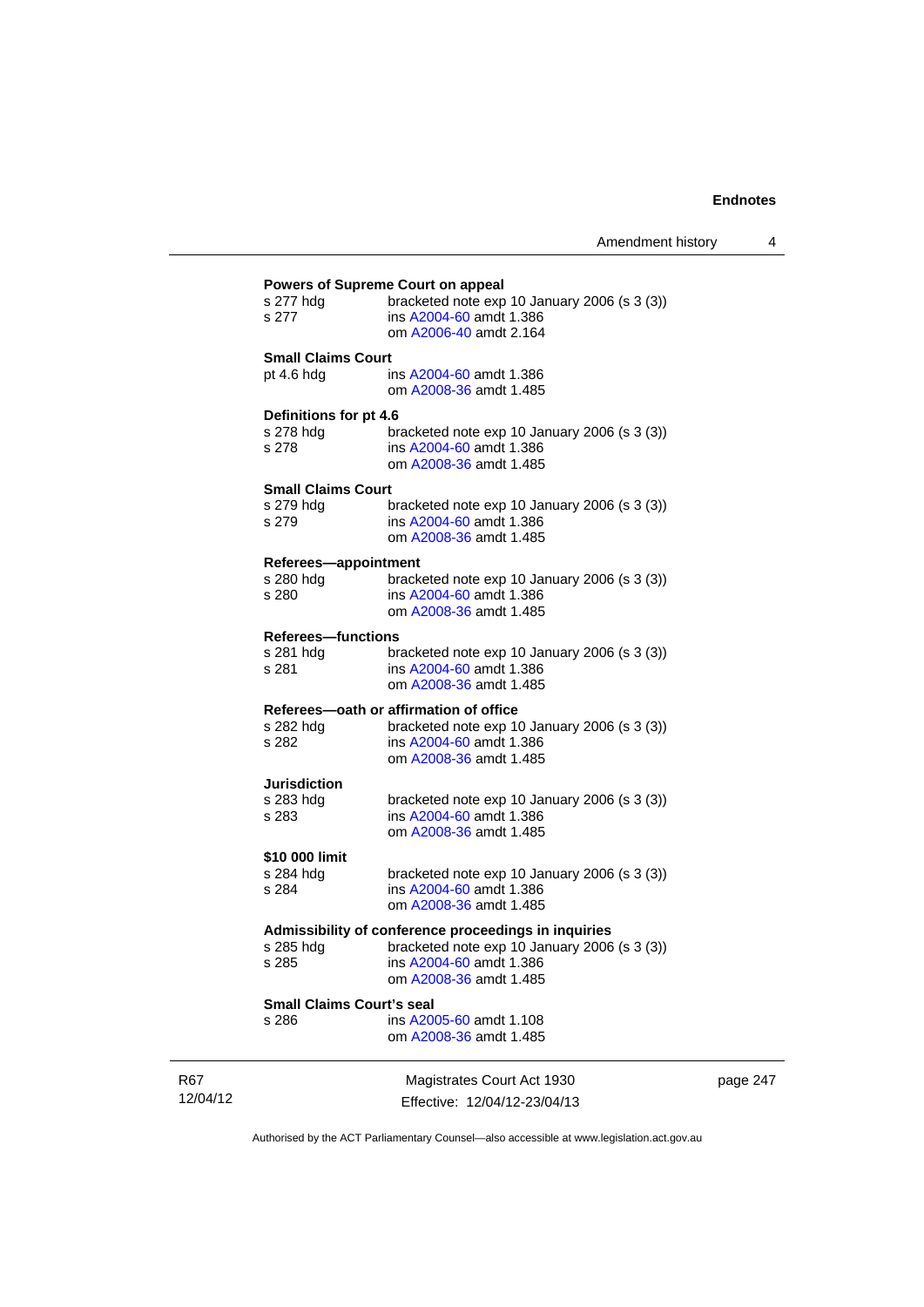| 4 | Amendment history |
|---|-------------------|
|---|-------------------|

**The Childrens Court**<br>ch 4A hda **ins** ins A 2008-19 amdt 1.92 **The Childrens Court**  pt 4A.1 hdg ins [A2008-19](http://www.legislation.act.gov.au/a/2008-19) amdt 1.92 **Childrens Court**  s 287 ins [A2008-19](http://www.legislation.act.gov.au/a/2008-19) amdt 1.92 **Jurisdiction of Childrens Court**  s 288 ins [A2008-19](http://www.legislation.act.gov.au/a/2008-19) amdt 1.92 am [A2011-13](http://www.legislation.act.gov.au/a/2011-13) amdt 1.16 **Proceedings where children jointly charged with adults**  s 289 ins [A2008-19](http://www.legislation.act.gov.au/a/2008-19) amdt 1.92 am [A2008-44](http://www.legislation.act.gov.au/a/2008-44) amdt 1.90 **Chief Magistrate to arrange business of Childrens Court**  s 290 (prev s 255) am [Ord1967-1](http://www.legislation.act.gov.au/a/1967-1); [Ord1972-37;](http://www.legislation.act.gov.au/a/1972-37) [Ord1990-5](http://www.legislation.act.gov.au/a/alt_ord1990-5) sub [A1993-4](http://www.legislation.act.gov.au/a/1993-4) am [A1994-66](http://www.legislation.act.gov.au/a/1994-66); [A1994-81](http://www.legislation.act.gov.au/a/1994-81); [A1999-22](http://www.legislation.act.gov.au/a/1999-22) s 23; ss renum R10 LA; [A2004-60](http://www.legislation.act.gov.au/a/2004-60) amdt 1.391 renum [A2004-60](http://www.legislation.act.gov.au/a/2004-60) amdt 1.392 am [A2005-53](http://www.legislation.act.gov.au/a/2005-53) amdt 1.108; ss renum R30 LA (see [A2005-53](http://www.legislation.act.gov.au/a/2005-53) amdt 1.109) om [A2006-55](http://www.legislation.act.gov.au/a/2006-55) s 17 ins [A2008-19](http://www.legislation.act.gov.au/a/2008-19) amdt 1.92 **Childrens Court Magistrate to hear all matters**  s 291 hdg (prev s 255AA hdg) sub [A2004-60](http://www.legislation.act.gov.au/a/2004-60) amdt 1.393 s 291 (prev s 255AA) ins [A1994-61](http://www.legislation.act.gov.au/a/1994-61) am [A1995-46](http://www.legislation.act.gov.au/a/1995-46); [A1996-6;](http://www.legislation.act.gov.au/a/1996-6) [A1998-25](http://www.legislation.act.gov.au/a/1998-25); [A1998-54](http://www.legislation.act.gov.au/a/1998-54); [A2004-60](http://www.legislation.act.gov.au/a/2004-60) amdt 1.394, amdt 1.395 reloc from s 255AA by [A2004-60](http://www.legislation.act.gov.au/a/2004-60) amdt 1.396 om [A2005-53](http://www.legislation.act.gov.au/a/2005-53) amdt 1.110 ins [A2008-19](http://www.legislation.act.gov.au/a/2008-19) amdt 1.92 **Childrens Court Magistrate**  pt 4A.2 hdg ins [A2008-19](http://www.legislation.act.gov.au/a/2008-19) amdt 1.92 **Childrens Court Magistrate**  s 291A ins [A2008-19](http://www.legislation.act.gov.au/a/2008-19) amdt 1.92 am [A2011-28](http://www.legislation.act.gov.au/a/2011-28) amdt 3.178 **Acting Childrens Court Magistrate**  s 291B ins [A2008-19](http://www.legislation.act.gov.au/a/2008-19) amdt 1.92 **Assignment of other magistrates for Childrens Court matters**  s 291C ins [A2008-19](http://www.legislation.act.gov.au/a/2008-19) amdt 1.92 **Completion of part-heard matters**<br>s 291D ins A2008-19 are ins [A2008-19](http://www.legislation.act.gov.au/a/2008-19) amdt 1.92

page 248 Magistrates Court Act 1930 Effective: 12/04/12-23/04/13

R67 12/04/12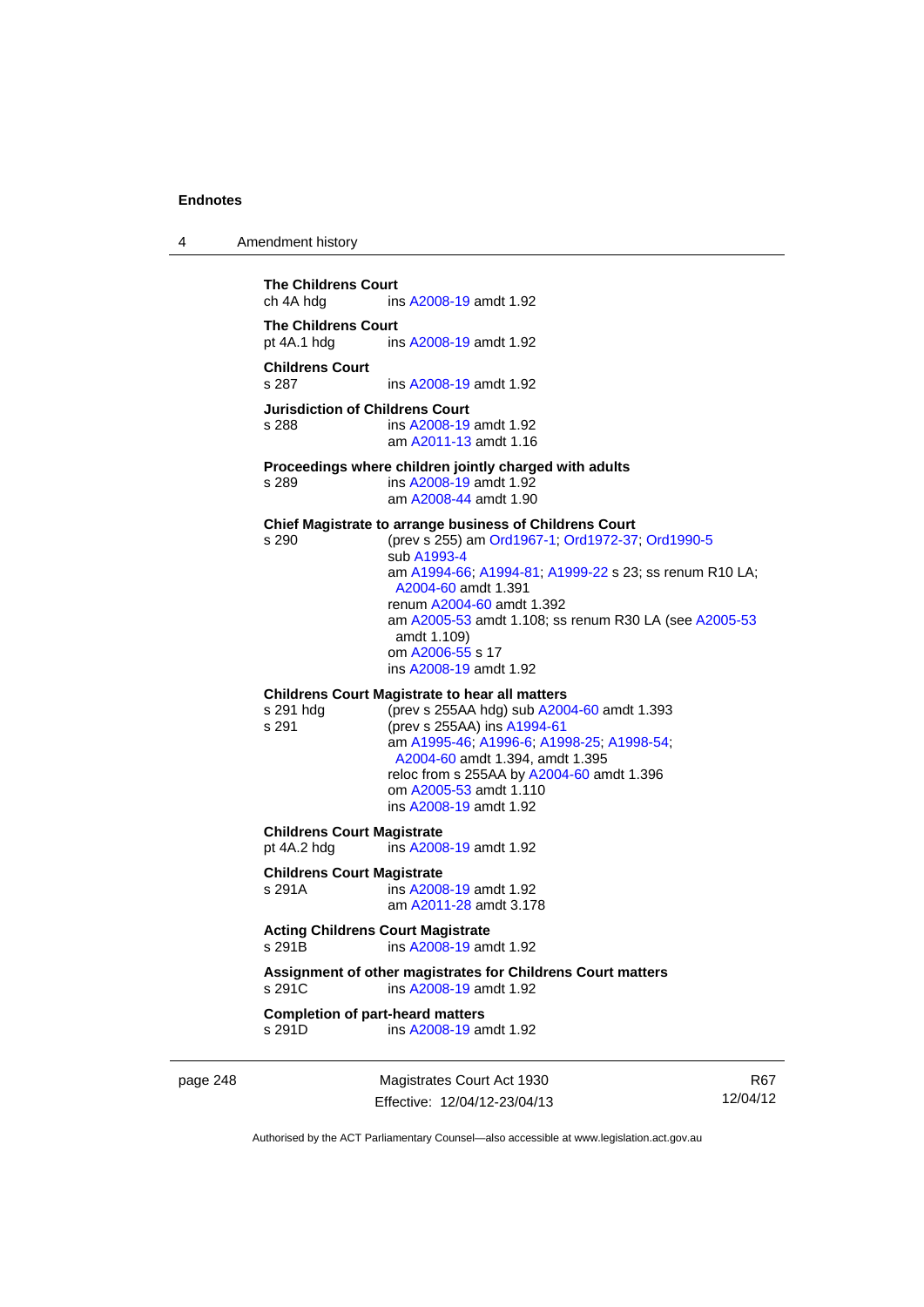Magistrates Court Act 1930 **Criminal proceedings**  ins [A2008-19](http://www.legislation.act.gov.au/a/2008-19) amdt 1.92 **Procedures for hearing indictable offences**  s 291E ins [A2008-19](http://www.legislation.act.gov.au/a/2008-19) amdt 1.92 **Childrens Court may adjourn hearings to allow access to legal advice**  s 291F ins [A2008-19](http://www.legislation.act.gov.au/a/2008-19) amdt 1.92 **Childrens Court may send cases to Supreme Court for sentencing**  s 291G ins [A2008-19](http://www.legislation.act.gov.au/a/2008-19) amdt 1.92 **The Family Violence Court**<br>
ch 4B hdg
ins A201 ins [A2011-13](http://www.legislation.act.gov.au/a/2011-13) amdt 1.17 **Preliminary**  pt 4B.1 hdg ins [A2011-13](http://www.legislation.act.gov.au/a/2011-13) amdt 1.17 **Meaning of** *domestic violence offence* s 291H ins [A2011-13](http://www.legislation.act.gov.au/a/2011-13) amdt 1.17 **Purpose—ch 4B**  s 291I ins [A2011-13](http://www.legislation.act.gov.au/a/2011-13) amdt 1.17 **The Family Violence Court**  pt 4B.2 hdg ins [A2011-13](http://www.legislation.act.gov.au/a/2011-13) amdt 1.17 **Family Violence Court**  s 291J ins [A2011-13](http://www.legislation.act.gov.au/a/2011-13) amdt 1.17 **Jurisdiction of Family Violence Court**  s 291K ins [A2011-13](http://www.legislation.act.gov.au/a/2011-13) amdt 1.17 **Galambany Court**  ch 4C hdg ins [A2011-13](http://www.legislation.act.gov.au/a/2011-13) amdt 1.17 **Definitions—ch 4C**  s 291L ins [A2011-13](http://www.legislation.act.gov.au/a/2011-13) amdt 1.17 def *Aboriginal or Torres Strait Islander offender* ins [A2011-13](http://www.legislation.act.gov.au/a/2011-13) amdt 1.17 am [A2011-52](http://www.legislation.act.gov.au/a/2011-52) amdt 3.137 def *circle sentencing* ins [A2011-13](http://www.legislation.act.gov.au/a/2011-13) amdt 1.17 **Galambany Court**  s 291M ins [A2011-13](http://www.legislation.act.gov.au/a/2011-13) amdt 1.17 **Directions about procedure for Galambany Court**  s 291N ins [A2011-13](http://www.legislation.act.gov.au/a/2011-13) amdt 1.17 **Miscellaneous**  ch 5 hdg (prev pt 15 hdg) sub and renum [A2004-60](http://www.legislation.act.gov.au/a/2004-60) amdt 1.387 **Hearing**  pt 5 hdg renum as pt 3.4 hdg

R67 12/04/12

Effective: 12/04/12-23/04/13

page 249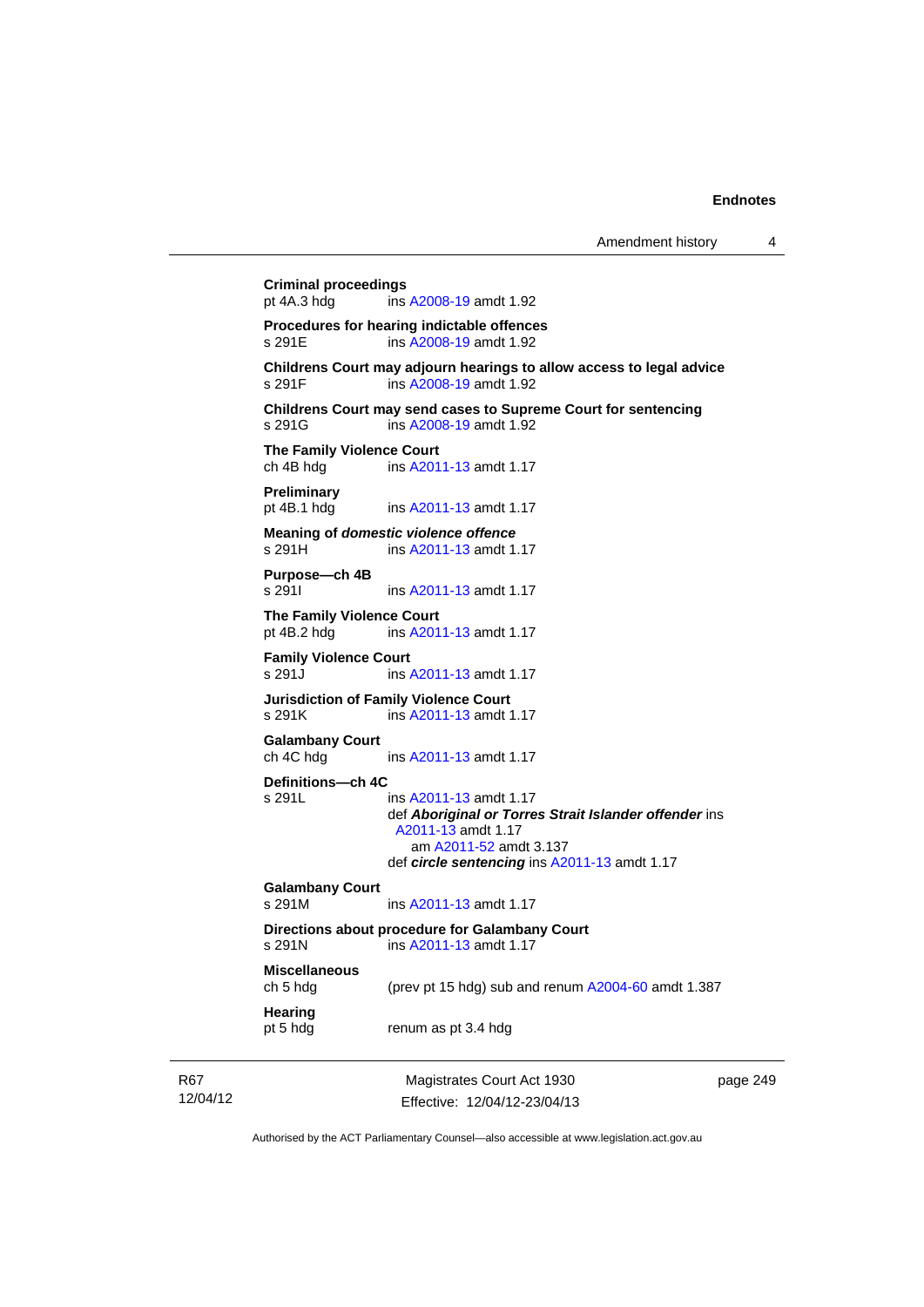| 4 | Amendment history |  |
|---|-------------------|--|
|   |                   |  |

| <b>Offences</b><br>pt $5.1$ hdg                  | ins A2004-60 amdt 1.387                                                                                                                      |
|--------------------------------------------------|----------------------------------------------------------------------------------------------------------------------------------------------|
| General<br>div 5.1 hdg                           | renum as div 3.4.1 hdg                                                                                                                       |
| <b>Evidence</b><br>div 5.2 hdg                   | renum as div 3.4.2 hdg                                                                                                                       |
| Remand<br>div 5.3 hdg                            | renum as div 3.4.3 hdg                                                                                                                       |
| <b>Committal and recognisance</b><br>div 5.4 hdg | renum as div 3.4.4 hdg                                                                                                                       |
| <b>Adjournment of proceedings</b><br>div 5.5 hdg | renum as div 3.4.5 hdg                                                                                                                       |
|                                                  | Failure to comply with order in nuisance action                                                                                              |
| s 292 hdg                                        | ins A2004-60 amdt 1.412                                                                                                                      |
| s 292                                            | bracketed note exp 10 January 2006 (s 3 (3))<br>reloc from Magistrates Court (Civil Jurisdiction) Act 1982<br>s 8 (2) by A2004-60 amdt 1.450 |
|                                                  | Failure to comply with Magistrates Court subpoena                                                                                            |
| s 293 hdg                                        | bracketed note exp 10 January 2006 (s 3 (3))                                                                                                 |
| s 293                                            | (1) reloc from Magistrates Court (Civil Jurisdiction) Act 1982<br>s 187 (7) by A2004-60 amdt 1.488                                           |
|                                                  | (2), (3) ins A2004-60 amdt 1.412                                                                                                             |
|                                                  | om A2005-53 amdt 1.111                                                                                                                       |
|                                                  | Failure to comply with judgment for delivery of detained goods                                                                               |
| s 294 hdg                                        | ins A2004-60 amdt 1.412                                                                                                                      |
|                                                  | bracketed note exp 10 January 2006 (s 3 (3))                                                                                                 |
| s 294                                            | reloc from Magistrates Court (Civil Jurisdiction) Act 1982<br>s 217 (4) by A2004-60 amdt 1.502                                               |
|                                                  | om A2006-40 amdt 2.164                                                                                                                       |
|                                                  | False or misleading statement by garnishee                                                                                                   |
| s 295 hdg                                        | ins A2004-60 amdt 1.412                                                                                                                      |
|                                                  | bracketed note exp 10 January 2006 (s 3 (3))                                                                                                 |
| s 295                                            | reloc from Magistrates Court (Civil Jurisdiction) Act 1982<br>s 329 (2) by A2004-60 amdt 1.524                                               |
|                                                  | om A2006-40 amdt 2.164                                                                                                                       |
|                                                  | Obligations of judgment creditor if garnishee pays too much                                                                                  |
| s 296 hdg                                        | ins A2004-60 amdt 1.412                                                                                                                      |
|                                                  | bracketed note exp 10 January 2006 (s 3 (3))                                                                                                 |
| s 296                                            | reloc from Magistrates Court (Civil Jurisdiction) Act 1982<br>s 337 (1) by A2004-60 amdt 1.527                                               |
|                                                  | om A2006-40 amdt 2.164                                                                                                                       |
|                                                  |                                                                                                                                              |
|                                                  |                                                                                                                                              |

page 250 Magistrates Court Act 1930 Effective: 12/04/12-23/04/13

R67 12/04/12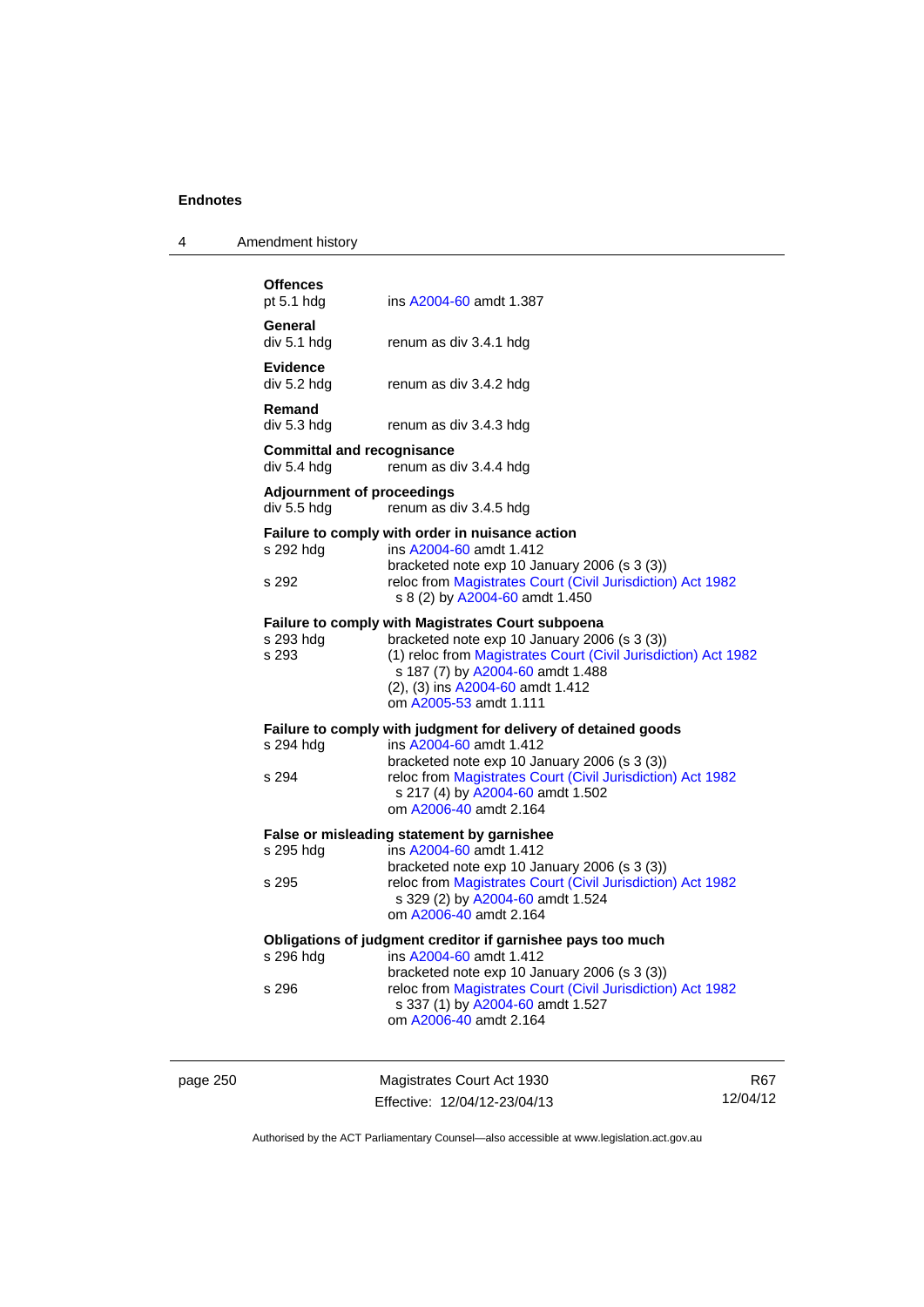|  | Amendment history |  |
|--|-------------------|--|
|  |                   |  |
|  |                   |  |

| s 297 hdg                                | ins A2004-60 amdt 1.412                                                                                                                                                  |
|------------------------------------------|--------------------------------------------------------------------------------------------------------------------------------------------------------------------------|
| s 297                                    | bracketed note exp 10 January 2006 (s 3 (3))<br>reloc from Magistrates Court (Civil Jurisdiction) Act 1982<br>s 340 (1) by A2004-60 amdt 1.531<br>om A2006-40 amdt 2.164 |
| Prejudice to employee                    |                                                                                                                                                                          |
| s 298                                    | reloc from Magistrates Court (Civil Jurisdiction) Act 1982 s 341<br>by A2004-60 amdt 1.535                                                                               |
|                                          | Interference with seized property etc                                                                                                                                    |
| s 299                                    | reloc from Magistrates Court (Civil Jurisdiction) Act 1982 s 379<br>by A2004-60 amdt 1.537<br>om A2006-40 amdt 2.164                                                     |
|                                          | Failure to comply with Small Claims Court subpoena                                                                                                                       |
| s 300 hdg                                | bracketed note exp 10 January 2006 (s 3 (3))                                                                                                                             |
| s 300                                    | (1) reloc from Magistrates Court (Civil Jurisdiction) Act 1982<br>s 448 (1) by A2004-60 amdt 1.563                                                                       |
|                                          | (2), (3) ins A2004-60 amdt 1.412                                                                                                                                         |
|                                          | om A2005-53 amdt 1.112                                                                                                                                                   |
|                                          | Witness before Small Claims Court to answer questions                                                                                                                    |
| s 301                                    | reloc from Magistrates Court (Civil Jurisdiction) Act 1982 s 449                                                                                                         |
|                                          | by A2004-60 amdt 1.568<br>om A2005-53 amdt 1.112                                                                                                                         |
|                                          | Contravention of Small Claims Court order in trespass proceeding                                                                                                         |
| s 302 hdg                                | ins A2004-60 amdt 1.412                                                                                                                                                  |
|                                          | bracketed note exp 10 January 2006 (s 3 (3))                                                                                                                             |
| s 302                                    | reloc from Magistrates Court (Civil Jurisdiction) Act 1982<br>s 460 (2) by A2004-60 amdt 1.574                                                                           |
|                                          | om A2008-36 amdt 1.486                                                                                                                                                   |
| Other                                    |                                                                                                                                                                          |
| pt 5.2 hdg                               | ins A2004-60 amdt 1.412                                                                                                                                                  |
| <b>Contempt of court</b>                 |                                                                                                                                                                          |
| s 307                                    | ins A2006-55 s 18                                                                                                                                                        |
| <b>Magistrates Court's seal</b><br>s 308 | ins A2005-60 amdt 1.109                                                                                                                                                  |
| <b>Directions about procedure</b>        |                                                                                                                                                                          |
| s 309                                    | (prev s 254A) ins Ord1989-59                                                                                                                                             |
|                                          | reloc by A2004-60 amdt 1.385                                                                                                                                             |
|                                          | sub A2006-55 s 19; A2011-13 amdt 1.18                                                                                                                                    |

R67 12/04/12

Magistrates Court Act 1930 Effective: 12/04/12-23/04/13 page 251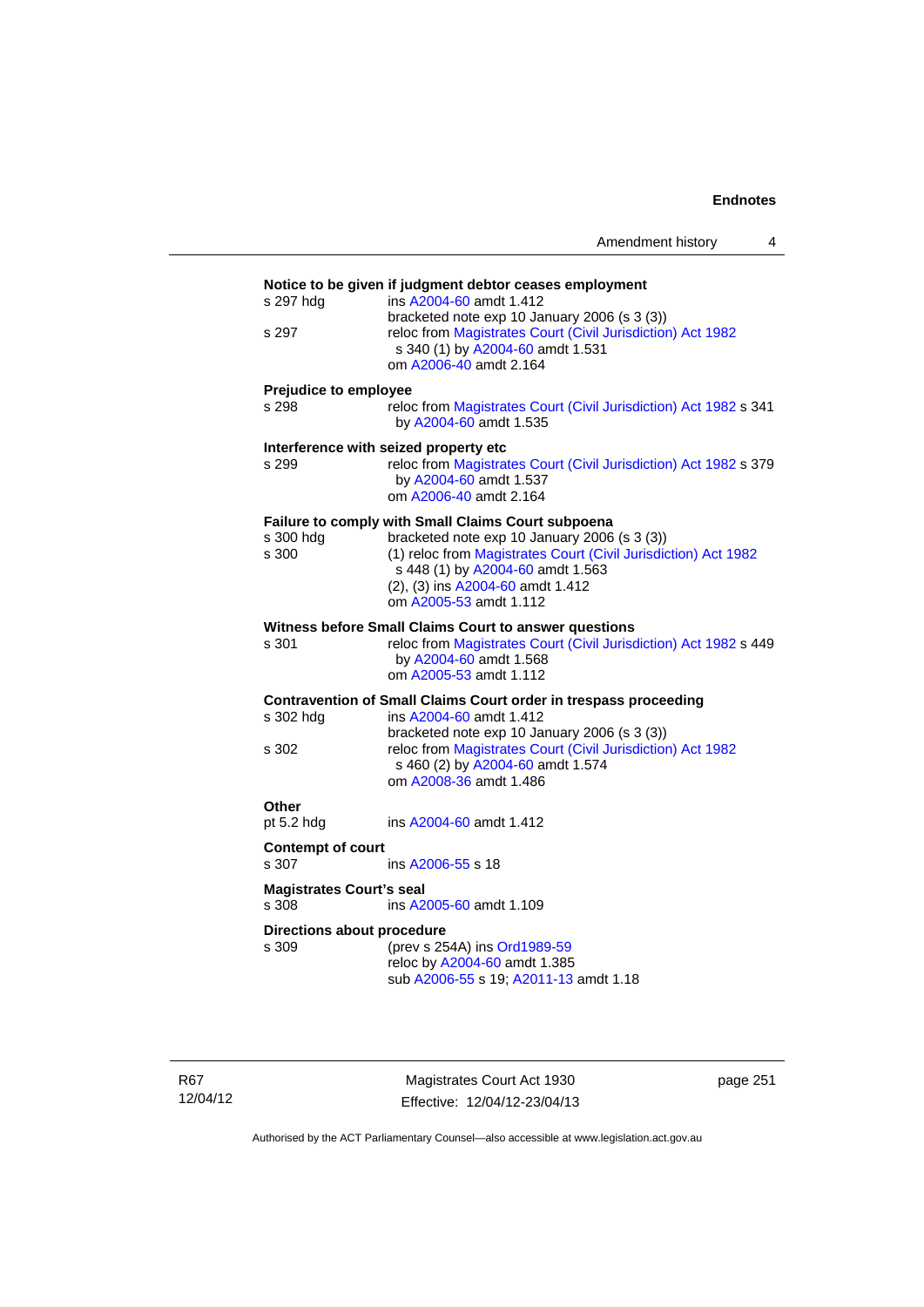| 4 | Amendment history |
|---|-------------------|
|---|-------------------|

| Hearings generally to be in public<br>s 310 hdg<br>s 310 | (prev s 51 hdg) sub A2004-60 amdt 1.224<br>(prev s 51) am Ord1986-74<br>sub A1996-6<br>am A2004-60 amdts 1.225-1.227<br>reloc by A2004-60 amdt 1.228<br>am A2008-36 amdt 1.487                                                                          |
|----------------------------------------------------------|---------------------------------------------------------------------------------------------------------------------------------------------------------------------------------------------------------------------------------------------------------|
|                                                          | Appearance by audiovisual or audio links etc                                                                                                                                                                                                            |
| s 311                                                    | (prev s 254B) ins A1999-22 s 22<br>am A2000-17 s 3 sch 1; A2003-48 amdt 2.11; A2004-60 amdt<br>1.388; ss renum R26 LA (see A2004-60 amdt 1.389)<br>reloc by A2004-60 amdt 1.390<br>am A2005-20 amdt 3.305<br>sub A2006-55 s 20<br>am A2010-40 amdt 2.17 |
|                                                          | Failure to give evidence-committal                                                                                                                                                                                                                      |
| s 312 hdg<br>s 312                                       | (prev s 255AB hdg) sub A2004-60 amdt 1.397<br>(prev s 255AB) ins A1994-61                                                                                                                                                                               |
|                                                          | am A1995-46; A2004-60 amdts 1.398-1.400                                                                                                                                                                                                                 |
|                                                          | reloc by A2004-60 amdt 1.401<br>sub A2005-53 amdt 1.113                                                                                                                                                                                                 |
|                                                          | am A2006-23 amdts 1.260-1.262; A2011-22 amdt 1.311                                                                                                                                                                                                      |
| <b>Commitment to remand centre</b>                       |                                                                                                                                                                                                                                                         |
| s 313                                                    | (prev s 255A) ins Ord1976-42<br>am A1995-41, A1996-6; A1998-25                                                                                                                                                                                          |
|                                                          | reloc by A2004-60 amdt 1.402<br>om A2006-23 amdt 1.263                                                                                                                                                                                                  |
|                                                          |                                                                                                                                                                                                                                                         |
| s 314 hdg                                                | Registrar to give directions for preparation of transcript<br>(prev s 255B hdg) am A1991-44                                                                                                                                                             |
| s 314                                                    | (prev s 255B) ins Ord1980-4                                                                                                                                                                                                                             |
|                                                          | am Ord1986-71; A1991-44; A2004-60 amdt 1.403<br>reloc by A2004-60 amdt 1.404                                                                                                                                                                            |
| <b>Applications for transcripts</b>                      |                                                                                                                                                                                                                                                         |
| s 315                                                    | (prev s 255C) ins Ord1980-4                                                                                                                                                                                                                             |
|                                                          | am Ord1986-71, Ord1986-83, Ord1988-45, A1991-38,<br>A1991-44; A1993-4; A1994-4; A1999-22 s 24; A2004-60                                                                                                                                                 |
|                                                          | amdts 1.405-1.409; ss renum R26 LA (see A2004-60                                                                                                                                                                                                        |
|                                                          | amdt 1.410)<br>reloc by A2004-60 amdt 1.411                                                                                                                                                                                                             |

page 252 Magistrates Court Act 1930 Effective: 12/04/12-23/04/13

R67 12/04/12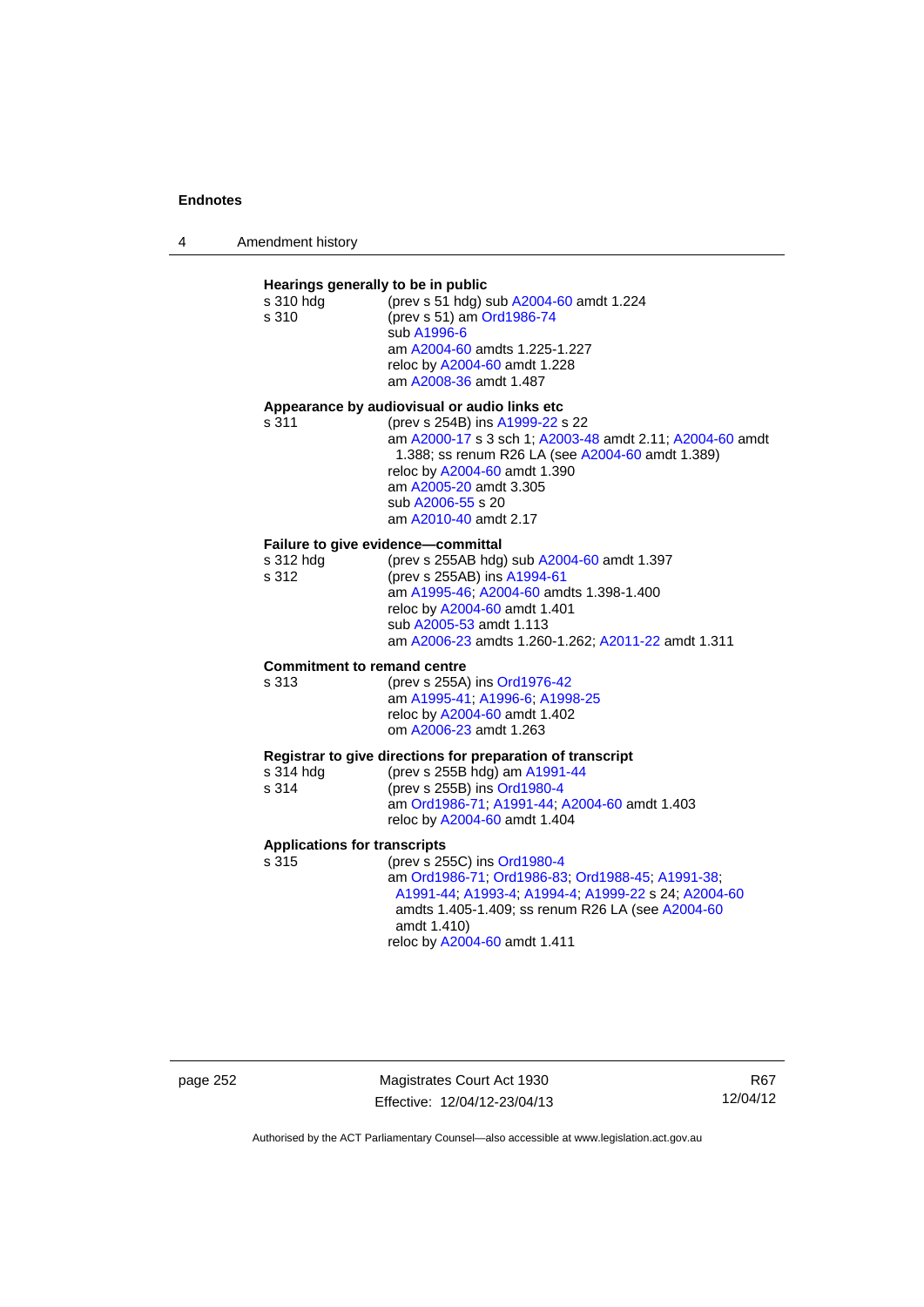### **Record of proceedings**

| necoru or proceedings                      |                                                                                                                                                                                                                                                                                                                                                                                     |
|--------------------------------------------|-------------------------------------------------------------------------------------------------------------------------------------------------------------------------------------------------------------------------------------------------------------------------------------------------------------------------------------------------------------------------------------|
| s 316 hdg<br>s 316                         | (prev s 54A hdg) sub A2004-60 amdt 1.229<br>(prev s 54A) ins Ord1980-4<br>am Ord1985-41; Ord1986-71; Ord1986-74; Ord1986-83;<br>Ord1990-5; A1991-44; A1991-106; A1999-22 s 19; A1999-66<br>sch 3; A2000-17 s 3 sch 1; ss renum R10 LA; A2003-48 amdt<br>2.9; A2004-60 amdt 1.230<br>reloc by A2004-60 amdt 1.231<br>pars renum R26 LA<br>am A2005-20 amdt 3.306; A2010-40 amdt 2.18 |
| s 317                                      | Record of proceedings and transcript<br>(prev s 60) sub Ord1958-12; Ord1967-1<br>am Ord1972-37<br>sub Ord1974-14; Ord1980-4<br>am A1991-44; A1999-22 s 20; A2004-60 amdts 1.233-1.237<br>reloc as s 317 A2004-60 amdt 1.238<br>am A2011-48 amdt 1.139                                                                                                                               |
|                                            | Person about to leave ACT may be ordered to be examined or produce                                                                                                                                                                                                                                                                                                                  |
| documents<br>s 318 hdg<br>s 318            | (prev s 67 hdg) am A2004-60 amdt 1.258<br>(prev s 67) am Ord1980-4; Ord1986-74; A1996-6; ss renum<br>R10 LA; A2004-60 amdt 1.259, amdt 1.260<br>reloc by A2004-60 amdt 1.261                                                                                                                                                                                                        |
| Witnesses' rights and liabilities<br>s 319 | (prev s 68) am A1996-6; A2004-60 amdt 1.263, amdt 1.264<br>reloc by A2004-60 amdt 1.265                                                                                                                                                                                                                                                                                             |
| s 320 hdg<br>s 320                         | Depositions to be given to registrar<br>(prev s 69 hdg) am A1991-44<br>(prev s 69) am Ord1958-12, Ord1967-1, Ord1980-4;<br>A1991-44; A2004-60 amdts 1.266-1.268<br>reloc by A2004-60 amdt 1.269                                                                                                                                                                                     |
| s 320A                                     | <b>Domestic violence offence information</b><br>ins A2011-13 amdt 1.19                                                                                                                                                                                                                                                                                                              |
| <b>Regulation-making power</b><br>s 321    | ins A2004-60 amdt 1.412                                                                                                                                                                                                                                                                                                                                                             |
| pt 6 hdg                                   | Proceedings in case of indictable offences<br>renum as pt 3.5 hdg                                                                                                                                                                                                                                                                                                                   |
| Preliminary<br>div 6.1A hdg                | renum as div 3.5.1 hdg                                                                                                                                                                                                                                                                                                                                                              |
| Institution of proceedings<br>div 6.1 hdg  | renum as div 3.5.2 hdg                                                                                                                                                                                                                                                                                                                                                              |

R67 12/04/12

Magistrates Court Act 1930 Effective: 12/04/12-23/04/13 page 253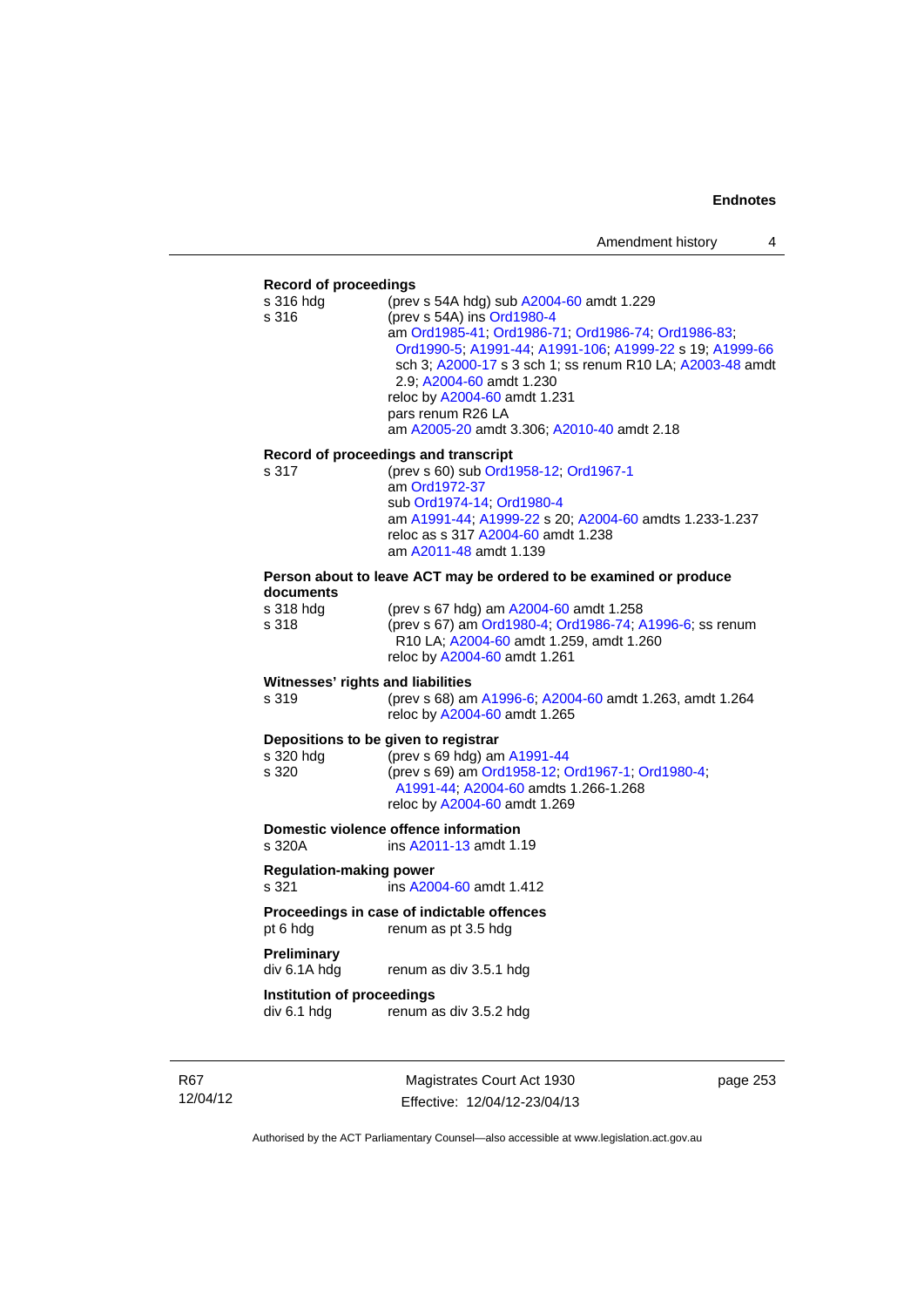| 4 | Amendment history |
|---|-------------------|
|---|-------------------|

**Proceedings subsequent to hearing of evidence**<br>div 6.2 hdg renum as div 3.5.3 hdg renum as div 3.5.3 hdg **Costs**  div 6.2A hdg renum as div 3.5.4 hdg **Recognisances of witnesses**  renum as div 3.5.5 hdg **Miscellaneous**  div 6.4 hdg renum as div 3.5.6 hdg **Proceedings for offences punishable summarily**  pt 7 hdg renum as pt 3.6 hdg **Service and pleading by post for certain offences**  pt 7A hdg renum as pt 3.7 hdg **Infringement notices for certain offences**  pt 8 hdg renum as pt 3.8 hdg **Preliminary**  div 8.1 hdg renum as div 3.8.1 hdg **Infringement and reminder notices**<br>div 8.2 hdg renum as div 3.8. renum as div 3.8.2 hdg **Additional provisions for vehicle-related offences**  div 8.2A hdg renum as div 3.8.3 hdg **Disputing liability**  renum as div 3.8.4 hdg **Miscellaneous**  div 8.4 hdg renum as div 3.8.5 hdg **Enforcement of decisions**  pt 9 hdg renum as pt 3.9 hdg **General**  div 9.1 hdg renum as div 3.9.1 hdg **Enforcement of fines**<br>div 9.2 hda<br>rer renum as div 3.9.2 hdg **Reciprocal enforcement of fines against bodies corporate**  div 9.2A hdg renum as div 3.9.3 hdg **Adverse claims**  pt 9 div 3 hdg om [Ord1986-74](http://www.legislation.act.gov.au/a/1986-74) **Attachment of debts**  pt 9 div 4 hdg om [A1994-61](http://www.legislation.act.gov.au/a/1994-61)

page 254 Magistrates Court Act 1930 Effective: 12/04/12-23/04/13

R67 12/04/12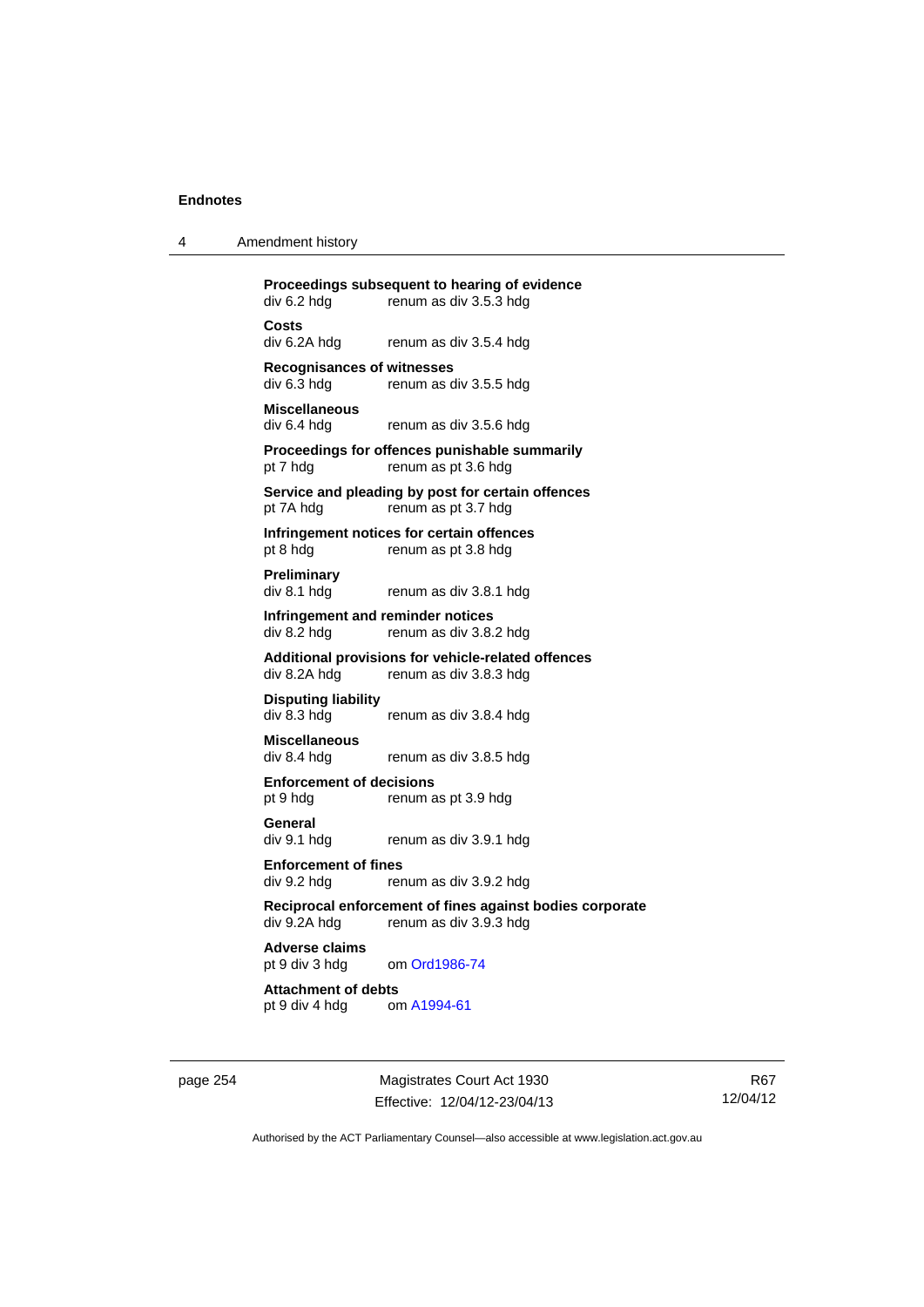Amendment history 4

# **Imprisonment of fraudulent debtors**<br>
om A1994-61

pt  $9$  div  $5$  hdg

### **Miscellaneous**

div 9.6 hdg renum as div 3.9.4 hdg

# **Restraining orders**

sub [A1990-65](http://www.legislation.act.gov.au/a/1990-65)

# om [A2001-90](http://www.legislation.act.gov.au/a/2001-90) amdt 1.79 **Appeals to Supreme Court**

pt 11 hdg renum as pt 3.10 hdg

# **Appellate jurisdiction of Supreme Court**

div 11.1 hdg renum as div 3.10.1 hdg

### **Appeals**

div 11.2 hdg renum as div 3.10.2 hdg

**Orders to review**  div 11.3 hdg renum as div 3.10.3 hdg

Absconding appellants<br>
pt 11 div 3A hdg ins Ord1984-62 pt 11 div  $3A$  hdg om [A1992-9](http://www.legislation.act.gov.au/a/1992-9)

### **General provisions**

div 11.4 hdg renum as div 3.10.4 hdg

# **Protection of magistrates in the execution of their office**

pt 12 hdg om [A2004-60](http://www.legislation.act.gov.au/a/2004-60) amdt 1.369

## **Costs**

pt 13 hdg renum as pt 3.11 hdg

### **Court and tribunal fees**

pt 13A hdg orig pt 13A hdg ins [Ord1974-14](http://www.legislation.act.gov.au/a/1974-14) om [A1992-9](http://www.legislation.act.gov.au/a/1992-9) ins [A1994-4](http://www.legislation.act.gov.au/a/1994-4) sub [A2000-1](http://www.legislation.act.gov.au/a/2000-1) s 3 sch om [A2004-60](http://www.legislation.act.gov.au/a/2004-60) amdt 1.378

# **Securities**

renum as pt 3.12 hdg

**Miscellaneous**  pt 15 hdg renum as ch 5 hdg

# **Transitional**

pt 16 hdg ins [A1999-34](http://www.legislation.act.gov.au/a/1999-34) om [A2001-90](http://www.legislation.act.gov.au/a/2001-90) amdt 1.81

# **Transitional—Children and Young People Act 2008**

pt 17 hdg renum as ch 10 hdg

R67 12/04/12

Magistrates Court Act 1930 Effective: 12/04/12-23/04/13 page 255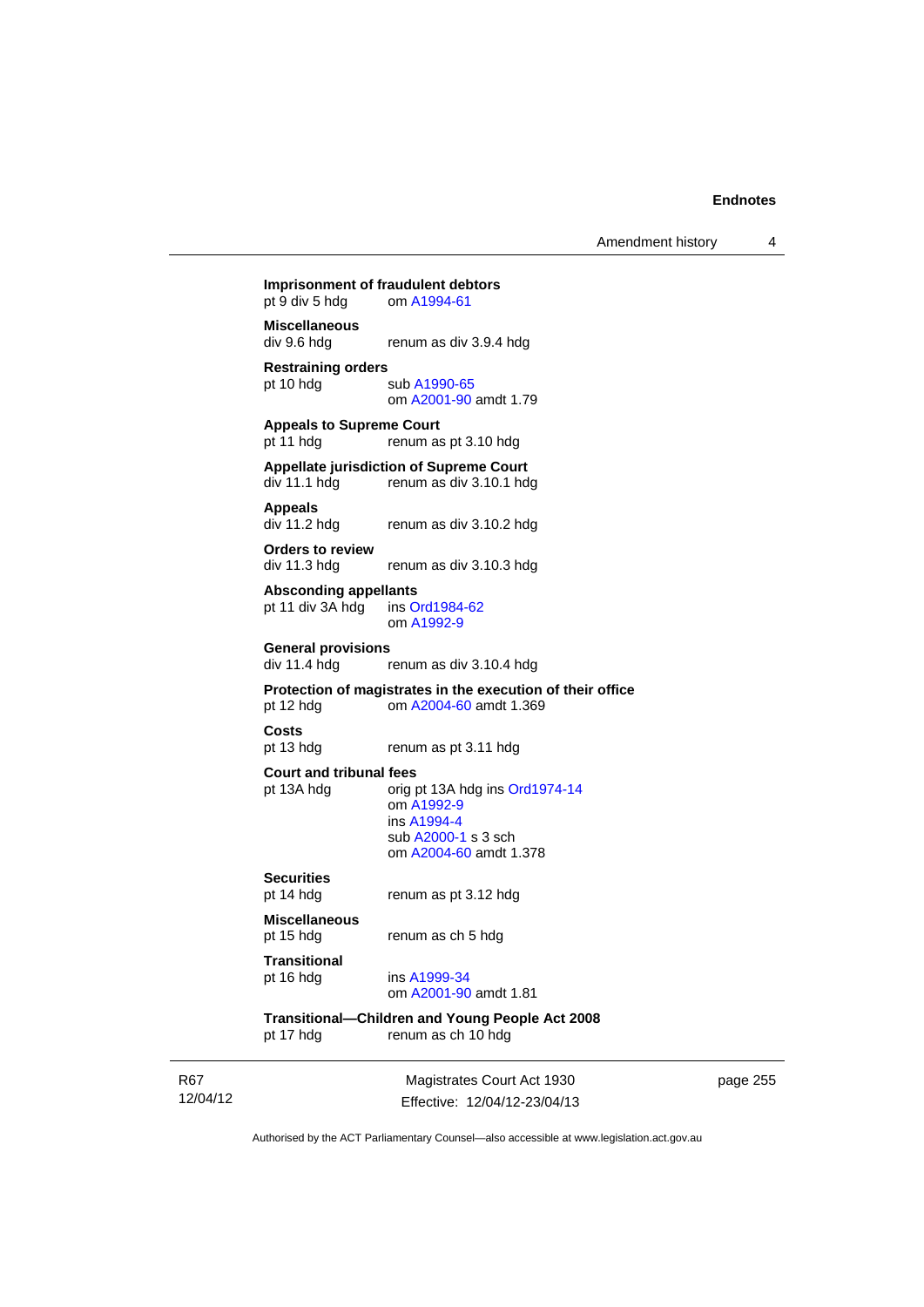4 Amendment history **Transitional—Children and Young People Act 2008**  ch 10 hdg (prev pt 17 hdg) ins [A2008-20](http://www.legislation.act.gov.au/a/2008-20) amdt 1.5 renum as ch 10 hdg R41 LA exp 27 February 2011 (s 404 (1) (LA s 88 declaration applies)) **Childrens Court Magistrate**  s 400 ins [A2008-20](http://www.legislation.act.gov.au/a/2008-20) amdt 1.5 exp 27 February 2011 (s 404 (1) (LA s 88 declaration applies)) **Existing proceedings in Childrens Court**  s 401 ins [A2008-20](http://www.legislation.act.gov.au/a/2008-20) amdt 1.5 exp 27 February 2011 (s 404 (1) (LA s 88 declaration applies)) **Completion of part-heard matters if magistrate no longer Childrens Court magistrate etc**  ins [A2008-20](http://www.legislation.act.gov.au/a/2008-20) amdt 1.5 exp 27 February 2011 (s 404 (1) (LA s 88 declaration applies)) **Transitional regulations**  s 403 ins [A2008-20](http://www.legislation.act.gov.au/a/2008-20) amdt 1.5 exp 27 February 2011 (s 404 (1)) **Expiry—ch 10**  ins [A2008-20](http://www.legislation.act.gov.au/a/2008-20) amdt 1.5 exp 27 February 2011 (s 404 (1) (LA s 88 declaration applies)) **Transitional—Crimes Legislation Amendment Act 2008**  ch 11 hdg ins [A2008-44](http://www.legislation.act.gov.au/a/2008-44) amdt 1.91 exp 30 May 2010 (s 453) **Application of amendments—indictable offences**  s 450 ins [A2008-44](http://www.legislation.act.gov.au/a/2008-44) amdt 1.91 exp 30 May 2010 (s 453) **Application of certain other amendments**  s 451 ins [A2008-44](http://www.legislation.act.gov.au/a/2008-44) amdt 1.91 sub as mod [SL2009-20](http://www.legislation.act.gov.au/sl/2009-20) s 3 (mod lapsed on rep of [SL2009-21](http://www.legislation.act.gov.au/sl/2009-21) (4 September 2009)) sub [A2009-24](http://www.legislation.act.gov.au/a/2009-24) amdt 1.40 exp 30 May 2010 (s 453) **Admissibility of certain written statements made before commencement day**  s 451A ins as mod [SL2009-20](http://www.legislation.act.gov.au/sl/2009-20) s 3 (mod lapsed on rep of [SL2009-21](http://www.legislation.act.gov.au/sl/2009-21) (4 September 2009)) sub [A2009-24](http://www.legislation.act.gov.au/a/2009-24) amdt 1.40 exp 30 May 2010 (s 453 (LA s 88 declaration applies)) **Transitional regulations**  s 452 ins [A2008-44](http://www.legislation.act.gov.au/a/2008-44) amdt 1.91 exp 30 May 2010 (s 453)

page 256 Magistrates Court Act 1930 Effective: 12/04/12-23/04/13

R67 12/04/12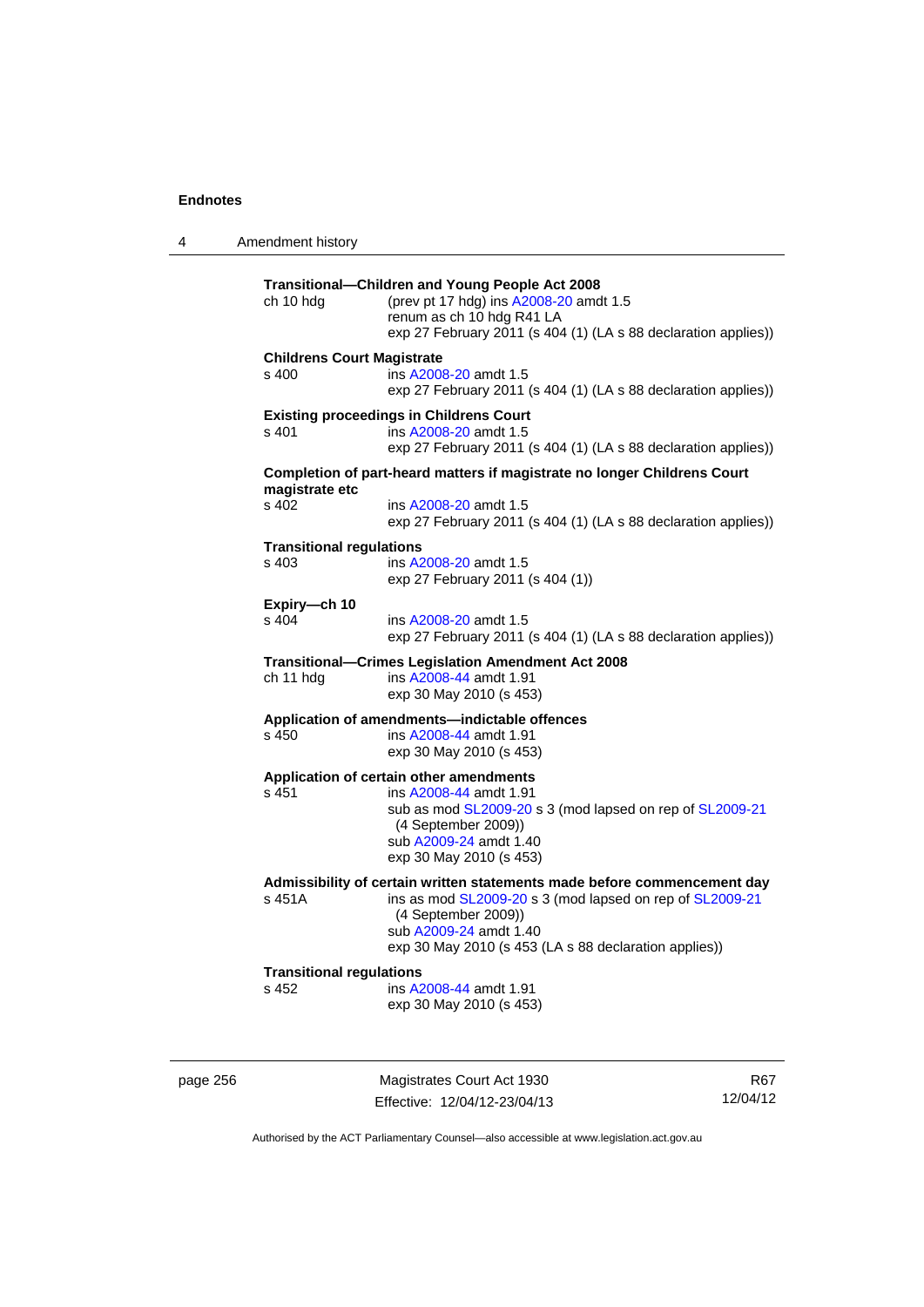|            | Expiry-ch 11                     |                                                                                                                                                                                                                                                                                                                                                                                                                                                                                                                                      |          |
|------------|----------------------------------|--------------------------------------------------------------------------------------------------------------------------------------------------------------------------------------------------------------------------------------------------------------------------------------------------------------------------------------------------------------------------------------------------------------------------------------------------------------------------------------------------------------------------------------|----------|
|            | s 453                            | ins A2008-44 amdt 1.91<br>exp 30 May 2010 (s 453)                                                                                                                                                                                                                                                                                                                                                                                                                                                                                    |          |
|            | ch 12 hdg                        | Transitional-Sexual and Violent Offences Legislation Amendment Act 2008<br>ins A2008-41 s 35<br>om A2009-24 amdt 1.41                                                                                                                                                                                                                                                                                                                                                                                                                |          |
|            | <b>Application of amendments</b> |                                                                                                                                                                                                                                                                                                                                                                                                                                                                                                                                      |          |
|            | s 460                            | ins A2008-41 s 35<br>om A2009-24 amdt 1.41                                                                                                                                                                                                                                                                                                                                                                                                                                                                                           |          |
|            | Expiry-ch 12<br>s 461            | ins A2008-41 s 35<br>om A2009-24 amdt 1.41                                                                                                                                                                                                                                                                                                                                                                                                                                                                                           |          |
|            |                                  | Oath and affirmation of office                                                                                                                                                                                                                                                                                                                                                                                                                                                                                                       |          |
|            | sch 1                            | orig sch 1<br>am Ord1937-28; Ord1938-25 (as am Ord1938-35);<br>Ord1938-35; Ord1953-14; Ord1958-12; Ord1966-2;<br>Ord1967-1, Ord1968-25, Ord1972-37, Ord1974-14,<br>Ord1976-42; Ord1977-34; Ord1977-61; Ord1978-46;<br>Ord1979-33; Ord1984-62; Ord1985-67; Ord1986-74;<br>Ord1989-59; A1990-65; A1991-44; A1992-9; A1992-37;<br>A1993-4; A1994-61; A1996-6; A1996-82; A1998-67<br>om A2001-44 amdt 1.2769<br>pres sch 1<br>(prev sch 2) ins Ord1977-4<br>am A1997-94<br>renum as sch 1 A2001-44 amdt 1.2770<br>am A2005-20 amdt 3.307 |          |
|            |                                  | <b>ACT and corresponding courts</b>                                                                                                                                                                                                                                                                                                                                                                                                                                                                                                  |          |
|            | sch <sub>2</sub>                 | orig sch 2<br>am Ord1938-25 (as am Ord1938-35)<br>om Ord1977-4<br>prev sch 2<br>renum as sch 1<br>pres sch 2<br>ins A2010-13 amdt 1.26                                                                                                                                                                                                                                                                                                                                                                                               |          |
|            | sch <sub>3</sub>                 | am Ord1938-25 (as am Ord1938-35); Ord1976-42;<br>Ord1985-67, A1991-44<br>om A2001-44 amdt 1.2771                                                                                                                                                                                                                                                                                                                                                                                                                                     |          |
|            | Fees<br>sch 4                    | am Ord1937-5; Ord1937-28                                                                                                                                                                                                                                                                                                                                                                                                                                                                                                             |          |
|            |                                  | om Ord1953-14                                                                                                                                                                                                                                                                                                                                                                                                                                                                                                                        |          |
| <b>R67</b> |                                  | Magistrates Court Act 1930                                                                                                                                                                                                                                                                                                                                                                                                                                                                                                           | page 257 |
| 12/04/12   |                                  | Effective: 12/04/12-23/04/13                                                                                                                                                                                                                                                                                                                                                                                                                                                                                                         |          |

Authorised by the ACT Parliamentary Counsel—also accessible at www.legislation.act.gov.au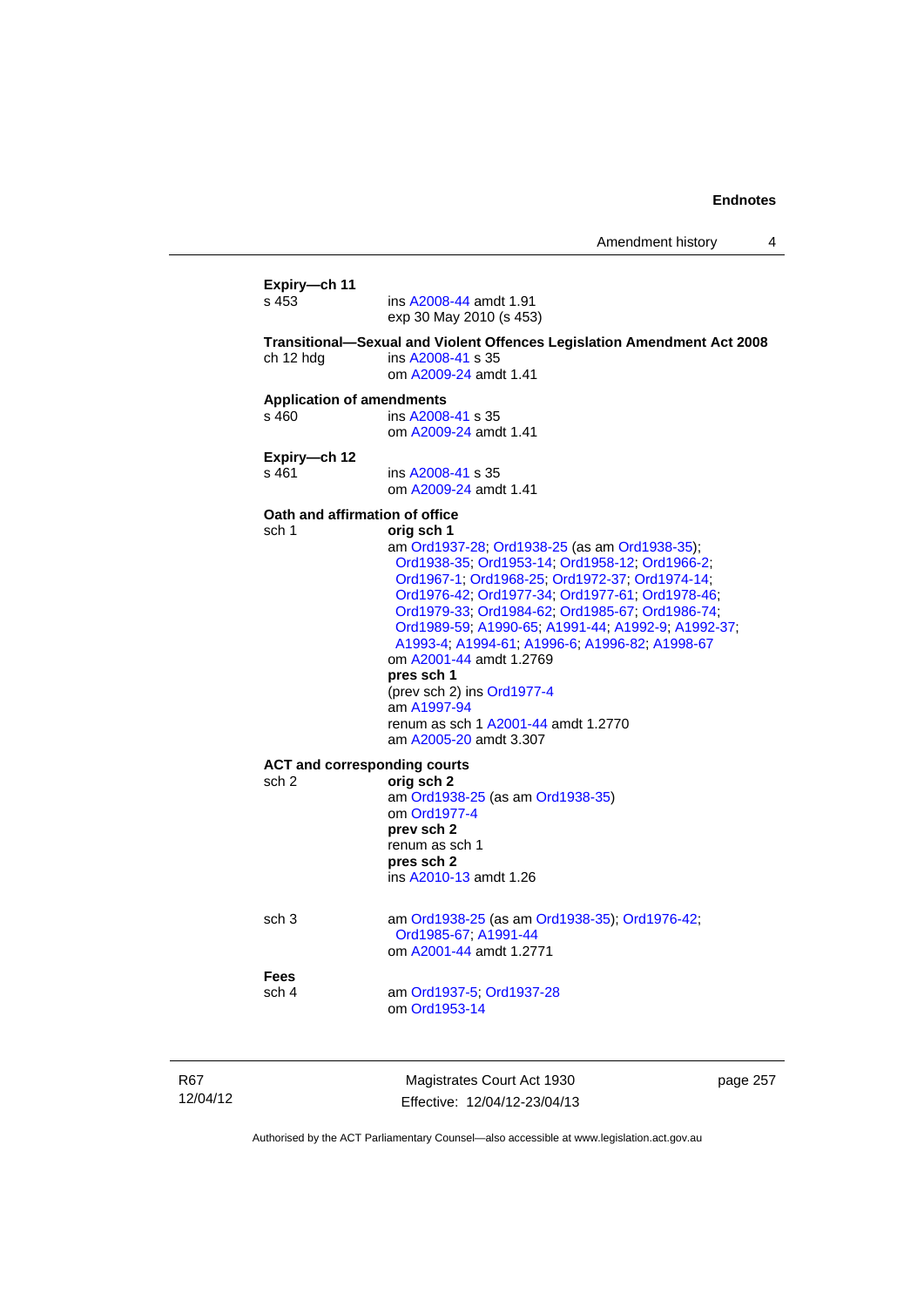4 Amendment history

sch 5 om [Ord1953-14](http://www.legislation.act.gov.au/a/1953-14) **Witnesses' expenses**  sch 6 om [Ord1953-14](http://www.legislation.act.gov.au/a/1953-14) **Dictionary**  dict ins [A2004-60](http://www.legislation.act.gov.au/a/2004-60) amdt 1.413 am [A2006-23](http://www.legislation.act.gov.au/a/2006-23) amdt 1.264, amdt 1.265; [A2008-42](http://www.legislation.act.gov.au/a/2008-42) s 17; [A2009-49](http://www.legislation.act.gov.au/a/2009-49) amdt 3.114; [A2011-22](http://www.legislation.act.gov.au/a/2011-22) amdt 1.309; [A2011-28](http://www.legislation.act.gov.au/a/2011-28) amdt 3.179 def *Aboriginal or Torres Strait Islander offender* ins [A2011-13](http://www.legislation.act.gov.au/a/2011-13) amdt 1.20 def *ACT court* ins [A2011-28](http://www.legislation.act.gov.au/a/2011-28) amdt 3.180 def *administering authority* ins [A2004-60](http://www.legislation.act.gov.au/a/2004-60) amdt 1.413 def *administrator* ins [A2004-60](http://www.legislation.act.gov.au/a/2004-60) amdt 1.413 om [A2006-23](http://www.legislation.act.gov.au/a/2006-23) amdt 1.266 def *another jurisdiction* ins [A2004-60](http://www.legislation.act.gov.au/a/2004-60) amdt 1.413 def *appeal* ins [A2004-60](http://www.legislation.act.gov.au/a/2004-60) amdt 1.413 def *appearance* ins [A2004-60](http://www.legislation.act.gov.au/a/2004-60) amdt 1.413 def *applicant* ins [A2004-60](http://www.legislation.act.gov.au/a/2004-60) amdt 1.413 om [A2008-36](http://www.legislation.act.gov.au/a/2008-36) amdt 1.488 def *application* ins [A2004-60](http://www.legislation.act.gov.au/a/2004-60) amdt 1.413 om [A2008-36](http://www.legislation.act.gov.au/a/2008-36) amdt 1.488 def *authorised person* ins [A2004-60](http://www.legislation.act.gov.au/a/2004-60) amdt 1.413 sub [A2008-42](http://www.legislation.act.gov.au/a/2008-42) s 18 def *bailiff* ins [A2004-60](http://www.legislation.act.gov.au/a/2004-60) amdt 1.413 def *certified copy* ins [A2011-28](http://www.legislation.act.gov.au/a/2011-28) amdt 3.181 def *certified copies* ins [A2004-60](http://www.legislation.act.gov.au/a/2004-60) amdt 1.413 om [A2011-28](http://www.legislation.act.gov.au/a/2011-28) amdt 3.181 def *circle sentencing* ins [A2011-13](http://www.legislation.act.gov.au/a/2011-13) amdt 1.20 def *claim* ins [A2004-60](http://www.legislation.act.gov.au/a/2004-60) amdt 1.413 def *committal order* ins [A2006-23](http://www.legislation.act.gov.au/a/2006-23) amdt 1.267 def *common boundaries determination* ins [A2004-60](http://www.legislation.act.gov.au/a/2004-60) amdt 1.413 om [A2008-36](http://www.legislation.act.gov.au/a/2008-36) amdt 1.488 def *corresponding court* ins [A2011-28](http://www.legislation.act.gov.au/a/2011-28) amdt 3.182 def *contract application* ins [A2004-60](http://www.legislation.act.gov.au/a/2004-60) amdt 1.413 om [A2008-36](http://www.legislation.act.gov.au/a/2008-36) amdt 1.488 def *conviction* ins [A2004-60](http://www.legislation.act.gov.au/a/2004-60) amdt 1.413 def *court* ins [A2004-60](http://www.legislation.act.gov.au/a/2004-60) amdt 1.413 def *court*, for division 2.2.3A ins [A2011-28](http://www.legislation.act.gov.au/a/2011-28) amdt 3.182 def *court attendance notice* ins [A2008-42](http://www.legislation.act.gov.au/a/2008-42) s 19 def *Crimes Act* ins [A2004-60](http://www.legislation.act.gov.au/a/2004-60) amdt 1.413 def *damages application* ins [A2004-60](http://www.legislation.act.gov.au/a/2004-60) amdt 1.413 om [A2008-36](http://www.legislation.act.gov.au/a/2008-36) amdt 1.488 def *date of service* ins [A2004-60](http://www.legislation.act.gov.au/a/2004-60) amdt 1.413

page 258 Magistrates Court Act 1930 Effective: 12/04/12-23/04/13

R67 12/04/12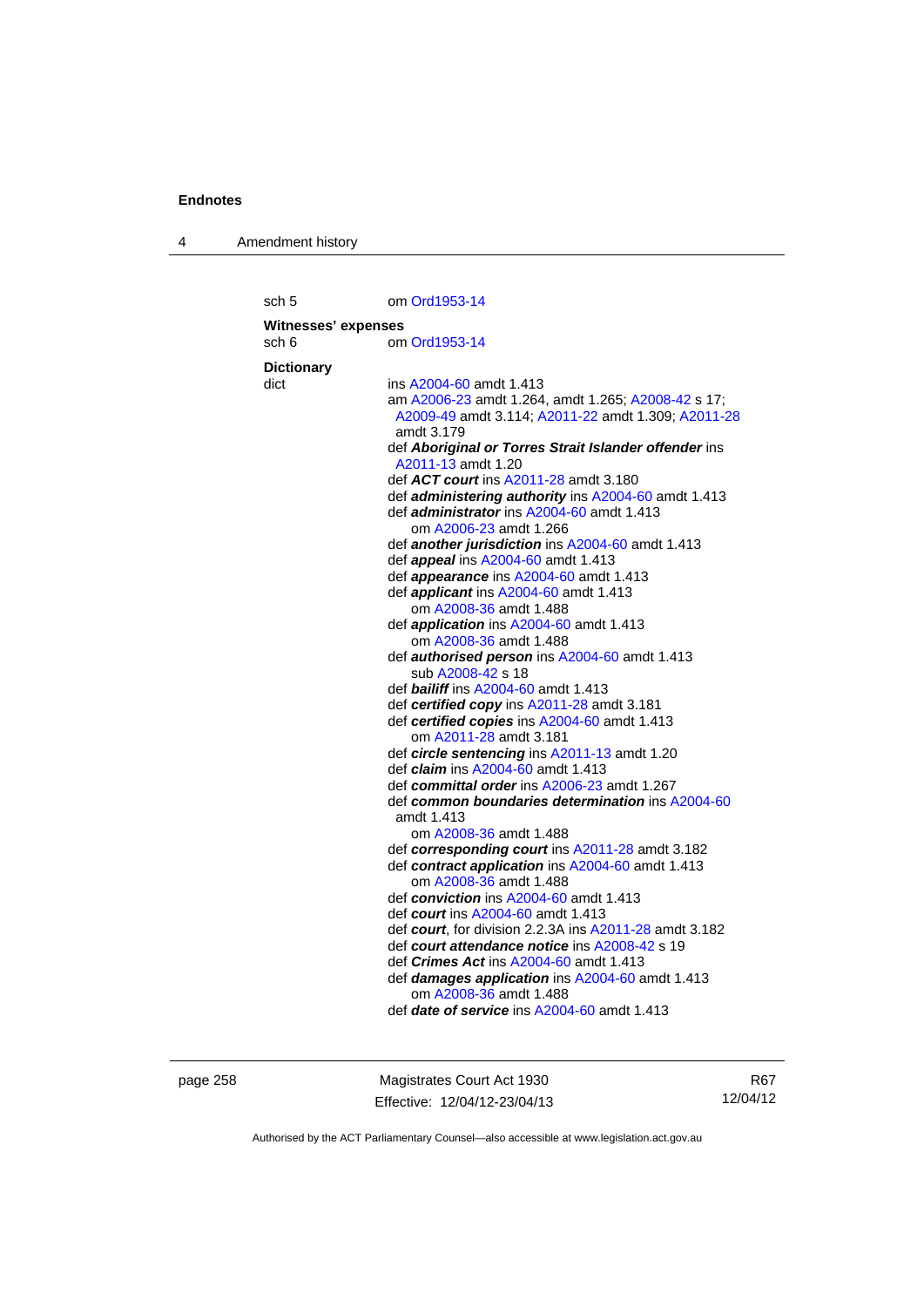def *debt application* ins [A2004-60](http://www.legislation.act.gov.au/a/2004-60) amdt 1.413 om [A2008-36](http://www.legislation.act.gov.au/a/2008-36) amdt 1.488 def *debt declaration* ins [A2004-60](http://www.legislation.act.gov.au/a/2004-60) amdt 1.413 om [A2008-36](http://www.legislation.act.gov.au/a/2008-36) amdt 1.488 def *decision* ins [A2004-60](http://www.legislation.act.gov.au/a/2004-60) amdt 1.413 def *default notice* ins [A2004-60](http://www.legislation.act.gov.au/a/2004-60) amdt 1.413 om [A2010-21](http://www.legislation.act.gov.au/a/2010-21) amdt 1.14 def *defendant* ins [A2004-60](http://www.legislation.act.gov.au/a/2004-60) amdt 1.413 def *domestic violence offence* ins [A2011-13](http://www.legislation.act.gov.au/a/2011-13) amdt 1.20 def *driver* ins [A2004-60](http://www.legislation.act.gov.au/a/2004-60) amdt 1.413 def *escort* ins [A2004-60](http://www.legislation.act.gov.au/a/2004-60) amdt 1.413 om [A2006-23](http://www.legislation.act.gov.au/a/2006-23) amdt 1.268 def *fine* ins [A2004-60](http://www.legislation.act.gov.au/a/2004-60) amdt 1.413 sub [A2010-21](http://www.legislation.act.gov.au/a/2010-21) amdt 1.15 def *fine defaulter* ins [A2004-60](http://www.legislation.act.gov.au/a/2004-60) amdt 1.413 om [A2010-21](http://www.legislation.act.gov.au/a/2010-21) amdt 1.16 def *goods application* ins [A2004-60](http://www.legislation.act.gov.au/a/2004-60) amdt 1.413 om [A2008-36](http://www.legislation.act.gov.au/a/2008-36) amdt 1.488 def *government agency* ins [A2004-60](http://www.legislation.act.gov.au/a/2004-60) amdt 1.413 om [A2010-21](http://www.legislation.act.gov.au/a/2010-21) amdt 1.16 def *hearing* ins [A2004-60](http://www.legislation.act.gov.au/a/2004-60) amdt 1.413 def *home address* ins [A2004-60](http://www.legislation.act.gov.au/a/2004-60) amdt 1.413 om [A2009-49](http://www.legislation.act.gov.au/a/2009-49) amdt 3.115 def *illegal user declaration* ins [A2004-60](http://www.legislation.act.gov.au/a/2004-60) amdt 1.413 def *indictable offence* ins [A2004-60](http://www.legislation.act.gov.au/a/2004-60) amdt 1.413 def *indictment* ins [A2004-60](http://www.legislation.act.gov.au/a/2004-60) amdt 1.413 def *information* ins [A2004-60](http://www.legislation.act.gov.au/a/2004-60) amdt 1.413 def *infringement notice* ins [A2004-60](http://www.legislation.act.gov.au/a/2004-60) amdt 1.413 sub [A2011-28](http://www.legislation.act.gov.au/a/2011-28) amdt 3.183 def *infringement notice offence* ins [A2004-60](http://www.legislation.act.gov.au/a/2004-60) amdt 1.413 def *infringement notice penalty* ins [A2004-60](http://www.legislation.act.gov.au/a/2004-60) amdt 1.413 def *inquiry* ins [A2004-60](http://www.legislation.act.gov.au/a/2004-60) amdt 1.413 om [A2008-36](http://www.legislation.act.gov.au/a/2008-36) amdt 1.488 def *judgment* ins [A2004-60](http://www.legislation.act.gov.au/a/2004-60) amdt 1.413 om [A2008-36](http://www.legislation.act.gov.au/a/2008-36) amdt 1.488 def *judicial exchange arrangement* ins [A2011-28](http://www.legislation.act.gov.au/a/2011-28) amdt 3.184 def *judicial offer* ins [A2011-28](http://www.legislation.act.gov.au/a/2011-28) amdt 3.184 def *jury* ins [A2004-60](http://www.legislation.act.gov.au/a/2004-60) amdt 1.413 om [A2011-28](http://www.legislation.act.gov.au/a/2011-28) amdt 3.185 def *known offender declaration* ins [A2004-60](http://www.legislation.act.gov.au/a/2004-60) amdt 1.413 def *law in force in the ACT* ins [A2004-60](http://www.legislation.act.gov.au/a/2004-60) amdt 1.413 def *magistrate* ins [A2004-60](http://www.legislation.act.gov.au/a/2004-60) amdt 1.413 am [A2005-20](http://www.legislation.act.gov.au/a/2005-20) amdt 3.308 def *notice of intention to defend form* ins [A2005-20](http://www.legislation.act.gov.au/a/2005-20) amdt 3.309 def *notice to defendant form* ins [A2005-20](http://www.legislation.act.gov.au/a/2005-20) amdt 3.309

R67 12/04/12

Magistrates Court Act 1930 Effective: 12/04/12-23/04/13 page 259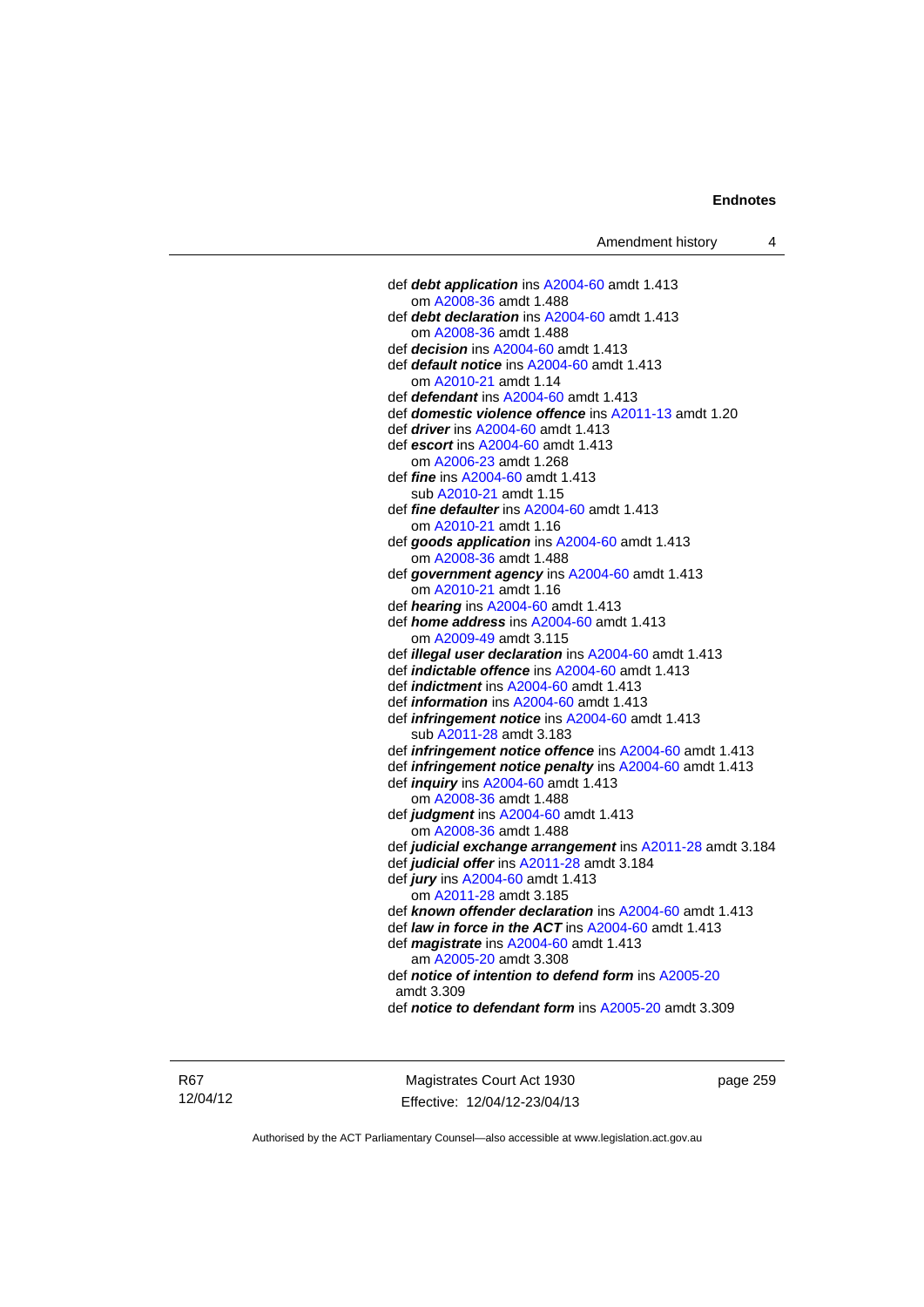4 Amendment history

| def <i>nuisance application</i> ins A2004-60 amdt 1.413       |
|---------------------------------------------------------------|
| om A2008-36 amdt 1.488                                        |
| def outstanding fine ins A2004-60 amdt 1.413                  |
| om A2010-21 amdt 1.16                                         |
| def <i>participating jurisdiction</i> ins A2011-28 amdt 3.186 |
| def penalty notice ins A2004-60 amdt 1.413                    |
| om A2010-21 amdt 1.16                                         |
| def plea of guilty form ins A2005-20 amdt 3.309               |
| def prescribed offence ins A2004-60 amdt 1.413                |
| def prescribed period ins A2011-28 amdt 3.187                 |
| def <i>proceeding</i> ins A2004-60 amdt 1.413                 |
| om A2008-36 amdt 1.488                                        |
| def reciprocating court ins A2004-60 amdt 1.413               |
| def <i>referee</i> ins A2004-60 amdt 1.413                    |
| om A2008-36 amdt 1.488                                        |
| def reference appeal ins A2005-5 s 34                         |
| def registered ins $A2004-60$ amdt 1.413                      |
| def registered operator ins A2004-60 amdt 1.413               |
| om A2005-20 amdt 3.310                                        |
| def <i>registrar</i> ins A2004-60 amdt 1.413                  |
| def relevant officer ins A2004-60 amdt 1.413                  |
| def reminder notice ins A2004-60 amdt 1.413                   |
| def reporting officer ins A2011-28 amdt 3.187                 |
| def respondent ins A2004-60 amdt 1.413                        |
| om A2008-36 amdt 1.488                                        |
| def responsible person ins A2004-60 amdt 1.413                |
| def review appeal ins A2008-44 amdt 1.92                      |
| am A2011-28 amdt 3.188                                        |
| def <i>rules</i> ins A2004-60 amdt 1.413                      |
| sub A2008-36 amdt 1.489                                       |
| def security ins A2010-21 amdt 1.17                           |
| def Small Claims Court ins A2004-60 amdt 1.413                |
| om A2008-36 amdt 1.490                                        |
| def sold vehicle declaration ins A2004-60 amdt 1.413          |
| def State ins A2004-60 amdt 1.413                             |
| def summary conviction ins A2004-60 amdt 1.413                |
| def superintendent ins A2004-60 amdt 1.413                    |
| om A2006-23 amdt 1.268                                        |
| def Territory entity ins A2004-60 amdt 1.413                  |
| om A2010-21 amdt 1.18                                         |
| def Territory fine ins $A2004-60$ amdt 1.413                  |
| def this jurisdiction ins A2011-28 amdt 3.189                 |
| def trader's plate ins A2004-60 amdt 1.413                    |
| om A2005-20 amdt 3.310                                        |
| def trespass application ins A2004-60 amdt 1.413              |
| om A2008-36 amdt 1.490                                        |
| def unknown offender declaration ins A2004-60 amdt 1.413      |

page 260 Magistrates Court Act 1930 Effective: 12/04/12-23/04/13

R67 12/04/12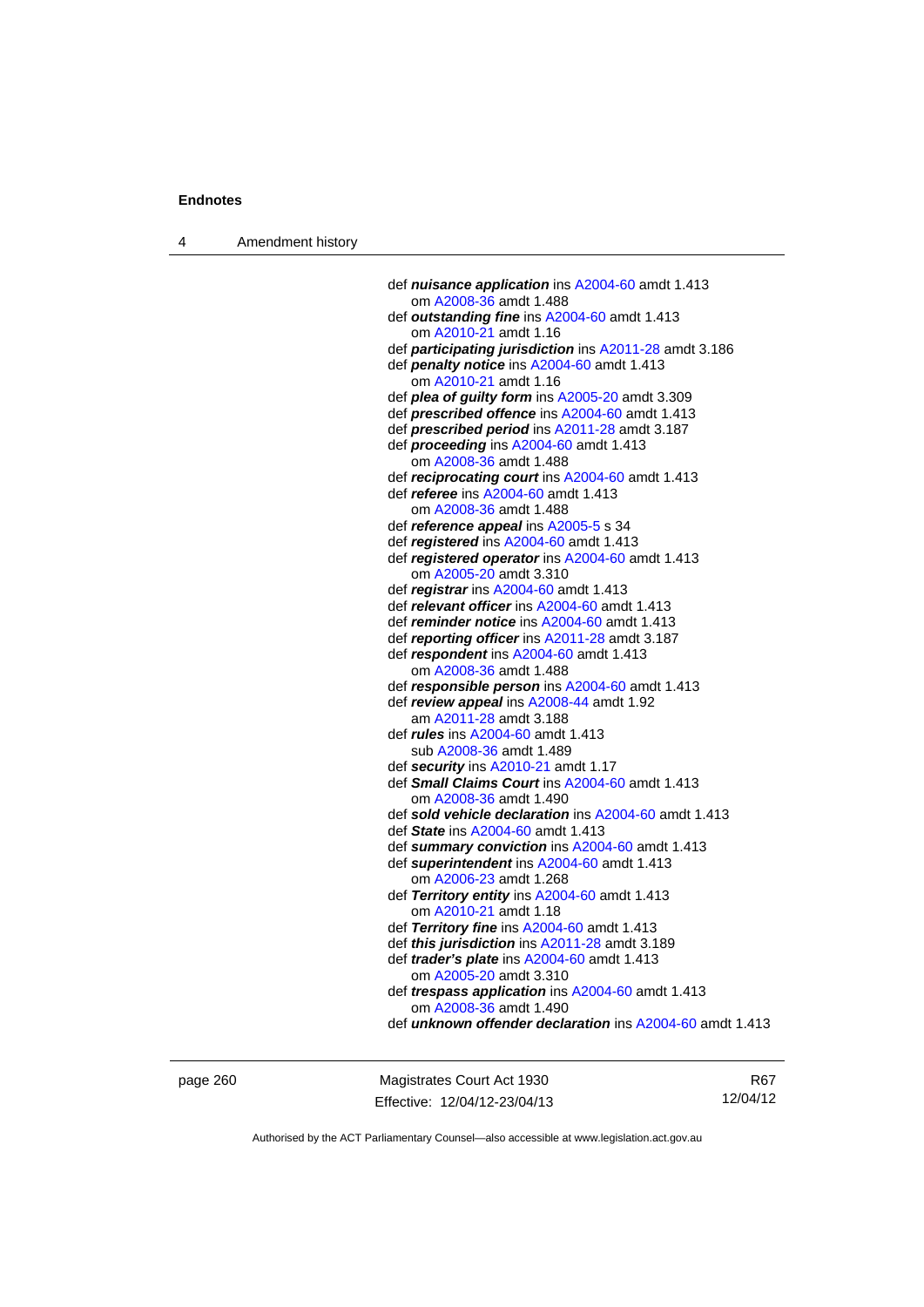| Amendment history |  |
|-------------------|--|
|-------------------|--|

 def *vehicle* ins [A2004-60](http://www.legislation.act.gov.au/a/2004-60) amdt 1.413 def *vehicle-related offence* ins [A2005-20](http://www.legislation.act.gov.au/a/2005-20) amdt 3.311 def *warrant* ins [A2011-28](http://www.legislation.act.gov.au/a/2011-28) amdt 3.190

R67 12/04/12

Magistrates Court Act 1930 Effective: 12/04/12-23/04/13 page 261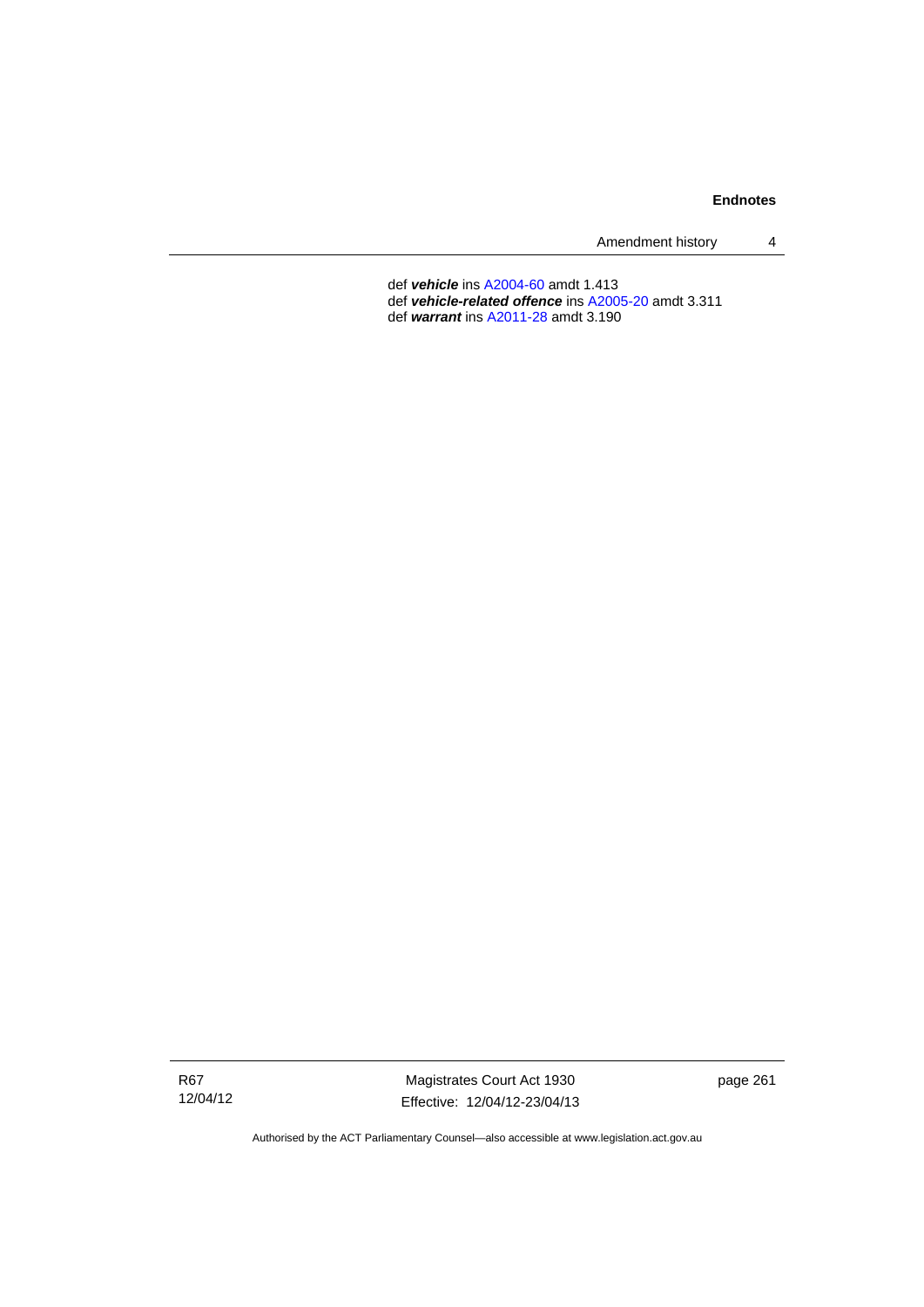5 Earlier republications

# **5 Earlier republications**

Some earlier republications were not numbered. The number in column 1 refers to the publication order.

Since 12 September 2001 every authorised republication has been published in electronic pdf format on the ACT legislation register. A selection of authorised republications have also been published in printed format. These republications are marked with an asterisk (\*) in column 1. Electronic and printed versions of an authorised republication are identical.

| <b>Republication</b><br>No and date | <b>Effective</b>            | Last<br>amendment<br>made by | <b>Republication</b><br>for                                                                |
|-------------------------------------|-----------------------------|------------------------------|--------------------------------------------------------------------------------------------|
| R <sub>1</sub><br>3 Aug 1992        | 3 Aug 1992-<br>27 Nov 1992  | A1992-37                     | initial republication<br>since self-<br>government                                         |
| R <sub>1</sub> (RI)<br>23 Feb 2006  | 3 Aug 1992-<br>27 Nov 1992  | A1992-37                     | reissue of printed<br>version and<br>includes<br>retrospective<br>amendments by<br>A1996-6 |
| R <sub>1</sub> A<br>23 Feb 2006     | 23 Nov 1992-<br>28 Feb 1993 | A1992-37                     | amendments by<br>A1992-9 and<br>includes<br>retrospective<br>amendments by<br>A1996-6      |
| R <sub>1</sub> B<br>23 Feb 2006     | 1 Mar 1993-<br>7 Mar 1993   | A1993-2                      | amendments by<br>A1993-2 and<br>includes<br>retrospective<br>amendments by<br>A1996-6      |
| R <sub>1</sub> C<br>23 Feb 2006     | 8 Mar 1993-<br>31 Aug 1993  | A1993-4                      | amendments by<br>A1993-4 and<br>includes<br>retrospective<br>amendments by<br>A1996-6      |

page 262 Magistrates Court Act 1930 Effective: 12/04/12-23/04/13

R67 12/04/12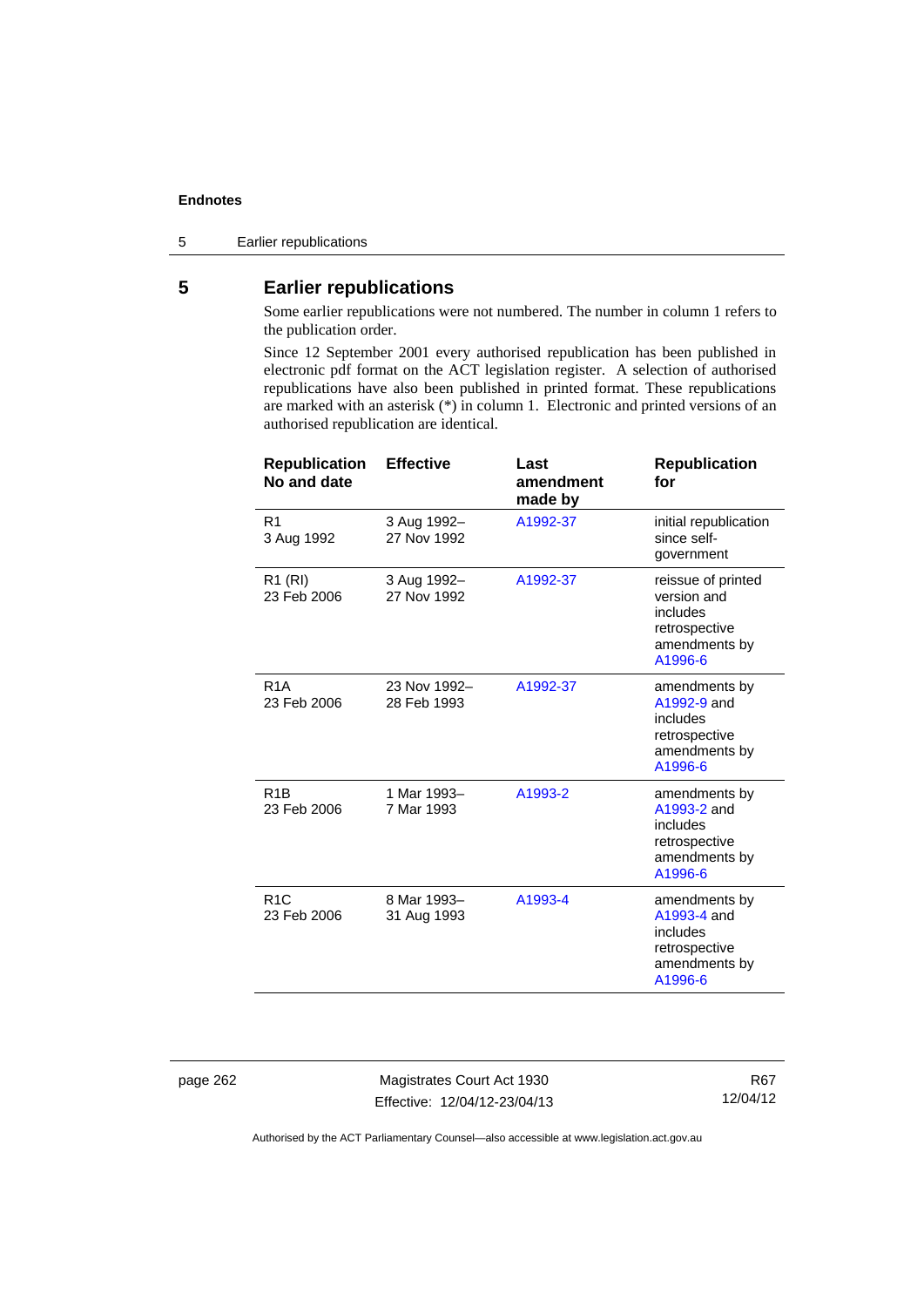Earlier republications 5

| <b>Republication</b><br>No and date | <b>Effective</b>             | Last<br>amendment<br>made by | <b>Republication</b><br>for                                                                                     |
|-------------------------------------|------------------------------|------------------------------|-----------------------------------------------------------------------------------------------------------------|
| R <sub>1</sub> D<br>23 Feb 2006     | 1 Sept 1993-<br>26 Sept 1993 | A1993-4                      | amendments by<br>A1993-4 and<br>includes<br>retrospective<br>amendments by<br>A1996-6                           |
| R <sub>1E</sub><br>23 Feb 2006      | 27 Sept 1993-<br>16 Dec 1993 | A1993-48                     | amendments by<br>A1993-48 and<br>includes<br>retrospective<br>amendments by<br>A1996-6                          |
| R <sub>2</sub><br>31 Dec 1993       | 17 Dec 1993–<br>13 Mar 1994  | A1993-91                     | amendments by<br>A1993-91 and<br>includes<br>retrospective<br>amendments by<br>A1996-6                          |
| R <sub>2</sub> (RI)<br>23 Feb 2006  | 17 Dec 1993–<br>13 Mar 1994  | A1993-91                     | reissue of printed<br>version                                                                                   |
| R2A<br>23 Feb 2006                  | 1 July 1994-<br>10 Oct 1994  | A1994-45                     | amendments by<br>A1994-4, A1994-10<br>and A1994-38 and<br>includes<br>retrospective<br>amendments by<br>A1996-6 |
| R <sub>2</sub> B<br>23 Feb 2006     | 11 Oct 1994-<br>28 Nov 1994  | A1994-66                     | amendments by<br>A1994-66 and<br>includes<br>retrospective<br>amendments by<br>A1996-6                          |

R67 12/04/12

Magistrates Court Act 1930 Effective: 12/04/12-23/04/13 page 263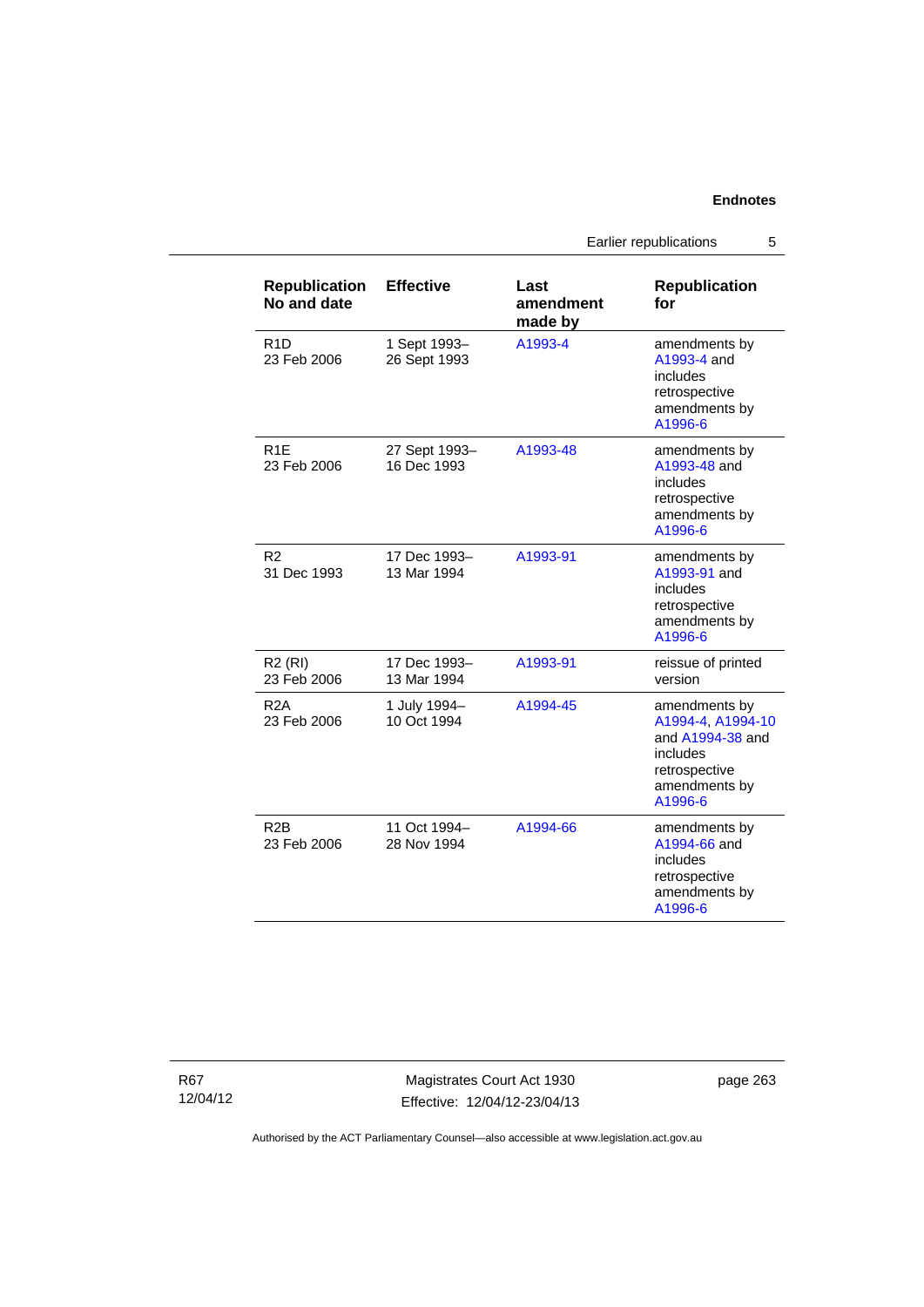### **Republication No and date Effective Last amendment made by Republication for**  R3 10 Apr 1995 10 Apr 1995– 17 Dec 1995 [A1994-81](http://www.legislation.act.gov.au/a/1994-81) amendments by [A1994-45,](http://www.legislation.act.gov.au/a/1994-45) [A1994-61](http://www.legislation.act.gov.au/a/1994-61) and [A1994-81](http://www.legislation.act.gov.au/a/1994-81) and includes retrospective amendments by [A1996-6](http://www.legislation.act.gov.au/a/1996-6) R3 (RI) 23 Feb 2006 10 Apr 1995– 17 Dec 1995 [A1994-81](http://www.legislation.act.gov.au/a/1994-81) reissue of printed version R3A 23 Feb 2006 18 Dec 1995– 6 May 1996 [A1995-46](http://www.legislation.act.gov.au/a/1995-46) amendments by [A1995-46](http://www.legislation.act.gov.au/a/1995-46) and includes retrospective amendments by [A1996-6](http://www.legislation.act.gov.au/a/1996-6) R3B 23 Feb 2006 12 Sept 1996– 31 Dec 1996 [A1996-6](http://www.legislation.act.gov.au/a/1996-6) amendments by [A1995-41](http://www.legislation.act.gov.au/a/1995-41) and [A1996-6](http://www.legislation.act.gov.au/a/1996-6) R3C 23 Feb 2006 17 May 1997– 29 May 1997 [A1996-82](http://www.legislation.act.gov.au/a/1996-82) amendments by [A1996-68,](http://www.legislation.act.gov.au/a/1996-68) [A1996-74](http://www.legislation.act.gov.au/a/1996-74) and [A1996-82](http://www.legislation.act.gov.au/a/1996-82) R4 30 May 1997 30 May 1997– 22 Sept 1997 [A1997-25](http://www.legislation.act.gov.au/a/1997-25) amendments by [A1997-25](http://www.legislation.act.gov.au/a/1997-25) R4 (RI) 23 Feb 2006 30 May 1997– 22 Sept 1997 [A1997-25](http://www.legislation.act.gov.au/a/1997-25) reissue of printed version R4A 23 Feb 2006 23 Sept 1997– 24 May 1998 [A1997-41](http://www.legislation.act.gov.au/a/1997-41) amendments by [A1997-41](http://www.legislation.act.gov.au/a/1997-41) R5 1 June 1998 1 June 1998– 18 Oct 1998 [A1997-96](http://www.legislation.act.gov.au/a/1997-96) amendments by [A1997-94](http://www.legislation.act.gov.au/a/1997-94) and [A1997-96](http://www.legislation.act.gov.au/a/1997-96) R5 (RI) 23 Feb 2006 1 June 1998– 18 Oct 1998 [A1997-96](http://www.legislation.act.gov.au/a/1997-96) reissue of printed version

### 5 Earlier republications

page 264 Magistrates Court Act 1930 Effective: 12/04/12-23/04/13

R67 12/04/12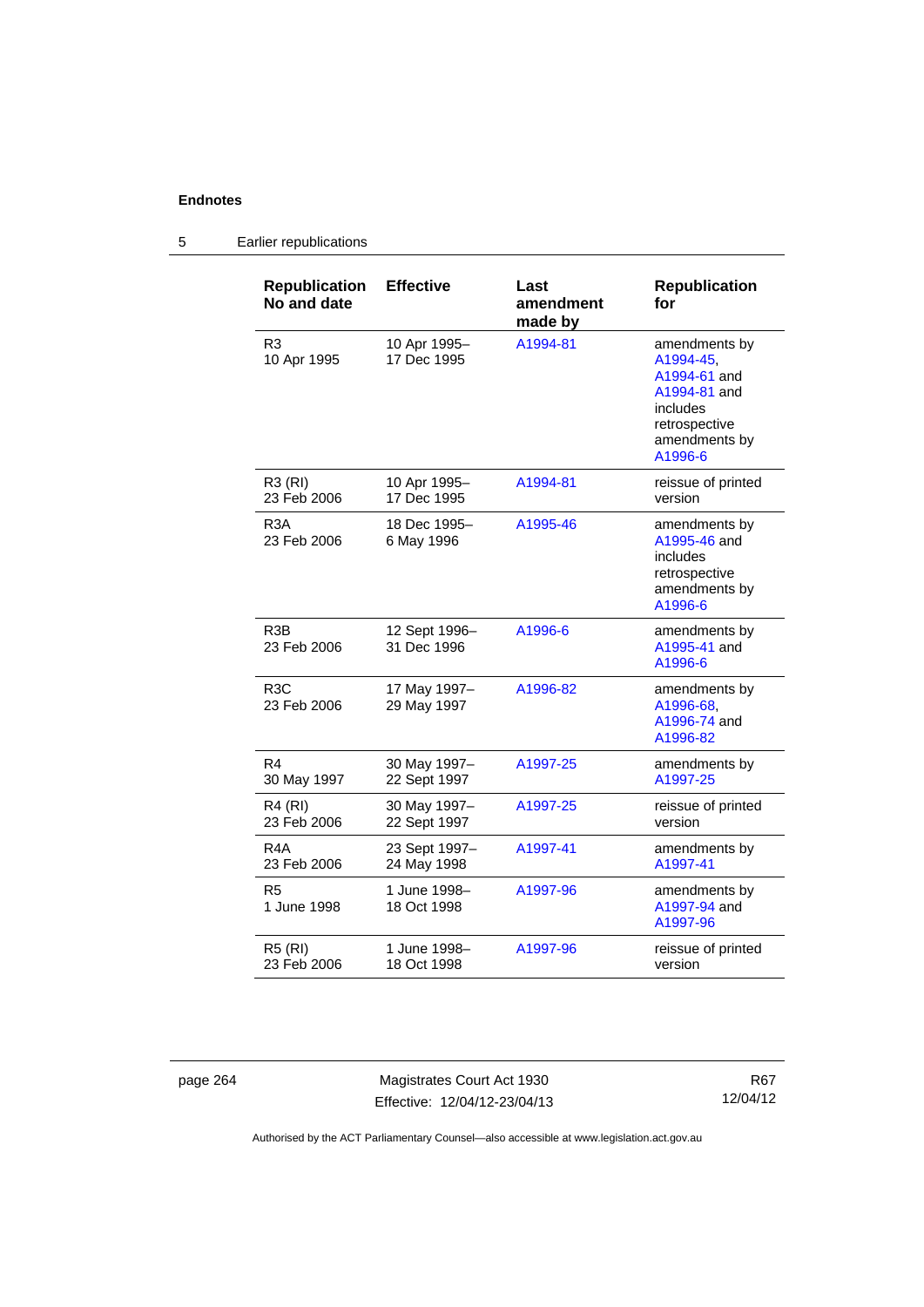Earlier republications 5

| <b>Republication</b><br>No and date | <b>Effective</b>             | Last<br>amendment<br>made by | <b>Republication</b><br>for                                         |
|-------------------------------------|------------------------------|------------------------------|---------------------------------------------------------------------|
| R <sub>6</sub><br>31 Mar 1999       | 31 Mar 1999-<br>30 Apr 1999  | A1999-12                     | amendments by<br>A1998-25,<br>A1998-38.<br>A1998-54 and<br>A1998-67 |
| R6 (RI)<br>23 Feb 2006              | 31 Mar 1999-<br>30 Apr 1999  | A1999-12                     | reissue of printed<br>version                                       |
| R <sub>6</sub> A<br>23 Feb 2006     | 1 Sept 1999-<br>9 Nov 1999   | A1999-34                     | amendments by<br>A1999-12.<br>A1999-22 and<br>A1999-34              |
| R6B<br>23 Feb 2006                  | 24 Dec 1999-<br>29 Feb 2000  | A1999-91                     | amendments by<br>A1999-59.<br>A1999-61.<br>A1999-66 and<br>A1999-91 |
| R <sub>6</sub> C<br>23 Feb 2006     | 10 May 2000-<br>31 May 2000  | A2000-1                      | amendments by<br>A1999-64,<br>A1999-79 and<br>A2000-1               |
| R6D<br>23 Feb 2006                  | 1 June 2000-<br>8 Sept 2000  | A2000-17                     | amendments by<br>A2000-17                                           |
| R7<br>20 Nov 2000                   | 5 Oct 2000-<br>4 Sept 2001   | A2000-60                     | amendments by<br>A2000-1 and<br>A2000-60                            |
| <b>R7 (RI)</b><br>23 Feb 2006       | 5 Oct 2000-<br>4 Sept 2001   | A2000-60                     | reissue of printed<br>version                                       |
| R8<br>12 Sept 2001                  | 27 Sept 2001-<br>30 Nov 2001 | A2001-90                     | amendments by<br>A2001-44.<br>A2001-56,<br>A2001-63 and<br>A2001-70 |
| R9<br>3 Dec 2001                    | 1 Dec 2001-<br>13 Mar 2002   | A2001-90                     | amendments by<br>A2001-62                                           |
| R <sub>10</sub><br>14 Mar 2002      | 14 Mar 2002-<br>26 Mar 2002  | A2002-2                      | amendments by<br>A2001-77 and<br>A2002-2                            |

# R67 12/04/12

Magistrates Court Act 1930 Effective: 12/04/12-23/04/13 page 265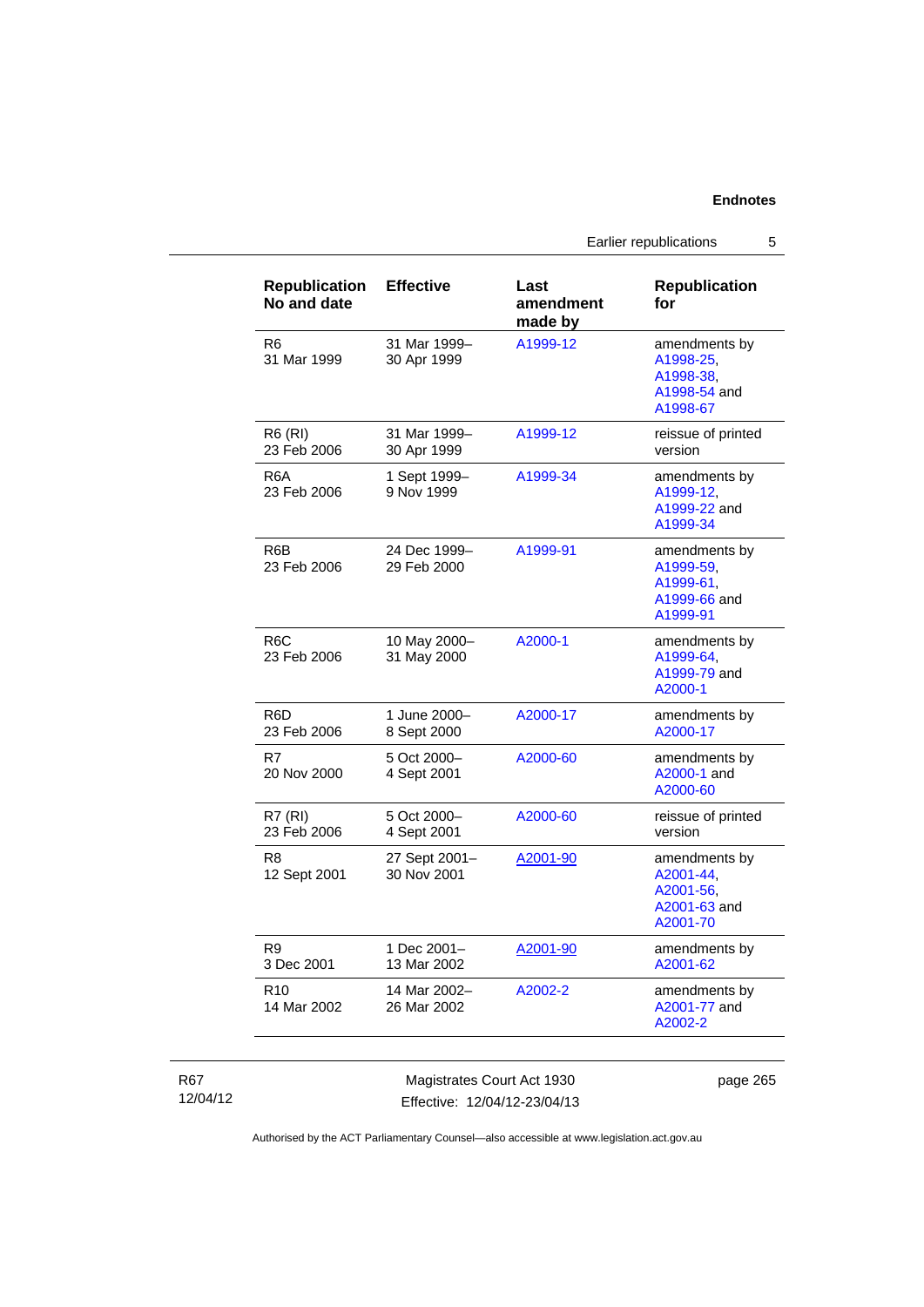| <b>Republication</b><br>No and date | <b>Effective</b>              | Last<br>amendment<br>made by | <b>Republication</b><br>for                                      |
|-------------------------------------|-------------------------------|------------------------------|------------------------------------------------------------------|
| R <sub>11</sub> *                   | 27 Mar 2002-                  | A2002-2                      | amendments by                                                    |
| 27 Mar 2002                         | 30 June 2002                  |                              | A2001-90                                                         |
| R <sub>12</sub>                     | 1 July 2002-                  | A2002-2                      | amendments by                                                    |
| 1 July 2002                         | 12 Sept 2002                  |                              | A2001-18                                                         |
| R <sub>13</sub><br>13 Sept 2002     | 13 Sept 2002-<br>16 Sept 2002 | A2002-2                      | commenced expiry                                                 |
| R <sub>14</sub>                     | 17 Sept 2002-                 | A2002-30                     | amendments by                                                    |
| 17 Sept 2002                        | 10 Oct 2002                   |                              | A2002-30                                                         |
| R <sub>15</sub>                     | 11 Oct 2002-                  | A2002-36                     | amendments by                                                    |
| 11 Oct 2002                         | 31 Dec 2002                   |                              | A2002-36                                                         |
| R <sub>16</sub><br>1 Jan 2003       | 1 Jan 2003-<br>30 Mar 2003    | A2002-36                     | repealed<br>amendments by<br>A2001-64                            |
| R <sub>16</sub> (RI)<br>12 Feb 2003 | 1 Jan 2003-<br>30 Mar 2003    | A2002-36                     | reissue to include<br>retrospective<br>amendments by<br>A2002-49 |
| R <sub>17</sub> *                   | 31 Mar 2003-                  | A2003-2                      | amendments by                                                    |
| 31 Mar 2003                         | 11 Oct 2003                   |                              | A2003-2                                                          |
| R <sub>18</sub><br>12 Oct 2003      | 12 Oct 2003-<br>18 Dec 2003   | A2003-2                      | commenced expiry                                                 |
| R <sub>19</sub>                     | 19 Dec 2003-                  | A2003-56                     | amendments by                                                    |
| 19 Dec 2003                         | 21 Mar 2004                   |                              | A2003-56                                                         |
| R <sub>20</sub>                     | 22 Mar 2004-                  | A2004-2                      | amendments by                                                    |
| 22 Mar 2004                         | 8 Apr 2004                    |                              | A2004-2                                                          |
| R <sub>21</sub>                     | 9 Apr 2004-                   | A2004-15                     | amendments by                                                    |
| 9 Apr 2004                          | 29 Apr 2004                   |                              | A2004-15                                                         |
| R22                                 | 30 Apr 2004-                  | A2004-15                     | amendments by                                                    |
| 30 Apr 2004                         | 25 June 2004                  |                              | A2003-48                                                         |
| R <sub>23</sub>                     | 26 June 2004-                 | A2004-15                     | amendments by                                                    |
| 26 June 2004                        | 24 Aug 2004                   |                              | A2004-14                                                         |
| R <sub>24</sub>                     | 25 Aug 2004-                  | A2004-47                     | amendments by                                                    |
| 25 Aug 2004                         | 29 Sept 2004                  |                              | A2004-42                                                         |

# 5 Earlier republications

page 266 Magistrates Court Act 1930 Effective: 12/04/12-23/04/13

R67 12/04/12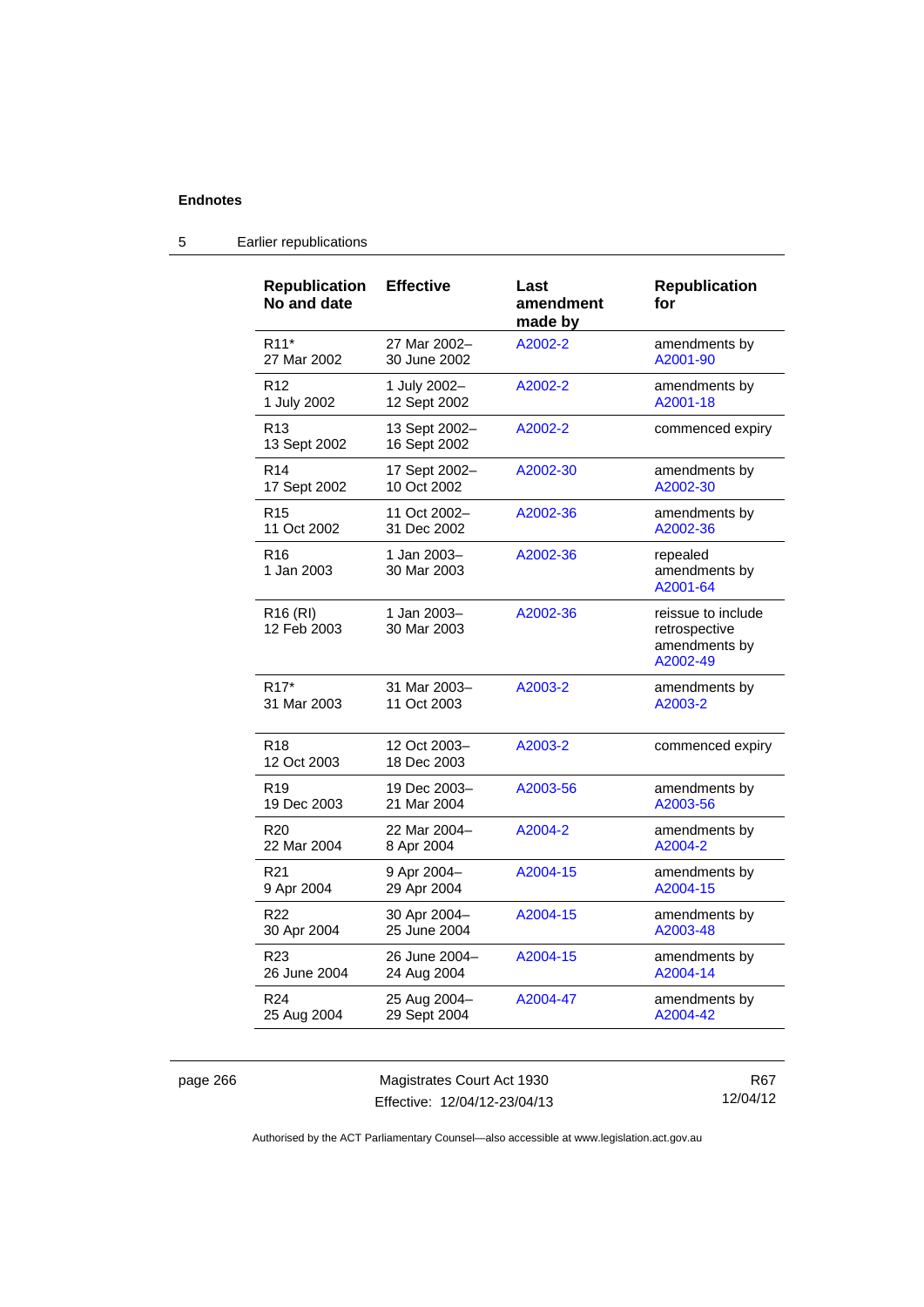Earlier republications 5

| <b>Republication</b><br>No and date | <b>Effective</b>            | Last<br>amendment<br>made by | <b>Republication</b><br>for                                                            |
|-------------------------------------|-----------------------------|------------------------------|----------------------------------------------------------------------------------------|
| R <sub>25</sub><br>30 Sept 2004     | 30 Sept 2004-<br>9 Jan 2005 | A2004-47                     | amendments by<br>A2004-42 and<br>A2004-47                                              |
| R26 (RI)<br>8 June 2005             | 10 Jan 2005-<br>23 Feb 2005 | A2004-60                     | amendments by<br>A2004-60 and<br>includes textual<br>correction in s 312               |
| R27 (RI)<br>8 June 2005             | 24 Feb 2005-<br>24 Mar 2005 | A2005-7                      | amendments by<br>A2005-5 and<br>A2005-7 and<br>includes textual<br>correction in s 312 |
| R28 (RI)<br>8 June 2005             | 25 Mar 2005-<br>1 June 2005 | A2005-13                     | amendments by<br>A2005-13 and<br>includes textual<br>correction in s 312               |
| R29 (RI)<br>8 June 2005             | 2 June 2005-<br>22 Nov 2005 | A2005-20                     | amendments by<br>A2005-20 and<br>includes textual<br>correction in s 312               |
| R <sub>30</sub><br>23 Nov 2005      | 23 Nov 2005-<br>21 Dec 2005 | A2005-53                     | amendments by<br>A2005-53                                                              |
| R31<br>22 Dec 2005                  | 22 Dec 2005-<br>10 Jan 2006 | A2005-60                     | amendments by<br>A2005-60                                                              |
| R32*<br>11 Jan 2006                 | 11 Jan 2006-<br>1 June 2006 | A2005-60                     | commenced expiry                                                                       |
| R33<br>2 June 2006                  | 2 June 2006-<br>1 July 2006 | A2006-23                     | amendments by<br>A2006-23                                                              |
| R34<br>2 July 2006                  | 2 July 2006-<br>18 Dec 2006 | A2006-23                     | commenced expiry                                                                       |
| R35<br>19 Dec 2006                  | 19 Dec 2006-<br>31 Dec 2006 | A2006-55                     | amendments by<br>A2006-55                                                              |
| R36<br>1 Jan 2007                   | 1 Jan 2007-<br>9 Nov 2007   | A2006-55                     | amendments by<br>A2006-40 as<br>amended by<br>A2006-55                                 |

R67 12/04/12

Magistrates Court Act 1930 Effective: 12/04/12-23/04/13 page 267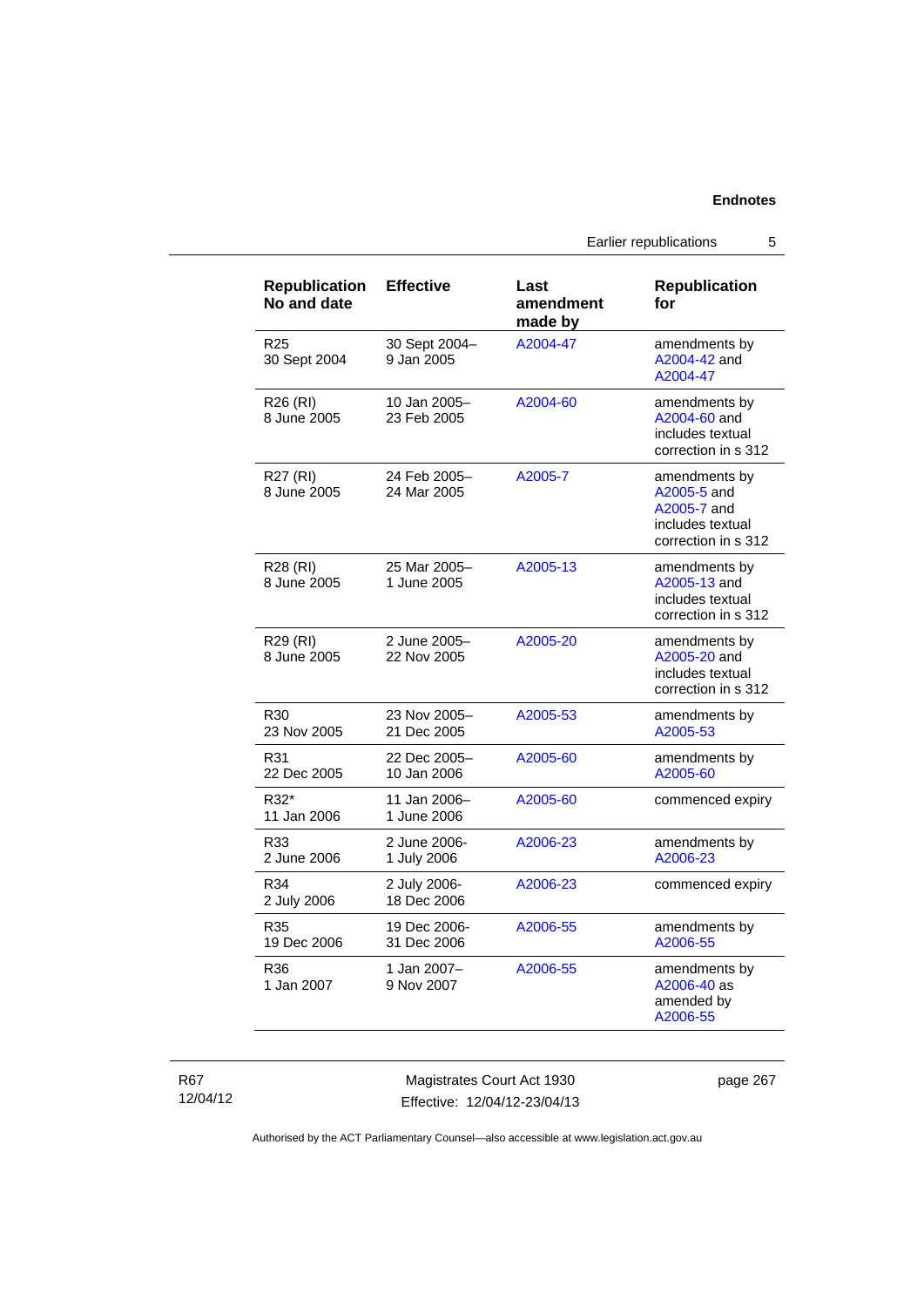| <b>Republication</b><br>No and date | <b>Effective</b>            | Last<br>amendment<br>made by | <b>Republication</b><br>for                                                                |
|-------------------------------------|-----------------------------|------------------------------|--------------------------------------------------------------------------------------------|
| R37                                 | 10 Nov 2007-                | A2007-15                     | amendments by                                                                              |
| 10 Nov 2007                         | 17 Dec 2007                 |                              | A2007-8                                                                                    |
| R38                                 | 18 Dec 2007-                | A2007-44                     | amendments by                                                                              |
| 18 Dec 2007                         | 19 Dec 2007                 |                              | A2007-15                                                                                   |
| R39                                 | 20 Dec 2007-                | A2007-44                     | amendments by                                                                              |
| 20 Dec 2007                         | 15 Apr 2008                 |                              | A2007-44                                                                                   |
| R40                                 | 16 Apr 2008-                | A2008-6                      | amendments by                                                                              |
| 16 Apr 2008                         | 28 July 2008                |                              | A2008-6                                                                                    |
| R41                                 | 29 July 2008-               | A2008-22                     | amendments by                                                                              |
| 29 July 2008                        | 26 Aug 2008                 |                              | A2008-22                                                                                   |
| R42                                 | 27 Aug 2008-                | A2008-29                     | amendments by                                                                              |
| 27 Aug 2008                         | 1 Feb 2009                  |                              | A2008-29                                                                                   |
| R43<br>2 Feb 2009                   | 2 Feb 2009-<br>26 Feb 2009  | A2008-46                     | amendments by<br>A2008-36 and<br>A2008-37                                                  |
| R44<br>27 Feb 2009                  | 27 Feb 2009-<br>7 Mar 2009  | A2008-46                     | amendments by<br>A2008-19 and<br>A2008-20                                                  |
| R45                                 | 8 Mar 2009-                 | A2009-7                      | amendments by                                                                              |
| 8 Mar 2009                          | 29 Mar 2009                 |                              | A2008-42                                                                                   |
| R46                                 | 30 Mar 2009-                | A2009-7                      | amendments by                                                                              |
| 30 Mar 2009                         | 29 May 2009                 |                              | A2008-46                                                                                   |
| R47<br>30 May 2009                  | 30 May 2009-<br>3 Sept 2009 | SL2009-20                    | amendments by<br>A2008-41.<br>A2008-44 and<br>A2009-7 and<br>modifications by<br>SL2009-20 |
| R48                                 | 4 Sept 2009-                | A2009-24                     | amendments by                                                                              |
| 4 Sept 2009                         | 28 Sept 2009                |                              | A2009-24                                                                                   |
| R49                                 | 29 Sept 2009-               | A2009-24                     | amendments by                                                                              |
| 29 Sept 2009                        | 21 Oct 2009                 |                              | A2009-19                                                                                   |
| <b>R50</b>                          | 22 Oct 2009-                | A2009-37                     | amendments by                                                                              |
| 22 Oct 2009                         | 30 Oct 2009                 |                              | A2009-37                                                                                   |
|                                     |                             |                              |                                                                                            |

# 5 Earlier republications

page 268 Magistrates Court Act 1930 Effective: 12/04/12-23/04/13

R67 12/04/12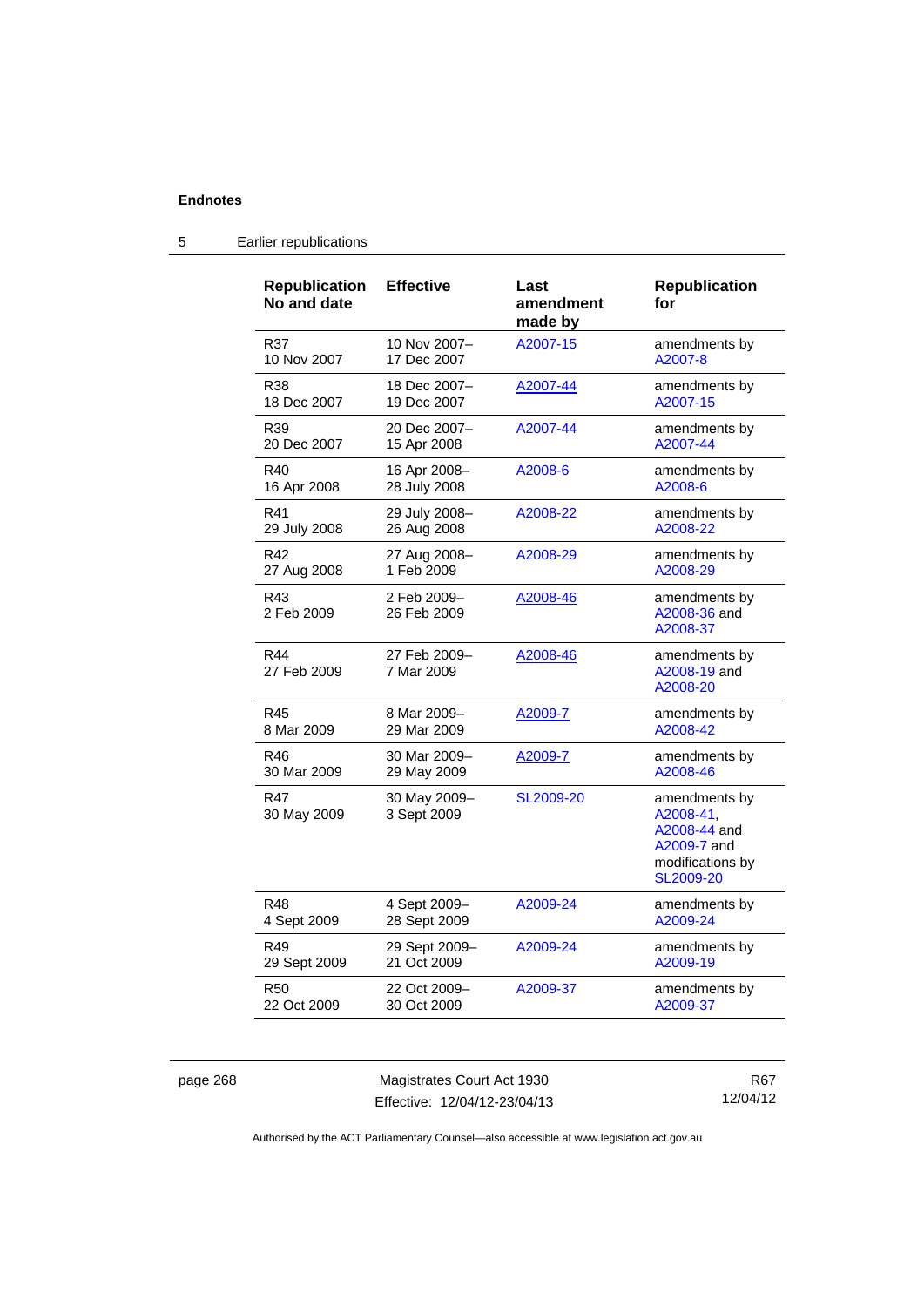Earlier republications 5

| <b>Republication</b><br>No and date | <b>Effective</b>             | Last<br>amendment<br>made by | <b>Republication</b><br>for                                |
|-------------------------------------|------------------------------|------------------------------|------------------------------------------------------------|
| R <sub>51</sub><br>31 Oct 2009      | 31 Oct 2009-<br>16 Dec 2009  | SL2009-51                    | modifications by<br>SL2009-2 as<br>amended by<br>SL2009-51 |
| R52                                 | 17 Dec 2009-                 | A2009-49                     | amendments by                                              |
| 17 Dec 2009                         | 21 Dec 2009                  |                              | A2009-49                                                   |
| R53                                 | 22 Dec 2009-                 | A2009-54                     | amendments by                                              |
| 22 Dec 2009                         | 2 Mar 2010                   |                              | A2009-54                                                   |
| R <sub>54</sub>                     | 3 Mar 2010-                  | A2009-54                     | amendments by                                              |
| 3 Mar 2010                          | 27 Apr 2010                  |                              | A2009-22                                                   |
| R55*                                | 28 Apr 2010-                 | A2010-13                     | amendments by                                              |
| 28 Apr 2010                         | 30 May 2010                  |                              | A2010-13                                                   |
| R56<br>31 May 2010                  | 31 May 2010-<br>30 June 2010 | A2010-13                     | commenced expiry                                           |
| <b>R57</b>                          | 1 July 2010-                 | A2010-21                     | amendments by                                              |
| 1 July 2010                         | 27 Sept 2010                 |                              | A2010-21                                                   |
| <b>R58</b>                          | 28 Sept 2010-                | A2010-30                     | amendments by                                              |
| 28 Sept 2010                        | 1 Nov 2010                   |                              | A2010-30                                                   |
| R <sub>59</sub>                     | 2 Nov 2010-                  | A2010-40                     | amendments by                                              |
| 2 Nov 2010                          | 27 Feb 2011                  |                              | A2010-40                                                   |
| R60<br>28 Feb 2011                  | 28 Feb 2011-<br>30 June 2011 | A2010-40                     | expiry of<br>transitional<br>provisions (ch 10)            |
| R61                                 | 1 July 2011-                 | A2011-22                     | amendments by                                              |
| 1 July 2011                         | 24 July 2011                 |                              | A2011-22                                                   |
| R62                                 | 25 July 2011-                | A2011-22                     | amendments by                                              |
| 25 July 2011                        | 30 Aug 2011                  |                              | A2011-13                                                   |
| R63                                 | 31 Aug 2011-                 | A2011-30                     | amendments by                                              |
| 31 Aug 2011                         | 20 Sept 2011                 |                              | A2011-30                                                   |
| R <sub>64</sub>                     | 21 Sept 2011-                | A2011-30                     | amendments by                                              |
| 21 Sept 2011                        | 11 Dec 2011                  |                              | A2011-28                                                   |
| R65                                 | 12 Dec 2012-                 | A2011-52                     | amendments by                                              |
| 12 Dec 2012                         | 29 Feb 2012                  |                              | A2011-52                                                   |

R67 12/04/12

Magistrates Court Act 1930 Effective: 12/04/12-23/04/13 page 269